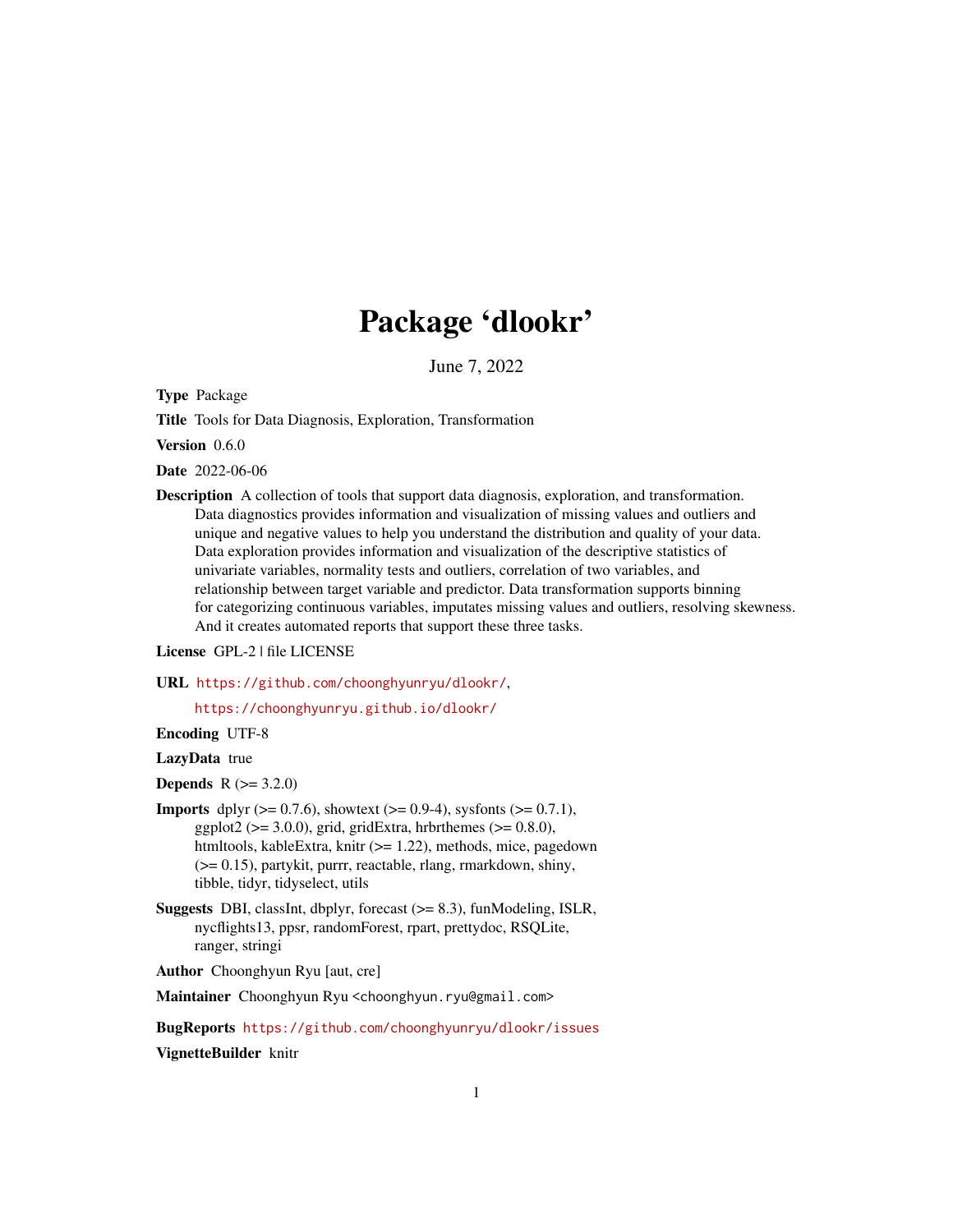RoxygenNote 7.1.2 NeedsCompilation no Repository CRAN Date/Publication 2022-06-07 04:30:16 UTC

# R topics documented:

| 4              |
|----------------|
| 5              |
| $\overline{7}$ |
| 9              |
| 11             |
| 14             |
| 17             |
| 20             |
| 21             |
| 24             |
| 27             |
| 29             |
| 31             |
| 34             |
| 37             |
| 39             |
| 41             |
| 43             |
| 45             |
| 49             |
| 52             |
| 54             |
| 56             |
| 58             |
| 61             |
| 64             |
| 64             |
| 65             |
| 68             |
| 71             |
| 73             |
| 77             |
| 79             |
| 82             |
| 83             |
| 84             |
| 85             |
| 86             |
| 87             |
| 88             |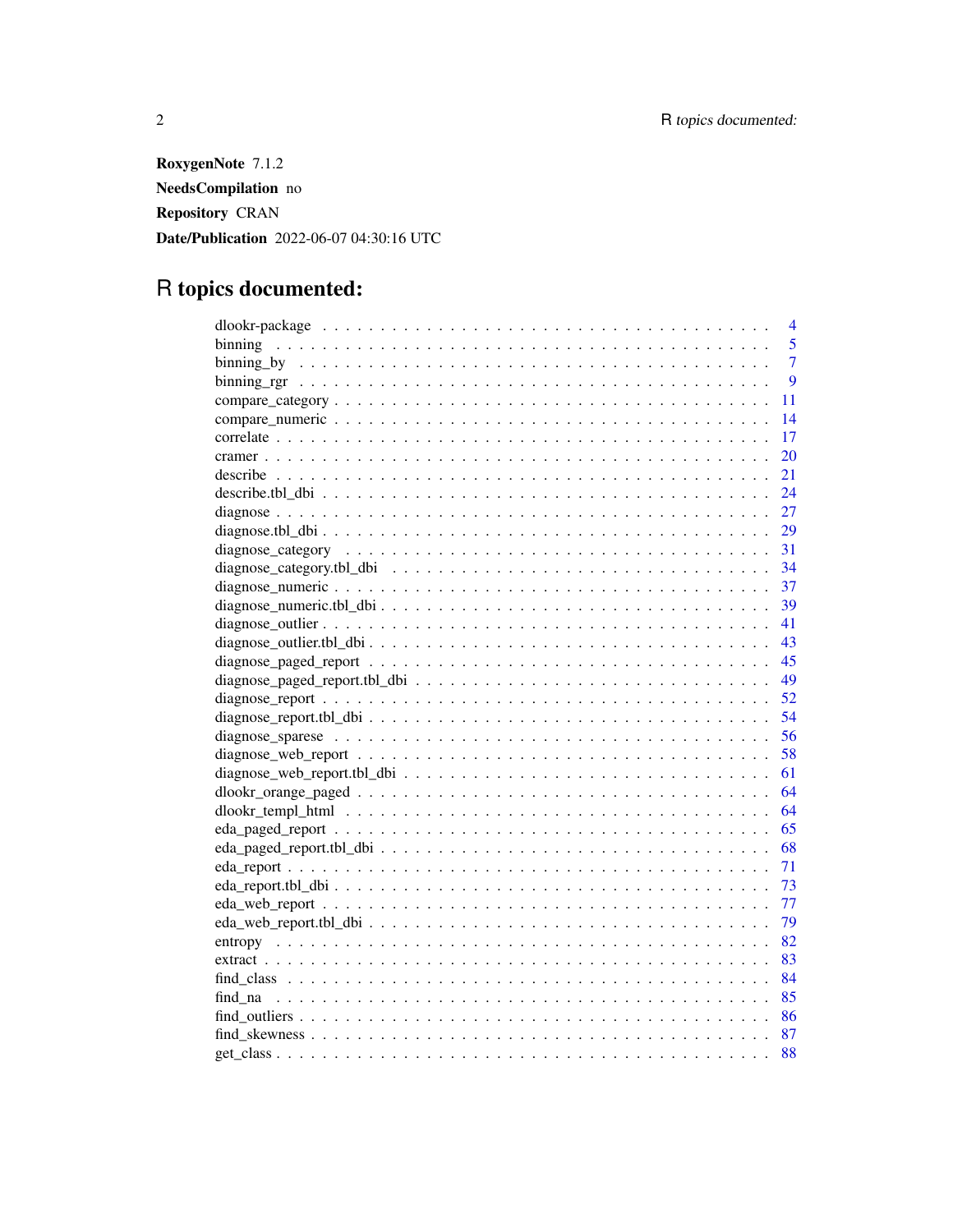|              | 89 |
|--------------|----|
|              | 90 |
|              | 91 |
|              | 92 |
|              | 93 |
|              |    |
|              |    |
|              |    |
|              |    |
|              |    |
|              |    |
|              |    |
|              |    |
|              |    |
|              |    |
|              |    |
|              |    |
|              |    |
|              |    |
|              |    |
|              |    |
|              |    |
|              |    |
|              |    |
|              |    |
|              |    |
|              |    |
|              |    |
|              |    |
|              |    |
|              |    |
|              |    |
|              |    |
|              |    |
|              |    |
|              |    |
|              |    |
|              |    |
| plot_outlier |    |
|              |    |
|              |    |
|              |    |
|              |    |
|              |    |
| relate       |    |
| skewness     |    |
|              |    |
|              |    |
|              |    |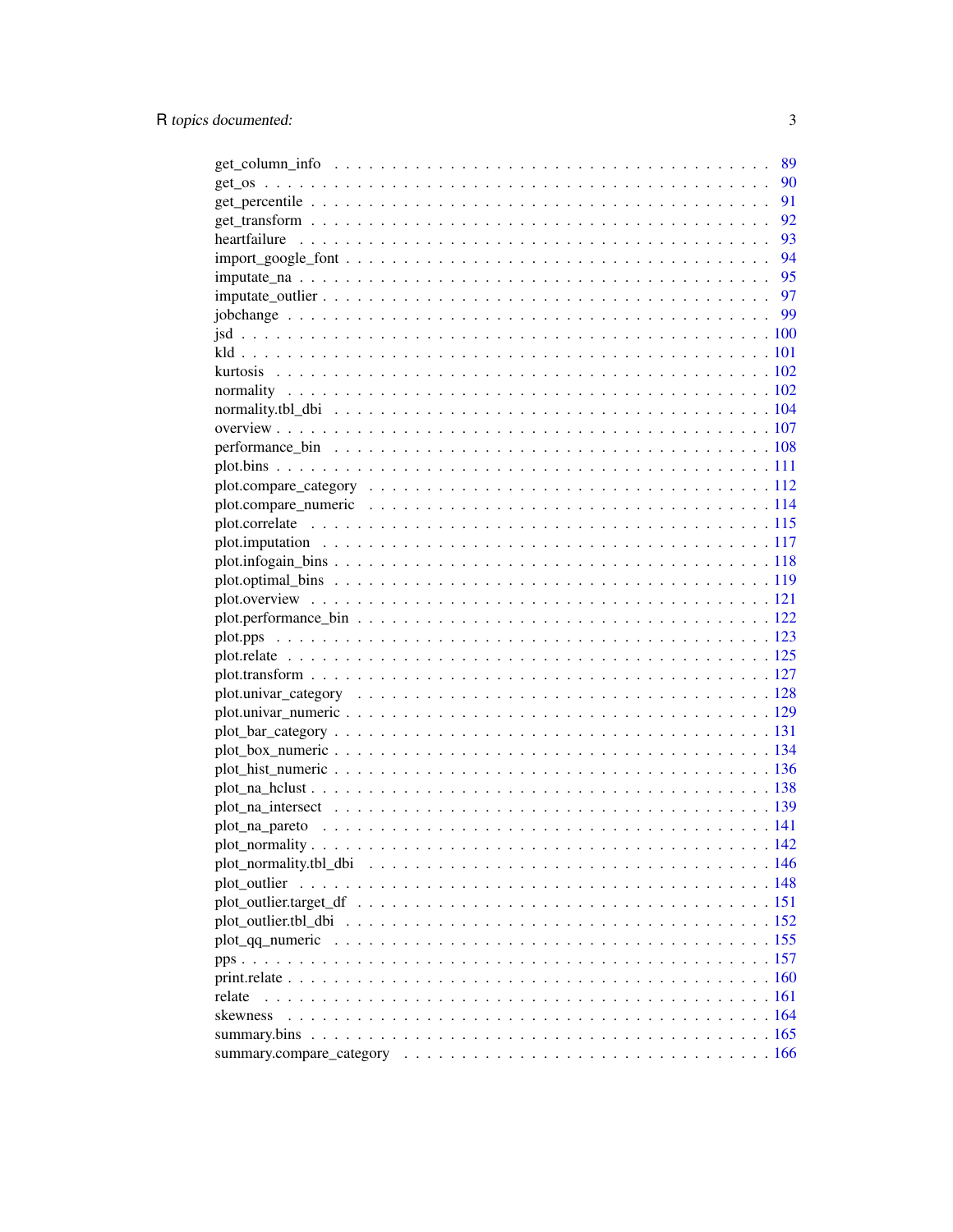<span id="page-3-0"></span>

### **Index** [201](#page-200-0)

dlookr-package *dlookr: Tools for Data Diagnosis, Exploration, Transformation*

# Description

dlookr provides data diagnosis, data exploration and transformation of variables during data analysis.

# Details

It has three main goals:

- When data is acquired, it is possible to judge whether data is erroneous or to select a variable to be corrected or removed through data diagnosis.
- Understand the distribution of data in the EDA process. It can also understand the relationship between target variables and predictor variables for the prediction model.
- Imputes missing value and outlier to standardization and resolving skewness. And, To convert a continuous variable to a categorical variable, bin the continuous variables.

To learn more about dlookr, start with the vignettes: 'browseVignettes(package = "dlookr")'

### Author(s)

Maintainer: Choonghyun Ryu <choonghyun.ryu@gmail.com>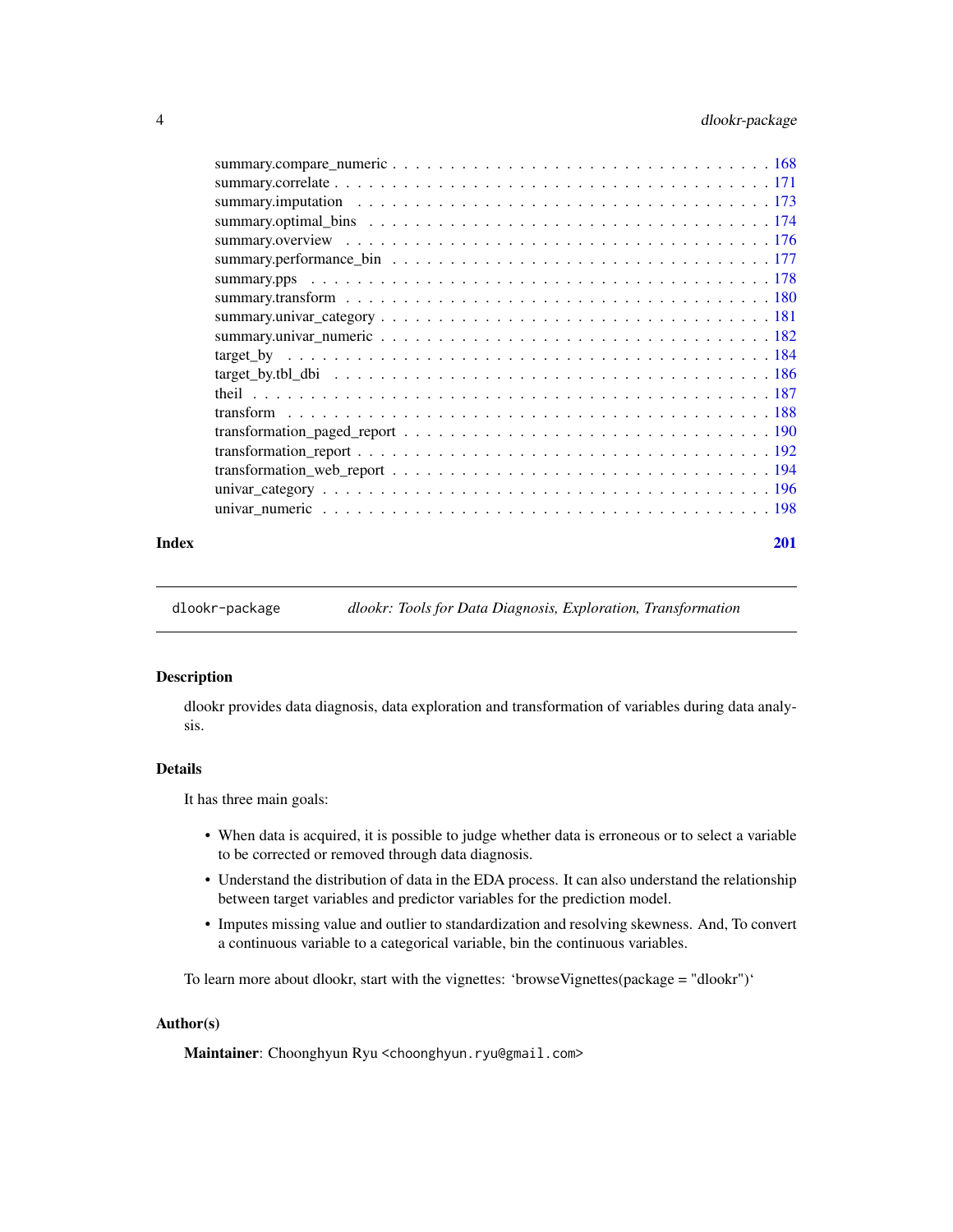#### <span id="page-4-0"></span>binning 5

# See Also

Useful links:

- <https://github.com/choonghyunryu/dlookr/>
- <https://choonghyunryu.github.io/dlookr/>
- Report bugs at <https://github.com/choonghyunryu/dlookr/issues>

<span id="page-4-1"></span>binning *Binning the Numeric Data*

# Description

The binning() converts a numeric variable to a categorization variable.

### Usage

```
binning(
  x,
  nbins,
  type = c("quantile", "equal", "pretty", "kmeans", "bclust"),
  ordered = TRUE,
  labels = NULL,
  approxy.lab = TRUE
)
```
# Arguments

| x           | numeric. numeric vector for binning.                                                                                                                                                                                                                                                                                                                                                                                                                                                                                                                                       |
|-------------|----------------------------------------------------------------------------------------------------------------------------------------------------------------------------------------------------------------------------------------------------------------------------------------------------------------------------------------------------------------------------------------------------------------------------------------------------------------------------------------------------------------------------------------------------------------------------|
| nbins       | integer, number of intervals (bins), required, if missing, nelass. Sturges is used.                                                                                                                                                                                                                                                                                                                                                                                                                                                                                        |
| type        | character. binning method. Choose from "quantile", "equal", "pretty", "kmeans"<br>and "belust". The "quantile" sets breaks with quantiles of the same interval. The<br>"equal" sets breaks at the same interval. The "pretty" chooses a number of breaks<br>not necessarily equal to nbins using base::pretty function. The "kmeans" uses<br>stats:: kmeans function to generate the breaks. The "bclust" uses e1071:: bclust<br>function to generate the breaks using bagged clustering. "kmeans" and "belust"<br>was implemented by classInt::classIntervals() function. |
| ordered     | logical, whether to build an ordered factor or not.                                                                                                                                                                                                                                                                                                                                                                                                                                                                                                                        |
| labels      | character, the label names to use for each of the bins.                                                                                                                                                                                                                                                                                                                                                                                                                                                                                                                    |
| approxy.lab | logical. If TRUE, large number breaks are approximated to pretty numbers. If<br>FALSE, the original breaks obtained by type are used.                                                                                                                                                                                                                                                                                                                                                                                                                                      |

# Details

This function is useful when used with the mutate/transmute function of the dplyr package. See vignette("transformation") for an introduction to these concepts.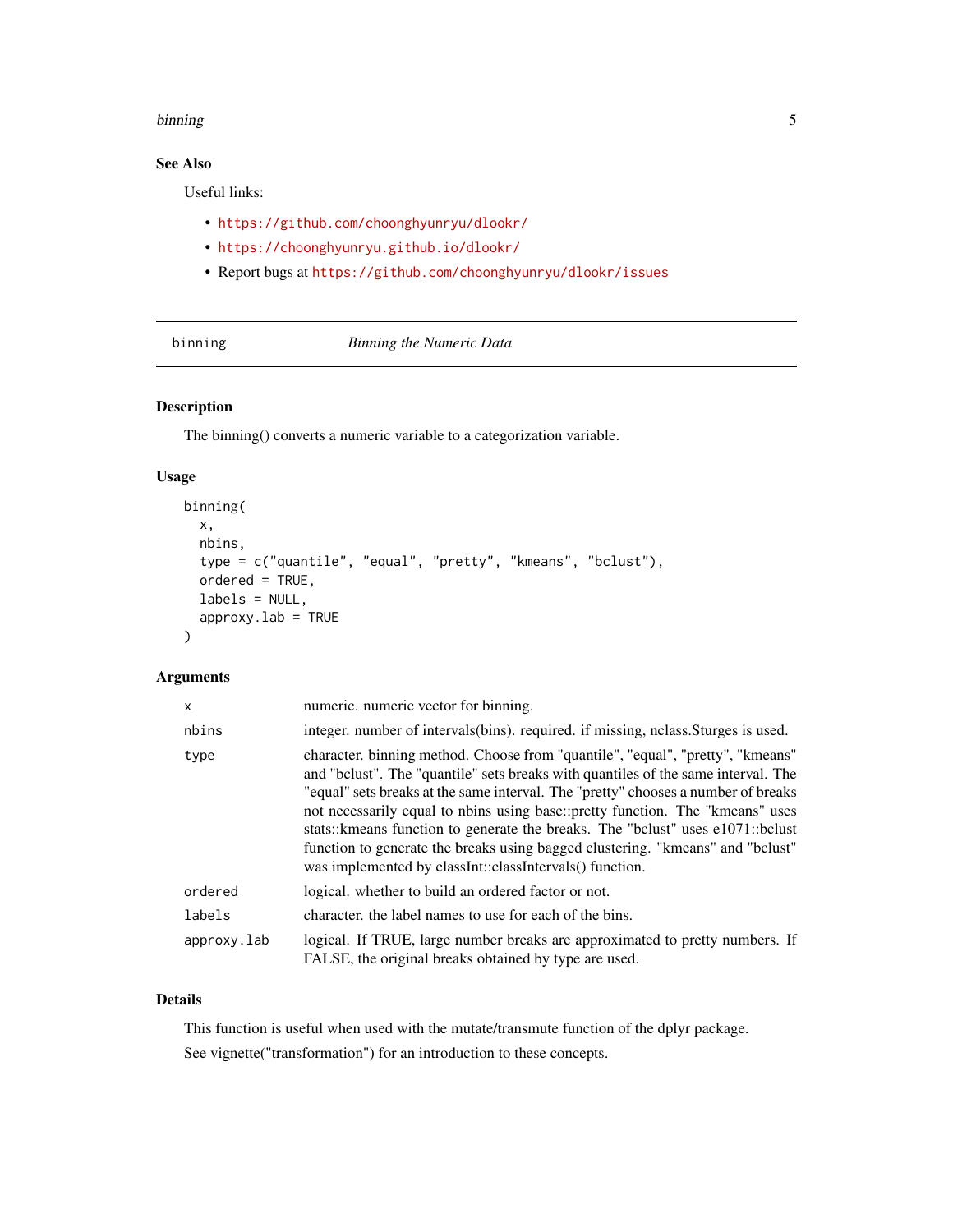#### 6 binning

# Value

An object of bins class. Attributes of bins class is as follows.

- class : "bins"
- type : binning type, "quantile", "equal", "pretty", "kmeans", "bclust".
- breaks : breaks for binning. the number of intervals into which x is to be cut.
- levels : levels of binned value.
- raw : raw data, numeric vector corresponding to x argument.

# See Also

[binning\\_by](#page-6-1), [print.bins](#page-164-1), [summary.bins](#page-164-2), [plot.bins](#page-110-1).

```
# Generate data for the example
heartfailure2 <- heartfailure
heartfailure2[sample(seq(NROW(heartfailure2)), 20), "platelets"] <- NA
# Binning the platelets variable. default type argument is "quantile"
bin <- binning(heartfailure2$platelets)
# Print bins class object
bin
# Summarise bins class object
summary(bin)
# Plot bins class object
plot(bin)
# Using labels argument
bin <- binning(heartfailure2$platelets, nbins = 4,
              labels = c("LQ1", "UQ1", "LQ3", "UQ3"))
bin
# Using another type argument
bin <- binning(heartfailure2$platelets, nbins = 5, type = "equal")
bin
bin <- binning(heartfailure2$platelets, nbins = 5, type = "pretty")
bin
bin <- binning(heartfailure2$platelets, nbins = 5, type = "kmeans")
bin
bin <- binning(heartfailure2$platelets, nbins = 5, type = "bclust")
bin
x \le - sample(1:1000, size = 50) * 12345679
bin \leftarrow binning(x)bin
bin \leq binning(x, approxy.lab = FALSE)
bin
```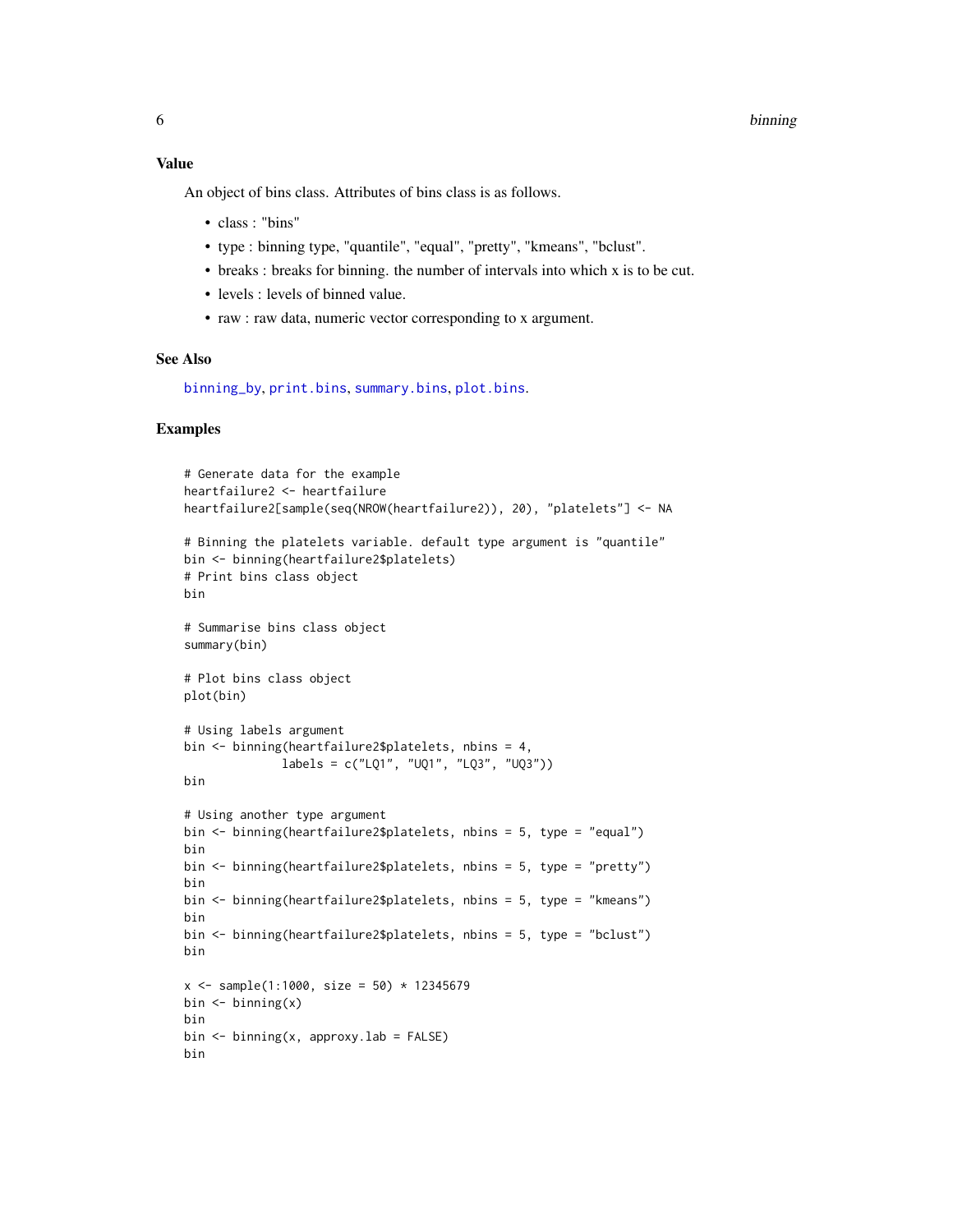```
# extract binned results
extract(bin)
# -------------------------
# Using pipes & dplyr
# -------------------------
library(dplyr)
# Compare binned frequency by death_event
heartfailure2 %>%
  mutate(platelets_bin = binning(heartfailure2$platelets) %>%
           extract()) %>%
  group_by(death_event, platelets_bin) %>%
  summarise(freq = n()) %>%
  arrange(desc(freq)) %>%
  head(10)
 # Compare binned frequency by death_event using Viz
 heartfailure2 %>%
   mutate(platelets_bin = binning(heartfailure2$platelets) %>%
            extract()) %>%
   target_by(death_event) %>%
   relate(platelets_bin) %>%
   plot()
```
<span id="page-6-1"></span>

|  | binning_by |  |
|--|------------|--|

# by *Optimal Binning for Scoring Modeling*

### Description

The binning\_by() finding intervals for numerical variable using optical binning. Optimal binning categorizes a numeric characteristic into bins for ulterior usage in scoring modeling.

### Usage

```
binning_by(.data, y, x, p = 0.05, ordered = TRUE, labels = NULL)
```
### Arguments

| .data | a data frame.                                                                                                                                                                                                                                                    |
|-------|------------------------------------------------------------------------------------------------------------------------------------------------------------------------------------------------------------------------------------------------------------------|
| ٧     | character. name of binary response variable $(0, 1)$ . The variable must contain<br>only the integers 0 and 1 as element. However, in the case of factor having<br>two levels, it is performed while type conversion is performed in the calculation<br>process. |
| x     | character, name of continuous characteristic variable. At least 5 different values.<br>and Inf is not allowed.                                                                                                                                                   |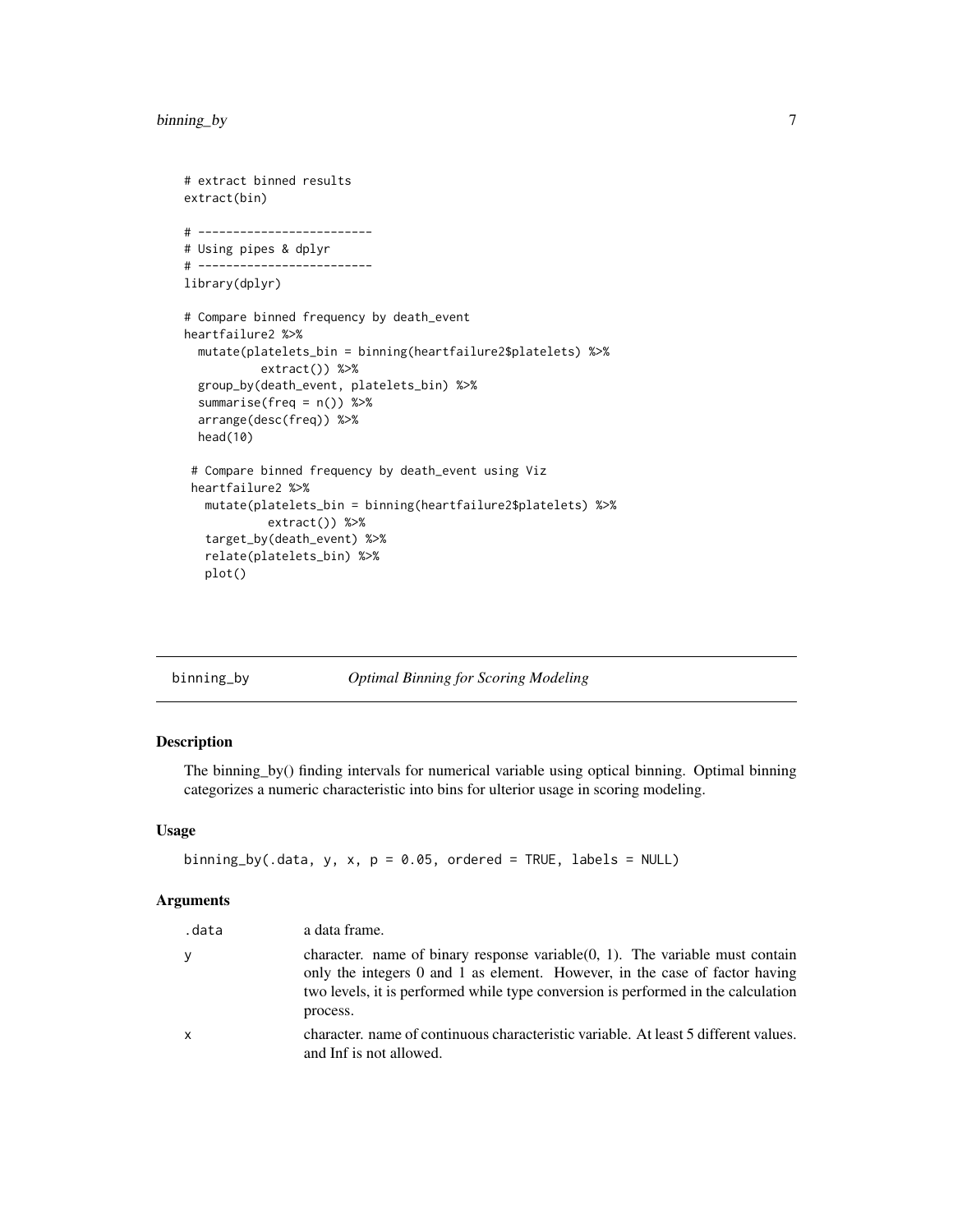8 binning\_by

| р       | numeric. percentage of records per bin. Default $5\%$ (0.05). This parameter only<br>accepts values greater that $0.00~(0\%)$ and lower than $0.50~(50\%).$ |
|---------|-------------------------------------------------------------------------------------------------------------------------------------------------------------|
| ordered | logical, whether to build an ordered factor or not.                                                                                                         |
| labels  | character, the label names to use for each of the bins.                                                                                                     |

### Details

This function is useful when used with the mutate/transmute function of the dplyr package. And this function is implemented using smbinning() function of smbinning package.

#### Value

an object of "optimal\_bins" class. Attributes of "optimal\_bins" class is as follows.

- class : "optimal\_bins".
- type : binning type, "optimal".
- breaks : numeric. the number of intervals into which x is to be cut.
- levels : character. levels of binned value.
- raw : numeric. raw data, x argument value.
- ivtable : data.frame. information value table.
- iv : numeric. information value.
- target : integer. binary response variable.

### attributes of "optimal\_bins" class

Attributes of the "optimal\_bins" class that is as follows.

- class : "optimal\_bins".
- levels : character. factor or ordered factor levels
- type : character. binning method
- breaks : numeric. breaks for binning
- raw : numeric. before the binned the raw data
- ivtable : data.frame. information value table
- iv : numeric. information value
- target : integer. binary response variable

See vignette("transformation") for an introduction to these concepts.

### See Also

[binning](#page-4-1), [plot.optimal\\_bins](#page-118-1).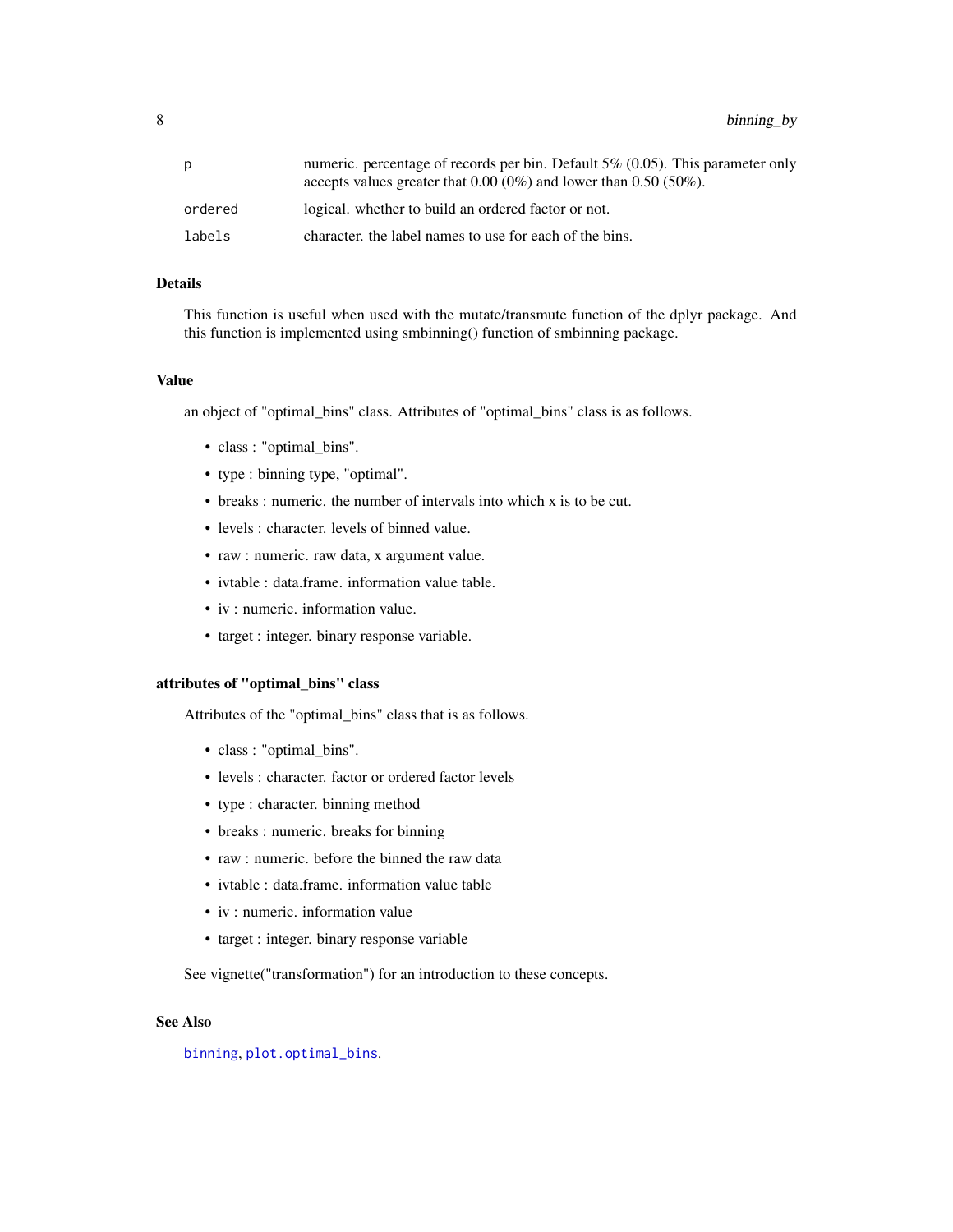# <span id="page-8-0"></span>binning\_rgr 9

### Examples

library(dplyr)

```
# Generate data for the example
heartfailure2 <- heartfailure
heartfailure2[sample(seq(NROW(heartfailure2)), 5), "creatinine"] <- NA
# optimal binning using character
bin <- binning_by(heartfailure2, "death_event", "creatinine")
# optimal binning using name
bin <- binning_by(heartfailure2, death_event, creatinine)
bin
# performance table
attr(bin, "performance")
# summary optimal_bins class
summary(bin)
# visualize all information for optimal_bins class
plot(bin)
# visualize WoE information for optimal_bins class
plot(bin, type = "WoE")
# visualize all information without typographic
plot(bin, typographic = FALSE)
# extract binned results
extract(bin) %>%
  head(20)
```
binning\_rgr *Binning by recursive information gain ratio maximization*

### Description

The binning\_rgr() finding intervals for numerical variable using recursive information gain ratio maximization.

### Usage

```
binning_rgr(.data, y, x, min_perc_bins = 0.1, max_n_bins = 5, ordered = TRUE)
```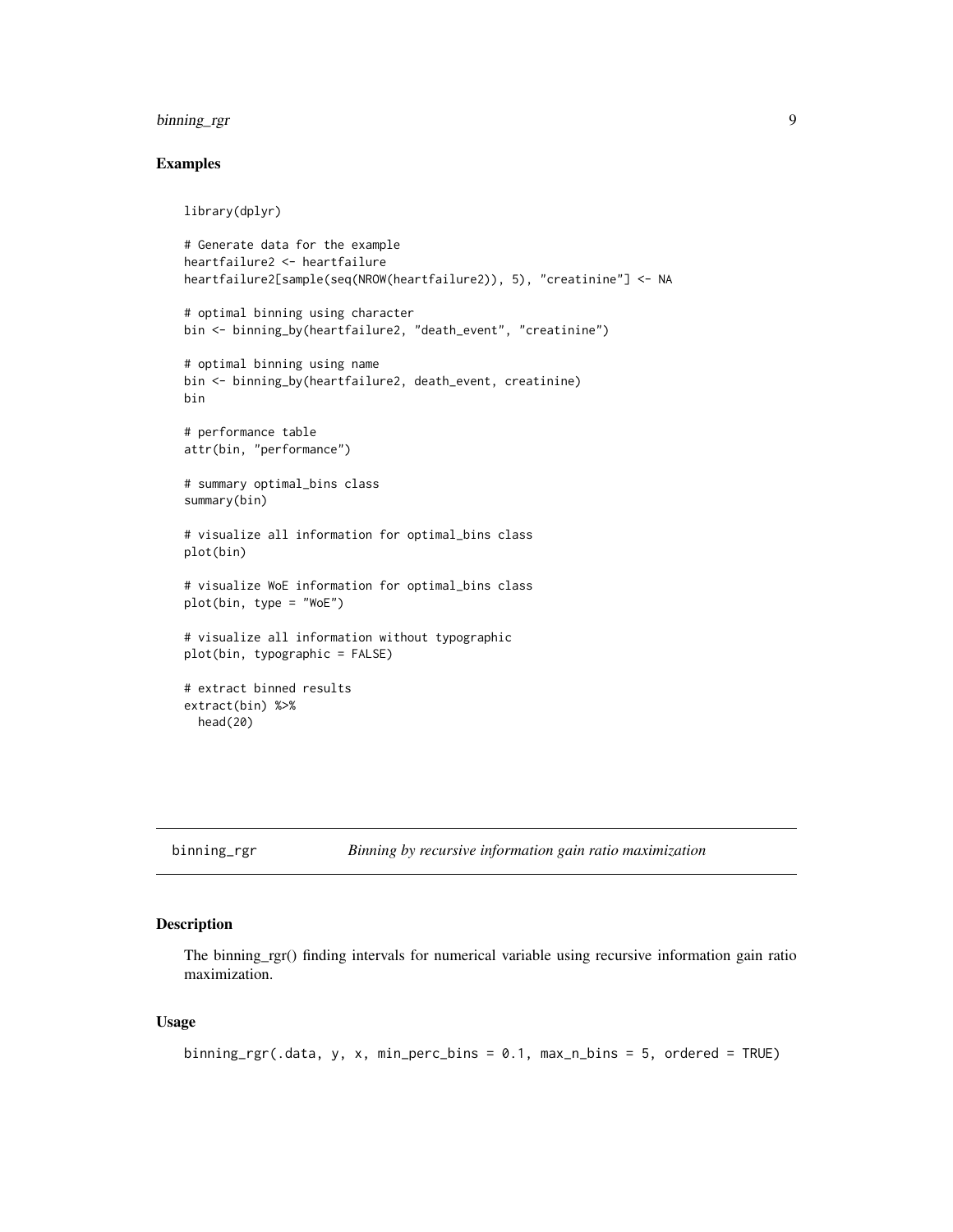### Arguments

| .data         | a data frame.                                                                                                                |
|---------------|------------------------------------------------------------------------------------------------------------------------------|
| у             | character, name of binary response variable. The variable must character of<br>factor.                                       |
| x             | character, name of continuous characteristic variable. At least 5 different values.<br>and Inf is not allowed.               |
| min_perc_bins | numeric. minimum percetange of rows for each split or segment (controls the<br>sample size), 0.1 (or 10 percent) as default. |
| max_n_bins    | integer. maximum number of bins or segments to split the input variable, 5 bins<br>as default.                               |
| ordered       | logical, whether to build an ordered factor or not.                                                                          |

### Details

This function can be usefully used when developing a model that predicts y.

### Value

an object of "infogain\_bins" class. Attributes of "infogain\_bins" class is as follows.

- class : "infogain bins".
- type : binning type, "infogain".
- breaks : numeric. the number of intervals into which x is to be cut.
- levels : character. levels of binned value.
- raw : numeric. raw data, x argument value.
- target : integer. binary response variable.
- x\_var : character. name of x variable.
- y\_var : character. name of y variable.

#### See Also

[binning](#page-4-1), [binning\\_by](#page-6-1), [plot.infogain\\_bins](#page-117-1).

# Examples

library(dplyr)

# binning by recursive information gain ratio maximization using character bin <- binning\_rgr(heartfailure, "death\_event", "creatinine")

```
# binning by recursive information gain ratio maximization using name
bin <- binning_rgr(heartfailure, death_event, creatinine)
bin
```
# summary optimal\_bins class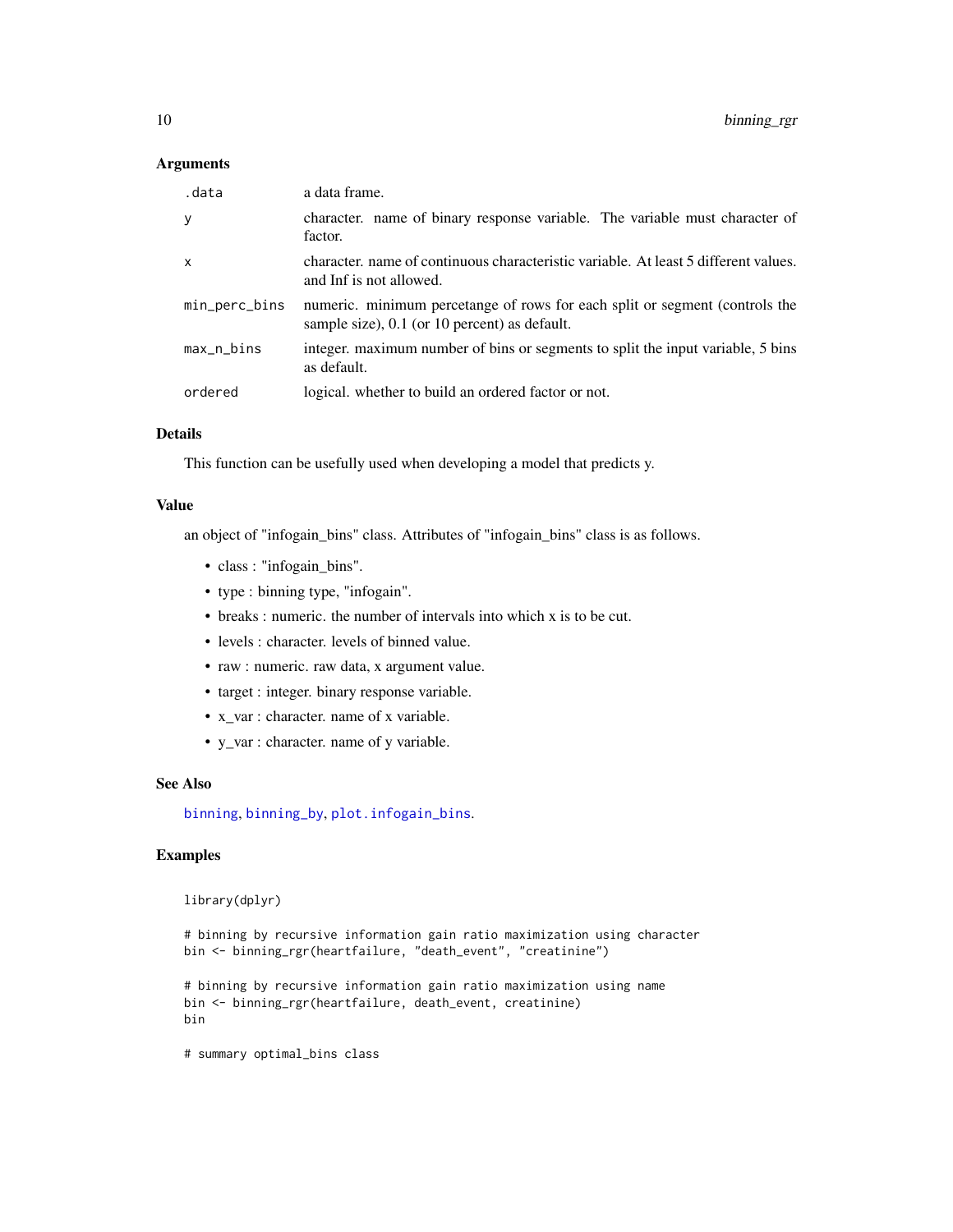# <span id="page-10-0"></span>compare\_category 11

```
summary(bin)
# visualize all information for optimal_bins class
plot(bin)
# visualize WoE information for optimal_bins class
plot(bin, type = "cross")
# visualize all information without typographic
plot(bin, type = "cross", typographic = FALSE)
# extract binned results
extract(bin) %>%
 head(20)
```
compare\_category *Compare categorical variables*

#### Description

The compare\_category() compute information to examine the relationship between categorical variables.

#### Usage

```
compare_category(.data, ...)
```
## S3 method for class 'data.frame' compare\_category(.data, ...)

#### Arguments

.data a data.frame or a [tbl\\_df](#page-0-0).

```
... one or more unquoted expressions separated by commas. You can treat variable
                 names like they are positions. Positive values select variables; negative values
                 to drop variables. These arguments are automatically quoted and evaluated in a
                 context where column names represent column positions. They support unquot-
                  ing and splicing.
```
# Details

It is important to understand the relationship between categorical variables in EDA. compare\_category() compares relations by pair combination of all categorical variables. and return compare\_category class that based list object.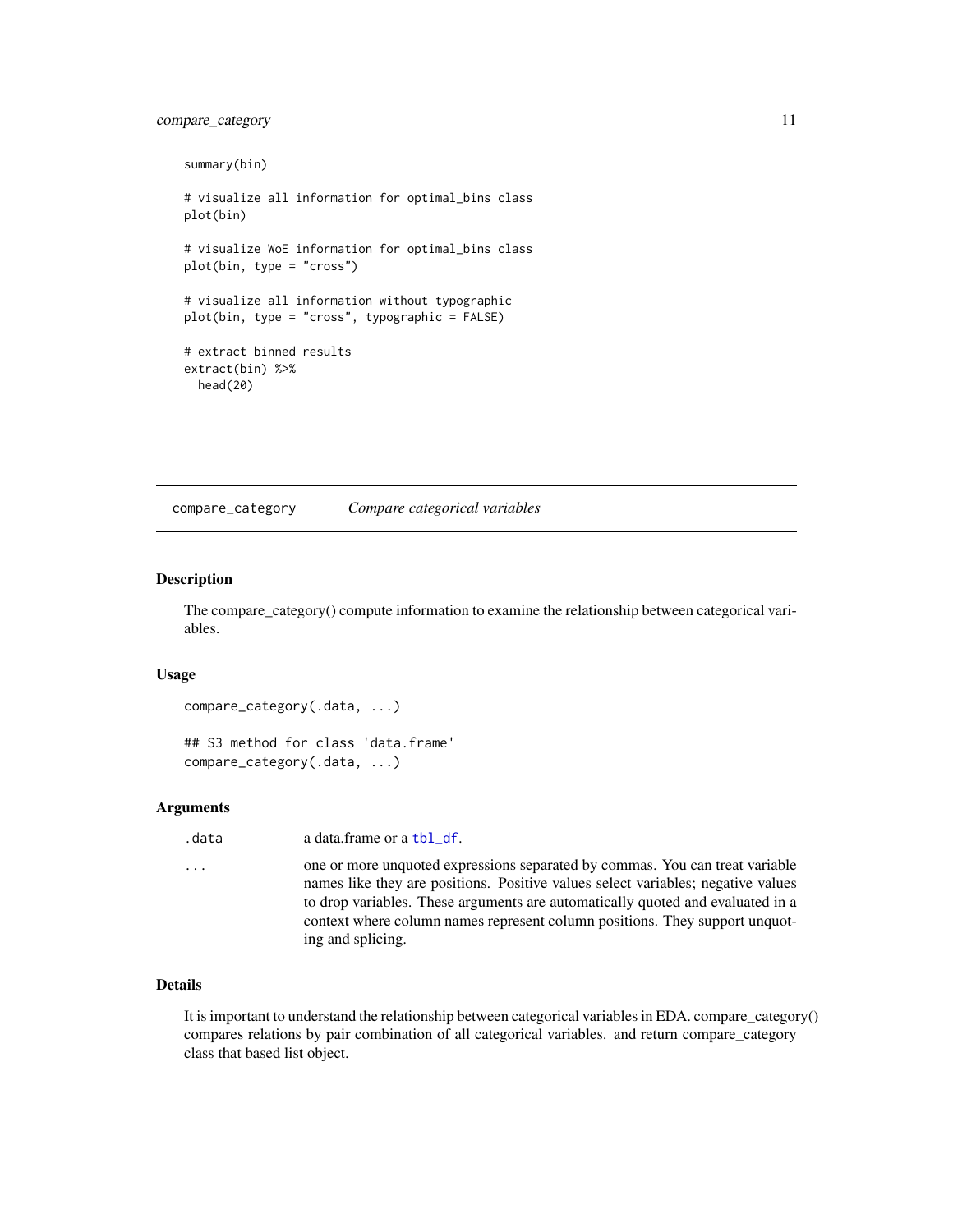### Value

An object of the class as compare based list. The information to examine the relationship between categorical variables is as follows each components.

- var1 : factor. The level of the first variable to compare. 'var1' is the name of the first variable to be compared.
- var2 : factor. The level of the second variable to compare. 'var2' is the name of the second variable to be compared.
- n : integer. frequency by var1 and var2.
- rate : double. relative frequency.
- first\_rate : double. relative frequency in first variable.
- second\_rate : double. relative frequency in second variable.

#### Attributes of return object

Attributes of compare\_category class is as follows.

- variables : character. List of variables selected for comparison.
- combination : matrix. It consists of pairs of variables to compare.

### See Also

[summary.compare\\_category](#page-165-1), [print.compare\\_category](#page-165-2), [plot.compare\\_category](#page-111-1).

```
# Generate data for the example
heartfailure2 <- heartfailure
heartfailure2[sample(seq(NROW(heartfailure2)), 5), "smoking"] <- NA
library(dplyr)
# Compare the all categorical variables
all_var <- compare_category(heartfailure2)
# Print compare_numeric class objects
all_var
# Compare the categorical variables that case of joint the death_event variable
all_var %>%
  "["(grep("death_event", names(all_var)))
# Compare the two categorical variables
two_var <- compare_category(heartfailure2, smoking, death_event)
# Print compare_category class objects
two_var
```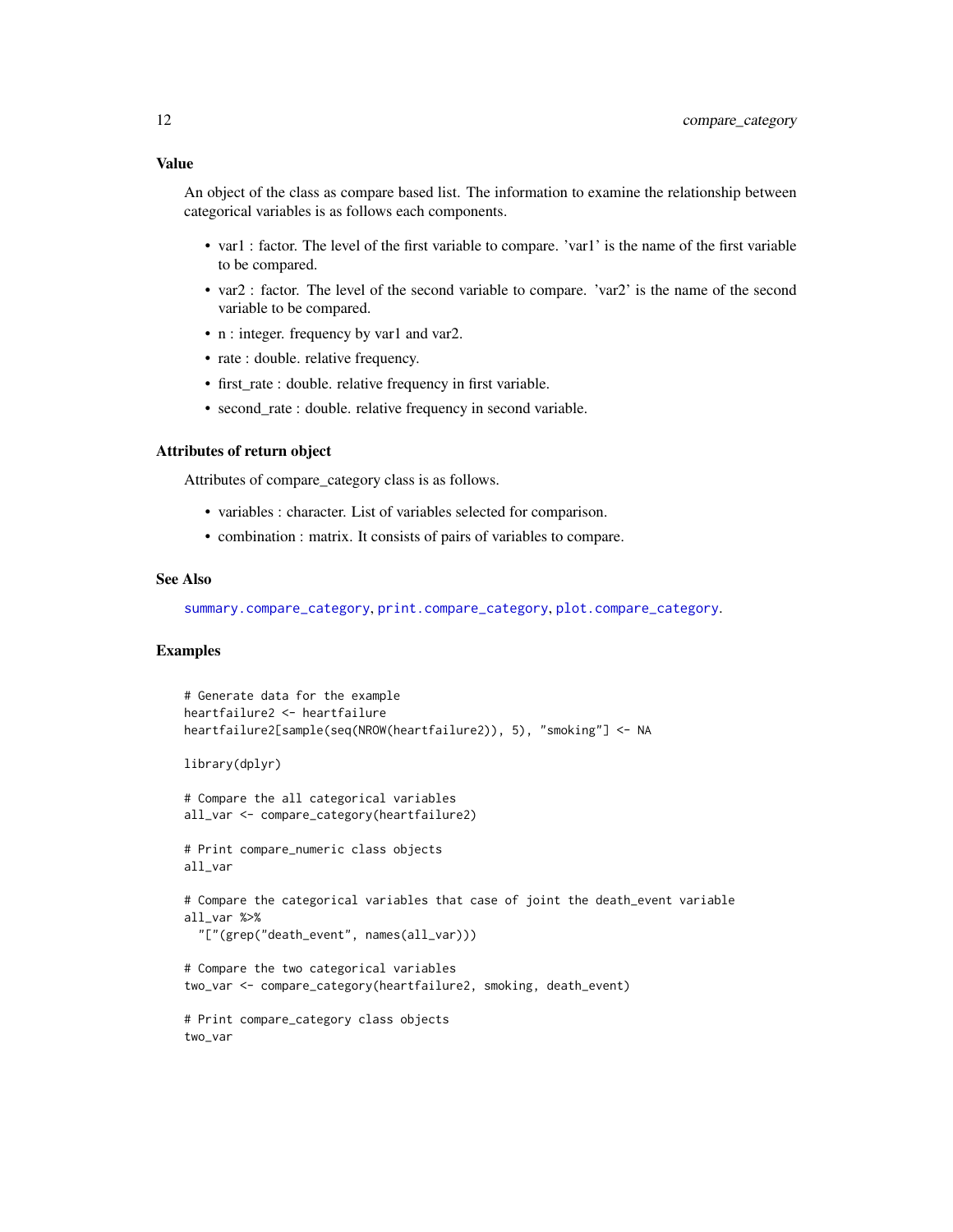```
# Filtering the case of smoking included NA
two_var %>%
  "[["(1) %>%
  filter(!is.na(smoking))
# Summary the all case : Return a invisible copy of an object.
stat <- summary(all_var)
# Summary by returned objects
stat
# component of table
stat$table
# component of chi-square test
stat$chisq
# component of chi-square test
summary(all_var, "chisq")
# component of chi-square test (first, third case)
summary(all_var, "chisq", pos = c(1, 3))
# component of relative frequency table
summary(all_var, "relative")
# component of table without missing values
summary(all_var, "table", na.rm = TRUE)
# component of table include marginal value
margin <- summary(all_var, "table", marginal = TRUE)
margin
# component of chi-square test
summary(two_var, method = "chisq")
# verbose is FALSE
summary(all_var, "chisq", verbose = FALSE)
#' # Using pipes & dplyr -------------------------
# If you want to use dplyr, set verbose to FALSE
summary(all_var, "chisq", verbose = FALSE) %>%
  filter(p.value < 0.26)# Extract component from list by index
summary(all_var, "table", na.rm = TRUE, verbose = FALSE) %>%
  "[["(1)
# Extract component from list by name
summary(all_var, "table", na.rm = TRUE, verbose = FALSE) %>%
  "[["("smoking vs death_event")
# plot all pair of variables
```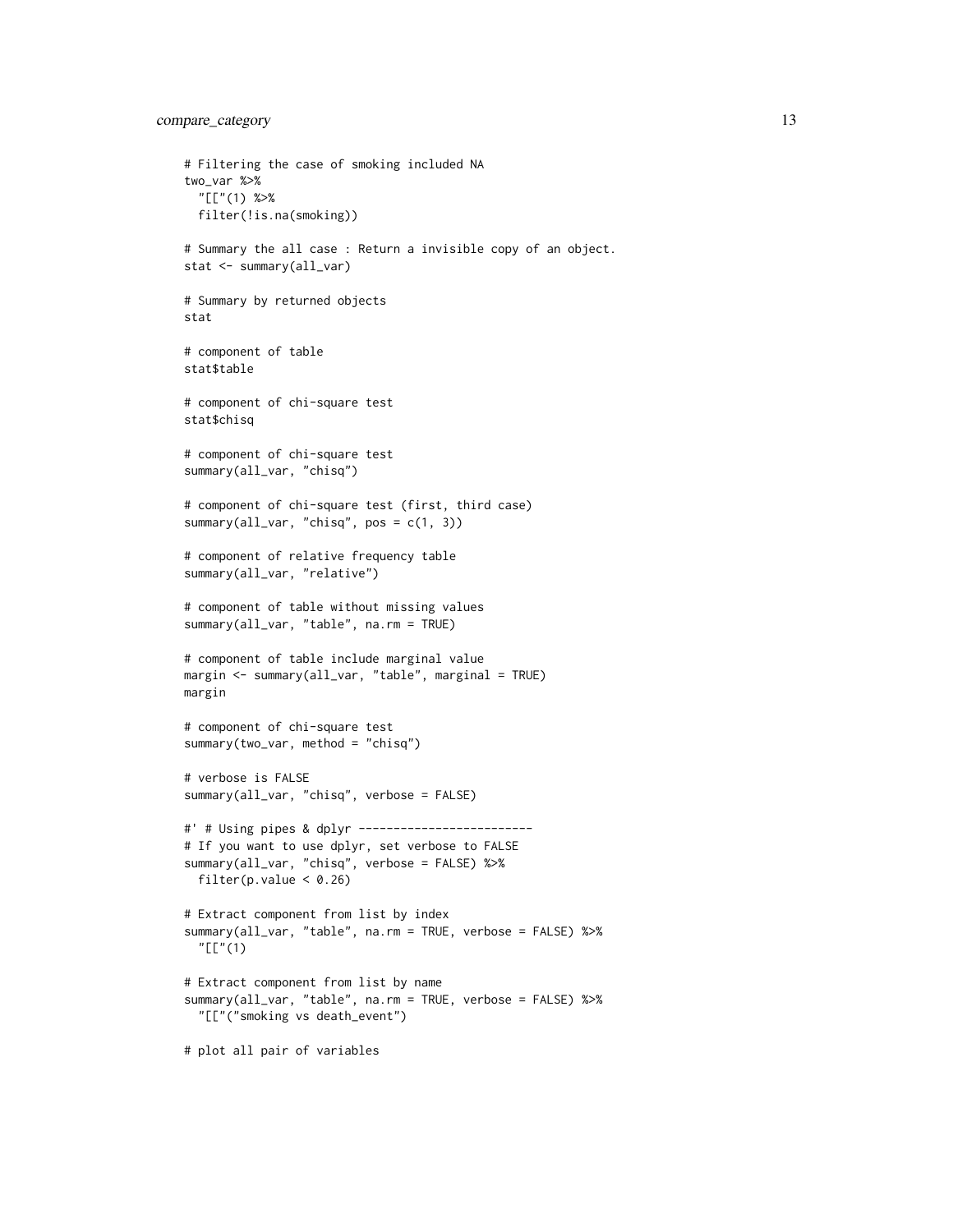```
plot(all_var)
# plot a pair of variables
plot(two_var)
# plot all pair of variables by prompt
plot(all_var, prompt = TRUE)
# plot a pair of variables
plot(two_var, las = 1)
```
compare\_numeric *Compare numerical variables*

#### Description

The compare\_numeric() compute information to examine the relationship between numerical variables.

#### Usage

```
compare_numeric(.data, ...)
## S3 method for class 'data.frame'
compare_numeric(.data, ...)
```
#### Arguments

| .data | a data.frame or a tbl_df.                                                                                                                                                                                                                                                                                                                              |
|-------|--------------------------------------------------------------------------------------------------------------------------------------------------------------------------------------------------------------------------------------------------------------------------------------------------------------------------------------------------------|
| .     | one or more unquoted expressions separated by commas. You can treat variable<br>names like they are positions. Positive values select variables; negative values<br>to drop variables. These arguments are automatically quoted and evaluated in a<br>context where column names represent column positions. They support unquot-<br>ing and splicing. |
|       |                                                                                                                                                                                                                                                                                                                                                        |

### Details

It is important to understand the relationship between numerical variables in EDA. compare\_numeric() compares relations by pair combination of all numerical variables. and return compare\_numeric class that based list object.

### Value

An object of the class as compare based list. The information to examine the relationship between numerical variables is as follows each components. - correlation component : Pearson's correlation coefficient.

<span id="page-13-0"></span>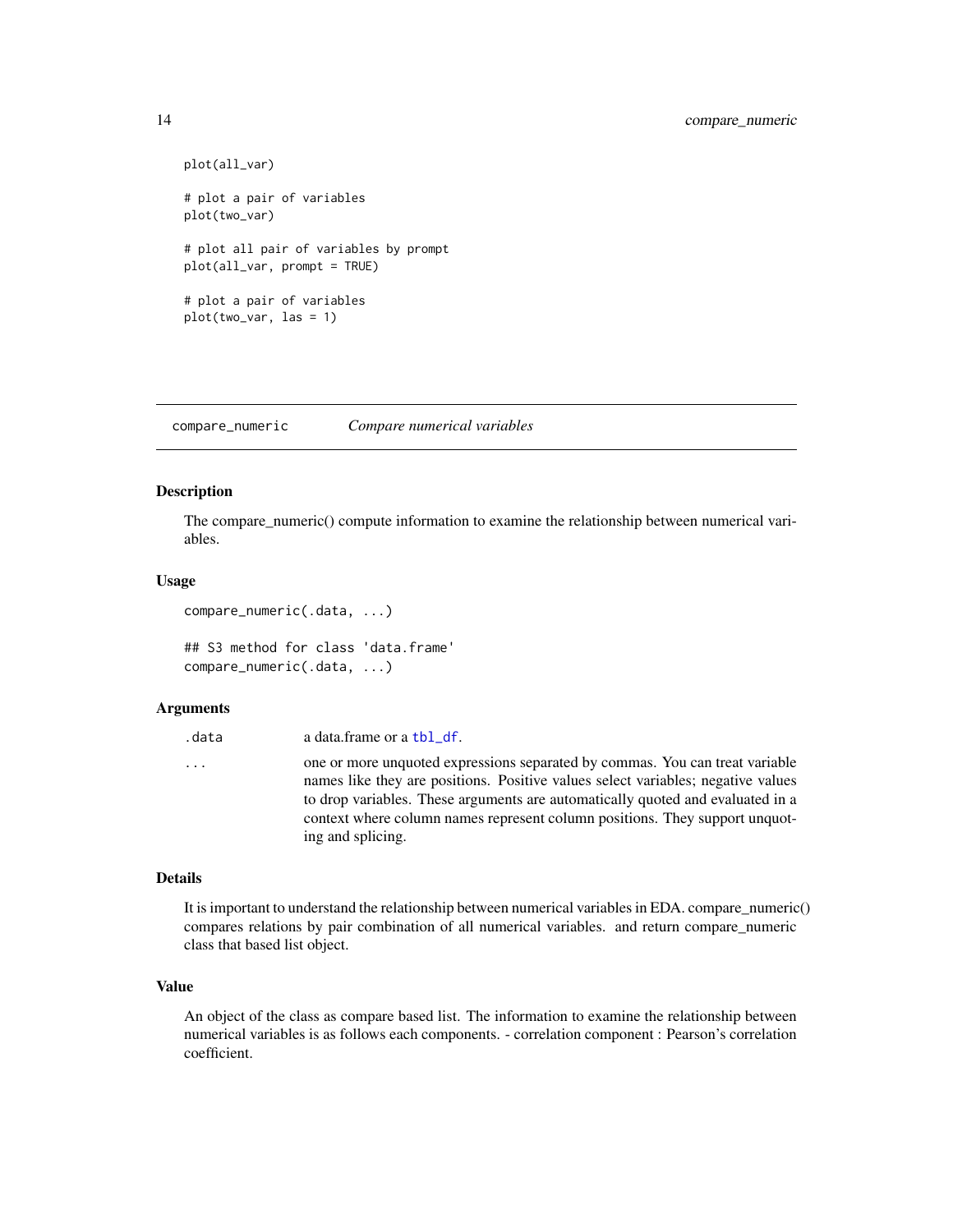- var1 : factor. The level of the first variable to compare. 'var1' is the name of the first variable to be compared.
- var2 : factor. The level of the second variable to compare. 'var2' is the name of the second variable to be compared.
- coef\_corr : double. Pearson's correlation coefficient.
- linear component : linear model summaries
	- var1 : factor. The level of the first variable to compare. 'var1' is the name of the first variable to be compared.
	- var2 : factor.The level of the second variable to compare. 'var2' is the name of the second variable to be compared.
	- r.squared : double. The percent of variance explained by the model.
	- adj.r.squared : double. r.squared adjusted based on the degrees of freedom.
	- sigma : double. The square root of the estimated residual variance.
	- statistic : double. F-statistic.
	- p.value : double. p-value from the F test, describing whether the full regression is significant.
	- df : integer degrees of freedom.
	- logLik : double. the log-likelihood of data under the model.
	- AIC : double. the Akaike Information Criterion.
	- BIC : double. the Bayesian Information Criterion.
	- deviance : double. deviance.
	- df.residual : integer residual degrees of freedom.

#### Attributes of return object

Attributes of compare\_numeric class is as follows.

- raw : a data.frame or a [tbl\\_df](#page-0-0). Data containing variables to be compared. Save it for visualization with plot.compare\_numeric().
- variables : character. List of variables selected for comparison.
- combination : matrix. It consists of pairs of variables to compare.

### See Also

[correlate](#page-16-1), [summary.compare\\_numeric](#page-167-1), [print.compare\\_numeric](#page-167-2), [plot.compare\\_numeric](#page-113-1).

```
# Generate data for the example
heartfailure2 <- heartfailure[, c("platelets", "creatinine", "sodium")]
library(dplyr)
# Compare the all numerical variables
all_var <- compare_numeric(heartfailure2)
```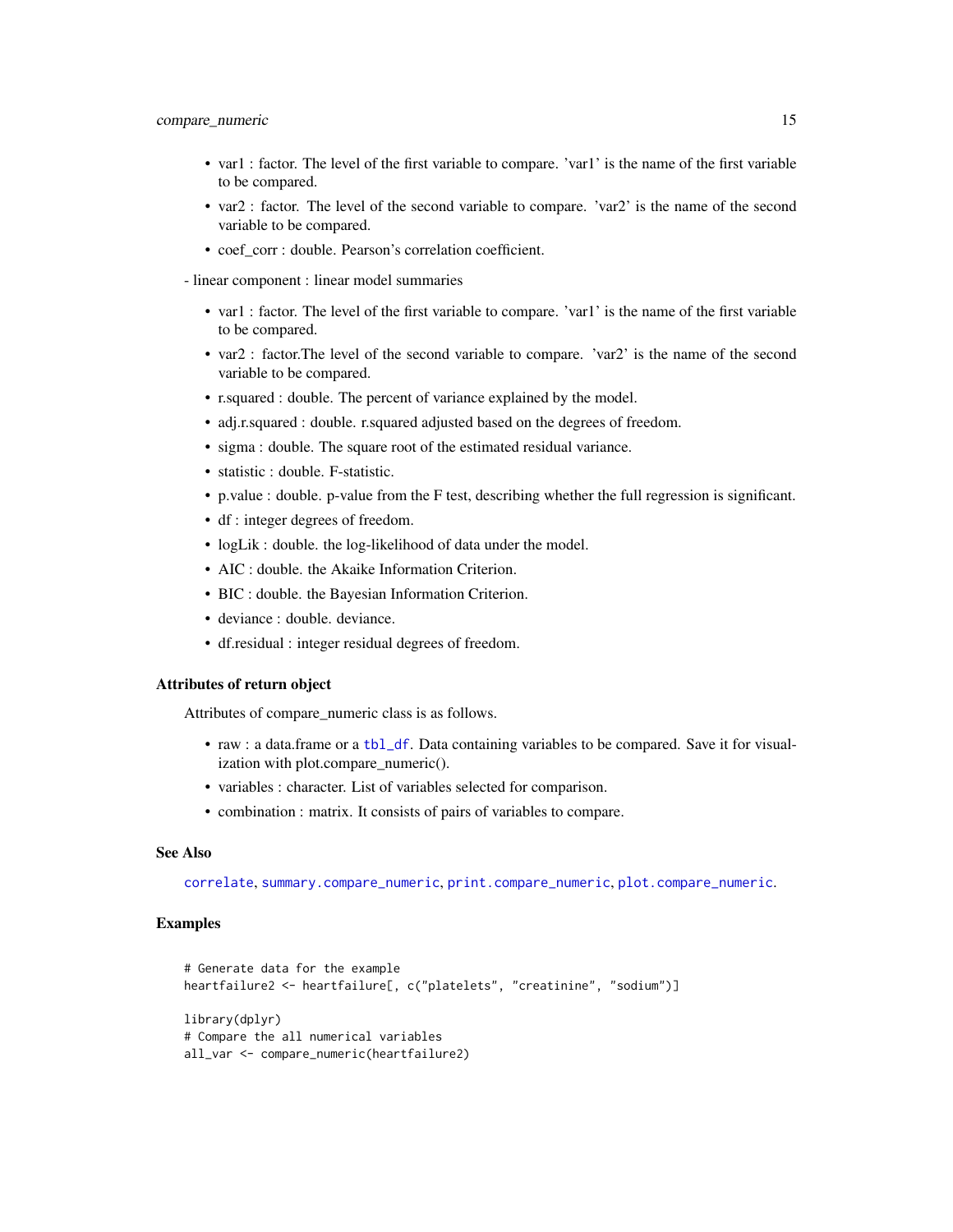```
# Print compare_numeric class object
all_var
# Compare the correlation that case of joint the sodium variable
all_var %>%
  "$"(correlation) %>%
  filter(var1 == "sodium" | var2 == "sodium") %>%
  arrange(desc(abs(coef_corr)))
# Compare the correlation that case of abs(coef_corr) > 0.1
all_var %>%
  "$"(correlation) %>%
  filter(abs(coeff_corr) > 0.1)# Compare the linear model that case of joint the sodium variable
all_var %>%
  "$"(linear) %>%
  filter(var1 == "sodium" | var2 == "sodium") %>%
  arrange(desc(r.squared))
# Compare the two numerical variables
two_var <- compare_numeric(heartfailure2, sodium, creatinine)
# Print compare_numeric class objects
two_var
# Summary the all case : Return a invisible copy of an object.
stat <- summary(all_var)
# Just correlation
summary(all_var, method = "correlation")
# Just correlation condition by r > 0.1
summary(all_var, method = "correlation", thres_corr = 0.1)
# linear model summaries condition by R^2 > 0.05
summary(all_var, thres_rs = 0.05)
# verbose is FALSE
summary(all_var, verbose = FALSE)
# plot all pair of variables
plot(all_var)
# plot a pair of variables
plot(two_var)
# plot all pair of variables by prompt
plot(all_var, prompt = TRUE)
# plot a pair of variables not focuses on typographic elements
plot(two_var, typographic = FALSE)
```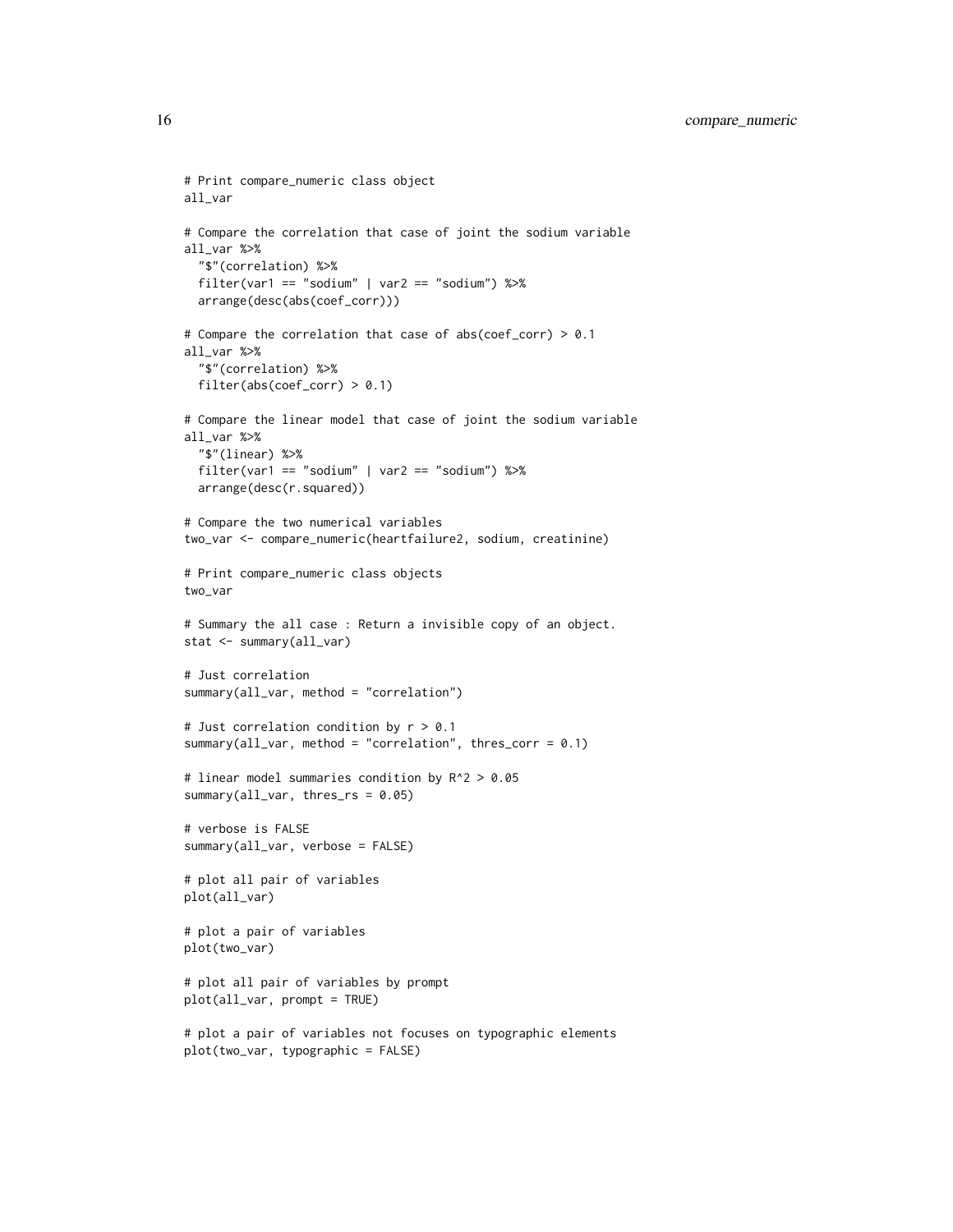#### <span id="page-16-1"></span><span id="page-16-0"></span>correlate *Compute the correlation coefficient between two variable*

# Description

The correlate() compute the correlation coefficient for numerical or categorical data.

#### Usage

```
correlate(.data, ...)
## S3 method for class 'data.frame'
correlate(
  .data,
  ...,
  method = c("pearson", "kendall", "spearman", "cramer", "theil")
)
## S3 method for class 'grouped_df'
correlate(
  .data,
  ...,
 method = c("pearson", "kendall", "spearman", "cramer", "theil")
)
## S3 method for class 'tbl_dbi'
correlate(
  .data,
  ...,
  method = c("pearson", "kendall", "spearman", "cramer", "theil"),
  in_database = FALSE,
  collect_size = Inf
)
```
#### Arguments

.data a data.frame or a [grouped\\_df](#page-0-0) or a tbl\_dbi.

... one or more unquoted expressions separated by commas. You can treat variable names like they are positions. Positive values select variables; negative values to drop variables. If the first expression is negative, correlate() will automatically start with all variables. These arguments are automatically quoted and evaluated in a context where column names represent column positions. They support unquoting and splicing.

See vignette("EDA") for an introduction to these concepts.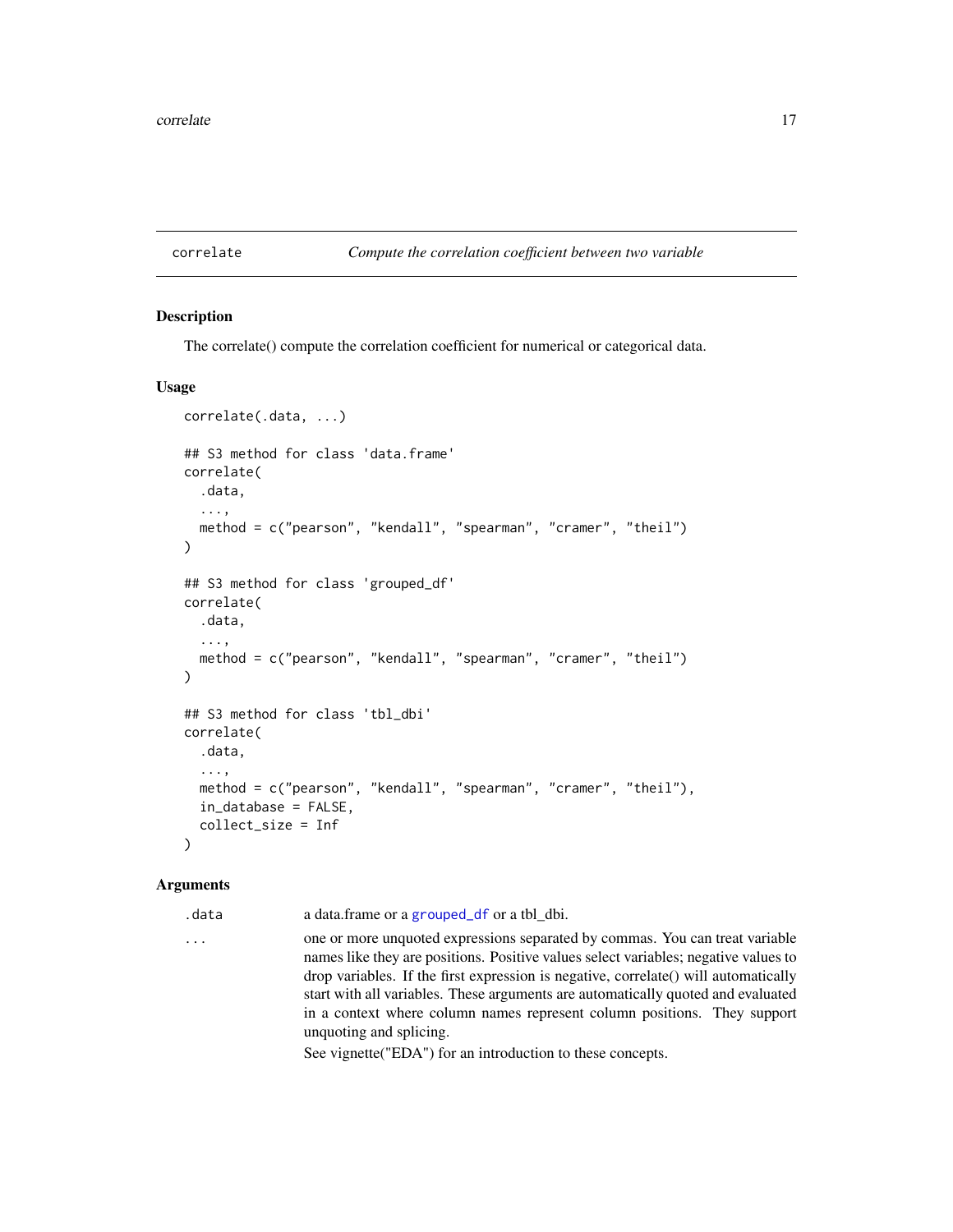| method       | a character string indicating which correlation coefficient (or covariance) is to                                                                                                                               |
|--------------|-----------------------------------------------------------------------------------------------------------------------------------------------------------------------------------------------------------------|
|              | be computed. One of "pearson" (default), "kendall", or "spearman": can be                                                                                                                                       |
|              | abbreviated. For numerical variables, one of "pearson" (default), "kendall", or                                                                                                                                 |
|              | "spearman": can be used as an abbreviation. For categorical variables, "cramer"                                                                                                                                 |
|              | and "theil" can be used. "cramer" computes Cramer's V statistic, "theil" com-<br>putes Theil's U statistic.                                                                                                     |
| in_database  | Specifies whether to perform in-database operations. If TRUE, most operations<br>are performed in the DBMS. if FALSE, table data is taken in R and operated<br>in-memory. Not yet supported in database = TRUE. |
| collect_size | a integer. The number of data samples from the DBMS to R. Applies only if<br>in database = FALSE.                                                                                                               |

#### Details

This function is useful when used with the group\_by() function of the dplyr package. If you want to compute by level of the categorical data you are interested in, rather than the whole observation, you can use [grouped\\_df](#page-0-0) as the group\_by() function. This function is computed stats::cor() function by use = "pairwise.complete.obs" option for numerical variable. And support categorical variable with theil's U correlation coefficient and Cramer's V correlation coefficient.

### Correlation coefficient information

It returns data.frame with the following variables.:

- var1 : names of numerical variable
- var2 : name of the corresponding numeric variable
- coef\_corr : Correlation coefficient

When method = "cramer", data.frame with the following variables is returned.

- var1 : names of numerical variable
- var2 : name of the corresponding numeric variable
- chisq : the value the chi-squared test statistic
- df : the degrees of freedom of the approximate chi-squared distribution of the test statistic
- pval : the p-value for the test
- coef\_corr : theil's U correlation coefficient (Uncertainty Coefficient).

### See Also

[cor](#page-0-0), [summary.correlate](#page-170-1), [plot.correlate](#page-114-1).

```
# Correlation coefficients of all numerical variables
tab_corr <- correlate(heartfailure)
tab_corr
```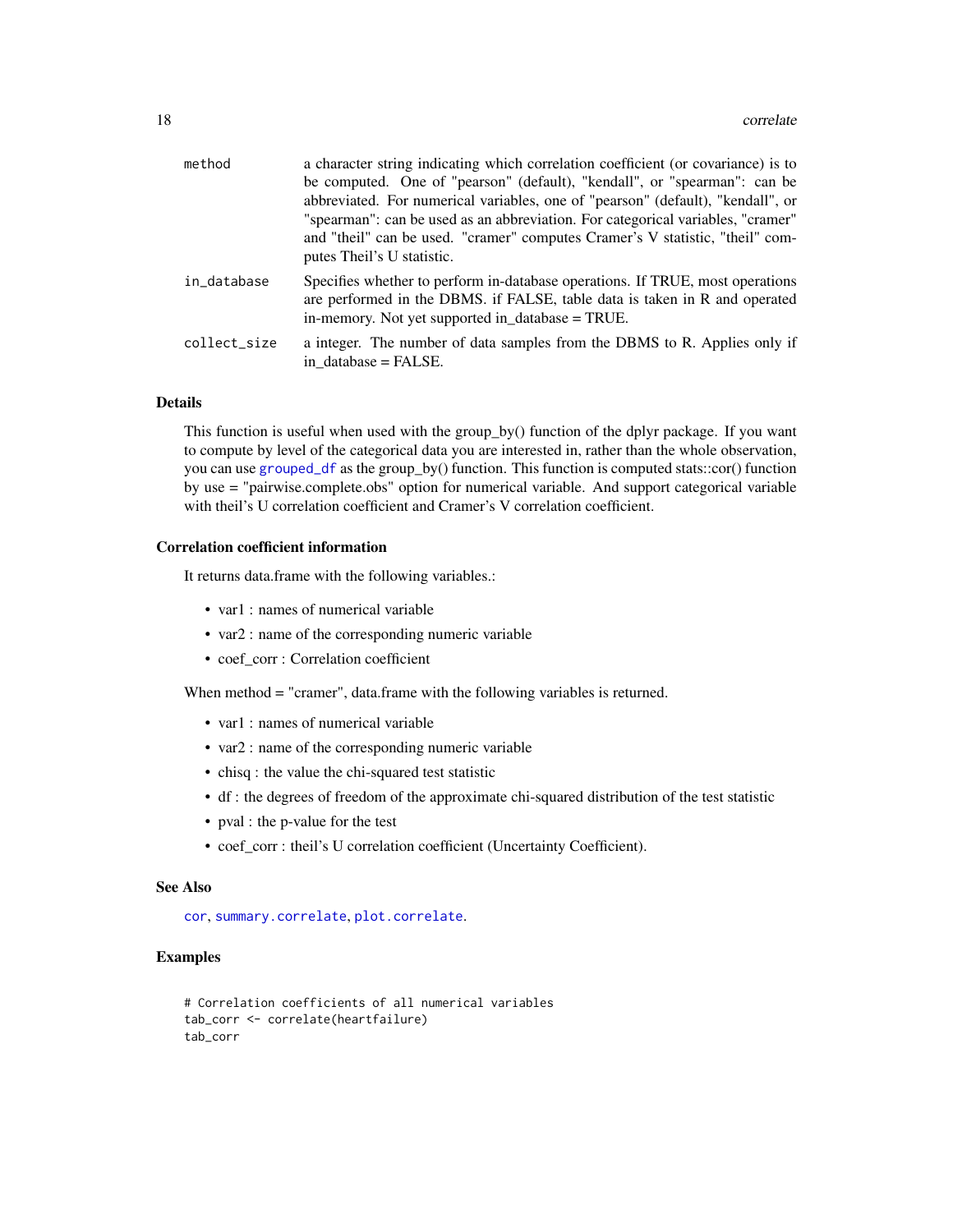#### correlate the control of the control of the control of the control of the control of the control of the control of the control of the control of the control of the control of the control of the control of the control of th

```
mat_corr <- summary(tab_corr)
mat_corr
plot(tab_corr)
# Select the variable to compute
correlate(heartfailure, "creatinine", "sodium")
# Non-parametric correlation coefficient by kendall method
correlate(heartfailure, creatinine, method = "kendall")
# theil's U correlation coefficient (Uncertainty Coefficient)
tab_corr <- correlate(heartfailure, anaemia, hblood_pressure, method = "theil")
tab_corr
summary(tab_corr)
plot(tab_corr)
# Using dplyr::grouped_dt
library(dplyr)
gdata <- group_by(heartfailure, smoking, death_event)
correlate(gdata)
# Using pipes ---------------------------------
# Correlation coefficients of all numerical variables
heartfailure %>%
  correlate()
# Non-parametric correlation coefficient by spearman method
heartfailure %>%
  correlate(creatinine, sodium, method = "spearman")
# ---------------------------------------------
# Correlation coefficient
# that eliminates redundant combination of variables
heartfailure %>%
  correlate() %>%
  filter(as.integer(var1) > as.integer(var2))
# Using pipes & dplyr -------------------------
# Compute the correlation coefficient of 'creatinine' variable by 'smoking'
# and 'death_event' variables. And extract only those with absolute
# value of correlation coefficient is greater than 0.2
heartfailure %>%
  group_by(smoking, death_event) %>%
  correlate(creatinine) %>%
  filter(abs(coef\_corr) \ge 0.2)# extract only those with 'smoking' variable level is "Yes",
# and compute the correlation coefficient of 'Sales' variable
# by 'hblood_pressure' and 'death_event' variables.
```

```
# And the correlation coefficient is negative and smaller than 0.5
```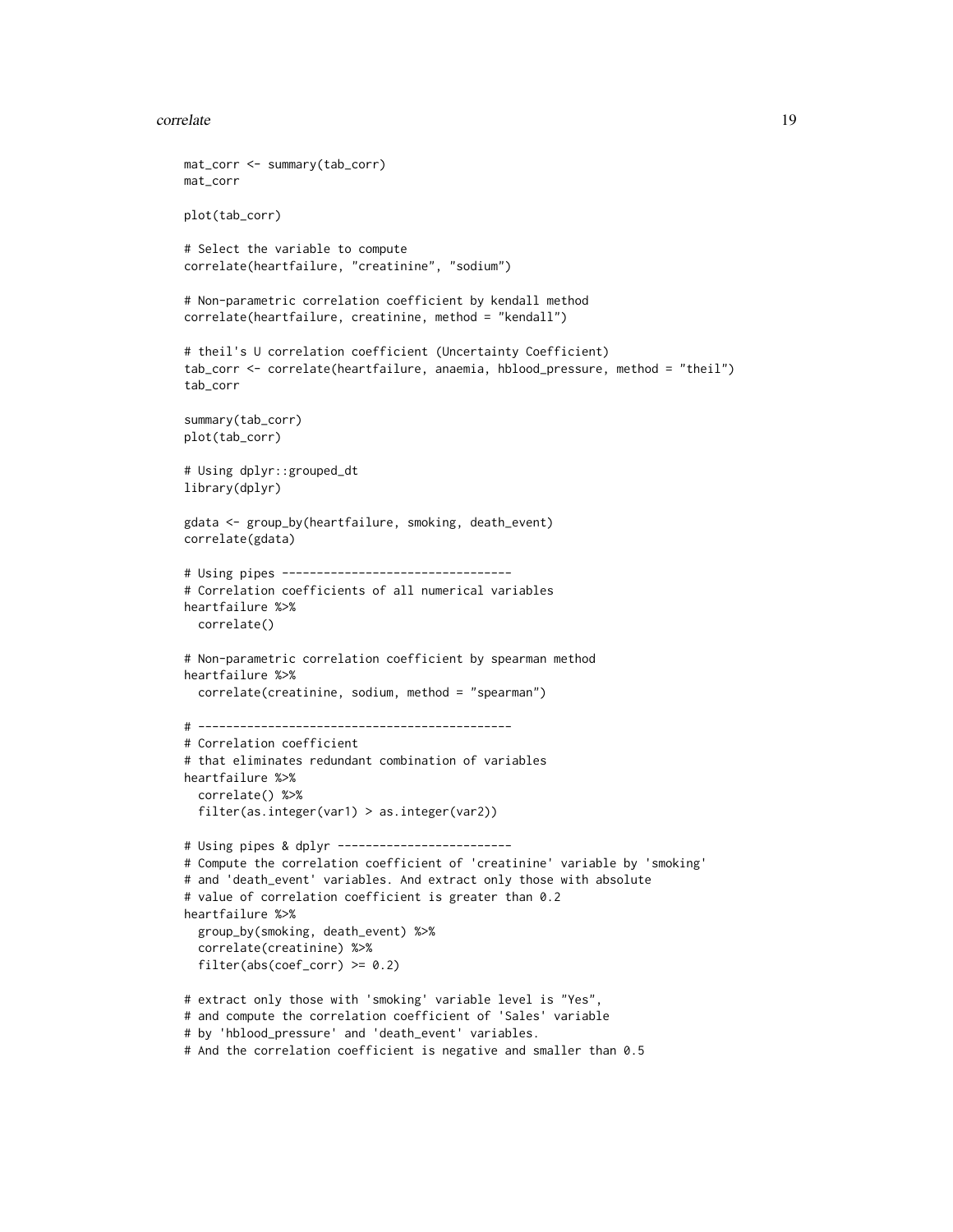```
heartfailure %>%
  filter(smoking == "Yes") %>%
  group_by(hblood_pressure, death_event) %>%
  correlate(creatinine) %>%
  filter(coef_corr < 0) %>%
  filter(abs(coef_corr) > 0.5)
library(dplyr)
# connect DBMS
con_sqlite <- DBI::dbConnect(RSQLite::SQLite(), ":memory:")
# copy heartfailure to the DBMS with a table named TB_HEARTFAILURE
copy_to(con_sqlite, heartfailure, name = "TB_HEARTFAILURE", overwrite = TRUE)
# Using pipes ---------------------------------
# Correlation coefficients of all numerical variables
con_sqlite %>%
  tbl("TB_HEARTFAILURE") %>%
  correlate()
# Using pipes & dplyr -------------------------
# Compute the correlation coefficient of creatinine variable by 'hblood_pressure'
# and 'death_event' variables.
con_sqlite %>%
  tbl("TB_HEARTFAILURE") %>%
  group_by(hblood_pressure, death_event) %>%
  correlate(creatinine)
# Disconnect DBMS
DBI::dbDisconnect(con_sqlite)
```
cramer *Cramer's V statistic*

### Description

Computes the Cramer's V statistic and Chisquare p value between two categorical variables in data.frame.

#### Usage

cramer(dfm, x, y)

<span id="page-19-0"></span>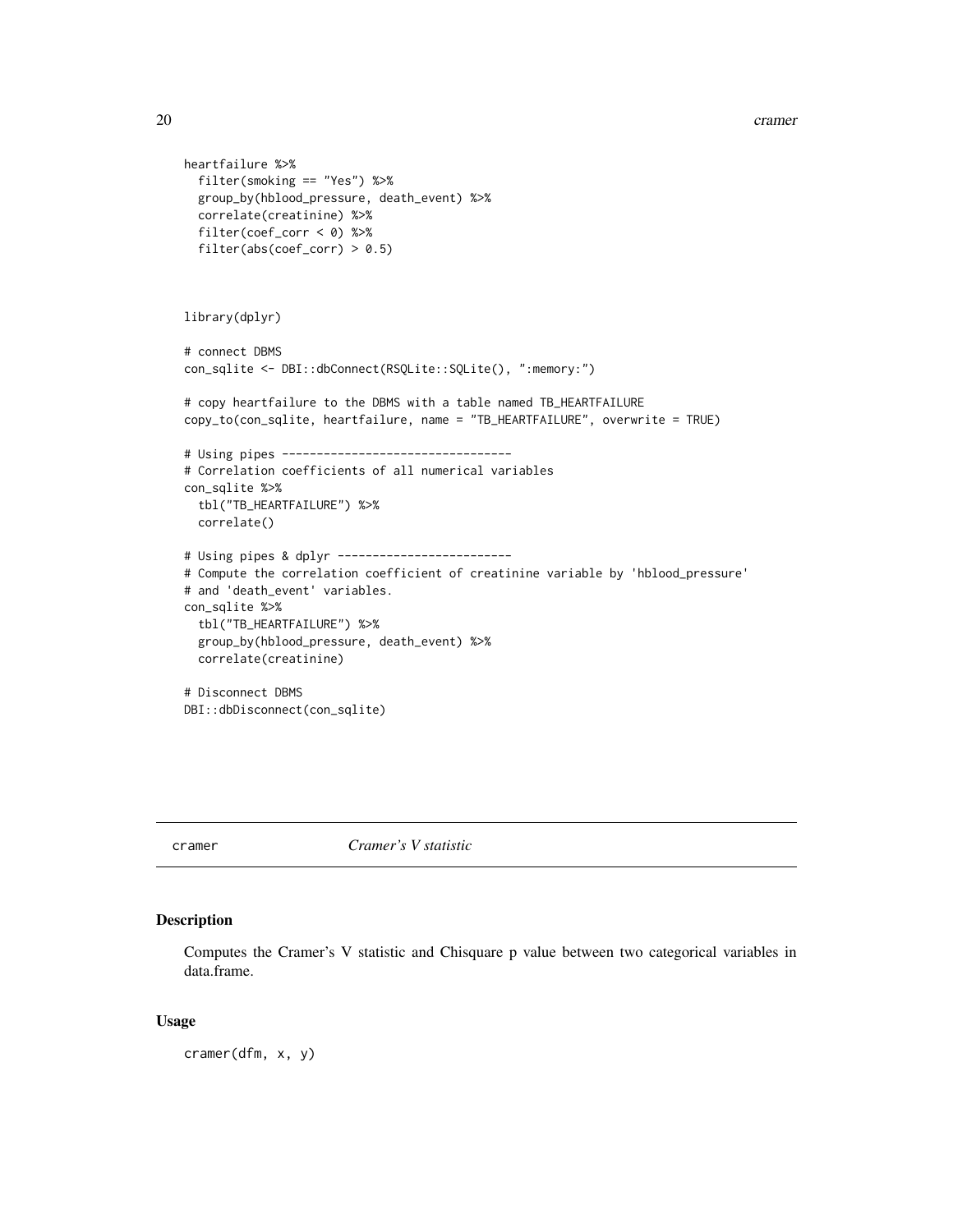#### <span id="page-20-0"></span>describe 21 and 22 and 22 and 22 and 22 and 22 and 22 and 22 and 22 and 22 and 22 and 22 and 22 and 22 and 22 and 22 and 22 and 22 and 22 and 22 and 22 and 22 and 22 and 22 and 22 and 22 and 22 and 22 and 22 and 22 and 22

### Arguments

| dfm          | data.frame. probability distributions.                       |
|--------------|--------------------------------------------------------------|
| $\mathsf{x}$ | character, name of categorical or discrete variable.         |
| - V          | character, name of another categorical or discrete variable. |

### Value

data.frame. It has the following variables.:

- var1 : character. first variable name.
- var2 : character. second variable name.
- chisq : numeric. Chisquare statistic.
- df : integer. degree of freedom.
- pval : numeric. p value of Chisquare test.
- coef\_corr : numeric. Cramer's V statistic.

# See Also

[theil](#page-186-1).

# Examples

cramer(mtcars, "gear", "carb")

# describe *Compute descriptive statistic*

### <span id="page-20-1"></span>Description

The describe() compute descriptive statistic of numeric variable for exploratory data analysis.

#### Usage

```
describe(.data, ...)
## S3 method for class 'data.frame'
describe(.data, ..., statistics = NULL, quantiles = NULL)
## S3 method for class 'grouped_df'
describe(
  .data,
  ...,
 statistics = NULL,
 quantiles = NULL,
  all.combinations = FALSE
)
```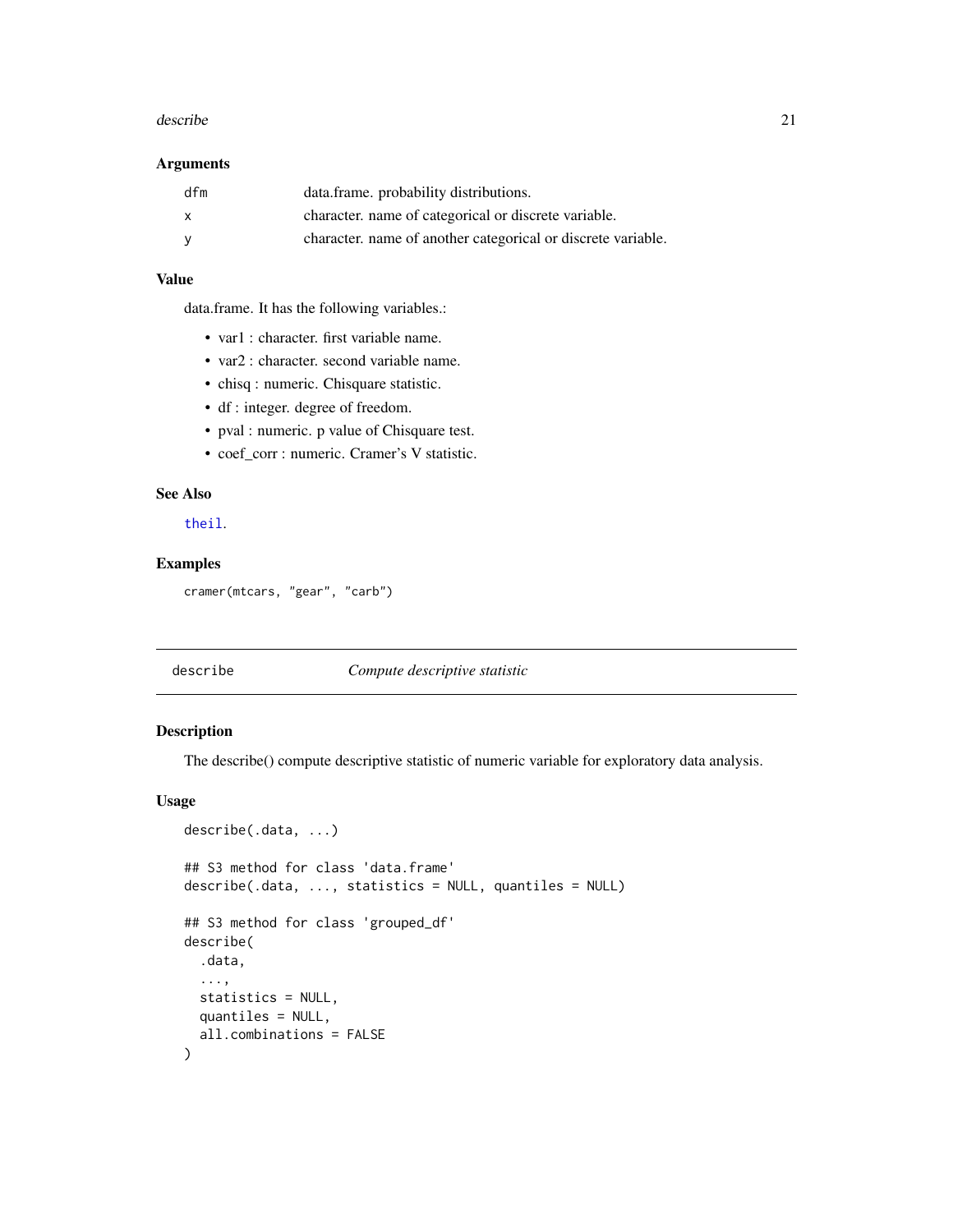# Arguments

| .data            | a data.frame or a tbl_df or a grouped_df.                                                                                                                                                                                                                                                                                                                                                                                                                                                                           |
|------------------|---------------------------------------------------------------------------------------------------------------------------------------------------------------------------------------------------------------------------------------------------------------------------------------------------------------------------------------------------------------------------------------------------------------------------------------------------------------------------------------------------------------------|
| $\cdots$         | one or more unquoted expressions separated by commas. You can treat variable<br>names like they are positions. Positive values select variables; negative values to<br>drop variables. If the first expression is negative, describe() will automatically<br>start with all variables. These arguments are automatically quoted and evaluated<br>in a context where column names represent column positions. They support<br>unquoting and splicing.<br>See vignette ("EDA") for an introduction to these concepts. |
| statistics       | character. the name of the descriptive statistic to calculate. The defaults is<br>c("mean", "sd", "se_mean", "IQR", "skewness", "kurtosis", "quantiles")                                                                                                                                                                                                                                                                                                                                                            |
| quantiles        | numeric. list of quantiles to calculate. The values of elements must be between<br>0 and 1. and to calculate quantiles, you must include "quantiles" in the statistics<br>argument value. The default is c(0, .01, .05, 0.1, 0.2, 0.25, 0.3, 0.4, 0.5, 0.6, 0.7,<br>$0.75, 0.8, 0.9, 0.95, 0.99, 1$ .                                                                                                                                                                                                               |
| all.combinations |                                                                                                                                                                                                                                                                                                                                                                                                                                                                                                                     |
|                  | logical. When used with group_by(), this argument expresses all combinations<br>of group combinations. If the argument value is TRUE, cases that do not exist                                                                                                                                                                                                                                                                                                                                                       |

### Details

This function is useful when used with the [group\\_by](#page-0-0) function of the dplyr package. If you want to calculate the statistic by level of the categorical data you are interested in, rather than the whole statistic, you can use grouped\_df as the group\_by() function.

as actual data are also included in the output.

From version 0.5.5, the 'variable' column in the "descriptive statistic information" tibble object has been changed to 'described\_variables'. This is because there are cases where 'variable' is included in the variable name of the data. There is probably no case where 'described\_variables' is included in the variable name of the data.

#### Value

An object of the same class as .data.

### Descriptive statistic information

The information derived from the numerical data describe is as follows.

- n : number of observations excluding missing values
- na : number of missing values
- mean : arithmetic average
- sd : standard deviation
- se\_mean : standard error mean. sd/sqrt(n)
- IQR : interquartile range (Q3-Q1)
- skewness : skewness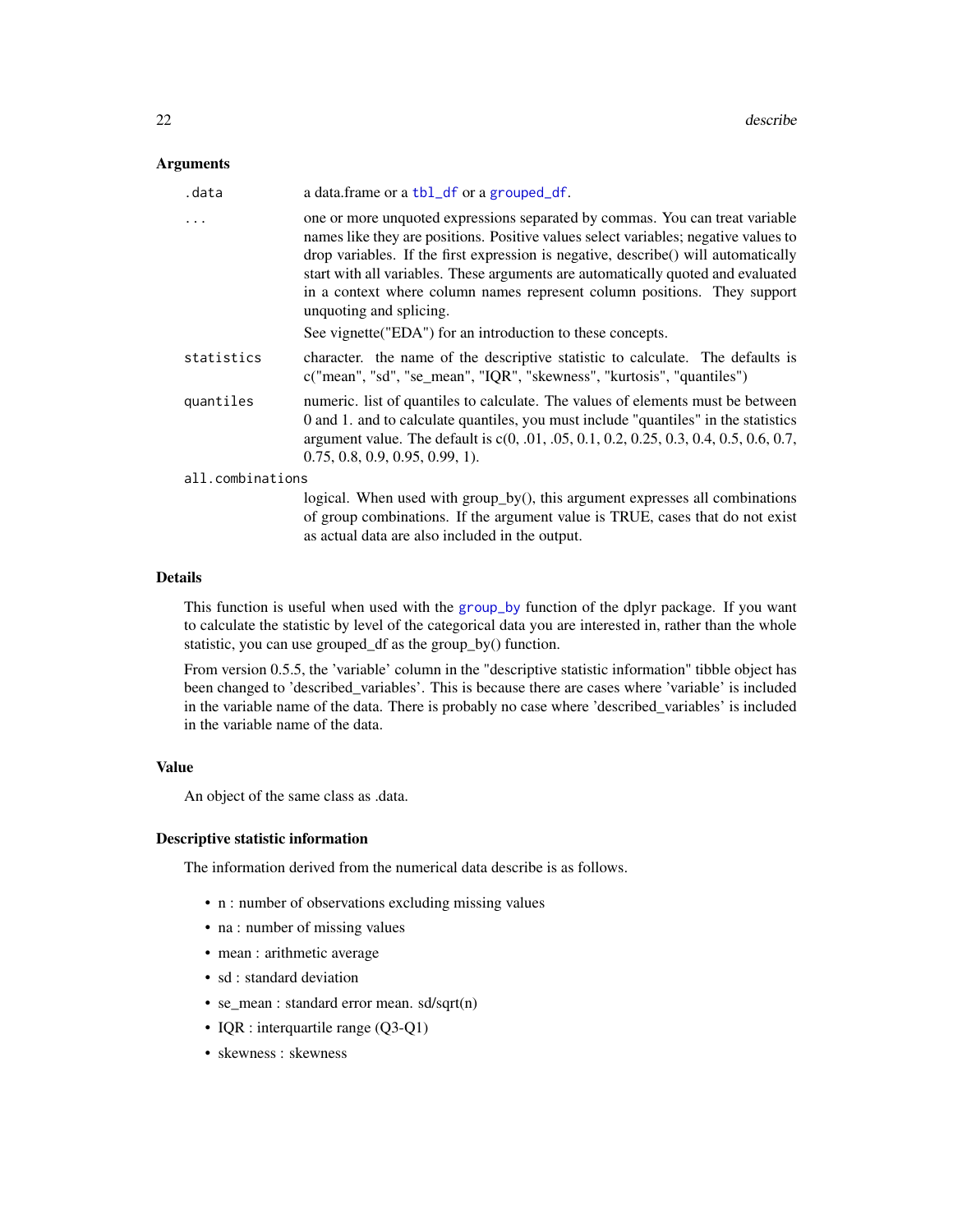#### describe 23

- kurtosis : kurtosis
- $p25:Q1.25%$  percentile
- p50 : median. 50% percentile
- p75 : Q3. 75% percentile
- p01, p05, p10, p20, p30 :  $1\%$ , 5%, 20%, 30% percentiles
- p40, p60, p70, p80 :  $40\%$ ,  $60\%$ ,  $70\%$ ,  $80\%$  percentiles
- p90, p95, p99, p100 : 90%, 95%, 99%, 100% percentiles

### See Also

```
describe.tbl_dbi, diagnose_numeric.data.frame.
```

```
# Generate data for the example
heartfailure2 <- heartfailure
heartfailure2[sample(seq(NROW(heartfailure2)), 20), "sodium"] <- NA
heartfailure2[sample(seq(NROW(heartfailure2)), 5), "smoking"] <- NA
# Describe descriptive statistics of numerical variables
describe(heartfailure2)
# Select the variable to describe
describe(heartfailure2, sodium, platelets, statistics = c("mean", "sd", "quantiles"))
describe(heartfailure2, -sodium, -platelets)
describe(heartfailure2, 5, statistics = c("mean", "sd", "quantiles"), quantiles = c(0.01, 0.1))
# Using dplyr::grouped_dt
library(dplyr)
gdata <- group_by(heartfailure2, hblood_pressure, death_event)
describe(gdata, "creatinine")
# Using pipes ---------------------------------
# Positive values select variables
heartfailure2 %>%
  describe(platelets, sodium, creatinine)
# Negative values to drop variables
heartfailure2 %>%
  describe(-platelets, -sodium, -creatinine)
# Using pipes & dplyr -------------------------
# Find the statistic of all numerical variables by 'hblood_pressure' and 'death_event',
# and extract only those with 'hblood_pressure' variable level is "Yes".
heartfailure2 %>%
  group_by(hblood_pressure, death_event) %>%
  describe() %>%
  filter(hblood_pressure == "Yes")
```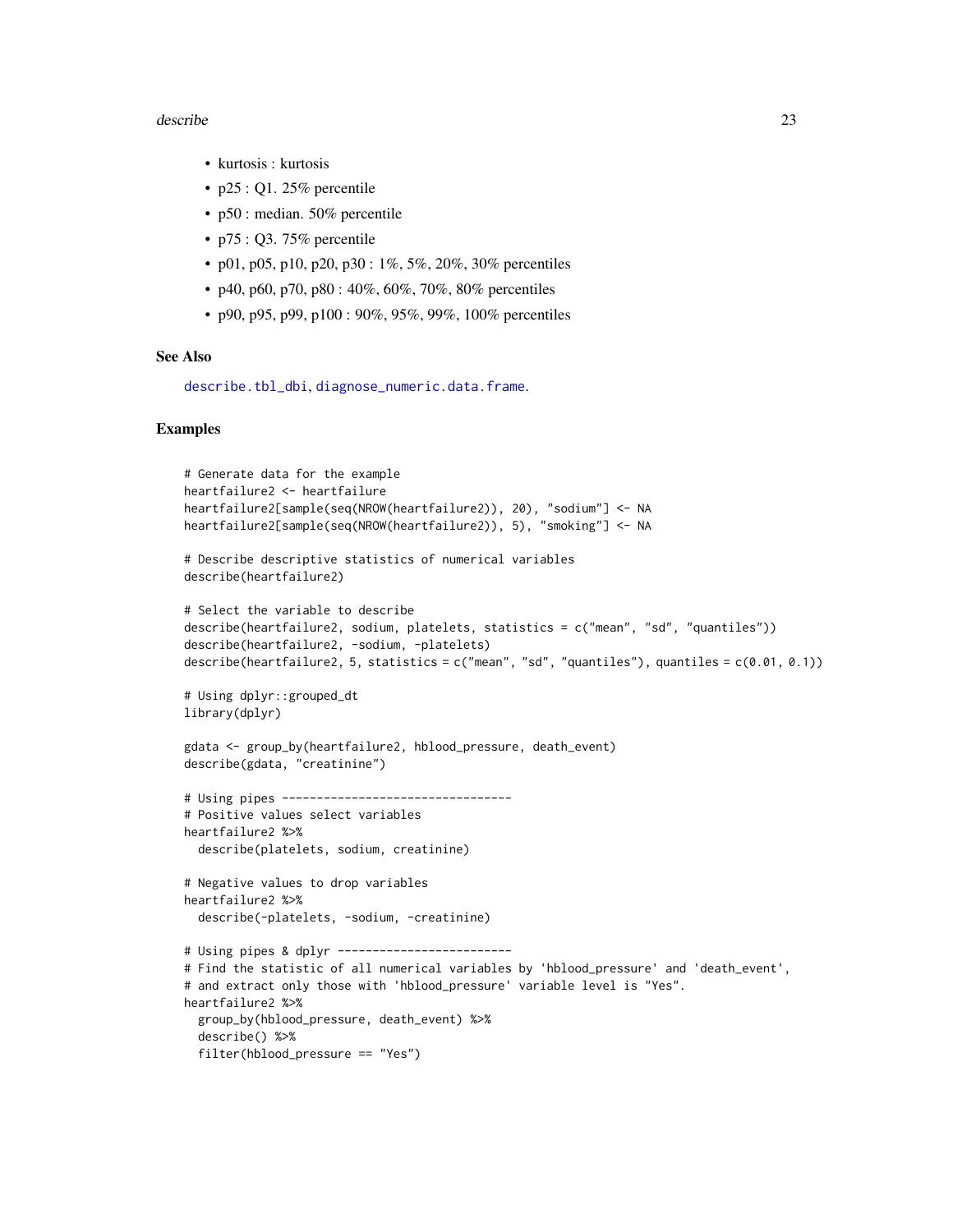```
# Using all.combinations = TRUE
heartfailure2 %>%
  filter(!hblood_pressure %in% "Yes" | !death_event %in% "Yes") %>%
  group_by(hblood_pressure, death_event) %>%
  describe(all.combinations = TRUE)
# extract only those with 'smoking' variable level is "Yes",
# and find 'creatinine' statistics by 'hblood_pressure' and 'death_event'
heartfailure2 %>%
  filter(smoking == "Yes") %>%
  group_by(hblood_pressure, death_event) %>%
  describe(creatinine)
```
<span id="page-23-1"></span>describe.tbl\_dbi *Compute descriptive statistic*

### Description

The describe() compute descriptive statistic of numerical(INTEGER, NUMBER, etc.) column of the DBMS table through tbl\_dbi for exploratory data analysis.

#### Usage

```
## S3 method for class 'tbl_dbi'
describe(
  .data,
  ...,
  statistics = NULL,
  quantiles = NULL,
  all.combinations = FALSE,
  in_database = FALSE,
  collect_size = Inf
)
```
# Arguments

| .data      | a tbl dbi.                                                                                                                                                                                                                                                                                                                                                                                                                                           |
|------------|------------------------------------------------------------------------------------------------------------------------------------------------------------------------------------------------------------------------------------------------------------------------------------------------------------------------------------------------------------------------------------------------------------------------------------------------------|
| $\ddots$   | one or more unquoted expressions separated by commas. You can treat variable<br>names like they are positions. Positive values select variables; negative values to<br>drop variables. If the first expression is negative, describe() will automatically<br>start with all variables. These arguments are automatically quoted and evaluated<br>in a context where column names represent column positions. They support<br>unquoting and splicing. |
| statistics | character, the name of the descriptive statistic to calculate. The defaults is<br>c("mean", "sd", "se_mean", "IQR", "skewness", "kurtosis", "quantiles")                                                                                                                                                                                                                                                                                             |

<span id="page-23-0"></span>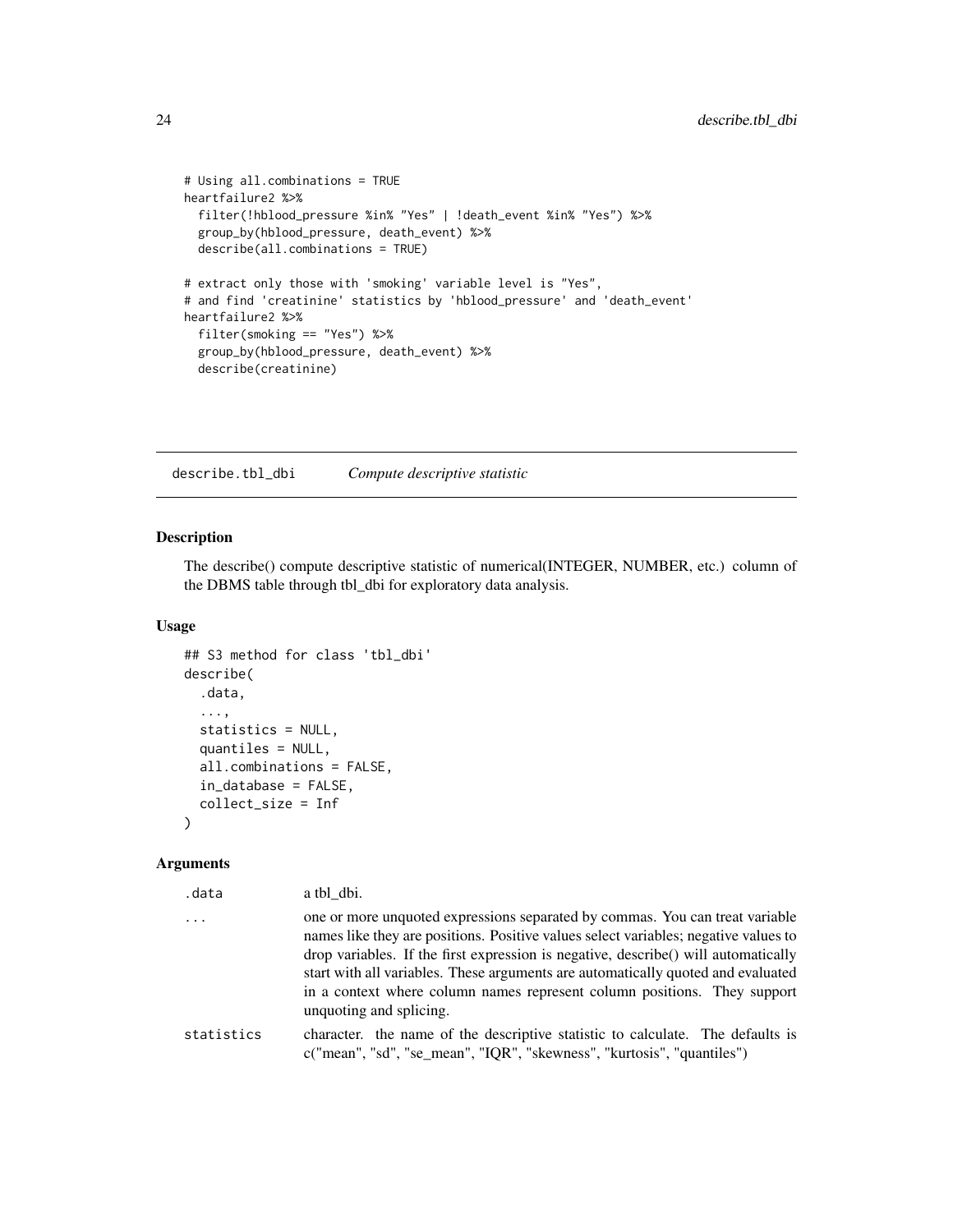| quantiles        | numeric. list of quantiles to calculate. The values of elements must be between                                                                                                                                  |
|------------------|------------------------------------------------------------------------------------------------------------------------------------------------------------------------------------------------------------------|
|                  | 0 and 1, and to calculate quantiles, you must include "quantiles" in the statistics                                                                                                                              |
|                  | argument value. The default is c(0, .01, .05, 0.1, 0.2, 0.25, 0.3, 0.4, 0.5, 0.6, 0.7,                                                                                                                           |
|                  | $0.75, 0.8, 0.9, 0.95, 0.99, 1$ .                                                                                                                                                                                |
| all.combinations |                                                                                                                                                                                                                  |
|                  | logical. When used with group_by(), this argument expresses all combinations<br>of group combinations. If the argument value is TRUE, cases that do not exist<br>as actual data are also included in the output. |
| in_database      | Specifies whether to perform in-database operations. If TRUE, most operations<br>are performed in the DBMS. if FALSE, table data is taken in R and operated<br>in-memory. Not yet supported in database = TRUE.  |
| collect_size     | a integer. The number of data samples from the DBMS to R. Applies only if<br>in database = FALSE.                                                                                                                |
|                  | See vignette ("EDA") for an introduction to these concepts.                                                                                                                                                      |

# Details

This function is useful when used with the [group\\_by](#page-0-0) function of the dplyr package. If you want to calculate the statistic by level of the categorical data you are interested in, rather than the whole statistic, you can use grouped\_df as the group\_by() function.

From version 0.5.5, the 'variable' column in the "descriptive statistic information" tibble object has been changed to 'described\_variables'. This is because there are cases where 'variable' is included in the variable name of the data. There is probably no case where 'described\_variables' is included in the variable name of the data.

### Value

An object of the same class as .data.

### Descriptive statistic information

The information derived from the numerical data describe is as follows.

- n : number of observations excluding missing values
- na : number of missing values
- mean : arithmetic average
- sd : standard deviation
- se\_mean : standard error mean. sd/sqrt(n)
- IQR : interquartile range (Q3-Q1)
- skewness : skewness
- kurtosis : kurtosis
- $p25:Q1.25%$  percentile
- p50 : median. 50% percentile
- p75 : Q3. 75% percentile
- p01, p05, p10, p20, p30 :  $1\%$ , 5%, 20%, 30% percentiles
- p40, p60, p70, p80 :  $40\%$ ,  $60\%$ ,  $70\%$ ,  $80\%$  percentiles
- p90, p95, p99, p100 : 90%, 95%, 99%, 100% percentiles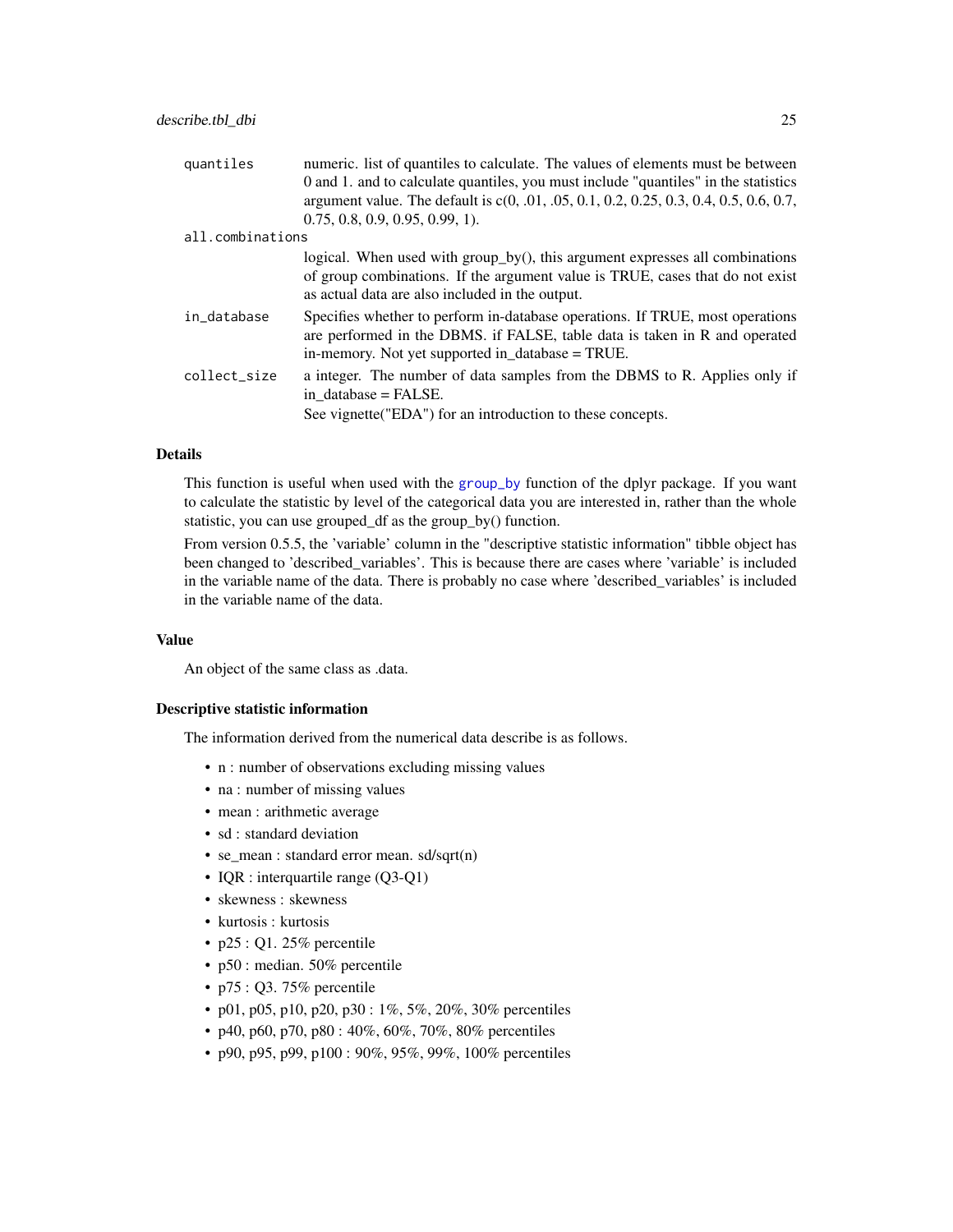### See Also

[describe.data.frame](#page-20-1), [diagnose\\_numeric.tbl\\_dbi](#page-38-1).

```
library(dplyr)
# connect DBMS
con_sqlite <- DBI::dbConnect(RSQLite::SQLite(), ":memory:")
# copy heartfailure to the DBMS with a table named TB_HEARTFAILURE
copy_to(con_sqlite, heartfailure, name = "TB_HEARTFAILURE", overwrite = TRUE)
# Using pipes ---------------------------------
# Positive values select variables
con_sqlite %>%
  tbl("TB_HEARTFAILURE") %>%
  describe(platelets, creatinine, sodium)
con_sqlite %>%
  tbl("TB_HEARTFAILURE") %>%
  describe(platelets, creatinine, sodium,
    statistics = c("mean", "sd", "quantiles"), quantiles = <math>0.1</math>)# Negative values to drop variables, and In-memory mode and collect size is 200
con_sqlite %>%
  tbl("TB_HEARTFAILURE") %>%
  describe(-platelets, -creatinine, -sodium, collect_size = 200)
# Using pipes & dplyr -------------------------
# Find the statistic of all numerical variables by 'smoking' and 'death_event',
# and extract only those with 'smoking' variable level is "Yes".
con_sqlite %>%
  tbl("TB_HEARTFAILURE") %>%
  group_by(smoking, death_event) %>%
  describe() %>%
  filter(smoking == "Yes")
# Using all.combinations = TRUE
con_sqlite %>%
  tbl("TB_HEARTFAILURE") %>%
  filter(!smoking %in% "Yes" | !death_event %in% "Yes") %>%
  group_by(smoking, death_event) %>%
  describe(all.combinations = TRUE) %>%
  filter(smoking == "Yes")
# extract only those with 'sex' variable level is "Male",
# and find 'sodium' statistics by 'smoking' and 'death_event'
con_sqlite %>%
  tbl("TB_HEARTFAILURE") %>%
  filter(sex == "Male") %>%
```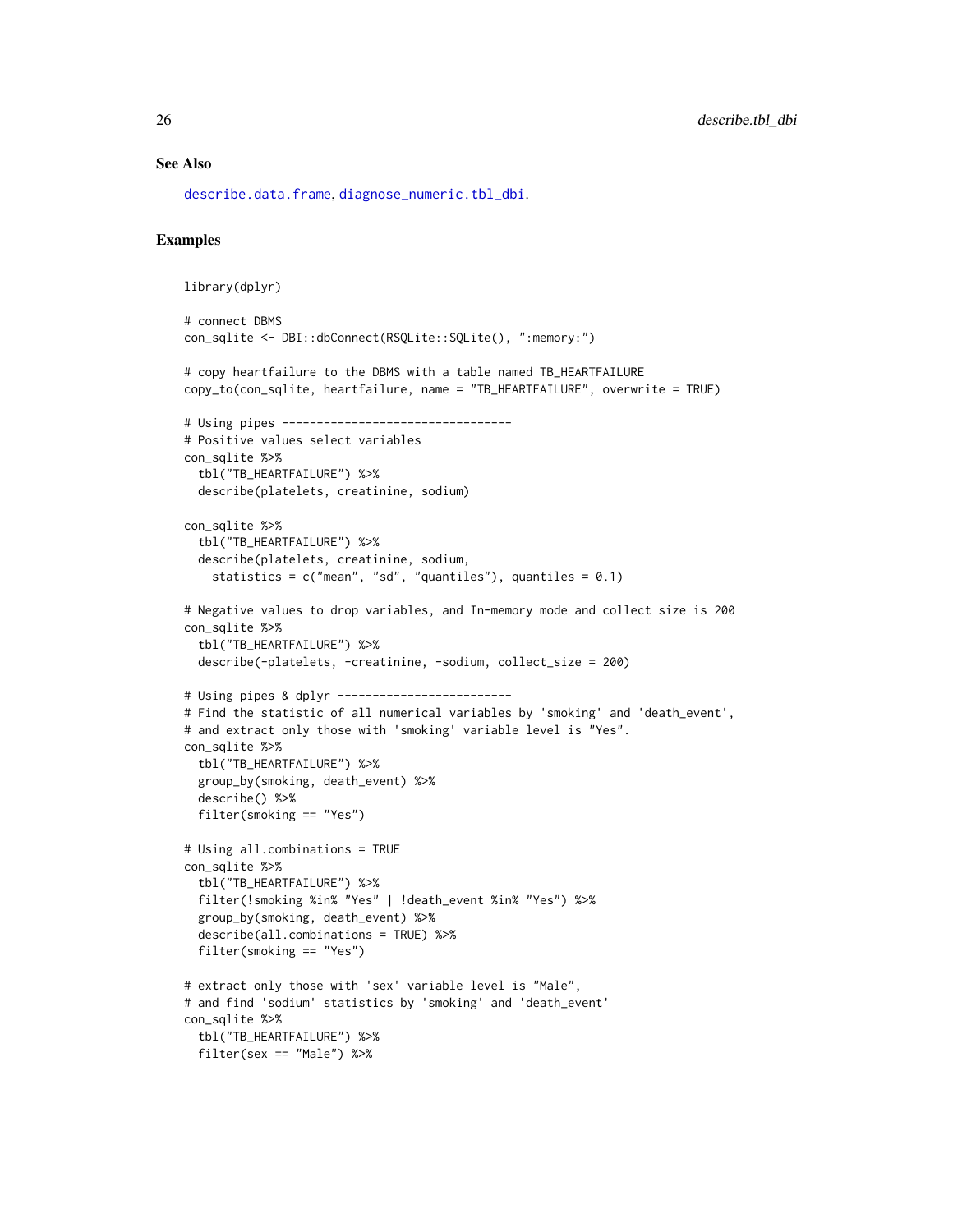#### <span id="page-26-0"></span>diagnose 27 and 2012 and 2013 and 2014 and 2014 and 2014 and 2014 and 2014 and 2014 and 2014 and 2014 and 2014

```
group_by(smoking, death_event) %>%
 describe(sodium)
# Disconnect DBMS
DBI::dbDisconnect(con_sqlite)
```
diagnose *Diagnose data quality of variables*

### <span id="page-26-1"></span>Description

The diagnose() produces information for diagnosing the quality of the variables of data.frame or tbl\_df.

### Usage

```
diagnose(.data, ...)
```
## S3 method for class 'data.frame' diagnose(.data, ...)

### Arguments

.data a data.frame or a [tbl\\_df](#page-0-0).

... one or more unquoted expressions separated by commas. You can treat variable names like they are positions. Positive values select variables; negative values to drop variables. If the first expression is negative, diagnose() will automatically start with all variables. These arguments are automatically quoted and evaluated in a context where column names represent column positions. They support unquoting and splicing.

# Details

The scope of data quality diagnosis is information on missing values and unique value information. Data quality diagnosis can determine variables that require missing value processing. Also, the unique value information can determine the variable to be removed from the data analysis.

### Value

An object of tbl\_df.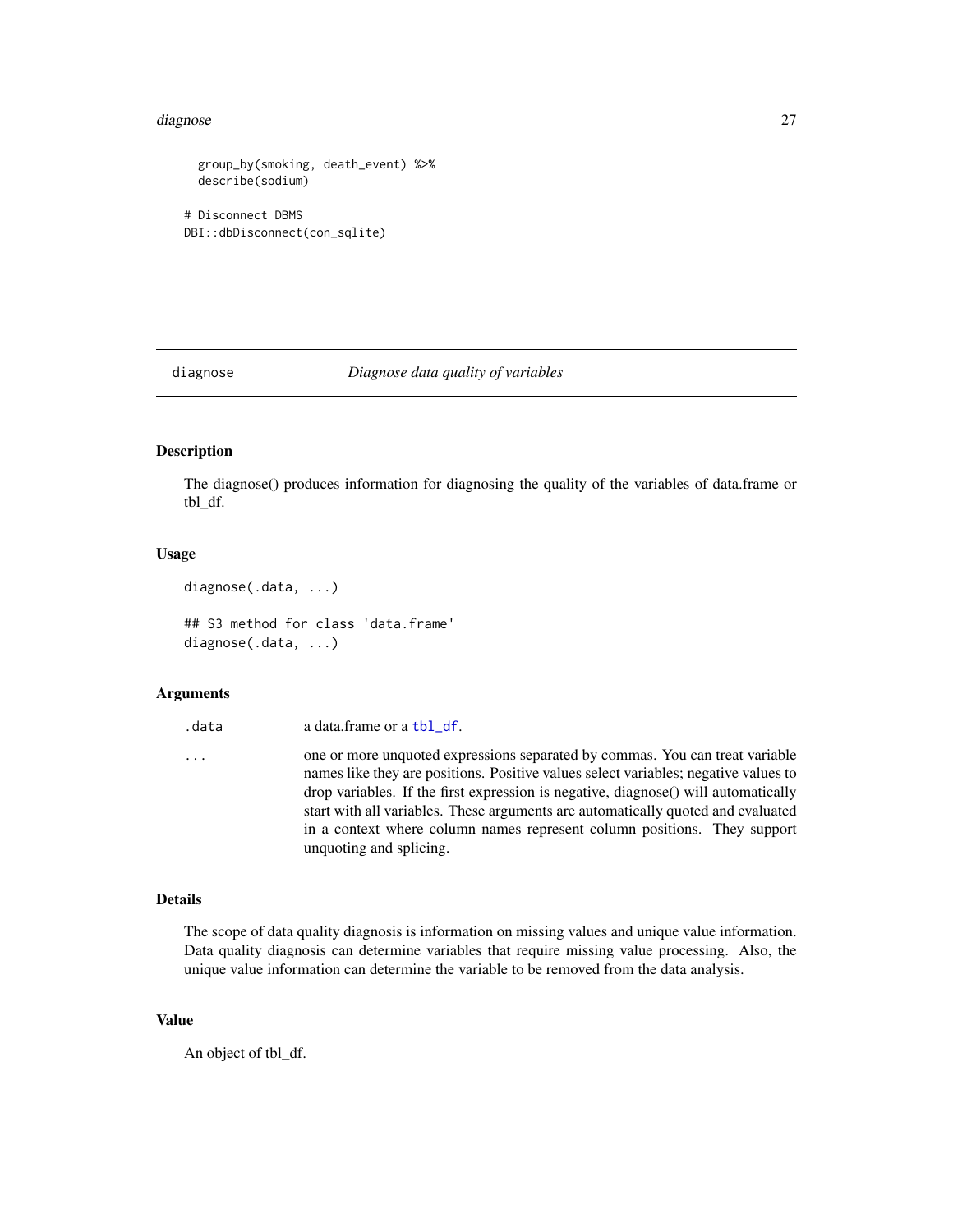#### Diagnostic information

The information derived from the data diagnosis is as follows.:

- variables : variable names
- types : data type of the variable or to select a variable to be corrected or removed through data diagnosis.
	- integer, numeric, factor, ordered, character, etc.
- missing\_count : number of missing values
- missing percent : percentage of missing values
- unique\_count : number of unique values
- unique\_rate : ratio of unique values. unique\_count / number of observation

See vignette("diagonosis") for an introduction to these concepts.

### See Also

[diagnose.tbl\\_dbi](#page-28-1), [diagnose\\_category.data.frame](#page-30-1), [diagnose\\_numeric.data.frame](#page-36-1).

```
# Diagnosis of all variables
diagnose(jobchange)
# Select the variable to diagnose
diagnose(jobchange, gender, experience, training_hours)
diagnose(jobchange, -gender, -experience, -training_hours)
diagnose(jobchange, "gender", "experience", "training_hours")
diagnose(jobchange, 4, 9, 13)
# Using pipes ---------------------------------
library(dplyr)
# Diagnosis of all variables
jobchange %>%
 diagnose()
# Positive values select variables
jobchange %>%
 diagnose(gender, experience, training_hours)
# Negative values to drop variables
jobchange %>%
 diagnose(-gender, -experience, -training_hours)
# Positions values select variables
jobchange %>%
 diagnose(4, 9, 13)
# Negative values to drop variables
jobchange %>%
 diagnose(-8, -9, -10)
```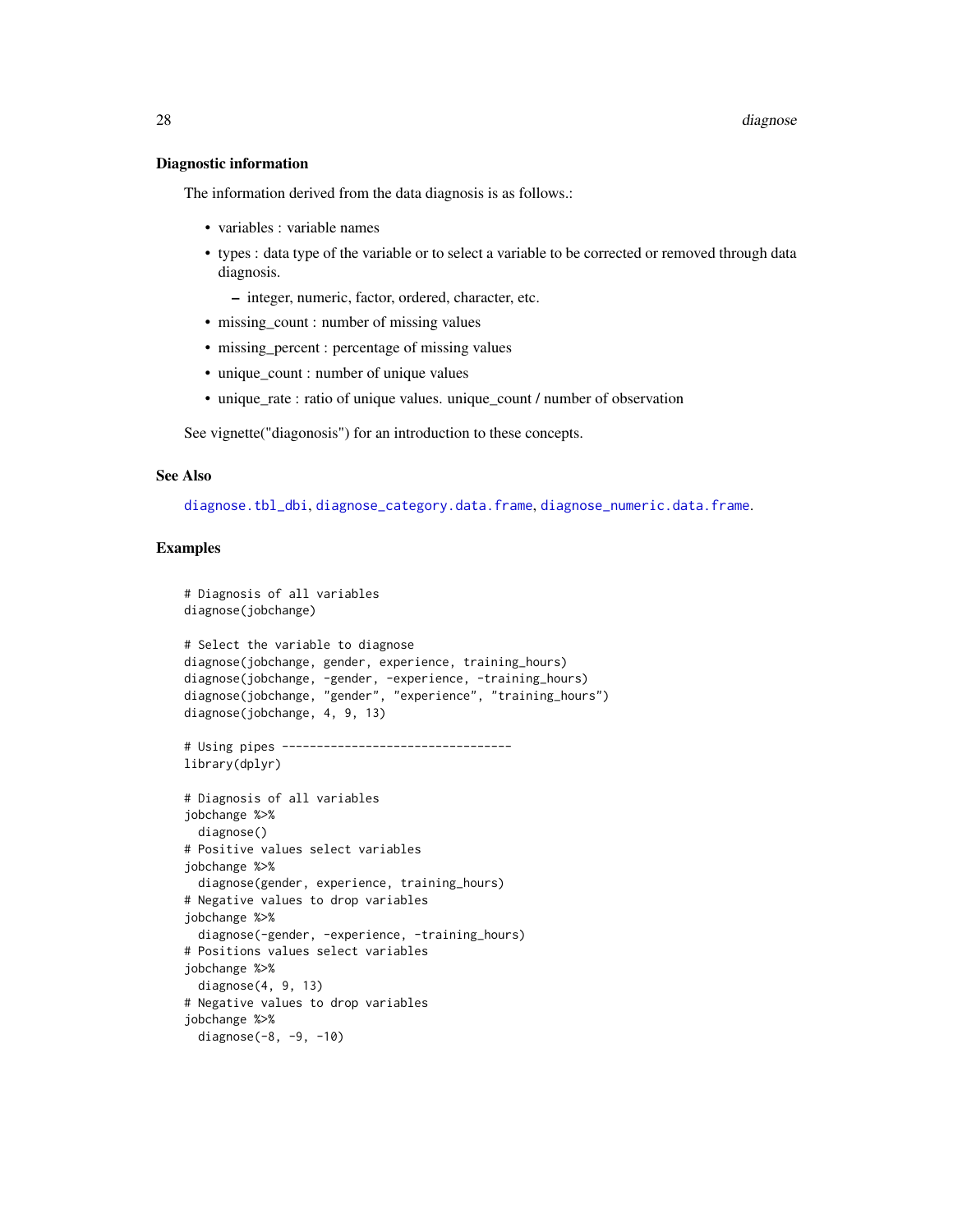# <span id="page-28-0"></span>diagnose.tbl\_dbi 29

```
# Using pipes & dplyr -------------------------
# Diagnosis of missing variables
jobchange %>%
 diagnose() %>%
 filter(missing_count > 0)
```
<span id="page-28-1"></span>diagnose.tbl\_dbi *Diagnose data quality of variables in the DBMS*

# Description

The diagnose() produces information for diagnosing the quality of the column of the DBMS table through tbl\_dbi.

### Usage

```
## S3 method for class 'tbl_dbi'
diagnose(.data, ..., in_database = TRUE, collect_size = Inf)
```
### Arguments

| .data        | a tbl dbi.                                                                                                                                                                                                                                                                                                                                                                                                                                           |
|--------------|------------------------------------------------------------------------------------------------------------------------------------------------------------------------------------------------------------------------------------------------------------------------------------------------------------------------------------------------------------------------------------------------------------------------------------------------------|
| $\ddots$     | one or more unquoted expressions separated by commas. You can treat variable<br>names like they are positions. Positive values select variables; negative values to<br>drop variables. If the first expression is negative, diagnose() will automatically<br>start with all variables. These arguments are automatically quoted and evaluated<br>in a context where column names represent column positions. They support<br>unquoting and splicing. |
| in_database  | a logical. Specifies whether to perform in-database operations. If TRUE, most<br>operations are performed in the DBMS. if FALSE, table data is taken in R and<br>operated in-memory.                                                                                                                                                                                                                                                                 |
| collect_size | a integer. The number of data samples from the DBMS to R. Applies only if<br>in database = FALSE.                                                                                                                                                                                                                                                                                                                                                    |

### Details

The scope of data quality diagnosis is information on missing values and unique value information. Data quality diagnosis can determine variables that require missing value processing. Also, the unique value information can determine the variable to be removed from the data analysis.

#### Value

An object of tbl\_df.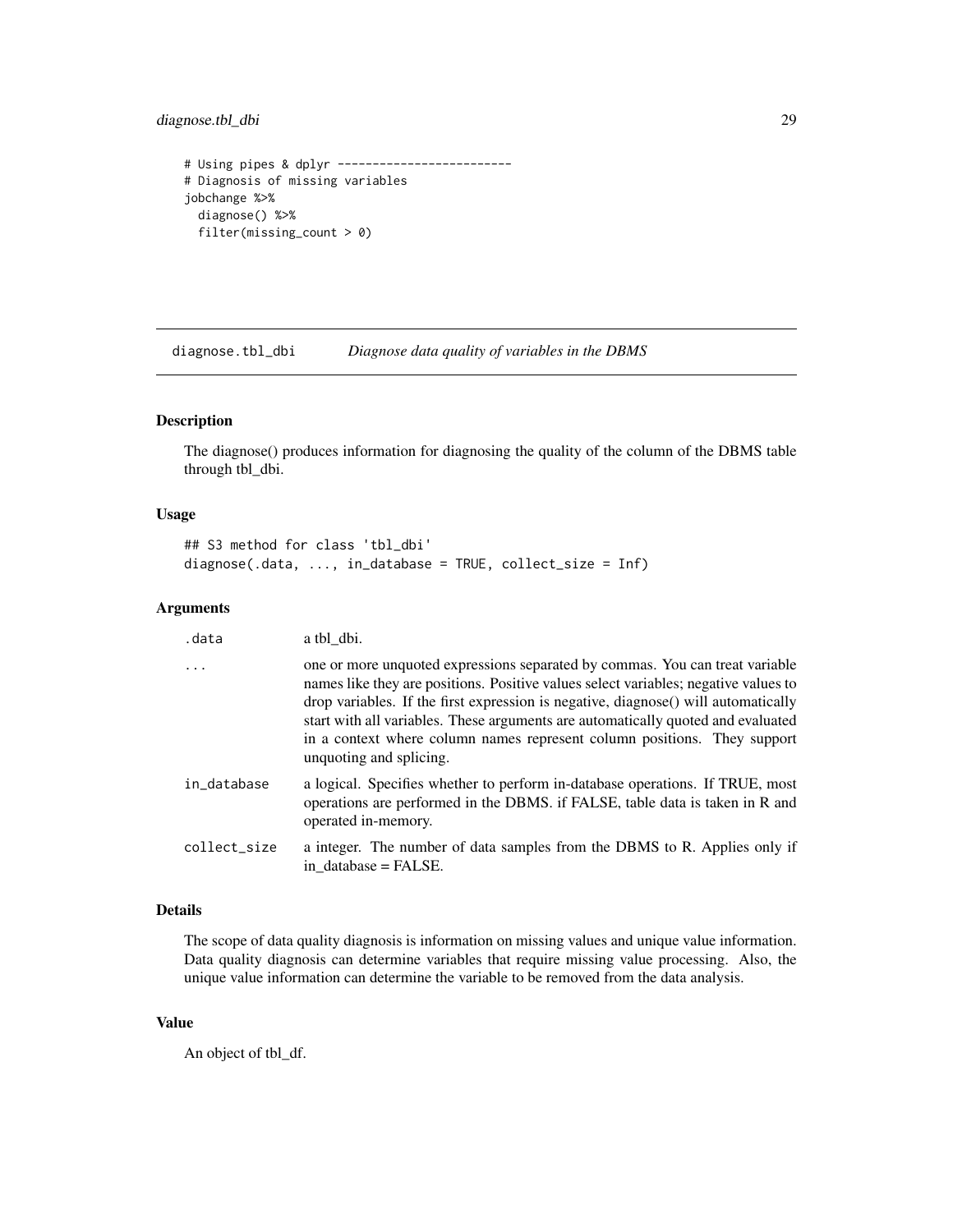#### Diagnostic information

The information derived from the data diagnosis is as follows.:

- variables : column names
- types : data type of the variable or to select a variable to be corrected or removed through data diagnosis.

– integer, numeric, factor, ordered, character, etc.

- missing\_count : number of missing values
- missing percent : percentage of missing values
- unique\_count : number of unique values
- unique\_rate : ratio of unique values. unique\_count / number of observation

See vignette("diagonosis") for an introduction to these concepts.

#### See Also

[diagnose.data.frame](#page-26-1), [diagnose\\_category.tbl\\_dbi](#page-33-1), [diagnose\\_numeric.tbl\\_dbi](#page-38-1).

# Examples

library(dplyr)

```
# connect DBMS
con_sqlite <- DBI::dbConnect(RSQLite::SQLite(), ":memory:")
# copy jobchange to the DBMS with a table named TB_JOBCHANGE
copy_to(con_sqlite, jobchange, name = "TB_JOBCHANGE", overwrite = TRUE)
# Using pipes ---------------------------------
# Diagnosis of all columns
con_sqlite %>%
 tbl("TB_JOBCHANGE") %>%
 diagnose()
# Positive values select columns
con_sqlite %>%
 tbl("TB_JOBCHANGE") %>%
 diagnose(gender, education_level, company_size)
# Negative values to drop columns
con_sqlite %>%
 tbl("TB_JOBCHANGE") %>%
 diagnose(-gender, -education_level, -company_size)
# Positions values select columns, and In-memory mode
con_sqlite %>%
 tbl("TB_JOBCHANGE") %>%
 diagnose(1, 3, 8, in_database = FALSE)
```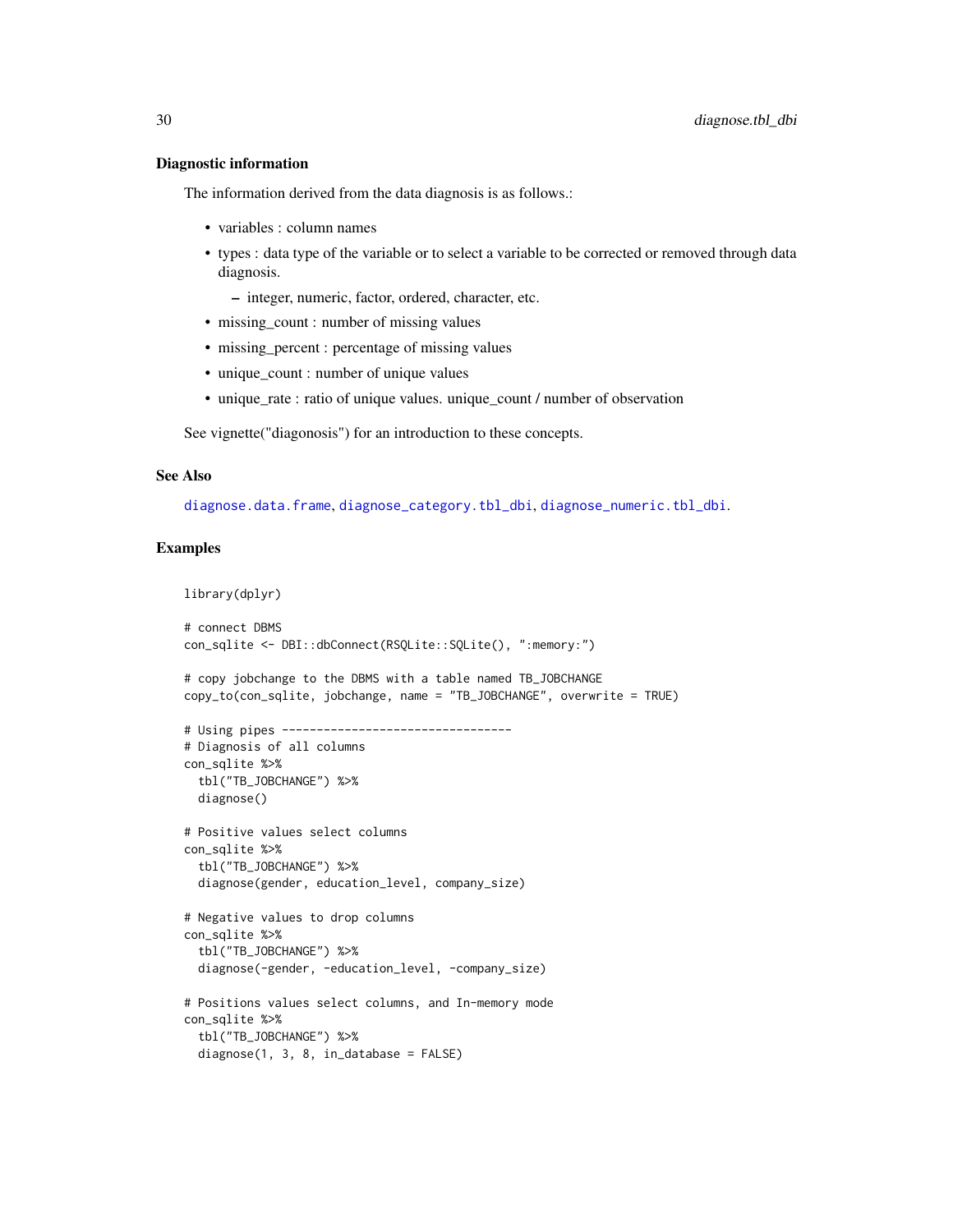# <span id="page-30-0"></span>diagnose\_category 31

```
# Positions values select columns, and In-memory mode and collect size is 200
con_sqlite %>%
 tbl("TB_JOBCHANGE") %>%
 diagnose(-8, -9, -10, in_database = FALSE, collect_size = 200)
# Using pipes & dplyr -------------------------
# Diagnosis of missing variables
con_sqlite %>%
 tbl("TB_JOBCHANGE") %>%
 diagnose() %>%
 filter(missing_count > 0)
# Disconnect DBMS
DBI::dbDisconnect(con_sqlite)
```
diagnose\_category *Diagnose data quality of categorical variables*

# <span id="page-30-1"></span>**Description**

The diagnose\_category() produces information for diagnosing the quality of the variables of data.frame or tbl\_df.

### Usage

```
diagnose_category(.data, ...)
## S3 method for class 'data.frame'
diagnose_category(
  .data,
  ...,
  top = 10,
  type = c("rank", "n")[2],
  add_character = TRUE,
  add_date = TRUE
\lambda
```
### Arguments

```
tbl_df.
```
... one or more unquoted expressions separated by commas. You can treat variable names like they are positions. Positive values select variables; negative values to drop variables. If the first expression is negative, diagnose\_category() will automatically start with all variables. These arguments are automatically quoted and evaluated in a context where column names represent column positions. They support unquoting and splicing.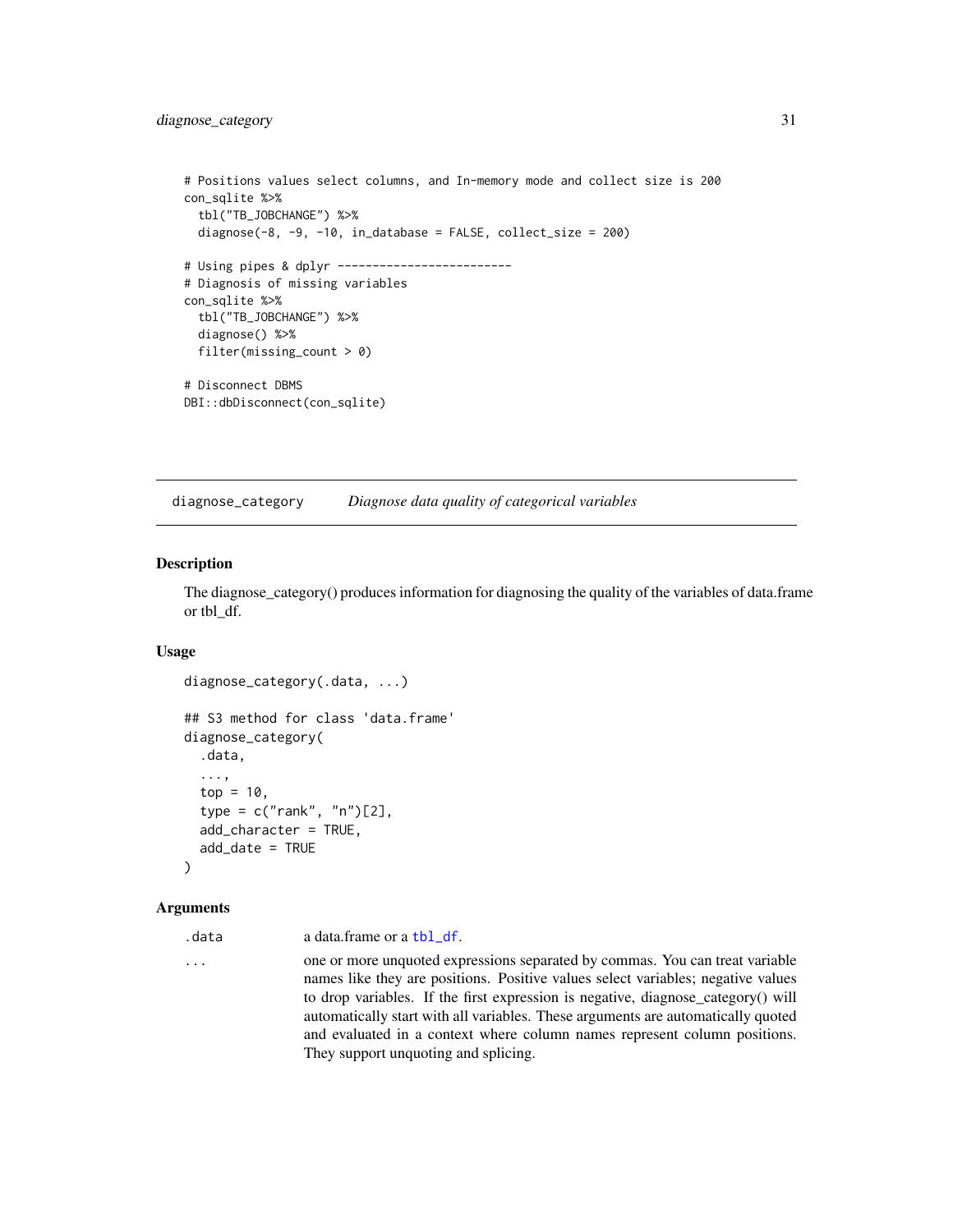| an integer. Specifies the upper top rows or rank to extract. Default is 10.                                                                                                                                                                                                                                                                                                                                                                            |
|--------------------------------------------------------------------------------------------------------------------------------------------------------------------------------------------------------------------------------------------------------------------------------------------------------------------------------------------------------------------------------------------------------------------------------------------------------|
| a character string specifying how result are extracted. "rank" that extract top<br>n ranks by decreasing frequency. In this case, if there are ties in rank, more<br>rows than the number specified by the top argument are returned. Default is "n"<br>extract only top n rows by decreasing frequency. If there are too many rows to<br>be returned because there are too many ties, you can adjust the returned rows<br>appropriately by using "n". |
| logical. Decide whether to include text variables in the diagnosis of categorical<br>data. The default value is TRUE, which also includes character variables.                                                                                                                                                                                                                                                                                         |
| ogical. Decide whether to include Date and POSIX ct variables in the diagnosis<br>of categorical data. The default value is TRUE, which also includes character<br>variables.                                                                                                                                                                                                                                                                          |
|                                                                                                                                                                                                                                                                                                                                                                                                                                                        |

# Details

The scope of the diagnosis is the occupancy status of the levels in categorical data. If a certain level of occupancy is close to 100 then the removal of this variable in the forecast model will have to be considered. Also, if the occupancy of all levels is close to 0 variable is likely to be an identifier.

# Value

an object of tbl\_df.

### Categorical diagnostic information

The information derived from the categorical data diagnosis is as follows.

- variables : variable names
- levels: level names
- N : number of observation
- freq : number of observation at the levels
- ratio : percentage of observation at the levels
- rank : rank of occupancy ratio of levels

See vignette("diagonosis") for an introduction to these concepts.

#### See Also

[diagnose\\_category.tbl\\_dbi](#page-33-1), [diagnose.data.frame](#page-26-1), [diagnose\\_numeric.data.frame](#page-36-1), [diagnose\\_outlier.data.frame](#page-40-1)

```
# Diagnosis of categorical variables
diagnose_category(jobchange)
```
- # Select the variable to diagnose
- # diagnose\_category(jobchange, education\_level, company\_type)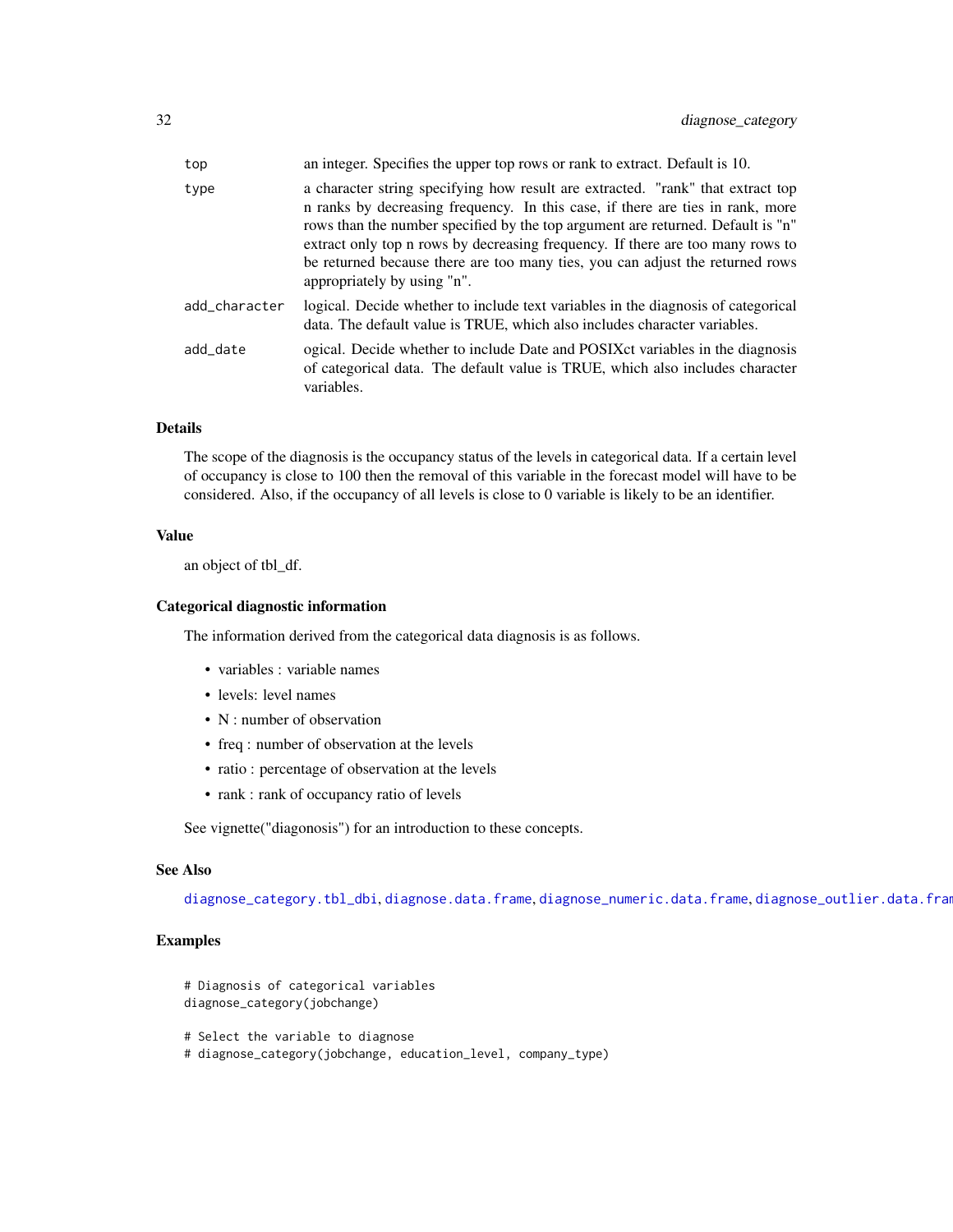# diagnose\_category 33

```
# diagnose_category(jobchange, -education_level, -company_type)
# diagnose_category(jobchange, "education_level", "company_type")
# diagnose_category(jobchange, 7)
# Using pipes ---------------------------------
library(dplyr)
# Diagnosis of all categorical variables
jobchange %>%
 diagnose_category()
# Positive values select variables
jobchange %>%
diagnose_category(company_type, job_chnge)
# Negative values to drop variables
jobchange %>%
 diagnose_category(-company_type, -job_chnge)
# Positions values select variables
jobchange %>%
 diagnose_category(7)
# Negative values to drop variables
jobchange %>%
 diagnose_category(-7)
# Top rank levels with top argument
jobchange %>%
 diagnose_category(top = 2)
# Using pipes & dplyr -------------------------
# Extraction of level that is more than 60% of categorical data
jobchange %>%
 diagnose_category() %>%
 filter(ratio >= 60)
# All observations of enrollee_id have a rank of 1.
# Because it is a unique identifier. Therefore, if you select up to the top rank 3,
# all records are displayed. It will probably fill your screen.
# extract rows that less than equal rank 3
# default of type argument is "n"
jobchange %>%
 diagnose_category(enrollee_id, top = 3)
# extract rows that less than equal rank 3
jobchange %>%
 diagnose_category(enrollee_id, top = 3, type = "rank")
# extract only 3 rows
jobchange %>%
 diagnose_category(enrollee_id, top = 3, type = "n")
```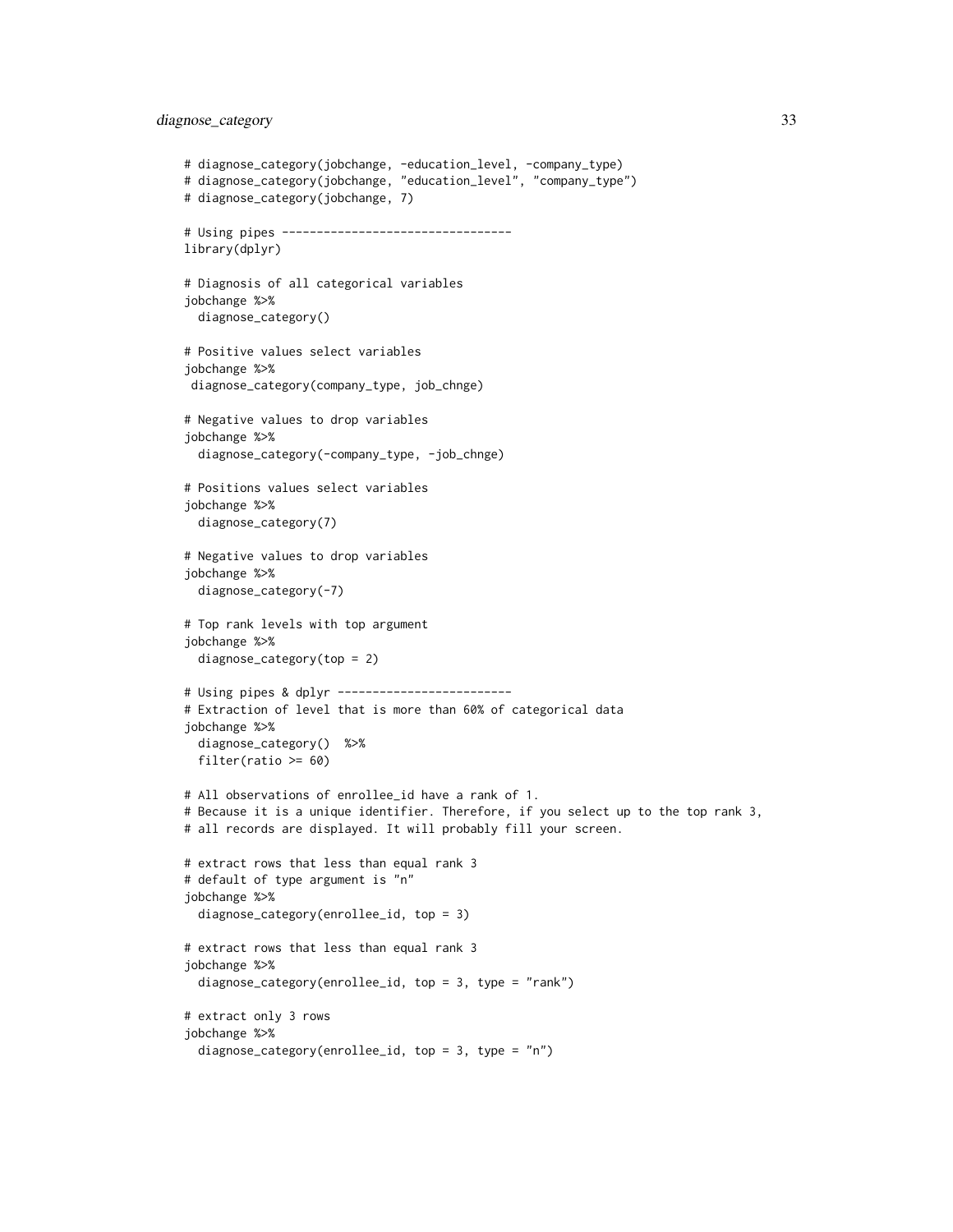<span id="page-33-1"></span><span id="page-33-0"></span>diagnose\_category.tbl\_dbi

*Diagnose data quality of categorical variables in the DBMS*

# Description

The diagnose\_category() produces information for diagnosing the quality of the character(CHAR, VARCHAR, VARCHAR2, etc.) column of the DBMS table through tbl\_dbi.

# Usage

```
## S3 method for class 'tbl_dbi'
diagnose_category(
  .data,
  ...,
  top = 10,
  type = c("rank", "n")[1],in_database = TRUE,
  collect_size = Inf
)
```
# Arguments

| .data        | a tbl_dbi.                                                                                                                                                                                                                                                                                                                                                                                                                                                    |
|--------------|---------------------------------------------------------------------------------------------------------------------------------------------------------------------------------------------------------------------------------------------------------------------------------------------------------------------------------------------------------------------------------------------------------------------------------------------------------------|
| .            | one or more unquoted expressions separated by commas. You can treat variable<br>names like they are positions. Positive values select variables; negative values<br>to drop variables. If the first expression is negative, diagnose_category() will<br>automatically start with all variables. These arguments are automatically quoted<br>and evaluated in a context where column names represent column positions.<br>They support unquoting and splicing. |
| top          | an integer. Specifies the upper top rank to extract. Default is 10.                                                                                                                                                                                                                                                                                                                                                                                           |
| type         | a character string specifying how result are extracted. Default is "rank" that<br>extract top n ranks by decreasing frequency. In this case, if there are ties in<br>rank, more rows than the number specified by the top argument are returned.<br>"n" extract top n rows by decreasing frequency. If there are too many rows to<br>be returned because there are too many ties, you can adjust the returned rows<br>appropriately by using "n".             |
| in_database  | Specifies whether to perform in-database operations. If TRUE, most operations<br>are performed in the DBMS. if FALSE, table data is taken in R and operated<br>in-memory.                                                                                                                                                                                                                                                                                     |
| collect_size | a integer. The number of data samples from the DBMS to R. Applies only if<br>in database = FALSE.                                                                                                                                                                                                                                                                                                                                                             |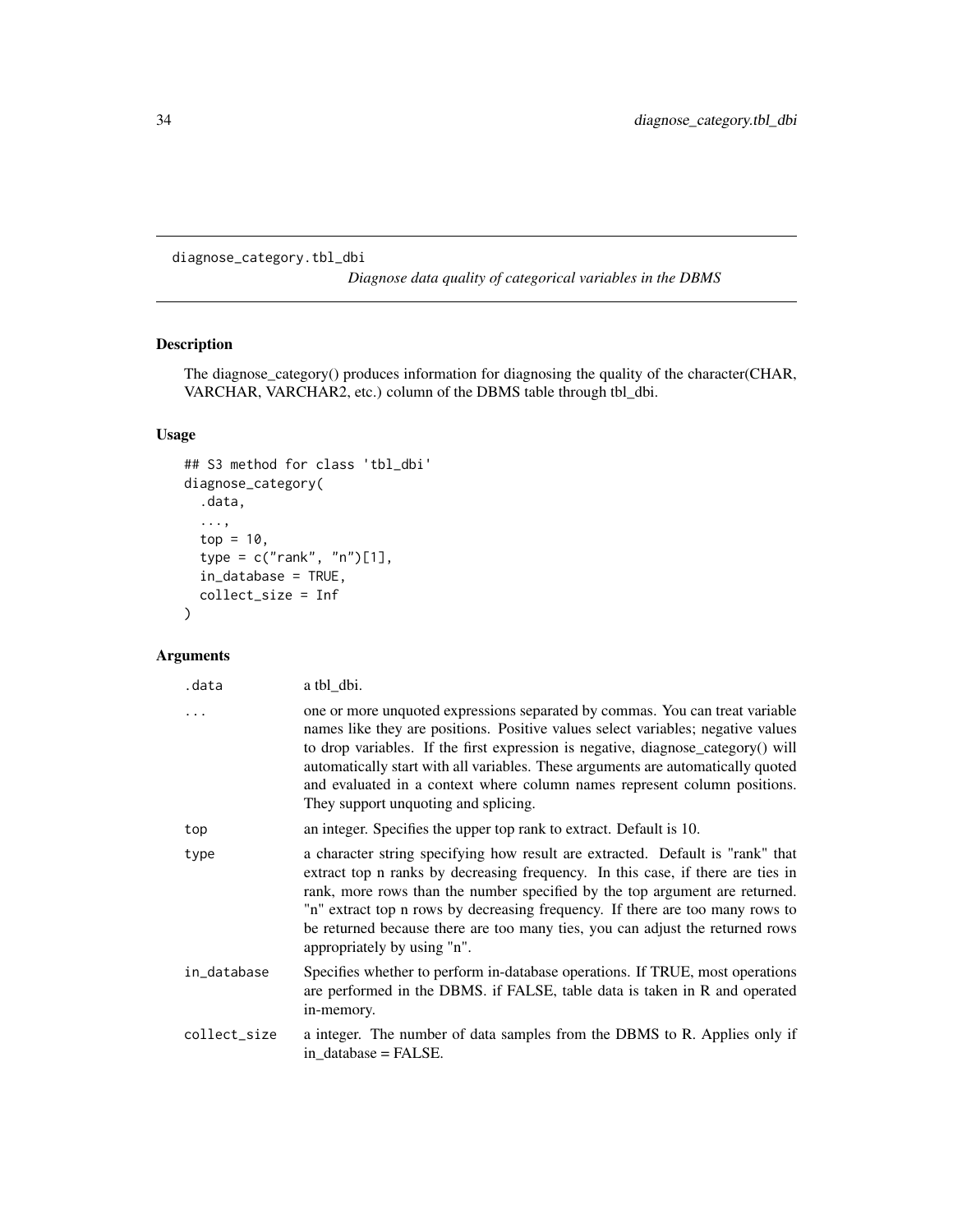### Details

The scope of the diagnosis is the occupancy status of the levels in categorical data. If a certain level of occupancy is close to 100 then the removal of this variable in the forecast model will have to be considered. Also, if the occupancy of all levels is close to 0 variable is likely to be an identifier.

### Value

an object of tbl\_df.

### Categorical diagnostic information

The information derived from the categorical data diagnosis is as follows.

- variables : variable names
- levels: level names
- N : number of observation
- freq : number of observation at the levels
- ratio : percentage of observation at the levels
- rank : rank of occupancy ratio of levels

See vignette("diagonosis") for an introduction to these concepts.

#### See Also

[diagnose\\_category.data.frame](#page-30-1), [diagnose.tbl\\_dbi](#page-28-1), [diagnose\\_category.tbl\\_dbi](#page-33-1), [diagnose\\_numeric.tbl\\_dbi](#page-38-1), [diagnose\\_outlier.tbl\\_dbi](#page-42-1).

```
library(dplyr)
# connect DBMS
con_sqlite <- DBI::dbConnect(RSQLite::SQLite(), ":memory:")
# copy jobchange to the DBMS with a table named TB_JOBCHANGE
copy_to(con_sqlite, jobchange, name = "TB_JOBCHANGE", overwrite = TRUE)
# Using pipes ---------------------------------
# Diagnosis of all categorical variables
con_sqlite %>%
 tbl("TB_JOBCHANGE") %>%
 diagnose_category()
# Positive values select variables
con_sqlite %>%
 tbl("TB_JOBCHANGE") %>%
 diagnose_category(company_type, job_chnge)
```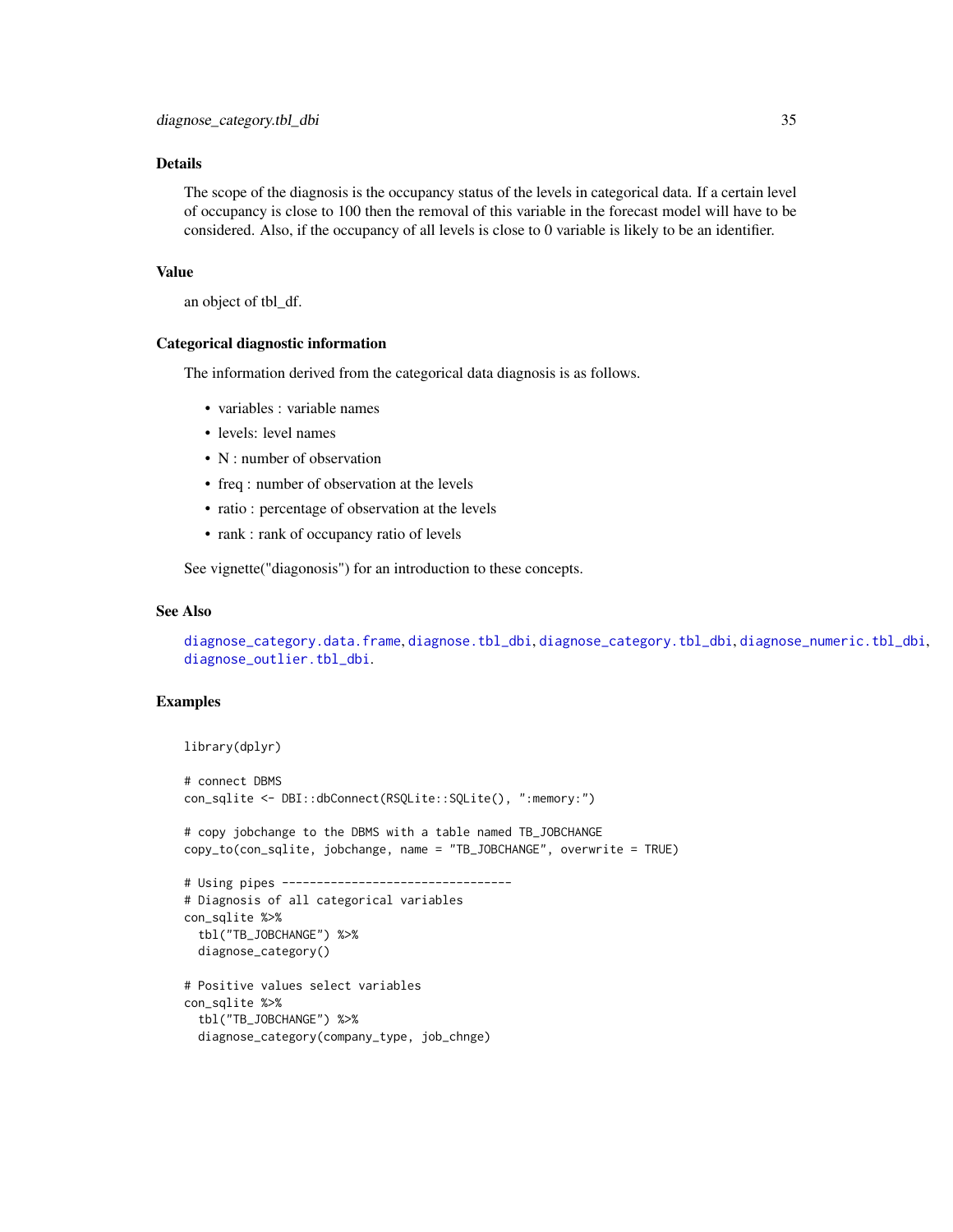```
# Negative values to drop variables, and In-memory mode
con_sqlite %>%
 tbl("TB_JOBCHANGE") %>%
 diagnose_category(-company_type, -job_chnge, in_database = FALSE)
# Positions values select variables, and In-memory mode and collect size is 200
con_sqlite %>%
 tbl("TB_JOBCHANGE") %>%
 diagnose_category(7, in_database = FALSE, collect_size = 200)
# Negative values to drop variables
con_sqlite %>%
 tbl("TB_JOBCHANGE") %>%
 diagnose_category(-7)
# Top rank levels with top argument
con_sqlite %>%
 tbl("TB_JOBCHANGE") %>%
 diagnose_category(top = 2)
# Using pipes & dplyr -------------------------
# Extraction of level that is more than 60% of categorical data
con_sqlite %>%
 tbl("TB_JOBCHANGE") %>%
 diagnose_category() %>%
 filter(ratio >= 60)
# Using type argument -------------------------
dfm \le data.frame(alpabet = c(rep(letters[1:5], times = 5), "c"))
# copy dfm to the DBMS with a table named TB_EXAMPLE
copy_to(con_sqlite, dfm, name = "TB_EXAMPLE", overwrite = TRUE)
# extract rows that less than equal rank 10
# default of top argument is 10
con_sqlite %>%
 tbl("TB_EXAMPLE") %>%
 diagnose_category()
# extract rows that less than equal rank 2
con_sqlite %>%
 tbl("TB_EXAMPLE") %>%
 diagnose_category(top = 2, type = "rank")
# extract rows that less than equal rank 2
# default of type argument is "rank"
con_sqlite %>%
 tbl("TB_EXAMPLE") %>%
 diagnose_category(top = 2)
# extract only 2 rows
con_sqlite %>%
 tbl("TB_EXAMPLE") %>%
```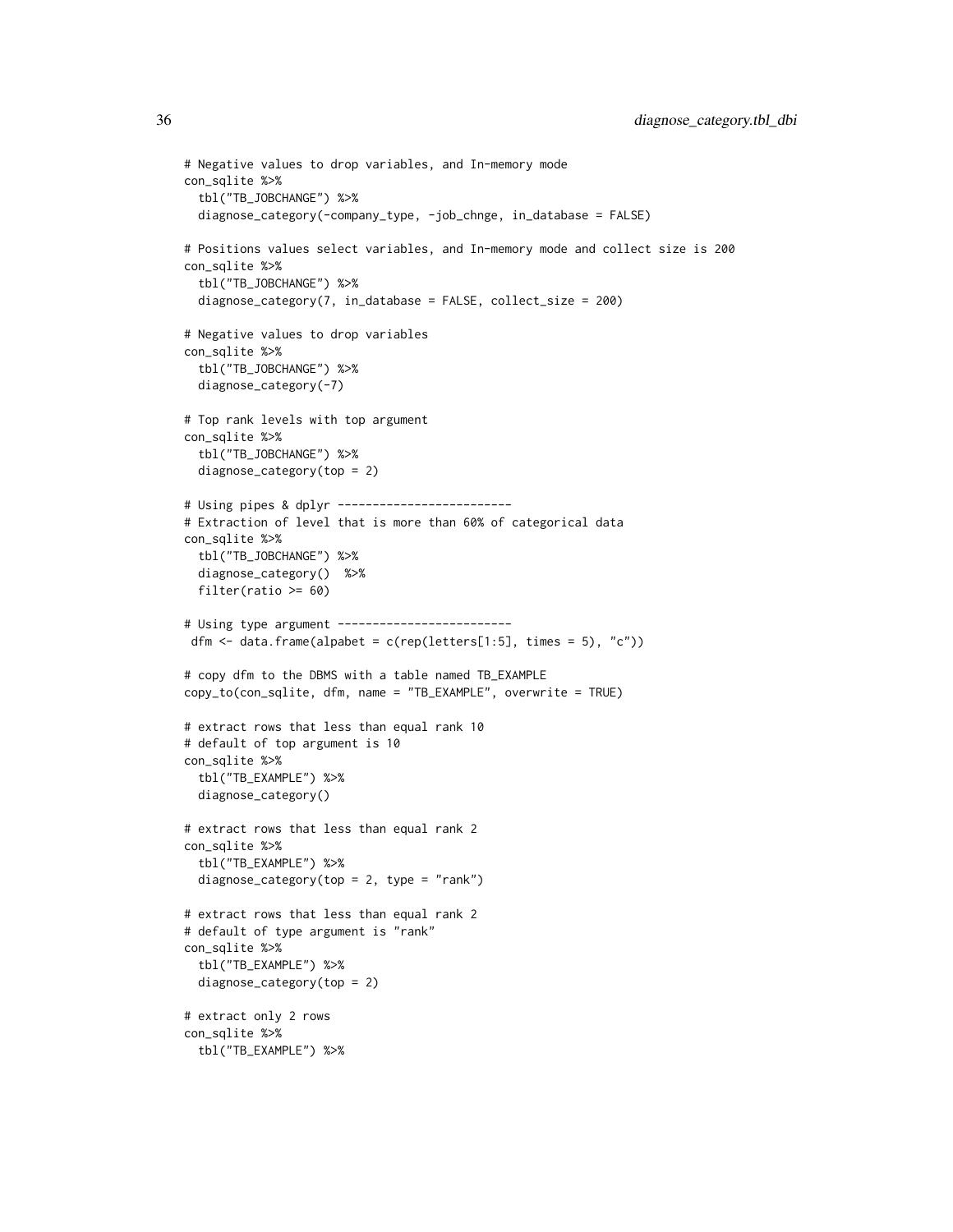# diagnose\_numeric 37

```
diagnose_category(top = 2, type = "n")
# Disconnect DBMS
DBI::dbDisconnect(con_sqlite)
```
diagnose\_numeric *Diagnose data quality of numerical variables*

#### <span id="page-36-0"></span>Description

The diagnose numeric() produces information for diagnosing the quality of the numerical data.

#### Usage

```
diagnose_numeric(.data, ...)
## S3 method for class 'data.frame'
diagnose_numeric(.data, ...)
```
#### Arguments

```
tbl_df.
```
... one or more unquoted expressions separated by commas. You can treat variable names like they are positions. Positive values select variables; negative values to drop variables. If the first expression is negative, diagnose\_numeric() will automatically start with all variables. These arguments are automatically quoted and evaluated in a context where column names represent column positions. They support unquoting and splicing.

## Details

The scope of the diagnosis is the calculate a statistic that can be used to understand the distribution of numerical data. min, Q1, mean, median, Q3, max can be used to estimate the distribution of data. If the number of zero or minus is large, it is necessary to suspect the error of the data. If the number of outliers is large, a strategy of eliminating or replacing outliers is needed.

#### Value

an object of tbl\_df.

## Numerical diagnostic information

The information derived from the numerical data diagnosis is as follows.

- variables : variable names
- min : minimum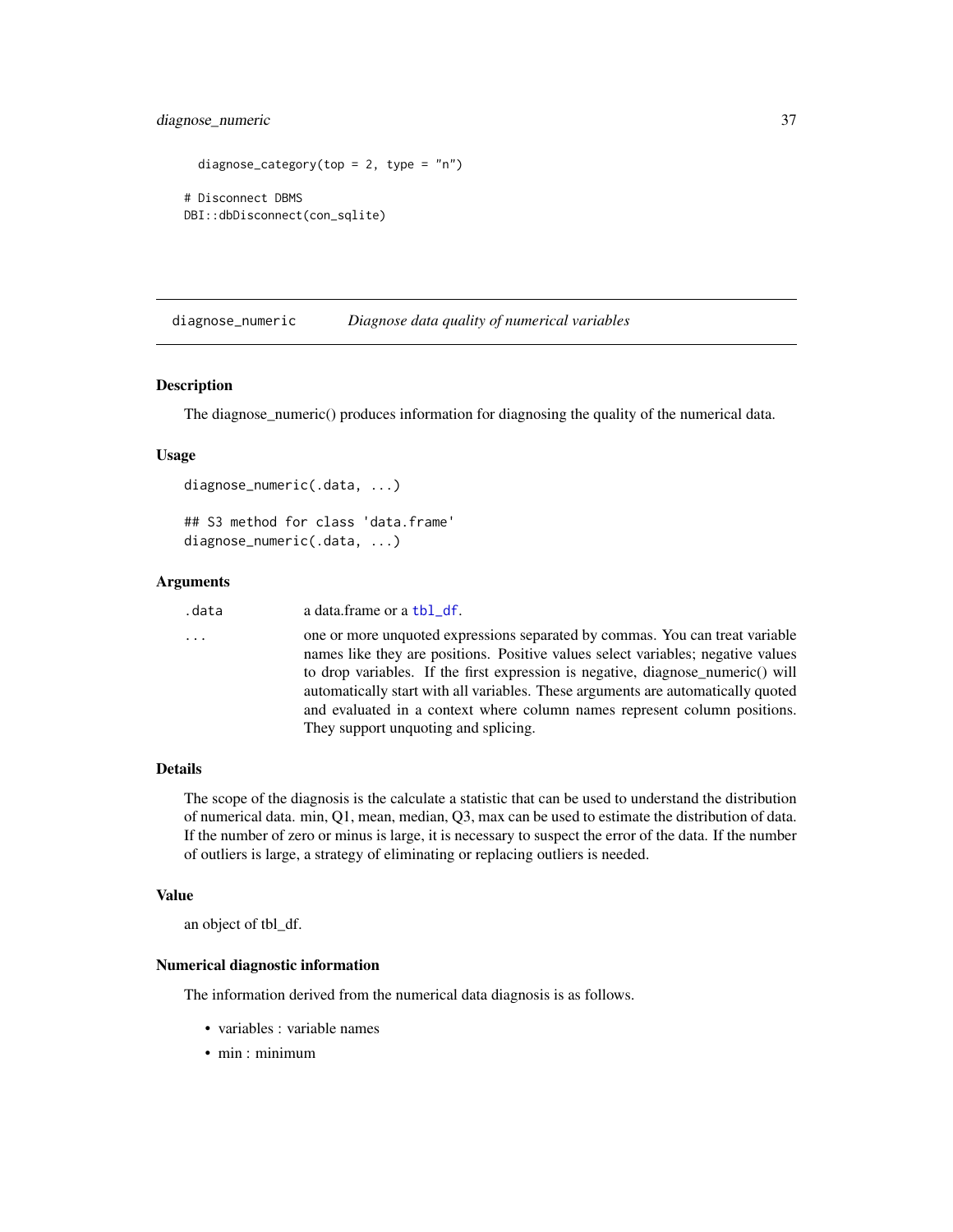# 38 diagnose\_numeric

- Q1 : 25 percentile
- mean : arithmetic average
- median : median. 50 percentile
- Q3 : 75 percentile
- max : maximum
- zero : count of zero values
- minus : count of minus values
- outlier : count of outliers

See vignette("diagonosis") for an introduction to these concepts.

## See Also

[diagnose\\_numeric.tbl\\_dbi](#page-38-0), [diagnose.data.frame](#page-26-0), [diagnose\\_category.data.frame](#page-30-0), [diagnose\\_outlier.data.frame](#page-40-0).

```
# Diagnosis of numerical variables
diagnose_numeric(heartfailure)
# Select the variable to diagnose
diagnose_numeric(heartfailure, cpk_enzyme, sodium)
diagnose_numeric(heartfailure, -cpk_enzyme, -sodium)
diagnose_numeric(heartfailure, "cpk_enzyme", "sodium")
diagnose_numeric(heartfailure, 5)
# Using pipes ---------------------------------
library(dplyr)
# Diagnosis of all numerical variables
heartfailure %>%
  diagnose_numeric()
# Positive values select variables
heartfailure %>%
  diagnose_numeric(cpk_enzyme, sodium)
# Negative values to drop variables
heartfailure %>%
  diagnose_numeric(-cpk_enzyme, -sodium)
# Positions values select variables
heartfailure %>%
  diagnose_numeric(5)
# Negative values to drop variables
heartfailure %>%
  diagnose_numeric(-1, -5)
# Using pipes & dplyr -------------------------
# List of variables containing outliers
heartfailure %>%
  diagnose_numeric() %>%
```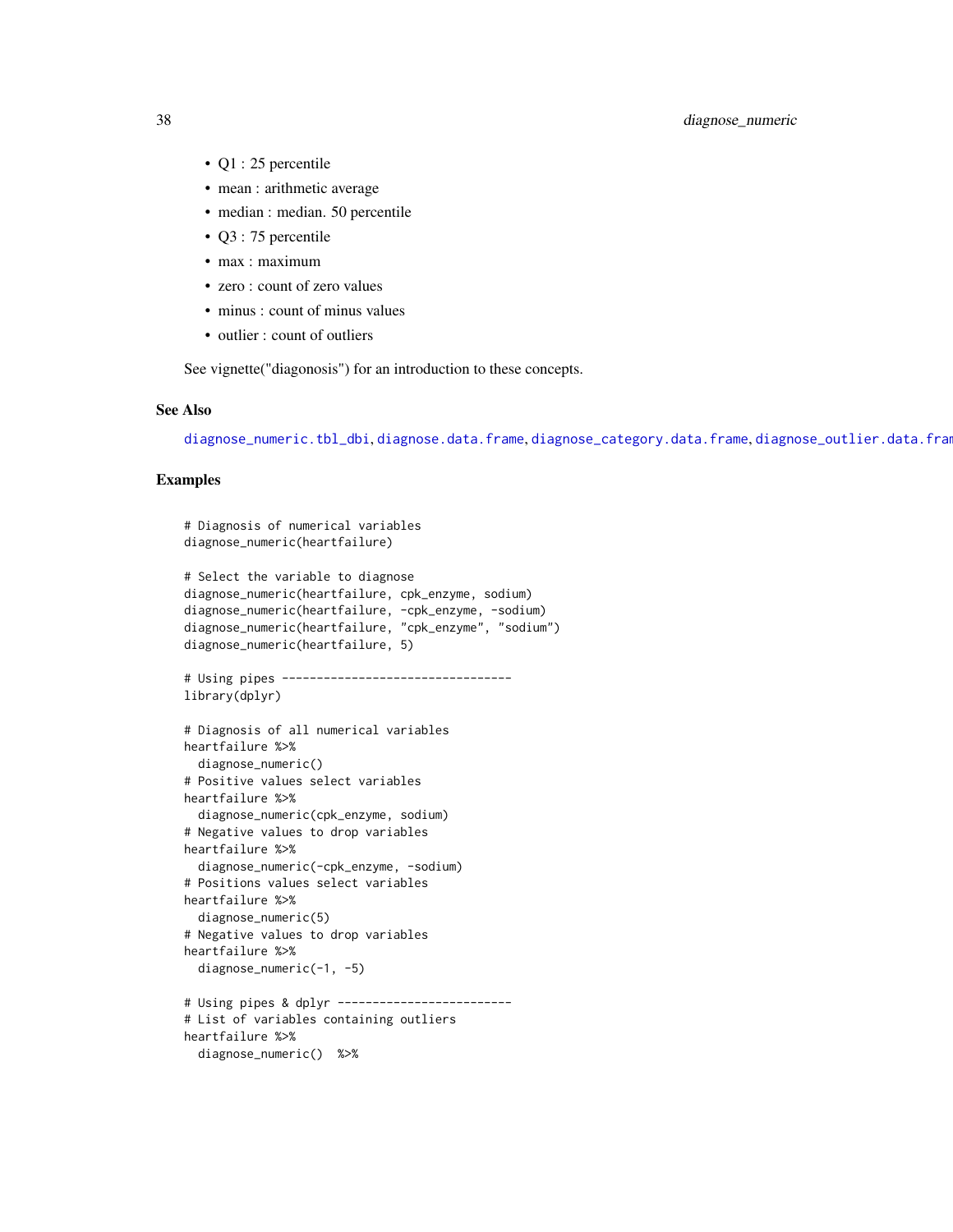filter(outlier > 0)

<span id="page-38-0"></span>diagnose\_numeric.tbl\_dbi

*Diagnose data quality of numerical variables in the DBMS*

# Description

The diagnose\_numeric() produces information for diagnosing the quality of the numerical(INTEGER, NUMBER, etc.) column of the DBMS table through tbl\_dbi.

# Usage

```
## S3 method for class 'tbl_dbi'
diagnose_numeric(.data, ..., in_database = FALSE, collect_size = Inf)
```
#### Arguments

| .data        | a tbl_dbi.                                                                                                                                                                                                                                                                                                                                                                                                                                                   |
|--------------|--------------------------------------------------------------------------------------------------------------------------------------------------------------------------------------------------------------------------------------------------------------------------------------------------------------------------------------------------------------------------------------------------------------------------------------------------------------|
| .            | one or more unquoted expressions separated by commas. You can treat variable<br>names like they are positions. Positive values select variables; negative values<br>to drop variables. If the first expression is negative, diagnose_numeric() will<br>automatically start with all variables. These arguments are automatically quoted<br>and evaluated in a context where column names represent column positions.<br>They support unquoting and splicing. |
| in_database  | Specifies whether to perform in-database operations. If TRUE, most operations<br>are performed in the DBMS. if FALSE, table data is taken in R and operated<br>in-memory. Not yet supported in_database = TRUE.                                                                                                                                                                                                                                              |
| collect size | a integer. The number of data samples from the DBMS to R. Applies only if<br>in database = FALSE.                                                                                                                                                                                                                                                                                                                                                            |

#### Details

The scope of the diagnosis is the calculate a statistic that can be used to understand the distribution of numerical data. min, Q1, mean, median, Q3, max can be used to estimate the distribution of data. If the number of zero or minus is large, it is necessary to suspect the error of the data. If the number of outliers is large, a strategy of eliminating or replacing outliers is needed.

#### Value

an object of tbl\_df.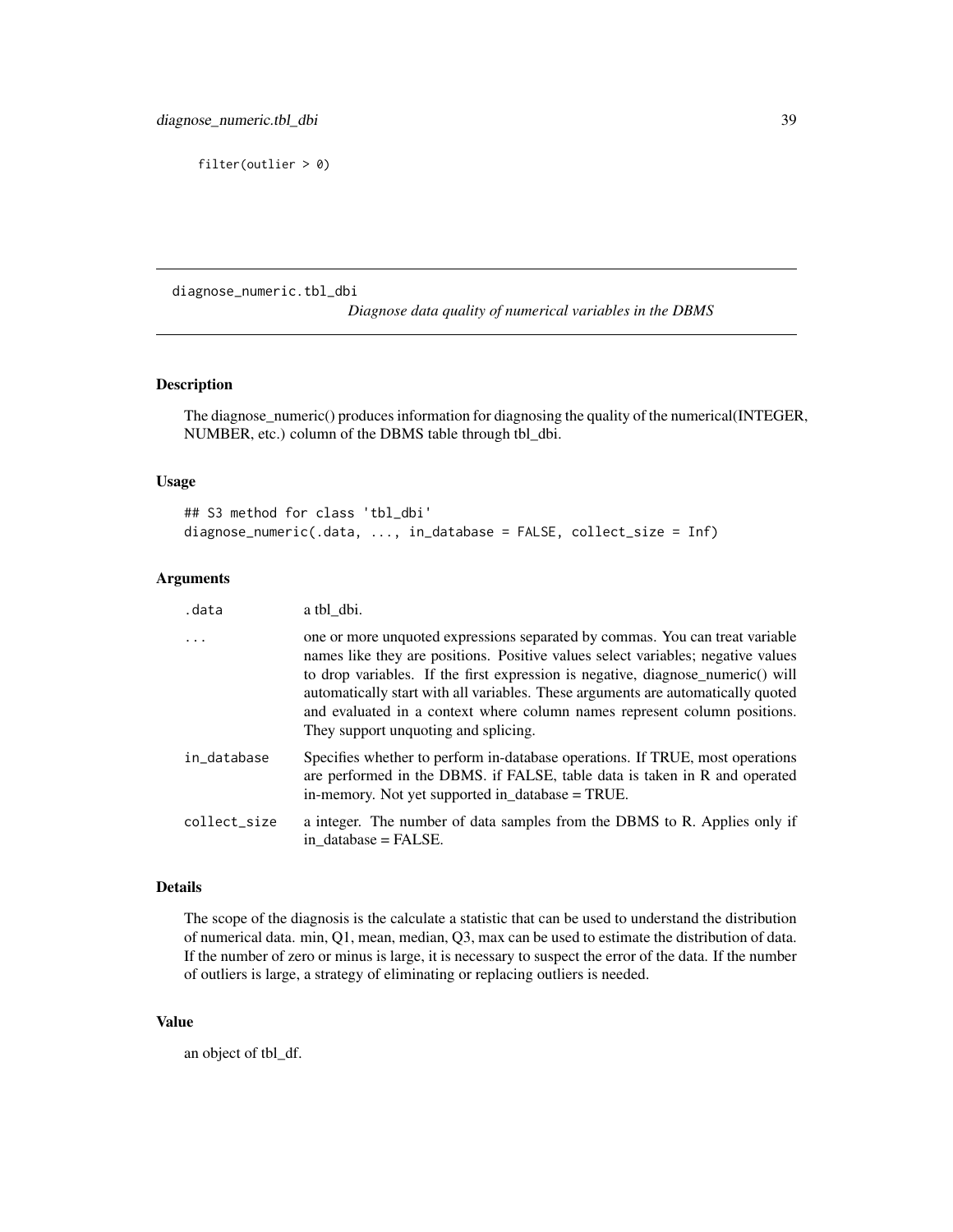#### Numerical diagnostic information

The information derived from the numerical data diagnosis is as follows.

- variables : variable names
- min : minimum
- Q1 : 25 percentile
- mean : arithmetic average
- median : median. 50 percentile
- Q3 : 75 percentile
- max : maximum
- zero : count of zero values
- minus : count of minus values
- outlier : count of outliers

See vignette("diagonosis") for an introduction to these concepts.

#### See Also

[diagnose\\_numeric.data.frame](#page-36-0), [diagnose.tbl\\_dbi](#page-28-0), [diagnose\\_category.tbl\\_dbi](#page-33-0), [diagnose\\_outlier.tbl\\_dbi](#page-42-0).

```
library(dplyr)
# connect DBMS
con_sqlite <- DBI::dbConnect(RSQLite::SQLite(), ":memory:")
# copy heartfailure to the DBMS with a table named TB_HEARTFAILURE
copy_to(con_sqlite, heartfailure, name = "TB_HEARTFAILURE", overwrite = TRUE)
# Using pipes ---------------------------------
# Diagnosis of all numerical variables
con_sqlite %>%
 tbl("TB_HEARTFAILURE") %>%
 diagnose_numeric()
# Positive values select variables, and In-memory mode and collect size is 200
con_sqlite %>%
 tbl("TB_HEARTFAILURE") %>%
 diagnose_numeric(age, sodium, collect_size = 200)
# Negative values to drop variables
con_sqlite %>%
 tbl("TB_HEARTFAILURE") %>%
 diagnose_numeric(-age, -sodium)
# Positions values select variables
```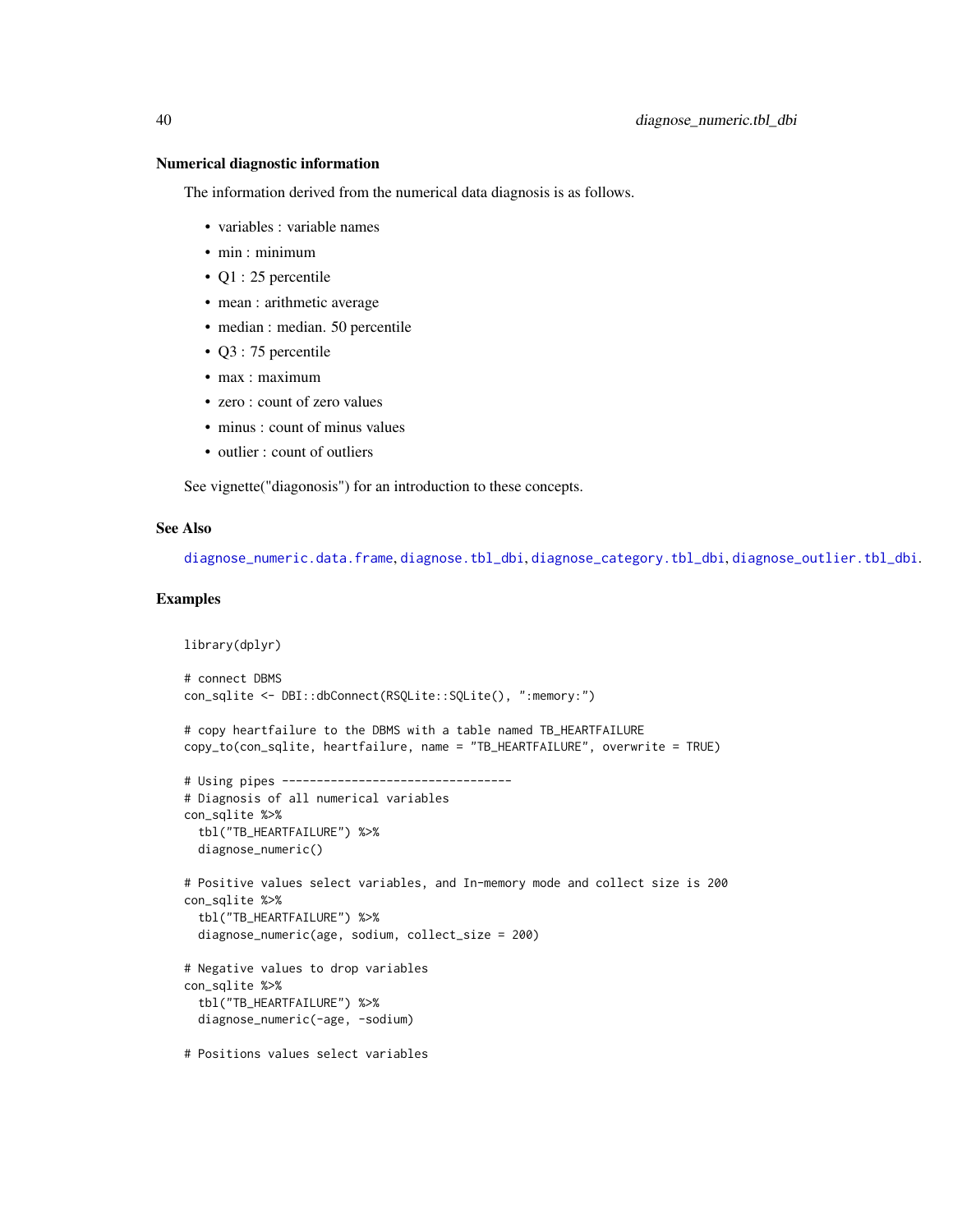# diagnose\_outlier 41

```
con_sqlite %>%
 tbl("TB_HEARTFAILURE") %>%
 diagnose_numeric(5)
# Negative values to drop variables
con_sqlite %>%
 tbl("TB_HEARTFAILURE") %>%
 diagnose_numeric(-1, -5)
# Using pipes & dplyr -------------------------
# List of variables containing outliers
con_sqlite %>%
 tbl("TB_HEARTFAILURE") %>%
 diagnose_numeric() %>%
 filter(outlier > 0)
# Disconnect DBMS
DBI::dbDisconnect(con_sqlite)
```
diagnose\_outlier *Diagnose outlier of numerical variables*

#### <span id="page-40-0"></span>Description

The diagnose\_outlier() produces outlier information for diagnosing the quality of the numerical data.

#### Usage

```
diagnose_outlier(.data, ...)
```
## S3 method for class 'data.frame' diagnose\_outlier(.data, ...)

#### **Arguments**

```
tbl_df.
```
... one or more unquoted expressions separated by commas. You can treat variable names like they are positions. Positive values select variables; negative values to drop variables. If the first expression is negative, diagnose\_outlier() will automatically start with all variables. These arguments are automatically quoted and evaluated in a context where column names represent column positions. They support unquoting and splicing.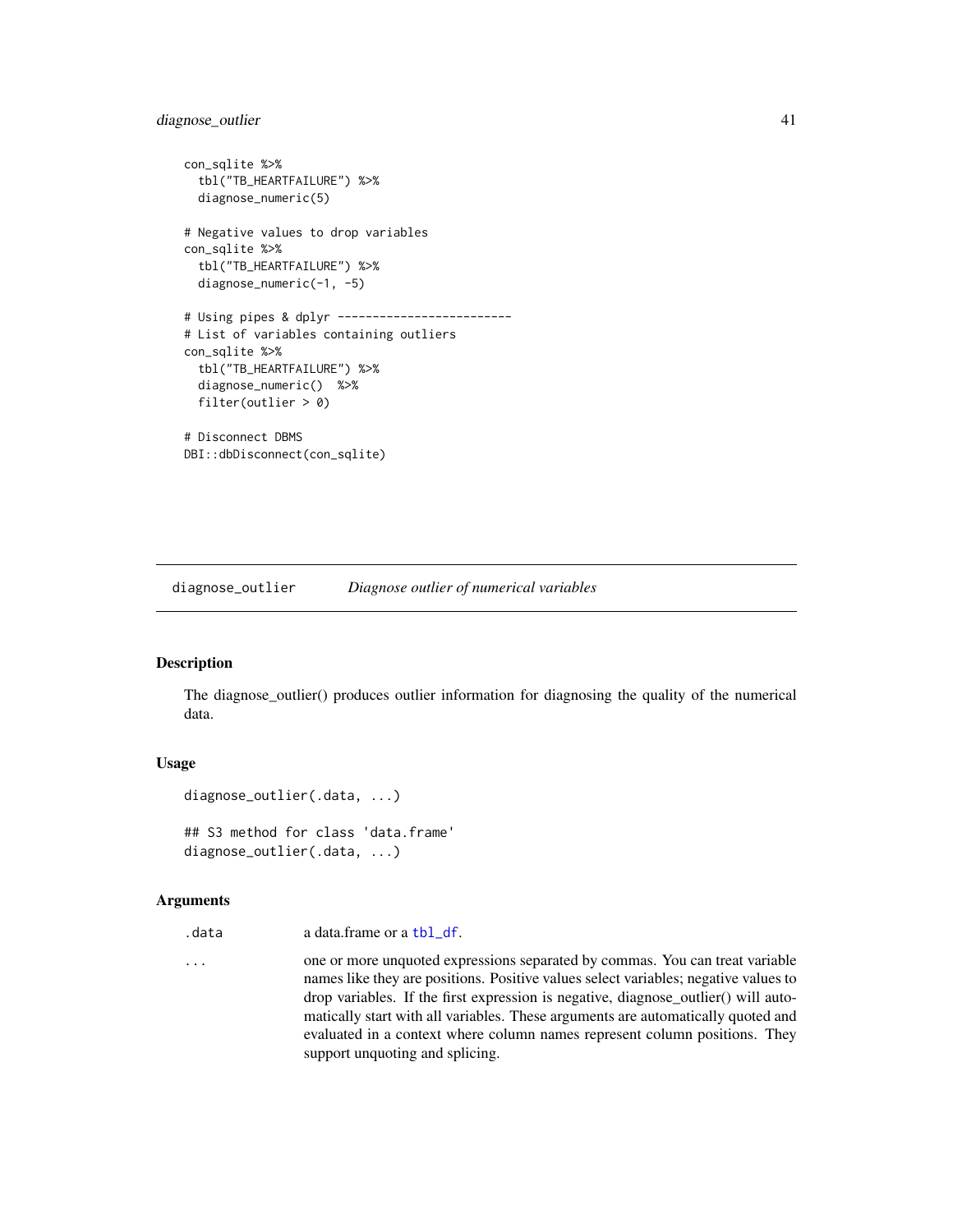## Details

The scope of the diagnosis is the provide a outlier information. If the number of outliers is small and the difference between the averages including outliers and the averages not including them is large, it is necessary to eliminate or replace the outliers.

# Value

an object of tbl\_df.

#### Outlier Diagnostic information

The information derived from the numerical data diagnosis is as follows.

- variables : variable names
- outliers\_cnt : number of outliers
- outliers\_ratio : percent of outliers
- outliers\_mean : arithmetic average of outliers
- with\_mean : arithmetic average of with outliers
- without\_mean : arithmetic average of without outliers

See vignette("diagonosis") for an introduction to these concepts.

#### See Also

[diagnose\\_outlier.tbl\\_dbi](#page-42-0), [diagnose.data.frame](#page-26-0), [diagnose\\_category.data.frame](#page-30-0), [diagnose\\_numeric.data.frame](#page-36-0).

```
# Diagnosis of numerical variables
diagnose_outlier(heartfailure)
# Select the variable to diagnose
diagnose_outlier(heartfailure, cpk_enzyme, sodium)
diagnose_outlier(heartfailure, -cpk_enzyme, -sodium)
diagnose_outlier(heartfailure, "cpk_enzyme", "sodium")
diagnose_outlier(heartfailure, 5)
# Using pipes ---------------------------------
library(dplyr)
# Diagnosis of all numerical variables
heartfailure %>%
 diagnose_outlier()
# Positive values select variables
heartfailure %>%
 diagnose_outlier(cpk_enzyme, sodium)
# Negative values to drop variables
heartfailure %>%
```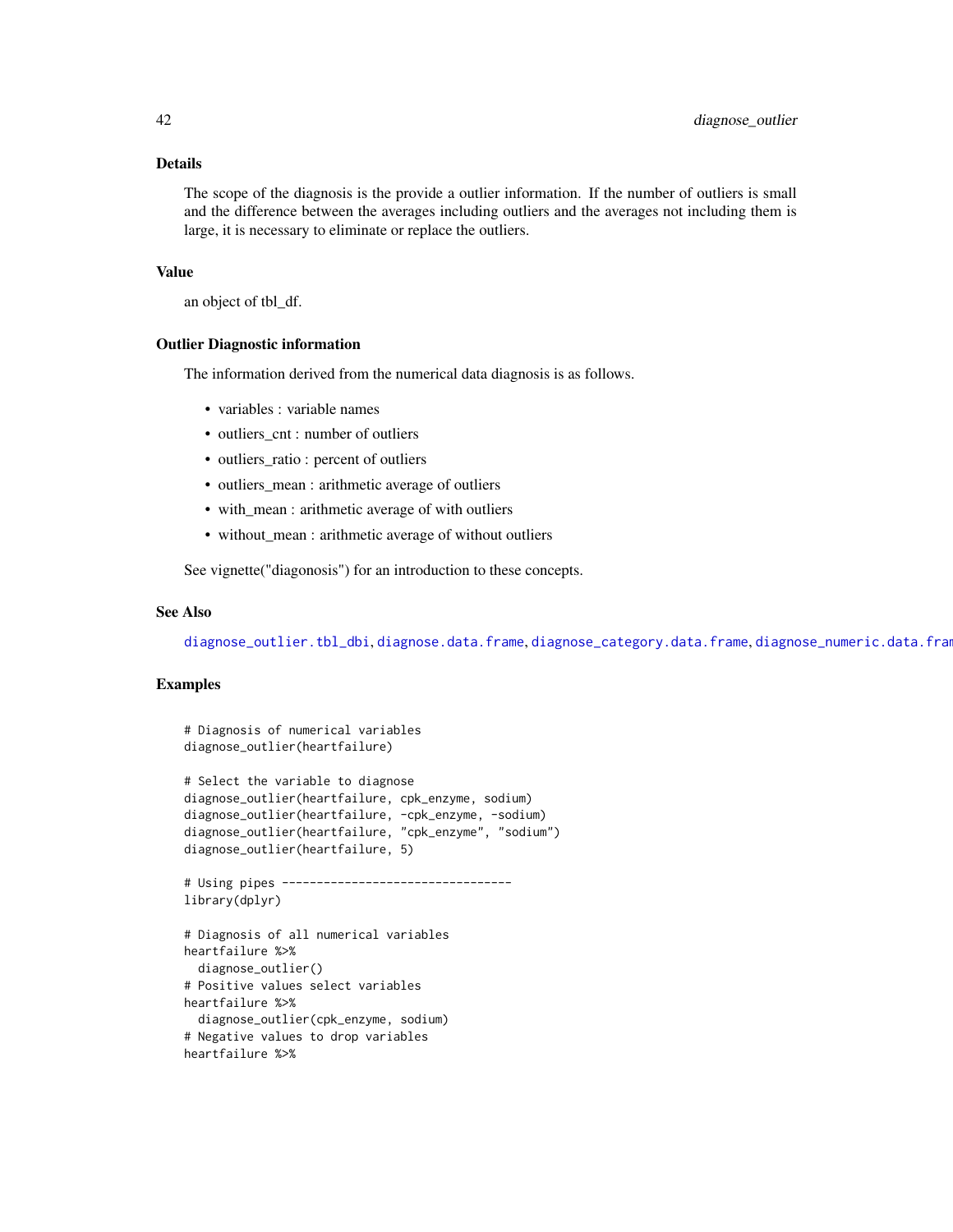```
diagnose_outlier(-cpk_enzyme, -sodium)
# Positions values select variables
heartfailure %>%
  diagnose_outlier(5)
# Negative values to drop variables
heartfailure %>%
  diagnose_outlier(-1, -5)
# Using pipes & dplyr -------------------------
# outlier_ratio is more than 1%
heartfailure %>%
  diagnose_outlier() %>%
  filter(outliers_ratio > 1)
```
<span id="page-42-0"></span>diagnose\_outlier.tbl\_dbi

*Diagnose outlier of numerical variables in the DBMS*

# Description

The diagnose\_outlier() produces outlier information for diagnosing the quality of the numerical(INTEGER, NUMBER, etc.) column of the DBMS table through tbl\_dbi.

## Usage

```
## S3 method for class 'tbl_dbi'
diagnose_outlier(.data, ..., in_database = FALSE, collect_size = Inf)
```
## Arguments

| .data        | a tbl dbi.                                                                                                                                                                                                                                                                                                                                                                                                                                                     |
|--------------|----------------------------------------------------------------------------------------------------------------------------------------------------------------------------------------------------------------------------------------------------------------------------------------------------------------------------------------------------------------------------------------------------------------------------------------------------------------|
| .            | one or more unquoted expressions separated by commas. You can treat variable<br>names like they are positions. Positive values select variables; negative values to<br>drop variables. If the first expression is negative, diagnose_outlier() will auto-<br>matically start with all variables. These arguments are automatically quoted and<br>evaluated in a context where column names represent column positions. They<br>support unquoting and splicing. |
| in database  | Specifies whether to perform in-database operations. If TRUE, most operations<br>are performed in the DBMS. if FALSE, table data is taken in R and operated<br>in-memory. Not yet supported in_database = TRUE.                                                                                                                                                                                                                                                |
| collect size | a integer. The number of data samples from the DBMS to R. Applies only if<br>in database $=$ FALSE.                                                                                                                                                                                                                                                                                                                                                            |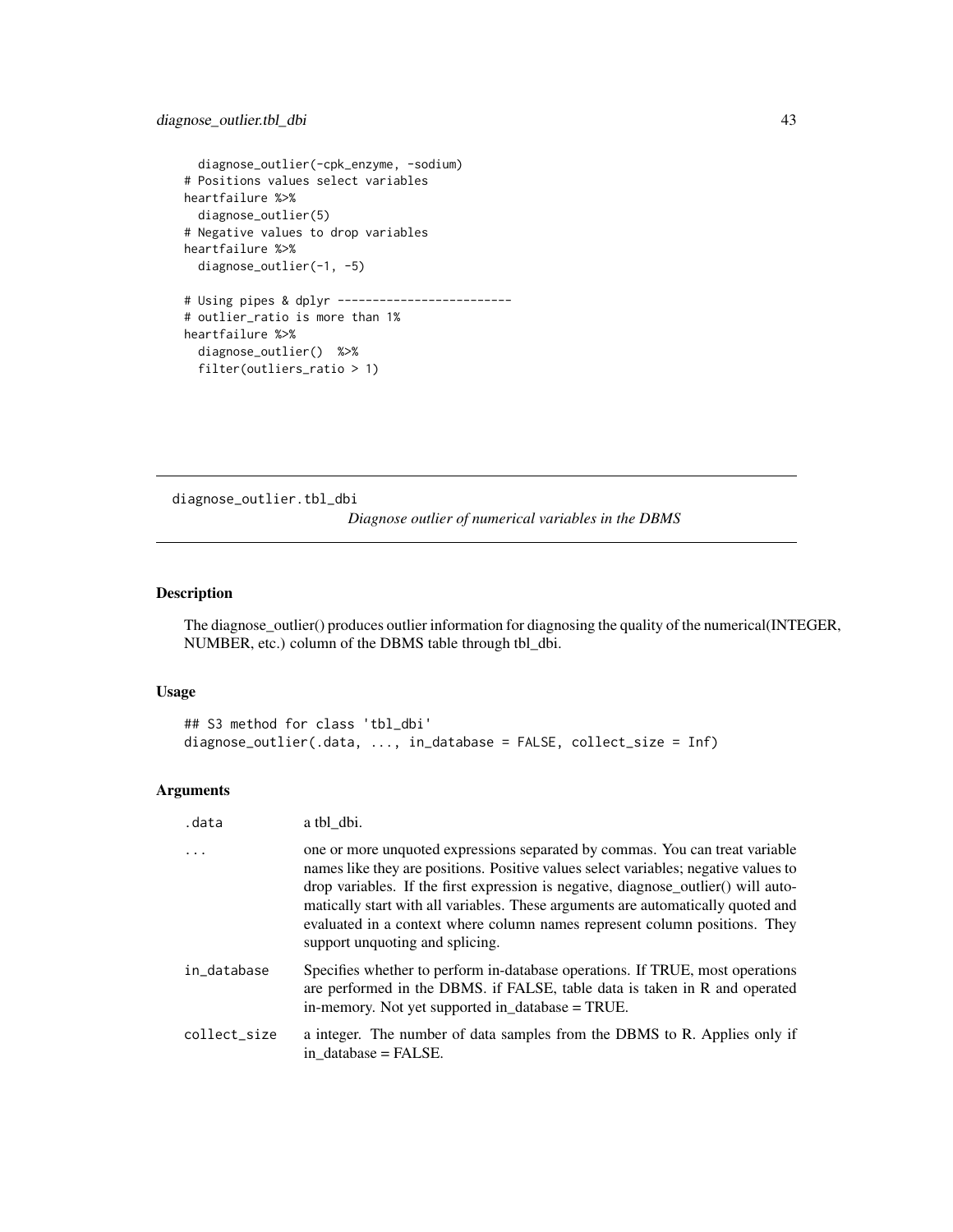## Details

The scope of the diagnosis is the provide a outlier information. If the number of outliers is small and the difference between the averages including outliers and the averages not including them is large, it is necessary to eliminate or replace the outliers.

# Value

an object of tbl\_df.

#### Outlier Diagnostic information

The information derived from the numerical data diagnosis is as follows.

- variables : variable names
- outliers\_cnt : number of outliers
- outliers\_ratio : percent of outliers
- outliers\_mean : arithmetic average of outliers
- with\_mean : arithmetic average of with outliers
- without\_mean : arithmetic average of without outliers

See vignette("diagonosis") for an introduction to these concepts.

#### See Also

[diagnose\\_outlier.data.frame](#page-40-0), [diagnose.tbl\\_dbi](#page-28-0), [diagnose\\_category.tbl\\_dbi](#page-33-0), [diagnose\\_numeric.tbl\\_dbi](#page-38-0).

```
library(dplyr)
# connect DBMS
con_sqlite <- DBI::dbConnect(RSQLite::SQLite(), ":memory:")
# copy heartfailure to the DBMS with a table named TB_HEARTFAILURE
copy_to(con_sqlite, heartfailure, name = "TB_HEARTFAILURE", overwrite = TRUE)
# Using pipes ---------------------------------
# Diagnosis of all numerical variables
con_sqlite %>%
 tbl("TB_HEARTFAILURE") %>%
 diagnose_outlier()
# Positive values select variables, and In-memory mode and collect size is 200
con_sqlite %>%
 tbl("TB_HEARTFAILURE") %>%
 diagnose_outlier(platelets, sodium, collect_size = 200)
# Negative values to drop variables
```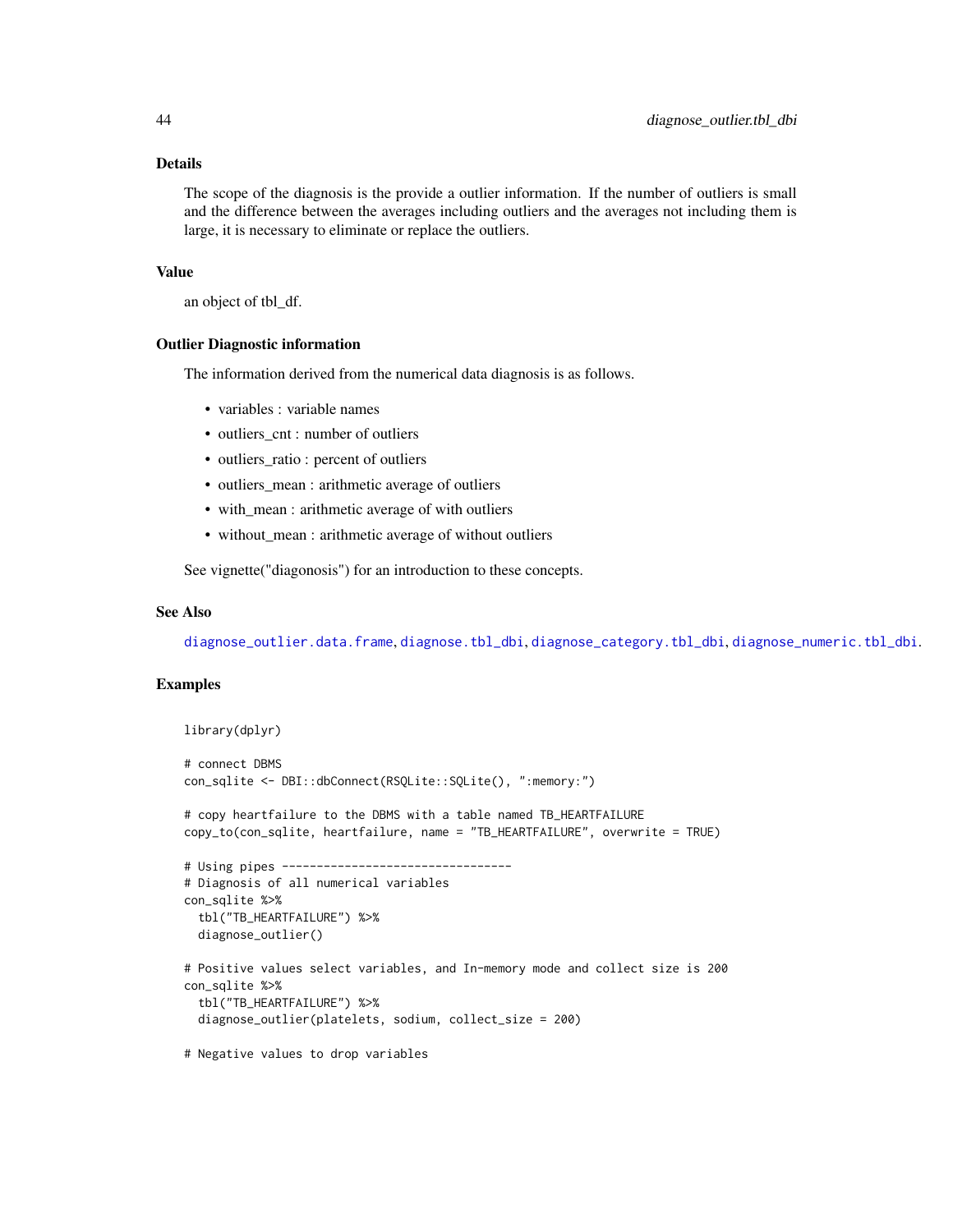```
con_sqlite %>%
  tbl("TB_HEARTFAILURE") %>%
  diagnose_outlier(-platelets, -sodium)
# Positions values select variables
con_sqlite %>%
  tbl("TB_HEARTFAILURE") %>%
  diagnose_outlier(5)
# Negative values to drop variables
con_sqlite %>%
  tbl("TB_HEARTFAILURE") %>%
  diagnose_outlier(-1, -5)
# Using pipes & dplyr -------------------------
# outlier_ratio is more than 1%
con_sqlite %>%
  tbl("TB_HEARTFAILURE") %>%
  diagnose_outlier() %>%
  filter(outliers_ratio > 1)
# Disconnect DBMS
DBI::dbDisconnect(con_sqlite)
```
diagnose\_paged\_report *Reporting the information of data diagnosis*

# <span id="page-44-0"></span>Description

The diagnose\_paged\_report() paged report the information for diagnosing the quality of the data.

```
diagnose_paged_report(.data, ...)
## S3 method for class 'data.frame'
diagnose_paged_report(
  .data,
 output_format = c("pdf", "html"),output_file = NULL,
  output\_dir = template(),browse = TRUE,
  title = "Data Diagnosis Report",
  subtitle = deparse(substitute(.data)),
  author = "dlookr",
  abstract_title = "Report Overview",
  abstract = NULL,
```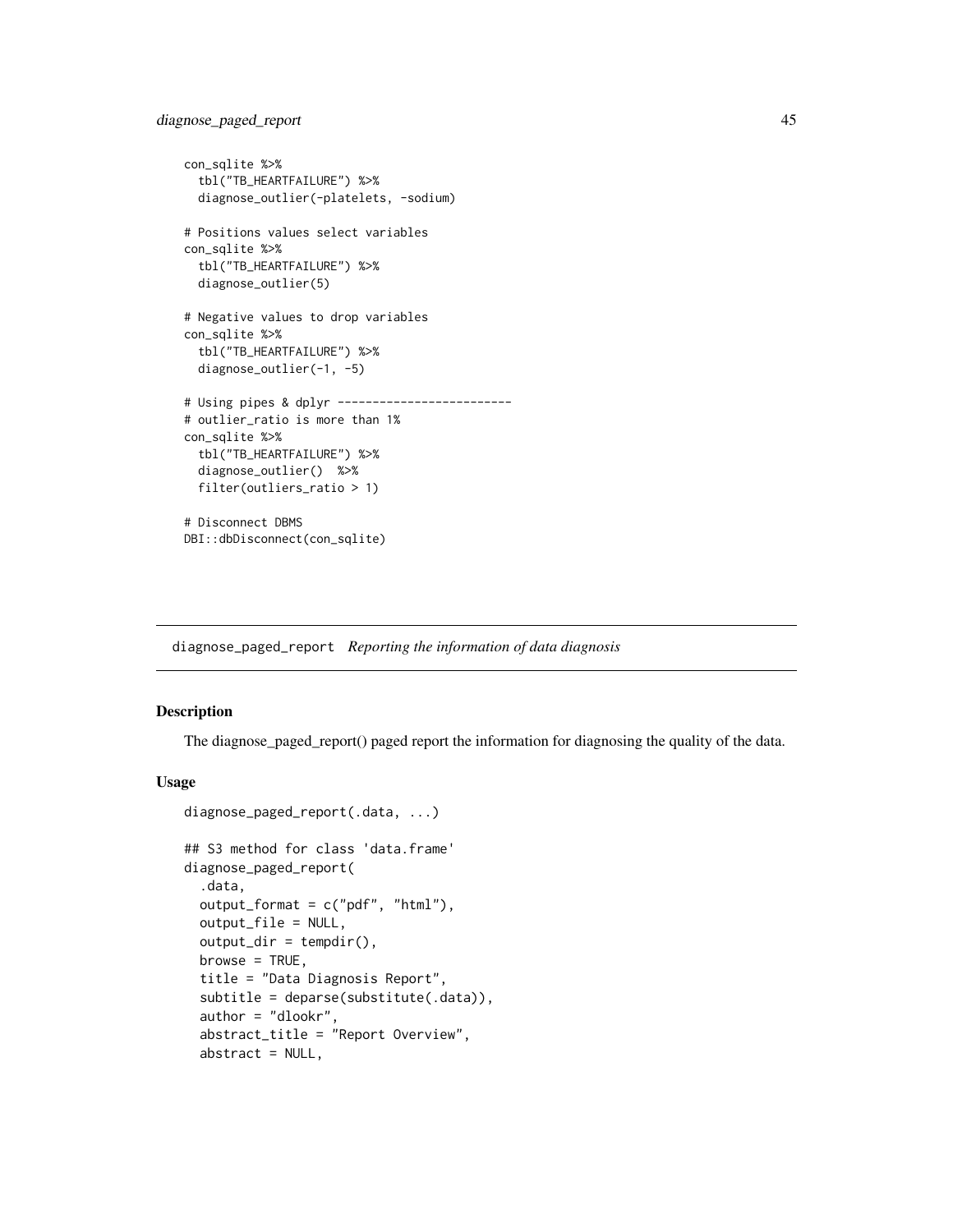```
title_color = "white",
  subtitle_color = "gold",
  thres_uniq_cat = 0.5,
  thres_uniq_num = 5,
  flag_content_zero = TRUE,
  flag_content_minus = TRUE,
 flag_content_missing = TRUE,
 cover_img = NULL,
 create_date = Sys.time(),
 logo_img = NULL,
 theme = c("orange", "blue"),
  sample_percent = 100,
 is_tbl_dbi = FALSE,
 base_family = NULL,
  ...
\mathcal{L}
```
# Arguments

| .data              | a data.frame or a tbl_df.                                                                                                                                                                                                           |  |
|--------------------|-------------------------------------------------------------------------------------------------------------------------------------------------------------------------------------------------------------------------------------|--|
|                    | arguments to be passed to methods.                                                                                                                                                                                                  |  |
| output_format      | report output type. Choose either "pdf" and "html". "pdf" create pdf file by<br>rmarkdown::render() and pagedown::chrome_print(). so, you needed Chrome<br>web browser on computer. "html" create html file by rmarkdown::render(). |  |
| output_file        | name of generated file. default is NULL.                                                                                                                                                                                            |  |
| output_dir         | name of directory to generate report file. default is tempdir().                                                                                                                                                                    |  |
| browse             | logical. choose whether to output the report results to the browser.                                                                                                                                                                |  |
| title              | character. title of report. default is "Data Diagnosis Report".                                                                                                                                                                     |  |
| subtitle           | character. subtitle of report. default is name of data.                                                                                                                                                                             |  |
| author             | character, author of report, default is "dlookr".                                                                                                                                                                                   |  |
|                    | abstract_title character. abstract title of report. default is "Report Overview".                                                                                                                                                   |  |
| abstract           | character. abstract of report.                                                                                                                                                                                                      |  |
| title_color        | character, color of title, default is "white".                                                                                                                                                                                      |  |
|                    | subtitle_color character. color of subtitle. default is "gold".                                                                                                                                                                     |  |
|                    | thres_uniq_cat numeric. threshold to use for "Unique Values - Categorical Variables". default<br>is 0.5.                                                                                                                            |  |
|                    | thres_uniq_num_numeric. threshold to use for "Unique Values - Numerical Variables". default is<br>5.                                                                                                                                |  |
| flag_content_zero  |                                                                                                                                                                                                                                     |  |
|                    | logical. whether to output "Zero Values" information. the default value is TRUE,<br>and the information is displayed.                                                                                                               |  |
| flag_content_minus |                                                                                                                                                                                                                                     |  |
|                    | logical. whether to output "Minus Values" information. the default value is<br>TRUE, and the information is displayed.                                                                                                              |  |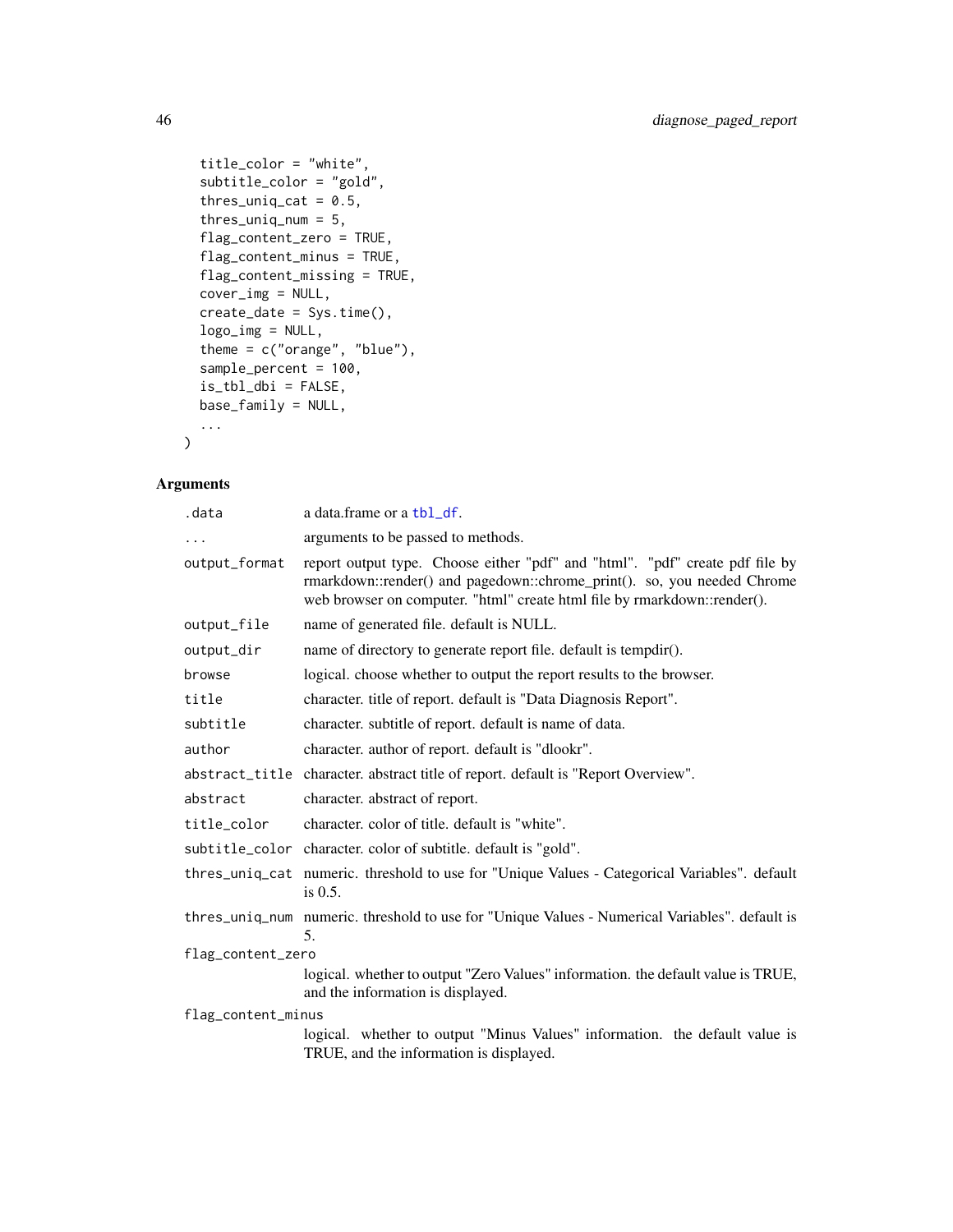flag\_content\_missing

|             | logical. whether to output "Missing Value" information. the default value is<br>TRUE, and the information is displayed.                                                                                                              |
|-------------|--------------------------------------------------------------------------------------------------------------------------------------------------------------------------------------------------------------------------------------|
| cover_img   | character. name of cover image.                                                                                                                                                                                                      |
| create_date | Date or POSIXct, character. The date on which the report is generated. The<br>default value is the result of Sys.time().                                                                                                             |
| logo_img    | character, name of logo image file on top right.                                                                                                                                                                                     |
| theme       | character. name of theme for report. support "orange" and "blue". default is<br>"orange".                                                                                                                                            |
|             | sample_percent numeric. Sample percent of data for performing Diagnosis. It has a value be-<br>tween $(0, 100]$ . 100 means all data, and 5 means 5% of sample data. This is<br>useful for data with a large number of observations. |
| is_tbl_dbi  | logical. whether data is a tbl_dbi object.                                                                                                                                                                                           |
| base_family | character. The name of the base font family to use for the visualization. If not<br>specified, the font defined in dlookr is applied. (See details)                                                                                  |

# Details

Generate generalized data diagnostic reports automatically. You can choose to output to pdf and html files. This is useful for diagnosing a data frame with a large number of variables than data with a small number of variables.

Create an PDF through the Chrome DevTools Protocol. If you want to create PDF, Google Chrome or Microsoft Edge (or Chromium on Linux) must be installed prior to using this function. If not installed, you must use output\_format = "html".

## Reported information

Reported from the data diagnosis is as follows.

- Overview
	- Data Structures
	- Job Informations
	- Warnings
	- Variables
- Missing Values
	- List of Missing Values
	- Visualization
- Unique Values
	- Categorical Variables
	- Numerical Variables
- Categorical Variable Diagnosis
	- Top Ranks
- Numerical Variable Diagnosis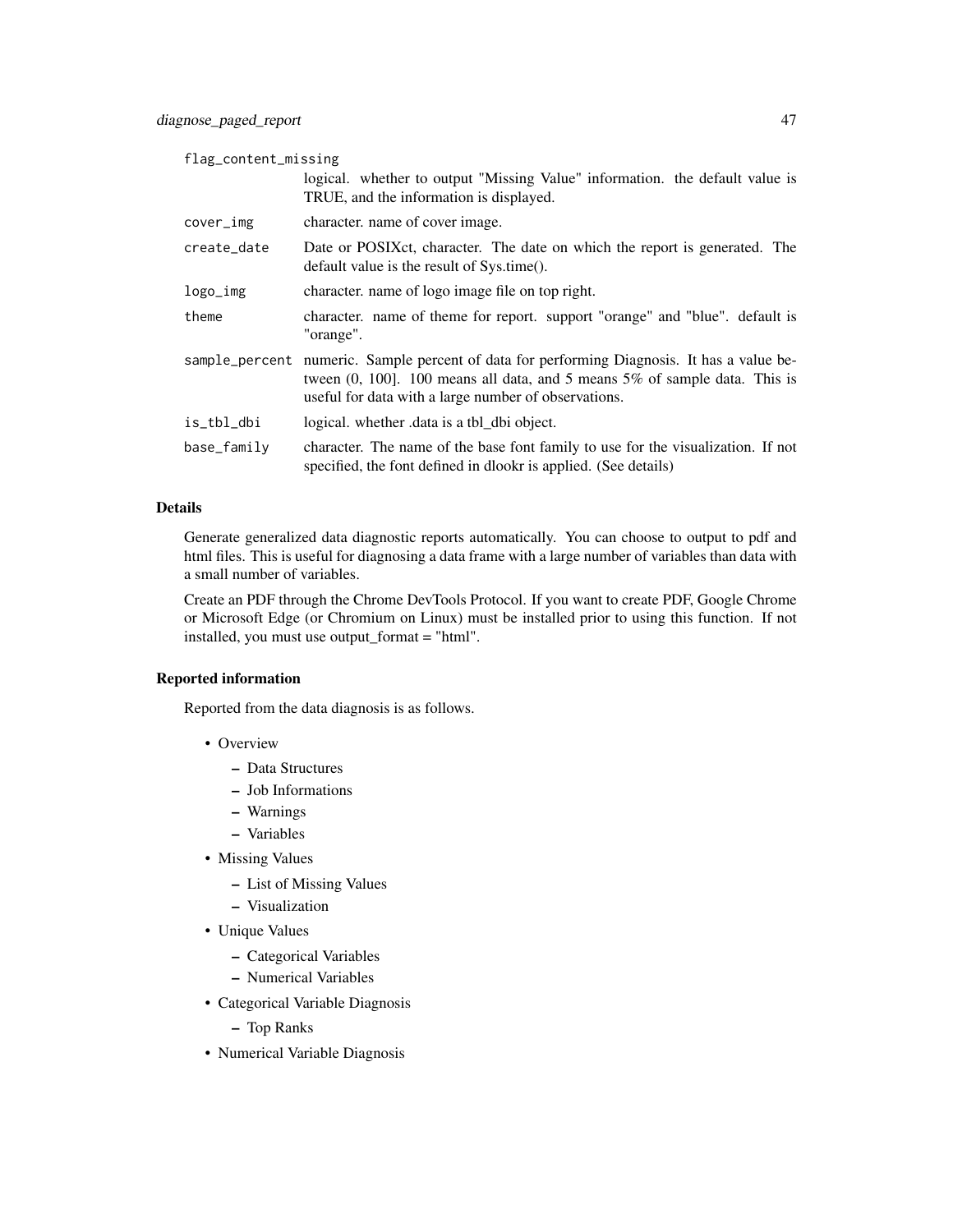- Distribution
	- \* Zero Values
	- \* Minus Values
- Outliers
	- \* List of Outliers
	- \* Individual Outliers

The base\_family is selected from "Roboto Condensed", "Liberation Sans Narrow", "NanumSquare", "Noto Sans Korean". If you want to use a different font, use it after loading the Google font with import\_google\_font().

# See Also

[diagnose\\_paged\\_report.tbl\\_dbi](#page-48-0).

```
if (FALSE) {
# create dataset
heartfailure2 <- dlookr::heartfailure
heartfailure2[sample(seq(NROW(heartfailure2)), 20), "sodium"] <- NA
heartfailure2[sample(seq(NROW(heartfailure2)), 5), "smoking"] <- NA
heartfailure2[sample(seq(NROW(heartfailure2)), 2), "time"] <- 0
heartfailure2[sample(seq(NROW(heartfailure2)), 1), "creatinine"] <- -0.3
# create pdf file. file name is Diagnosis_Paged_Report.pdf
diagnose_paged_report(heartfailure2)
# create pdf file. file name is Diagn.pdf. and change cover image
cover <- file.path(system.file(package = "dlookr"), "report", "cover2.jpg")
diagnose_paged_report(heartfailure2, cover_img = cover, title_color = "gray",
  output_file = "Diagn.pdf")
# create pdf file. file name is ./Diagn.pdf and not browse
cover <- file.path(system.file(package = "dlookr"), "report", "cover3.jpg")
diagnose_paged_report(heartfailure2, output_dir = ".", cover_img = cover,
  flag_content_missing = FALSE, output_file = "Diagn.pdf", browse = FALSE)
# create pdf file. file name is Diagnosis_Paged_Report.html
diagnose_paged_report(heartfailure2, output_format = "html")
}
```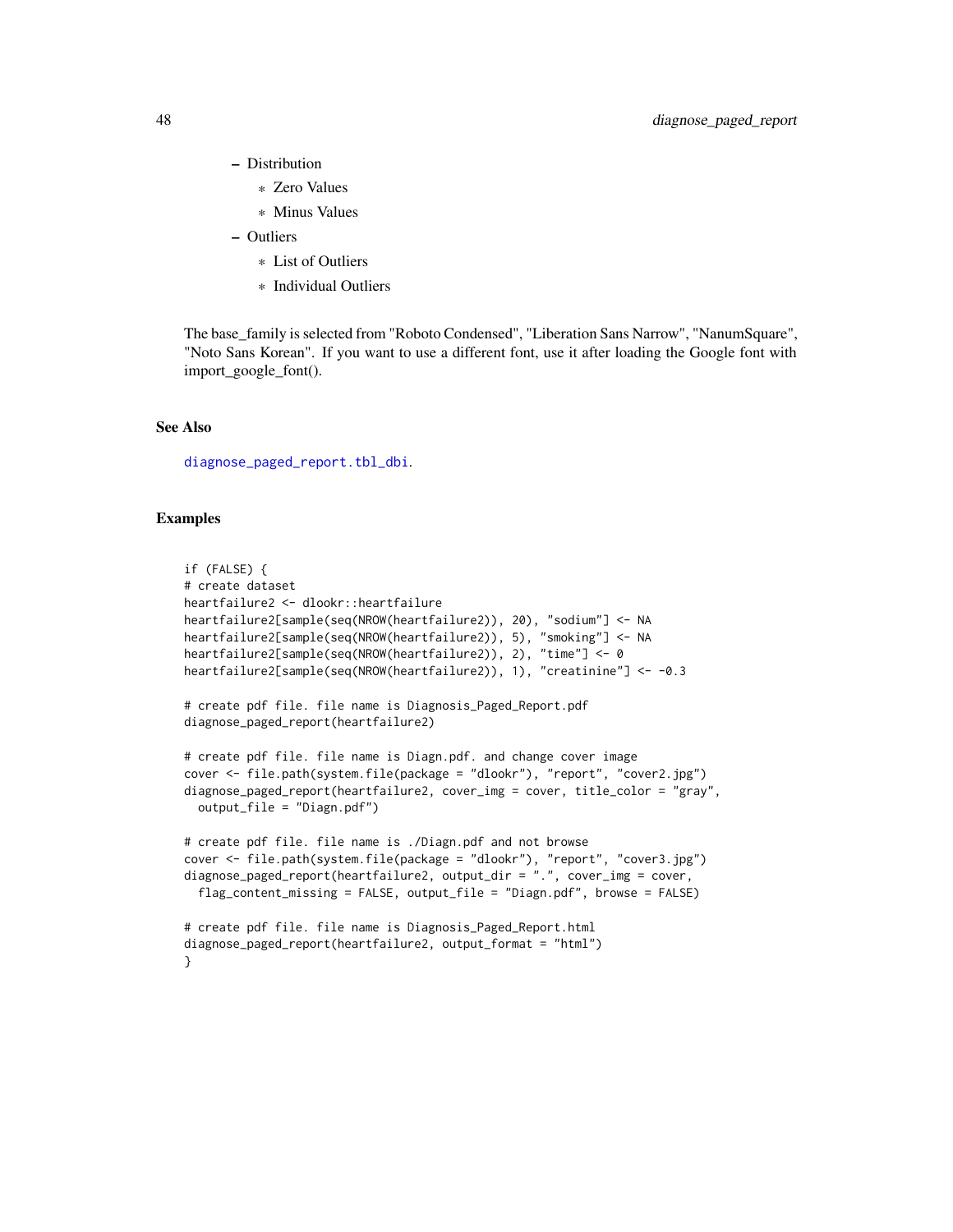<span id="page-48-0"></span>diagnose\_paged\_report.tbl\_dbi

*Reporting the information of data diagnosis for table of the DBMS*

# **Description**

The diagnose\_paged\_report() paged report the information for diagnosing the quality of the DBMS table through tbl\_dbi.

#### Usage

```
## S3 method for class 'tbl_dbi'
diagnose_paged_report(
  .data,
  output_format = c("pdf", "html")[1],output_file = NULL,
  output\_dir = tempdir(),browse = TRUE,title = "Data Diagnosis Report",
  subtitle = deparse(substitute(.data)),
  author = "dlookr",
  abstract_title = "Report Overview",
  abstract = NULL,title_color = "white",
  subtitle_color = "gold",
  thres_uniq_cat = 0.5,
  thres_uniq_num = 5,
  flag_content_zero = TRUE,
  flag_content_minus = TRUE,
  flag_content_missing = TRUE,
  cover\_img = NULL,create_date = Sys.time(),
  logo\_img = NULL,theme = c("orange", "blue")[1],sample_percent = 100,
  in_database = FALSE,
  collect_size = Inf,
  as_factor = TRUE,
  ...
)
```
#### Arguments

.data a tbl\_dbi.

output\_format report output type. Choose either "pdf" and "html". "pdf" create pdf file by rmarkdown::render() and pagedown::chrome\_print(). so, you needed Chrome web browser on computer. "html" create html file by rmarkdown::render().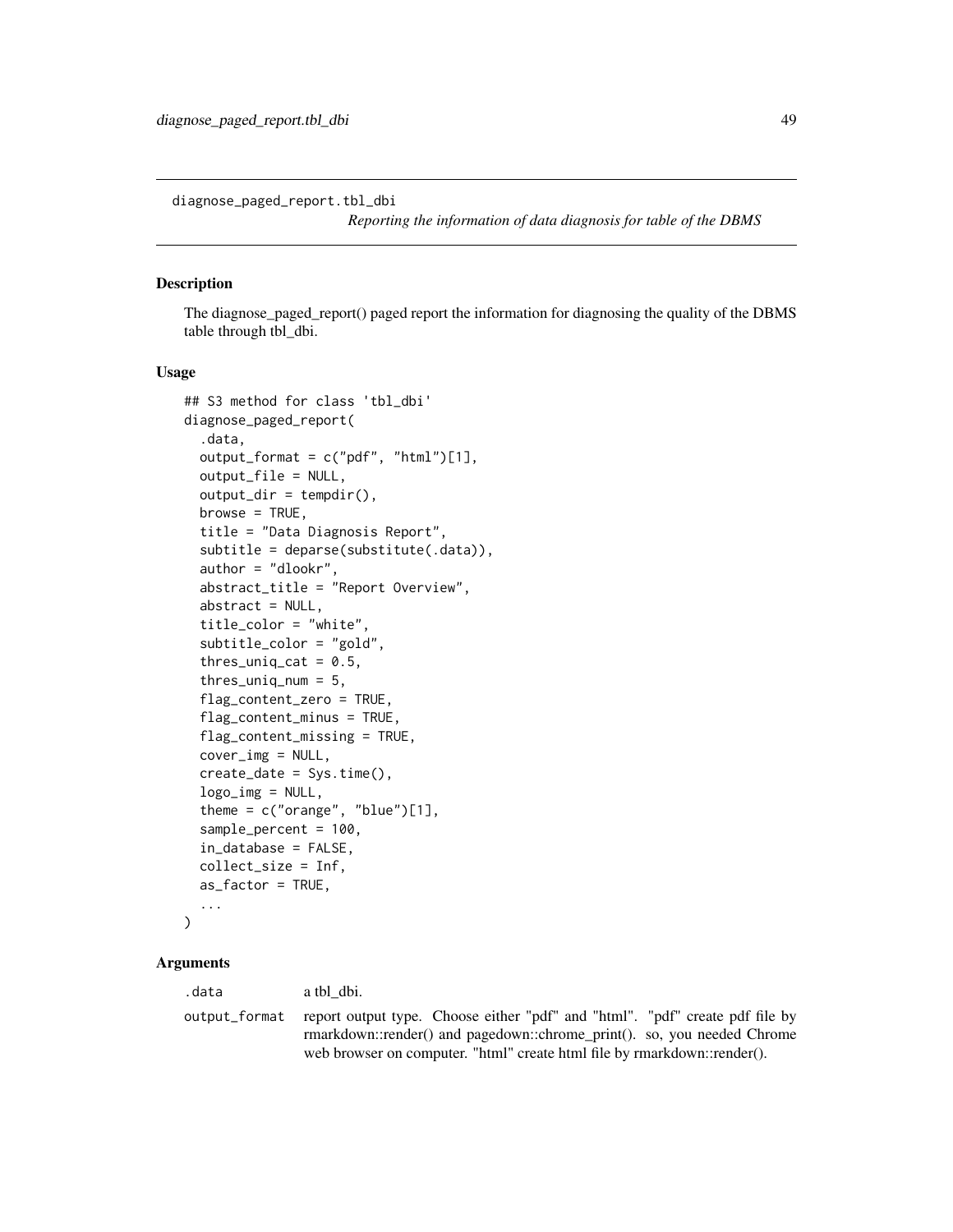| output_file          | name of generated file. default is NULL.                                                                                                                                                                                                |  |
|----------------------|-----------------------------------------------------------------------------------------------------------------------------------------------------------------------------------------------------------------------------------------|--|
| output_dir           | name of directory to generate report file. default is tempdir().                                                                                                                                                                        |  |
| browse               | logical. choose whether to output the report results to the browser.                                                                                                                                                                    |  |
| title                | character. title of report. default is "Data Diagnosis Report".                                                                                                                                                                         |  |
| subtitle             | character. subtitle of report. default is name of data.                                                                                                                                                                                 |  |
| author               | character. author of report. default is "dlookr".                                                                                                                                                                                       |  |
|                      | abstract_title character. abstract title of report. default is "Report Overview".                                                                                                                                                       |  |
| abstract             | character. abstract of report.                                                                                                                                                                                                          |  |
| title_color          | character, color of title, default is "white".                                                                                                                                                                                          |  |
|                      | subtitle_color character. color of title. default is "gold".                                                                                                                                                                            |  |
|                      | thres_uniq_cat numeric. threshold to use for "Unique Values - Categorical Variables". default<br>is $0.5$ .                                                                                                                             |  |
|                      | thres_uniq_num numeric. threshold to use for "Unique Values - Numerical Variables". default is<br>5.                                                                                                                                    |  |
| flag_content_zero    |                                                                                                                                                                                                                                         |  |
|                      | logical. whether to output "Zero Values" information. the default value is TRUE,<br>and the information is displayed.                                                                                                                   |  |
| flag_content_minus   |                                                                                                                                                                                                                                         |  |
|                      | logical. whether to output "Minus Values" information. the default value is<br>TRUE, and the information is displayed.                                                                                                                  |  |
| flag_content_missing |                                                                                                                                                                                                                                         |  |
|                      | logical. whether to output "Missing Value" information. the default value is<br>TRUE, and the information is displayed.                                                                                                                 |  |
| cover_img            | character. name of cover image.                                                                                                                                                                                                         |  |
| create_date          | Date or POSIXct, character. The date on which the report is generated. The<br>default value is the result of Sys.time().                                                                                                                |  |
| logo_img             | character. name of logo image on top right.                                                                                                                                                                                             |  |
| theme                | character. name of theme for report. support "orange" and "blue". default is<br>"orange".                                                                                                                                               |  |
|                      | sample_percent numeric. Sample percent of data for performing Diagnosis. It has a value be-<br>tween $(0, 100]$ . 100 means all data, and 5 means $5\%$ of sample data. This is<br>useful for data with a large number of observations. |  |
| in_database          | Specifies whether to perform in-database operations. If TRUE, most operations<br>are performed in the DBMS. if FALSE, table data is taken in R and operated<br>in-memory. Not yet supported in_database = TRUE.                         |  |
| collect_size         | a integer. The number of data samples from the DBMS to R. Applies only if<br>in_database = FALSE.                                                                                                                                       |  |
| as_factor            | logical. whether to convert to factor when importing a character type variable<br>from DBMS table into R.                                                                                                                               |  |
|                      | arguments to be passed to methods.                                                                                                                                                                                                      |  |
|                      |                                                                                                                                                                                                                                         |  |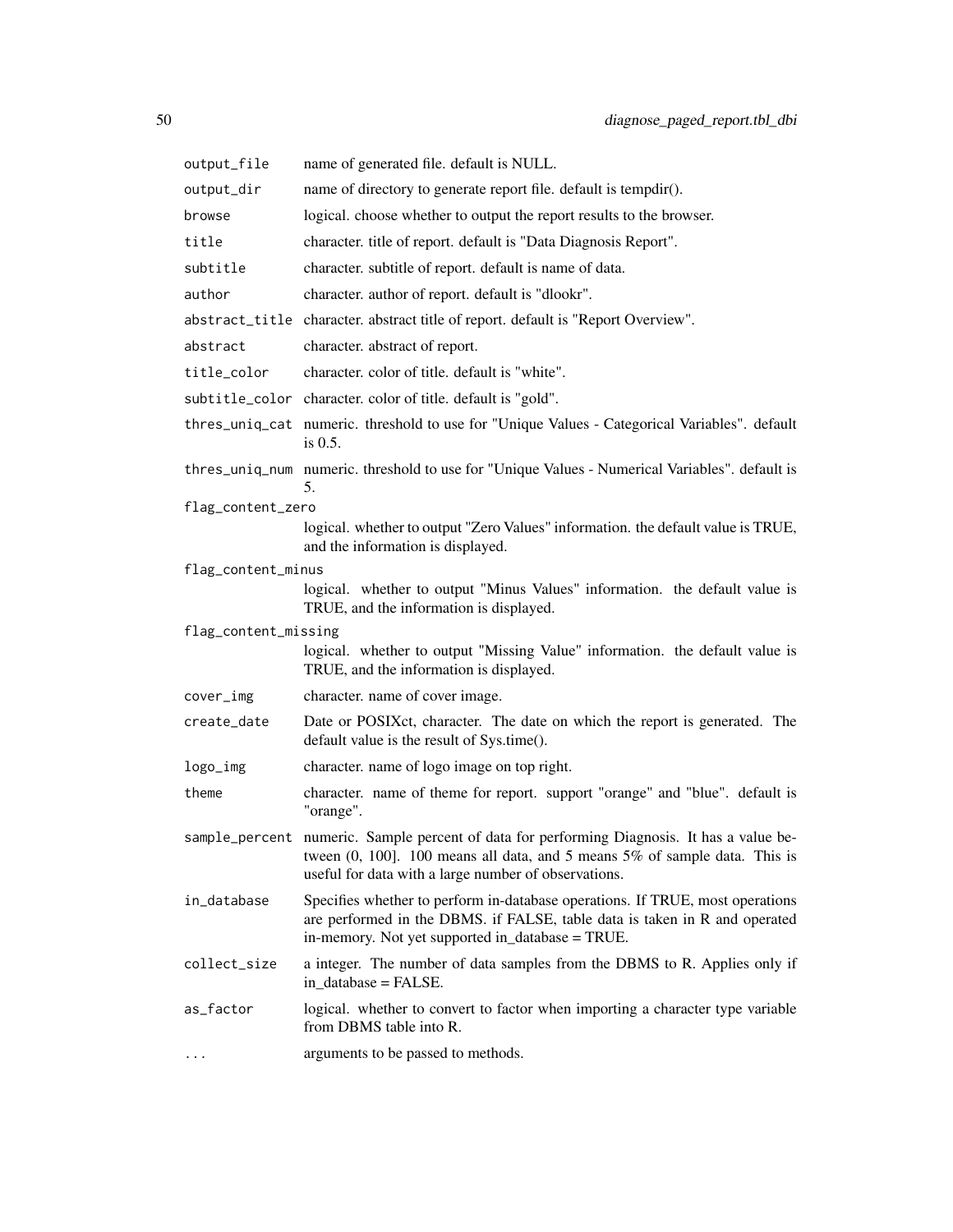## Details

Generate generalized data diagnostic reports automatically. You can choose to output to pdf and html files. This is useful for diagnosing a data frame with a large number of variables than data with a small number of variables.

Create an PDF through the Chrome DevTools Protocol. If you want to create PDF, Google Chrome or Microsoft Edge (or Chromium on Linux) must be installed prior to using this function. If not installed, you must use output\_format = "html".

#### Reported information

Reported from the data diagnosis is as follows.

- Overview
	- Data Structures
	- Job Informations
	- Warnings
	- Variables
- Missing Values
	- List of Missing Values
	- Visualization
- Unique Values
	- Categorical Variables
	- Numerical Variables
- Categorical Variable Diagnosis
	- Top Ranks
- Numerical Variable Diagnosis
	- Distribution
		- \* Zero Values
		- \* Minus Values
	- Outliers
		- \* List of Outliers
		- \* Individual Outliers

#### See Also

[diagnose\\_paged\\_report.data.frame](#page-44-0).

# Examples

if (FALSE) { library(dplyr)

# Generate data for the example heartfailure2 <- heartfailure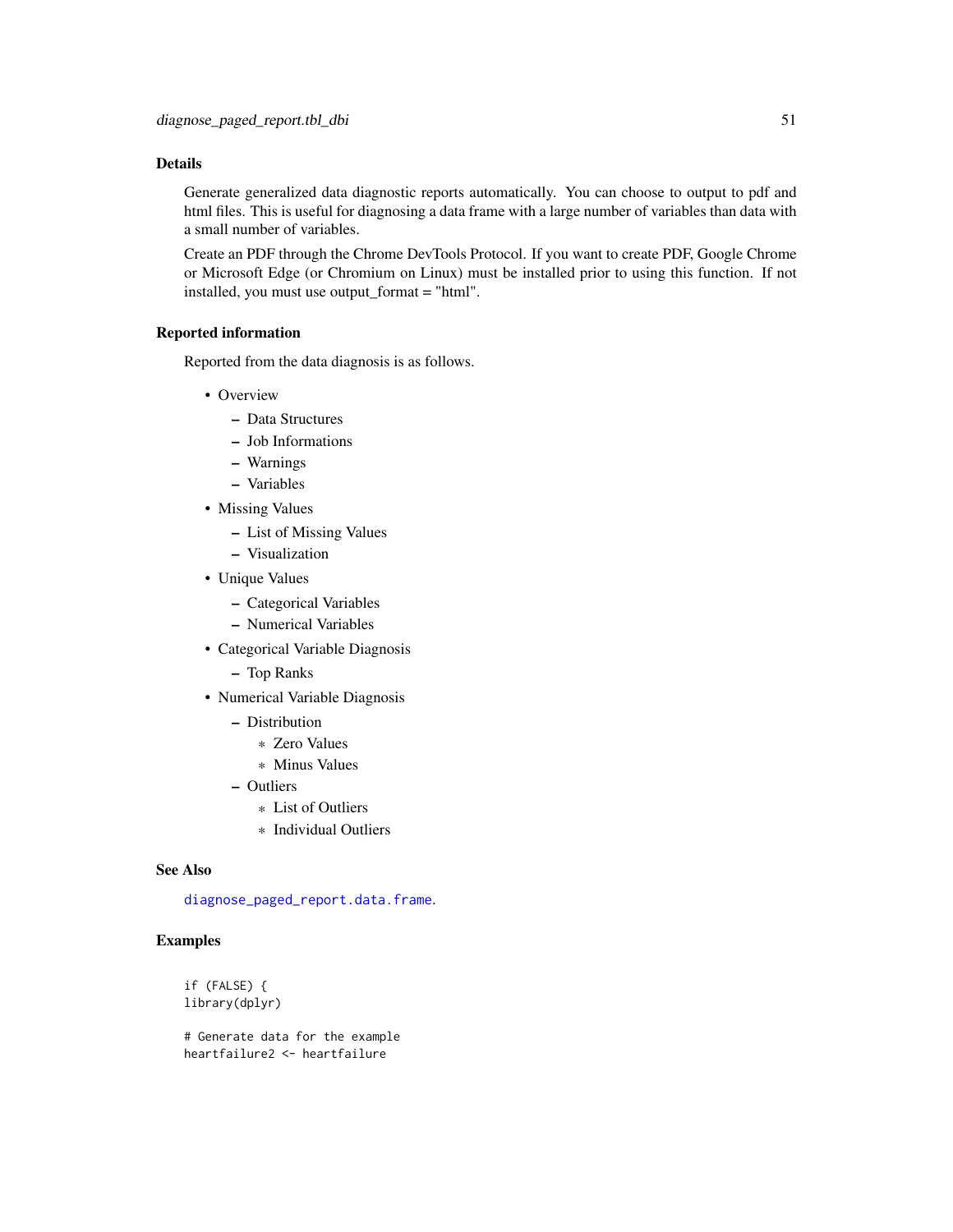```
heartfailure2[sample(seq(NROW(heartfailure2)), 20), "platelets"] <- NA
heartfailure2[sample(seq(NROW(heartfailure2)), 5), "smoking"] <- NA
# connect DBMS
con_sqlite <- DBI::dbConnect(RSQLite::SQLite(), ":memory:")
# copy heartfailure2 to the DBMS with a table named TB_HEARTFAILURE
copy_to(con_sqlite, heartfailure2, name = "TB_HEARTFAILURE", overwrite = TRUE)
# reporting the diagnosis information -------------------------
# create pdf file. file name is Diagnosis_Paged_Report.pdf
con_sqlite %>%
 tbl("TB_HEARTFAILURE") %>%
 diagnose_paged_report()
# create pdf file. file name is Diagn.pdf, and collect size is 250
con_sqlite %>%
 tbl("TB_HEARTFAILURE") %>%
 diagnose_paged_report(collect_size = 250, output_file = "Diagn.pdf")
# Disconnect DBMS
DBI::dbDisconnect(con_sqlite)
}
```

| diagnose_report | Reporting the information of data diagnosis |  |
|-----------------|---------------------------------------------|--|
|                 |                                             |  |

#### <span id="page-51-0"></span>Description

The diagnose\_report() report the information for diagnosing the quality of the data.

```
diagnose_report(.data, output_format, output_file, output_dir, ...)
## S3 method for class 'data.frame'
diagnose_report(
  .data,
  output_format = c("pdf", "html"),
  output_file = NULL,
 output\_dir = template(),font_family = NULL,
 browse = TRUE,
  ...
)
```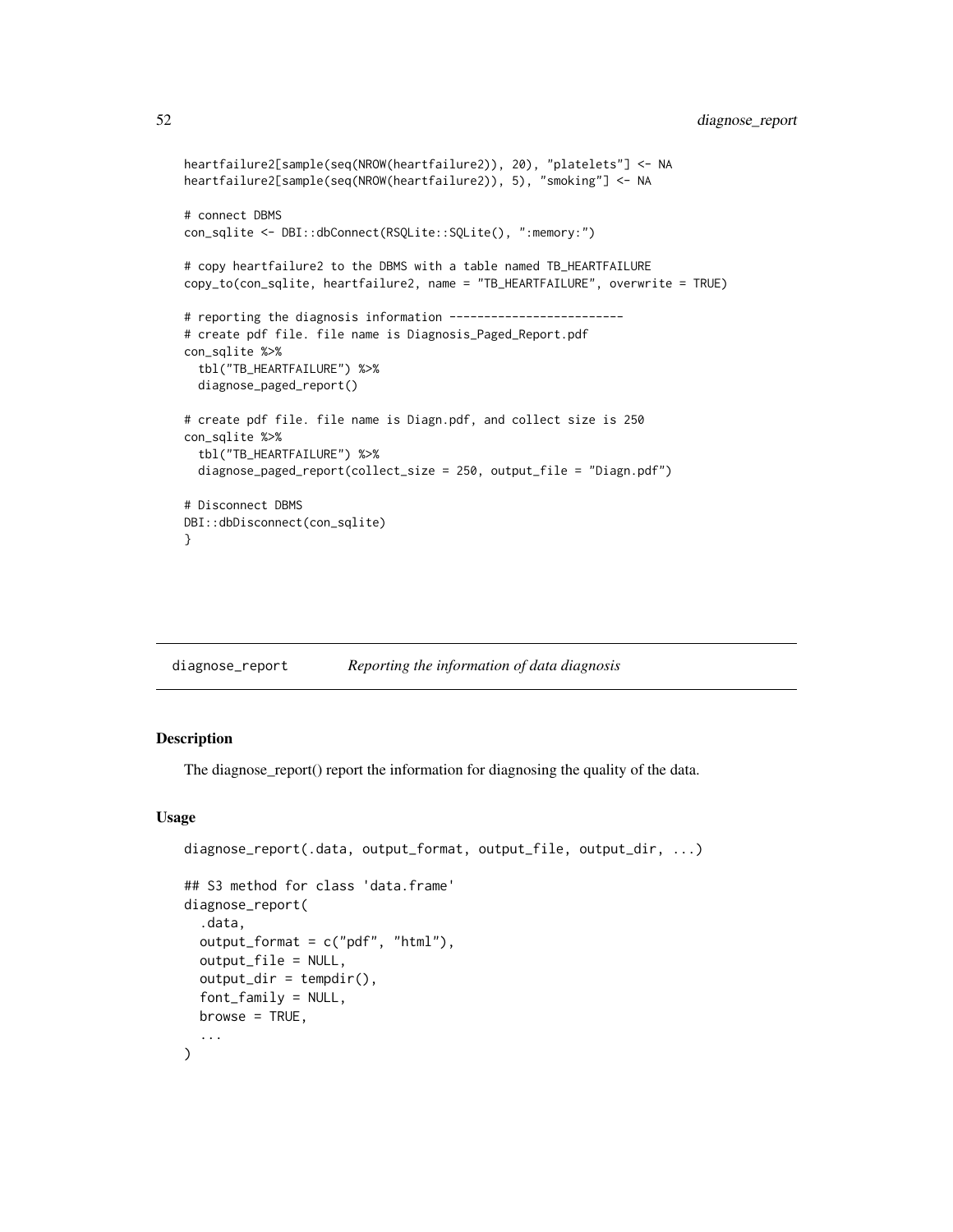# diagnose\_report 53

## Arguments

| .data         | a data.frame or a tbl_df.                                                                                                                      |
|---------------|------------------------------------------------------------------------------------------------------------------------------------------------|
| output_format | report output type. Choose either "pdf" and "html". "pdf" create pdf file by<br>knitr::knit(). "html" create html file by rmarkdown::render(). |
| output_file   | name of generated file. default is NULL.                                                                                                       |
| output_dir    | name of directory to generate report file. default is tempdir().                                                                               |
| $\ddots$      | arguments to be passed to methods.                                                                                                             |
| font_family   | character. font family name for figure in pdf.                                                                                                 |
| browse        | logical, choose whether to output the report results to the browser.                                                                           |

# Details

Generate generalized data diagnostic reports automatically. You can choose to output to pdf and html files. This is useful for diagnosing a data frame with a large number of variables than data with a small number of variables. For pdf output, Korean Gothic font must be installed in Korean operating system.

## Reported information

Reported from the data diagnosis is as follows.

- Diagnose Data
	- Overview of Diagnosis
		- \* List of all variables quality
		- \* Diagnosis of missing data
		- \* Diagnosis of unique data(Text and Category)
		- \* Diagnosis of unique data(Numerical)
	- Detailed data diagnosis
		- \* Diagnosis of categorical variables
		- \* Diagnosis of numerical variables
		- \* List of numerical diagnosis (zero)
		- \* List of numerical diagnosis (minus)
- Diagnose Outliers
	- Overview of Diagnosis
		- \* Diagnosis of numerical variable outliers
		- \* Detailed outliers diagnosis

See vignette("diagonosis") for an introduction to these concepts.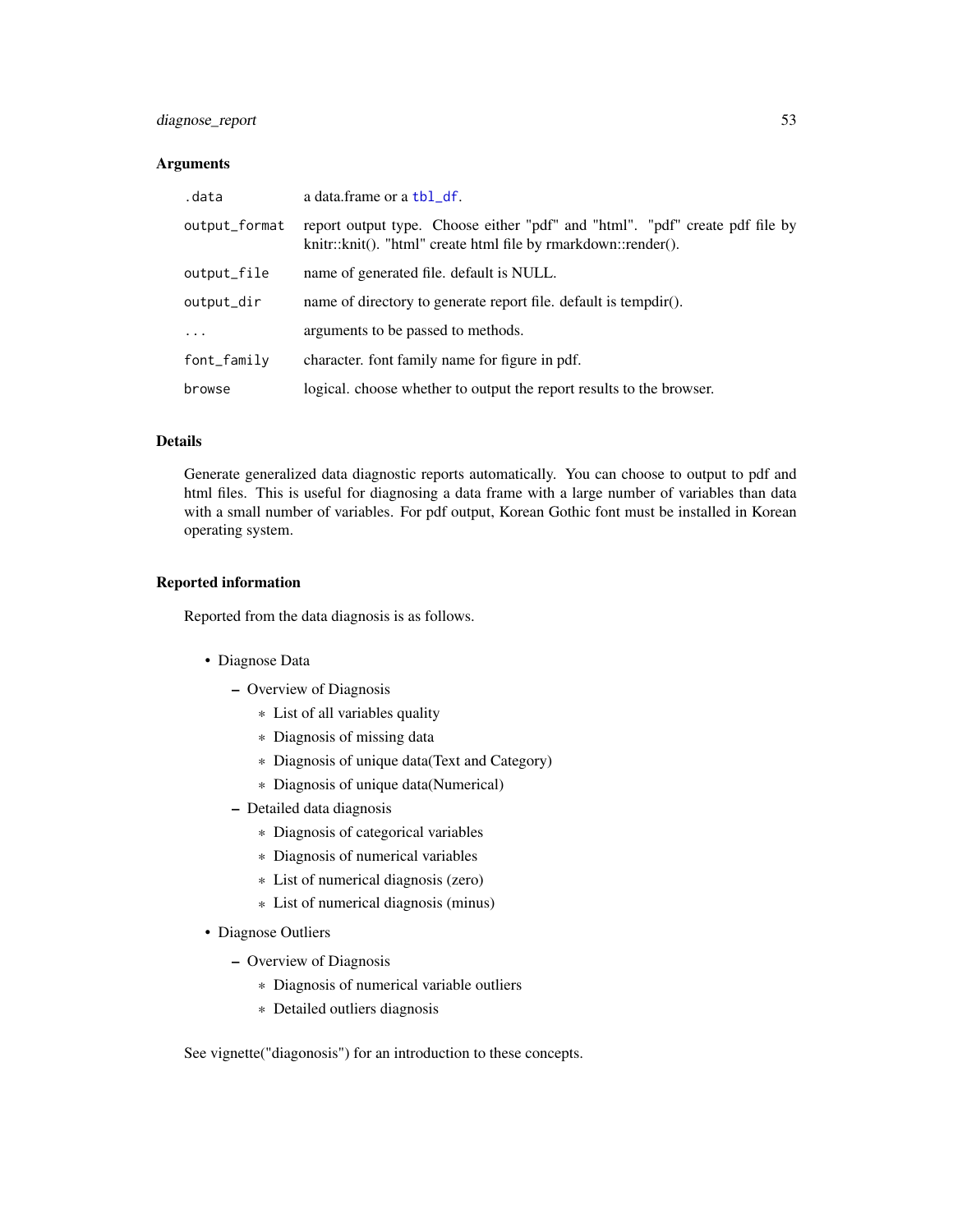## Examples

```
if (FALSE) {
# reporting the diagnosis information -------------------------
# create pdf file. file name is DataDiagnosis_Report.pdf
diagnose_report(heartfailure)
# create pdf file. file name is Diagn.pdf
diagnose_report(heartfailure, output_file = "Diagn.pdf")
# create pdf file. file name is ./Diagn.pdf and not browse
diagnose_report(heartfailure, output_dir = ".", output_file = "Diagn.pdf",
  browse = FALSE)
# create html file. file name is Diagnosis_Report.html
diagnose_report(heartfailure, output_format = "html")
# create html file. file name is Diagn.html
diagnose_report(heartfailure, output_format = "html", output_file = "Diagn.html")
}
```
diagnose\_report.tbl\_dbi

*Reporting the information of data diagnosis for table of the DBMS*

#### Description

The diagnose\_report() report the information for diagnosing the quality of the DBMS table through tbl\_dbi

```
## S3 method for class 'tbl_dbi'
diagnose_report(
  .data,
  output_format = c("pdf", "html"),
  output_file = NULL,
  output\_dir = template(),
  font_family = NULL,
  in_database = FALSE,
  collect_size = Inf,
  ...
)
```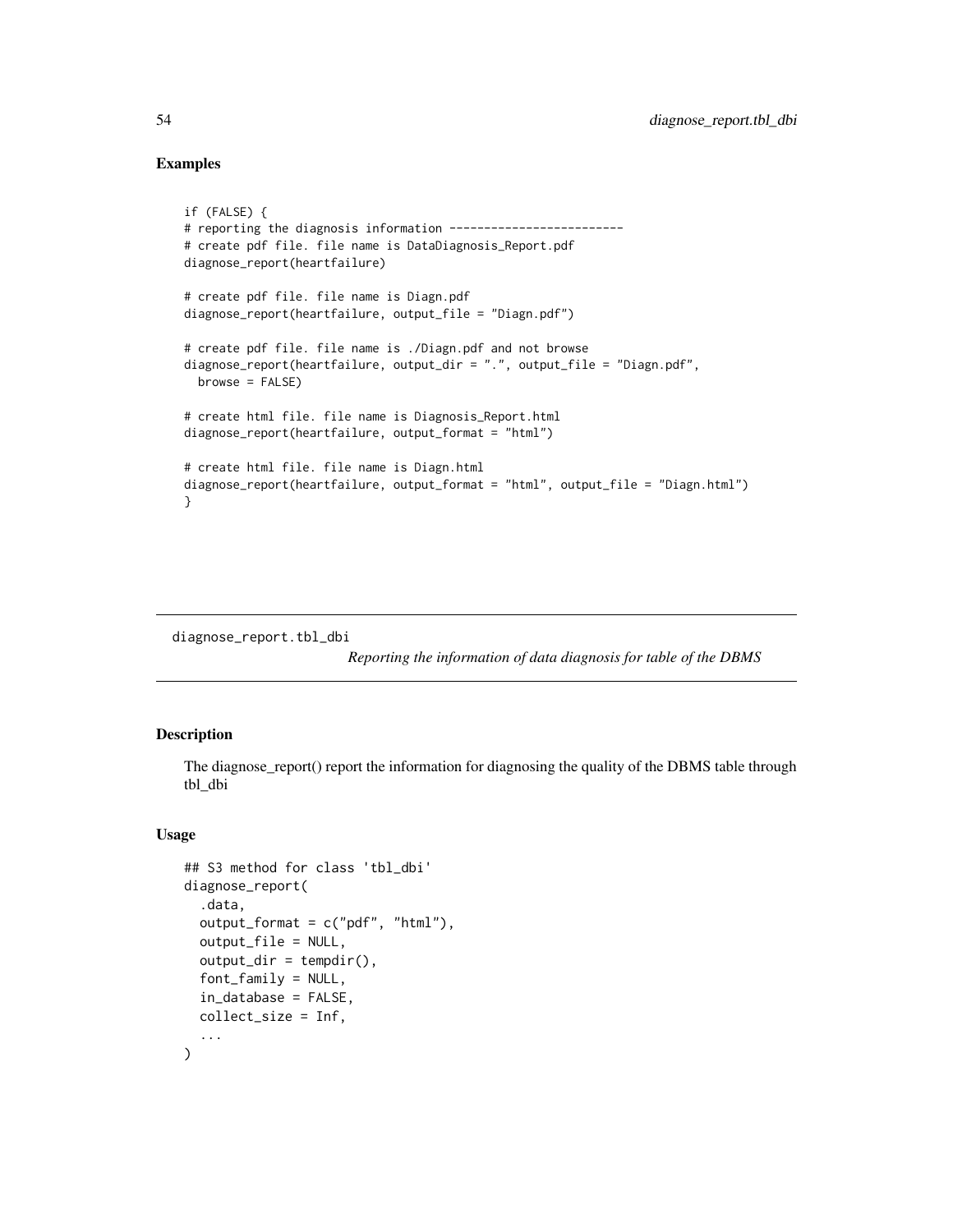## Arguments

| .data         | a tbl dbi.                                                                                                                                                                                                      |
|---------------|-----------------------------------------------------------------------------------------------------------------------------------------------------------------------------------------------------------------|
| output_format | report output type. Choose either "pdf" and "html". "pdf" create pdf file by<br>knitr::knit(). "html" create html file by rmarkdown::render().                                                                  |
| output_file   | name of generated file. default is NULL.                                                                                                                                                                        |
| output_dir    | name of directory to generate report file. default is tempdir().                                                                                                                                                |
| font_family   | character. font family name for figure in pdf.                                                                                                                                                                  |
| in_database   | Specifies whether to perform in-database operations. If TRUE, most operations<br>are performed in the DBMS. if FALSE, table data is taken in R and operated<br>in-memory. Not yet supported in_database = TRUE. |
| collect_size  | a integer. The number of data samples from the DBMS to R. Applies only if<br>in database = FALSE.                                                                                                               |
| $\ddotsc$     | arguments to be passed to methods.                                                                                                                                                                              |

## Details

Generate generalized data diagnostic reports automatically. You can choose to output to pdf and html files. This is useful for diagnosing a data frame with a large number of variables than data with a small number of variables. For pdf output, Korean Gothic font must be installed in Korean operating system.

# Reported information

Reported from the data diagnosis is as follows.

- Diagnose Data
	- Overview of Diagnosis
		- \* List of all variables quality
		- \* Diagnosis of missing data
		- \* Diagnosis of unique data(Text and Category)
		- \* Diagnosis of unique data(Numerical)
	- Detailed data diagnosis
		- \* Diagnosis of categorical variables
		- \* Diagnosis of numerical variables
		- \* List of numerical diagnosis (zero)
		- \* List of numerical diagnosis (minus)
- Diagnose Outliers
	- Overview of Diagnosis
		- \* Diagnosis of numerical variable outliers
		- \* Detailed outliers diagnosis

See vignette("diagonosis") for an introduction to these concepts.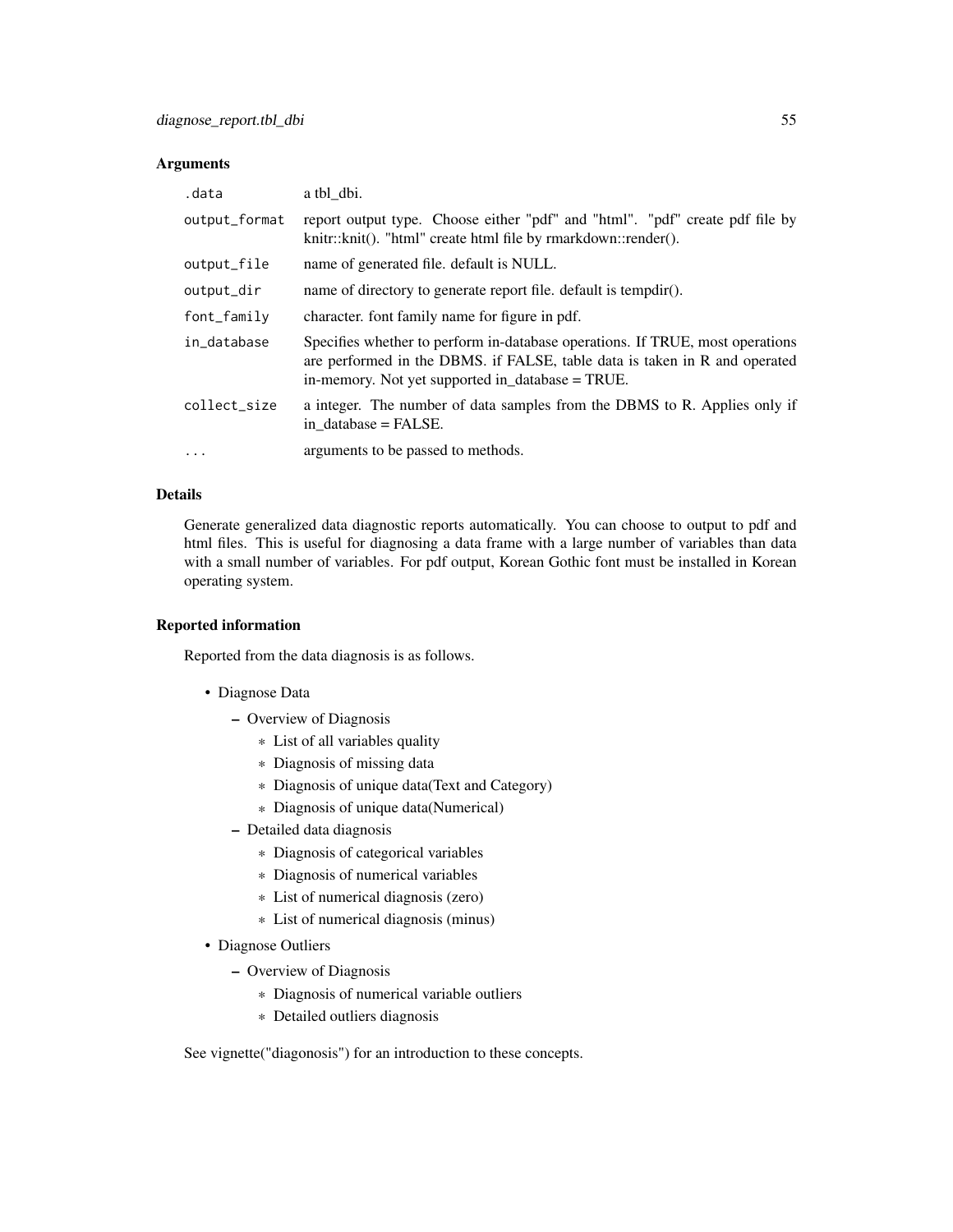# See Also

[diagnose\\_report.data.frame](#page-51-0).

#### Examples

```
if (FALSE) {
library(dplyr)
# Generate data for the example
heartfailure2 <- heartfailure
heartfailure2[sample(seq(NROW(heartfailure2)), 20), "platelets"] <- NA
heartfailure2[sample(seq(NROW(heartfailure2)), 5), "smoking"] <- NA
# connect DBMS
con_sqlite <- DBI::dbConnect(RSQLite::SQLite(), ":memory:")
# copy heartfailure2 to the DBMS with a table named TB_HEARTFAILURE
copy_to(con_sqlite, heartfailure2, name = "TB_HEARTFAILURE", overwrite = TRUE)
# reporting the diagnosis information -------------------------
# create pdf file. file name is DataDiagnosis_Report.pdf
con_sqlite %>%
  tbl("TB_HEARTFAILURE") %>%
  diagnose_report()
# create pdf file. file name is Diagn.pdf, and collect size is 350
con_sqlite %>%
  tbl("TB_HEARTFAILURE") %>%
  diagnose_report(collect_size = 350, output_file = "Diagn.pdf")
# create html file. file name is Diagnosis_Report.html
con_sqlite %>%
  tbl("TB_HEARTFAILURE") %>%
  diagnose_report(output_format = "html")
# create html file. file name is Diagn.html
con_sqlite %>%
  tbl("TB_HEARTFAILURE") %>%
  diagnose_report(output_format = "html", output_file = "Diagn.html")
# Disconnect DBMS
DBI::dbDisconnect(con_sqlite)
}
```
diagnose\_sparese *Diagnosis of level combinations of categorical variables*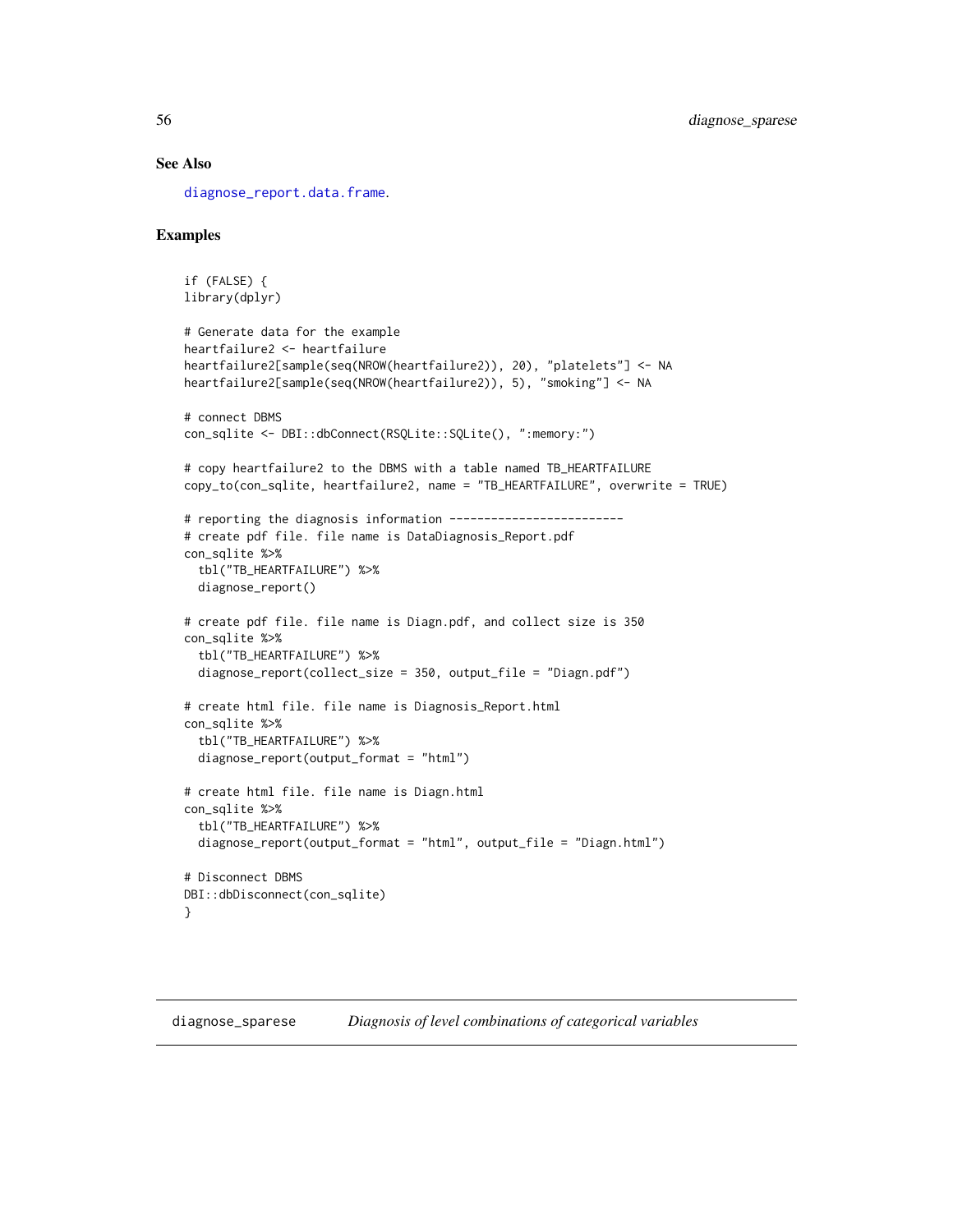# diagnose\_sparese 57

## Description

The diagnose\_sparese() checks for combinations of levels that do not appear as data among all combinations of levels of categorical variables.

#### Usage

```
diagnose_sparese(.data, ...)
## S3 method for class 'data.frame'
diagnose_sparese(
  .data,
  ...,
  type = c("all", "sparse")[2],add_character = FALSE,
  limit = 500
)
```
# Arguments

| .data         | a data.frame or a tbl_df.                                                                                                                                                                                                                                                                                                                                                                                                                                    |
|---------------|--------------------------------------------------------------------------------------------------------------------------------------------------------------------------------------------------------------------------------------------------------------------------------------------------------------------------------------------------------------------------------------------------------------------------------------------------------------|
| $\cdots$      | one or more unquoted expressions separated by commas. You can treat variable<br>names like they are positions. Positive values select variables; negative values<br>to drop variables. If the first expression is negative, diagnose_sparese() will<br>automatically start with all variables. These arguments are automatically quoted<br>and evaluated in a context where column names represent column positions.<br>They support unquoting and splicing. |
| type          | a character string specifying how result are extracted. "all" that returns a com-<br>bination of all possible levels. At this time, the frequency of each case is also<br>returned Default is "sparse" returns only sparse level combinations.                                                                                                                                                                                                               |
| add_character | logical. Decide whether to include text variables in the diagnosis of categorical<br>data. The default value is TRUE, which also includes character variables.                                                                                                                                                                                                                                                                                               |
| limit         | integer. Conditions to check sparse levels. If the number of all possible combi-<br>nations exceeds the limit, the calculation ends.                                                                                                                                                                                                                                                                                                                         |

## Value

an object of data.frame.

# Information of sparse levels

The information derived from the sparse levels diagnosis is as follows.

- variables : level of categorical variables.
- N : number of observation. (optional)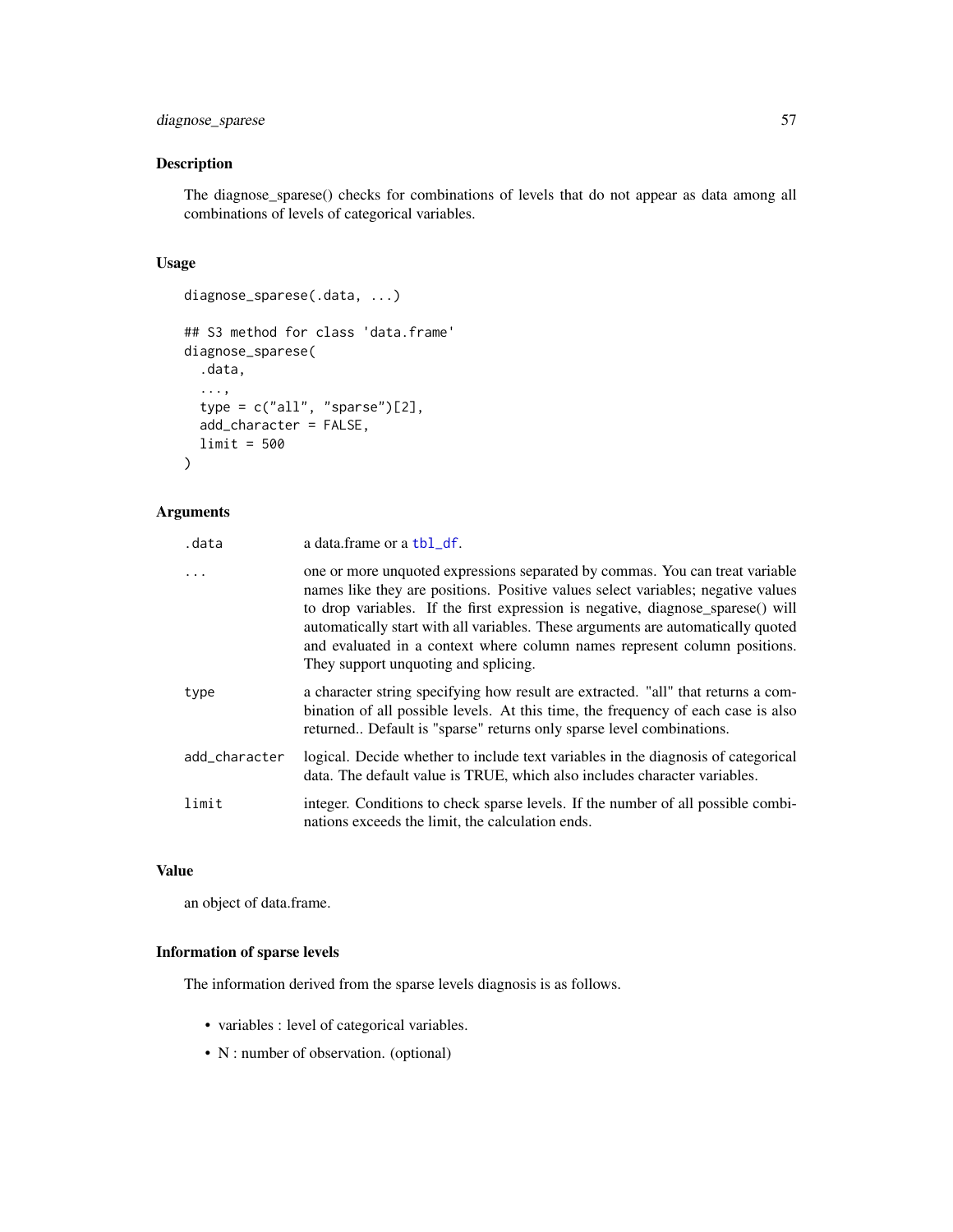## Examples

library(dplyr)

```
# Examples of too many combinations
diagnose_sparese(jobchange)
# Character type is also included in the combination variable
diagnose_sparese(jobchange, add_character = TRUE)
# Combination of two variables
jobchange %>%
 diagnose_sparese(education_level, major_discipline)
# Remove two categorical variables from combination
jobchange %>%
 diagnose_sparese(-city, -education_level)
diagnose_sparese(heartfailure)
# Adjust the threshold of limt to calculate
diagnose_sparese(heartfailure, limit = 50)
# List all combinations, including parese cases
diagnose_sparese(heartfailure, type = "all")
# collaboration with dplyr
heartfailure %>%
 diagnose_sparese(type = "all") %>%
 arrange(desc(n_case)) %>%
 mutate(percent = round(n\_case / sum(n\_case) * 100, 1))
```
diagnose\_web\_report *Reporting the information of data diagnosis with html*

#### <span id="page-57-0"></span>Description

The diagnose\_web\_report() report the information for diagnosing the quality of the data.

```
diagnose_web_report(.data, ...)
## S3 method for class 'data.frame'
diagnose_web_report(
  .data,
  output_file = NULL,
```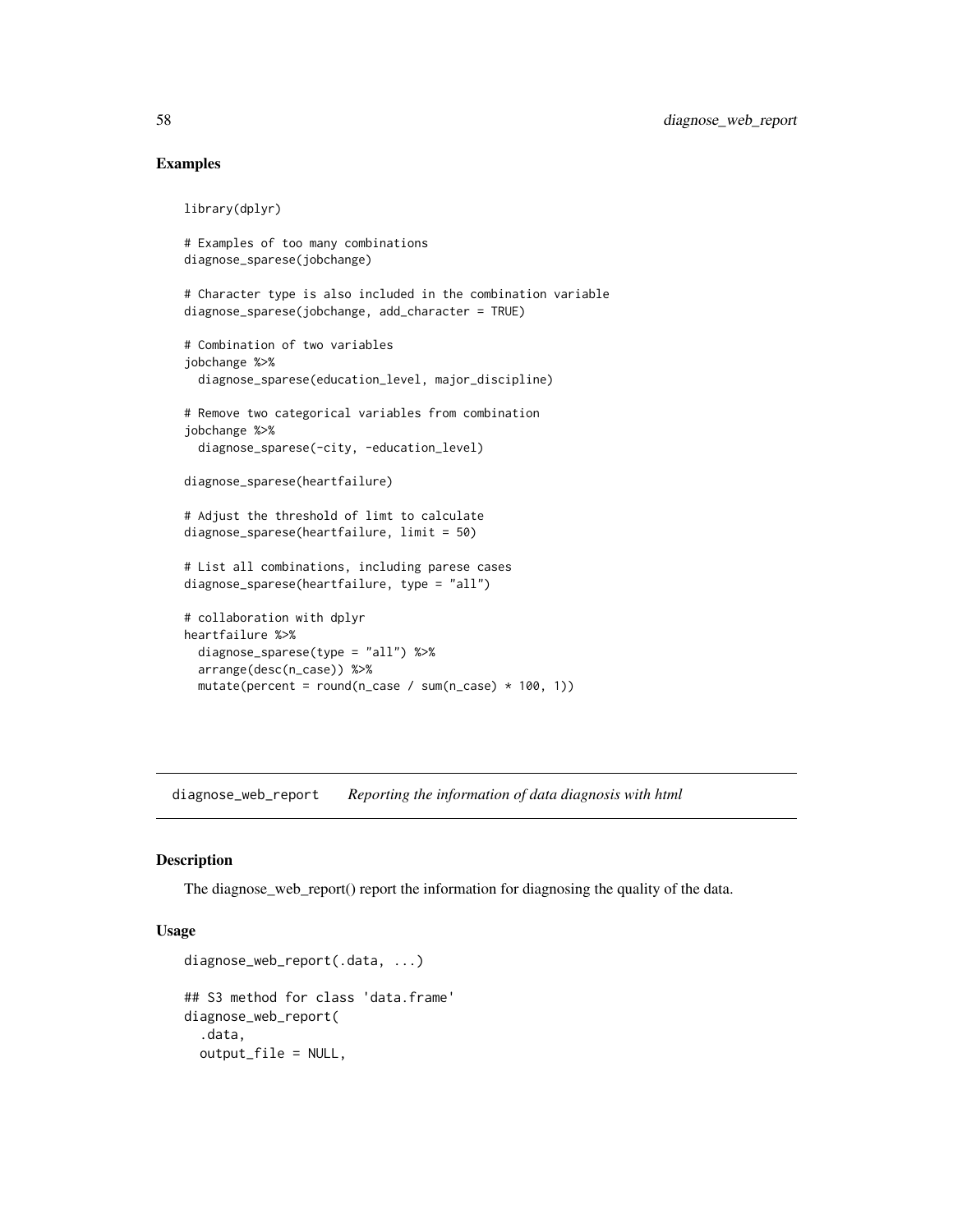# diagnose\_web\_report 59

```
output\_dir = template(),browse = TRUE,
 title = "Data Diagnosis",
 subtitle = deparse(substitute(.data)),
 author = "dlookr",
 title_color = "gray",
  thres_uniq_cat = 0.5,
  thres_uniq_num = 5,
 logo_img = NULL,
 create_date = Sys.time(),
  theme = c("orange", "blue"),
  sample_percent = 100,
 is_tbl_dbi = FALSE,
 base_family = NULL,
  ...
\mathcal{L}
```
# Arguments

| .data       | a data.frame or a tbl_df.                                                                                                                                                                                                               |
|-------------|-----------------------------------------------------------------------------------------------------------------------------------------------------------------------------------------------------------------------------------------|
|             | arguments to be passed to methods.                                                                                                                                                                                                      |
| output_file | name of generated file. default is NULL.                                                                                                                                                                                                |
| output_dir  | name of directory to generate report file. default is tempdir().                                                                                                                                                                        |
| browse      | logical, choose whether to output the report results to the browser.                                                                                                                                                                    |
| title       | character. title of report. default is "Data Diagnosis Report".                                                                                                                                                                         |
| subtitle    | character, subtitle of report, default is name of data.                                                                                                                                                                                 |
| author      | character. author of report. default is "dlookr".                                                                                                                                                                                       |
| title_color | character. color of title. default is "gray".                                                                                                                                                                                           |
|             | thres_uniq_cat numeric. threshold to use for "Unique Values - Categorical Variables". default<br>is $0.5$ .                                                                                                                             |
|             | thres_uniq_num numeric. threshold to use for "Unique Values - Numerical Variables". default is<br>5.                                                                                                                                    |
| logo_img    | character, name of logo image file on top left.                                                                                                                                                                                         |
| create_date | Date or POSIX et, character. The date on which the report is generated. The<br>default value is the result of Sys.time().                                                                                                               |
| theme       | character. name of theme for report. support "orange" and "blue". default is<br>"orange".                                                                                                                                               |
|             | sample_percent numeric. Sample percent of data for performing Diagnosis. It has a value be-<br>tween $(0, 100]$ . 100 means all data, and 5 means $5\%$ of sample data. This is<br>useful for data with a large number of observations. |
| is_tbl_dbi  | logical. whether data is a tbl_dbi object.                                                                                                                                                                                              |
| base_family | character. The name of the base font family to use for the visualization. If not<br>specified, the font defined in dlookr is applied. (See details)                                                                                     |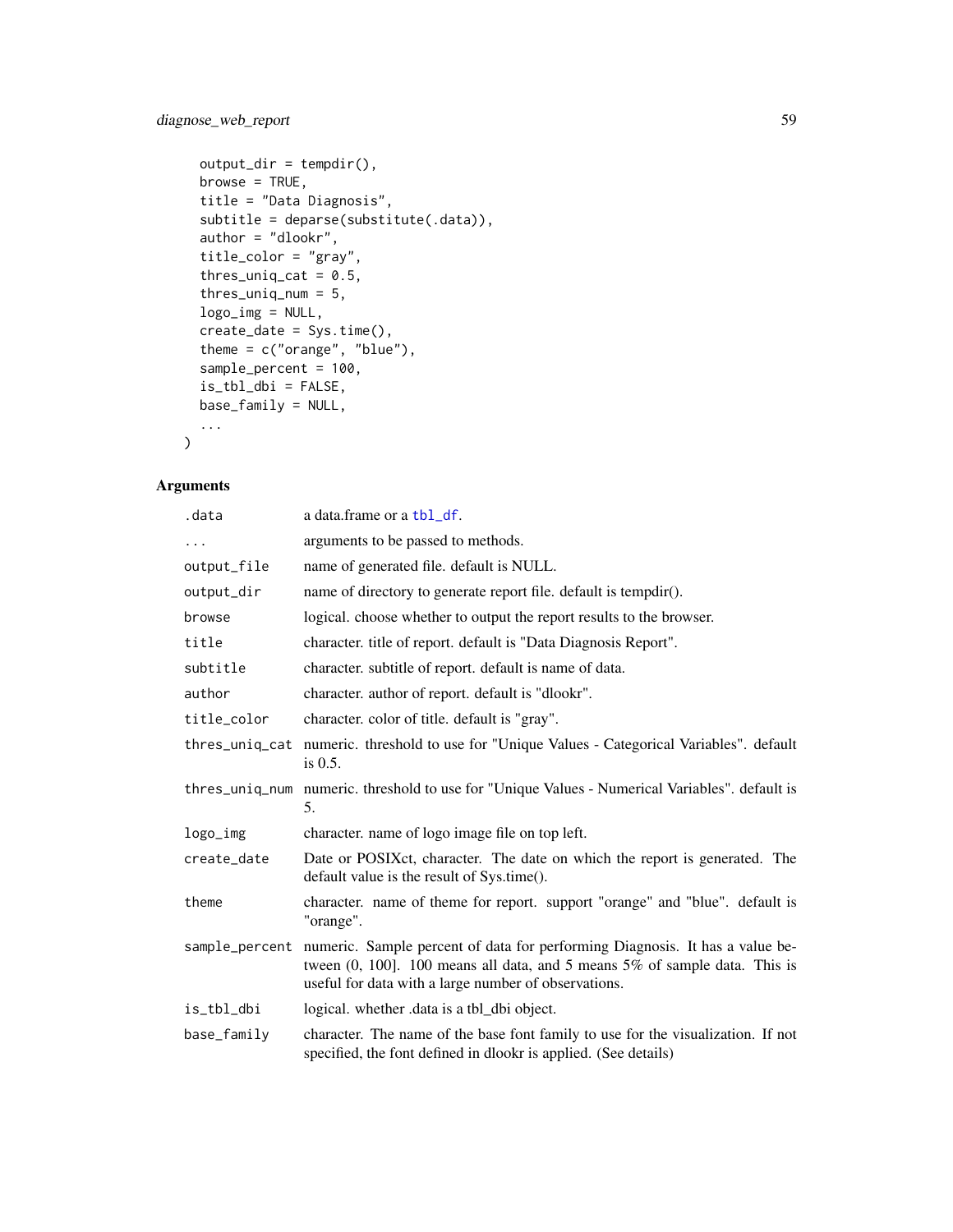## Details

Generate generalized data diagnostic reports automatically. This is useful for diagnosing a data frame with a large number of variables than data with a small number of variables.

## Reported information

Reported from the data diagnosis is as follows.

- Overview
	- Data Structures
		- \* Data Structures
		- \* Data Types
		- \* Job Informations
	- Warnings
	- Variables
- Missing Values
	- List of Missing Values
	- Visualization
- Unique Values
	- Categorical Variables
	- Numerical Variables
- Outliers
- Samples
	- Duplicated
	- Heads
	- Tails

The base\_family is selected from "Roboto Condensed", "Liberation Sans Narrow", "NanumSquare", "Noto Sans Korean". If you want to use a different font, use it after loading the Google font with import\_google\_font().

#### See Also

[diagnose\\_web\\_report.tbl\\_dbi](#page-60-0).

```
if (FALSE) {
# create dataset
heartfailure2 <- dlookr::heartfailure
heartfailure2[sample(seq(NROW(heartfailure2)), 20), "sodium"] <- NA
heartfailure2[sample(seq(NROW(heartfailure2)), 5), "smoking"] <- NA
heartfailure2[sample(seq(NROW(heartfailure2)), 2), "time"] <- 0
heartfailure2[sample(seq(NROW(heartfailure2)), 1), "creatinine"] <- -0.3
```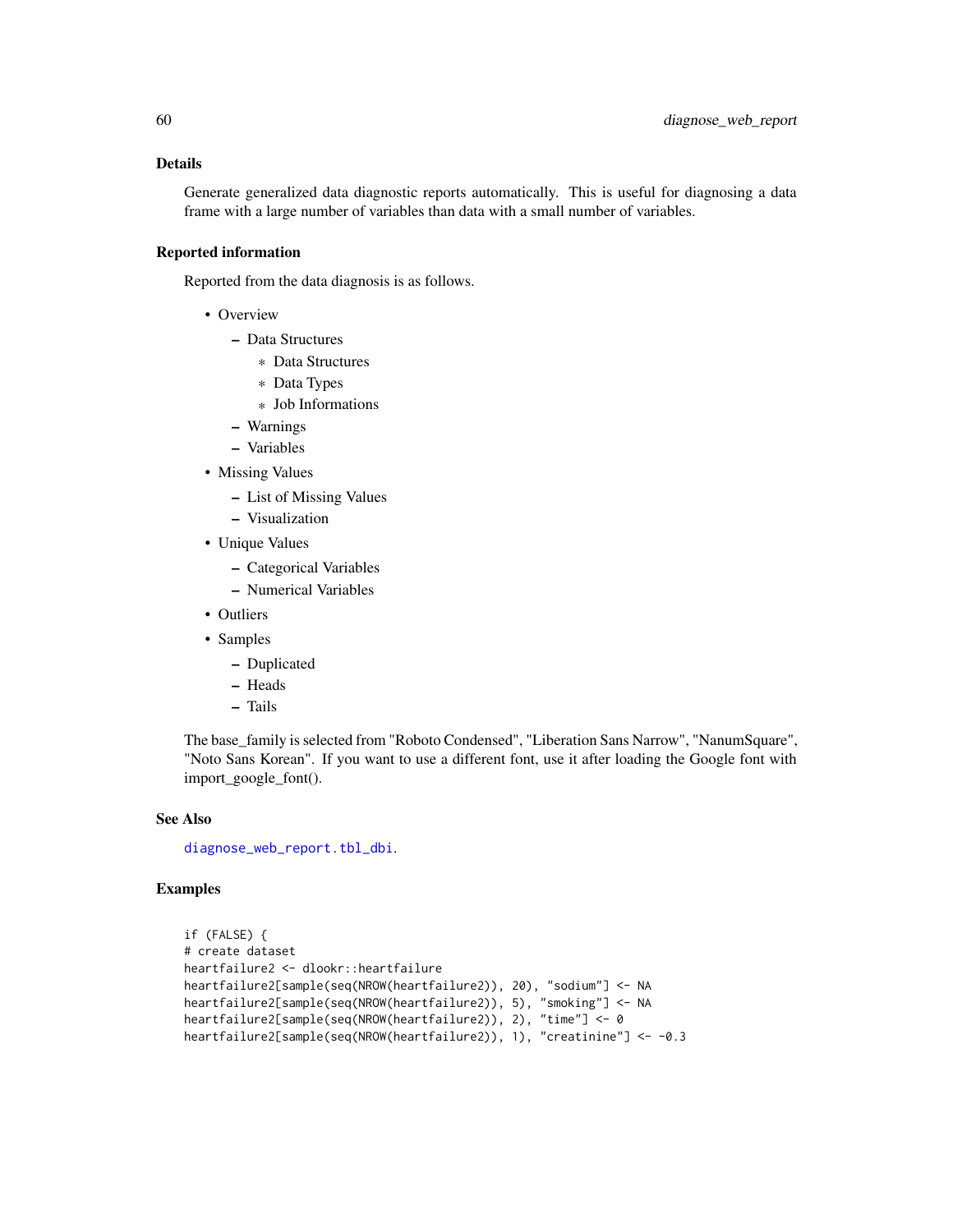```
# create pdf file. file name is Diagnosis_Report.html
diagnose_web_report(heartfailure2)
# file name is Diagn.html. and change logo image
logo <- file.path(system.file(package = "dlookr"), "report", "R_logo_html.svg")
diagnose_web_report(heartfailure2, logo_img = logo, title_color = "black",
 output_file = "Diagn.html")
# file name is ./Diagn_heartfailure.html, "blue" theme and not browse
diagnose_web_report(heartfailure2, output_dir = ".", author = "Choonghyun Ryu",
 output_file = "Diagn_heartfailure.html", theme = "blue", browse = FALSE)
}
```

```
diagnose_web_report.tbl_dbi
```
*Reporting the information of data diagnosis for table of the DBMS with html*

#### Description

The diagnose\_web\_report() report the information for diagnosing the quality of the DBMS table through tbl\_dbi

```
## S3 method for class 'tbl_dbi'
diagnose_web_report(
  .data,
  output_file = NULL,
  output\_dir = tempdir(),browse = TRUE,
  title = "Data Diagnosis",
  subtitle = deparse(substitute(.data)),
  author = "dlookr",
  title_color = "gray",
  thres_uniq_cat = 0.5,
  thres_uniq_num = 5,
  logo_img = NULL,
  create_date = Sys.time(),
  theme = c("orange", "blue")[1],sample_percent = 100,
  in_database = FALSE,
  collect_size = Inf,
  as_factor = TRUE,
  ...
)
```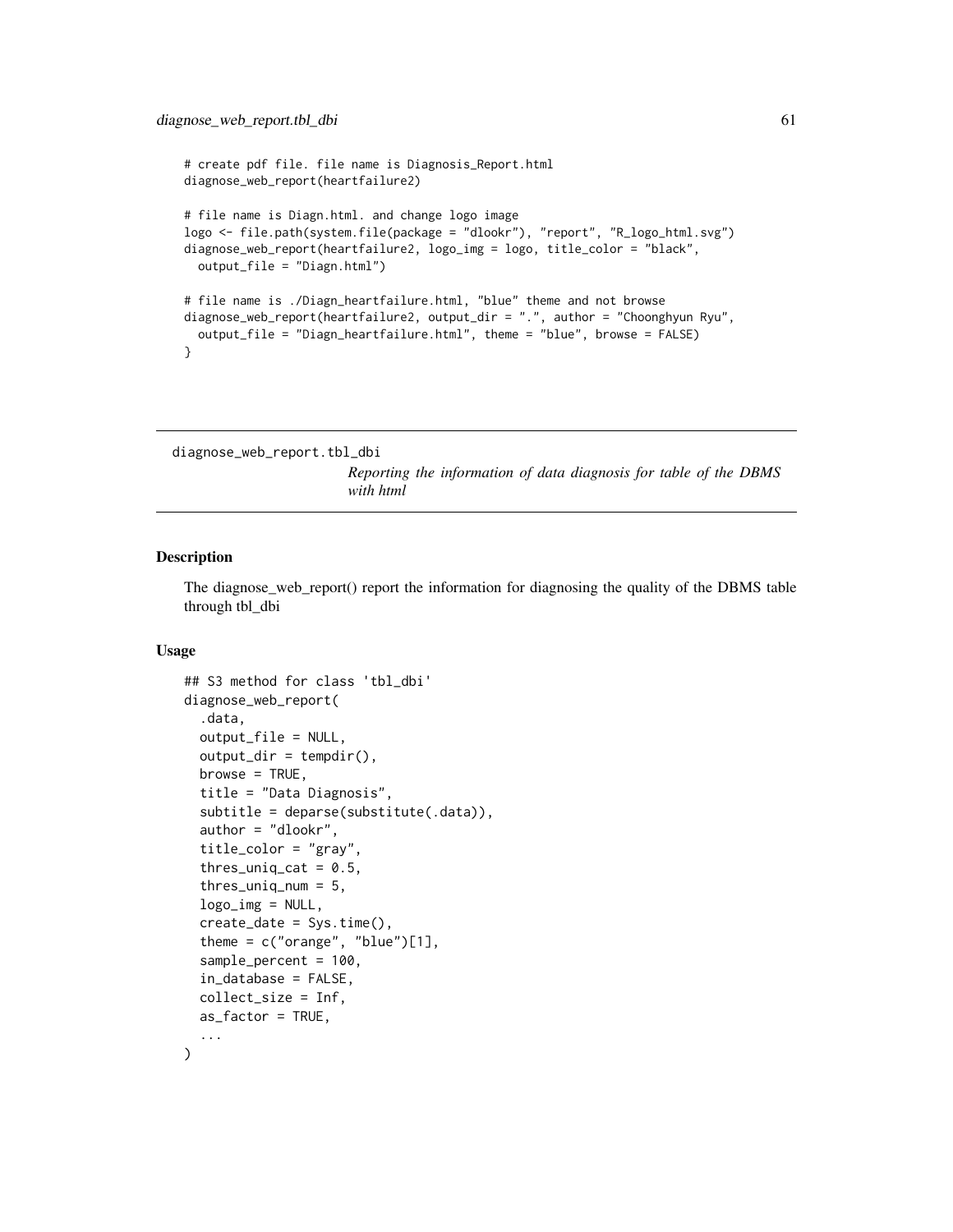# Arguments

| .data        | a tbl dbi.                                                                                                                                                                                                                              |
|--------------|-----------------------------------------------------------------------------------------------------------------------------------------------------------------------------------------------------------------------------------------|
| output_file  | name of generated file. default is NULL.                                                                                                                                                                                                |
| output_dir   | name of directory to generate report file. default is tempdir().                                                                                                                                                                        |
| browse       | logical. choose whether to output the report results to the browser.                                                                                                                                                                    |
| title        | character. title of report. default is "Data Diagnosis Report".                                                                                                                                                                         |
| subtitle     | character. subtitle of report. default is name of data.                                                                                                                                                                                 |
| author       | character. author of report. default is "dlookr".                                                                                                                                                                                       |
| title_color  | character. color of title. default is "gray".                                                                                                                                                                                           |
|              | thres_uniq_cat numeric. threshold to use for "Unique Values - Categorical Variables". default<br>is $0.5$ .                                                                                                                             |
|              | thres_uniq_num numeric. threshold to use for "Unique Values - Numerical Variables". default is<br>5.                                                                                                                                    |
| logo_img     | character. name of logo image on top right.                                                                                                                                                                                             |
| create_date  | Date or POSIX ct, character. The date on which the report is generated. The<br>default value is the result of Sys.time().                                                                                                               |
| theme        | character. name of theme for report. support "orange" and "blue". default is<br>"orange".                                                                                                                                               |
|              | sample_percent numeric. Sample percent of data for performing Diagnosis. It has a value be-<br>tween $(0, 100]$ . 100 means all data, and 5 means $5\%$ of sample data. This is<br>useful for data with a large number of observations. |
| in_database  | Specifies whether to perform in-database operations. If TRUE, most operations<br>are performed in the DBMS. if FALSE, table data is taken in R and operated<br>in-memory. Not yet supported in_database = TRUE.                         |
| collect_size | a integer. The number of data samples from the DBMS to R. Applies only if<br>in database = FALSE.                                                                                                                                       |
| as_factor    | logical. whether to convert to factor when importing a character type variable<br>from DBMS table into R.                                                                                                                               |
| .            | arguments to be passed to methods.                                                                                                                                                                                                      |

# Details

Generate generalized data diagnostic reports automatically. This is useful for diagnosing a data frame with a large number of variables than data with a small number of variables.

# Reported information

Reported from the data diagnosis is as follows.

- Overview
	- Data Structures
		- \* Data Structures
		- \* Data Types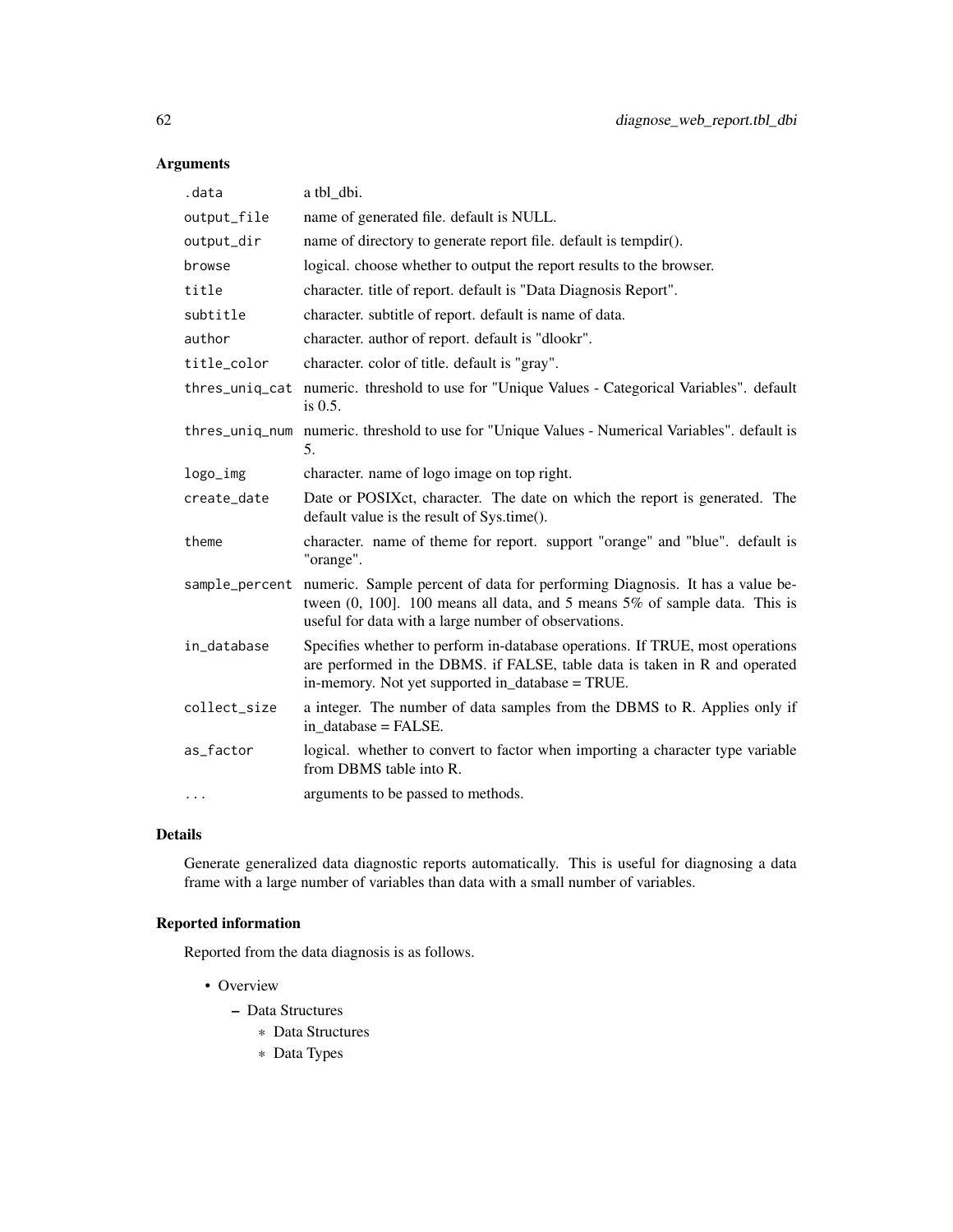- \* Job Informations
- Warnings
- Variables
- Missing Values
	- Top Ranks
- Numerical Variable Diagnosis
	- List of Missing Values
	- Visualization
- Unique Values
	- Categorical Variables
	- Numerical Variables
- Outliers
- Samples
	- Duplicated
	- Heads
	- Tails

## See Also

[diagnose\\_web\\_report.data.frame](#page-57-0).

```
if (FALSE) {
library(dplyr)
# Generate data for the example
heartfailure2 <- heartfailure
heartfailure2[sample(seq(NROW(heartfailure2)), 20), "platelets"] <- NA
heartfailure2[sample(seq(NROW(heartfailure2)), 5), "smoking"] <- NA
# connect DBMS
con_sqlite <- DBI::dbConnect(RSQLite::SQLite(), ":memory:")
# copy heartfailure2 to the DBMS with a table named TB_HEARTFAILURE
copy_to(con_sqlite, heartfailure2, name = "TB_HEARTFAILURE", overwrite = TRUE)
# reporting the diagnosis information -------------------------
# create pdf file. file name is Diagnosis_Report.html
con_sqlite %>%
  tbl("TB_HEARTFAILURE") %>%
  diagnose_web_report()
# create pdf file. file name is Diagn.html, and collect size is 250
con_sqlite %>%
  tbl("TB_HEARTFAILURE") %>%
```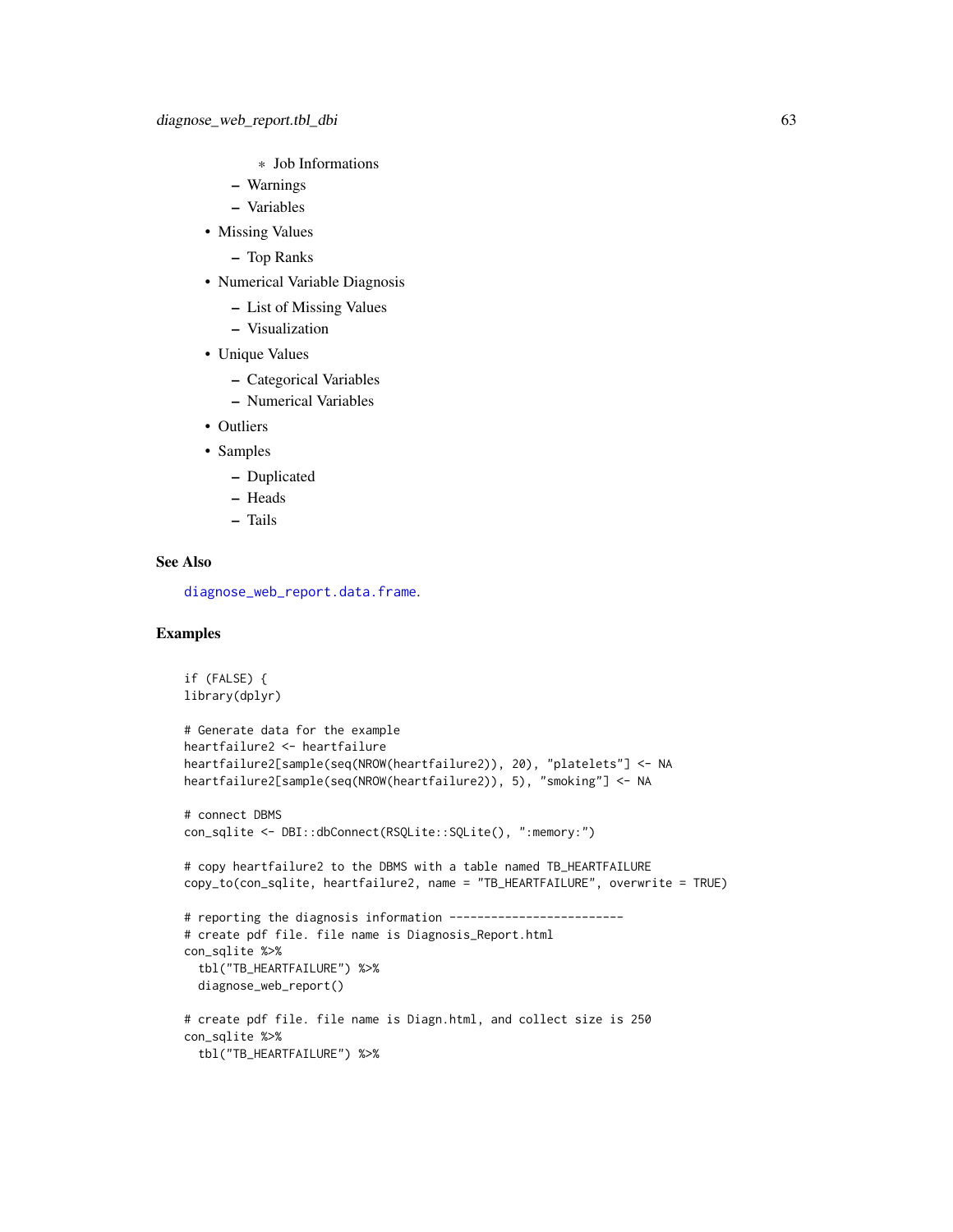```
diagnose_web_report(collect_size = 250, output_file = "Diagn.html")
# Disconnect DBMS
DBI::dbDisconnect(con_sqlite)
}
```
dlookr\_orange\_paged *Generate paged HTML document*

# Description

Generate paged HTML document

#### Usage

```
dlookr_orange_paged(...)
```
dlookr\_blue\_paged(...)

## Arguments

... arguments to be passed to pagedown:[:html\\_paged](#page-0-0).

#### Value

document of markdown format.

# References

<https://pagedown.rbind.io>

dlookr\_templ\_html *dlookr HTML template Loads additional style and template file*

# Description

dlookr HTML template Loads additional style and template file

# Usage

dlookr\_templ\_html(toc = TRUE, ...)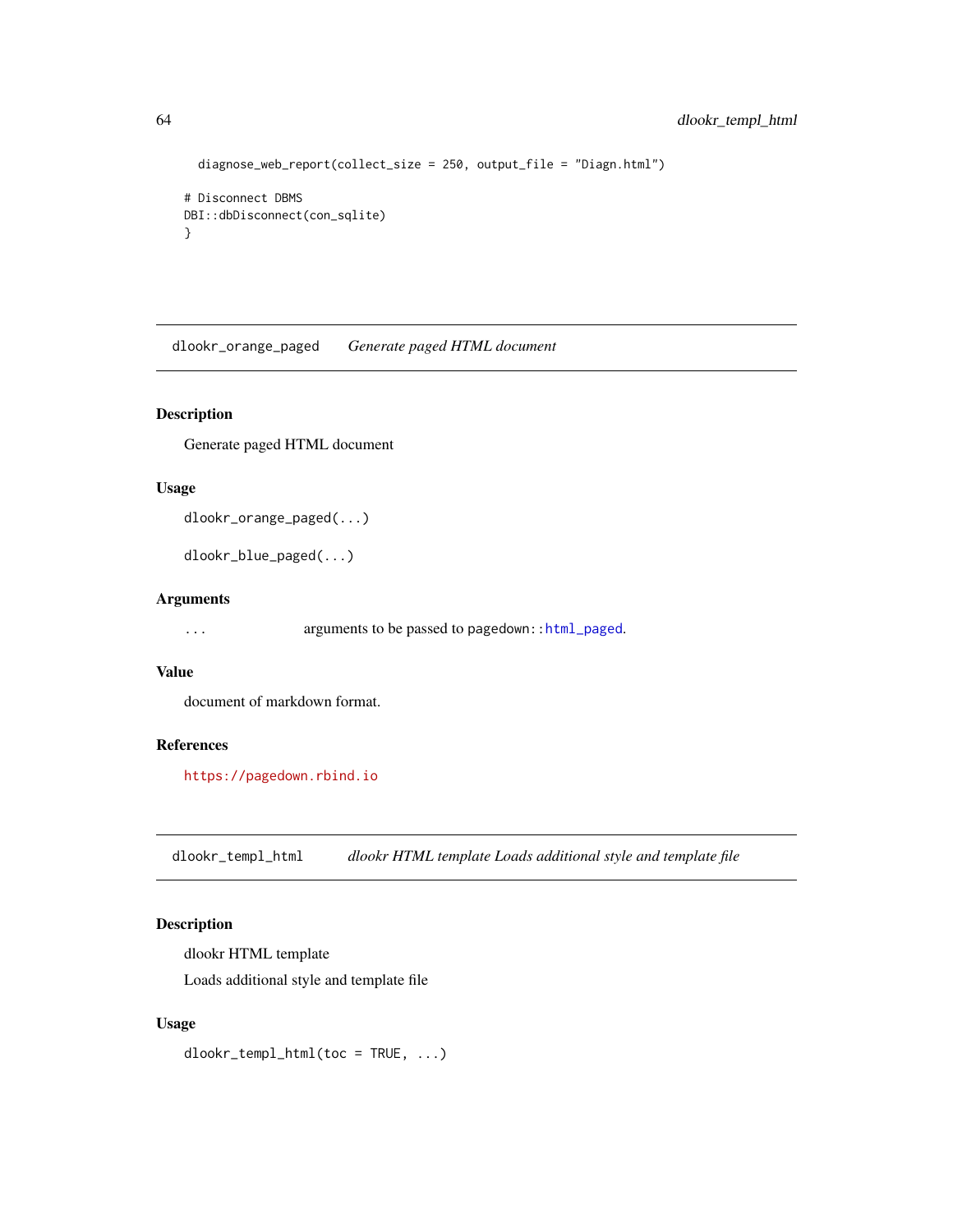#### Arguments

| toc      | should a table of contents be displayed?       |
|----------|------------------------------------------------|
| $\cdots$ | additional arguments provided to html_document |

## Value

An R Markdown output format.

#### References

https://raw.githubusercontent.com/dr-harper/example-rmd-templates/master/R/my\_html\_format.R

eda\_paged\_report *Reporting the information of EDA*

## <span id="page-64-0"></span>Description

The eda\_paged\_report() paged report the information for EDA.

```
eda_paged_report(.data, ...)
## S3 method for class 'data.frame'
eda_paged_report(
  .data,
  target = NULL,output_format = c("pdf", "html"),
 output_file = NULL,
 output\_dir = template(),browse = TRUE,
  title = "EDA Report",
  subtitle = deparse(substitute(.data)),
  author = "dlookr",
  abstract_title = "Report Overview",
  abstract = NULL,title_color = "black",
  subtitle_color = "blue",
  cover_img = NULL,
  create_date = Sys.time(),
  logo_img = NULL,
  theme = c("orange", "blue"),
  sample_percent = 100,
  is_tbl_dbi = FALSE,base_family = NULL,
  ...
\mathcal{L}
```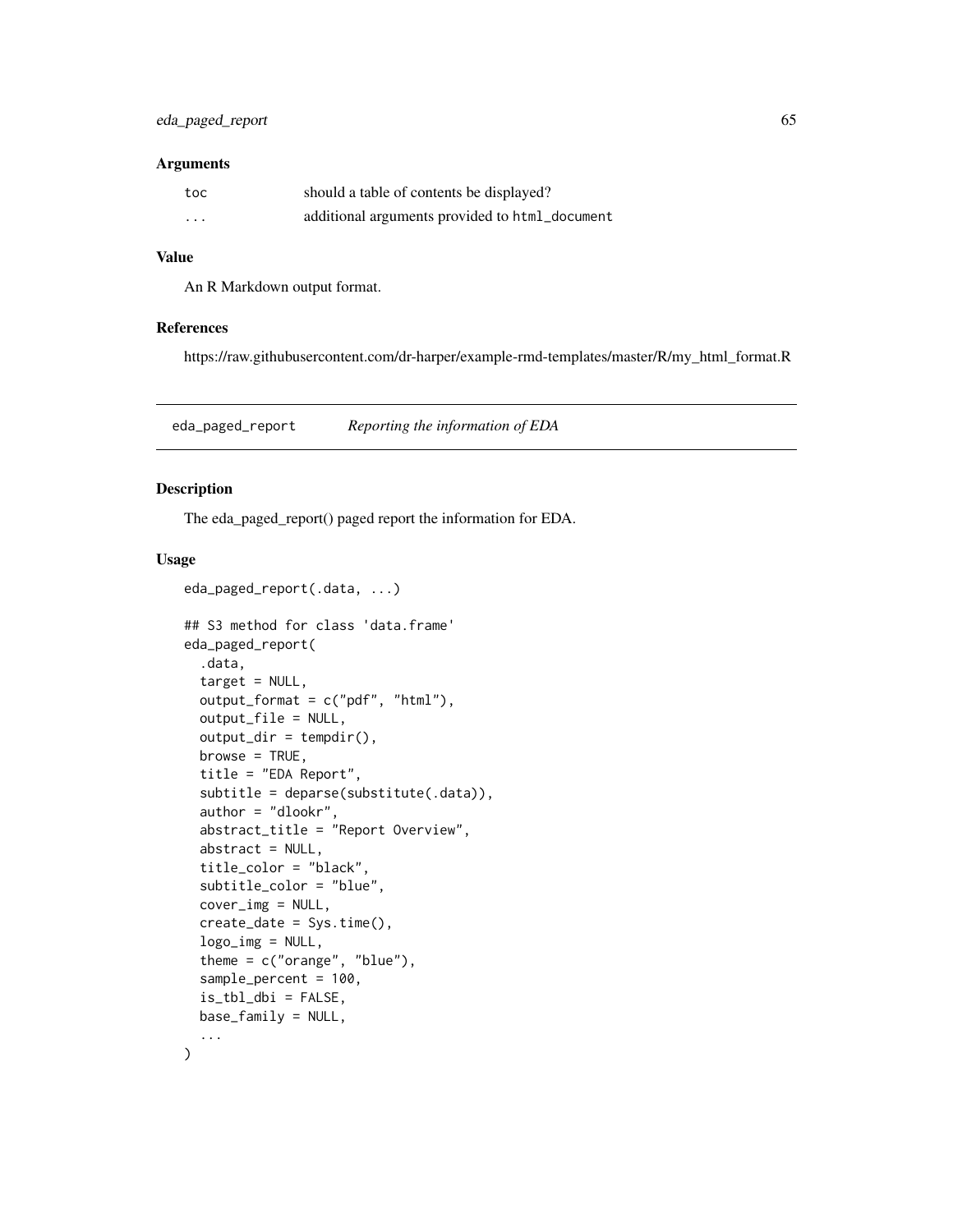## Arguments

| .data          | a data.frame or a tbl_df.                                                                                                                                                                                                               |
|----------------|-----------------------------------------------------------------------------------------------------------------------------------------------------------------------------------------------------------------------------------------|
|                | arguments to be passed to methods.                                                                                                                                                                                                      |
| target         | character. target variable.                                                                                                                                                                                                             |
| output_format  | report output type. Choose either "pdf" and "html". "pdf" create pdf file by<br>rmarkdown::render() and pagedown::chrome_print(). so, you needed Chrome<br>web browser on computer. "html" create html file by rmarkdown::render().     |
| output_file    | name of generated file. default is NULL.                                                                                                                                                                                                |
| output_dir     | name of directory to generate report file. default is tempdir().                                                                                                                                                                        |
| browse         | logical. choose whether to output the report results to the browser.                                                                                                                                                                    |
| title          | character. title of report. default is "Data Diagnosis Report".                                                                                                                                                                         |
| subtitle       | character. subtitle of report. default is name of data.                                                                                                                                                                                 |
| author         | character. author of report. default is "dlookr".                                                                                                                                                                                       |
|                | abstract_title character. abstract title of report. default is "Report Overview".                                                                                                                                                       |
| abstract       | character. abstract of report.                                                                                                                                                                                                          |
| title_color    | character, color of title, default is "black".                                                                                                                                                                                          |
| subtitle_color | character, color of subtitle, default is "blue".                                                                                                                                                                                        |
| cover_img      | character. name of cover image.                                                                                                                                                                                                         |
| create_date    | Date or POSIXct, character. The date on which the report is generated. The<br>default value is the result of Sys.time().                                                                                                                |
| logo_img       | character. name of logo image file on top right.                                                                                                                                                                                        |
| theme          | character. name of theme for report. support "orange" and "blue". default is<br>"orange".                                                                                                                                               |
|                | sample_percent numeric. Sample percent of data for performing Diagnosis. It has a value be-<br>tween $(0, 100]$ . 100 means all data, and 5 means $5\%$ of sample data. This is<br>useful for data with a large number of observations. |
| is_tbl_dbi     | logical. whether .data is a tbl_dbi object.                                                                                                                                                                                             |
| base_family    | character. The name of the base font family to use for the visualization. If not<br>specified, the font defined in dlookr is applied. (See details)                                                                                     |

## Details

Generate generalized EDA report automatically. You can choose to output to pdf and html files. This feature is useful for EDA of data with many variables, rather than data with fewer variables.

Create an PDF through the Chrome DevTools Protocol. If you want to create PDF, Google Chrome or Microsoft Edge (or Chromium on Linux) must be installed prior to using this function. If not installed, you must use output\_format = "html".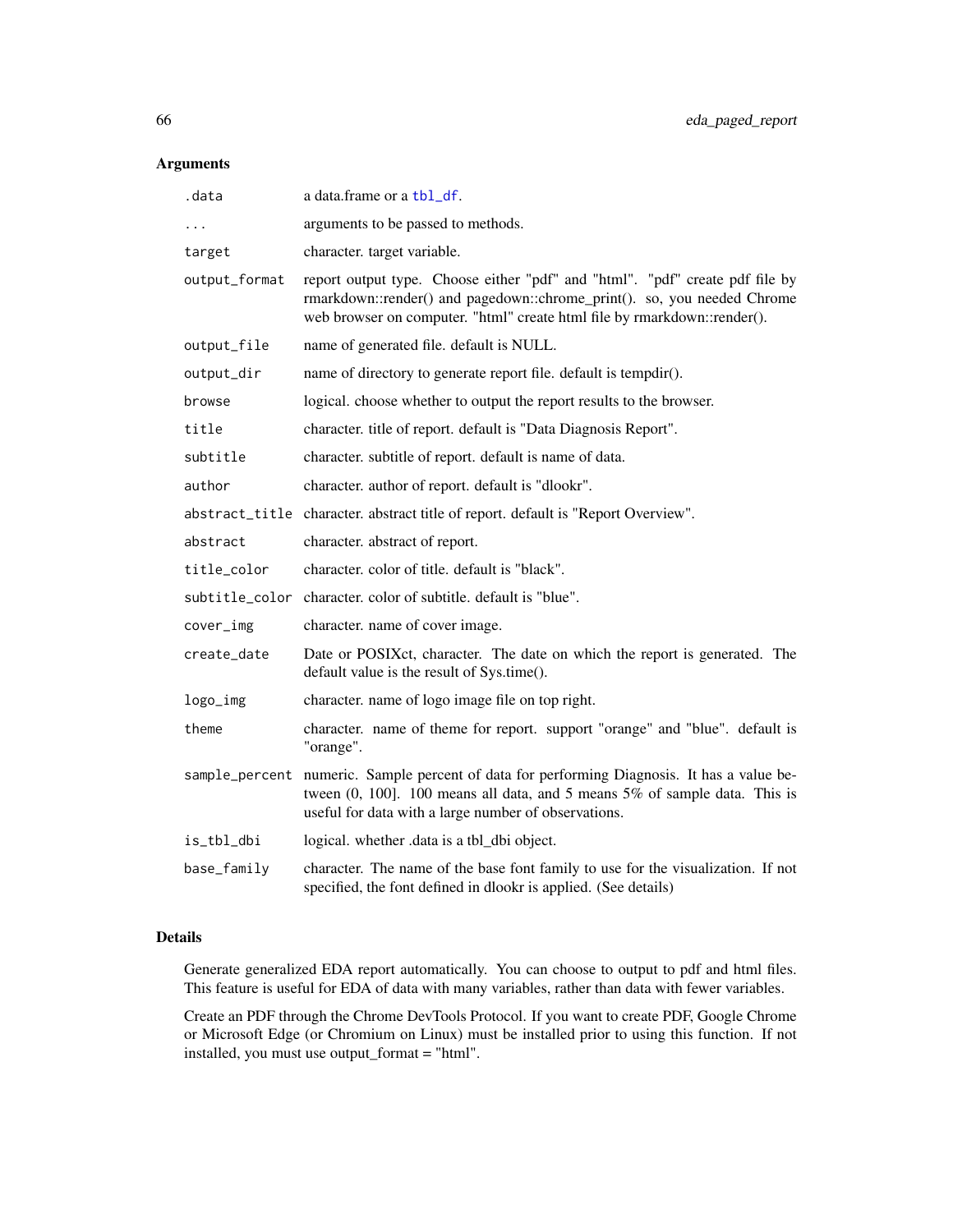# eda\_paged\_report 67

#### Reported information

The EDA process will report the following information:

- Overview
	- Data Structures
	- Job Informations
- Univariate Analysis
	- Descriptive Statistics
		- \* Numerical Variables
		- \* Categorical Variables
	- Normality Test
- Bivariate Analysis
	- Compare Numerical Variables
	- Compare Categorical Variables
- Multivariate Analysis
	- Correlation Analysis
		- \* Correlation Coefficient Matrix
		- \* Correlation Plot
- Target based Analysis
	- Grouped Numerical Variables
	- Grouped Categorical Variables
	- Grouped Correlation

The base\_family is selected from "Roboto Condensed", "Liberation Sans Narrow", "NanumSquare", "Noto Sans Korean". If you want to use a different font, use it after loading the Google font with import\_google\_font().

#### See Also

[eda\\_paged\\_report.tbl\\_dbi](#page-67-0).

```
if (FALSE) {
# create the dataset
heartfailure2 <- dlookr::heartfailure
heartfailure2[sample(seq(NROW(heartfailure2)), 20), "sodium"] <- NA
heartfailure2[sample(seq(NROW(heartfailure2)), 5), "smoking"] <- NA
# create pdf file. file name is EDA_Paged_Report.pdf
eda_paged_report(heartfailure2, sample_percent = 80)
# create pdf file. file name is EDA.pdf. and change cover image
cover <- file.path(system.file(package = "dlookr"), "report", "cover1.jpg")
eda_paged_report(heartfailure2, cover_img = cover, title_color = "gray",
```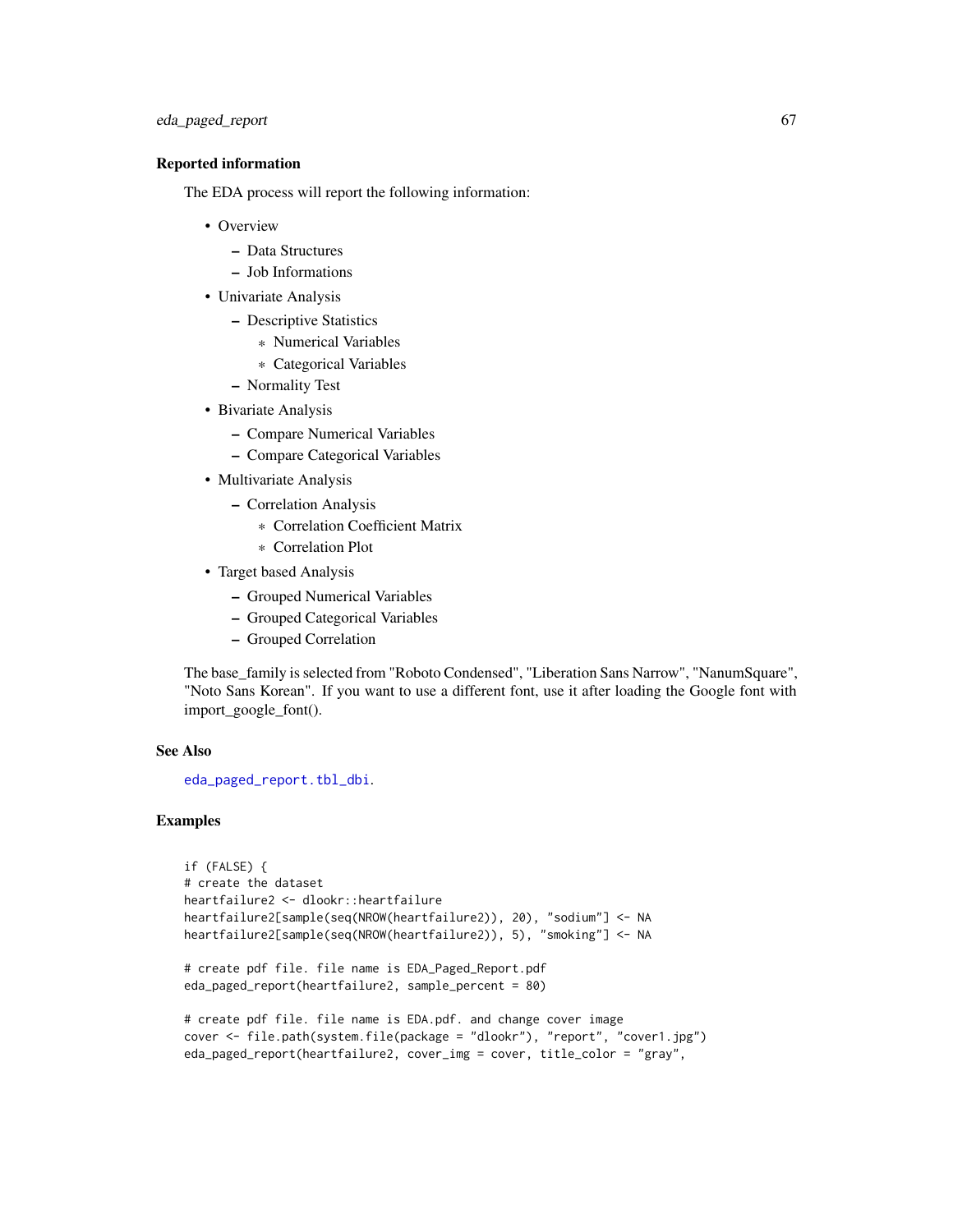```
output_file = "EDA.pdf")
# create pdf file. file name is ./EDA.pdf and not browse
cover <- file.path(system.file(package = "dlookr"), "report", "cover3.jpg")
eda_paged_report(heartfailure2, output_dir = ".", cover_img = cover,
 flag_content_missing = FALSE, output_file = "EDA.pdf", browse = FALSE)
# create pdf file. file name is EDA_Paged_Report.html
eda_paged_report(heartfailure2, target = "death_event", output_format = "html")
}
```
<span id="page-67-0"></span>eda\_paged\_report.tbl\_dbi

*Reporting the information of EDA for table of the DBMS*

## Description

The eda\_paged\_report() paged report the information for EDA of the DBMS table through tbl\_dbi

```
## S3 method for class 'tbl_dbi'
eda_paged_report(
  .data,
  target = NULL,
  output_format = c("pdf", "html")[1],output_file = NULL,
  output\_dir = template(),browse = TRUE,
  title = "EDA Report",
  subtitle = deparse(substitute(.data)),
  author = "dlookr",
  abstract_title = "Report Overview",
  abstract = NULL,title_color = "black",
  subtitle_color = "blue",
  cover_img = NULL,
  create_date = Sys.time(),
  logo\_img = NULL,theme = c("orange", "blue")[1],sample_percent = 100,
  in_database = FALSE,
  collect_size = Inf,
  as_factor = TRUE,
  ...
)
```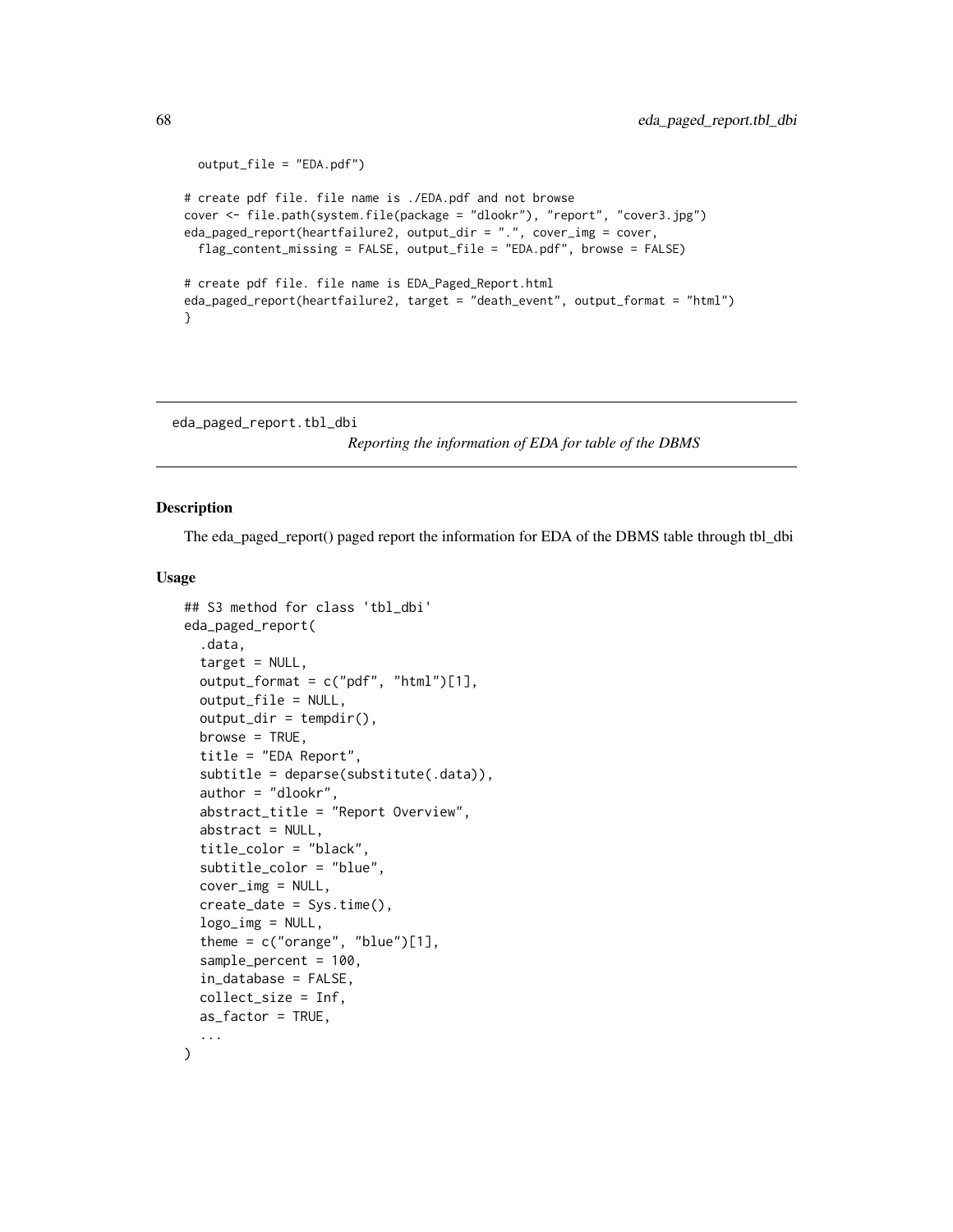## Arguments

| .data          | a tbl_dbi.                                                                                                                                                                                                                          |
|----------------|-------------------------------------------------------------------------------------------------------------------------------------------------------------------------------------------------------------------------------------|
| target         | character. target variable.                                                                                                                                                                                                         |
| output_format  | report output type. Choose either "pdf" and "html". "pdf" create pdf file by<br>rmarkdown::render() and pagedown::chrome_print(). so, you needed Chrome<br>web browser on computer. "html" create html file by rmarkdown::render(). |
| output_file    | name of generated file. default is NULL.                                                                                                                                                                                            |
| output_dir     | name of directory to generate report file. default is tempdir().                                                                                                                                                                    |
| browse         | logical. choose whether to output the report results to the browser.                                                                                                                                                                |
| title          | character. title of report. default is "Data Diagnosis Report".                                                                                                                                                                     |
| subtitle       | character. subtitle of report. default is name of data.                                                                                                                                                                             |
| author         | character. author of report. default is "dlookr".                                                                                                                                                                                   |
|                | abstract_title character. abstract title of report. default is "Report Overview".                                                                                                                                                   |
| abstract       | character. abstract of report.                                                                                                                                                                                                      |
| title_color    | character, color of title, default is "black".                                                                                                                                                                                      |
| subtitle_color | character, color of title, default is "blue".                                                                                                                                                                                       |
| cover_img      | character. name of cover image.                                                                                                                                                                                                     |
| create_date    | Date or POSIXct, character. The date on which the report is generated. The<br>default value is the result of Sys.time().                                                                                                            |
| logo_img       | character. name of logo image on top right.                                                                                                                                                                                         |
| theme          | character. name of theme for report. support "orange" and "blue". default is<br>"orange".                                                                                                                                           |
| sample_percent | numeric. Sample percent of data for performing EDA. It has a value between<br>$(0, 100]$ . 100 means all data, and 5 means 5% of sample data. This is useful for<br>data with a large number of observations.                       |
| in_database    | Specifies whether to perform in-database operations. If TRUE, most operations<br>are performed in the DBMS. if FALSE, table data is taken in R and operated<br>in-memory. Not yet supported in_database = TRUE.                     |
| collect_size   | a integer. The number of data samples from the DBMS to R. Applies only if<br>in database = FALSE.                                                                                                                                   |
| as_factor      | logical. whether to convert to factor when importing a character type variable<br>from DBMS table into R.                                                                                                                           |
| .              | arguments to be passed to methods.                                                                                                                                                                                                  |

#### Details

Generate generalized EDA report automatically. You can choose to output to pdf and html files. This feature is useful for EDA of data with many variables, rather than data with fewer variables.

Create an PDF through the Chrome DevTools Protocol. If you want to create PDF, Google Chrome or Microsoft Edge (or Chromium on Linux) must be installed prior to using this function. If not installed, you must use output\_format = "html".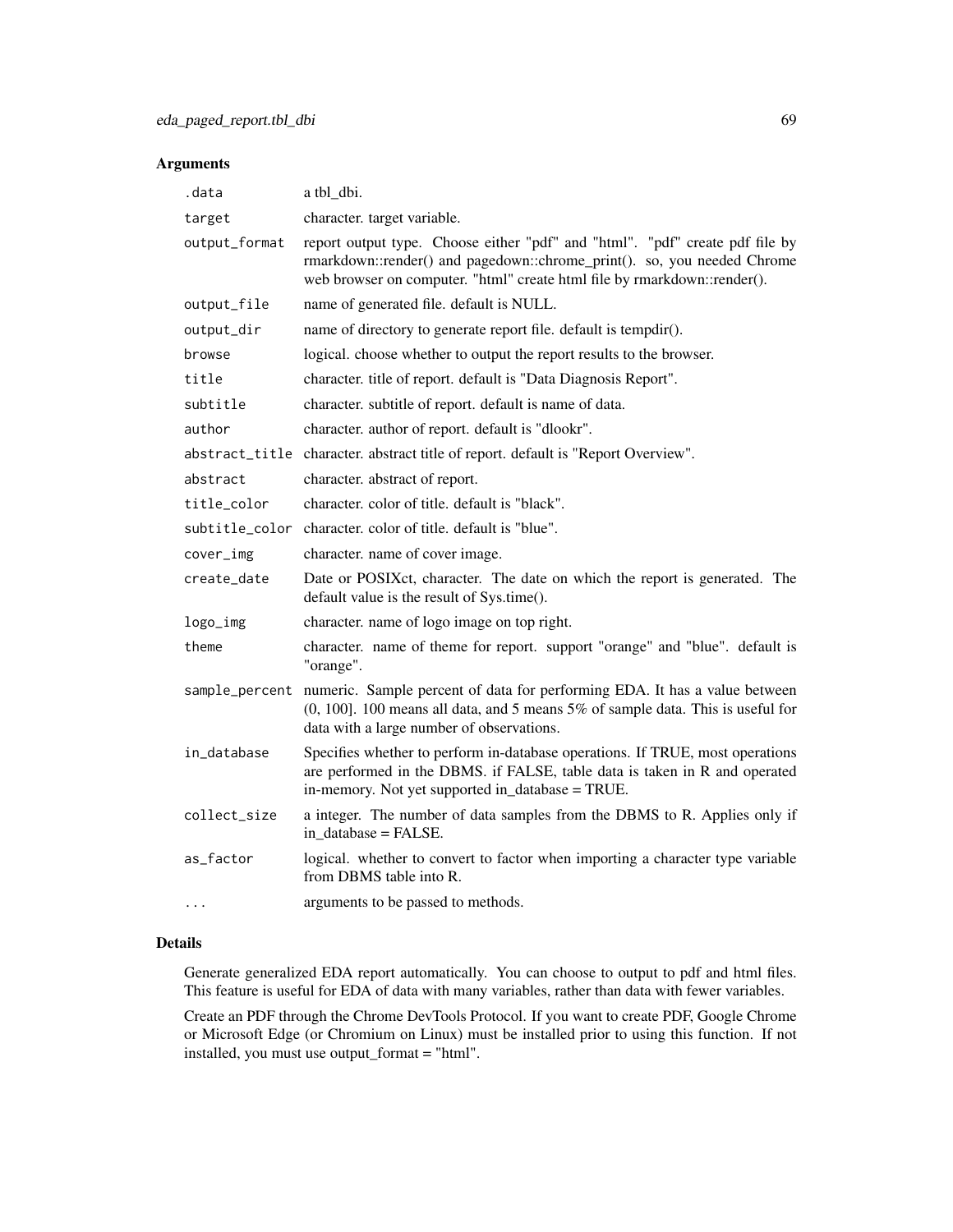#### Reported information

The EDA process will report the following information:

- Overview
	- Data Structures
	- Job Informations
- Univariate Analysis
	- Descriptive Statistics
		- \* Numerical Variables
		- \* Categorical Variables
	- Normality Test
- Bivariate Analysis
	- Compare Numerical Variables
	- Compare Categorical Variables
- Multivariate Analysis
	- Correlation Analysis
		- \* Correlation Coefficient Matrix
		- \* Correlation Plot
- Target based Analysis
	- Grouped Numerical Variables
	- Grouped Categorical Variables
	- Grouped Correlation

# See Also

[eda\\_paged\\_report.data.frame](#page-64-0).

```
if (FALSE) {
library(dplyr)
```

```
# Generate data for the example
heartfailure2 <- heartfailure
heartfailure2[sample(seq(NROW(heartfailure2)), 20), "platelets"] <- NA
heartfailure2[sample(seq(NROW(heartfailure2)), 5), "smoking"] <- NA
```

```
# connect DBMS
con_sqlite <- DBI::dbConnect(RSQLite::SQLite(), ":memory:")
```

```
# copy heartfailure2 to the DBMS with a table named TB_HEARTFAILURE
copy_to(con_sqlite, heartfailure2, name = "TB_HEARTFAILURE", overwrite = TRUE)
```

```
# reporting the diagnosis information -------------------------
```

```
# create pdf file. file name is EDA_Paged_Report.pdf
```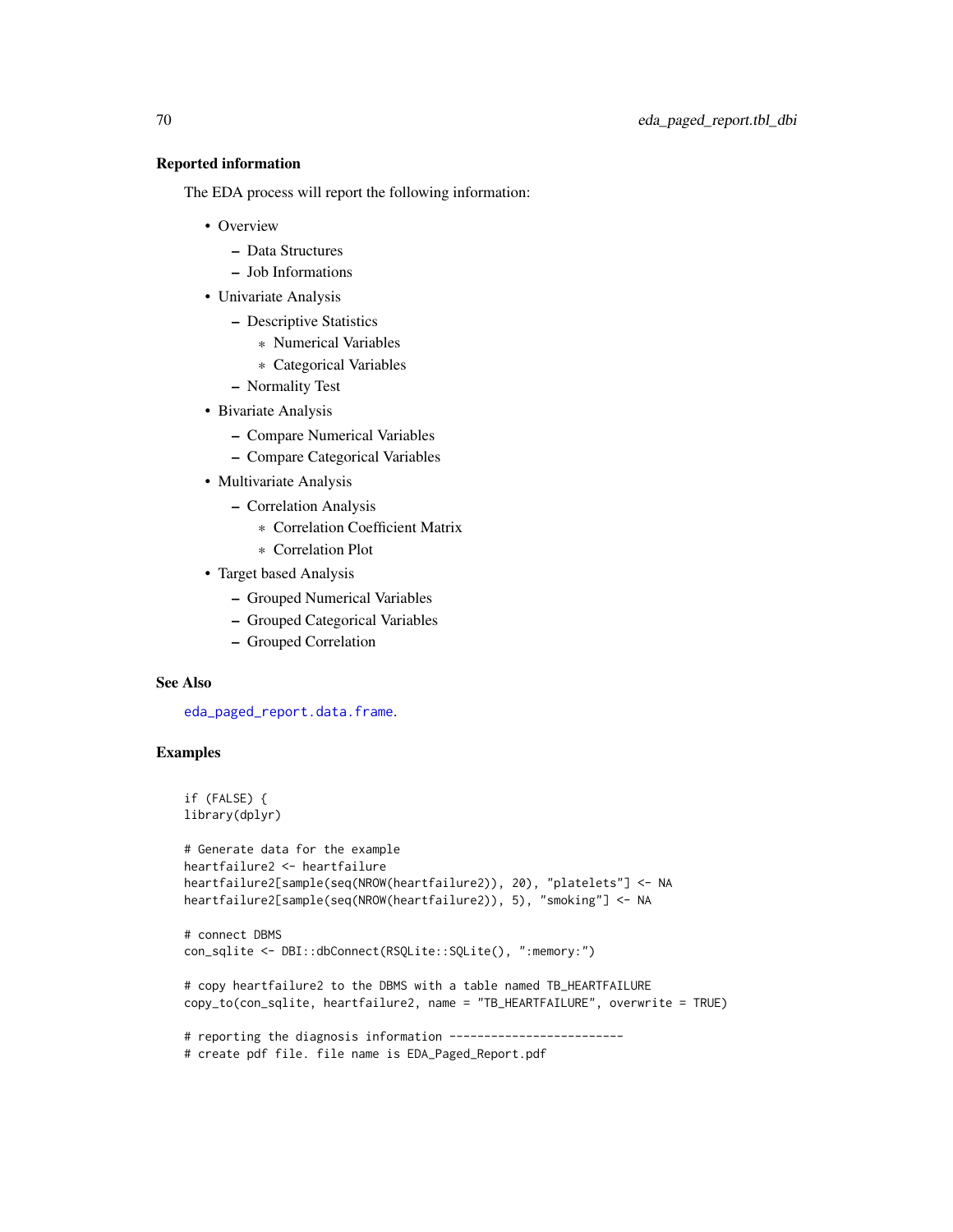# eda\_report 71

```
con_sqlite %>%
  tbl("TB_HEARTFAILURE") %>%
  eda_paged_report(target = "death_event")
# create pdf file. file name is EDA.pdf, and collect size is 250
con_sqlite %>%
  tbl("TB_HEARTFAILURE") %>%
  eda_paged_report(collect_size = 250, output_file = "EDA.pdf")
# Disconnect DBMS
DBI::dbDisconnect(con_sqlite)
}
```
## eda\_report *Reporting the information of EDA*

## Description

The eda\_report() report the information of exploratory data analysis for object inheriting from data.frame.

#### Usage

```
eda_report(.data, ...)
## S3 method for class 'data.frame'
eda_report(
  .data,
  target = NULL,output_format = c("pdf", "html"),output_file = NULL,
 output\_dir = template(),font_family = NULL,
 browse = TRUE,...
)
```
#### Arguments

| .data         | a data.frame or a tbl_df.                                                                                                                                 |
|---------------|-----------------------------------------------------------------------------------------------------------------------------------------------------------|
| .             | arguments to be passed to methods.                                                                                                                        |
| target        | target variable.                                                                                                                                          |
| output_format | character, report output type. Choose either "pdf" and "html". "pdf" create pdf<br>file by knitr::knit(). "html" create html file by rmarkdown::render(). |
| output_file   | character, name of generated file, default is NULL.                                                                                                       |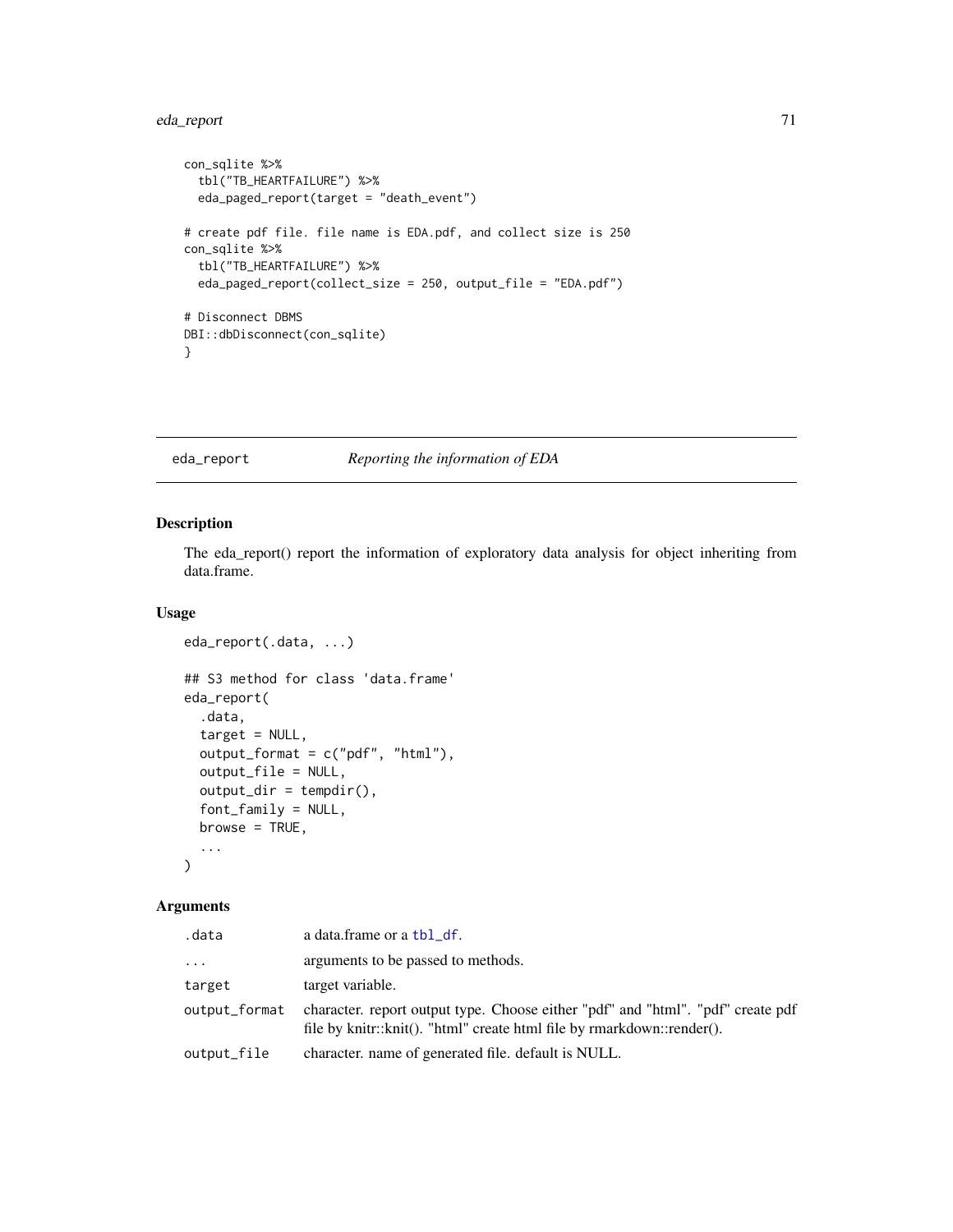| output_dir  | character, name of directory to generate report file, default is tempdir(). |
|-------------|-----------------------------------------------------------------------------|
| font_family | character, font family name for figure in pdf.                              |
| browse      | logical. choose whether to output the report results to the browser.        |

#### Details

Generate generalized EDA report automatically. You can choose to output as pdf and html files. This feature is useful for EDA of data with many variables, rather than data with fewer variables. For pdf output, Korean Gothic font must be installed in Korean operating system.

#### Reported information

The EDA process will report the following information:

- Introduction
	- Information of Dataset
	- Information of Variables
	- About EDA Report
- Univariate Analysis
	- Descriptive Statistics
	- Normality Test of Numerical Variables
		- \* Statistics and Visualization of (Sample) Data
- Relationship Between Variables
	- Correlation Coefficient
		- \* Correlation Coefficient by Variable Combination
		- \* Correlation Plot of Numerical Variables
- Target based Analysis
	- Grouped Descriptive Statistics
		- \* Grouped Numerical Variables
		- \* Grouped Categorical Variables
	- Grouped Relationship Between Variables
		- \* Grouped Correlation Coefficient
		- \* Grouped Correlation Plot of Numerical Variables

See vignette("EDA") for an introduction to these concepts.

```
if (FALSE) {
library(dplyr)
## target variable is categorical variable ----------------------------------
# reporting the EDA information
# create pdf file. file name is EDA_Report.pdf
eda_report(heartfailure, death_event)
```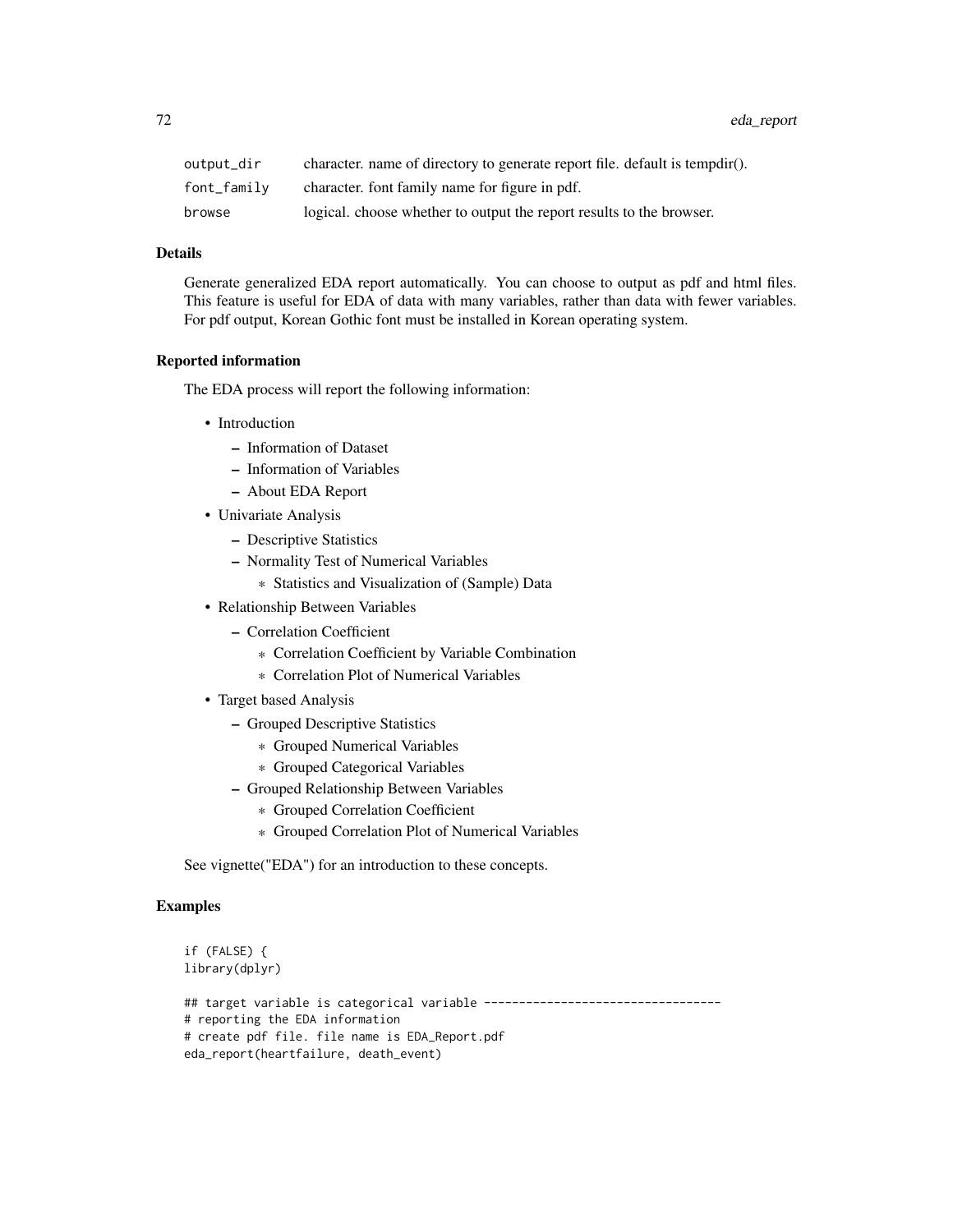```
# create pdf file. file name is EDA_heartfailure.pdf
eda_report(heartfailure, "death_event", output_file = "EDA_heartfailure.pdf")
# create pdf file. file name is EDA_heartfailure.pdf and not browse
eda_report(heartfailure, "death_event", output_dir = ".",
 output_file = "EDA_heartfailure.pdf", browse = FALSE)
# create html file. file name is EDA_Report.html
eda_report(heartfailure, "death_event", output_format = "html")
# create html file. file name is EDA_heartfailure.html
eda_report(heartfailure, death_event, output_format = "html",
 output_file = "EDA_heartfailure.html")
## target variable is numerical variable ------------------------------------
# reporting the EDA information
eda_report(heartfailure, sodium)
# create pdf file. file name is EDA2.pdf
eda_report(heartfailure, "sodium", output_file = "EDA2.pdf")
# create html file. file name is EDA_Report.html
eda_report(heartfailure, "sodium", output_format = "html")
# create html file. file name is EDA2.html
eda_report(heartfailure, sodium, output_format = "html", output_file = "EDA2.html")
## target variable is null
# reporting the EDA information
eda_report(heartfailure)
# create pdf file. file name is EDA2.pdf
eda_report(heartfailure, output_file = "EDA2.pdf")
# create html file. file name is EDA_Report.html
eda_report(heartfailure, output_format = "html")
# create html file. file name is EDA2.html
eda_report(heartfailure, output_format = "html", output_file = "EDA2.html")
}
```
eda\_report.tbl\_dbi *Reporting the information of EDA for table of the DBMS*

#### **Description**

The eda\_report() report the information of Exploratory data analysis for object inheriting from the DBMS table through tbl\_dbi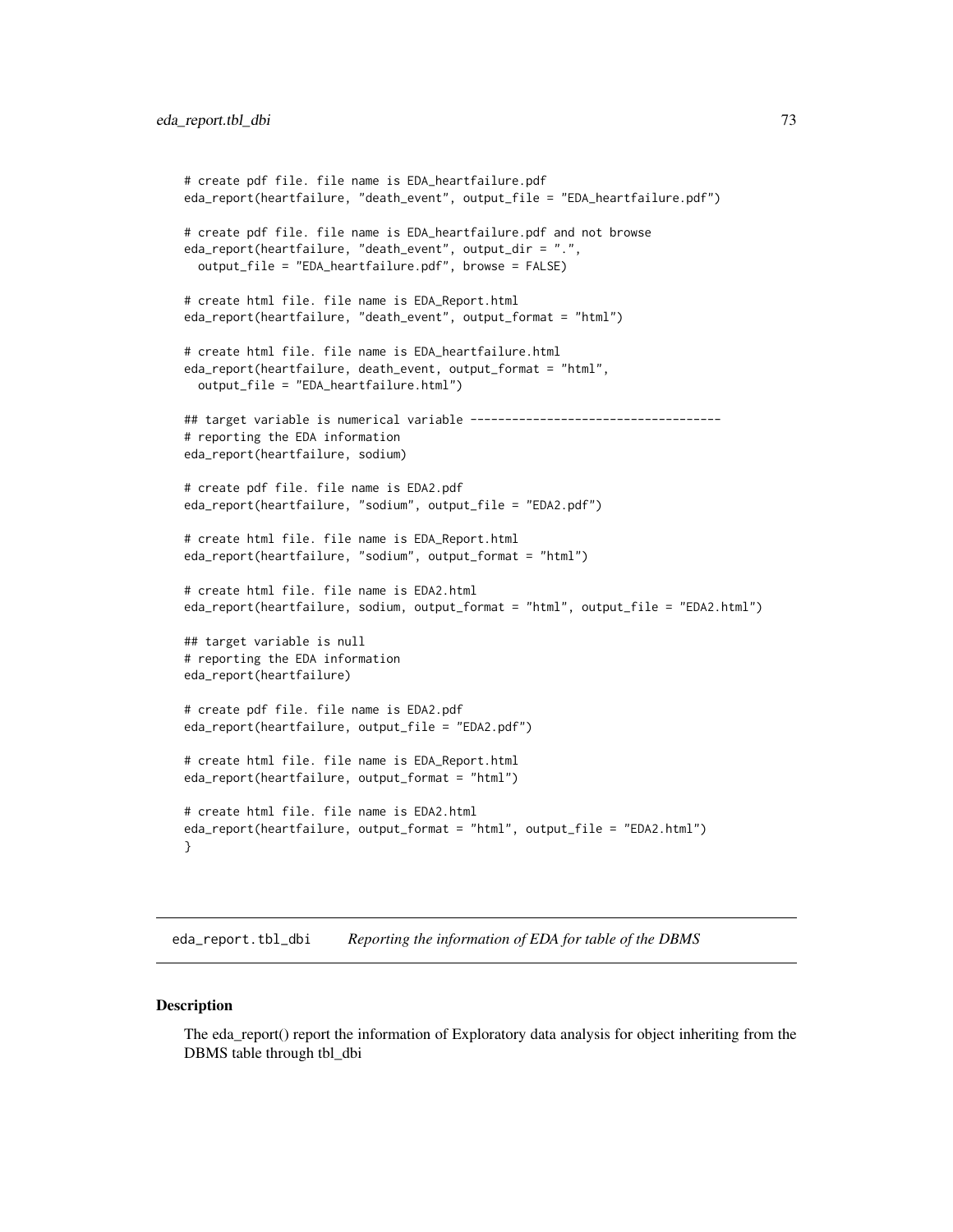# Usage

```
## S3 method for class 'tbl_dbi'
eda_report(
  .data,
  target = NULL,output_format = c("pdf", "html"),
  output_file = NULL,
  font_family = NULL,
  output\_dir = template(),in_database = FALSE,
  collect_size = Inf,
  ...
\mathcal{L}
```
# Arguments

| .data         | a tbl dbi.                                                                                                                                                                                                      |
|---------------|-----------------------------------------------------------------------------------------------------------------------------------------------------------------------------------------------------------------|
| target        | target variable.                                                                                                                                                                                                |
| output_format | report output type. Choose either "pdf" and "html". "pdf" create pdf file by<br>knitr::knit(). "html" create html file by rmarkdown::render().                                                                  |
| output_file   | name of generated file. default is NULL.                                                                                                                                                                        |
| font_family   | character. font family name for figure in pdf.                                                                                                                                                                  |
| output_dir    | name of directory to generate report file. default is tempdir().                                                                                                                                                |
| in_database   | Specifies whether to perform in-database operations. If TRUE, most operations<br>are performed in the DBMS, if FALSE, table data is taken in R and operated<br>in-memory. Not yet supported in_database = TRUE. |
| collect_size  | a integer. The number of data samples from the DBMS to R. Applies only if<br>in database = FALSE.                                                                                                               |
| $\cdots$      | arguments to be passed to methods.                                                                                                                                                                              |

## Details

Generate generalized data EDA reports automatically. You can choose to output to pdf and html files. This is useful for EDA a data frame with a large number of variables than data with a small number of variables. For pdf output, Korean Gothic font must be installed in Korean operating system.

# Reported information

The EDA process will report the following information:

- Introduction
	- Information of Dataset
	- Information of Variables
	- About EDA Report
- Univariate Analysis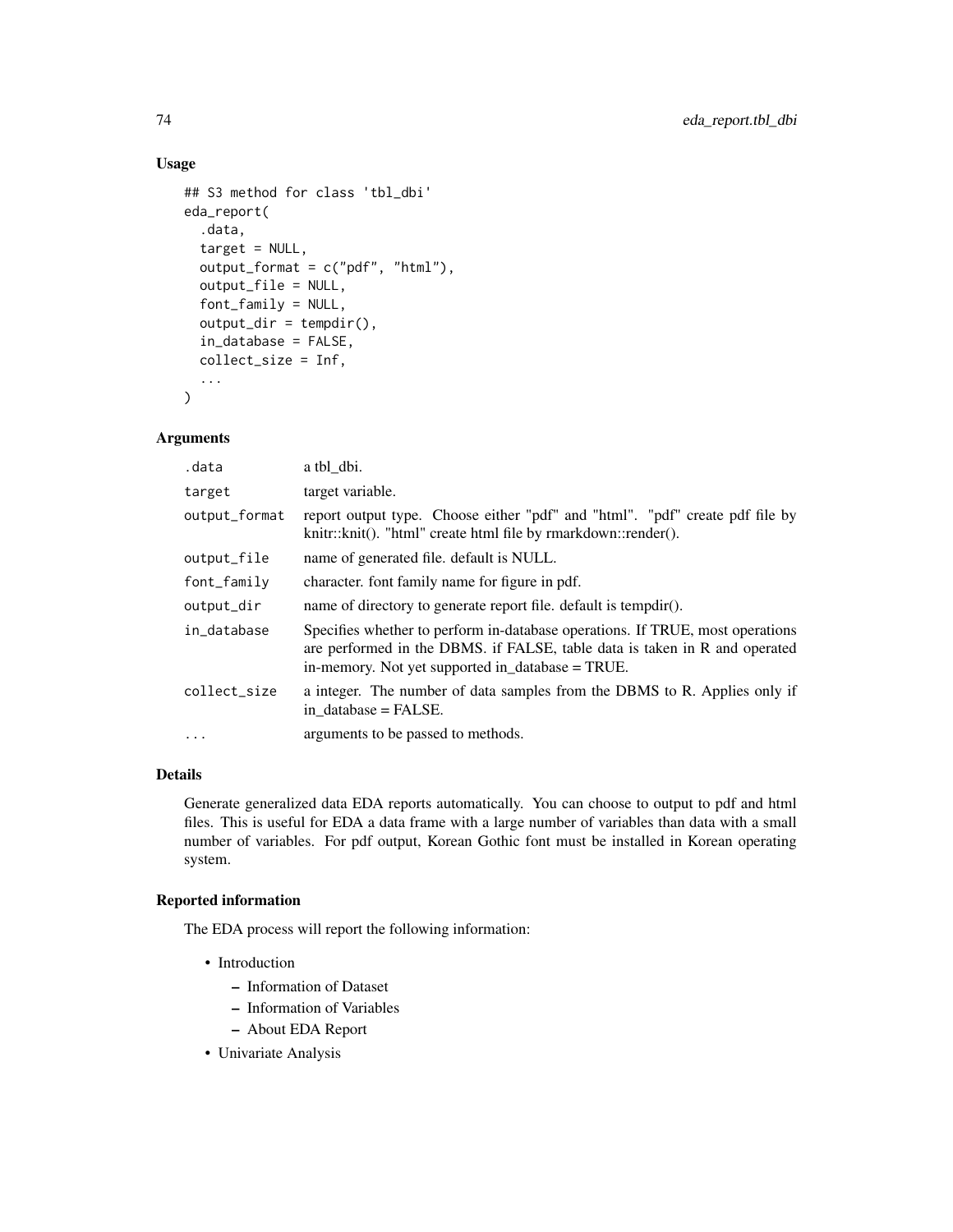- Descriptive Statistics
- Normality Test of Numerical Variables
	- \* Statistics and Visualization of (Sample) Data
- Relationship Between Variables
	- Correlation Coefficient
		- \* Correlation Coefficient by Variable Combination
		- \* Correlation Plot of Numerical Variables
- Target based Analysis
	- Grouped Descriptive Statistics
		- \* Grouped Numerical Variables
		- \* Grouped Categorical Variables
	- Grouped Relationship Between Variables
		- \* Grouped Correlation Coefficient
		- \* Grouped Correlation Plot of Numerical Variables

See vignette("EDA") for an introduction to these concepts.

## See Also

[eda\\_report.data.frame](#page-70-0).

```
if (FALSE) {
library(dplyr)
# Generate data for the example
heartfailure2 <- heartfailure
heartfailure2[sample(seq(NROW(heartfailure2)), 20), "platelets"] <- NA
heartfailure2[sample(seq(NROW(heartfailure2)), 5), "smoking"] <- NA
# connect DBMS
con_sqlite <- DBI::dbConnect(RSQLite::SQLite(), ":memory:")
# copy heartfailure2 to the DBMS with a table named TB_HEARTFAILURE
copy_to(con_sqlite, heartfailure2, name = "TB_HEARTFAILURE", overwrite = TRUE)
## target variable is categorical variable
# reporting the EDA information
# create pdf file. file name is EDA_Report.pdf
con_sqlite %>%
  tbl("TB_HEARTFAILURE") %>%
  eda_report(death_event)
# create pdf file. file name is EDA_TB_HEARTFAILURE.pdf
con_sqlite %>%
  tbl("TB_HEARTFAILURE") %>%
  eda_report("death_event", output_file = "EDA_TB_HEARTFAILURE.pdf")
```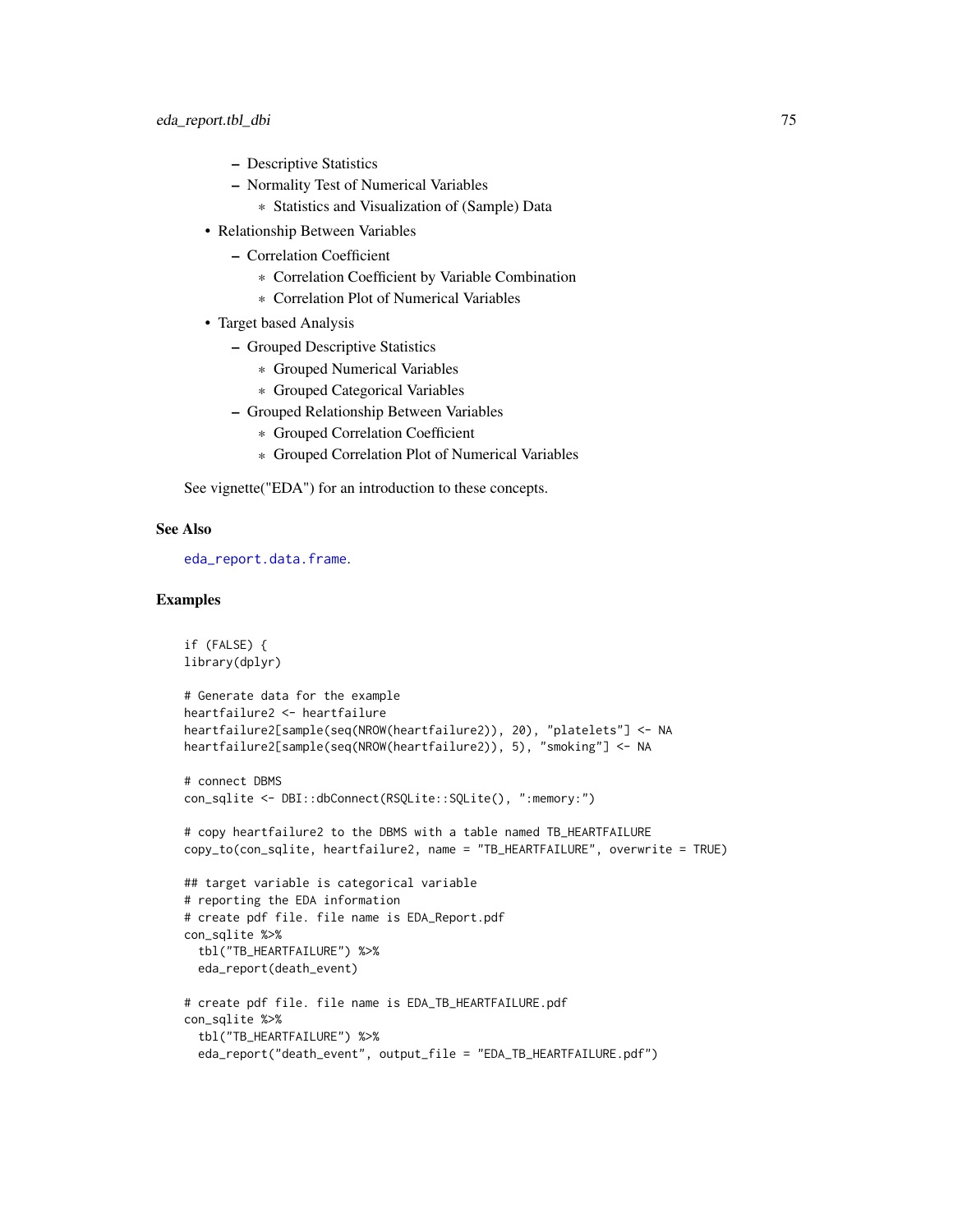```
# create html file. file name is EDA_Report.html
con_sqlite %>%
  tbl("TB_HEARTFAILURE") %>%
  eda_report("death_event", output_format = "html")
# create html file. file name is EDA_TB_HEARTFAILURE.html
con_sqlite %>%
  tbl("TB_HEARTFAILURE") %>%
 eda_report(death_event, output_format = "html", output_file = "EDA_TB_HEARTFAILURE.html")
## target variable is numerical variable
# reporting the EDA information, and collect size is 250
con_sqlite %>%
  tbl("TB_HEARTFAILURE") %>%
  eda_report(sodium, collect_size = 250)
# create pdf file. file name is EDA2.pdf
con_sqlite %>%
  tbl("TB_HEARTFAILURE") %>%
  eda_report("sodium", output_file = "EDA2.pdf")
# create html file. file name is EDA_Report.html
con_sqlite %>%
  tbl("TB_HEARTFAILURE") %>%
  eda_report("sodium", output_format = "html")
# create html file. file name is EDA2.html
con_sqlite %>%
  tbl("TB_HEARTFAILURE") %>%
  eda_report(sodium, output_format = "html", output_file = "EDA2.html")
## target variable is null
# reporting the EDA information
con_sqlite %>%
  tbl("TB_HEARTFAILURE") %>%
  eda_report()
# create pdf file. file name is EDA2.pdf
con_sqlite %>%
  tbl("TB_HEARTFAILURE") %>%
  eda_report(output_file = "EDA2.pdf")
# create html file. file name is EDA_Report.html
con_sqlite %>%
  tbl("TB_HEARTFAILURE") %>%
  eda_report(output_format = "html")
# create html file. file name is EDA2.html
con_sqlite %>%
  tbl("TB_HEARTFAILURE") %>%
  eda_report(output_format = "html", output_file = "EDA2.html")
```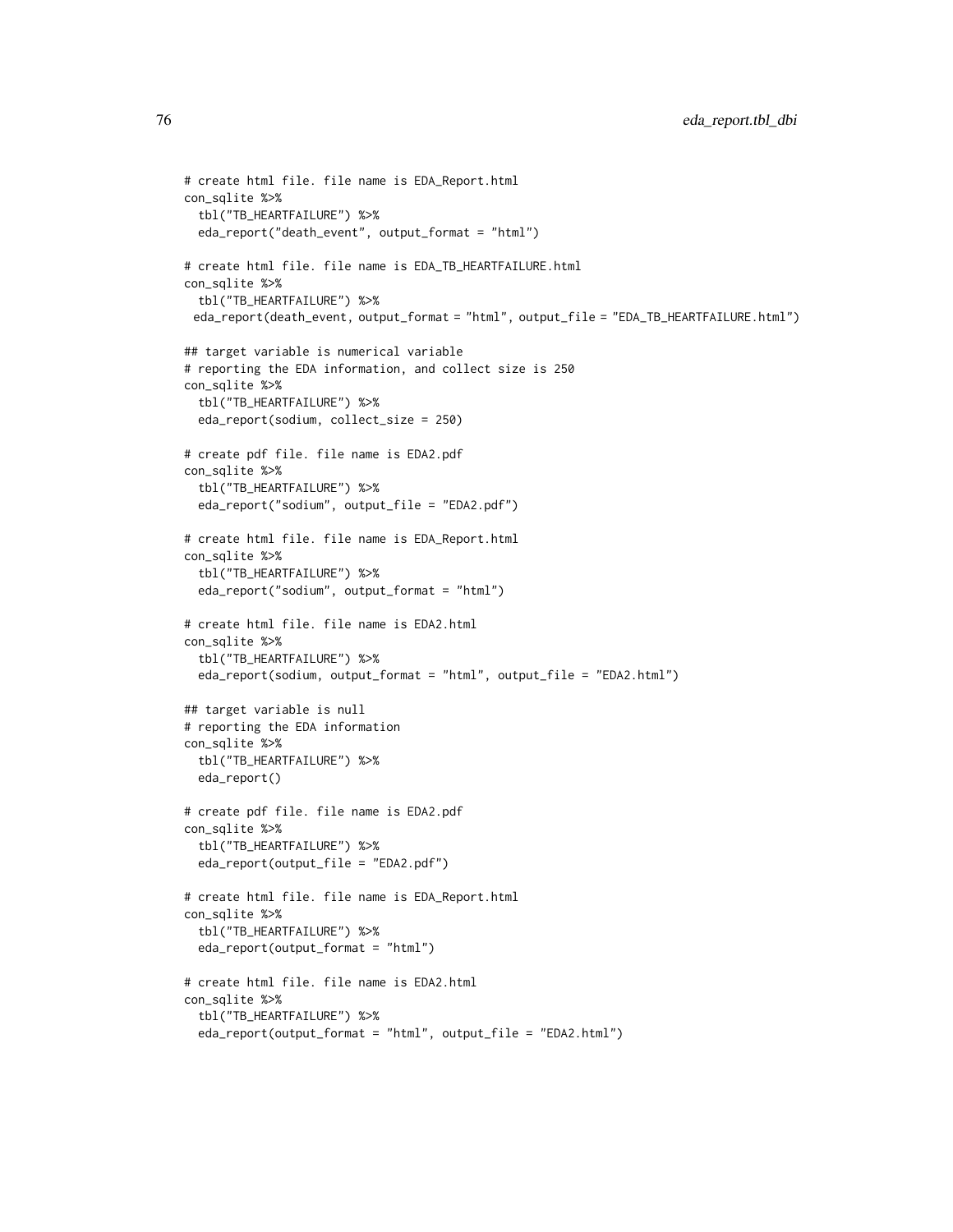eda\_web\_report 77

```
# Disconnect DBMS
DBI::dbDisconnect(con_sqlite)
}
```
# eda\_web\_report *Reporting the information of EDA with html*

## <span id="page-76-0"></span>Description

The eda\_web\_report() report the information of exploratory data analysis for object inheriting from data.frame.

## Usage

```
eda_web_report(.data, ...)
## S3 method for class 'data.frame'
eda_web_report(
  .data,
  target = NULL,
  output_file = NULL,
  output\_dir = template(),browse = TRUE,
  title = "EDA",
  subtitle = deparse(substitute(.data)),
  author = "dlookr",
  title_color = "gray",
  logo_img = NULL,
  create_date = Sys.time(),
  theme = c("orange", "blue"),sample_percent = 100,
  is_tbl_dbi = FALSE,
 base_family = NULL,
  ...
)
```
# Arguments

| .data       | a data.frame or a tbl_df.                                            |
|-------------|----------------------------------------------------------------------|
| $\cdots$    | arguments to be passed to methods.                                   |
| target      | character. target variable.                                          |
| output_file | name of generated file. default is NULL.                             |
| output_dir  | name of directory to generate report file. default is tempdir().     |
| browse      | logical. choose whether to output the report results to the browser. |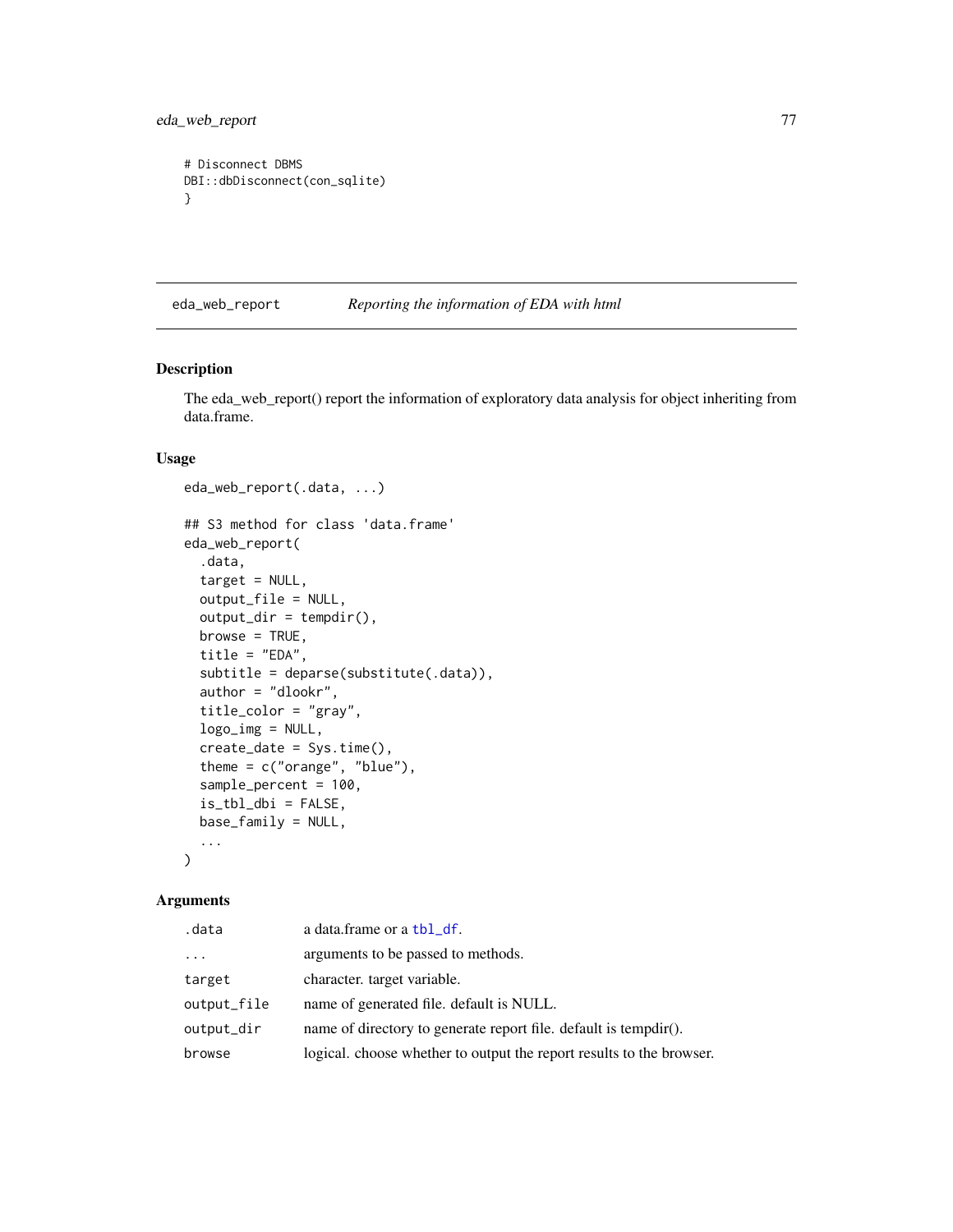| title       | character, title of report, default is "EDA".                                                                                                                                                                                |
|-------------|------------------------------------------------------------------------------------------------------------------------------------------------------------------------------------------------------------------------------|
| subtitle    | character, subtitle of report, default is name of data.                                                                                                                                                                      |
| author      | character. author of report. default is "dlookr".                                                                                                                                                                            |
| title_color | character. color of title. default is "gray".                                                                                                                                                                                |
| logo_img    | character, name of logo image file on top left.                                                                                                                                                                              |
| create_date | Date or POSIX et, character. The date on which the report is generated. The<br>default value is the result of Sys.time().                                                                                                    |
| theme       | character. name of theme for report. support "orange" and "blue". default is<br>"orange".                                                                                                                                    |
|             | sample_percent numeric. Sample percent of data for performing EDA. It has a value between<br>$(0, 100]$ . 100 means all data, and 5 means 5% of sample data. This is useful for<br>data with a large number of observations. |
| is_tbl_dbi  | logical. whether data is a tbl_dbi object.                                                                                                                                                                                   |
| base_family | character. The name of the base font family to use for the visualization. If not<br>specified, the font defined in dlookr is applied. (See details)                                                                          |

# Details

Generate generalized EDA report automatically. This feature is useful for EDA of data with many variables, rather than data with fewer variables.

## Reported information

Reported from the EDA is as follows.

- Overview
	- Data Structures
	- Data Types
	- Job Informations
- Univariate Analysis
	- Descriptive Statistics
	- Normality Test
- Bivariate Analysis
	- Compare Numerical Variables
	- Compare Categorical Variables
- Multivariate Analysis
	- Correlation Analysis
		- \* Correlation Matrix
		- \* Correlation Plot
- Target based Analysis
	- Grouped Numerical Variables
	- Grouped Categorical Variables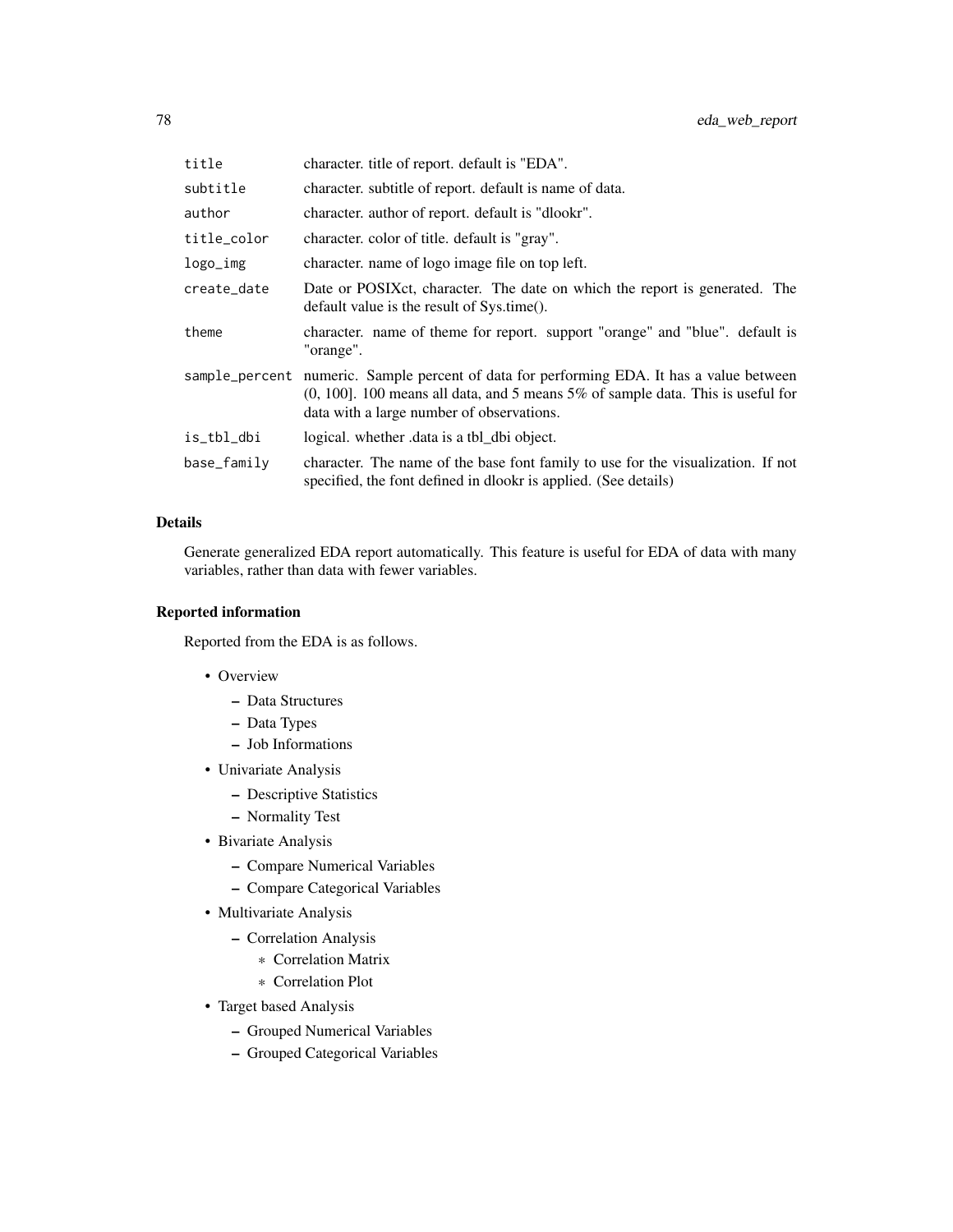#### – Grouped Correlation

The base\_family is selected from "Roboto Condensed", "Liberation Sans Narrow", "NanumSquare", "Noto Sans Korean". If you want to use a different font, use it after loading the Google font with import\_google\_font().

## See Also

[eda\\_web\\_report.tbl\\_dbi](#page-78-0).

## Examples

```
if (FALSE) {
# create the dataset
heartfailure2 <- dlookr::heartfailure
heartfailure2[sample(seq(NROW(heartfailure2)), 20), "sodium"] <- NA
heartfailure2[sample(seq(NROW(heartfailure2)), 5), "smoking"] <- NA
# create html file. file name is EDA_Report.html
eda_web_report(heartfailure2)
# file name is EDA.html. and change logo image
logo <- file.path(system.file(package = "dlookr"), "report", "R_logo_html.svg")
eda_web_report(heartfailure2, logo_img = logo, title_color = "black",
  output_file = "EDA.html")
# file name is ./EDA_heartfailure.html, "blue" theme and not browse
eda_web_report(heartfailure2, target = "death_event", output_dir = ".",
  author = "Choonghyun Ryu", output_file = "EDA_heartfailure.html",
  theme = "blue", browse = FALSE)
}
```
<span id="page-78-0"></span>eda\_web\_report.tbl\_dbi

*Reporting the information of EDA for table of the DBMS with html*

# Description

The eda\_web\_report() report the information of exploratory data analysis for the DBMS table through tbl\_dbi

#### Usage

```
## S3 method for class 'tbl_dbi'
eda_web_report(
  .data,
```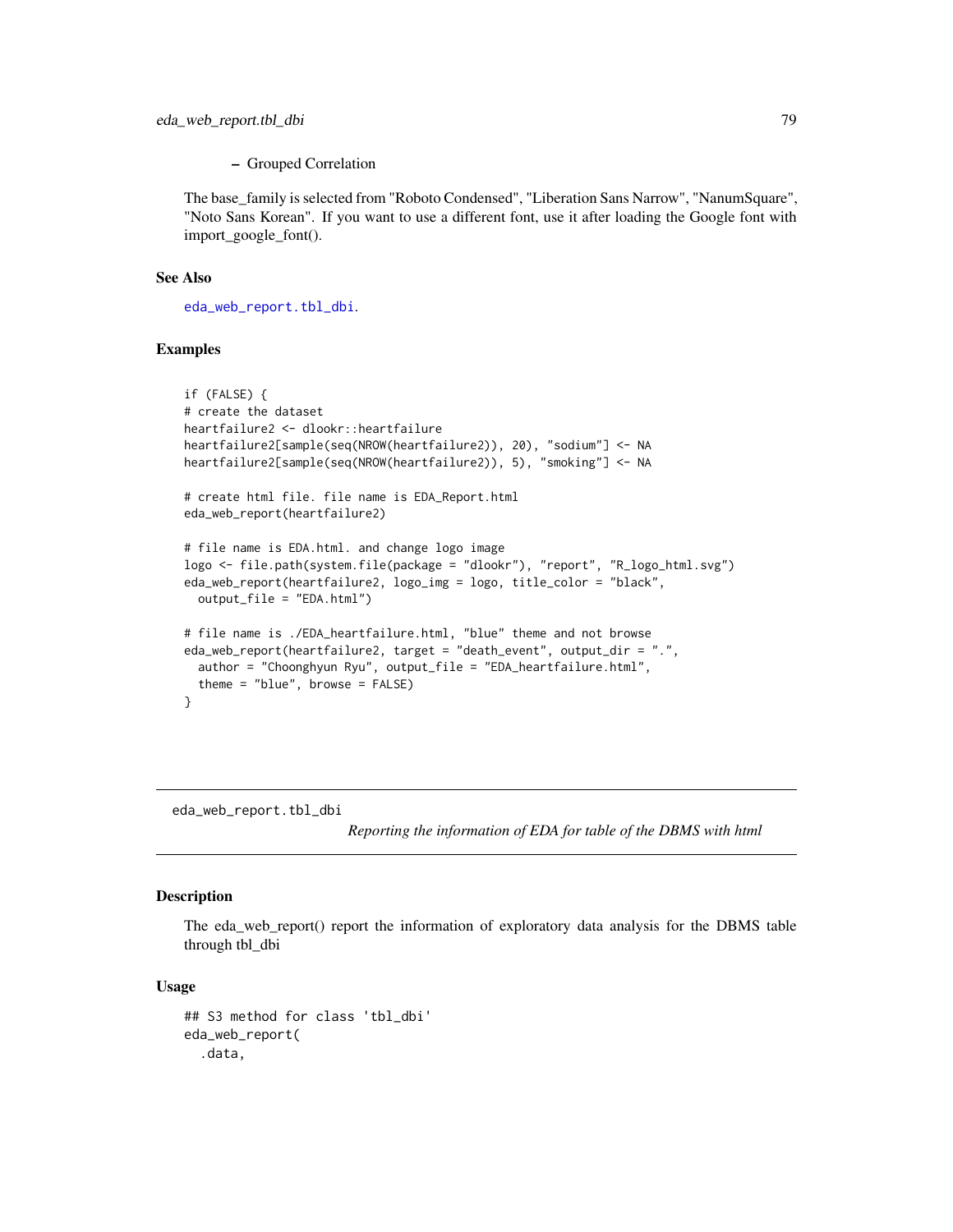```
target = NULL,output_file = NULL,
 output\_dir = tempdir(),browse = TRUE,
  title = "EDA",
  subtitle = deparse(substitute(.data)),
  author = "dlookr",
  title_color = "gray",
  logo_img = NULL,
  create_date = Sys.time(),
  theme = c("orange", "blue")[1],
  sample_percent = 100,
  in_database = FALSE,
 collect_size = Inf,
 as_factor = TRUE,
  ...
\mathcal{L}
```
# Arguments

| .data          | a tbl_dbi.                                                                                                                                                                                                      |
|----------------|-----------------------------------------------------------------------------------------------------------------------------------------------------------------------------------------------------------------|
| target         | character. target variable.                                                                                                                                                                                     |
| output_file    | name of generated file. default is NULL.                                                                                                                                                                        |
| output_dir     | name of directory to generate report file. default is tempdir().                                                                                                                                                |
| browse         | logical. choose whether to output the report results to the browser.                                                                                                                                            |
| title          | character. title of report. default is "EDA Report".                                                                                                                                                            |
| subtitle       | character. subtitle of report. default is name of data.                                                                                                                                                         |
| author         | character. author of report. default is "dlookr".                                                                                                                                                               |
| title_color    | character. color of title. default is "gray".                                                                                                                                                                   |
| logo_img       | character, name of logo image on top right.                                                                                                                                                                     |
| create_date    | Date or POSIX ct, character. The date on which the report is generated. The<br>default value is the result of Sys.time().                                                                                       |
| theme          | character. name of theme for report. support "orange" and "blue". default is<br>"orange".                                                                                                                       |
| sample_percent | numeric. Sample percent of data for performing EDA. It has a value between<br>$(0, 100]$ . 100 means all data, and 5 means 5% of sample data. This is useful for<br>data with a large number of observations.   |
| in_database    | Specifies whether to perform in-database operations. If TRUE, most operations<br>are performed in the DBMS. if FALSE, table data is taken in R and operated<br>in-memory. Not yet supported in database = TRUE. |
| collect_size   | a integer. The number of data samples from the DBMS to R. Applies only if<br>in database = FALSE.                                                                                                               |
| as_factor      | logical. whether to convert to factor when importing a character type variable<br>from DBMS table into R.                                                                                                       |
| .              | arguments to be passed to methods.                                                                                                                                                                              |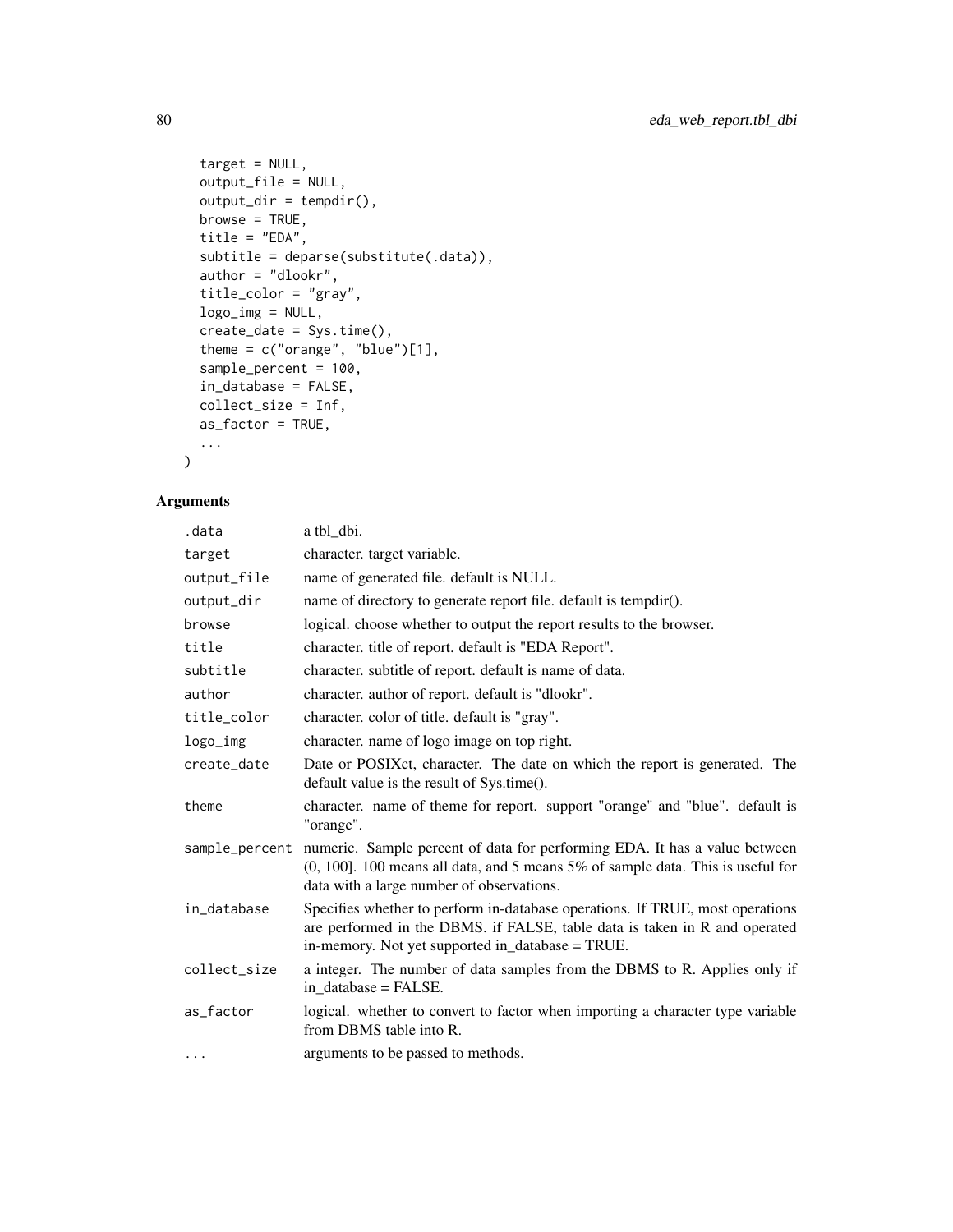## Details

Generate generalized EDA report automatically. This feature is useful for EDA of data with many variables, rather than data with fewer variables.

## Reported information

Reported from the EDA is as follows.

- Overview
	- Data Structures
	- Data Types
	- Job Informations
- Univariate Analysis
	- Descriptive Statistics
	- Normality Test
- Bivariate Analysis
	- Compare Numerical Variables
	- Compare Categorical Variables
- Multivariate Analysis
	- Correlation Analysis
		- \* Correlation Matrix
		- \* Correlation Plot
- Target based Analysis
	- Grouped Numerical Variables
	- Grouped Categorical Variables
	- Grouped Correlation

## See Also

[eda\\_web\\_report.data.frame](#page-76-0).

## Examples

```
if (FALSE) {
library(dplyr)
```

```
# Generate data for the example
heartfailure2 <- heartfailure
heartfailure2[sample(seq(NROW(heartfailure2)), 20), "platelets"] <- NA
heartfailure2[sample(seq(NROW(heartfailure2)), 5), "smoking"] <- NA
```

```
# connect DBMS
con_sqlite <- DBI::dbConnect(RSQLite::SQLite(), ":memory:")
```
# copy heartfailure2 to the DBMS with a table named TB\_HEARTFAILURE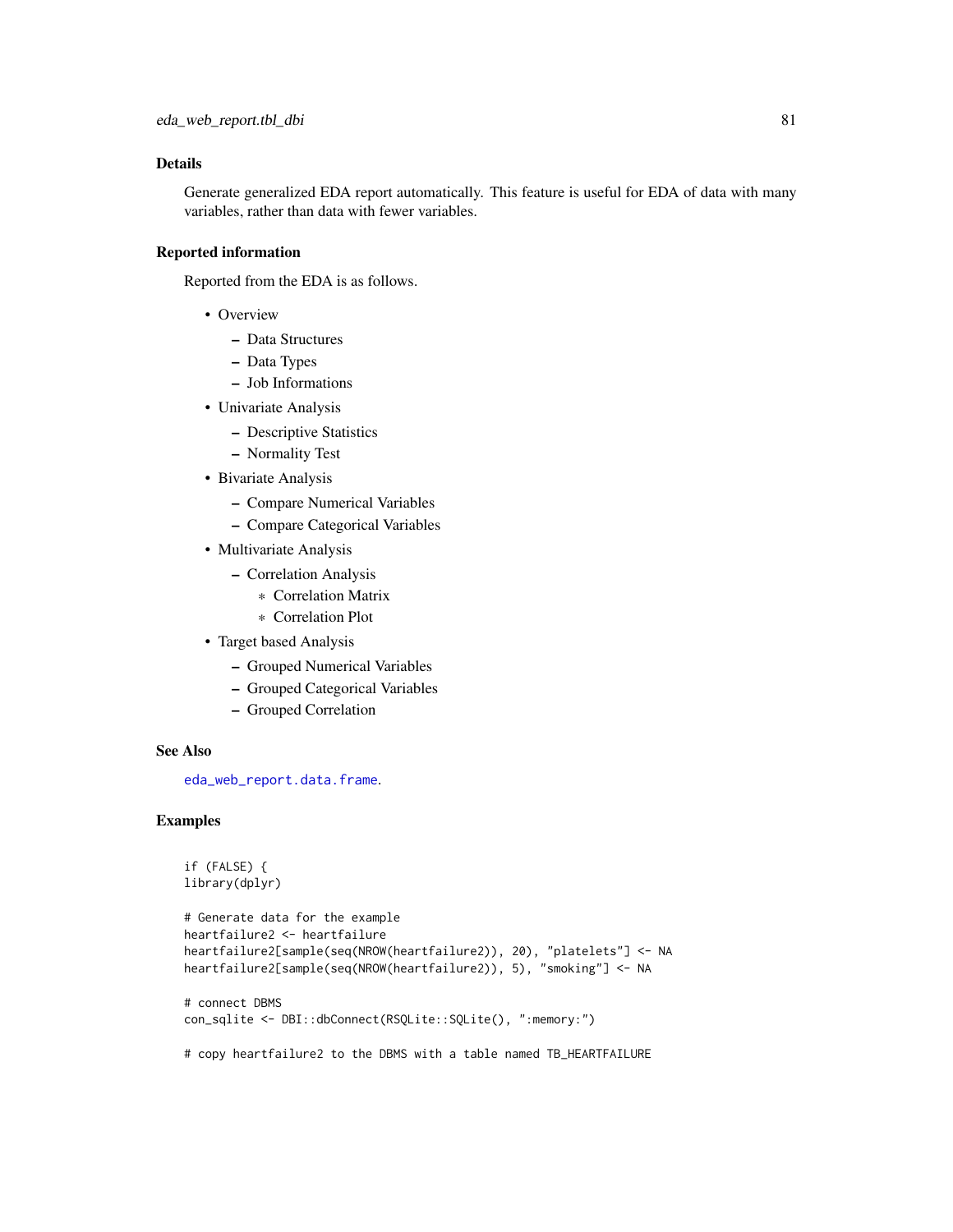#### 82 entropy and the set of the set of the set of the set of the set of the set of the set of the set of the set of the set of the set of the set of the set of the set of the set of the set of the set of the set of the set o

```
copy_to(con_sqlite, heartfailure2, name = "TB_HEARTFAILURE", overwrite = TRUE)
# reporting the diagnosis information ------------------------
# create pdf file. file name is EDA_Report.html
con_sqlite %>%
  tbl("TB_HEARTFAILURE") %>%
  eda_web_report(target = "death_event")
# create pdf file. file name is EDA.html, and collect size is 250
con_sqlite %>%
  tbl("TB_HEARTFAILURE") %>%
  eda_web_report(collect_size = 250, output_file = "EDA.html")
# Disconnect DBMS
DBI::dbDisconnect(con_sqlite)
}
```
entropy *Calculate the entropy*

## Description

Calculate the Shannon's entropy.

## Usage

entropy(x)

## Arguments

x a numeric vector.

#### Value

numeric. entropy

# Examples

```
set.seed(123)
x \le - sample(1:10, 20, replace = TRUE)
```
entropy(x)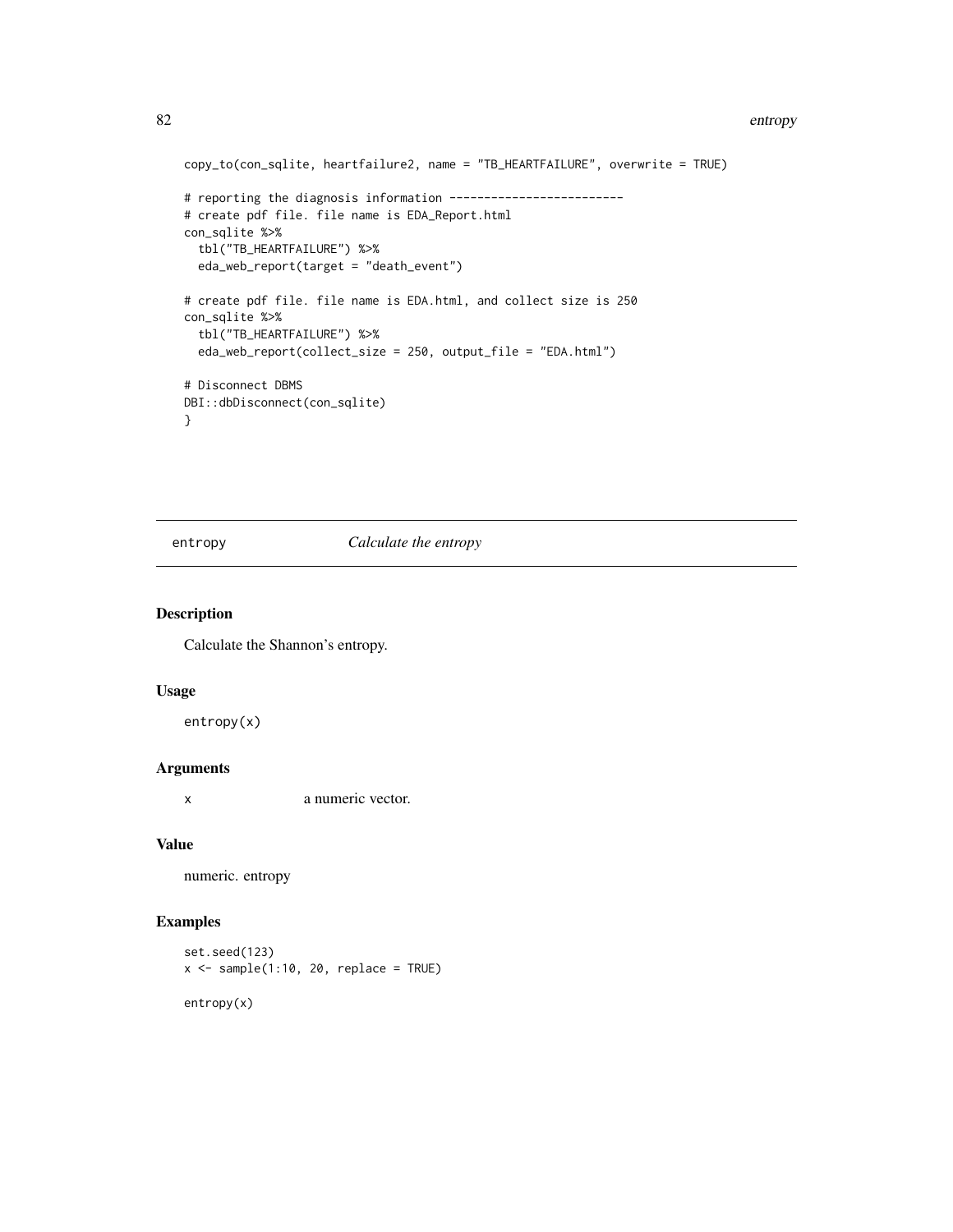The extract() extract binned variable from "bins", "optimal\_bins" class object.

#### Usage

```
extract(x)
```

```
## S3 method for class 'bins'
extract(x)
```
#### Arguments

x a bins class or optimal\_bins class.

#### Details

The "bins" and "optimal\_bins" class objects use the summary() and plot() functions to diagnose the performance of binned results. This function is used to extract the binned result if you are satisfied with the result.

# Value

factor.

# See Also

[binning](#page-4-0), [binning\\_by](#page-6-0).

# Examples

library(dplyr)

```
# Generate data for the example
heartfailure2 <- heartfailure
heartfailure2[sample(seq(NROW(heartfailure2)), 5), "creatinine"] <- NA
```

```
# optimal binning using binning_by()
bin <- binning_by(heartfailure2, "death_event", "creatinine")
bin
```

```
# extract binning result
extract(bin) %>%
 head(20)
```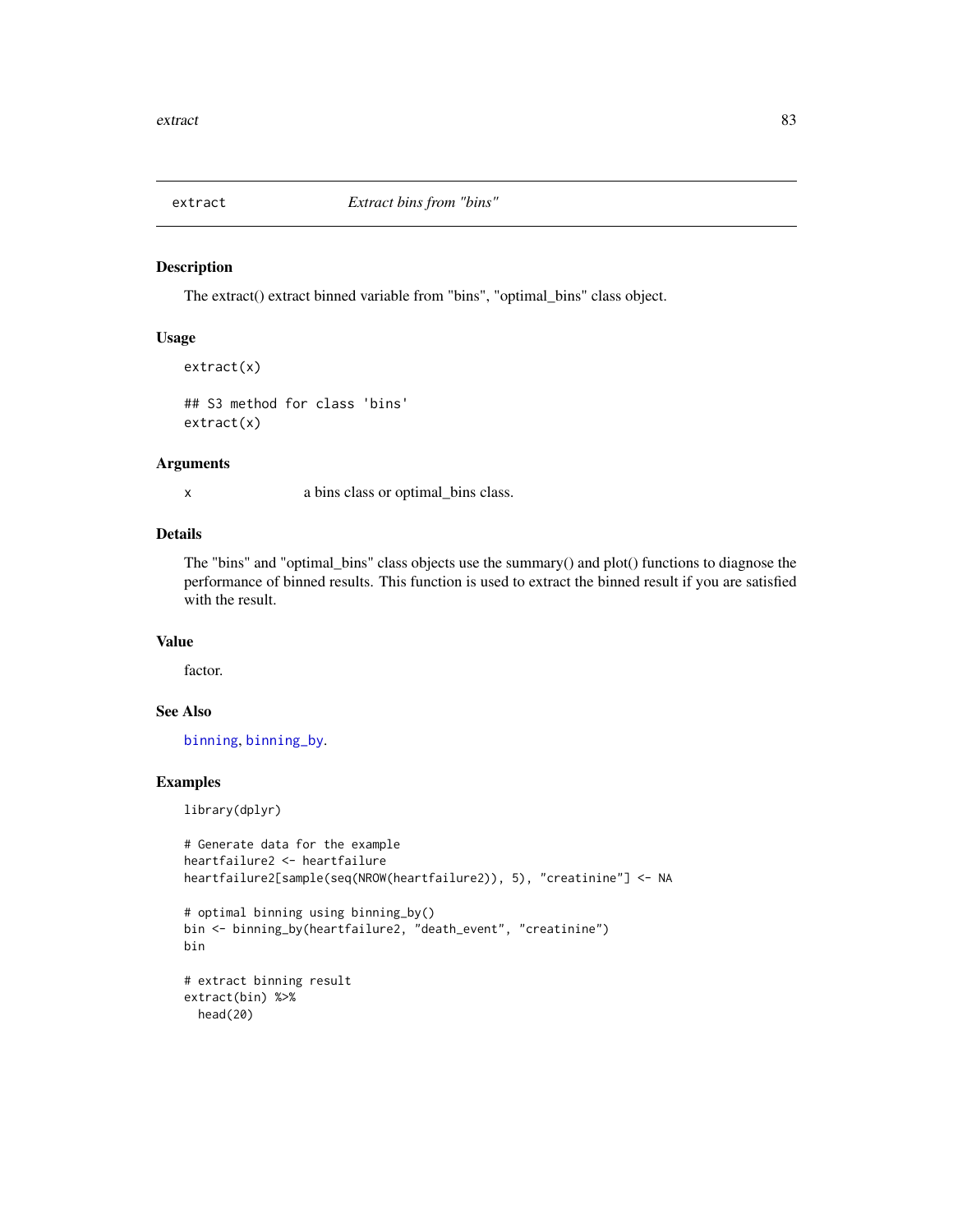<span id="page-83-0"></span>

The find\_class() extracts variable information having a certain class from an object inheriting data.frame.

## Usage

```
find_class(
  df,
  type = c("numerical", "categorical", "categorical2", "date_categorical",
    "date_categorical2"),
  index = TRUE)
```
#### Arguments

| df    | a data.frame or objects inheriting from data.frame                                                                                                                                                                                                                                                                                             |
|-------|------------------------------------------------------------------------------------------------------------------------------------------------------------------------------------------------------------------------------------------------------------------------------------------------------------------------------------------------|
| type  | character. Defines a group of classes to be searched. "numerical" searches<br>for "numeric" and "integer" classes, "categorical" searches for "factor" and "or-<br>dered" classes. "categorical2" adds "character" class to "categorical". "date_categorical"<br>adds result of "categorical2" and "Date", "POSIXct". "date_categorical2" adds |
|       | result of "categorical" and "Date", "POSIXct".                                                                                                                                                                                                                                                                                                 |
| index | logical. If TRUE is return numeric vector that is variables index, and if FALSE<br>is return character vector that is variables name, default is TRUE.                                                                                                                                                                                         |

# Value

character vector or numeric vector. The meaning of vector according to data type is as follows.

- character vector : variables name
- numeric vector : variables index

## See Also

[get\\_class](#page-87-0).

```
## Not run:
# data.frame
find_class(iris, "numerical")
find_class(iris, "numerical", index = FALSE)
find_class(iris, "categorical")
find_class(iris, "categorical", index = FALSE)
```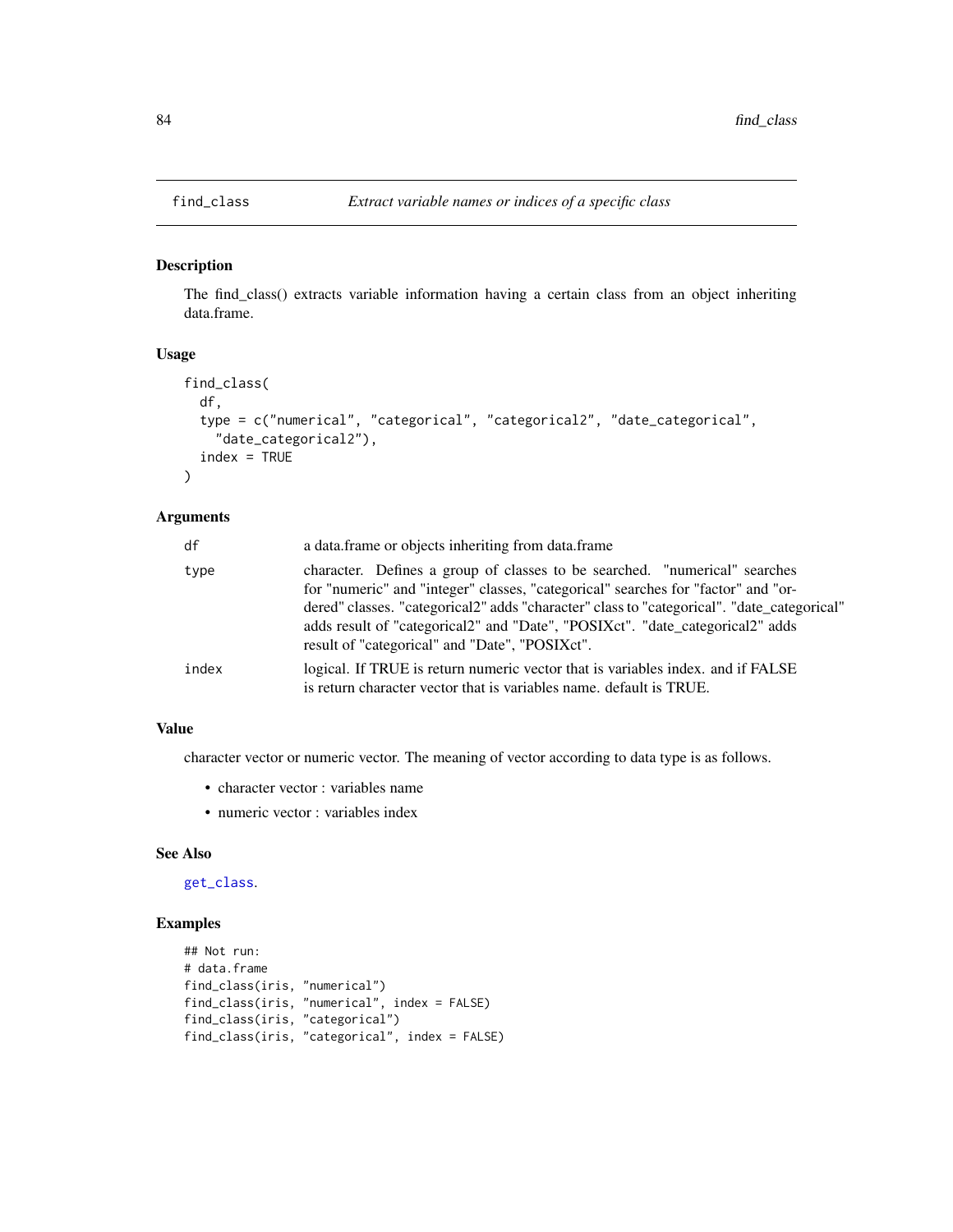find\_na 85

```
# tbl_df
find_class(ggplot2::diamonds, "numerical")
find_class(ggplot2::diamonds, "numerical", index = FALSE)
find_class(ggplot2::diamonds, "categorical")
find_class(ggplot2::diamonds, "categorical", index = FALSE)
# type is "categorical2"
iris2 <- data.frame(iris, char = "chars",
                    stringsAsFactors = FALSE)
find_class(iris2, "categorical", index = FALSE)
find_class(iris2, "categorical2", index = FALSE)
## End(Not run)
```
<span id="page-84-0"></span>find\_na *Finding variables including missing values*

# Description

Find the variable that contains the missing value in the object that inherits the data.frame or data.frame.

#### Usage

find\_na(.data, index = TRUE, rate = FALSE)

#### Arguments

| .data | a data.frame or a tbl_df.                                                                                                                                                                                         |
|-------|-------------------------------------------------------------------------------------------------------------------------------------------------------------------------------------------------------------------|
| index | logical. When representing the information of a variable including missing val-<br>ues, specify whether or not the variable is represented by an index. Returns an<br>index if TRUE or a variable names if FALSE. |
| rate  | logical. If TRUE, returns the percentage of missing values in the individual<br>variable.                                                                                                                         |

# Value

Information on variables including missing values.

# See Also

[imputate\\_na](#page-94-0), [find\\_outliers](#page-85-0).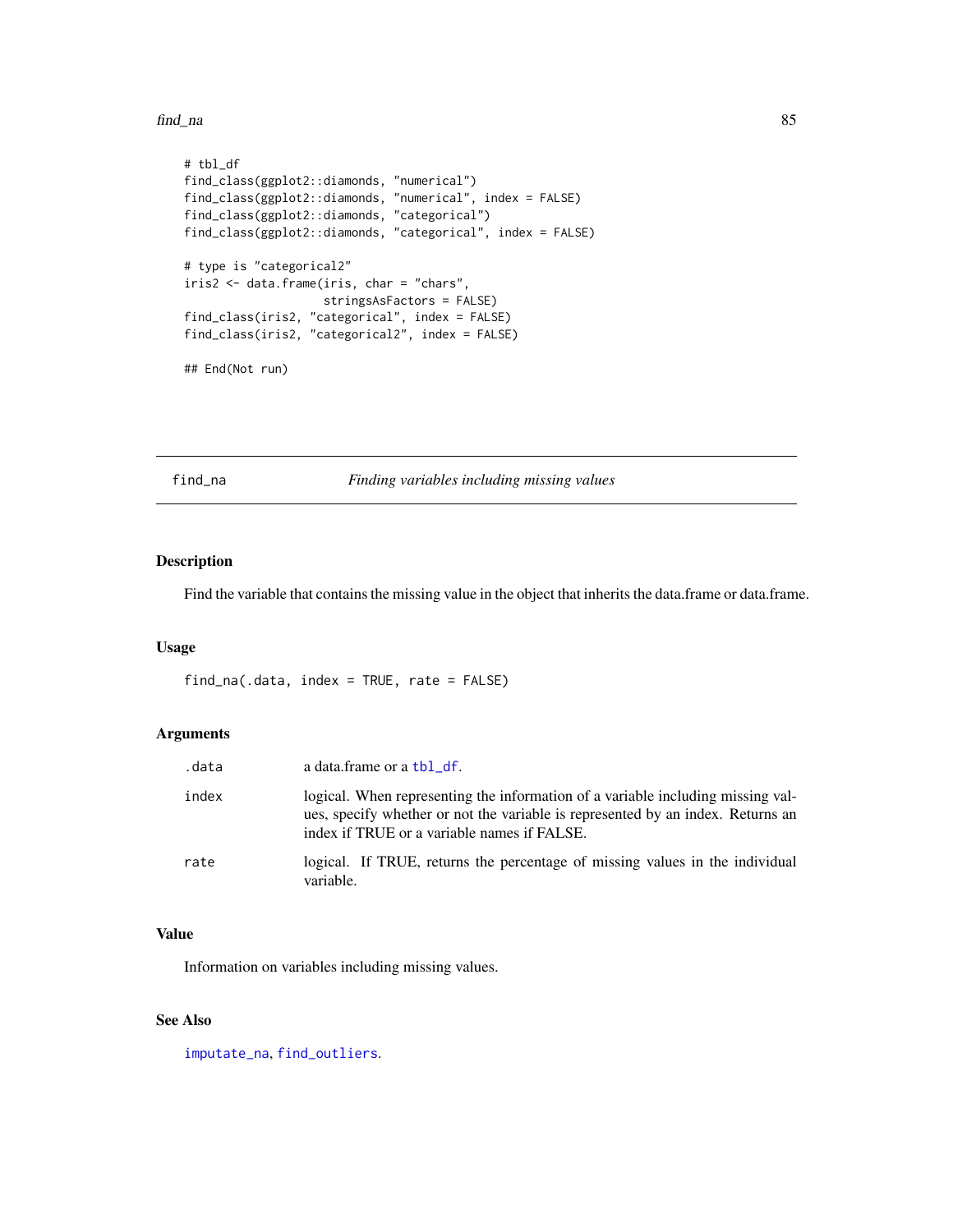## Examples

```
## Not run:
find_na(jobchange)
find_na(jobchange, index = FALSE)
find_na(jobchange, rate = TRUE)
## using dplyr -------------------------------------
library(dplyr)
# Perform simple data quality diagnosis of variables with missing values.
jobchange %>%
  select(find_na(.)) %>%
  diagnose()
## End(Not run)
```
<span id="page-85-0"></span>find\_outliers *Finding variables including outliers*

# Description

Find the numerical variable that contains outliers in the object that inherits the data.frame or data.frame.

## Usage

```
find_outliers(.data, index = TRUE, rate = FALSE)
```
## Arguments

| .data | a data.frame or a tbl_df.                                                                                                                                                                                 |
|-------|-----------------------------------------------------------------------------------------------------------------------------------------------------------------------------------------------------------|
| index | logical. When representing the information of a variable including outliers,<br>specify whether or not the variable is represented by an index. Returns an index<br>if TRUE or a variable names if FALSE. |
| rate  | logical. If TRUE, returns the percentage of outliers in the individual variable.                                                                                                                          |

## Value

Information on variables including outliers.

## See Also

[find\\_na](#page-84-0), [imputate\\_outlier](#page-96-0).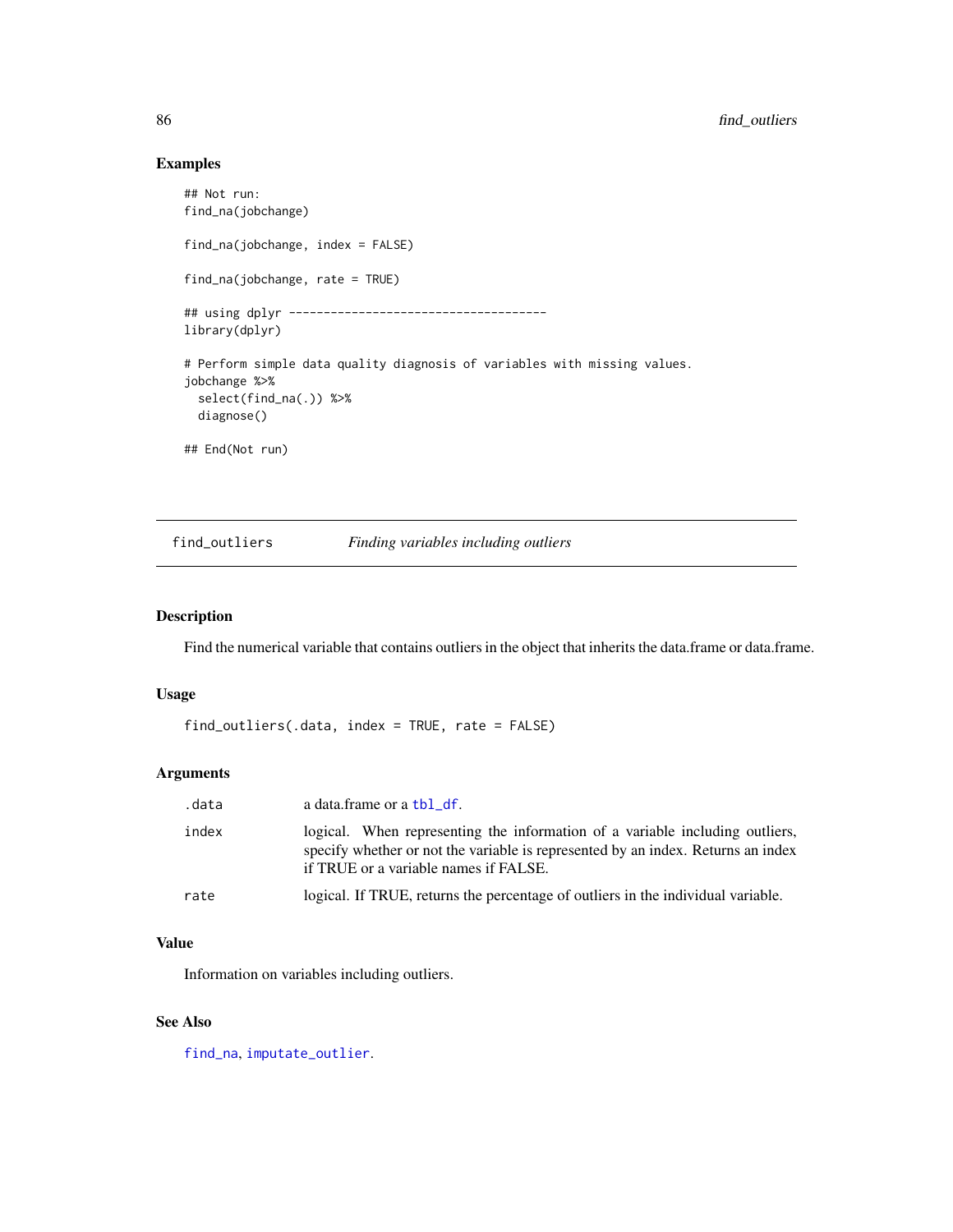# find\_skewness 87

## Examples

```
## Not run:
find_outliers(heartfailure)
find_outliers(heartfailure, index = FALSE)
find_outliers(heartfailure, rate = TRUE)
## using dplyr -------------------------------------
library(dplyr)
# Perform simple data quality diagnosis of variables with outliers.
heartfailure %>%
  select(find_outliers(.)) %>%
  diagnose()
## End(Not run)
```
find\_skewness *Finding skewed variables*

# Description

Find the numerical variable that skewed variable that inherits the data.frame or data.frame.

#### Usage

```
find_skewness(.data, index = TRUE, value = FALSE, thres = NULL)
```
## Arguments

| .data | a data.frame or a tbl_df.                                                                                                                                                                     |
|-------|-----------------------------------------------------------------------------------------------------------------------------------------------------------------------------------------------|
| index | logical. When representing the information of a skewed variable, specify whether<br>or not the variable is represented by an index. Returns an index if TRUE or a<br>variable names if FALSE. |
| value | logical. If TRUE, returns the skewness value in the individual variable.                                                                                                                      |
| thres | Returns a skewness threshold value that has an absolute skewness greater than<br>thres. The default is NULL to ignore the threshold, but, If value = TRUE, default<br>to $0.5$ .              |

## Value

Information on variables including skewness.

## See Also

[find\\_na](#page-84-0), [find\\_outliers](#page-85-0).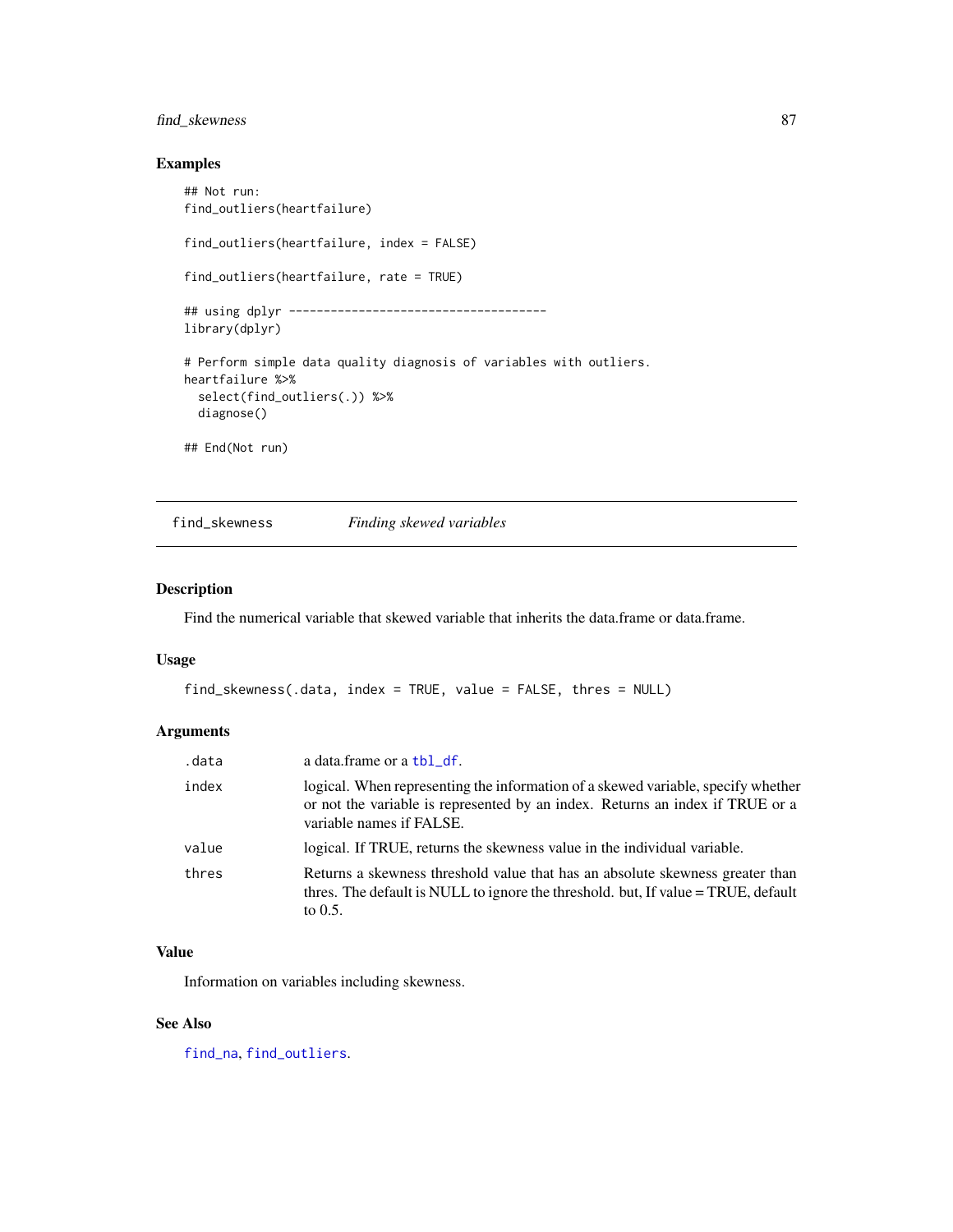# Examples

```
## Not run:
find_skewness(heartfailure)
find_skewness(heartfailure, index = FALSE)
find_skewness(heartfailure, thres = 0.1)
find_skewness(heartfailure, value = TRUE)
find_skewness(heartfailure, value = TRUE, thres = 0.1)
## using dplyr -------------------------------------
library(dplyr)
# Perform simple data quality diagnosis of skewed variables
heartfailure %>%
  select(find_skewness(.)) %>%
  diagnose()
## End(Not run)
```
<span id="page-87-0"></span>

#### get\_class *Extracting a class of variables*

# Description

The get\_class() gets class of variables in data.frame or tbl\_df.

## Usage

```
get_class(df)
```
## Arguments

df a data.frame or objects inheriting from data.frame

# Value

a data.frame Variables of data.frame is as follows.

- variable : variables name
- class : class of variables

#### See Also

[find\\_class](#page-83-0).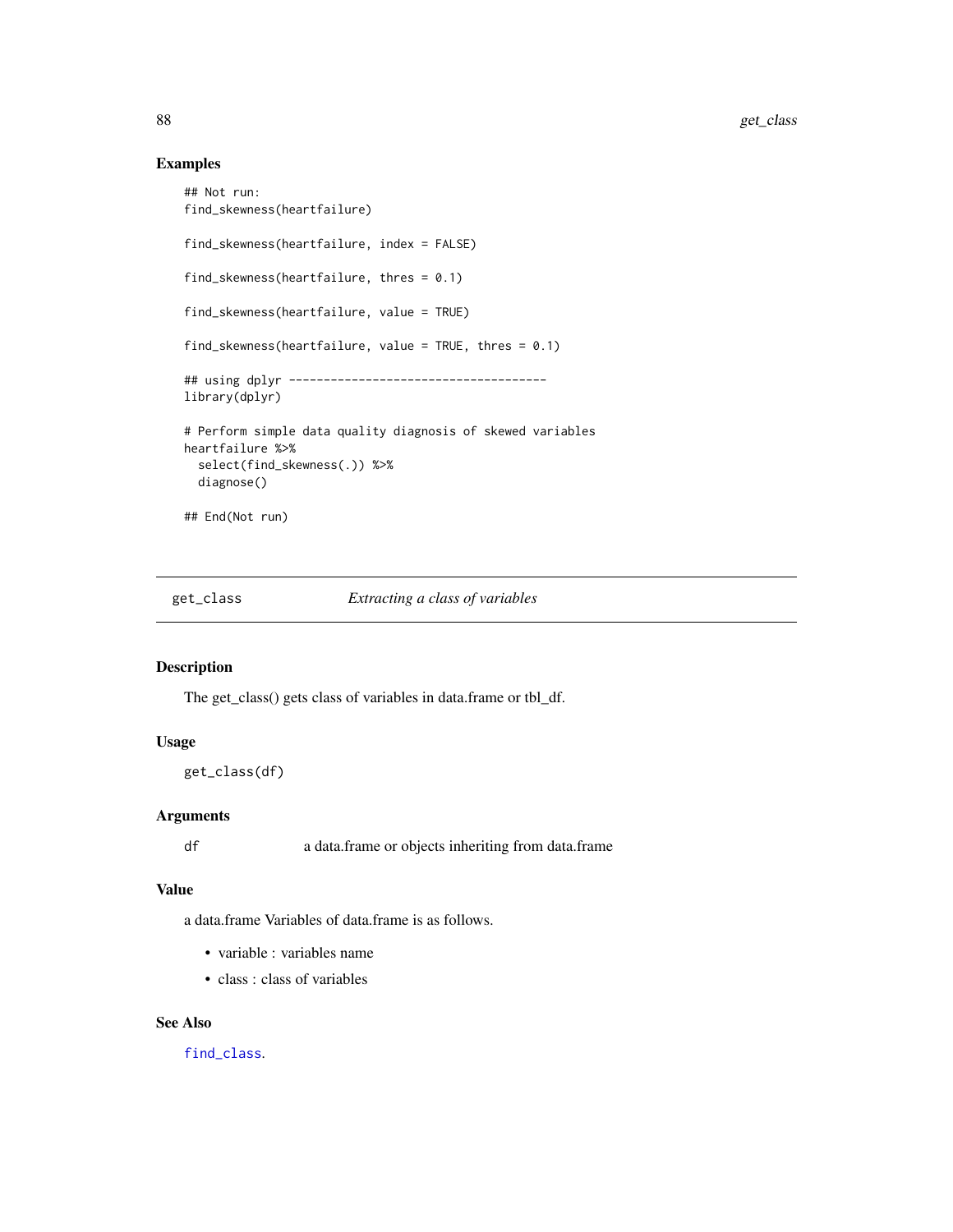# get\_column\_info 89

## Examples

```
## Not run:
# data.frame
get_class(iris)
# tbl_df
get_class(ggplot2::diamonds)
library(dplyr)
ggplot2::diamonds %>%
  get_class() %>%
  filter(class %in% c("integer", "numeric"))
## End(Not run)
```
get\_column\_info *Describe column of table in the DBMS*

# Description

The get\_column\_info() retrieves the column information of the DBMS table through the tbl\_bdi object of dplyr.

## Usage

get\_column\_info(df)

# Arguments

df a tbl\_dbi.

# Value

An object of data.frame.

#### Column information of the DBMS table

- SQLite DBMS connected RSQLite::SQLite():
	- name: column name
	- type: data type in R
- MySQL/MariaDB DBMS connected RMySQL::MySQL():
	- name: column name
	- Sclass: data type in R
	- type: data type of column in the DBMS
	- length: data length in the DBMS
- Oracle DBMS connected ROracle::dbConnect():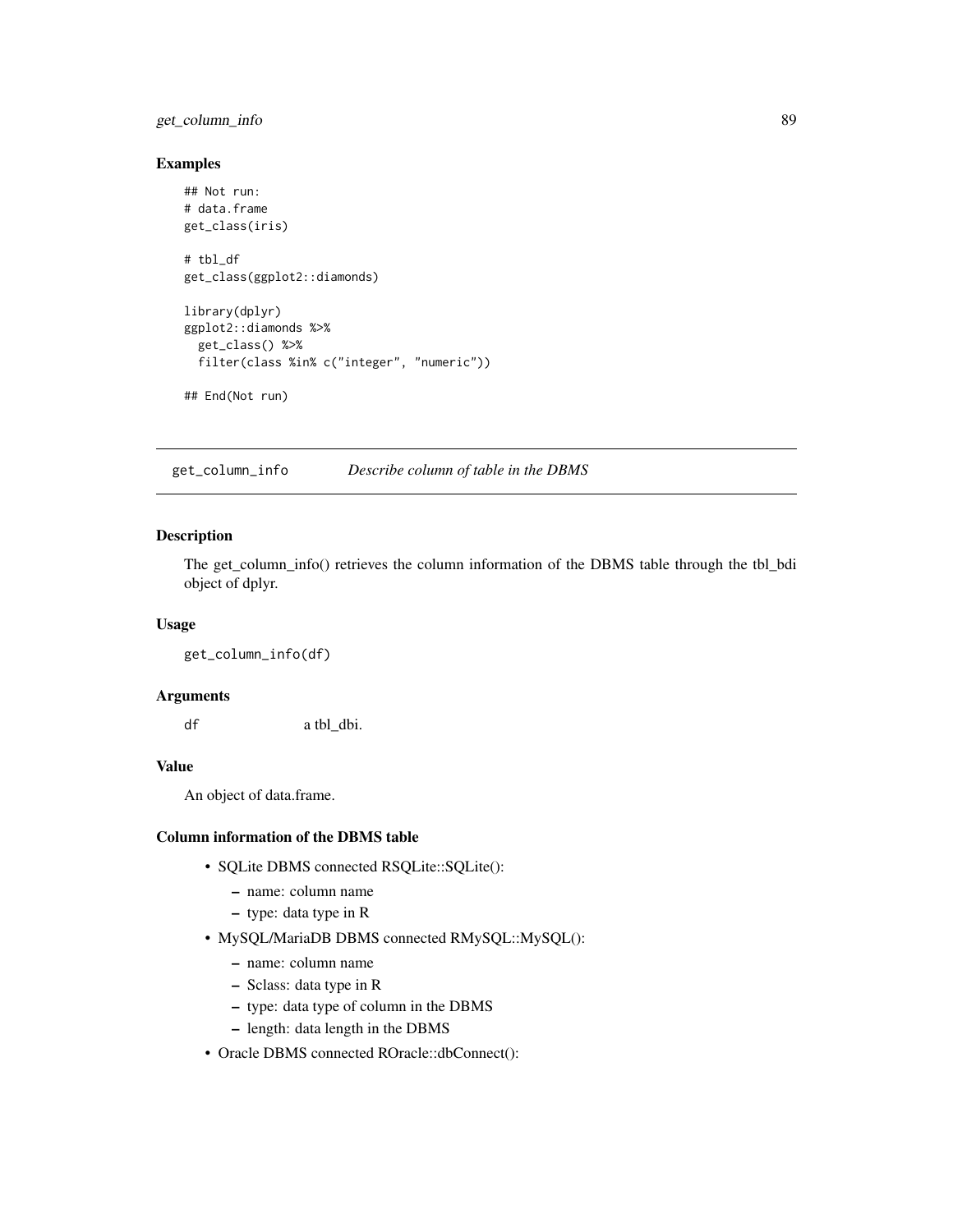- name: column name
- Sclass: column type in R
- type: data type of column in the DBMS
- len: length of column(CHAR/VARCHAR/VARCHAR2 data type) in the DBMS
- precision: precision of column(NUMBER data type) in the DBMS
- scale: decimal places of column(NUMBER data type) in the DBMS
- nullOK: nullability

# Examples

```
library(dplyr)
# connect DBMS
con_sqlite <- DBI::dbConnect(RSQLite::SQLite(), ":memory:")
# copy heartfailure to the DBMS with a table named TB_HEARTFAILURE
copy_to(con_sqlite, heartfailure, name = "TB_HEARTFAILURE", overwrite = TRUE)
con_sqlite %>%
  tbl("TB_HEARTFAILURE") %>%
  get_column_info
# Disconnect DBMS
DBI::dbDisconnect(con_sqlite)
```
get\_os *Finding Users Machine's OS*

# Description

Get the operating system that users machines.

## Usage

get\_os()

## Value

OS names. "windows" or "osx" or "linux"

## Examples

get\_os()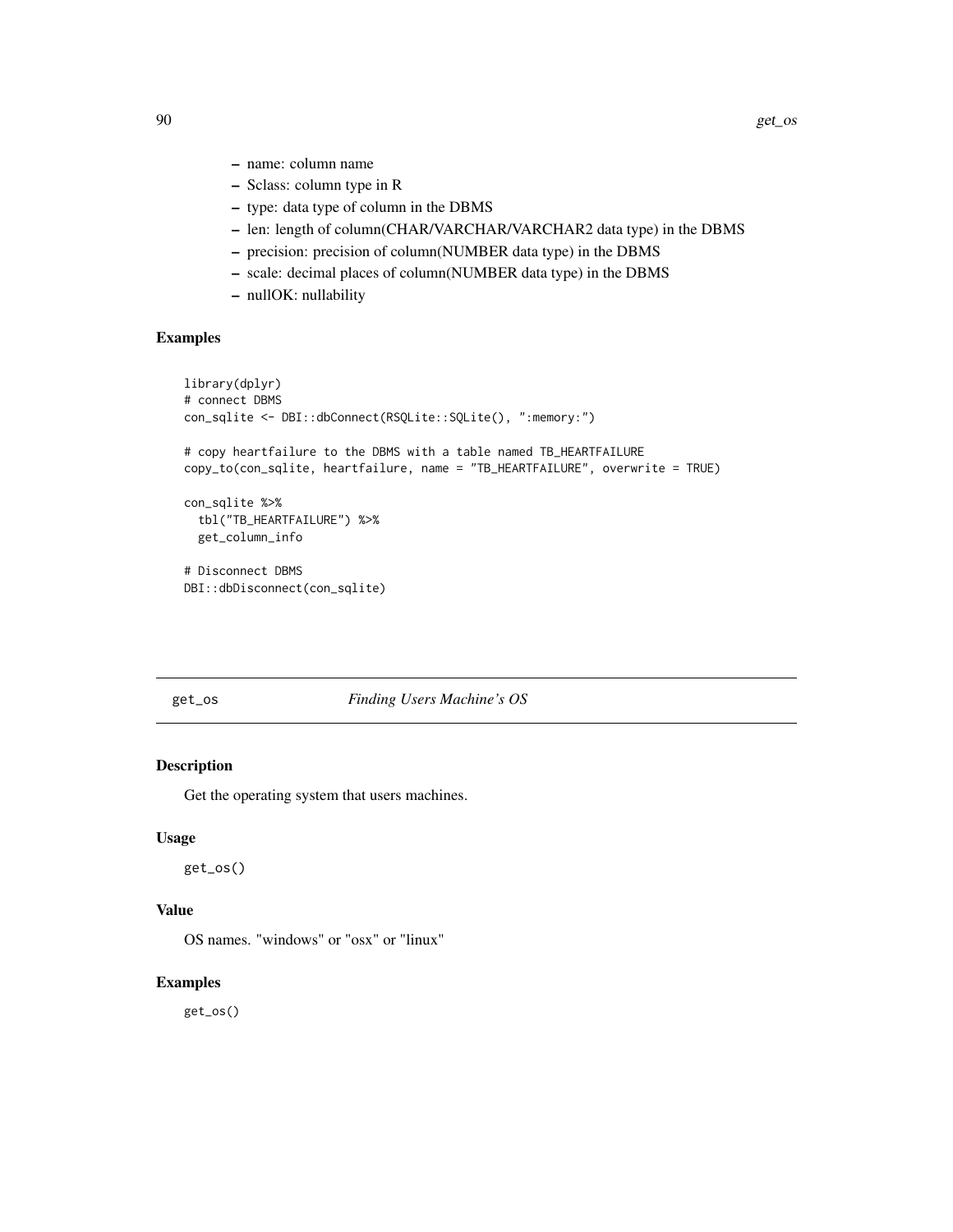Find the percentile of the value specified in numeric vector.

# Usage

```
get\_percentile(x, value, from = 0, to = 1,eps = 1e-06)
```
# Arguments

| $\mathsf{x}$ | numeric. a numeric vector.                                                                                                                              |
|--------------|---------------------------------------------------------------------------------------------------------------------------------------------------------|
| value        | numeric. a scalar to find percentile value from vector x.                                                                                               |
| from         | numeric. Start interval in logic to find percentile value. default to 0.                                                                                |
| to           | numeric. End interval in logic to find percentile value, default to 1.                                                                                  |
| eps          | numeric. Threshold value for calculating the approximate value in recursive<br>calling logic to find the percentile value. (epsilon). default to 1e-06. |

## Value

list. Components of list. is as follows.

- percentile : numeric. Percentile position of value. It has a value between [0, 100].
- is\_outlier : logical. Whether value is an outlier.

```
## Not run:
carat <- ggplot2::diamonds$carat
quantile(carat)
get_percentile(carat, value = 0.5)
get_percentile(carat, value = median(diamonds$carat))
get_percentile(carat, value = 1)
get_percentile(carat, value = 7)
## End(Not run)
```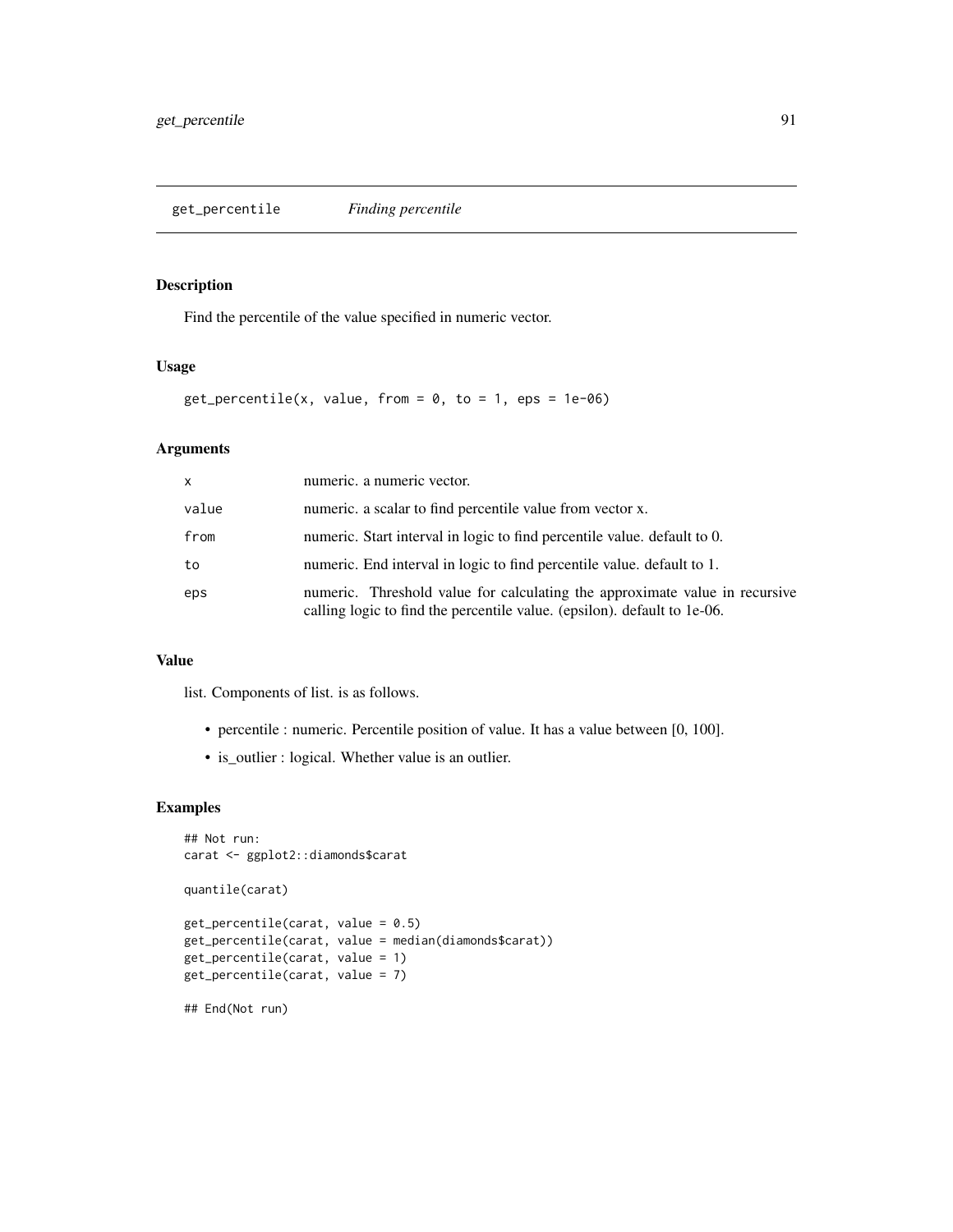The get\_transform() gets transformation of numeric variable.

## Usage

```
get_transform(
 x,
 method = c("log", "sqrt", "log+1", "log+a", "1/x", "x^2", "x^3", "Box-Cox",
    "Yeo-Johnson")
\mathcal{L}
```
## Arguments

|        | numeric, numeric for transform                       |
|--------|------------------------------------------------------|
| method | character, transformation method of numeric variable |

#### Details

The supported transformation method is follow.:

- "log" : log transformation. log(x)
- "log+1" : log transformation.  $log(x + 1)$ . Used for values that contain 0.
- "log+a" : log transformation.  $log(x + 1 min(x))$ . Used for values that contain 0.
- "sqrt" : square root transformation.
- $"1/x"$ : 1 / x transformation
- "x^2" : x square transformation
- " $x^3$ " :  $x^3$  square transformation
- "Box-Cox" : Box-Box transformation
- "Yeo-Johnson" : Yeo-Johnson transformation

## Value

numeric. transformed numeric vector.

## See Also

[plot\\_normality](#page-141-0).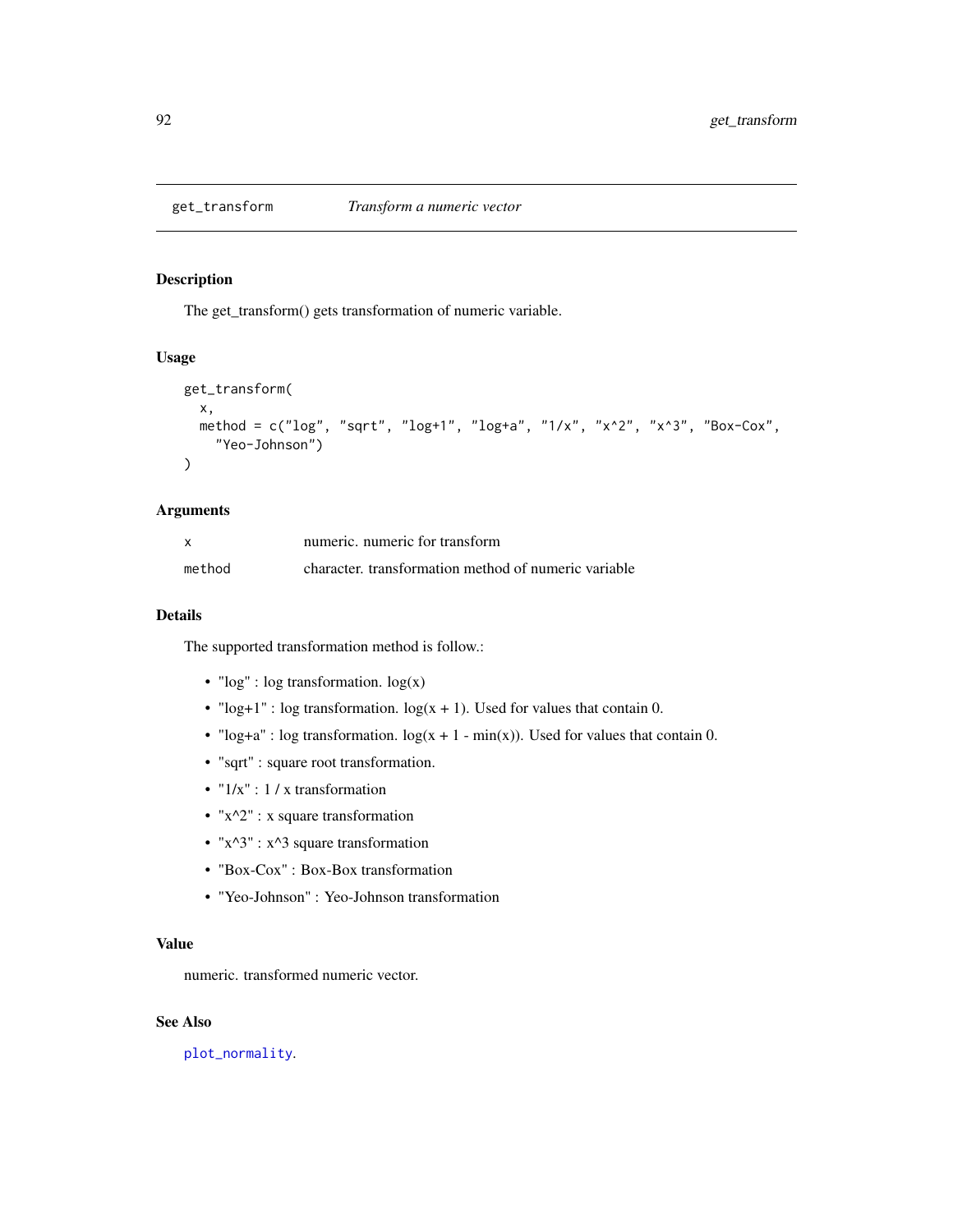#### heartfailure 93

## Examples

```
## Not run:
# log+a transform
get_transform(iris$Sepal.Length, "log+a")
if (requireNamespace("forecast", quietly = TRUE)) {
 # Box-Cox transform
 get_transform(iris$Sepal.Length, "Box-Cox")
 # Yeo-Johnson transform
 get_transform(iris$Sepal.Length, "Yeo-Johnson")
} else {
 cat("If you want to use this feature, you need to install the forecast package.\n")
}
## End(Not run)
```
heartfailure *Heart Failure Data*

## Description

A dataset containing the ages and other attributes of almost 300 cases.

# Usage

```
data(heartfailure)
```
## Format

A data frame with 299 rows and 13 variables. The variables are as follows:

age patient's age.

anaemia decrease of red blood cells or hemoglobin (boolean), Yes, No.

cpk\_enzyme level of the CPK(creatinine phosphokinase) enzyme in the blood (mcg/L).

diabetes if the patient has diabetes (boolean), Yes, No.

ejection\_fraction percentage of blood leaving the heart at each contraction (percentage).

hblood\_pressure high\_blood\_pressure. if the patient has hypertension (boolean), Yes, No.

platelets platelets in the blood (kiloplatelets/mL).

creatinine level of serum creatinine in the blood (mg/dL).

sodium level of serum sodium in the blood (mEq/L).

sex patient's sex (binary), Male, Female.

smoking if the patient smokes or not (boolean), Yes, No.

time follow-up period (days).

death\_event if the patient deceased during the follow-up period (boolean), Yes, No.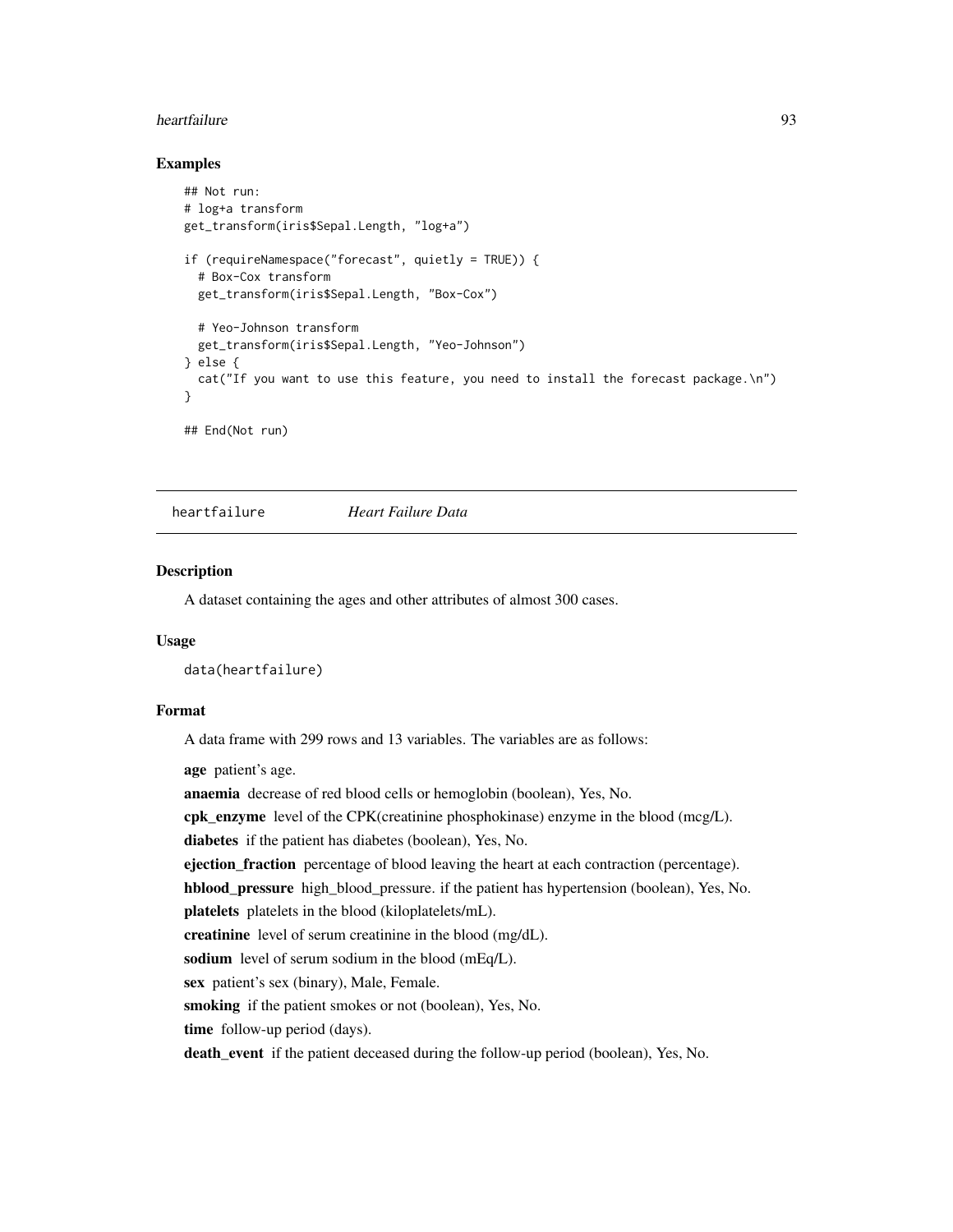## Details

Heart failure is a common event caused by Cardiovascular diseasess and this dataset contains 12 features that can be used to predict mortality by heart failure.

#### Source

"Heart Failure Prediction" in Kaggle <https://www.kaggle.com/andrewmvd/heart-failure-clinicaldata>, License : CC BY 4.0

## References

Davide Chicco, Giuseppe Jurman: Machine learning can predict survival of patients with heart failure from serum creatinine and ejection fraction alone. BMC Medical Informatics and Decision Making 20, 16 (2020). <https://doi.org/10.1186/s12911-020-1023-5>

import\_google\_font *Import Google Fonts*

#### Description

Import google font to be used when drawing charts.

#### Usage

```
import_google_font(family)
```
#### Arguments

family character. font family name

## Details

When attaching the dlookr package, use "Roboto Condensed" and "Noto Sans Korean" among Google fonts. And also loads "Liberation Sans Narrow" and "NanumSquare" included in the package for offline environment.

If you want to use anything other than the 4 fonts that are loaded with the dlookr package, load the desired Google fonts with import\_google\_font().

dlookr recommends the following google fonts, both sans and condensed: "IBM Plex Sans Condensed", "Encode Sans Condensed", "Barlow Condensed", "Saira Condensed", "Titillium Web", "Oswald", "PT Sans Narrow"

Korean fonts: "Nanum Gothic", "Gothic A1"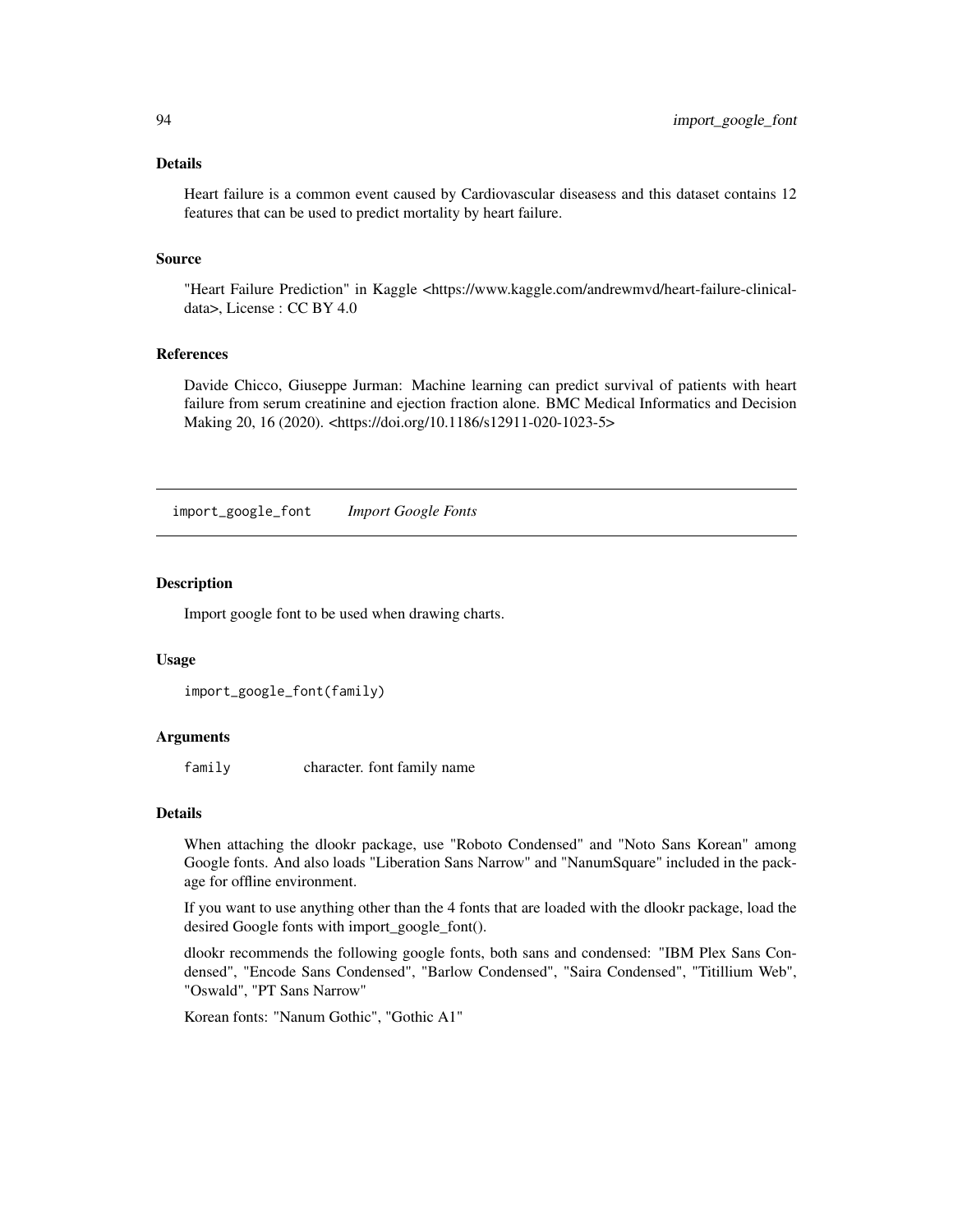<span id="page-94-0"></span>

Missing values are imputed with some representative values and statistical methods.

## Usage

imputate\_na(.data, xvar, yvar, method, seed, print\_flag, no\_attrs)

# Arguments

| .data      | a data.frame or a tbl_df.                                                                                                                  |
|------------|--------------------------------------------------------------------------------------------------------------------------------------------|
| xvar       | variable name to replace missing value.                                                                                                    |
| yvar       | target variable.                                                                                                                           |
| method     | method of missing values imputation.                                                                                                       |
| seed       | integer, the random seed used in mice, only used "mice" method.                                                                            |
| print_flag | logical. If TRUE, mice will print running log on console. Use print_flag=FALSE<br>for silent computation. Used only when method is "mice". |
| no_attrs   | logical. If TRUE, return numerical variable or categorical variable. else If<br>FALSE, imputation class.                                   |

# Details

imputate\_na() creates an imputation class. The 'imputation' class includes missing value position, imputed value, and method of missing value imputation, etc. The 'imputation' class compares the imputed value with the original value to help determine whether the imputed value is used in the analysis.

See vignette("transformation") for an introduction to these concepts.

#### Value

An object of imputation class. or numerical variable or categorical variable. if no\_attrs is FALSE then return imputation class, else no\_attrs is TRUE then return numerical vector or factor. Attributes of imputation class is as follows.

- var\_type : the data type of predictor to replace missing value.
- method : method of missing value imputation.
	- predictor is numerical variable.
		- \* "mean" : arithmetic mean.
		- \* "median" : median.
		- \* "mode" : mode.
		- \* "knn" : K-nearest neighbors.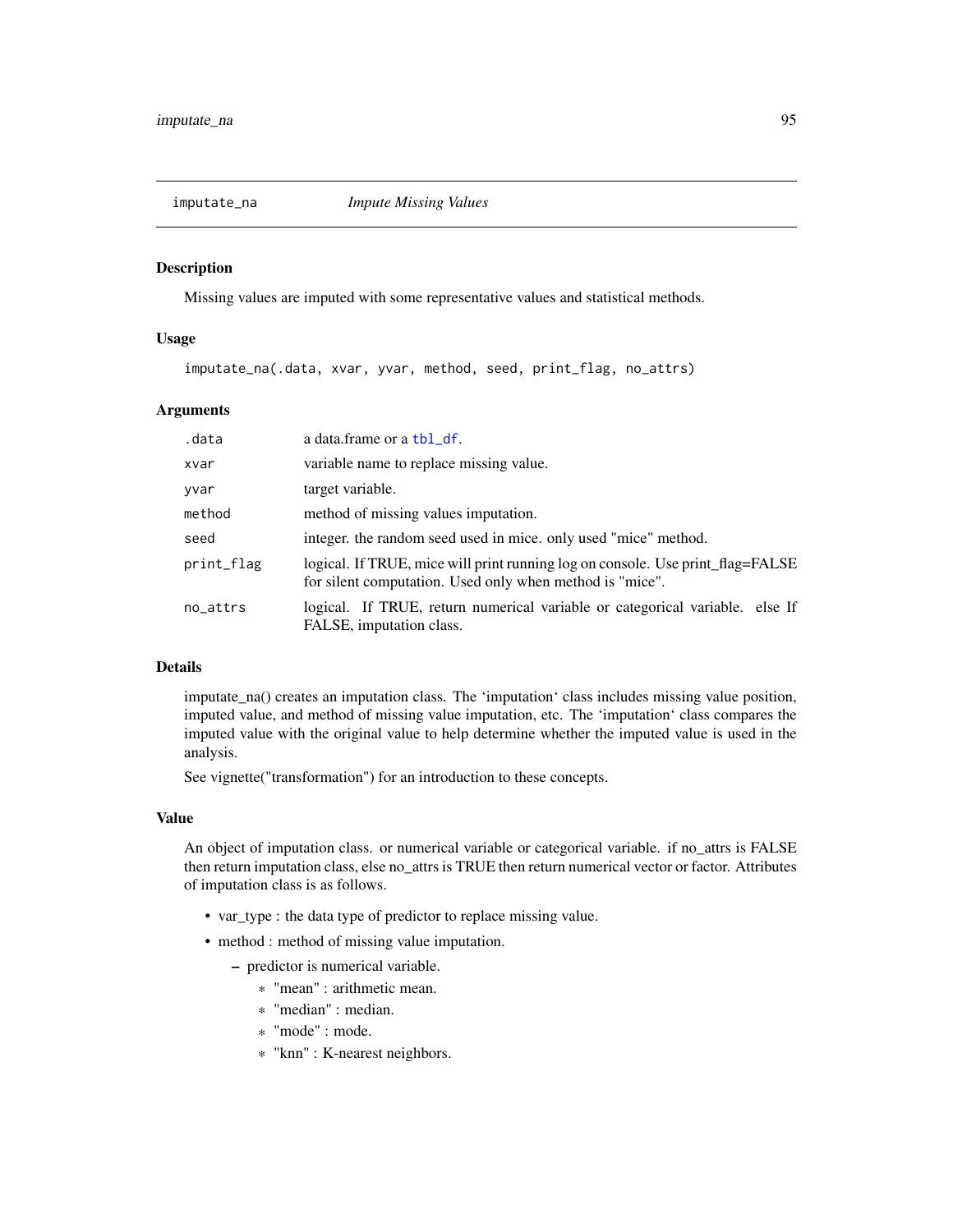- \* "rpart" : Recursive Partitioning and Regression Trees.
- \* "mice" : Multivariate Imputation by Chained Equations.
- predictor is categorical variable.
	- \* "mode" : mode.
	- \* "rpart" : Recursive Partitioning and Regression Trees.
	- \* "mice" : Multivariate Imputation by Chained Equations.
- na\_pos : position of missing value in predictor.
- seed : the random seed used in mice. only used "mice" method.
- type : "missing values". type of imputation.
- message : a message tells you if the result was successful.
- success : Whether the imputation was successful.

#### See Also

[imputate\\_outlier](#page-96-0).

```
# Generate data for the example
heartfailure2 <- heartfailure
heartfailure2[sample(seq(NROW(heartfailure2)), 20), "platelets"] <- NA
heartfailure2[sample(seq(NROW(heartfailure2)), 5), "smoking"] <- NA
# Replace the missing value of the platelets variable with median
imputate_na(heartfailure2, platelets, method = "median")
# Replace the missing value of the platelets variable with rpart
# The target variable is death_event.
# imputate_na(heartfailure2, platelets, death_event, method = "rpart")
# Replace the missing value of the smoking variable with mode
# imputate_na(heartfailure2, smoking, method = "mode")
# Replace the missing value of the smoking variable with mice
# The target variable is death_event.
# imputate_na(heartfailure2, smoking, death_event, method = "mice")
## using dplyr -------------------------------------
library(dplyr)
# The mean before and after the imputation of the platelets variable
heartfailure2 %>%
  mutate(platelets_imp = imputate_na(heartfailure2, platelets, death_event,
                                     method = "knn", no_attrs = TRUE)) %>%
  group_by(death_event) %>%
  summarise(orig = mean(platelets, na.rm = TRUE),
            imputation = mean(platelets_imp))
```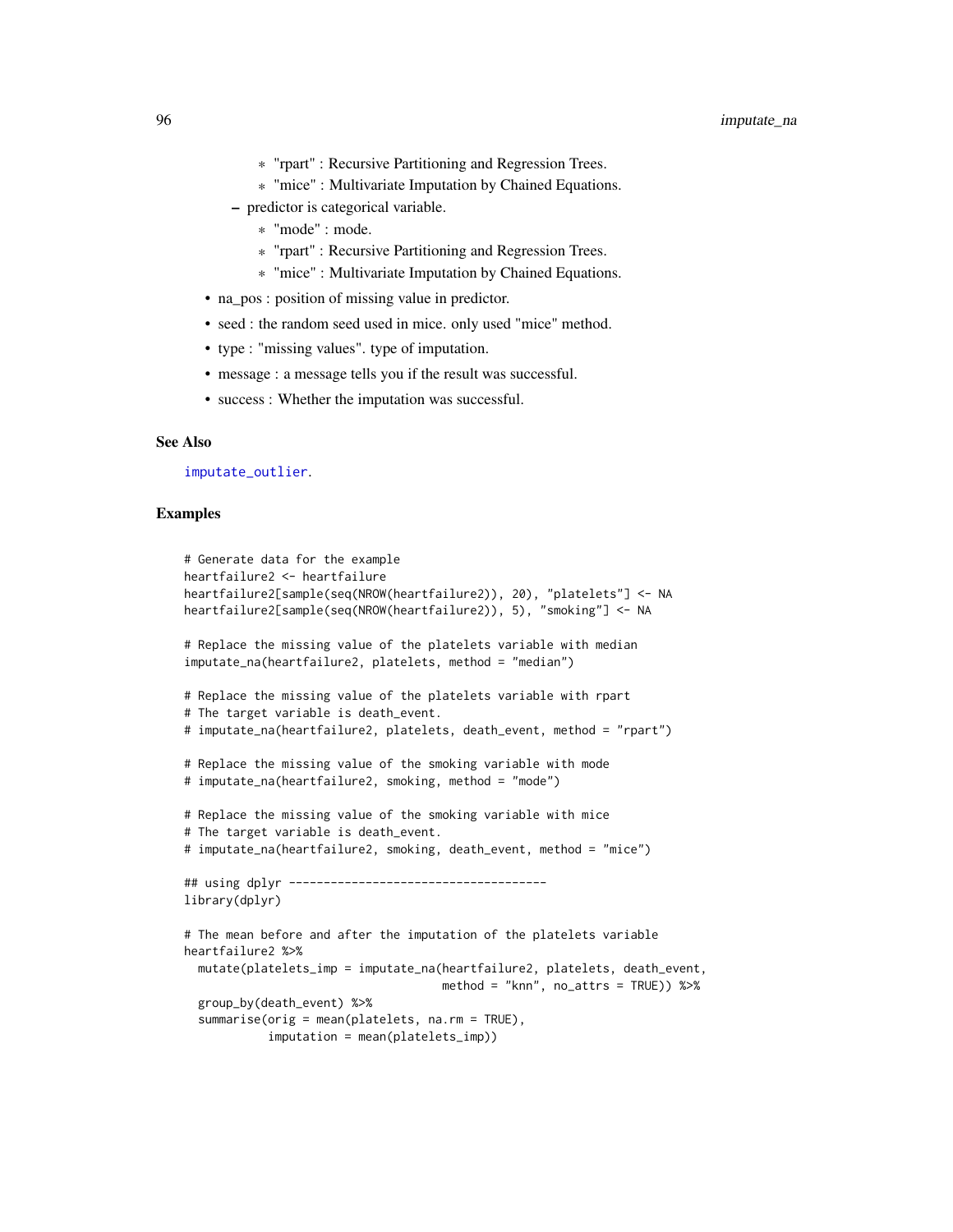# imputate\_outlier 97

```
# If the variable of interest is a numerical variable
platelets <- imputate_na(heartfailure2, platelets, death_event, method = "rpart")
platelets
summary(platelets)
# plot(platelets)
# If the variable of interest is a categorical variable
# smoking <- imputate_na(heartfailure2, smoking, death_event, method = "mice")
# smoking
# summary(smoking)
# plot(smoking)
```
<span id="page-96-0"></span>imputate\_outlier *Impute Outliers*

# Description

Outliers are imputed with some representative values and statistical methods.

#### Usage

```
imputate_outlier(.data, xvar, method, no_attrs, cap_ntiles)
```
#### Arguments

| .data      | a data.frame or a tbl_df.                                                                                                                                                             |
|------------|---------------------------------------------------------------------------------------------------------------------------------------------------------------------------------------|
| xvar       | variable name to replace missing value.                                                                                                                                               |
| method     | method of missing values imputation.                                                                                                                                                  |
| no_attrs   | logical. If TRUE, return numerical variable or categorical variable. else If<br>FALSE, imputation class.                                                                              |
| cap_ntiles | numeric. Only used when method is "capping". Specifies the value of per-<br>centiles replaced by the values of lower outliers and upper outliers. The default<br>is $c(0.05, 0.95)$ . |

## Details

imputate\_outlier() creates an imputation class. The 'imputation' class includes missing value position, imputed value, and method of missing value imputation, etc. The 'imputation' class compares the imputed value with the original value to help determine whether the imputed value is used in the analysis.

See vignette("transformation") for an introduction to these concepts.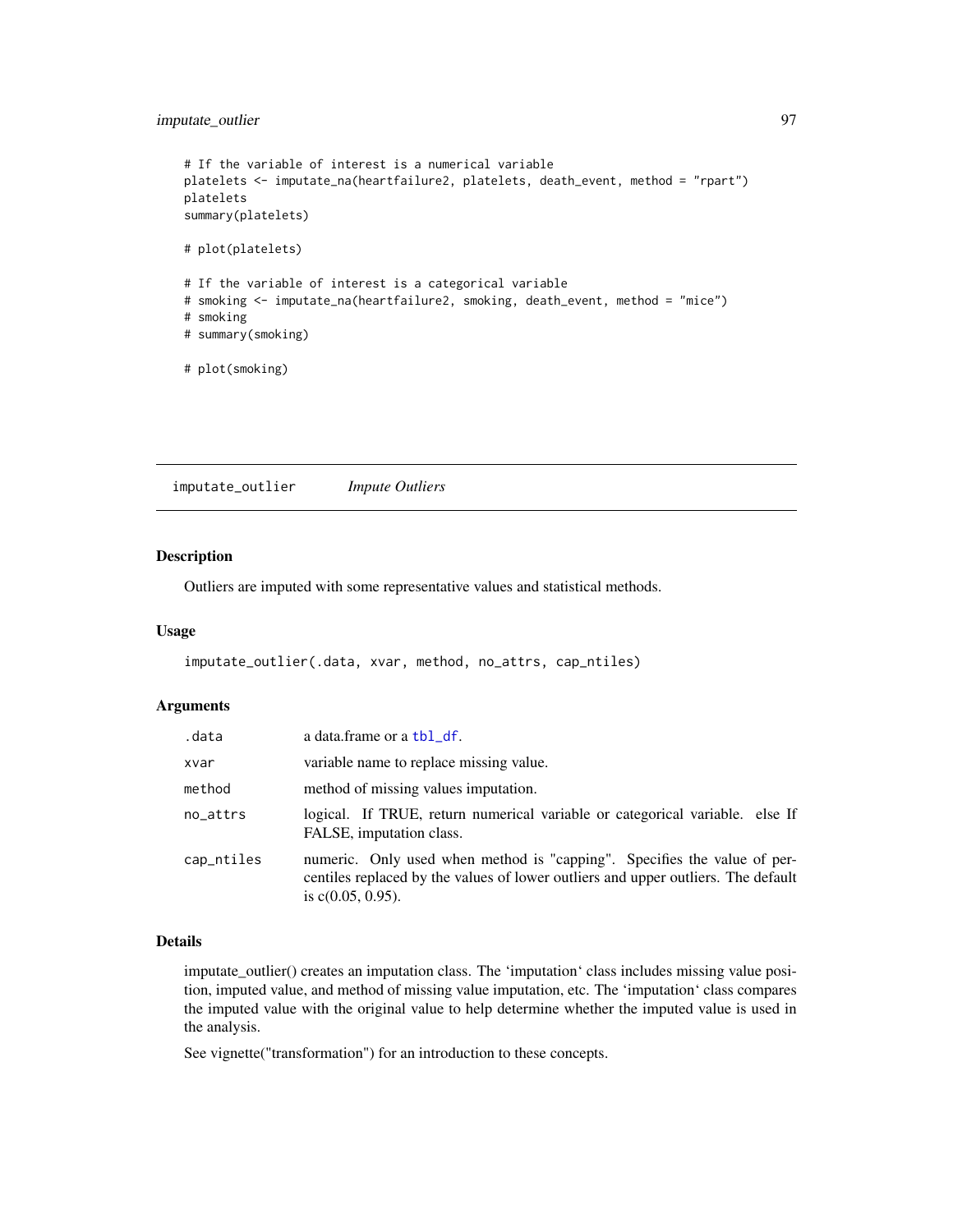#### Value

An object of imputation class. or numerical variable. if no\_attrs is FALSE then return imputation class, else no\_attrs is TRUE then return numerical vector. Attributes of imputation class is as follows.

- method : method of missing value imputation.
	- predictor is numerical variable
		- \* "mean" : arithmetic mean
		- \* "median" : median
		- \* "mode" : mode
		- \* "capping" : Impute the upper outliers with 95 percentile, and Impute the lower outliers with 5 percentile.
			- · You can change this criterion with the cap\_ntiles argument.
- outlier\_pos : position of outliers in predictor.
- outliers : outliers. outliers corresponding to outlier\_pos.
- type : "outliers". type of imputation.

#### See Also

[imputate\\_na](#page-94-0).

```
# Replace the outliers of the sodium variable with median.
imputate_outlier(heartfailure, sodium, method = "median")
# Replace the outliers of the sodium variable with capping.
imputate_outlier(heartfailure, sodium, method = "capping")
imputate_outlier(heartfailure, sodium, method = "capping",
                 cap\_ntiles = c(0.1, 0.9)## using dplyr -------------------------------------
library(dplyr)
# The mean before and after the imputation of the sodium variable
heartfailure %>%
 mutate(sodium_imp = imputate_outlier(heartfailure, sodium,
                                      method = "capping", no\_attrs = TRUE) %>%
 group_by(death_event) %>%
 summarise(orig = mean(sodium, na.rm = TRUE),
            imputation = mean(sodium_imp, na.rm = TRUE))
# If the variable of interest is a numerical variables
sodium <- imputate_outlier(heartfailure, sodium)
sodium
summary(sodium)
plot(sodium)
```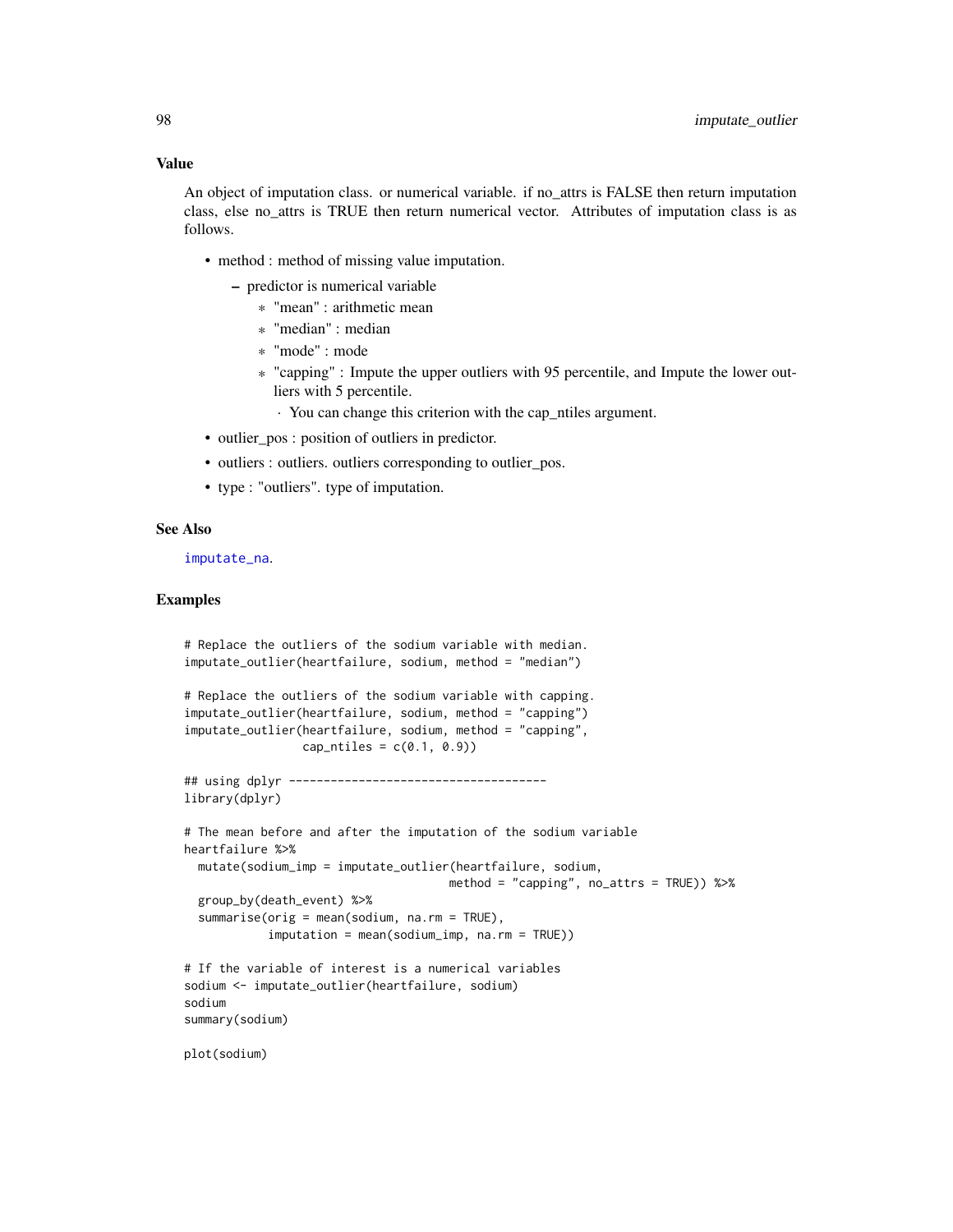# jobchange *Job Change of Data Scientists*

#### **Description**

A dataset containing the gender and other attributes of almost 20000 cases.

# Usage

data(jobchange)

## Format

A data frame with 19158 rows and 14 variables. The variables are as follows:

enrollee\_id unique ID for candidate city city code. city\_dev\_index developement index of the city (scaled). gender gender of candidate. relevent\_experience relevant experience of candidate enrolled\_university type of University course enrolled if any. education\_level education level of candidate. major\_discipline education major discipline of candidate. experience candidate total experience in years. company\_size number of employees in current employer's company. company\_type type of current employer. last\_new\_job difference in years between previous job and current job. training\_hours training hours completed. job\_chnge if looking for a job change (boolean), Yes, No.

# Details

This dataset designed to understand the factors that lead a person to leave current job for HR researches too.

## Source

"HR Analytics: Job Change of Data Scientists" in Kaggle <https://www.kaggle.com/arashnic/hranalytics-job-change-of-data-scientists>, License : CC0(Public Domain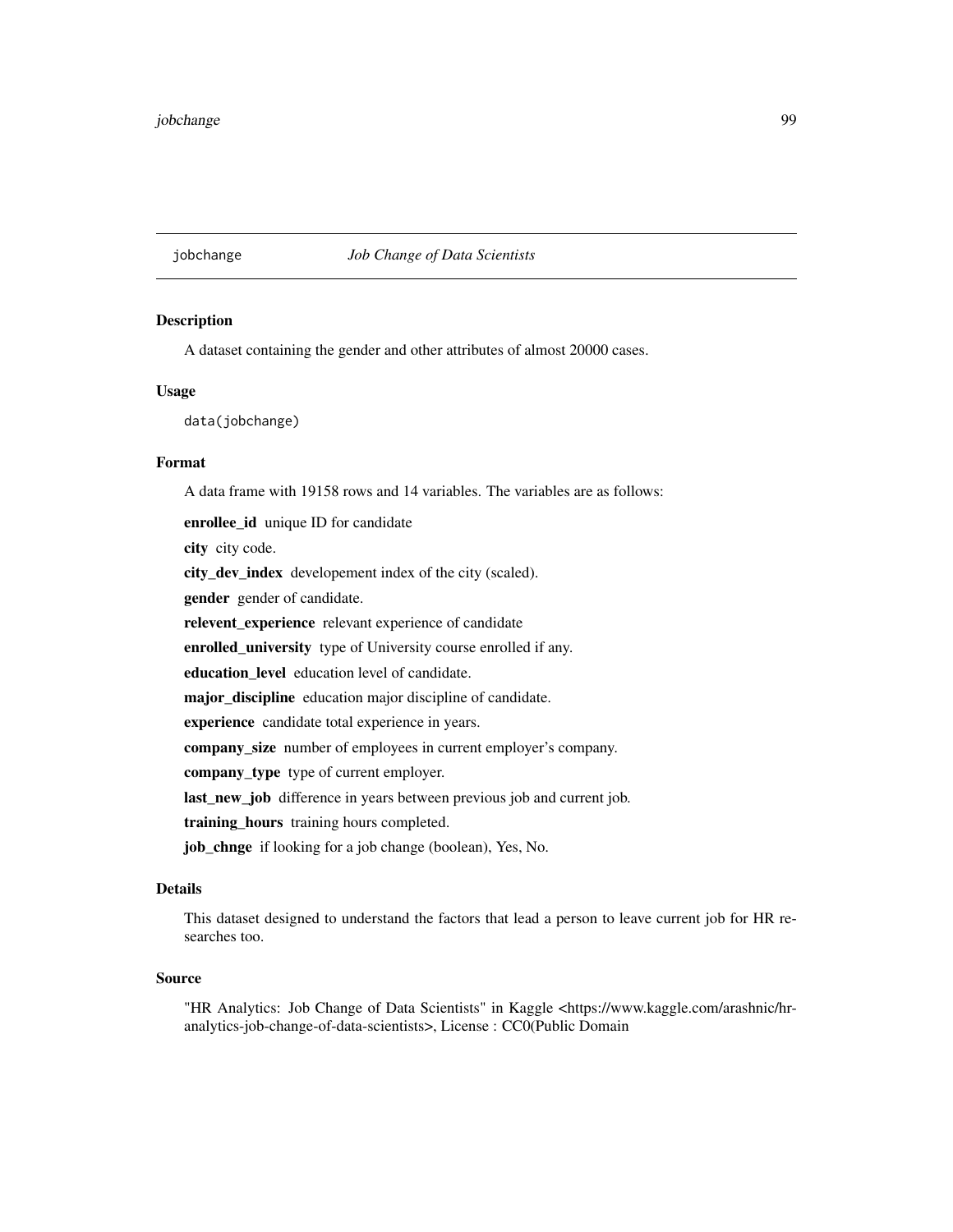<span id="page-99-0"></span>Computes the Jensen-Shannon divergence between two probability distributions.

## Usage

 $jsd(p, q, base = c("log", "log2", "log10"), margin = FALSE)$ 

# Arguments

| р      | numeric. probability distributions.                                                                                            |
|--------|--------------------------------------------------------------------------------------------------------------------------------|
| a      | numeric. probability distributions.                                                                                            |
| base   | character. log bases. "log", "log2", "log10". default is "log"                                                                 |
| margin | logical. Choose whether to return individual values or totals. The default value<br>is FALSE, which returns individual values. |

## Value

numeric. Jensen-Shannon divergence of probability distributions p and q.

## See Also

## [kld](#page-100-0).

```
# Sample data for probability distributions p.
event <- c(115, 76, 61, 39, 55, 10, 1)
no_event <- c(3, 3, 7, 10, 28, 44, 117)
p <- event / sum(event)
q <- no_event / sum(no_event)
jsd(p, q)
jsd(p, q, base = "log2")
jsd(p, q, margin = TRUE)
```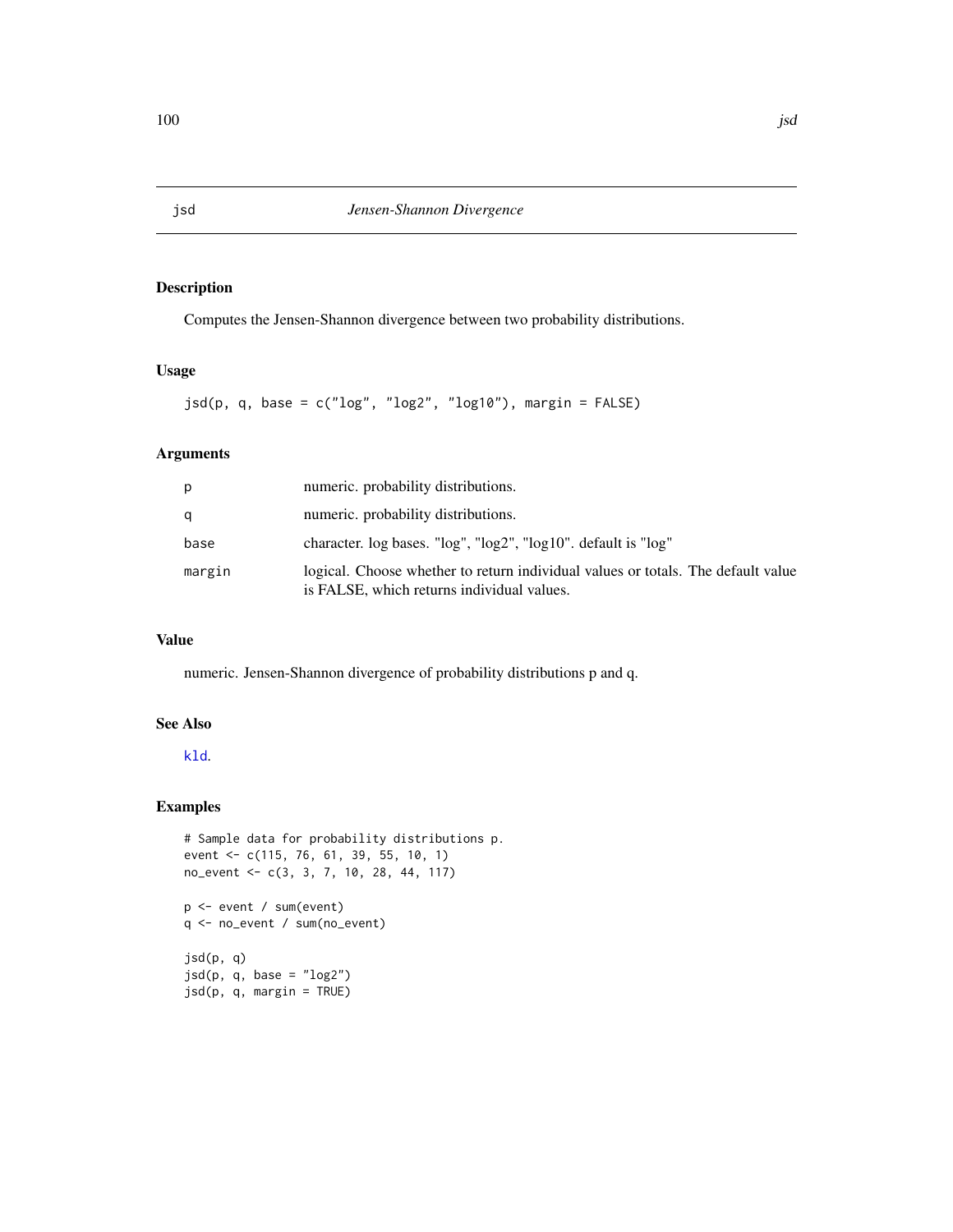Computes the Kullback-Leibler divergence between two probability distributions.

## Usage

 $kld(p, q, base = c("log", "log2", "log10"), margin = FALSE)$ 

# Arguments

| р      | numeric. probability distributions.                                                                                            |
|--------|--------------------------------------------------------------------------------------------------------------------------------|
| q      | numeric. probability distributions.                                                                                            |
| base   | character. log bases. "log", "log2", "log10". default is "log"                                                                 |
| margin | logical. Choose whether to return individual values or totals. The default value<br>is FALSE, which returns individual values. |

#### Value

numeric. Kullback-Leibler divergence of probability distributions p and q.

## See Also

#### [jsd](#page-99-0).

```
# Sample data for probability distributions p.
event <- c(115, 76, 61, 39, 55, 10, 1)
no_event <- c(3, 3, 7, 10, 28, 44, 117)
p <- event / sum(event)
q <- no_event / sum(no_event)
kld(p, q)
kld(p, q, base = "log2")
kld(p, q, margin = TRUE)
```
<span id="page-100-0"></span>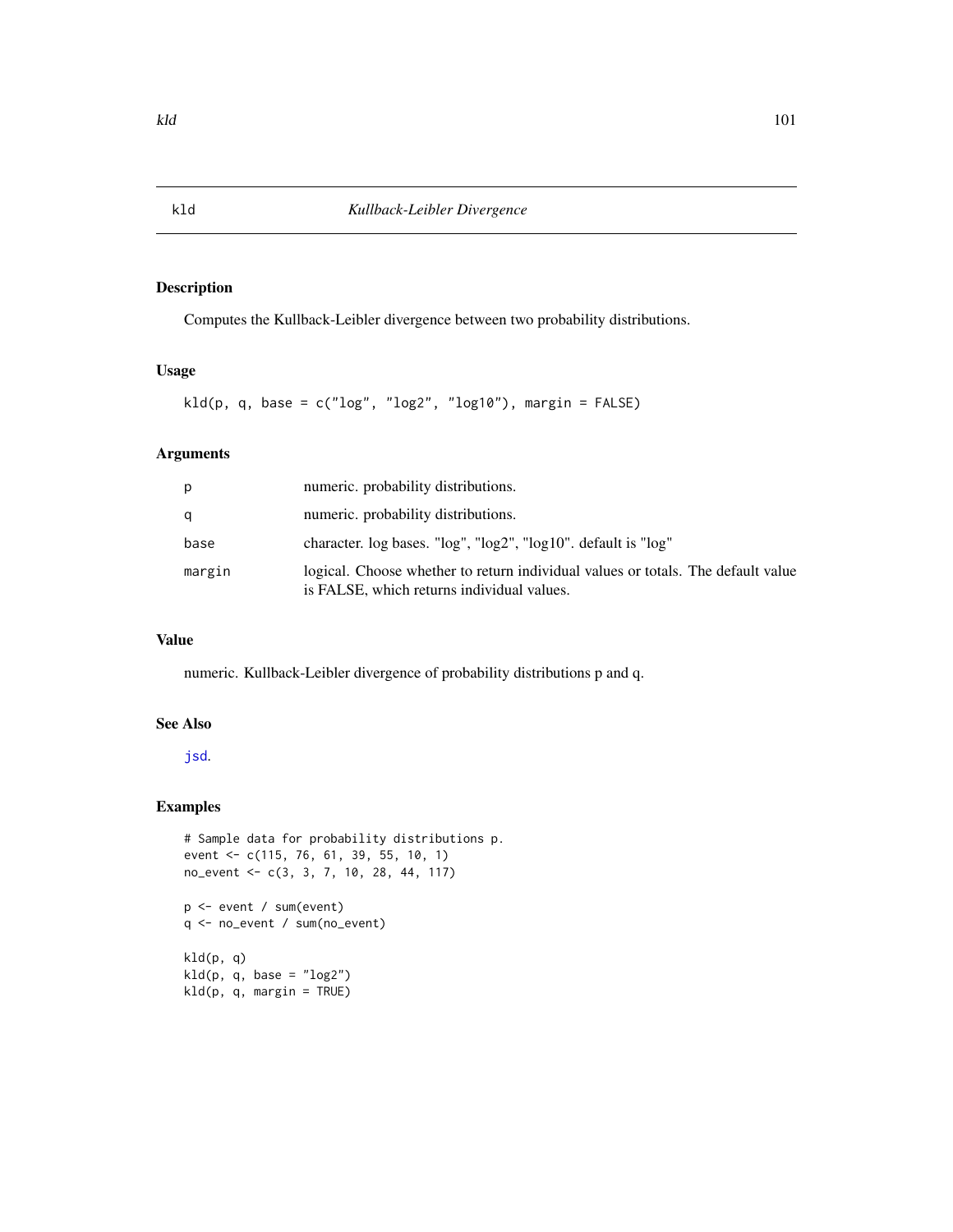This function calculated kurtosis of given data.

## Usage

kurtosis(x, na.rm = FALSE)

# Arguments

|       | a numeric vector.                                                                               |
|-------|-------------------------------------------------------------------------------------------------|
| na.rm | logical. Determine whether to remove missing values and calculate them. The<br>default is TRUE. |

## Value

numeric. calculated kurtosis

## See Also

[skewness](#page-163-0).

# Examples

```
set.seed(123)
kurtosis(rnorm(100))
```
normality *Performs the Shapiro-Wilk test of normality*

# <span id="page-101-0"></span>Description

The normality() performs Shapiro-Wilk test of normality of numerical values.

## Usage

```
normality(.data, ...)
## S3 method for class 'data.frame'
normality(.data, ..., samele = 5000)## S3 method for class 'grouped_df'
normality(.data, ..., samele = 5000)
```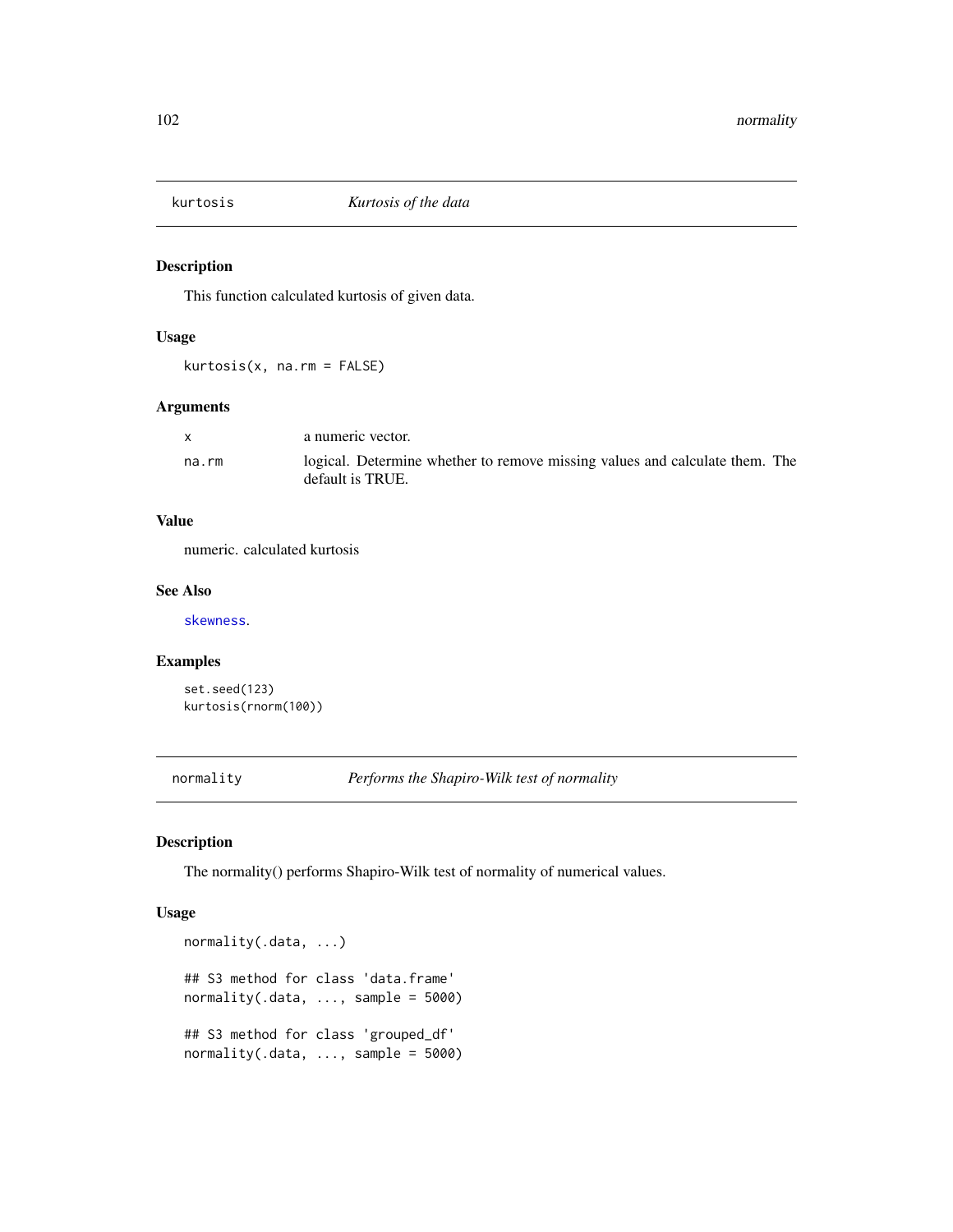#### normality that is a set of the set of the set of the set of the set of the set of the set of the set of the set of the set of the set of the set of the set of the set of the set of the set of the set of the set of the set

#### Arguments

| .data  | a data.frame or a tbl_df.                                                                                                                                                                                                                                                                                                                                                                                                                             |
|--------|-------------------------------------------------------------------------------------------------------------------------------------------------------------------------------------------------------------------------------------------------------------------------------------------------------------------------------------------------------------------------------------------------------------------------------------------------------|
| .      | one or more unquoted expressions separated by commas. You can treat variable<br>names like they are positions. Positive values select variables; negative values to<br>drop variables. If the first expression is negative, normality() will automatically<br>start with all variables. These arguments are automatically quoted and evaluated<br>in a context where column names represent column positions. They support<br>unquoting and splicing. |
| sample | the number of samples to perform the test.                                                                                                                                                                                                                                                                                                                                                                                                            |
|        | See vignette ("EDA") for an introduction to these concepts.                                                                                                                                                                                                                                                                                                                                                                                           |

#### Details

This function is useful when used with the [group\\_by](#page-0-0) function of the dplyr package. If you want to test by level of the categorical data you are interested in, rather than the whole observation, you can use group\_tf as the group\_by function. This function is computed shapiro. test function.

## Value

An object of the same class as .data.

## Normality test information

The information derived from the numerical data test is as follows.

- statistic : the value of the Shapiro-Wilk statistic.
- p\_value : an approximate p-value for the test. This is said in Roystion(1995) to be adequate for  $p_value < 0.1$ .
- sample : the number of samples to perform the test. The number of observations supported by the stats::shapiro.test function is 3 to 5000.

#### See Also

[normality.tbl\\_dbi](#page-103-0), [diagnose\\_numeric.data.frame](#page-36-0), [describe.data.frame](#page-20-0), [plot\\_normality.data.frame](#page-141-1).

```
# Normality test of numerical variables
normality(heartfailure)
# Select the variable to describe
normality(heartfailure, platelets, sodium)
normality(heartfailure, -platelets, -sodium)
normality(heartfailure, 1)
normality(heartfailure, platelets, sodium, sample = 200)
# death_eventing dplyr::grouped_dt
library(dplyr)
```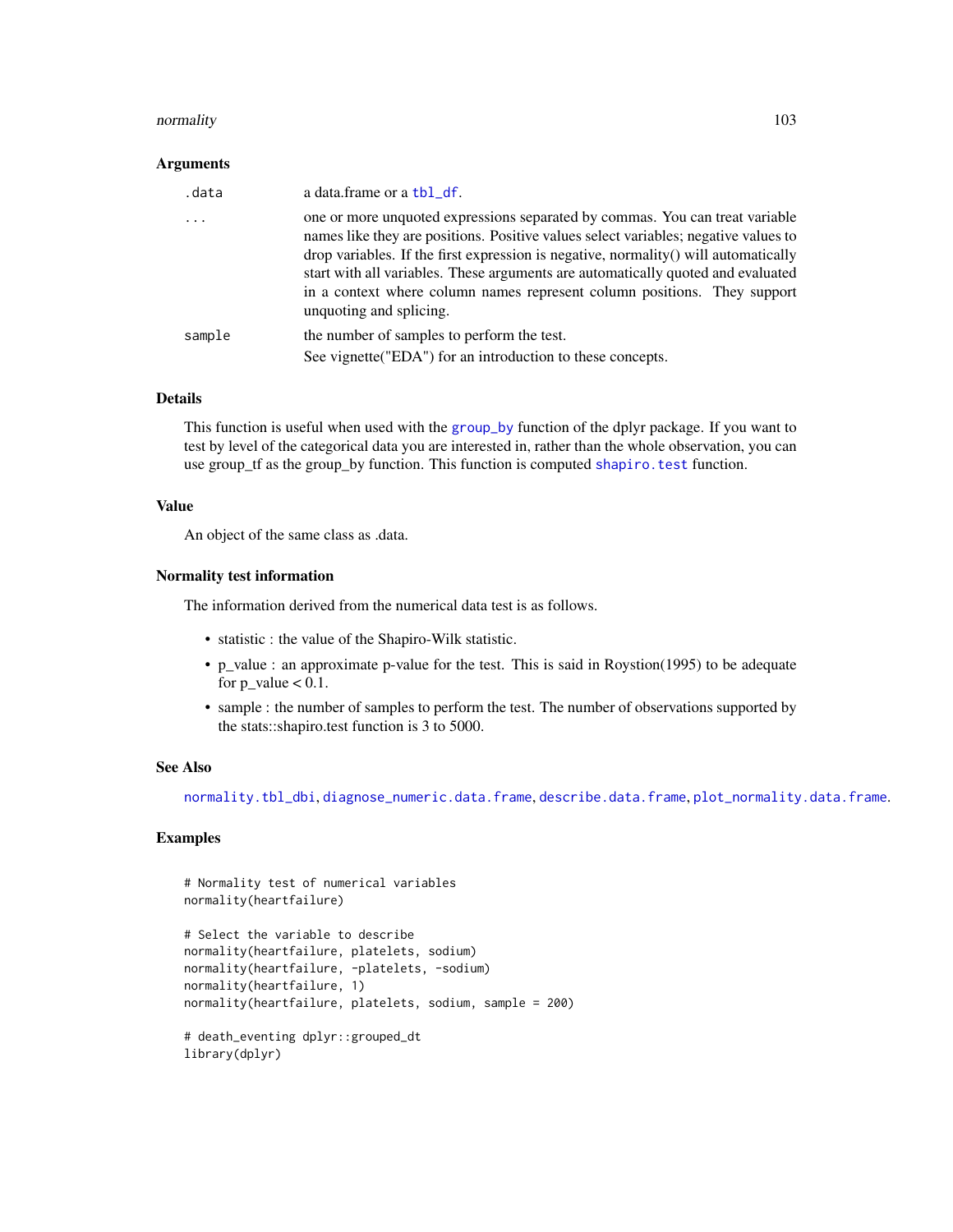104 normality.tbl\_dbi

```
gdata <- group_by(heartfailure, smoking, death_event)
normality(gdata, "platelets")
normality(gdata, sample = 250)
# death_eventing pipes ---------------------------------
# Normality test of all numerical variables
heartfailure %>%
  normality()
# # Positive values select variables
heartfailure %>%
  normality(platelets, sodium)
# Positions values select variables
heartfailure %>%
  normality(1)
# death_eventing pipes & dplyr -------------------------
# Test all numerical variables by 'smoking' and 'death_event',
# and extract only those with 'smoking' variable level is "No".
heartfailure %>%
  group_by(smoking, death_event) %>%
  normality() %>%
  filter(smoking == "No")
# extract only those with 'sex' variable level is "Male",
# and test 'platelets' by 'smoking' and 'death_event'
heartfailure %>%
  filter(sex == "Male") %>%
  group_by(smoking, death_event) %>%
  normality(platelets)
# Test log(platelets) variables by 'smoking' and 'death_event',
# and extract only p.value greater than 0.01.
heartfailure %>%
  mutate(platelets_income = log(platelets)) %>%
  group_by(smoking, death_event) %>%
  normality(platelets_income) %>%
  filter(p_value > 0.01)
```
<span id="page-103-0"></span>normality.tbl\_dbi *Performs the Shapiro-Wilk test of normality*

#### Description

The normality() performs Shapiro-Wilk test of normality of numerical(INTEGER, NUMBER, etc.) column of the DBMS table through tbl\_dbi.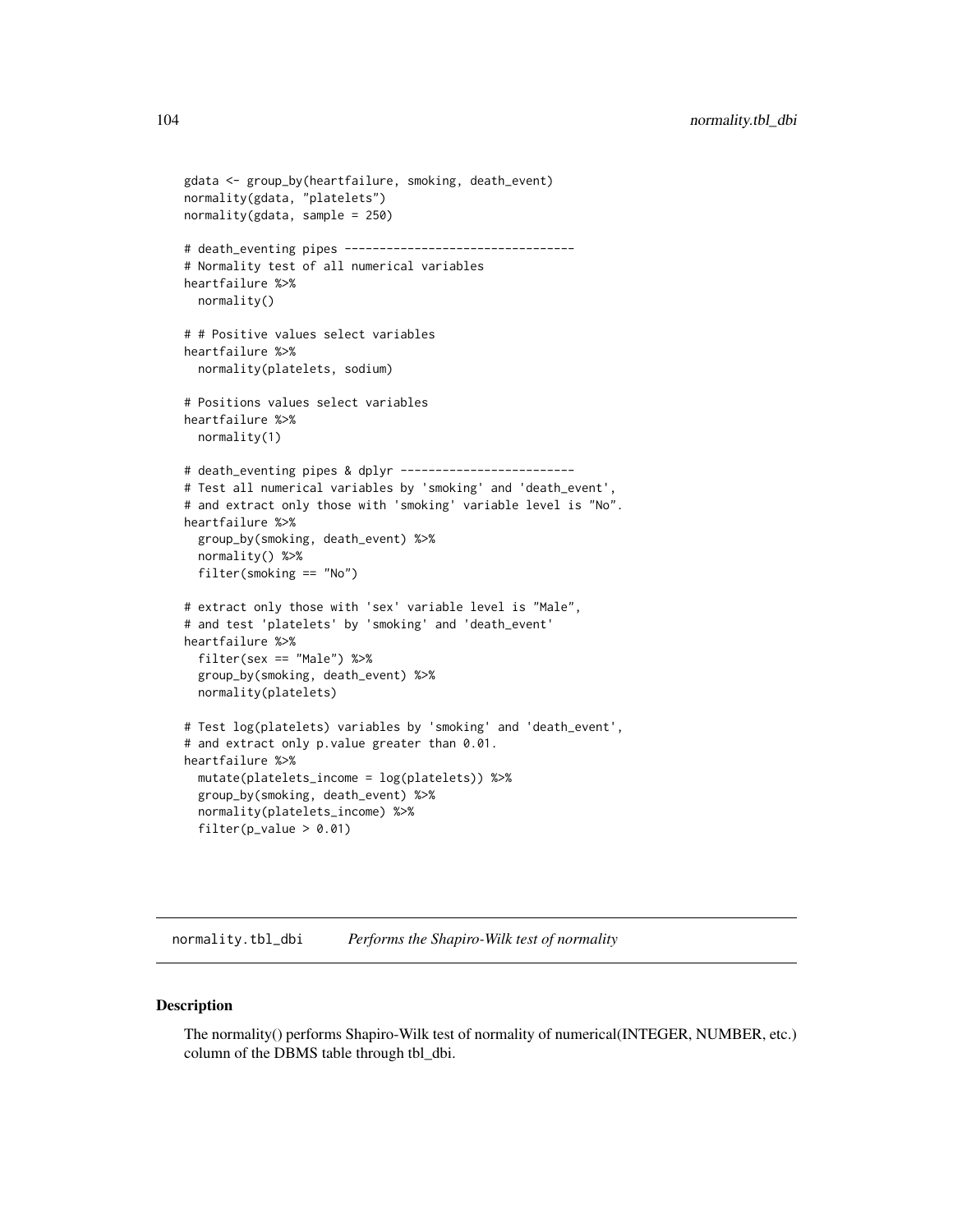#### Usage

```
## S3 method for class 'tbl_dbi'
normality(.data, ..., sample = 5000, in_database = FALSE, collect_size = Inf)
```
## Arguments

| .data        | a tbl_dbi.                                                                                                                                                                                                                                                                                                                                                                                                                                            |
|--------------|-------------------------------------------------------------------------------------------------------------------------------------------------------------------------------------------------------------------------------------------------------------------------------------------------------------------------------------------------------------------------------------------------------------------------------------------------------|
| .            | one or more unquoted expressions separated by commas. You can treat variable<br>names like they are positions. Positive values select variables; negative values to<br>drop variables. If the first expression is negative, normality() will automatically<br>start with all variables. These arguments are automatically quoted and evaluated<br>in a context where column names represent column positions. They support<br>unquoting and splicing. |
| sample       | the number of samples to perform the test.                                                                                                                                                                                                                                                                                                                                                                                                            |
| in_database  | Specifies whether to perform in-database operations. If TRUE, most operations<br>are performed in the DBMS. if FALSE, table data is taken in R and operated<br>in-memory. Not yet supported in_database = TRUE.                                                                                                                                                                                                                                       |
| collect_size | a integer. The number of data samples from the DBMS to R. Applies only if<br>in database = FALSE.                                                                                                                                                                                                                                                                                                                                                     |
|              | See vignette ("EDA") for an introduction to these concepts.                                                                                                                                                                                                                                                                                                                                                                                           |

#### Details

This function is useful when used with the [group\\_by](#page-0-0) function of the dplyr package. If you want to test by level of the categorical data you are interested in, rather than the whole observation, you can use group\_tf as the group\_by function. This function is computed shapiro. test function.

## Value

An object of the same class as .data.

## Normality test information

The information derived from the numerical data test is as follows.

- statistic : the value of the Shapiro-Wilk statistic.
- p\_value : an approximate p-value for the test. This is said in Roystion(1995) to be adequate for  $p_value < 0.1$ .
- sample : the numer of samples to perform the test. The number of observations supported by the stats::shapiro.test function is 3 to 5000.

#### See Also

[normality.data.frame](#page-101-0), [diagnose\\_numeric.tbl\\_dbi](#page-38-0), [describe.tbl\\_dbi](#page-23-0).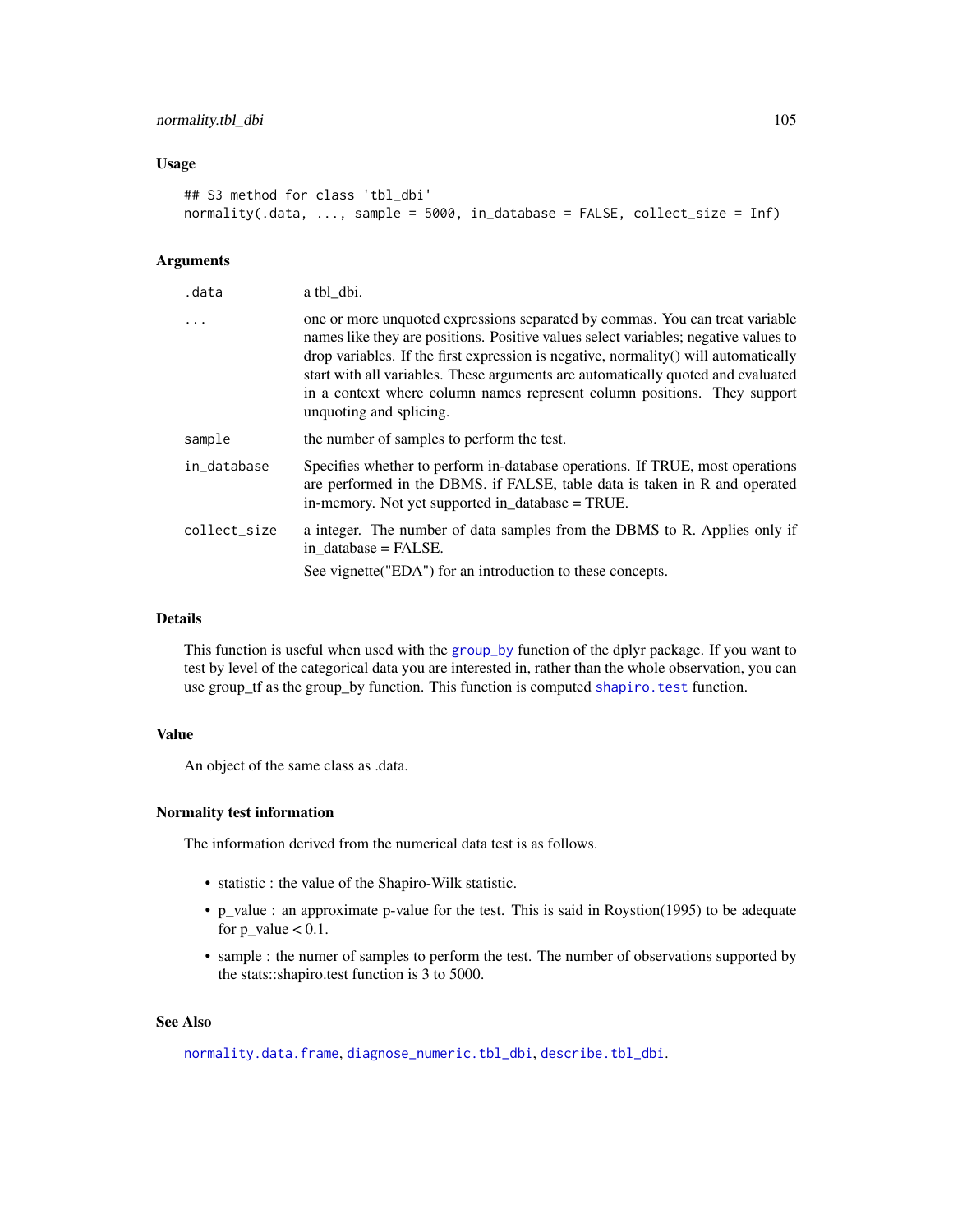```
library(dplyr)
# connect DBMS
con_sqlite <- DBI::dbConnect(RSQLite::SQLite(), ":memory:")
# copy heartfailure to the DBMS with a table named TB_HEARTFAILURE
copy_to(con_sqlite, heartfailure, name = "TB_HEARTFAILURE", overwrite = TRUE)
# Using pipes ---------------------------------
# Normality test of all numerical variables
con_sqlite %>%
  tbl("TB_HEARTFAILURE") %>%
  normality()
# Positive values select variables, and In-memory mode and collect size is 200
con_sqlite %>%
  tbl("TB_HEARTFAILURE") %>%
  normality(platelets, sodium, collect_size = 200)
# Positions values select variables
con_sqlite %>%
  tbl("TB_HEARTFAILURE") %>%
 normality(1)
# Using pipes & dplyr -------------------------
# Test all numerical variables by 'smoking' and 'death_event',
# and extract only those with 'smoking' variable level is "Yes".
con_sqlite %>%
  tbl("TB_HEARTFAILURE") %>%
  group_by(smoking, death_event) %>%
  normality() %>%
  filter(smoking == "Yes")
# extract only those with 'sex' variable level is "Male",
# and test 'sodium' by 'smoking' and 'death_event'
con_sqlite %>%
  tbl("TB_HEARTFAILURE") %>%
  filter(sex == "Male") %>%
  group_by(smoking, death_event) %>%
  normality(sodium)
# Test log(sodium) variables by 'smoking' and 'death_event',
# and extract only p.value greater than 0.01.
# SQLite extension functions for log
RSQLite::initExtension(con_sqlite)
con_sqlite %>%
  tbl("TB_HEARTFAILURE") %>%
  mutate(log_sodium = log(sodium)) %>%
```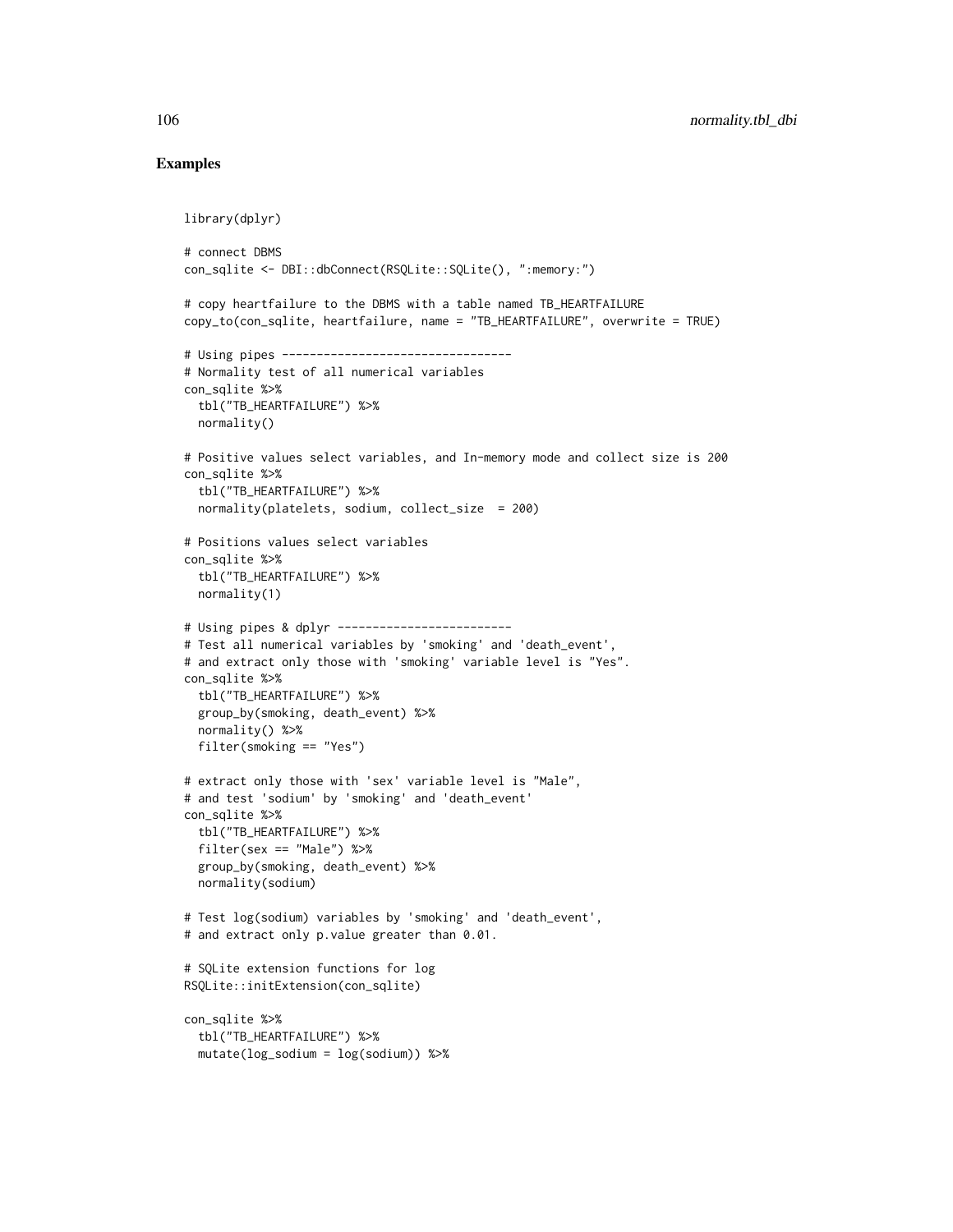#### overview 107

```
group_by(smoking, death_event) %>%
 normality(log_sodium) %>%
 filter(p_value > 0.01)
# Disconnect DBMS
DBI::dbDisconnect(con_sqlite)
```
overview *Describe overview of data*

## Description

Inquire basic information to understand the data in general.

#### Usage

overview(.data)

## Arguments

.data a data.frame or a [tbl\\_df](#page-0-0).

## Details

overview() creates an overview class. The 'overview' class includes general information such as the size of the data, the degree of missing values, and the data types of variables.

#### Value

An object of overview class. The overview class contains data.frame and two attributes. data.frame has the following 3 variables.: data.frame is as follow.:

- division : division of information.
	- size : indicators of related to data capacity
	- duplicated : indicators of related to duplicated value
	- missing : indicators of related to missing value
	- data\_type : indicators of related to data type
- metrics : name of metrics.
	- observations : number of observations (number of rows)
	- variables : number of variables (number of columns)
	- values : number of values (number of cells. rows \* columns)
	- memory size : an estimate of the memory that is being used to store an R object.
	- duplicate observation: number of duplicate cases(observations).
	- complete observation : number of complete cases(observations). i.e., have no missing values.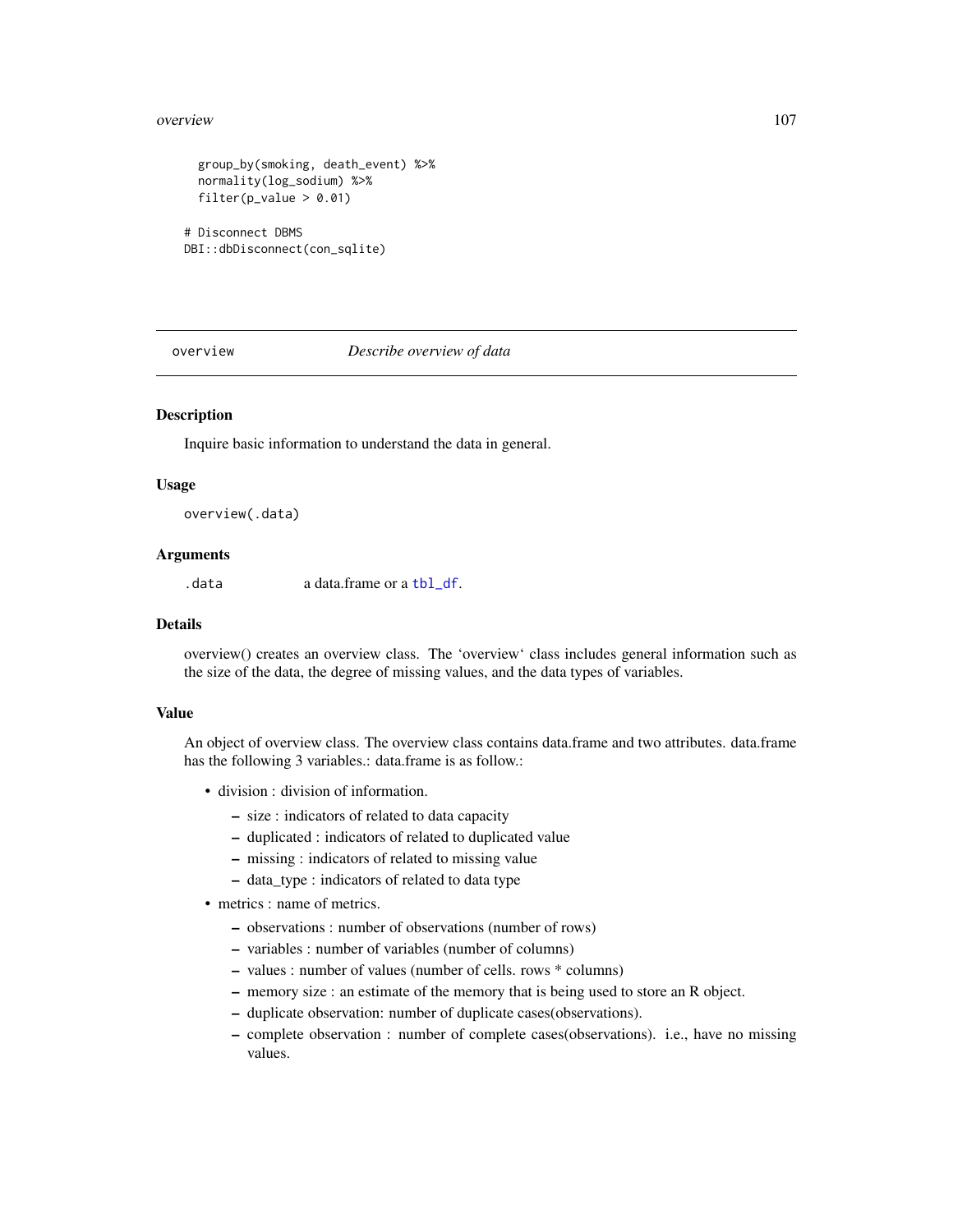- missing observation : number of observations that has missing values.
- missing variables : number of variables that has missing values.
- missing values : number of values(cells) that has missing values.
- numerics : number of variables that is data type is numeric.
- integers : number of variables that is data type is integer.
- factors : number of variables that is data type is factor.
- characters : number of variables that is data type is character.
- Dates : number of variables that is data type is Date.
- POSIXcts : number of variables that is data type is POSIXct.
- others : number of variables that is not above.
- value : value of metrics.

Attributes of overview class is as follows.:

- duplicated : the index of duplicated observations.
- na\_col : the data type of predictor to replace missing value.
- info\_class : data.frame. variable name and class name that describe the data type of variables.
	- data.frame has a two variables.
		- \* variable : variable names
		- \* class : data type

## See Also

[summary.overview](#page-175-0), [plot.overview](#page-120-0).

# Examples

```
ov <- overview(jobchange)
ov
summary(ov)
plot(ov)
```
performance\_bin *Diagnose Performance Binned Variable*

#### Description

The performance\_bin() calculates metrics to evaluate the performance of binned variable for binomial classification model.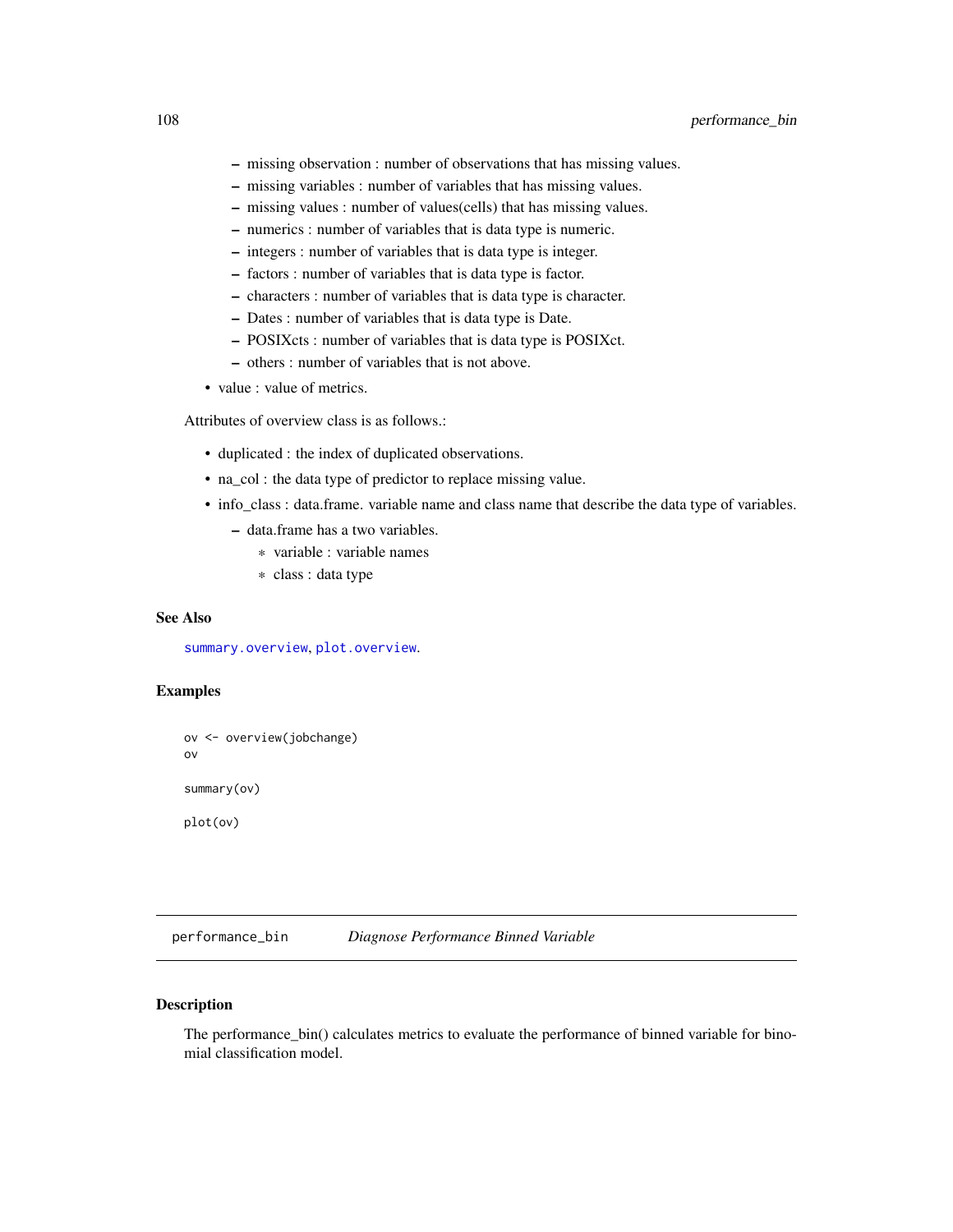# performance\_bin 109

#### Usage

performance\_bin(y, x, na.rm = FALSE)

#### Arguments

| y            | character or numeric, integer, factor. a binary response variable $(0, 1)$ . The<br>variable must contain only the integers 0 and 1 as element. However, in the case |
|--------------|----------------------------------------------------------------------------------------------------------------------------------------------------------------------|
|              | of factor/character having two levels, it is performed while type conversion is<br>performed in the calculation process.                                             |
| $\mathsf{x}$ | integer or factor, character. At least 2 different values, and Inf is not allowed.                                                                                   |
| na.rm        | logical. a logical indicating whether missing values should be removed.                                                                                              |

# Details

This function is useful when used with the mutate/transmute function of the dplyr package.

## Value

an object of "performance\_bin" class. vaue of data.frame is as follows.

- Bin : character. bins.
- CntRec : integer. frequency by bins.
- CntPos : integer. frequency of positive by bins.
- CntNeg : integer. frequency of negative by bins.
- CntCumPos : integer. cumulate frequency of positive by bins.
- CntCumNeg : integer. cumulate frequency of negative by bins.
- RatePos : integer. relative frequency of positive by bins.
- RateNeg : integer. relative frequency of negative by bins.
- RateCumPos : numeric. cumulate relative frequency of positive by bins.
- RateCumNeg : numeric. cumulate relative frequency of negative by bins.
- Odds : numeric. odd ratio.
- LnOdds : numeric. loged odd ratio.
- WoE : numeric. weight of evidence.
- IV : numeric. Jeffrey's Information Value.
- JSD : numeric. Jensen-Shannon Divergence.
- AUC : numeric. AUC. area under curve.

Attributes of "performance\_bin" class is as follows.

- names : character. variable name of data.frame with "Binning Table".
- class : character. name of class. "performance\_bin" "data.frame".
- row.names : character. row name of data.frame with "Binning Table".
- IV : numeric. Jeffrey's Information Value.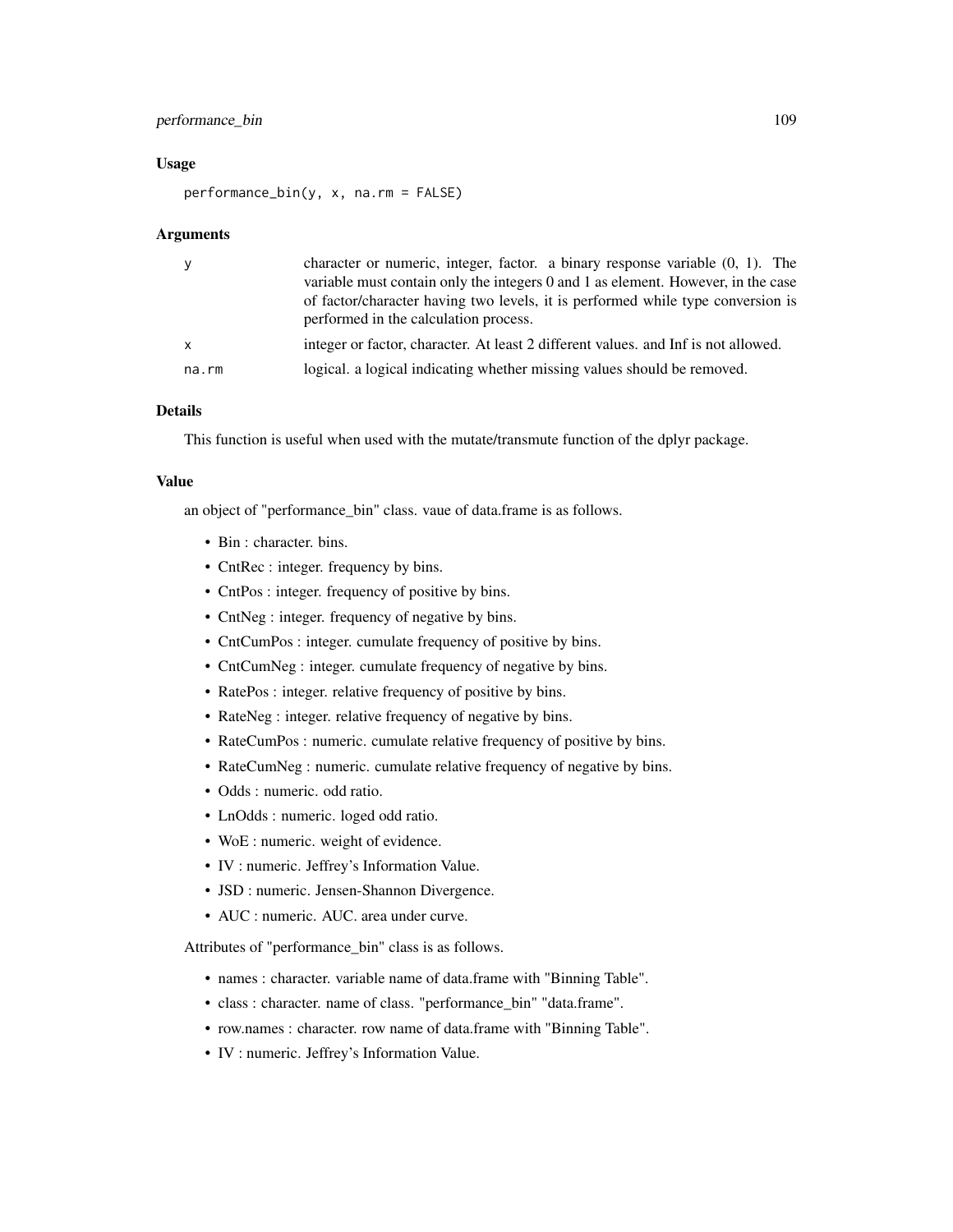- JSD : numeric. Jensen-Shannon Divergence.
- KS : numeric. Kolmogorov-Smirnov Statistics.
- gini : numeric. Gini index.
- HHI : numeric. Herfindahl-Hirschman Index.
- HHI\_norm : numeric.normalized Herfindahl-Hirschman Index.
- Cramer\_V : numeric. Cramer's V Statistics.
- chisq\_test : data.frame. table of significance tests. name is as follows.
	- Bin A : character. first bins.
	- Bin B : character. second bins.
	- statistics : numeric. statistics of Chi-square test.
	- p\_value : numeric. p-value of Chi-square test.

## See Also

[summary.performance\\_bin](#page-176-0), [plot.performance\\_bin](#page-121-0), [binning\\_by](#page-6-0).

```
# Generate data for the example
heartfailure2 <- heartfailure
set.seed(123)
heartfailure2[sample(seq(NROW(heartfailure2)), 5), "creatinine"] <- NA
# Change the target variable to 0(negative) and 1(positive).
heartfailure2$death_event_2 <- ifelse(heartfailure2$death_event %in% "Yes", 1, 0)
# Binnig from creatinine to platelets_bin.
breaks <- c(0, 1, 2, 10)heartfailure2$creatinine_bin <- cut(heartfailure2$creatinine, breaks)
# Diagnose performance binned variable
perf <- performance_bin(heartfailure2$death_event_2, heartfailure2$creatinine_bin)
perf
summary(perf)
plot(perf)
# Diagnose performance binned variable without NA
perf <- performance_bin(heartfailure2$death_event_2, heartfailure2$creatinine_bin, na.rm = TRUE)
perf
summary(perf)
plot(perf)
```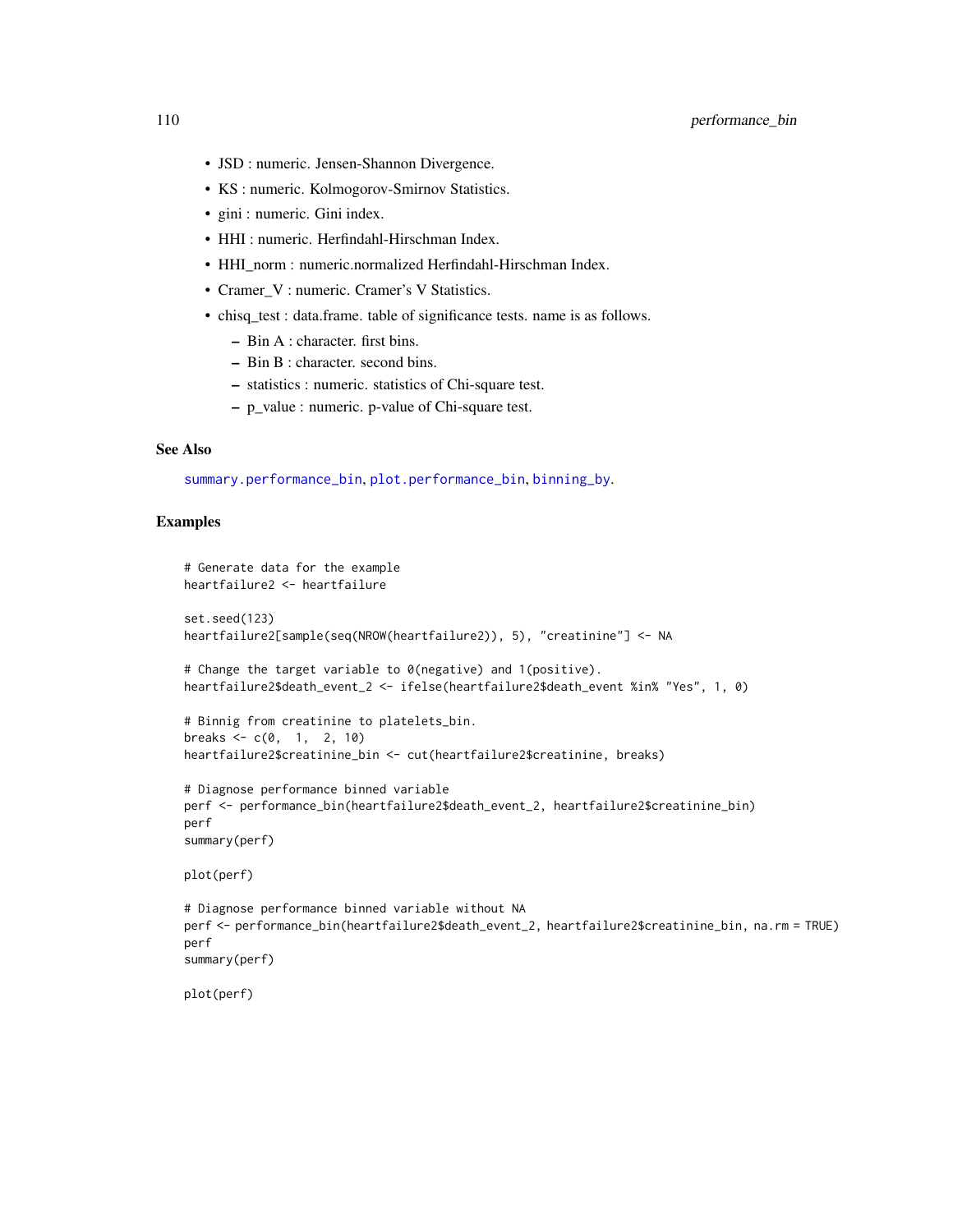## Description

Visualize two plots on a single screen. The plot at the top is a histogram representing the frequency of the level. The plot at the bottom is a bar chart representing the frequency of the level.

## Usage

```
## S3 method for class 'bins'
plot(x, typographic = TRUE, base-family = NULL, ...)
```
## Arguments

| $\mathsf{x}$ | an object of class "bins", usually, a result of a call to binning().                                                                                                                                          |
|--------------|---------------------------------------------------------------------------------------------------------------------------------------------------------------------------------------------------------------|
| typographic  | logical. Whether to apply focuses on typographic elements to ggplot2 visual-<br>ization. The default is TRUE. if TRUE provides a base theme that focuses on<br>typographic elements using hrbrthemes package. |
| base_family  | character. The name of the base font family to use for the visualization. If not<br>specified, the font defined in dlookr is applied. (See details)                                                           |
| .            | arguments to be passed to methods, such as graphical parameters (see par).                                                                                                                                    |

#### Details

The base\_family is selected from "Roboto Condensed", "Liberation Sans Narrow", "NanumSquare", "Noto Sans Korean". If you want to use a different font, use it after loading the Google font with import\_google\_font().

#### See Also

[binning](#page-4-0), [print.bins](#page-164-0), [summary.bins](#page-164-1).

#### Examples

# Generate data for the example

```
heartfailure2 <- heartfailure
heartfailure2[sample(seq(NROW(heartfailure2)), 20), "platelets"] <- NA
```

```
# Binning the platelets variable. default type argument is "quantile"
bin <- binning(heartfailure2$platelets, nbins = 5)
plot(bin)
```

```
# Using another type arguments
bin <- binning(heartfailure2$platelets, nbins = 5, type = "equal")
plot(bin)
```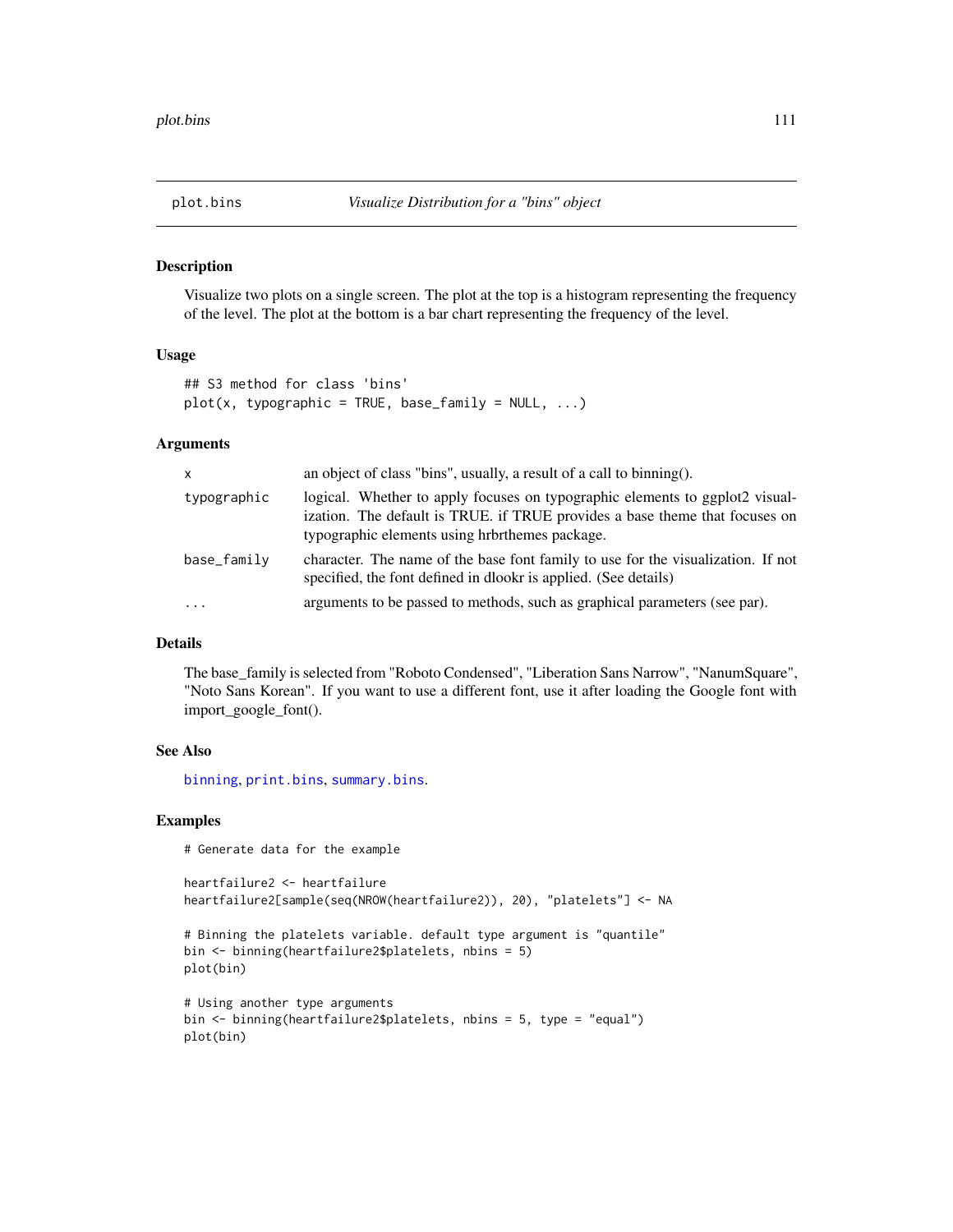```
bin <- binning(heartfailure2$platelets, nbins = 5, type = "pretty")
plot(bin)
bin <- binning(heartfailure2$platelets, nbins = 5, type = "kmeans")
plot(bin)
bin <- binning(heartfailure2$platelets, nbins = 5, type = "bclust")
plot(bin)
```
plot.compare\_category *Visualize Information for an "compare\_category" Object*

## Description

Visualize mosaics plot by attribute of compare\_category class.

# Usage

```
## S3 method for class 'compare_category'
plot(
  x,
  prompt = FALSE,
  na.rm = FALSE,
  typographic = TRUE,
  base_family = NULL,
  ...
\mathcal{L}
```
# Arguments

| $\times$    | an object of class "compare_category", usually, a result of a call to compare_category().                                                                                                                     |
|-------------|---------------------------------------------------------------------------------------------------------------------------------------------------------------------------------------------------------------|
| prompt      | logical. The default value is FALSE. If there are multiple visualizations to be<br>output, if this argument value is TRUE, a prompt is output each time.                                                      |
| $na$ . $rm$ | logical. Specifies whether to include NA when plotting mosaics plot. The de-<br>fault is FALSE, so plot NA.                                                                                                   |
| typographic | logical. Whether to apply focuses on typographic elements to ggplot2 visual-<br>ization. The default is TRUE. if TRUE provides a base theme that focuses on<br>typographic elements using hrbrthemes package. |
| base_family | character. The name of the base font family to use for the visualization. If not<br>specified, the font defined in dlookr is applied. (See details)                                                           |
|             | arguments to be passed to methods, such as graphical parameters (see par).<br>However, it only support las parameter. las is numeric in $0,1$ ; the style of axis<br>labels.                                  |
|             | $\bullet$ 0 : always parallel to the axis [default],                                                                                                                                                          |
|             | • 1 : always horizontal to the axis,                                                                                                                                                                          |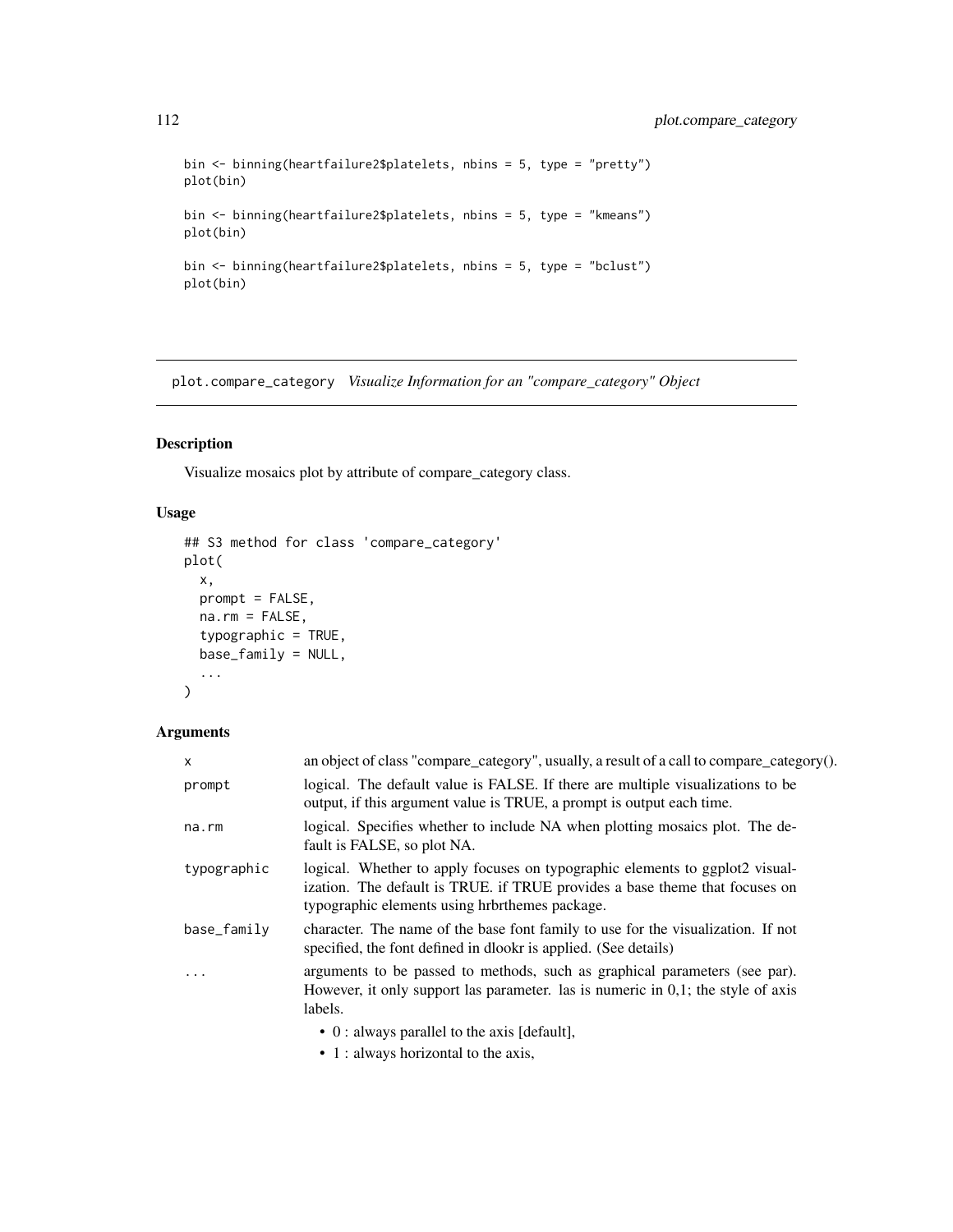## Details

The base\_family is selected from "Roboto Condensed", "Liberation Sans Narrow", "NanumSquare", "Noto Sans Korean". If you want to use a different font, use it after loading the Google font with import\_google\_font().

#### See Also

[compare\\_category](#page-10-0), [print.compare\\_category](#page-165-0), [summary.compare\\_category](#page-165-1).

```
# Generate data for the example
heartfailure2 <- heartfailure
heartfailure2[sample(seq(NROW(heartfailure2)), 5), "smoking"] <- NA
library(dplyr)
# Compare the all categorical variables
all_var <- compare_category(heartfailure2)
# Print compare_numeric class objects
all_var
# Compare the two categorical variables
two_var <- compare_category(heartfailure2, smoking, death_event)
# Print compare_category class objects
two_var
# plot all pair of variables
# plot(all_var)
# plot a pair of variables
plot(two_var)
# plot all pair of variables by prompt
plot(all_var, prompt = TRUE)
# plot a pair of variables without NA
plot(two_var, na.rm = TRUE)
# plot a pair of variables
plot(two_var, las = 1)
# plot a pair of variables not focuses on typographic elements
plot(two_var, typographic = FALSE)
```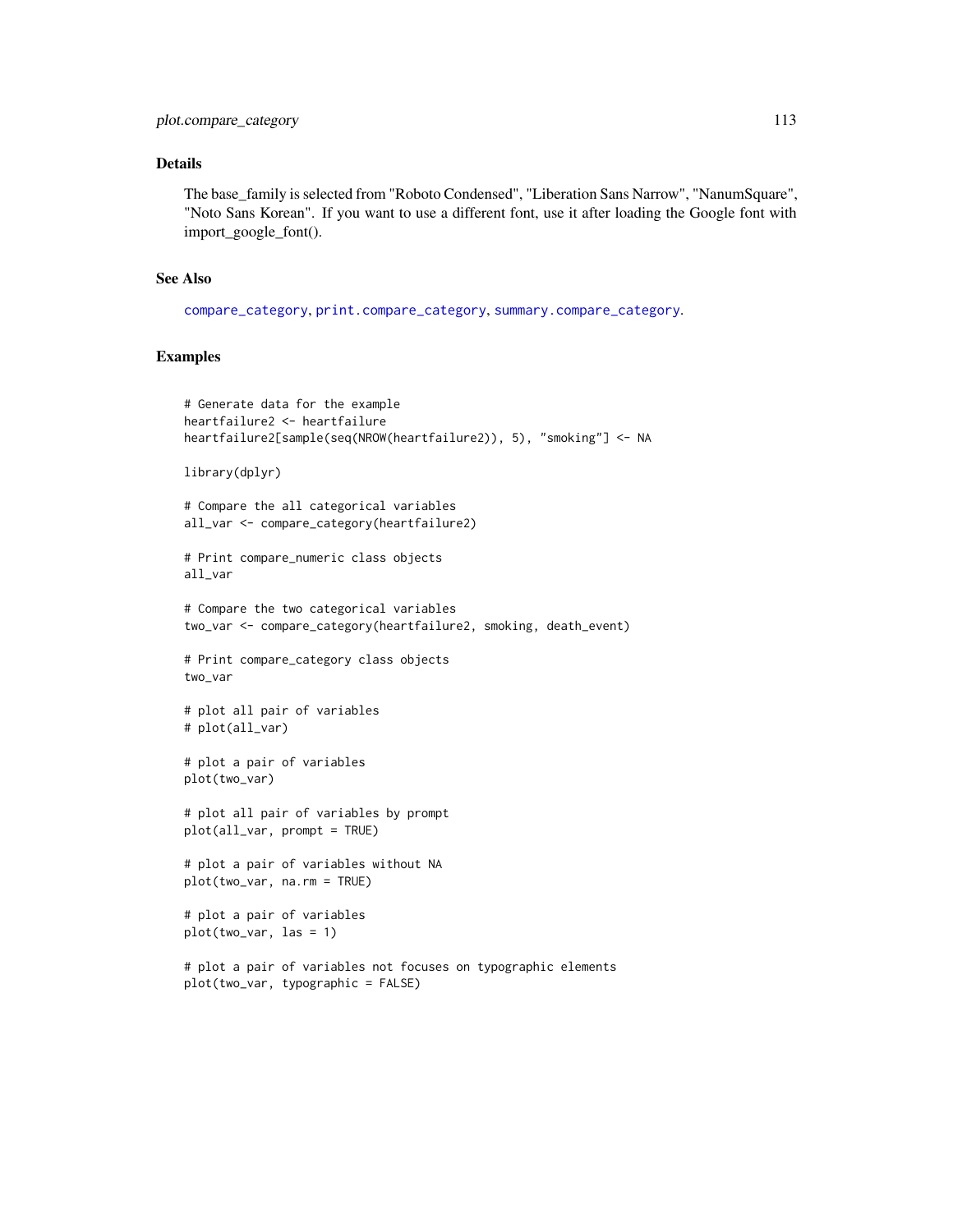plot.compare\_numeric *Visualize Information for an "compare\_numeric" Object*

#### Description

Visualize scatter plot included box plots by attribute of compare\_numeric class.

## Usage

```
## S3 method for class 'compare_numeric'
plot(x, prompt = FALSE, typographic = TRUE, base-family = null;">NULL, ...)
```
## Arguments

| $\mathsf{x}$ | an object of class "compare_numeric", usually, a result of a call to compare_numeric().                                                                                                                       |
|--------------|---------------------------------------------------------------------------------------------------------------------------------------------------------------------------------------------------------------|
| prompt       | logical. The default value is FALSE. If there are multiple visualizations to be<br>output, if this argument value is TRUE, a prompt is output each time.                                                      |
| typographic  | logical. Whether to apply focuses on typographic elements to ggplot2 visual-<br>ization. The default is TRUE. if TRUE provides a base theme that focuses on<br>typographic elements using hrbrthemes package. |
| base_family  | character. The name of the base font family to use for the visualization. If not<br>specified, the font defined in dlookr is applied. (See details)                                                           |
| $\cdot$      | arguments to be passed to methods, such as graphical parameters (see par).<br>However, it does not support.                                                                                                   |

# Details

The base\_family is selected from "Roboto Condensed", "Liberation Sans Narrow", "NanumSquare", "Noto Sans Korean". If you want to use a different font, use it after loading the Google font with import\_google\_font().

#### See Also

[compare\\_numeric](#page-13-0), [print.compare\\_numeric](#page-167-0), [summary.compare\\_numeric](#page-167-1).

```
# Generate data for the example
heartfailure2 <- heartfailure[, c("platelets", "creatinine", "sodium")]
library(dplyr)
# Compare the all numerical variables
all_var <- compare_numeric(heartfailure2)
# Print compare_numeric class object
all_var
```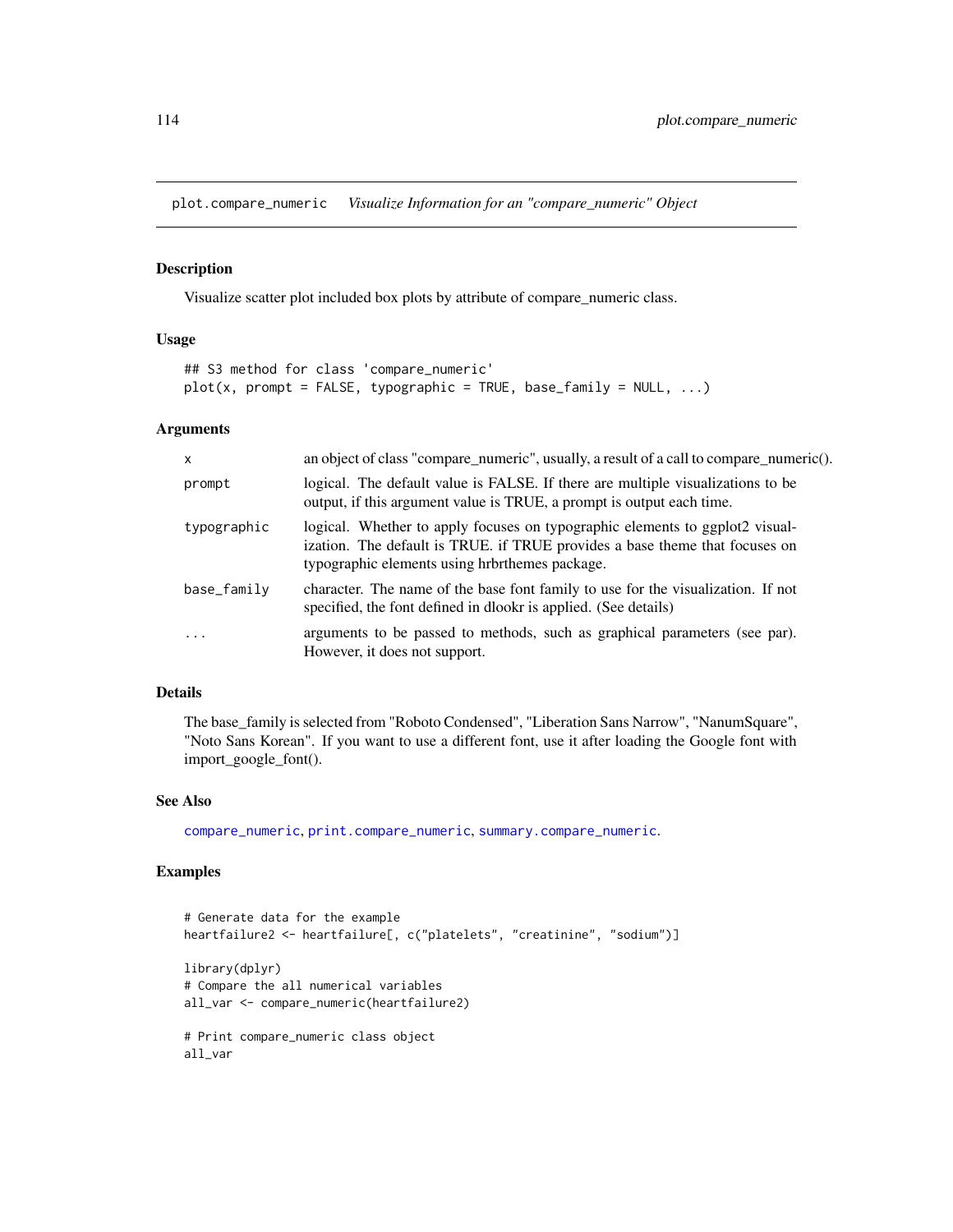## plot.correlate 115

```
# Compare the two numerical variables
two_var <- compare_numeric(heartfailure2, sodium, creatinine)
# Print compare_numeric class objects
two_var
# plot all pair of variables
plot(all_var)
# plot a pair of variables
plot(two_var)
# plot all pair of variables by prompt
plot(all_var, prompt = TRUE)
# plot a pair of variables not focuses on typographic elements
plot(two_var, typographic = FALSE)
```
plot.correlate *Visualize Information for an "correlate" Object*

# Description

Visualize by attribute of 'correlate' class. The plot of correlation matrix is a tile plot.

### Usage

```
## S3 method for class 'correlate'
plot(x, typographic = TRUE, base-family = NULL, ...)
```
# Arguments

| $\times$    | an object of class "correlate", usually, a result of a call to correlate().                                                                                                                                   |
|-------------|---------------------------------------------------------------------------------------------------------------------------------------------------------------------------------------------------------------|
| typographic | logical. Whether to apply focuses on typographic elements to ggplot2 visual-<br>ization. The default is TRUE. if TRUE provides a base theme that focuses on<br>typographic elements using hrbrthemes package. |
| base_family | character. The name of the base font family to use for the visualization. If not<br>specified, the font defined in dlookr is applied. (See details)                                                           |
| $\cdots$    | arguments to be passed to methods, such as graphical parameters (see par).                                                                                                                                    |

# Details

The base\_family is selected from "Roboto Condensed", "Liberation Sans Narrow", "NanumSquare", "Noto Sans Korean". If you want to use a different font, use it after loading the Google font with import\_google\_font().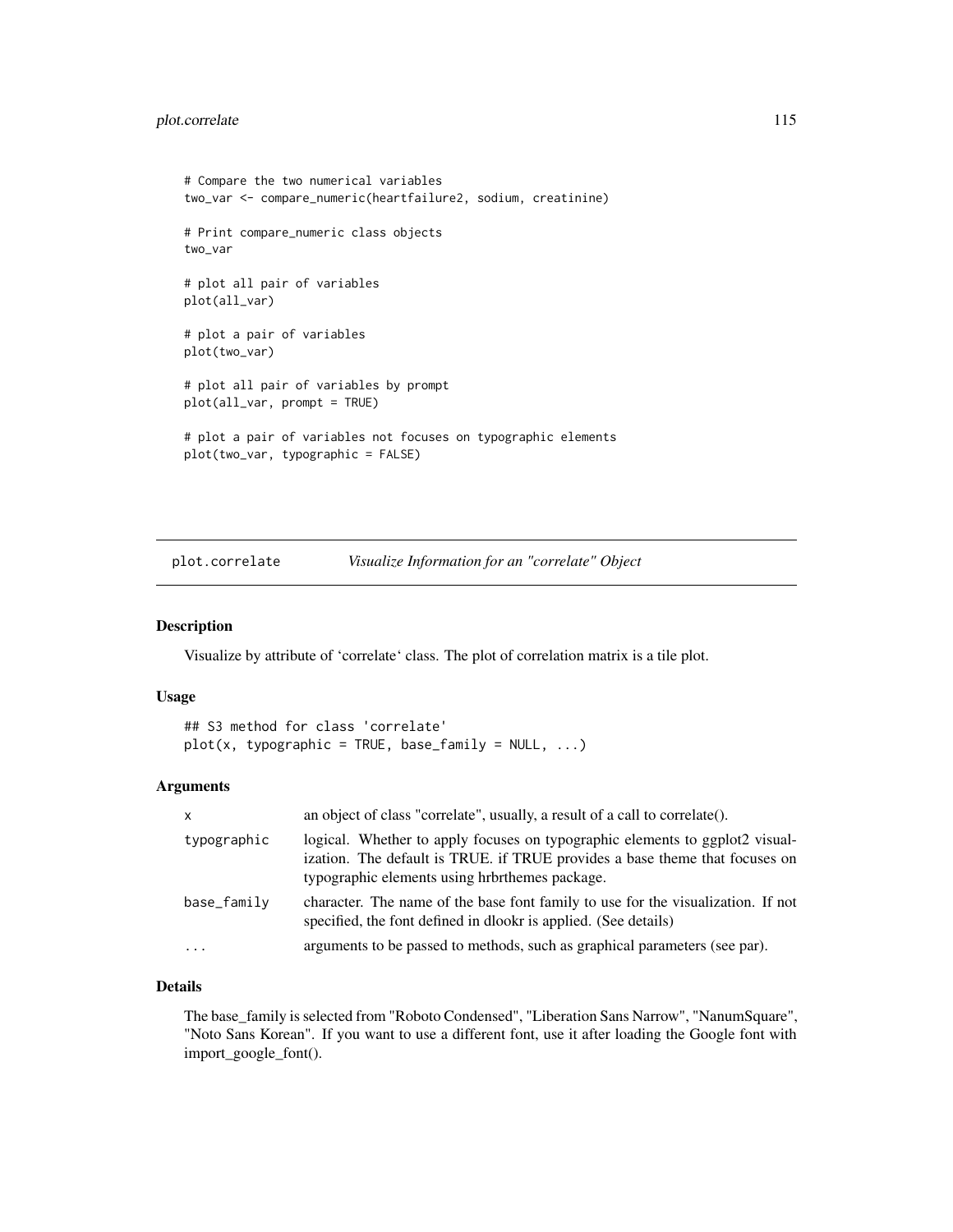## See Also

[correlate](#page-16-0), [summary.correlate](#page-170-0).

```
library(dplyr)
# correlate type is generic ==================================
tab_corr <- correlate(iris)
tab_corr
# visualize correlate class
plot(tab_corr)
tab_corr <- iris %>%
  correlate(Sepal.Length, Petal.Length)
tab_corr
# visualize correlate class
plot(tab_corr)
# correlate type is group ====================================
# Draw a correlation matrix plot by category of Species.
tab_corr <- iris %>%
  group_by(Species) %>%
  correlate()
# plot correlate class
plot(tab_corr)
# S3 method for correlate class by 'tbl_dbi' ================
# connect DBMS
con_sqlite <- DBI::dbConnect(RSQLite::SQLite(), ":memory:")
# copy iris to the DBMS with a table named TB_IRIS
copy_to(con_sqlite, iris, name = "TB_IRIS", overwrite = TRUE)
# correlation coefficients of all numerical variables
tab_corr <- con_sqlite %>%
 tbl("TB_IRIS") %>%
  correlate()
plot(tab_corr)
# Disconnect DBMS
DBI::dbDisconnect(con_sqlite)
```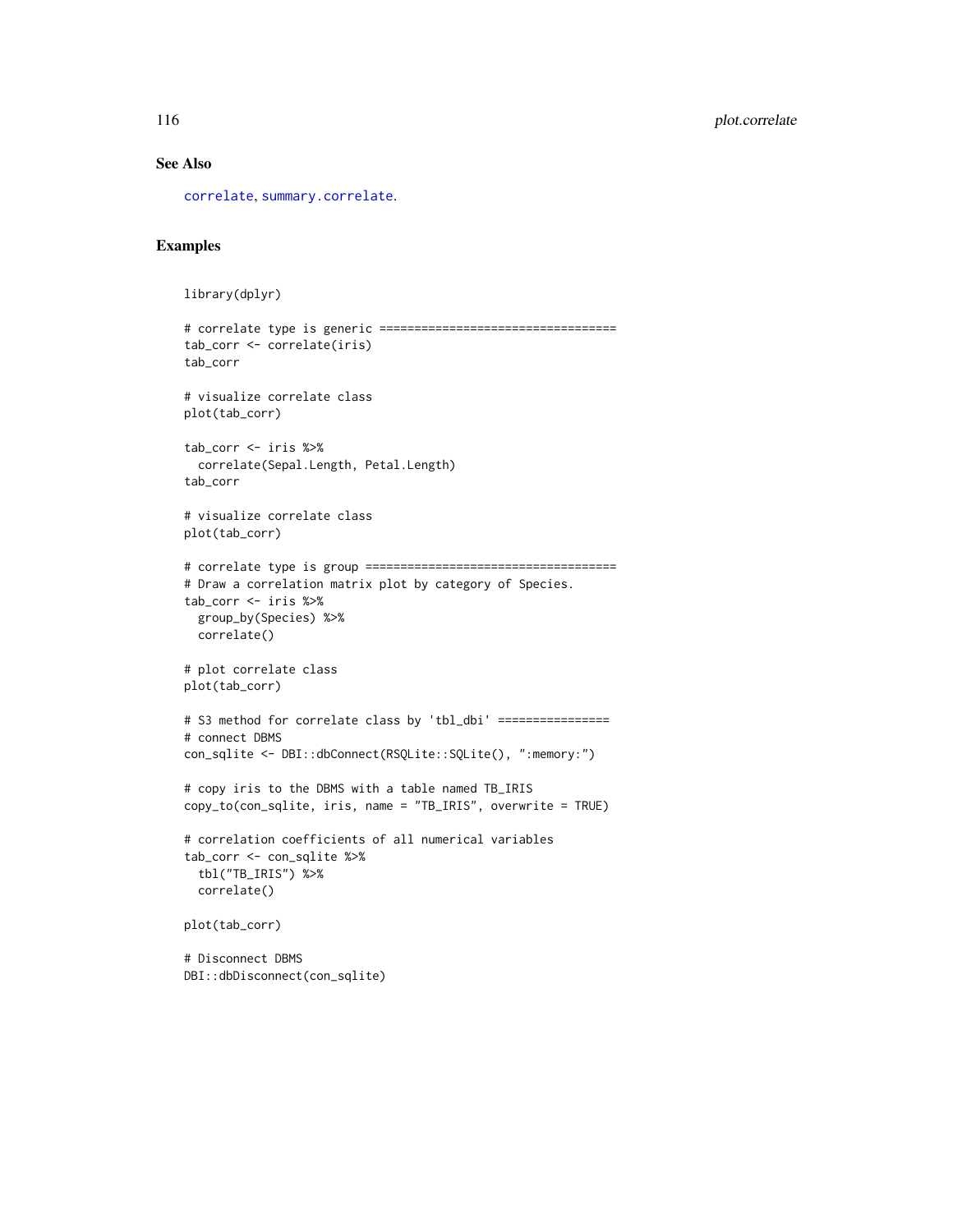#### Description

Visualize two kinds of plot by attribute of 'imputation' class. The imputation of a numerical variable is a density plot, and the imputation of a categorical variable is a bar plot.

### Usage

```
## S3 method for class 'imputation'
plot(x, typographic = TRUE, base-family = NULL, ...)
```
#### Arguments

| X           | an object of class "imputation", usually, a result of a call to imputate_na() or<br>imputate outlier().                                                                                                       |
|-------------|---------------------------------------------------------------------------------------------------------------------------------------------------------------------------------------------------------------|
| typographic | logical. Whether to apply focuses on typographic elements to ggplot2 visual-<br>ization. The default is TRUE. if TRUE provides a base theme that focuses on<br>typographic elements using hrbrthemes package. |
| base_family | character. The name of the base font family to use for the visualization. If not<br>specified, the font defined in dlookr is applied. (See details)                                                           |
| $\ddots$ .  | arguments to be passed to methods, such as graphical parameters (see par). only<br>applies when the model argument is TRUE, and is used for $\dots$ of the plot.lm()<br>function.                             |

## Details

The base\_family is selected from "Roboto Condensed", "Liberation Sans Narrow", "NanumSquare", "Noto Sans Korean". If you want to use a different font, use it after loading the Google font with import\_google\_font().

## See Also

[imputate\\_na](#page-94-0), [imputate\\_outlier](#page-96-0), [summary.imputation](#page-172-0).

```
# Generate data for the example
heartfailure2 <- heartfailure
heartfailure2[sample(seq(NROW(heartfailure2)), 20), "platelets"] <- NA
heartfailure2[sample(seq(NROW(heartfailure2)), 5), "smoking"] <- NA
# Impute missing values -----------------------------
# If the variable of interest is a numerical variables
platelets <- imputate_na(heartfailure2, platelets, death_event, method = "rpart")
```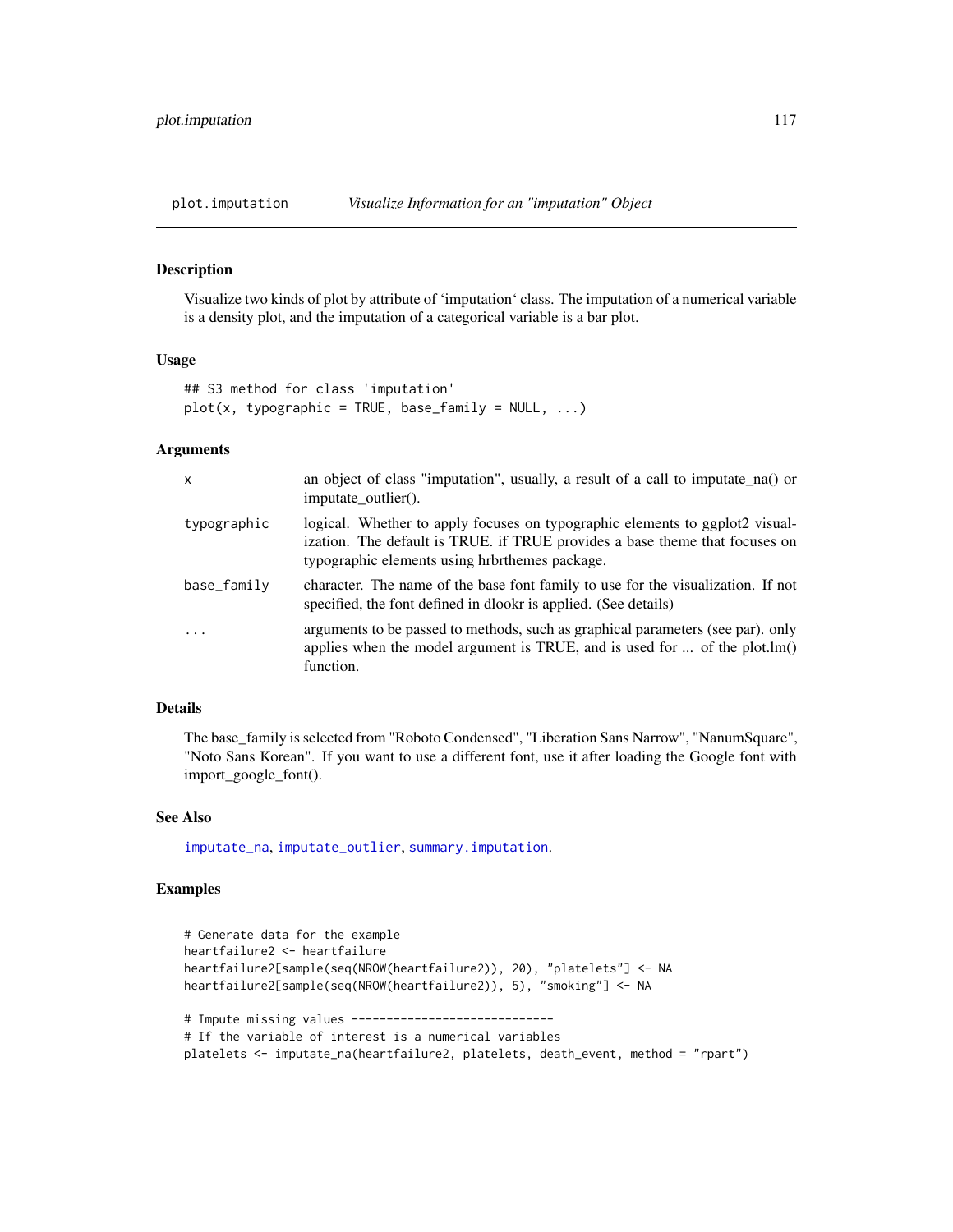```
platelets
summary(platelets)
plot(platelets)
# If the variable of interest is a categorical variables
smoking <- imputate_na(heartfailure2, smoking, death_event, method = "mice")
smoking
summary(smoking)
plot(smoking)
# Impute outliers ----------------------------------
# If the variable of interest is a numerical variable
platelets <- imputate_outlier(heartfailure2, platelets, method = "capping")
platelets
summary(platelets)
plot(platelets)
```
plot.infogain\_bins *Visualize Distribution for an "infogain\_bins" Object*

# Description

It generates plots for understand distribution and distribution by target variable using infogain\_bins.

## Usage

```
## S3 method for class 'infogain_bins'
plot(x, type = c("bar", "cross"), typographic = TRUE, base-family = null;">NULL, ...)
```
## Arguments

| $\mathsf{x}$ | an object of class "infogain_bins", usually, a result of a call to binning_rgr().                                                                                                                             |
|--------------|---------------------------------------------------------------------------------------------------------------------------------------------------------------------------------------------------------------|
| type         | character. options for visualization. Distribution ("bar"), Relative Frequency by<br>target ("cross").                                                                                                        |
| typographic  | logical. Whether to apply focuses on typographic elements to ggplot2 visual-<br>ization. The default is TRUE. if TRUE provides a base theme that focuses on<br>typographic elements using hrbrthemes package. |
| base_family  | character. The name of the base font family to use for the visualization. If not<br>specified, the font defined in dlookr is applied. (See details)                                                           |
| $\cdots$     | further arguments to be passed from or to other methods.                                                                                                                                                      |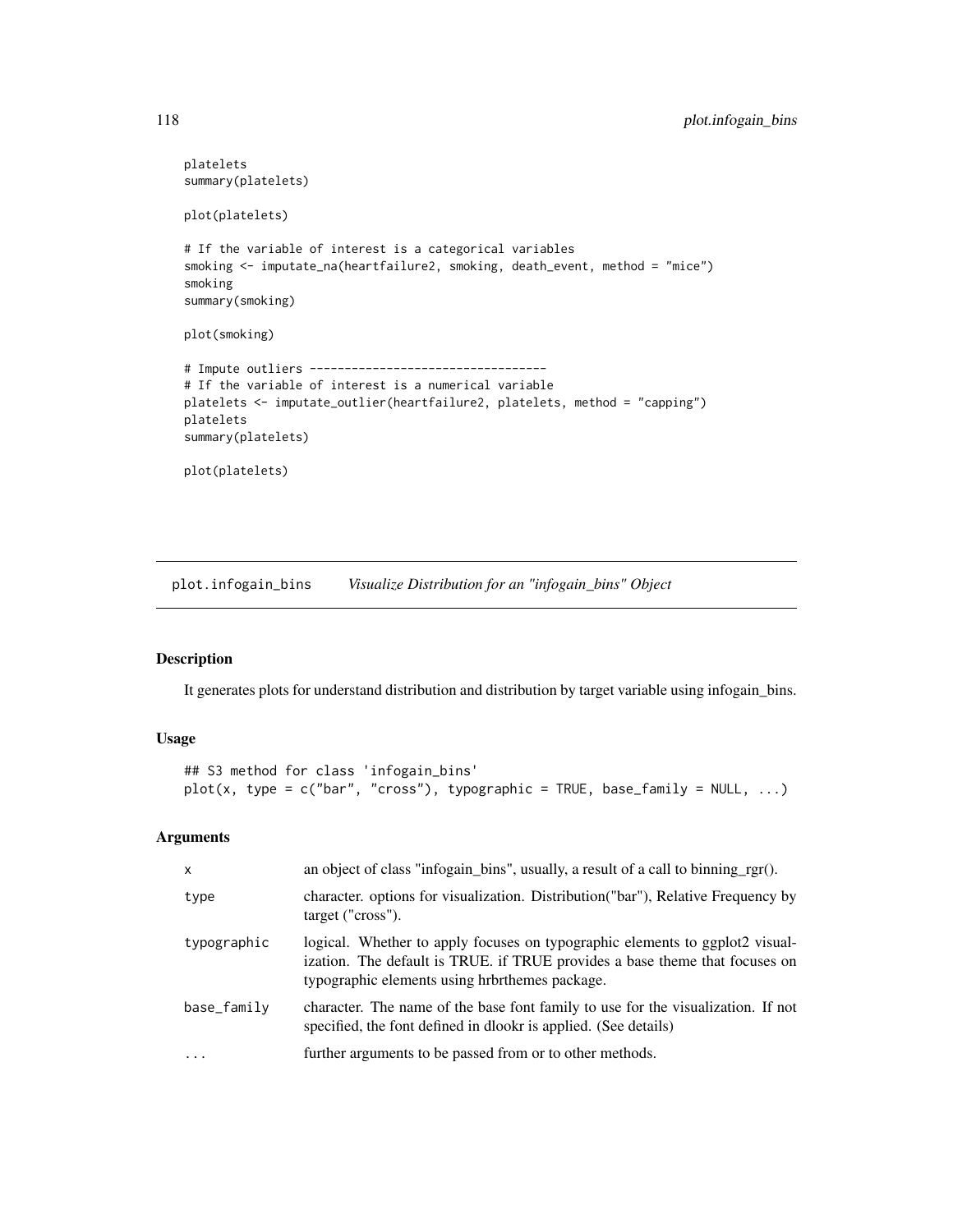## plot.optimal\_bins 119

## Details

The base\_family is selected from "Roboto Condensed", "Liberation Sans Narrow", "NanumSquare", "Noto Sans Korean". If you want to use a different font, use it after loading the Google font with import\_google\_font().

#### See Also

[binning\\_rgr](#page-8-0), [summary.bins](#page-164-1)

# Examples

```
# binning by recursive information gain ratio maximization using character
bin <- binning_rgr(heartfailure, "death_event", "creatinine")
# binning by recursive information gain ratio maximization using name
bin <- binning_rgr(heartfailure, death_event, creatinine)
bin
# summary optimal_bins class
summary(bin)
# visualize all information for optimal_bins class
plot(bin)
# visualize WoE information for optimal_bins class
plot(bin, type = "cross")
# visualize all information without typographic
plot(bin, type = "cross", typographic = FALSE)
```
<span id="page-118-0"></span>plot.optimal\_bins *Visualize Distribution for an "optimal\_bins" Object*

## Description

It generates plots for understand distribution, frequency, bad rate, and weight of evidence using optimal\_bins.

See vignette("transformation") for an introduction to these concepts.

#### Usage

```
## S3 method for class 'optimal_bins'
plot(
  x,
  type = c("all", "dist", "freq", "posrate", "WoE"),
```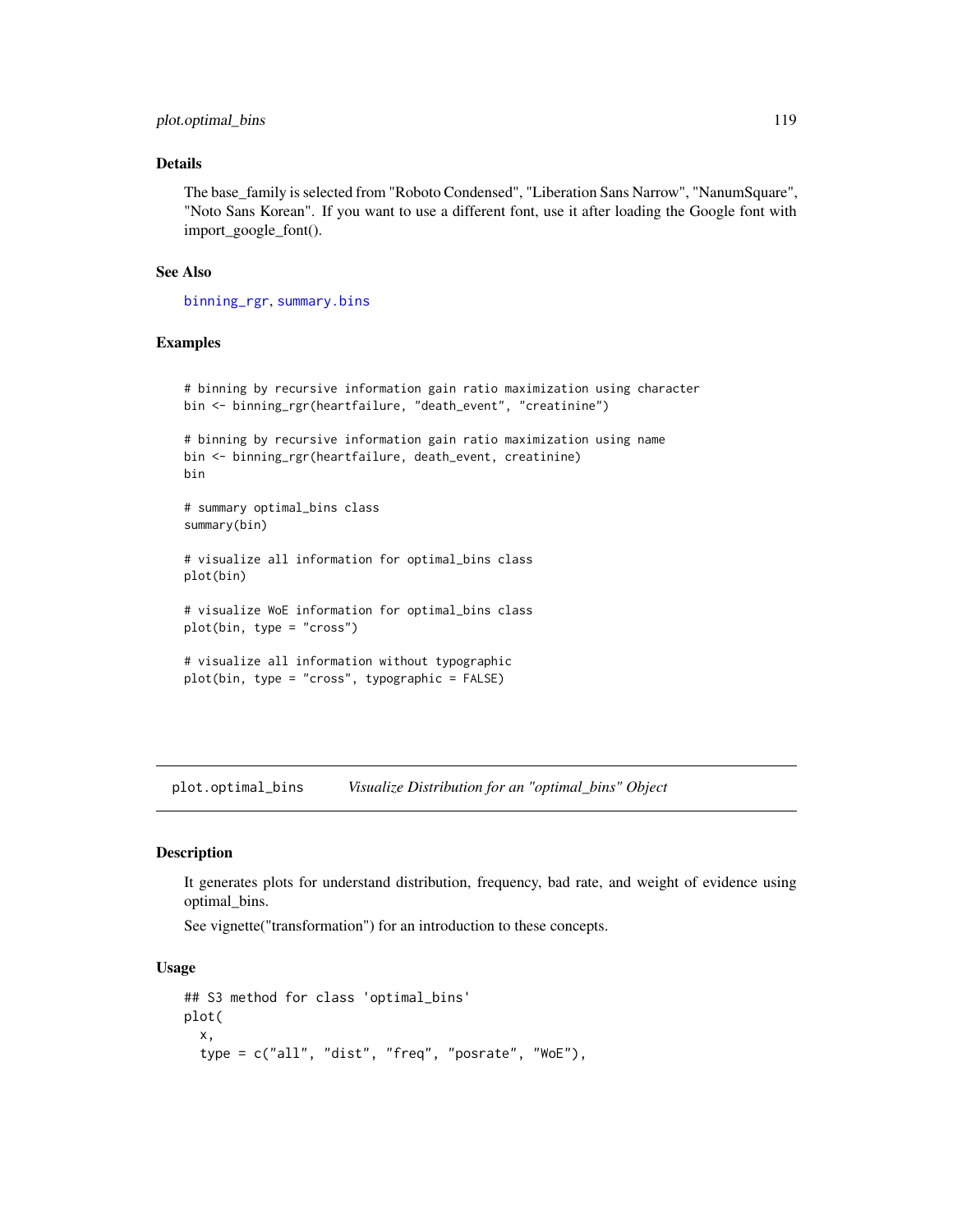```
typographic = TRUE,
base_family = NULL,
rotate_angle = 0,
...
```
## Arguments

)

| $\times$     | an object of class "optimal_bins", usually, a result of a call to binning_by().                                                                                                                               |
|--------------|---------------------------------------------------------------------------------------------------------------------------------------------------------------------------------------------------------------|
| type         | character, options for visualization. Distribution ("dist"), Relateive Frequency<br>("freq"), Positive Rate ("posrate"), and Weight of Evidence ("WoE"). and default<br>"all" draw all plot.                  |
| typographic  | logical. Whether to apply focuses on typographic elements to ggplot2 visual-<br>ization. The default is TRUE. if TRUE provides a base theme that focuses on<br>typographic elements using hrbrthemes package. |
| base_family  | character. The name of the base font family to use for the visualization. If not<br>specified, the font defined in dlookr is applied. (See details)                                                           |
| rotate_angle | integer, specifies the rotation angle of the x-axis label. This is useful when the<br>x-axis labels are long and overlap. The default is 0 to not rotate the label.                                           |
| $\cdots$     | further arguments to be passed from or to other methods.                                                                                                                                                      |

## Details

The base\_family is selected from "Roboto Condensed", "Liberation Sans Narrow", "NanumSquare", "Noto Sans Korean". If you want to use a different font, use it after loading the Google font with import\_google\_font().

## See Also

[binning\\_by](#page-6-0), [summary.optimal\\_bins](#page-173-0)

```
# Generate data for the example
heartfailure2 <- heartfailure
heartfailure2[sample(seq(NROW(heartfailure2)), 5), "creatinine"] <- NA
# optimal binning using binning_by()
bin <- binning_by(heartfailure2, "death_event", "creatinine")
bin
# summary optimal_bins class.
summary(bin)
# visualize all information for optimal_bins class
plot(bin)
# rotate the x-axis labels by 45 degrees so that they do not overlap.
```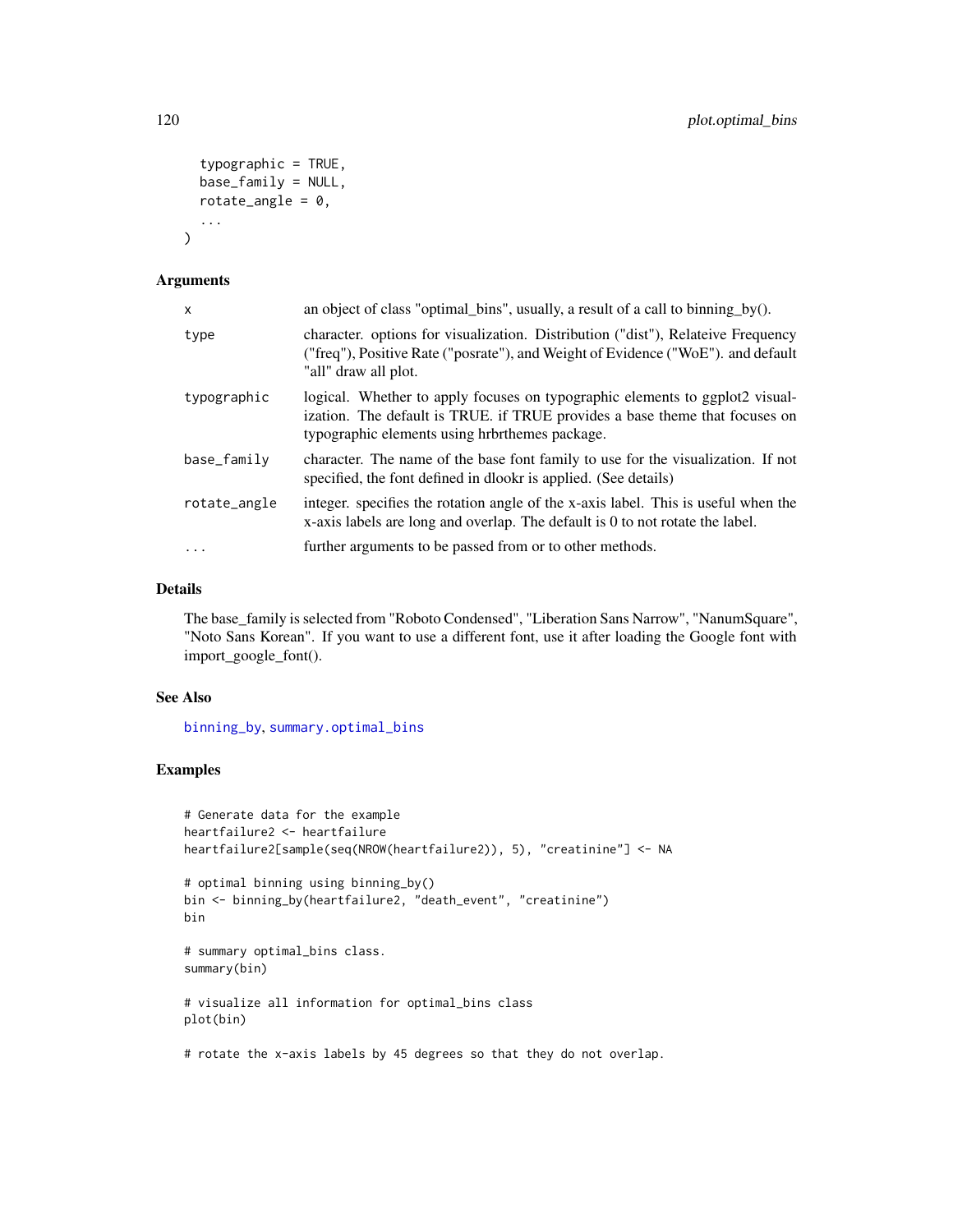# plot.overview 121

```
plot(bin, rotate_angle = 45)
# visualize WoE information for optimal_bins class
plot(bin, type = "WoE")
# visualize all information with typographic
plot(bin)
```
plot.overview *Visualize Information for an "overview" Object*

# Description

Visualize a plot by attribute of 'overview' class. Visualize the data type, number of observations, and number of missing values for each variable.

# Usage

```
## S3 method for class 'overview'
plot(
  x,
 order_type = c("none", "name", "type"),
  typographic = TRUE,
 base_family = NULL,
  ...
)
```
## Arguments

| $\mathsf{x}$ | an object of class "overview", usually, a result of a call to overview().                                                                                                                                     |
|--------------|---------------------------------------------------------------------------------------------------------------------------------------------------------------------------------------------------------------|
| order_type   | character, method of order of bars (variables).                                                                                                                                                               |
| typographic  | logical. Whether to apply focuses on typographic elements to ggplot2 visual-<br>ization. The default is TRUE. if TRUE provides a base theme that focuses on<br>typographic elements using hrbrthemes package. |
| base_family  | character. The name of the base font family to use for the visualization. If not<br>specified, the font defined in dlookr is applied. (See details)                                                           |
| $\ddotsc$    | further arguments to be passed from or to other methods.                                                                                                                                                      |

# Details

The base\_family is selected from "Roboto Condensed", "Liberation Sans Narrow", "NanumSquare", "Noto Sans Korean". If you want to use a different font, use it after loading the Google font with import\_google\_font().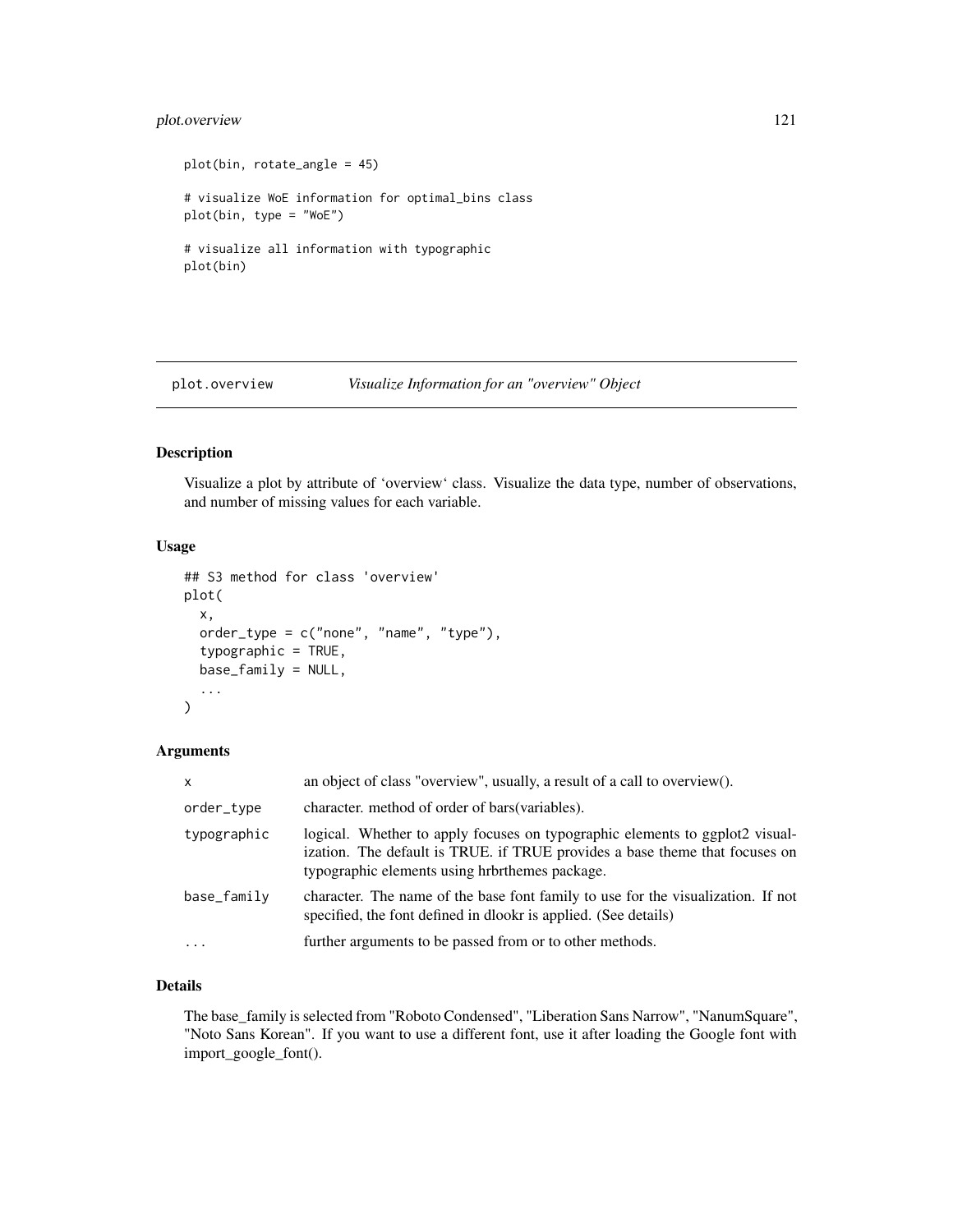# See Also

[overview](#page-106-0), [summary.overview](#page-175-0).

## Examples

```
ov <- overview(jobchange)
ov
summary(ov)
plot(ov)
# sort by name of variables
plot(ov, order_type = "name")
# sort by data type of variables
plot(ov, order_type = "type")
```
<span id="page-121-0"></span>plot.performance\_bin *Visualize Performance for an "performance\_bin" Object*

#### Description

It generates plots for understand frequency, WoE by bins using performance\_bin.

# Usage

```
## S3 method for class 'performance_bin'
plot(x, typeographic = TRUE, base-family = NULL, ...)
```
# Arguments

| $\mathsf{x}$ | an object of class "performance_bin", usually, a result of a call to performance_bin().                                                                                                                       |
|--------------|---------------------------------------------------------------------------------------------------------------------------------------------------------------------------------------------------------------|
| typographic  | logical. Whether to apply focuses on typographic elements to ggplot2 visual-<br>ization. The default is TRUE. if TRUE provides a base theme that focuses on<br>typographic elements using hrbrthemes package. |
| base_family  | character. The name of the base font family to use for the visualization. If not<br>specified, the font defined in dlookr is applied. (See details)                                                           |
| $\cdot$      | further arguments to be passed from or to other methods.                                                                                                                                                      |

# Details

The base\_family is selected from "Roboto Condensed", "Liberation Sans Narrow", "NanumSquare", "Noto Sans Korean". If you want to use a different font, use it after loading the Google font with import\_google\_font().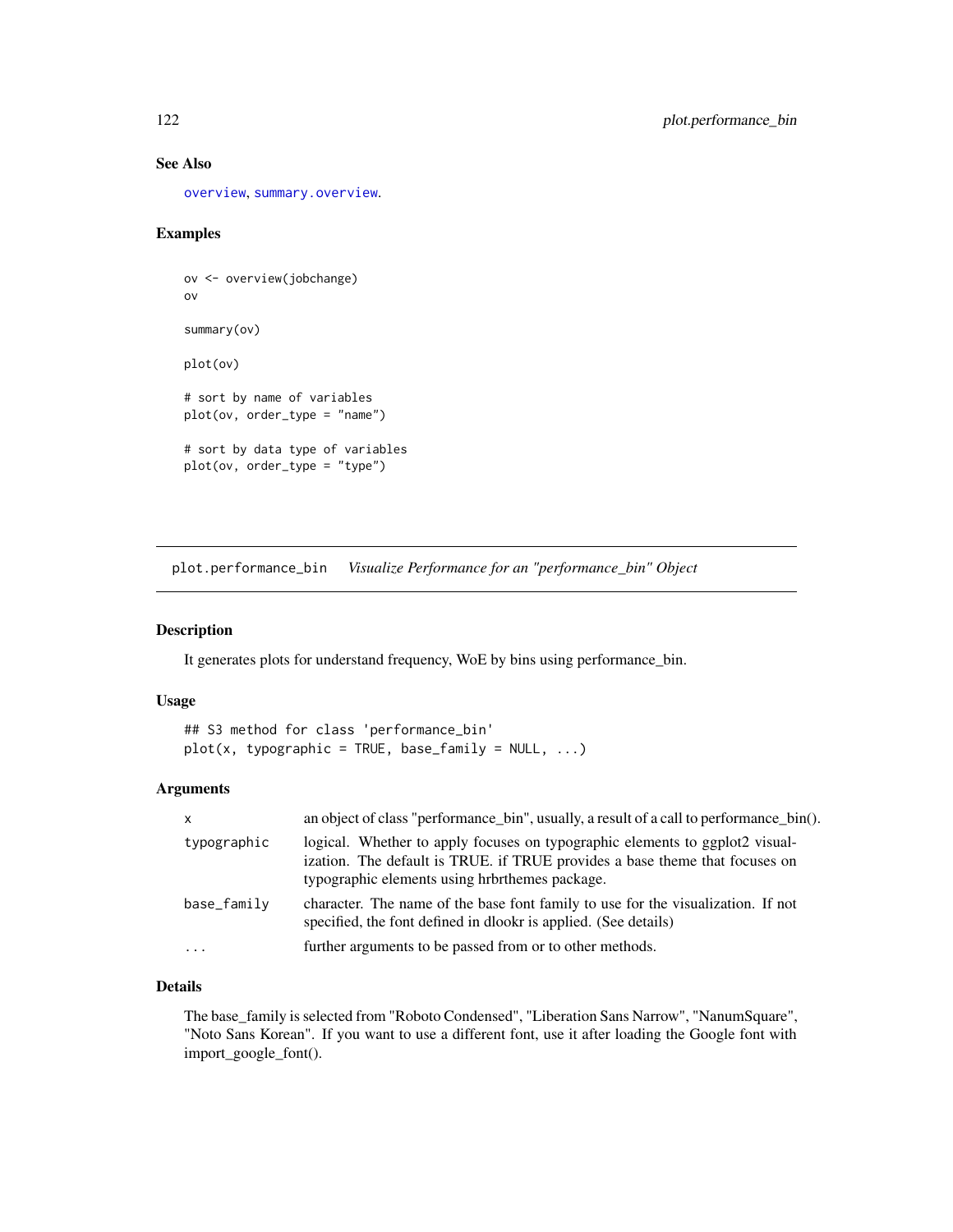#### plot.pps that a state of the state of the state of the state of the state of the state of the state of the state of the state of the state of the state of the state of the state of the state of the state of the state of th

### See Also

[performance\\_bin](#page-107-0), [summary.performance\\_bin](#page-176-0), [binning\\_by](#page-6-0), [plot.optimal\\_bins](#page-118-0).

## Examples

```
# Generate data for the example
heartfailure2 <- heartfailure
set.seed(123)
heartfailure2[sample(seq(NROW(heartfailure2)), 5), "creatinine"] <- NA
# Change the target variable to 0(negative) and 1(positive).
heartfailure2$death_event_2 <- ifelse(heartfailure2$death_event %in% "Yes", 1, 0)
# Binnig from creatinine to platelets_bin.
breaks <-c(0, 1, 2, 10)heartfailure2$creatinine_bin <- cut(heartfailure2$creatinine, breaks)
# Diagnose performance binned variable
perf <- performance_bin(heartfailure2$death_event_2, heartfailure2$creatinine_bin)
perf
summary(perf)
plot(perf)
# Diagnose performance binned variable without NA
perf <- performance_bin(heartfailure2$death_event_2, heartfailure2$creatinine_bin, na.rm = TRUE)
perf
summary(perf)
plot(perf)
plot(perf, typographic = FALSE)
```
plot.pps *Visualize Information for an "pps" Object*

## Description

Visualize by attribute of 'pps' class. The plot of a PPS(Predictive Power Score) is a bar plot or tile plot by PPS.

#### Usage

```
## S3 method for class 'pps'
plot(x, typeographic = TRUE, base-family = NULL, ...)
```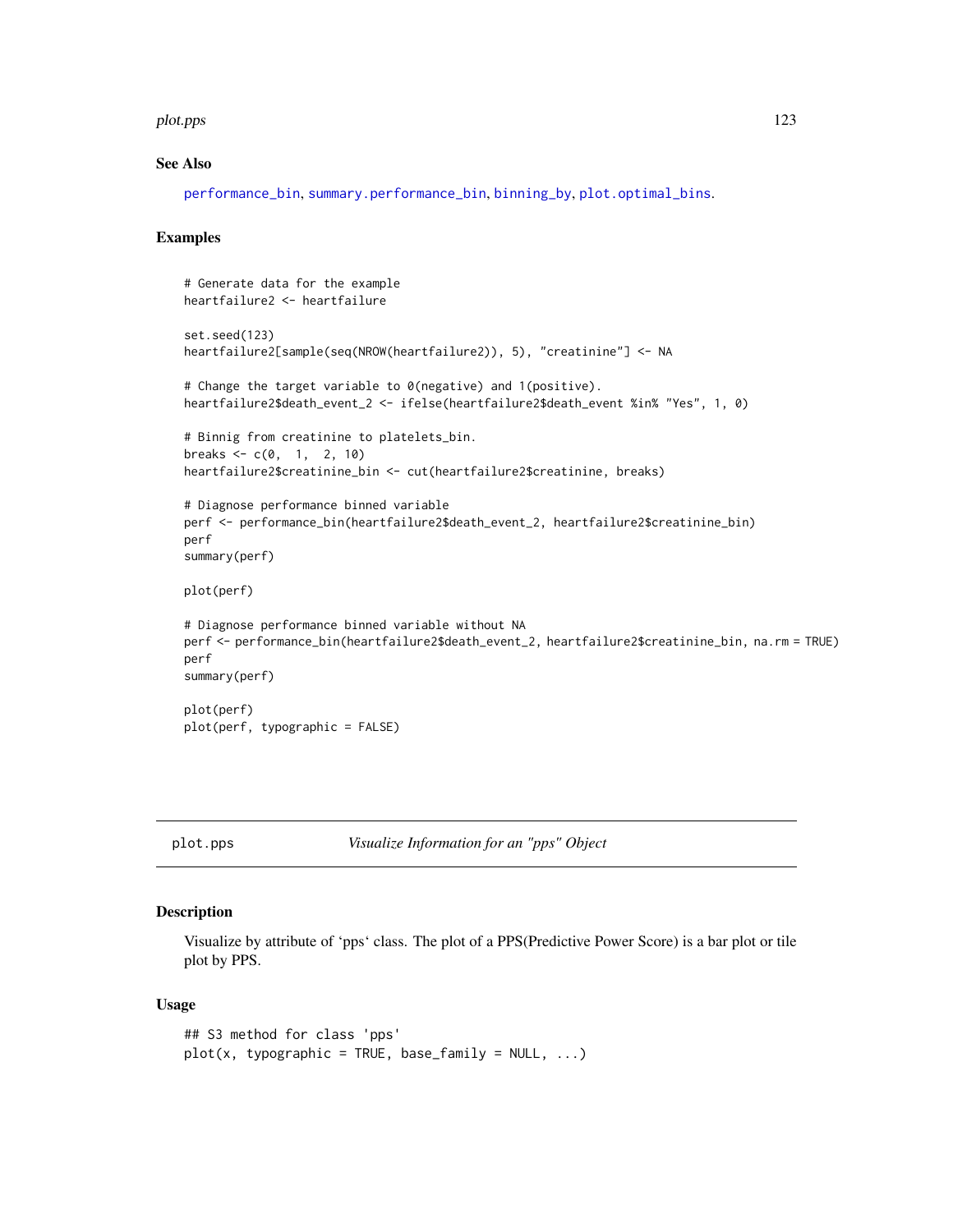## Arguments

| <b>X</b>    | an object of class "pps", usually, a result of a call to pps().                                                                                                                                               |
|-------------|---------------------------------------------------------------------------------------------------------------------------------------------------------------------------------------------------------------|
| typographic | logical. Whether to apply focuses on typographic elements to ggplot2 visual-<br>ization. The default is TRUE. if TRUE provides a base theme that focuses on<br>typographic elements using hrbrthemes package. |
| base_family | character. The name of the base font family to use for the visualization. If not<br>specified, the font defined in dlookr is applied. (See details)                                                           |
| $\cdots$    | arguments to be passed to methods, such as graphical parameters (see par).                                                                                                                                    |

# Details

The base\_family is selected from "Roboto Condensed", "Liberation Sans Narrow", "NanumSquare", "Noto Sans Korean". If you want to use a different font, use it after loading the Google font with import\_google\_font().

#### See Also

[pps](#page-156-0), [summary.pps](#page-177-0).

# Examples

library(dplyr)

```
# pps type is generic ======================================
pps_generic <- pps(iris)
pps_generic
# visualize pps class
plot(pps_generic)
# pps type is target_by =====================================
##-----------------------------------------------------------
# If the target variable is a categorical variable
# Using dplyr
pps_cat <- iris %>%
 target_by(Species) %>%
 pps()
# plot pps class
plot(pps_cat)
##---------------------------------------------------
# If the target variable is a numerical variable
# Using dplyr
pps_num <- iris %>%
 target_by(Petal.Length) %>%
 pps()
```
# plot pps class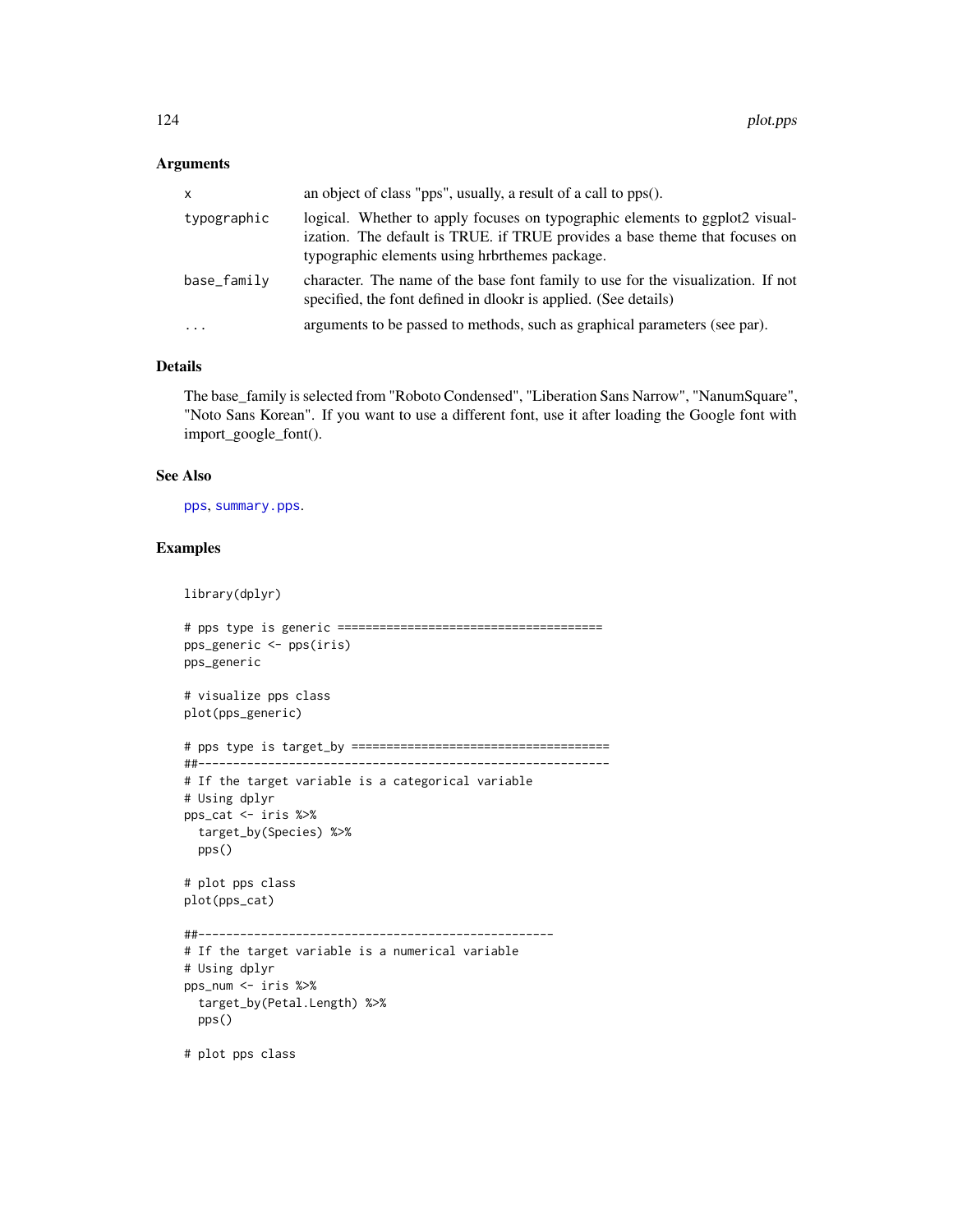# plot.relate 125

plot(pps\_num)

# plot.relate *Visualize Information for an "relate" Object*

# Description

Visualize four kinds of plot by attribute of relate class.

# Usage

```
## S3 method for class 'relate'
plot(
  x,
  model = FALSE,
  hex\_thres = 1000,pal = c("#FFFFB2", "#FED976", "#FEB24C", "#FD8D3C", "#FC4E2A", "#E31A1C", "#B10026"),
  typographic = TRUE,
  base_family = NULL,
  ...
\mathcal{L}
```
# Arguments

| $\mathsf{x}$ | an object of class "relate", usually, a result of a call to relate().                                                                                                                                                                                  |
|--------------|--------------------------------------------------------------------------------------------------------------------------------------------------------------------------------------------------------------------------------------------------------|
| model        | logical. This argument selects whether to output the visualization result to the<br>visualization of the object of the lm model to grasp the relationship between the<br>numerical variables.                                                          |
| hex_thres    | an integer. Use only when the target and predictor are numeric variables. Used<br>when the number of observations is large. Specify the threshold of the observa-<br>tions to draw hexabin plots that are not scatterplots. The default value is 1000. |
| pal          | Color palette to paint hexabin. Use only when the target and predictor are nu-<br>meric variables. Applied only when the number of observations is greater than<br>hex_thres.                                                                          |
| typographic  | logical. Whether to apply focuses on typographic elements to ggplot2 visual-<br>ization. The default is TRUE. if TRUE provides a base theme that focuses on<br>typographic elements using hrbrthemes package.                                          |
| base_family  | character. The name of the base font family to use for the visualization. If not<br>specified, the font defined in dlookr is applied. (See details)                                                                                                    |
| $\cdots$     | arguments to be passed to methods, such as graphical parameters (see par). only<br>applies when the model argument is TRUE, and is used for $\dots$ of the plot. $lm()$<br>function.                                                                   |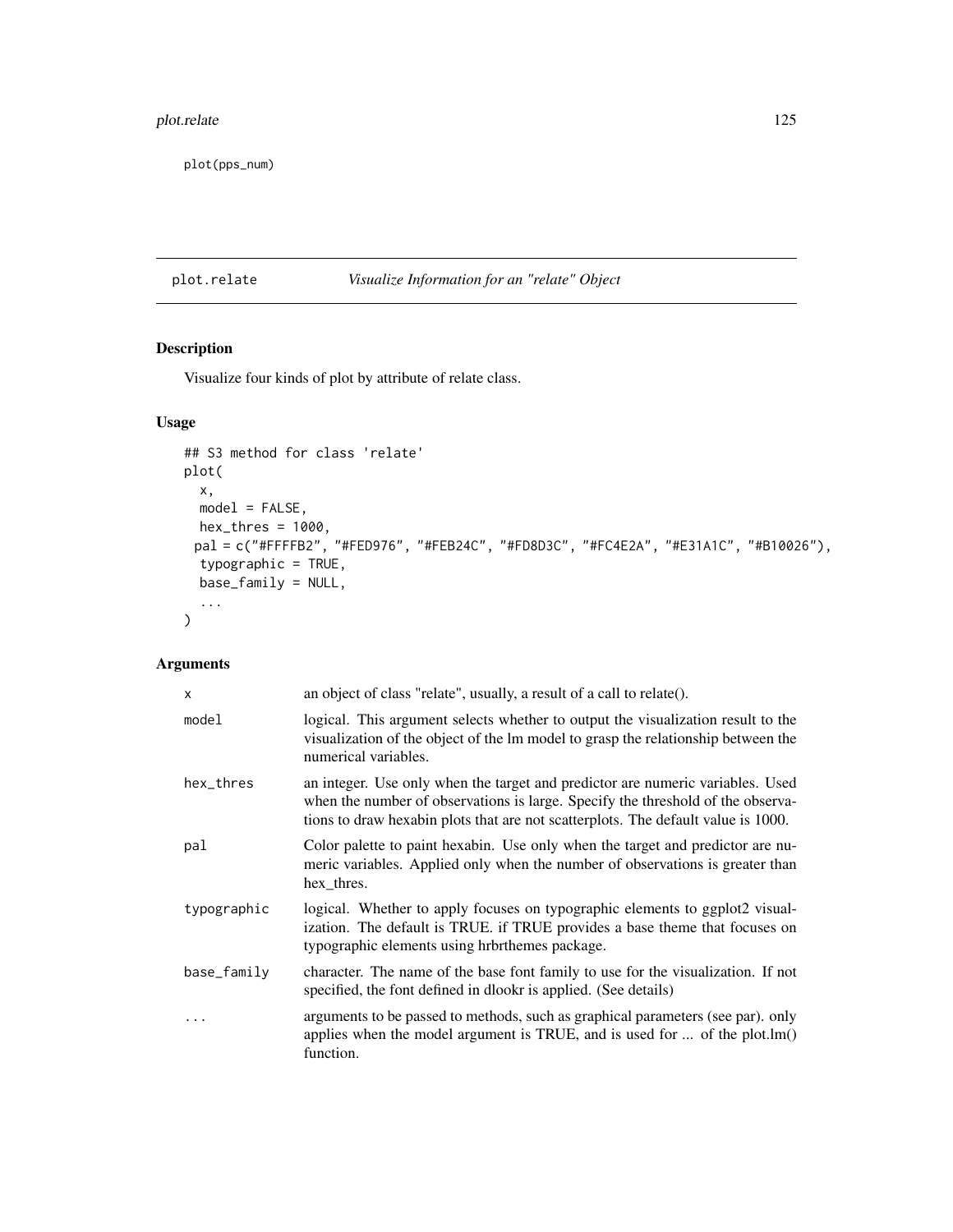## Details

The base\_family is selected from "Roboto Condensed", "Liberation Sans Narrow", "NanumSquare", "Noto Sans Korean". If you want to use a different font, use it after loading the Google font with import\_google\_font().

#### See Also

[relate](#page-160-0), [print.relate](#page-159-0).

## Examples

```
# If the target variable is a categorical variable
categ <- target_by(heartfailure, death_event)
# If the variable of interest is a numerical variable
cat_num <- relate(categ, sodium)
cat_num
summary(cat_num)
plot(cat_num)
# If the variable of interest is a categorical variable
cat_cat <- relate(categ, hblood_pressure)
cat_cat
summary(cat_cat)
plot(cat_cat)
##---------------------------------------------------
# If the target variable is a numerical variable
num <- target_by(heartfailure, creatinine)
# If the variable of interest is a numerical variable
num_num <- relate(num, sodium)
num_num
summary(num_num)
plot(num_num)
# If the variable of interest is a categorical variable
num_cat <- relate(num, smoking)
num_cat
summary(num_cat)
plot(num_cat)
# Not allow typographic
```
plot(num\_cat, typographic = FALSE)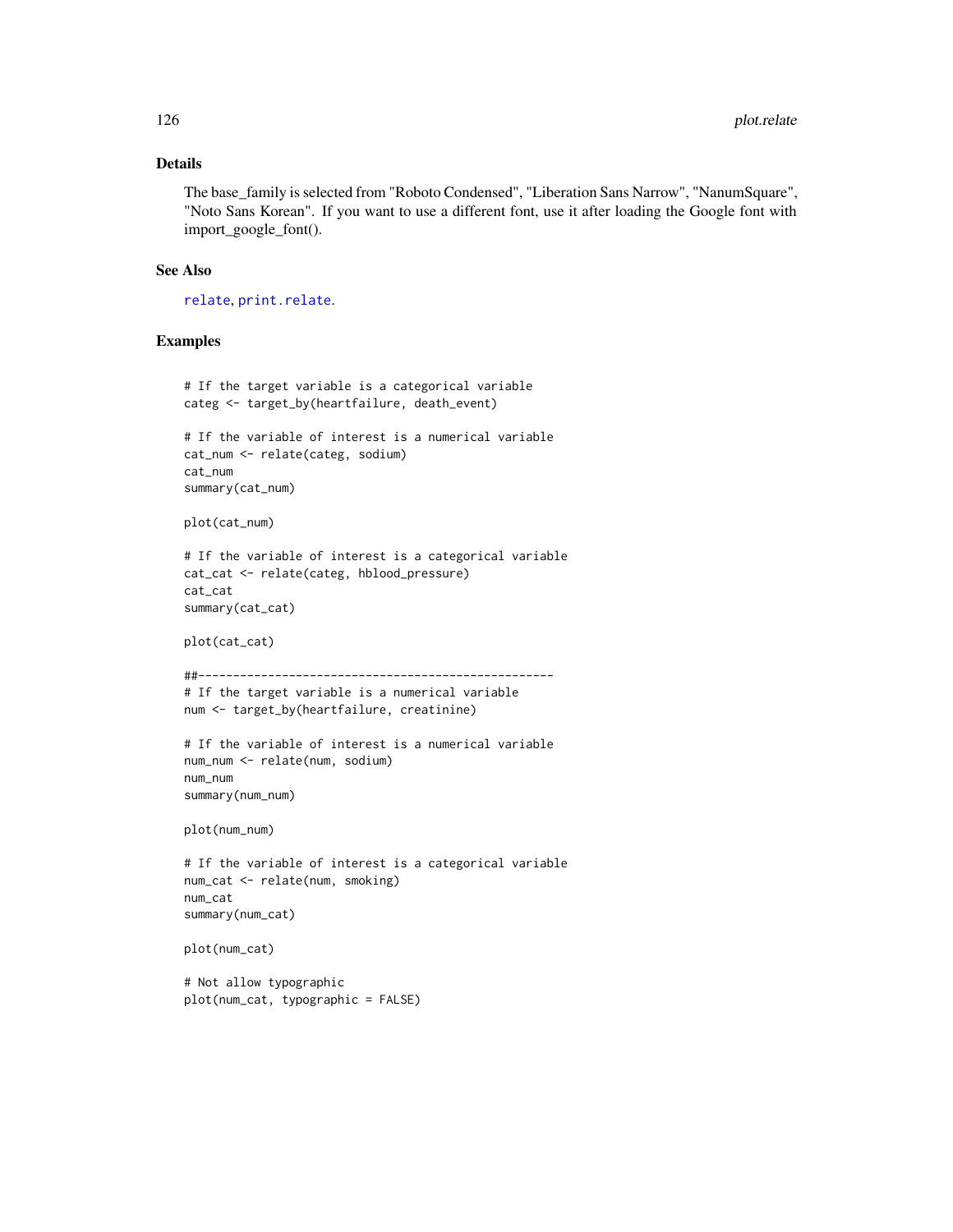#### Description

Visualize two kinds of plot by attribute of 'transform' class. The transformation of a numerical variable is a density plot.

#### Usage

```
## S3 method for class 'transform'
plot(x, typographic = TRUE, base-family = NULL, ...)
```
## Arguments

| $\mathsf{x}$ | an object of class "transform", usually, a result of a call to transform().                                                                                                                                   |
|--------------|---------------------------------------------------------------------------------------------------------------------------------------------------------------------------------------------------------------|
| typographic  | logical. Whether to apply focuses on typographic elements to ggplot2 visual-<br>ization. The default is TRUE. if TRUE provides a base theme that focuses on<br>typographic elements using hrbrthemes package. |
| base_family  | character. The name of the base font family to use for the visualization. If not<br>specified, the font defined in dlookr is applied. (See details)                                                           |
| .            | arguments to be passed to methods, such as graphical parameters (see par).                                                                                                                                    |

## Details

The base\_family is selected from "Roboto Condensed", "Liberation Sans Narrow", "NanumSquare", "Noto Sans Korean". If you want to use a different font, use it after loading the Google font with import\_google\_font().

#### See Also

[transform](#page-187-0), [summary.transform](#page-179-0).

```
# Standardization ------------------------------
creatinine_minmax <- transform(heartfailure$creatinine, method = "minmax")
creatinine_minmax
summary(creatinine_minmax)
plot(creatinine_minmax)
# Resolving Skewness --------------------------
creatinine_log <- transform(heartfailure$creatinine, method = "log")
creatinine_log
summary(creatinine_log)
```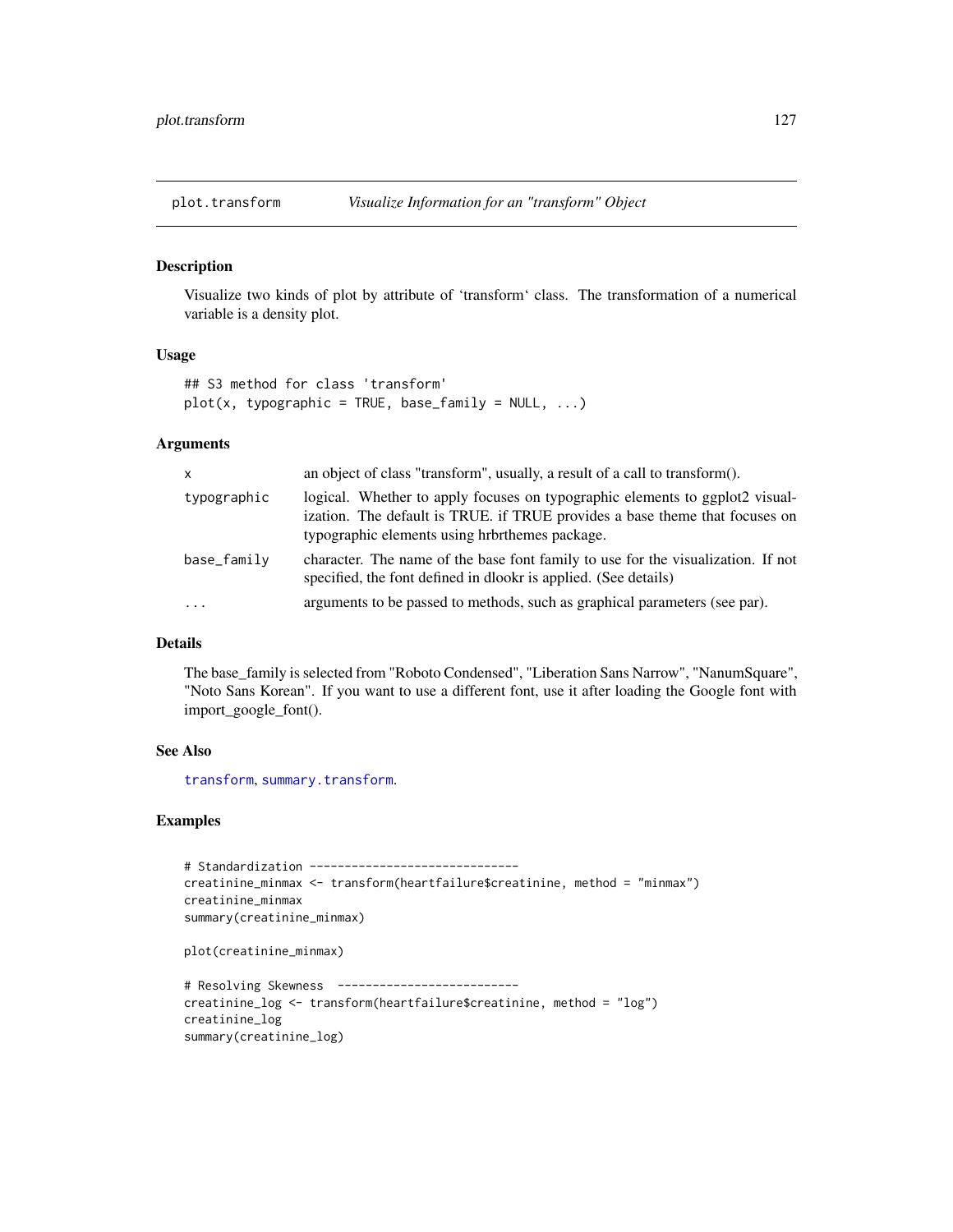```
plot(creatinine_log)
```

```
plot(creatinine_log, typographic = FALSE)
```
plot.univar\_category *Visualize Information for an "univar\_category" Object*

## Description

Visualize mosaics plot by attribute of univar\_category class.

# Usage

```
## S3 method for class 'univar_category'
plot(
 x,
 na.rm = TRUE,prompt = FALSE,
  typographic = TRUE,
 base_family = NULL,
  ...
)
```
# Arguments

| an object of class "univar_category", usually, a result of a call to univar_category().                                                                                                                       |
|---------------------------------------------------------------------------------------------------------------------------------------------------------------------------------------------------------------|
| logical. Specifies whether to include NA when plotting bar plot. The default is<br>FALSE, so plot NA.                                                                                                         |
| logical. The default value is FALSE. If there are multiple visualizations to be<br>output, if this argument value is TRUE, a prompt is output each time.                                                      |
| logical. Whether to apply focuses on typographic elements to ggplot2 visual-<br>ization. The default is TRUE. if TRUE provides a base theme that focuses on<br>typographic elements using hrbrthemes package. |
| character. The name of the base font family to use for the visualization. If not<br>specified, the font defined in dlookr is applied. (See details)                                                           |
| arguments to be passed to methods, such as graphical parameters (see par).<br>However, it does not support all parameters.                                                                                    |
|                                                                                                                                                                                                               |

# Details

The base\_family is selected from "Roboto Condensed", "Liberation Sans Narrow", "NanumSquare", "Noto Sans Korean". If you want to use a different font, use it after loading the Google font with import\_google\_font().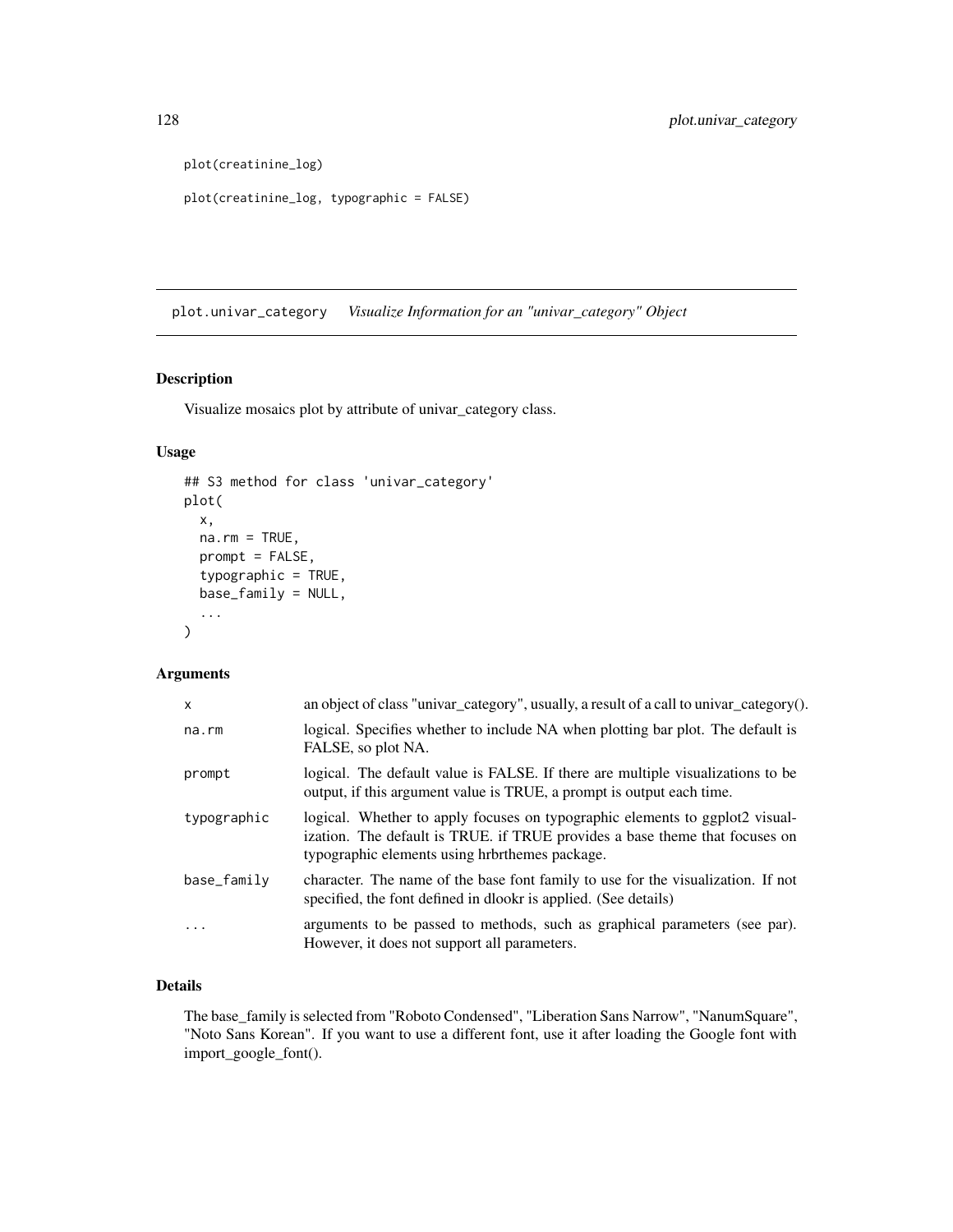plot.univar\_numeric 129

# See Also

[univar\\_category](#page-195-0), [print.univar\\_category](#page-180-0), [summary.univar\\_category](#page-180-1).

## Examples

```
library(dplyr)
# Calculates the all categorical variables
all_var <- univar_category(heartfailure)
# Print univar_category class object
all_var
smoking <- univar_category(heartfailure, smoking)
# Print univar_category class object
smoking
# plot all variables
plot(all_var)
# plot smoking
plot(smoking)
```
plot.univar\_numeric *Visualize Information for an "univar\_numeric" Object*

#### Description

Visualize boxplots and histogram by attribute of univar\_numeric class.

## Usage

```
## S3 method for class 'univar_numeric'
plot(
 x,
  indiv = FALSE,viz = c("hist", "boxplot"),
 stand = ifelse(rep(indiv, 4), c("none", "robust", "minmax", "zscore"), c("robust",
    "minmax", "zscore", "none")),
 prompt = FALSE,
  typographic = TRUE,
 base_family = NULL,
  ...
\mathcal{L}
```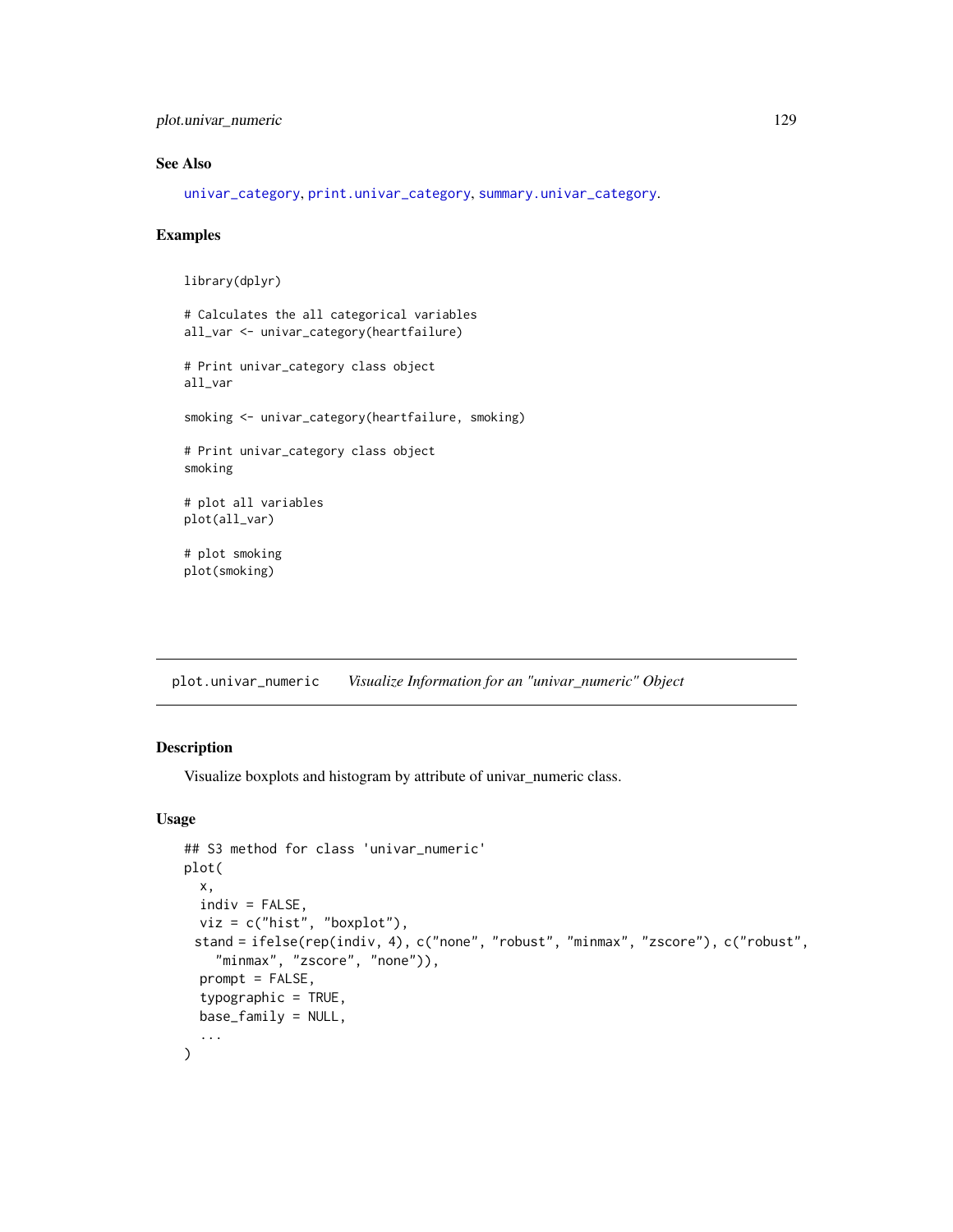# Arguments

| $\mathsf{x}$ | an object of class "univar_numeric", usually, a result of a call to univar_numeric().                                                                                                                                                                                                                                                                                                                             |
|--------------|-------------------------------------------------------------------------------------------------------------------------------------------------------------------------------------------------------------------------------------------------------------------------------------------------------------------------------------------------------------------------------------------------------------------|
| indiv        | logical. Select whether to display information of all variables in one plot when<br>there are multiple selected numeric variables. In case of FALSE, all variable<br>information is displayed in one plot. If TRUE, the information of the individual<br>variables is output to the individual plots. The default is FALSE. If only one<br>variable is selected, TRUE is applied.                                 |
| viz          | character. Describe what to plot visualization. "hist" draws a histogram and<br>"boxplot" draws a boxplot. The default is "hist".                                                                                                                                                                                                                                                                                 |
| stand        | character. Describe how to standardize the original data. "robust" normalizes the<br>raw data through transformation calculated by IQR and median. "minmax" nor-<br>malizes the original data using minmax transformation. "zscore" standardizes<br>the original data using z-Score transformation. "none" does not perform data<br>transformation. he default is "none" if indiv is TRUE, and "robust" if FALSE. |
| prompt       | logical. The default value is FALSE. If there are multiple visualizations to be<br>output, if this argument value is TRUE, a prompt is output each time.                                                                                                                                                                                                                                                          |
| typographic  | logical. Whether to apply focuses on typographic elements to ggplot2 visual-<br>ization. The default is TRUE. if TRUE provides a base theme that focuses on<br>typographic elements using hrbrthemes package.                                                                                                                                                                                                     |
| base_family  | character. The name of the base font family to use for the visualization. If not<br>specified, the font defined in dlookr is applied. (See details)                                                                                                                                                                                                                                                               |
| $\cdots$     | arguments to be passed to methods, such as graphical parameters (see par).<br>However, it does not support.                                                                                                                                                                                                                                                                                                       |

# Details

The base\_family is selected from "Roboto Condensed", "Liberation Sans Narrow", "NanumSquare", "Noto Sans Korean". If you want to use a different font, use it after loading the Google font with import\_google\_font().

## See Also

[univar\\_numeric](#page-197-0), [print.univar\\_numeric](#page-181-0), [summary.univar\\_numeric](#page-181-1).

```
# Calculates the all categorical variables
all_var <- univar_numeric(heartfailure)
# Print univar_numeric class object
all_var
# Calculates the platelets, sodium variable
univar_numeric(heartfailure, platelets, sodium)
# Summary the all case : Return a invisible copy of an object.
```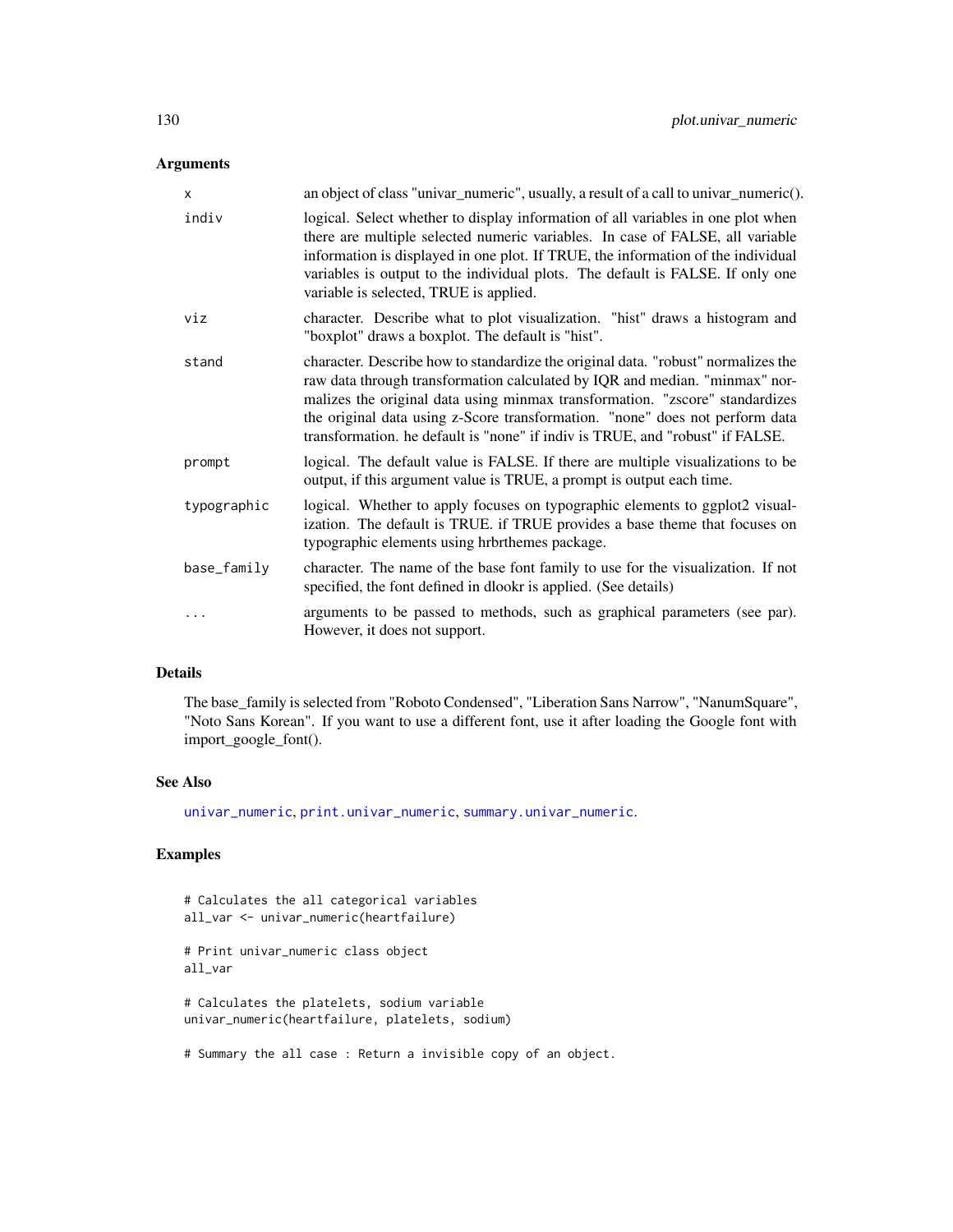```
stat <- summary(all_var)
# Summary by returned object
stat
# one plot with all variables
plot(all_var)
# one plot with all normalized variables by Min-Max method
plot(all_var, stand = "minmax")
# one plot with all variables
plot(all_var, stand = "none")
# one plot with all robust standardized variables
plot(all_var, viz = "boxplot")
# one plot with all standardized variables by Z-score method
plot(all_var, viz = "boxplot", stand = "zscore")
# individual boxplot by variables
plot(all_var, indiv = TRUE, "boxplot")
# individual histogram by variables
plot(all_var, indiv = TRUE, "hist")
# individual histogram by robust standardized variable
plot(all_var, indiv = TRUE, "hist", stand = "robust")
# plot all variables by prompt
plot(all_var, indiv = TRUE, "hist", prompt = TRUE)
```
plot\_bar\_category *Plot bar chart of categorical variables*

#### Description

The plot\_bar\_category() to visualizes the distribution of categorical data by level or relationship to specific numerical data by level.

## Usage

```
plot_bar_category(.data, ...)
## S3 method for class 'data.frame'
plot_bar_category(
  .data,
  ...,
```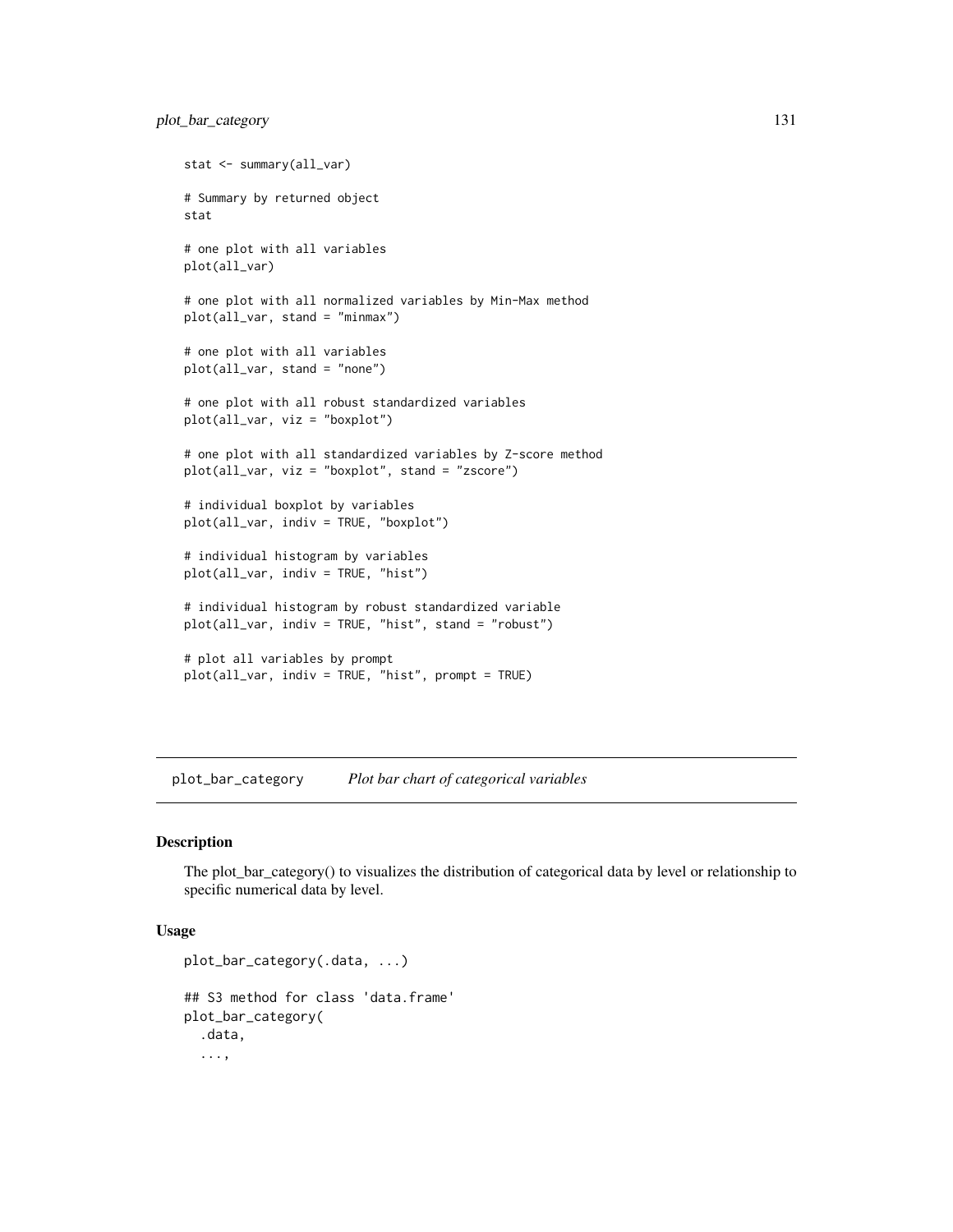```
top = 10,
  add_character = TRUE,
 title = "Frequency by levels of category",
 each = FALSE,typographic = TRUE,
 base_family = NULL
)
## S3 method for class 'grouped_df'
plot_bar_category(
  .data,
  ...,
 top = 10,
 add_character = TRUE,
 title = "Frequency by levels of category",
  each = FALSE,typographic = TRUE,
 base_family = NULL
\mathcal{L}
```
# Arguments

| .data         | a data.frame or a tbl_df or a grouped_df.                                                                                                                                                                                                                                                                                                                                                                                                                     |
|---------------|---------------------------------------------------------------------------------------------------------------------------------------------------------------------------------------------------------------------------------------------------------------------------------------------------------------------------------------------------------------------------------------------------------------------------------------------------------------|
| $\cdots$      | one or more unquoted expressions separated by commas. You can treat variable<br>names like they are positions. Positive values select variables; negative values<br>to drop variables. If the first expression is negative, plot_bar_category() will<br>automatically start with all variables. These arguments are automatically quoted<br>and evaluated in a context where column names represent column positions.<br>They support unquoting and splicing. |
| top           | an integer. Specifies the upper top rank to extract. Default is 10.                                                                                                                                                                                                                                                                                                                                                                                           |
| add_character | logical. Decide whether to include text variables in the diagnosis of categorical<br>data. The default value is TRUE, which also includes character variables.                                                                                                                                                                                                                                                                                                |
| title         | character, a main title for the plot.                                                                                                                                                                                                                                                                                                                                                                                                                         |
| each          | logical. Specifies whether to draw multiple plots on one screen. The default is<br>FALSE, which draws multiple plots on one screen.                                                                                                                                                                                                                                                                                                                           |
| typographic   | logical. Whether to apply focuses on typographic elements to ggplot2 visual-<br>ization. The default is TRUE. if TRUE provides a base theme that focuses on<br>typographic elements using hrbrthemes package.                                                                                                                                                                                                                                                 |
| base_family   | character. The name of the base font family to use for the visualization. If not<br>specified, the font defined in dlookr is applied. (See details)                                                                                                                                                                                                                                                                                                           |

# Details

The distribution of categorical variables can be understood by comparing the frequency of each level. The frequency table helps with this. As a visualization method, a bar graph can help you understand the distribution of categorical data more easily than a frequency table.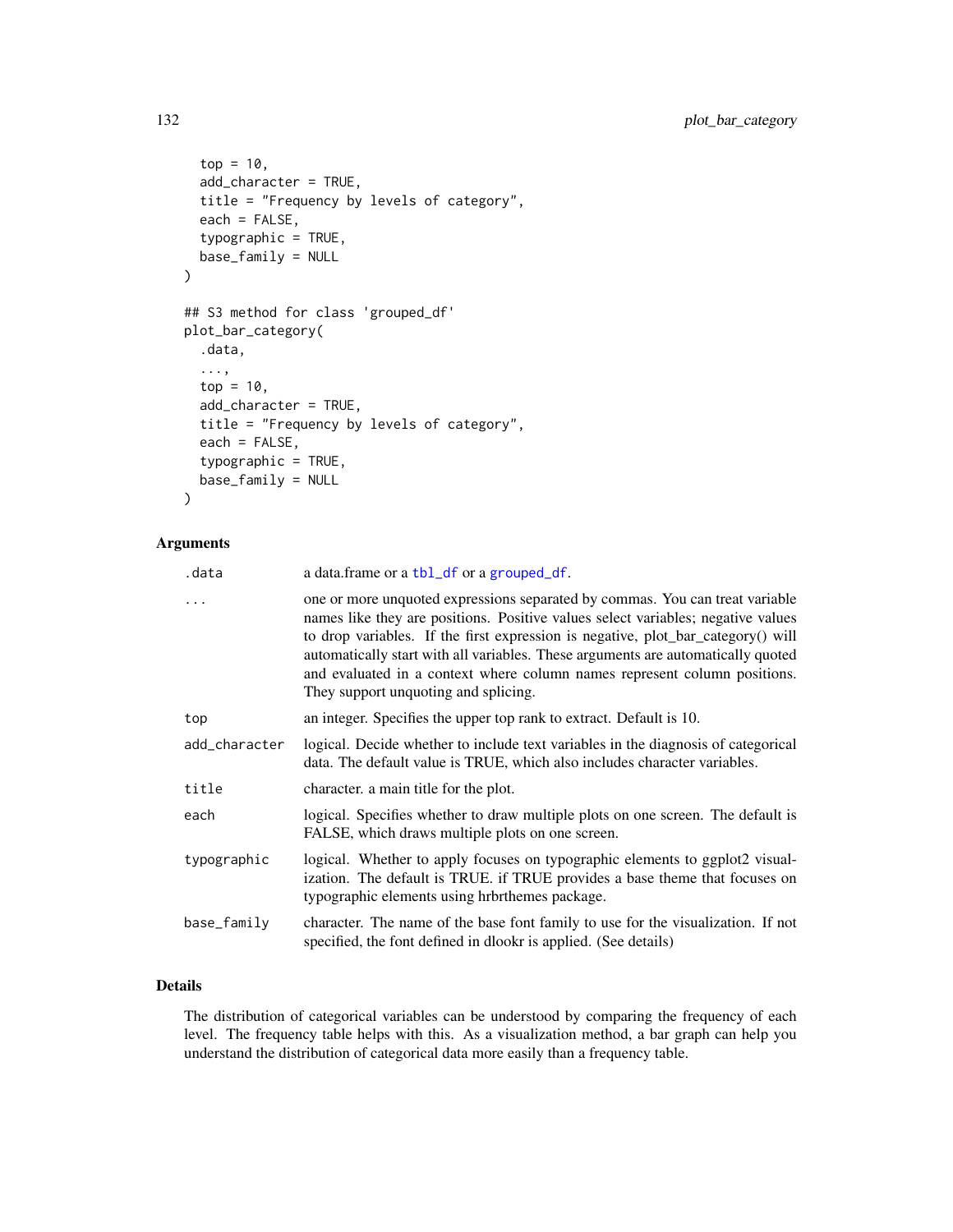# plot\_bar\_category 133

The base\_family is selected from "Roboto Condensed", "Liberation Sans Narrow", "NanumSquare", "Noto Sans Korean". If you want to use a different font, use it after loading the Google font with import\_google\_font().

## Examples

# Generate data for the example

```
heartfailure2 <- heartfailure
heartfailure2[sample(seq(NROW(heartfailure2)), 20), "platelets"] <- NA
heartfailure2[sample(seq(NROW(heartfailure2)), 5), "smoking"] <- NA
set.seed(123)
heartfailure2$test <- sample(LETTERS[1:15], 299, replace = TRUE)
heartfailure2$test[1:30] <- NA
# Visualization of all numerical variables
plot_bar_category(heartfailure2)
# Select the variable to diagnose
plot_bar_category(heartfailure2, "test", "smoking")
plot_bar_category(heartfailure2, -test, -smoking)
# Visualize the each plots
plot_bar_category(heartfailure2, each = TRUE)
# Not allow typographic argument
plot_bar_category(heartfailure2, typographic = FALSE)
# Using pipes ---------------------------------
library(dplyr)
# Plot of all categorical variables
heartfailure2 %>%
  plot_bar_category()
# Visualize just 7 levels of top frequency
heartfailure2 %>%
  plot_bar_category(top = 7)
# Visualize only factor, not character
heartfailure2 %>%
  plot_bar_category(add_character = FALSE)
# Using groupd_df ------------------------------
heartfailure2 %>%
  group_by(death_event) %>%
  plot_bar_category(top = 5)
heartfailure2 %>%
  group_by(death_event) %>%
  plot\_bar\_category(each = TRUE, top = 5)
```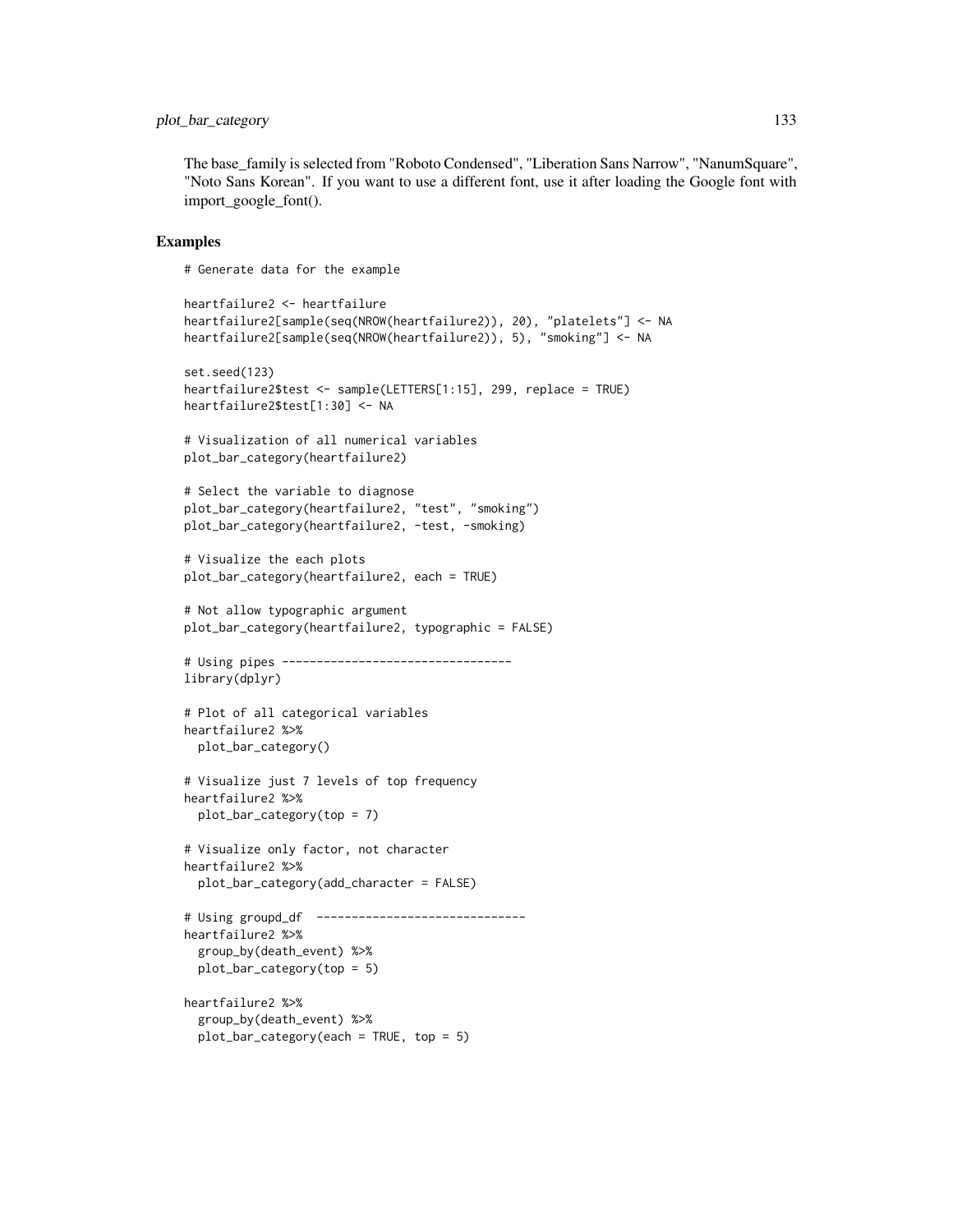plot\_box\_numeric *Plot Box-Plot of numerical variables*

# Description

The plot\_box\_numeric() to visualizes the box plot of numeric data or relationship to specific categorical data.

# Usage

```
plot_box_numeric(.data, ...)
## S3 method for class 'data.frame'
plot_box_numeric(
  .data,
  ...,
  title = "Distribution by numerical variables",
  each = FALSE,
  typographic = TRUE,
  base_family = NULL
)
## S3 method for class 'grouped_df'
plot_box_numeric(
  .data,
  ...,
  title = "Distribution by numerical variables",
  each = FALSE,
  typographic = TRUE,
 base_family = NULL
\mathcal{E}
```
# Arguments

| .data | data.frame or a tbl_df or a grouped_df.                                                                                                                                                                                                                                                                                                                                                                                                                      |
|-------|--------------------------------------------------------------------------------------------------------------------------------------------------------------------------------------------------------------------------------------------------------------------------------------------------------------------------------------------------------------------------------------------------------------------------------------------------------------|
|       | one or more unquoted expressions separated by commas. You can treat variable<br>names like they are positions. Positive values select variables; negative values<br>to drop variables. If the first expression is negative, plot_box_numeric() will<br>automatically start with all variables. These arguments are automatically quoted<br>and evaluated in a context where column names represent column positions.<br>They support unquoting and splicing. |
| title | character, a main title for the plot.                                                                                                                                                                                                                                                                                                                                                                                                                        |
| each  | logical. Specifies whether to draw multiple plots on one screen. The default is<br>FALSE, which draws multiple plots on one screen.                                                                                                                                                                                                                                                                                                                          |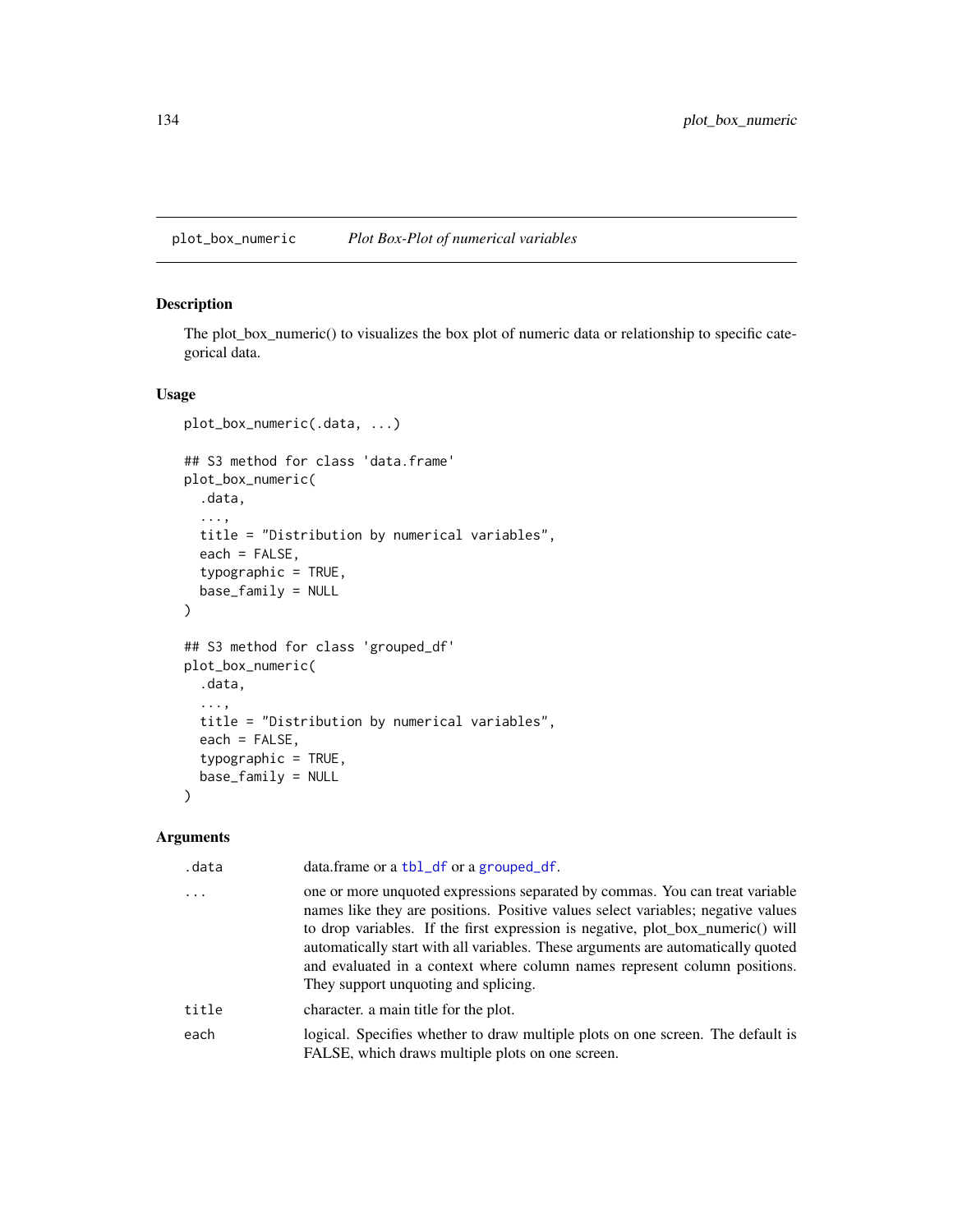| typographic | logical. Whether to apply focuses on typographic elements to ggplot2 visual-                                                                        |
|-------------|-----------------------------------------------------------------------------------------------------------------------------------------------------|
|             | ization. The default is TRUE, if TRUE provides a base theme that focuses on                                                                         |
|             | typographic elements using hrbrthemes package.                                                                                                      |
| base_family | character. The name of the base font family to use for the visualization. If not<br>specified, the font defined in dlookr is applied. (See details) |

# Details

The box plot helps determine whether the distribution of a numeric variable. plot\_box\_numeric() shows box plots of several numeric variables on one screen. This function can also display a box plot for each level of a specific categorical variable.

The base\_family is selected from "Roboto Condensed", "Liberation Sans Narrow", "NanumSquare", "Noto Sans Korean". If you want to use a different font, use it after loading the Google font with import\_google\_font().

```
# Visualization of all numerical variables
plot_box_numeric(heartfailure)
# Select the variable to diagnose
plot_box_numeric(heartfailure, "age", "time")
plot_box_numeric(heartfailure, -age, -time)
# Visualize the each plots
plot_box_numeric(heartfailure, "age", "time", each = TRUE)
# Not allow the typographic elements
plot_box_numeric(heartfailure, typographic = FALSE)
# Using pipes ---------------------------------
library(dplyr)
# Plot of all numerical variables
heartfailure %>%
 plot_box_numeric()
# Using groupd_df ------------------------------
heartfailure %>%
 group_by(smoking) %>%
 plot_box_numeric()
heartfailure %>%
 group_by(smoking) %>%
 plot_box_numeric(each = TRUE)
```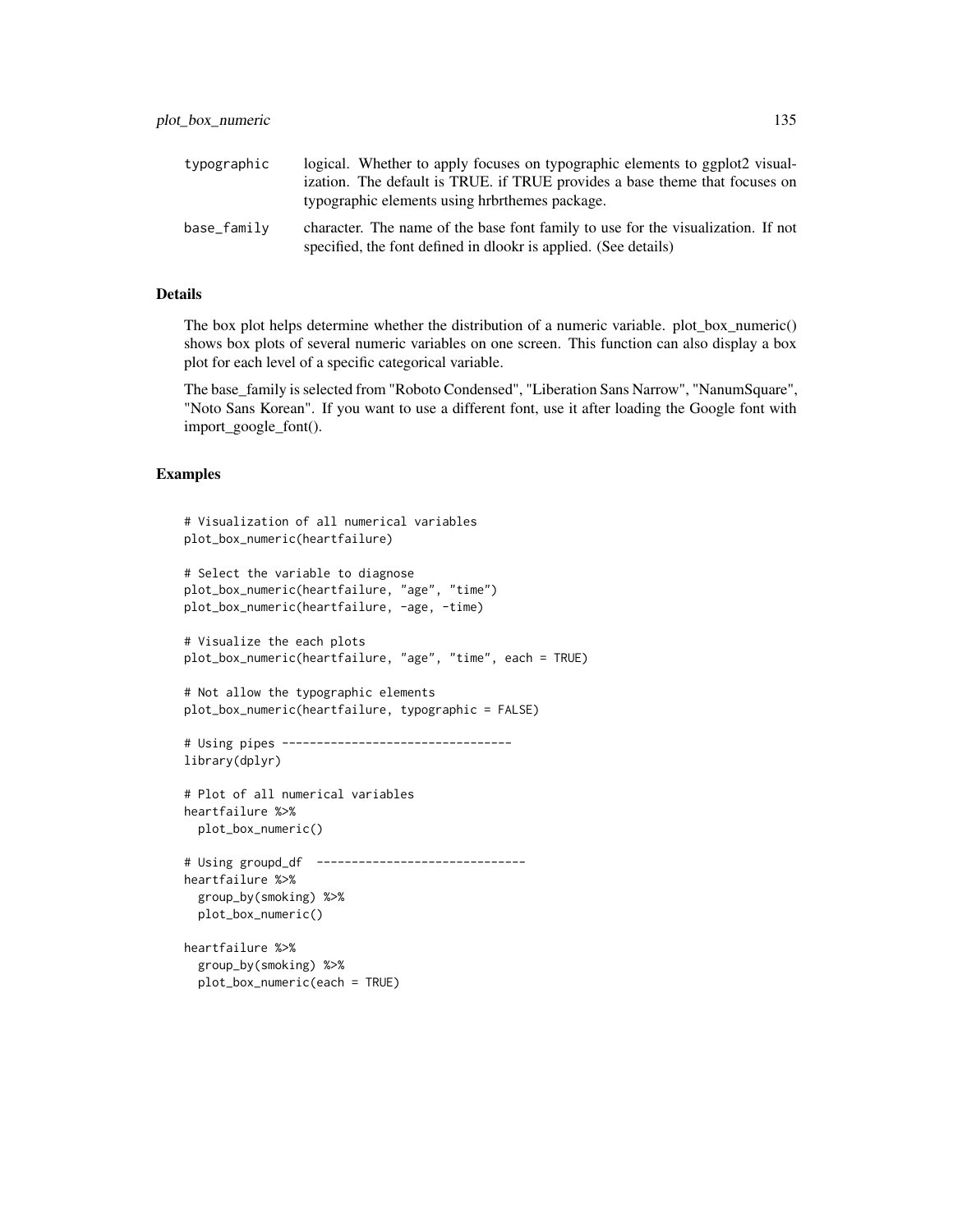# Description

The plot\_hist\_numeric() to visualizes the histogram of numeric data or relationship to specific categorical data.

## Usage

```
plot_hist_numeric(.data, ...)
## S3 method for class 'data.frame'
plot_hist_numeric(
  .data,
  ...,
 title = "Distribution by numerical variables",
  each = FALSE,
  typographic = TRUE,
 base_family = NULL
\mathcal{L}## S3 method for class 'grouped_df'
plot_hist_numeric(
  .data,
  ...,
  title = "Distribution by numerical variables",
  each = FALSE,
  typographic = TRUE,
 base_family = NULL
)
```
# Arguments

| .data | data.frame or a tbl_df or a grouped_df.                                                                                                                                                                                                                                                                                                                                                                                                                       |
|-------|---------------------------------------------------------------------------------------------------------------------------------------------------------------------------------------------------------------------------------------------------------------------------------------------------------------------------------------------------------------------------------------------------------------------------------------------------------------|
| .     | one or more unquoted expressions separated by commas. You can treat variable<br>names like they are positions. Positive values select variables; negative values<br>to drop variables. If the first expression is negative, plot_hist_numeric() will<br>automatically start with all variables. These arguments are automatically quoted<br>and evaluated in a context where column names represent column positions.<br>They support unquoting and splicing. |
| title | character, a main title for the plot.                                                                                                                                                                                                                                                                                                                                                                                                                         |
| each  | logical. Specifies whether to draw multiple plots on one screen. The default is<br>FALSE, which draws multiple plots on one screen.                                                                                                                                                                                                                                                                                                                           |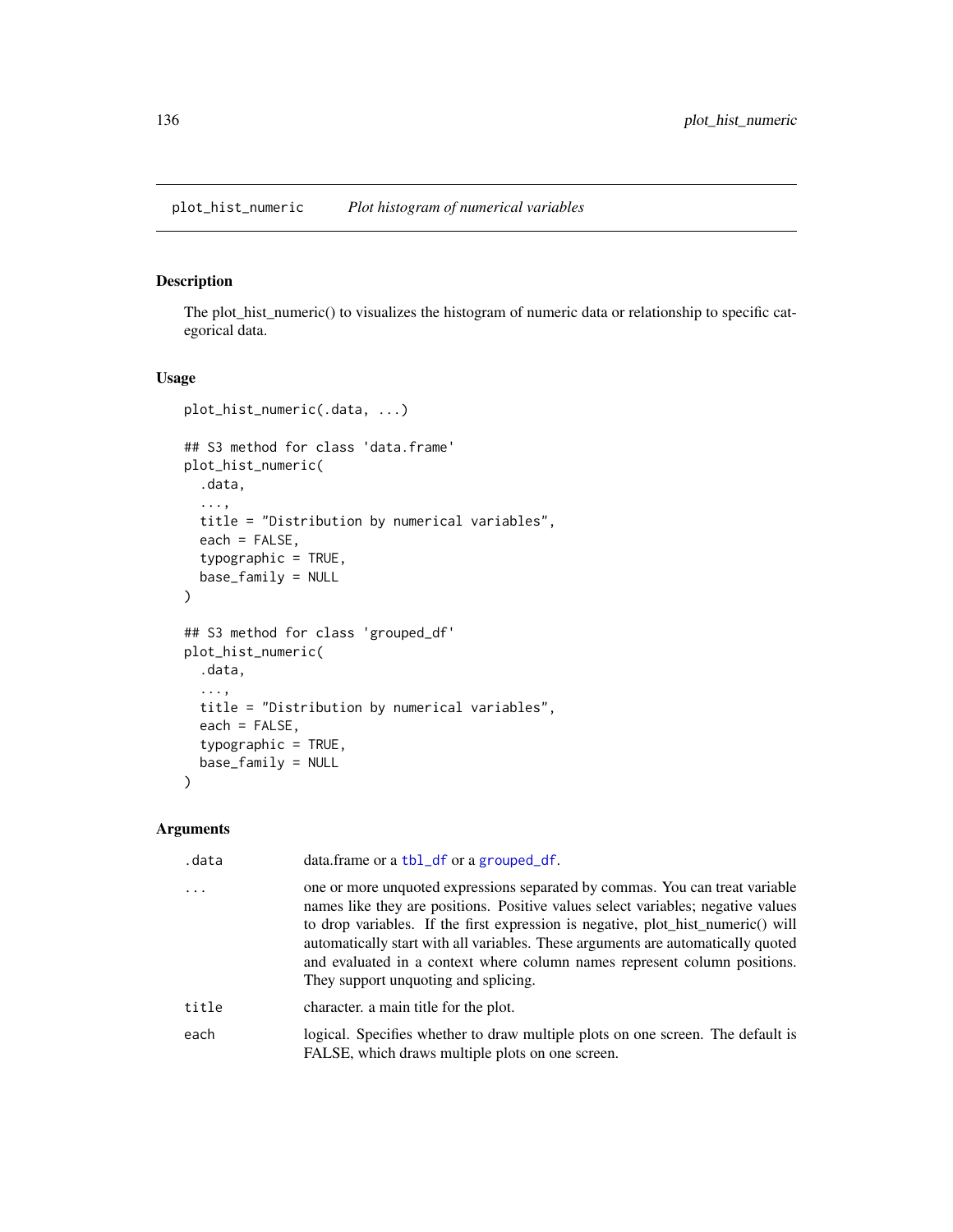| typographic | logical. Whether to apply focuses on typographic elements to ggplot2 visual-                                                                        |
|-------------|-----------------------------------------------------------------------------------------------------------------------------------------------------|
|             | ization. The default is TRUE, if TRUE provides a base theme that focuses on                                                                         |
|             | typographic elements using hrbrthemes package.                                                                                                      |
| base_family | character. The name of the base font family to use for the visualization. If not<br>specified, the font defined in dlookr is applied. (See details) |

# Details

The histogram helps determine whether the distribution of a numeric variable. plot hist numeric() shows box plots of several numeric variables on one screen. This function can also display a histogram for each level of a specific categorical variable. The bin-width is set to the Freedman-Diaconis rule  $(2 * IQR(x) / length(x)^{(1/3)})$ 

The base\_family is selected from "Roboto Condensed", "Liberation Sans Narrow", "NanumSquare", "Noto Sans Korean". If you want to use a different font, use it after loading the Google font with import\_google\_font().

```
# Visualization of all numerical variables
plot_hist_numeric(heartfailure)
# Select the variable to diagnose
plot_hist_numeric(heartfailure, "age", "time")
plot_hist_numeric(heartfailure, -age, -time)
# Visualize the each plots
plot_hist_numeric(heartfailure, "age", "time", each = TRUE)
# Not allow the typographic elements
plot_hist_numeric(heartfailure, typographic = FALSE)
# Using pipes ---------------------------------
library(dplyr)
# Plot of all numerical variables
heartfailure %>%
  plot_hist_numeric()
# Using groupd_df ------------------------------
heartfailure %>%
  group_by(smoking) %>%
  plot_hist_numeric()
heartfailure %>%
  group_by(smoking) %>%
  plot_hist_numeric(each = TRUE)
```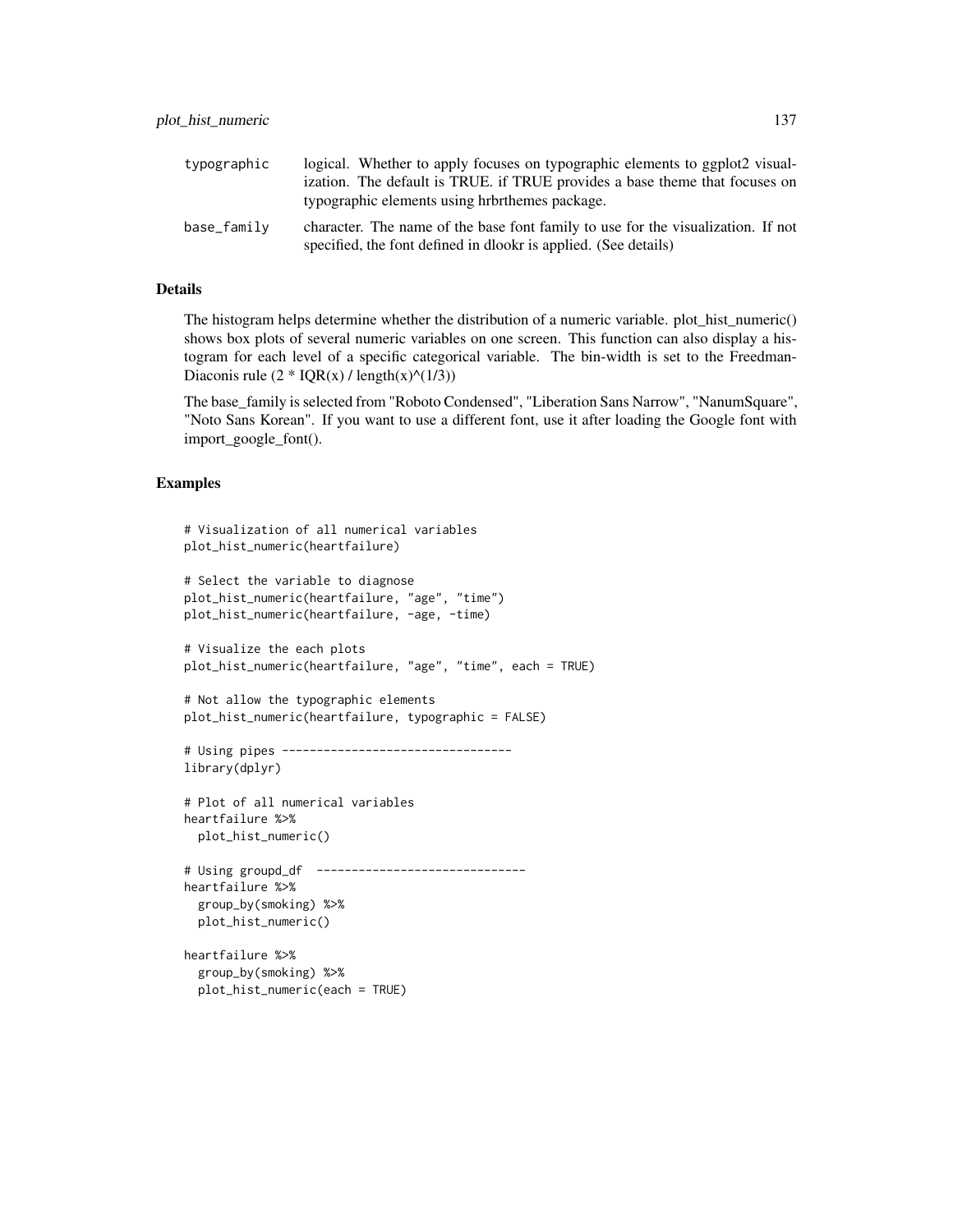#### Description

Visualize distribution of missing value by combination of variables.

## Usage

```
plot_na_hclust(
  x,
 main = NULL,
 col.left = "#009E73",
  col.right = "#56B4E9",typographic = TRUE,
 base_family = NULL
)
```
# Arguments

| $\mathsf{x}$ | data frames, or objects to be coerced to one.                                                                                                                                                                 |
|--------------|---------------------------------------------------------------------------------------------------------------------------------------------------------------------------------------------------------------|
| main         | character. Main title.                                                                                                                                                                                        |
| col.left     | character. The color of left legend that is frequency of NA. default is "#009E73".                                                                                                                            |
| col.right    | character. The color of right legend that is percentage of NA. default is "#56B4E9".                                                                                                                          |
| typographic  | logical. Whether to apply focuses on typographic elements to ggplot2 visual-<br>ization. The default is TRUE. if TRUE provides a base theme that focuses on<br>typographic elements using hrbrthemes package. |
| base_family  | character. The name of the base font family to use for the visualization. If not<br>specified, the font defined in dlookr is applied. (See details)                                                           |

# Details

Rows are variables containing missing values, and columns are observations. These data structures were grouped into similar groups by applying hclust. So, it was made possible to visually examine how the missing values are distributed for each combination of variables.

The base\_family is selected from "Roboto Condensed", "Liberation Sans Narrow", "NanumSquare", "Noto Sans Korean". If you want to use a different font, use it after loading the Google font with import\_google\_font().

```
# Generate data for the example
set.seed(123L)
jobchange2 <- jobchange[sample(nrow(jobchange), size = 1000), ]
```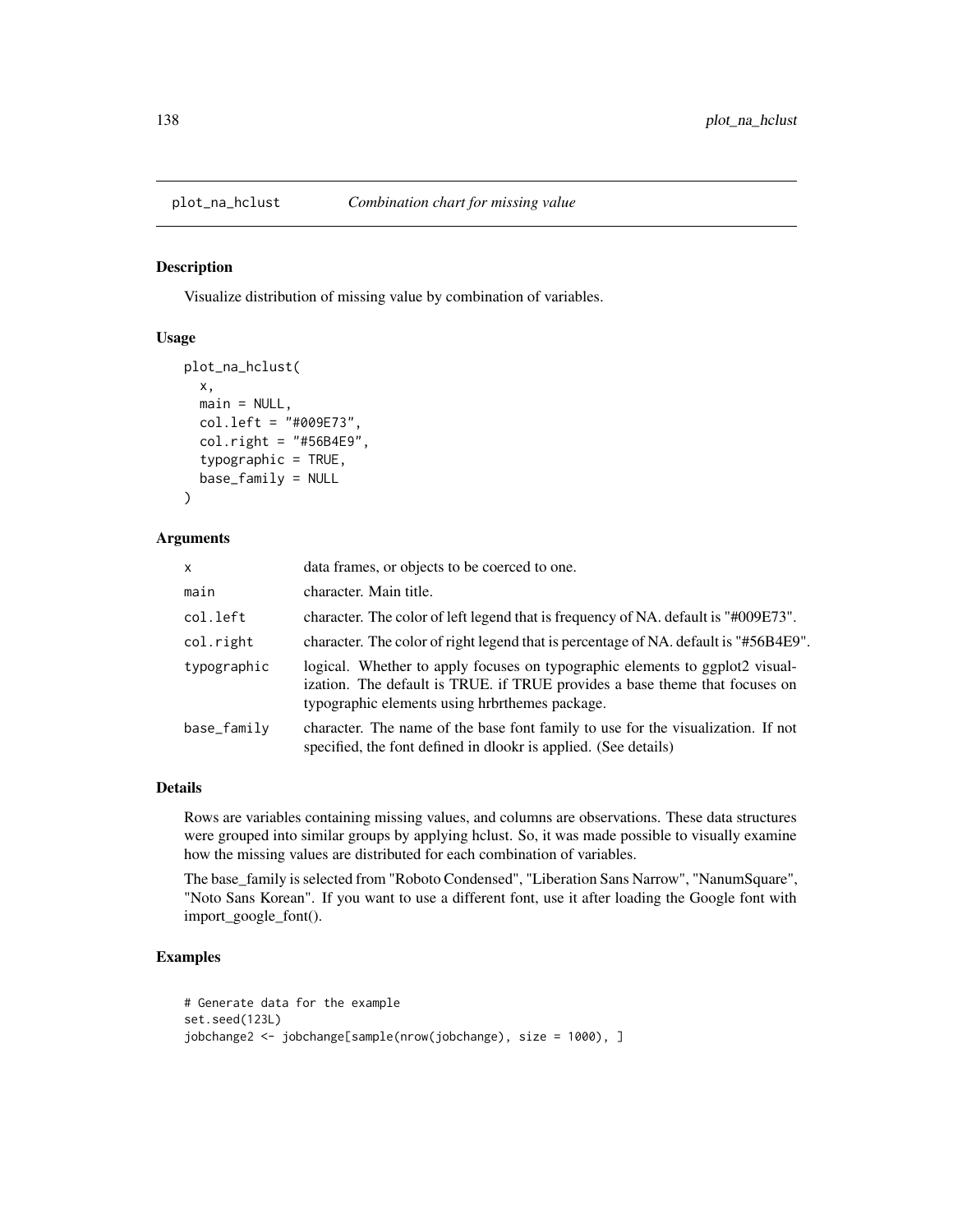# plot\_na\_intersect 139

```
# Visualize hcluster chart for variables with missing value.
plot_na_hclust(jobchange2)
# Change the main title.
plot_na_hclust(jobchange2, main = "Distribution of missing value")
# Non typographic elements
plot_na_hclust(jobchange2, typographic = FALSE)
```
plot\_na\_intersect *Plot the combination variables that is include missing value*

# Description

Visualize the combinations of missing value across cases.

## Usage

```
plot_na_intersect(
  x,
 only_na = TRUE,
 n_intersacts = NULL,
 n_vars = NULL,
 main = NULL,typographic = TRUE,
 base_family = NULL
)
```
# Arguments

| x            | data frames, or objects to be coerced to one.                                                                                                                                                                                                                                                                                                                                                 |
|--------------|-----------------------------------------------------------------------------------------------------------------------------------------------------------------------------------------------------------------------------------------------------------------------------------------------------------------------------------------------------------------------------------------------|
| only_na      | logical. The default value is FALSE. If TRUE, only variables containing missing<br>values are selected for visualization. If FALSE, included complete case.                                                                                                                                                                                                                                   |
| n_intersacts | integer. Specifies the number of combinations of variables including missing<br>values. The combination of variables containing many missing values is chosen<br>first.                                                                                                                                                                                                                       |
| n_vars       | integer. Specifies the number of variables that contain missing values to be<br>visualized. The default value is NULL, which visualizes variables containing all<br>missing values. If this value is greater than the number of variables containing<br>missing values, all variables containing missing values are visualized. Variables<br>containing many missing values are chosen first. |
| main         | character. Main title.                                                                                                                                                                                                                                                                                                                                                                        |
| typographic  | logical. Whether to apply focuses on typographic elements to ggplot2 visual-<br>ization. The default is TRUE. if TRUE provides a base theme that focuses on<br>typographic elements using hrbrthemes package.                                                                                                                                                                                 |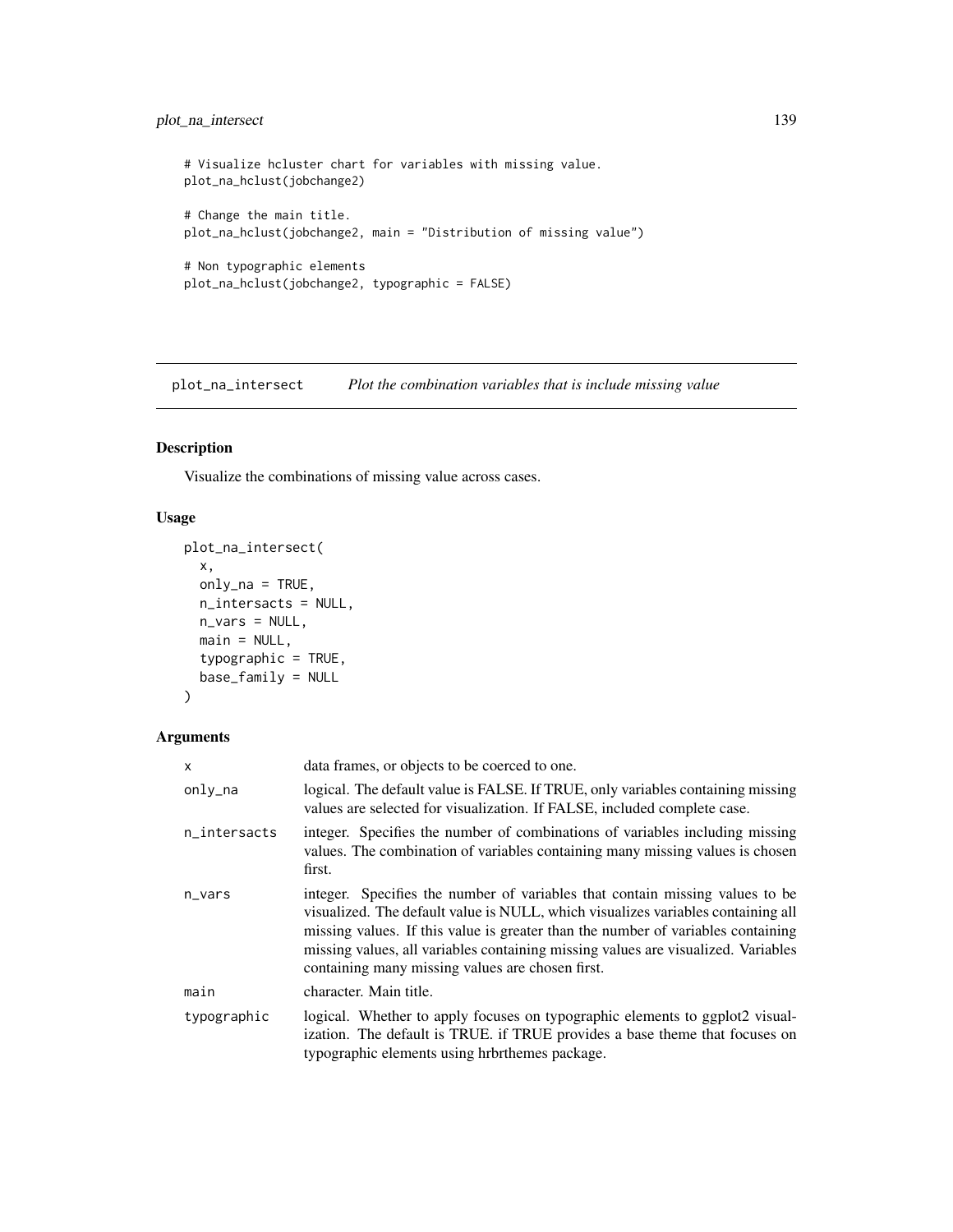base\_family character. The name of the base font family to use for the visualization. If not specified, the font defined in dlookr is applied. (See details)

#### Details

The visualization consists of four parts. The bottom left, which is the most basic, visualizes the case of cross(intersection)-combination. The x-axis is the variable including the missing value, and the y-axis represents the case of a combination of variables. And on the marginal of the two axes, the frequency of the case is expressed as a bar graph. Finally, the visualization at the top right expresses the number of variables including missing values in the data set, and the number of observations including missing values and complete cases .

The base\_family is selected from "Roboto Condensed", "Liberation Sans Narrow", "NanumSquare", "Noto Sans Korean". If you want to use a different font, use it after loading the Google font with import\_google\_font().

```
# Generate data for the example
set.seed(123L)
jobchange2 <- jobchange[sample(nrow(jobchange), size = 1000), ]
# Visualize the combination variables that is include missing value.
plot_na_intersect(jobchange2)
# Diagnose the data with missing_count using diagnose() function
library(dplyr)
jobchange2 %>%
 diagnose %>%
 arrange(desc(missing_count))
# Visualize the combination variables that is include missing value
plot_na_intersect(jobchange2)
# Visualize variables containing missing values and complete case
plot_na_intersect(jobchange2, only_na = FALSE)
# Using n_vars argument
plot_na_intersect(jobchange2, n_vars = 5)
# Using n_intersects argument
plot_na_intersect(jobchange2, only_na = FALSE, n_intersacts = 7)
```

```
# Non typographic elements
plot_na_intersect(jobchange2, typographic = FALSE)
```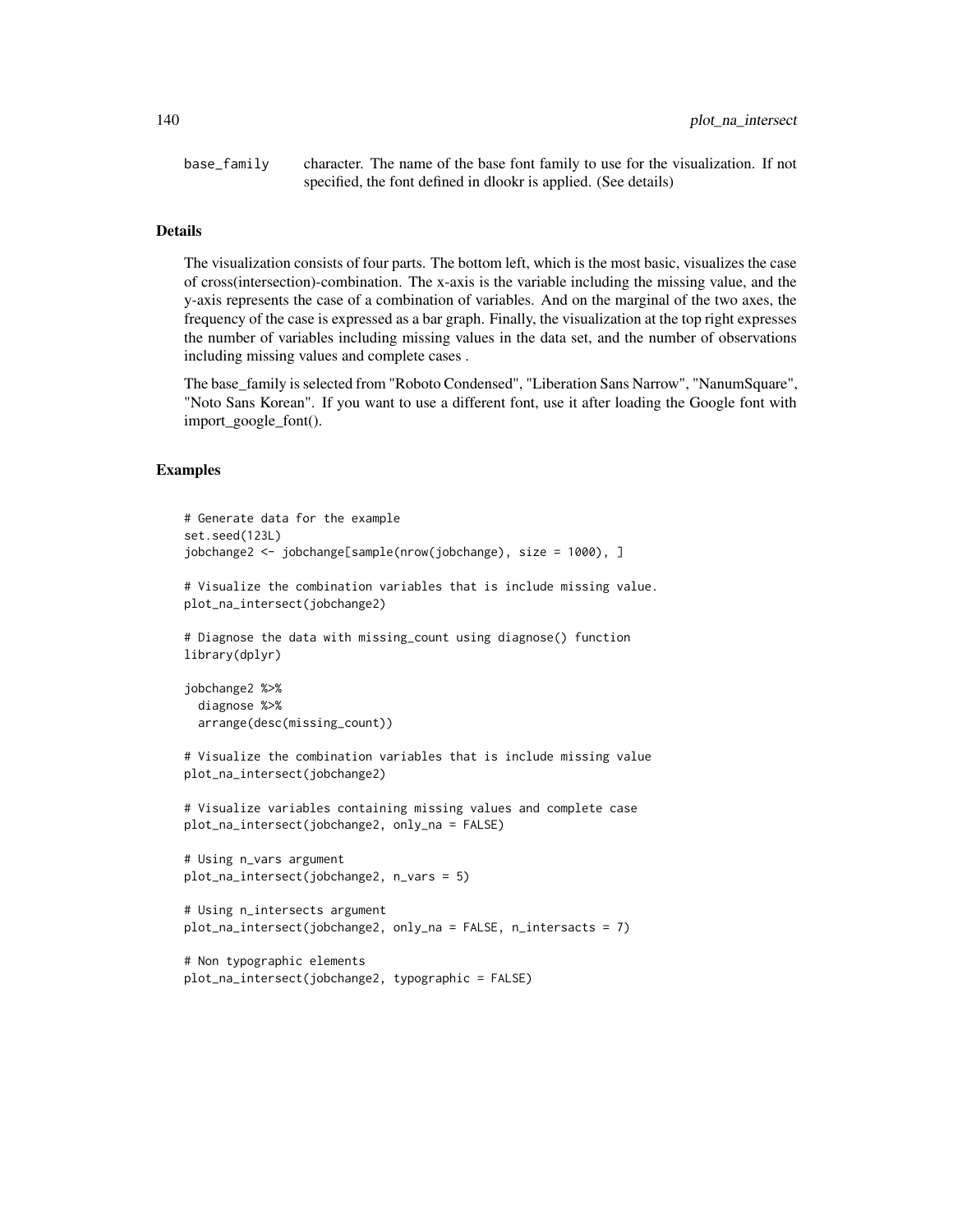plot\_na\_pareto *Pareto chart for missing value*

## Description

Visualize pareto chart for variables with missing value.

## Usage

```
plot_na_pareto(
 x,
 only_na = FALSE,
 relative = FALSE,
 main = NULL,
 col = "black",grade = list(Good = 0.05, OK = 0.1, NotBad = 0.2, Bad = 0.5, Remove = 1),
 plot = TRUE,
  typographic = TRUE,
 base_family = NULL
)
```
# Arguments

| $\mathsf{x}$ | data frames, or objects to be coerced to one.                                                                                                                                                                                               |
|--------------|---------------------------------------------------------------------------------------------------------------------------------------------------------------------------------------------------------------------------------------------|
| only_na      | logical. The default value is FALSE. If TRUE, only variables containing missing<br>values are selected for visualization. If FALSE, all variables are included.                                                                             |
| relative     | logical. If this argument is TRUE, it sets the unit of the left y-axis to relative<br>frequency. In case of FALSE, set it to frequency.                                                                                                     |
| main         | character. Main title.                                                                                                                                                                                                                      |
| col          | character. The color of line for display the cumulative percentage.                                                                                                                                                                         |
| grade        | list. Specifies the cut-off to set the grade of the variable according to the ratio of<br>missing values. The default values are Good: $[0, 0.05]$ , OK: $(0.05, 0.1]$ , NotBad:<br>$(0.1, 0.2]$ , Bad: $(0.2, 0.5]$ , Remove: $(0.5, 1]$ . |
| plot         | logical. If this value is TRUE then visualize plot. else if FALSE, return aggre-<br>gate information about missing values.                                                                                                                  |
| typographic  | logical. Whether to apply focuses on typographic elements to ggplot2 visual-<br>ization. The default is TRUE. if TRUE provides a base theme that focuses on<br>typographic elements using hrbrthemes package.                               |
| base_family  | character. The name of the base font family to use for the visualization. If not<br>specified, the font defined in dlookr is applied. (See details)                                                                                         |

## Details

The base\_family is selected from "Roboto Condensed", "Liberation Sans Narrow", "NanumSquare", "Noto Sans Korean". If you want to use a different font, use it after loading the Google font with import\_google\_font().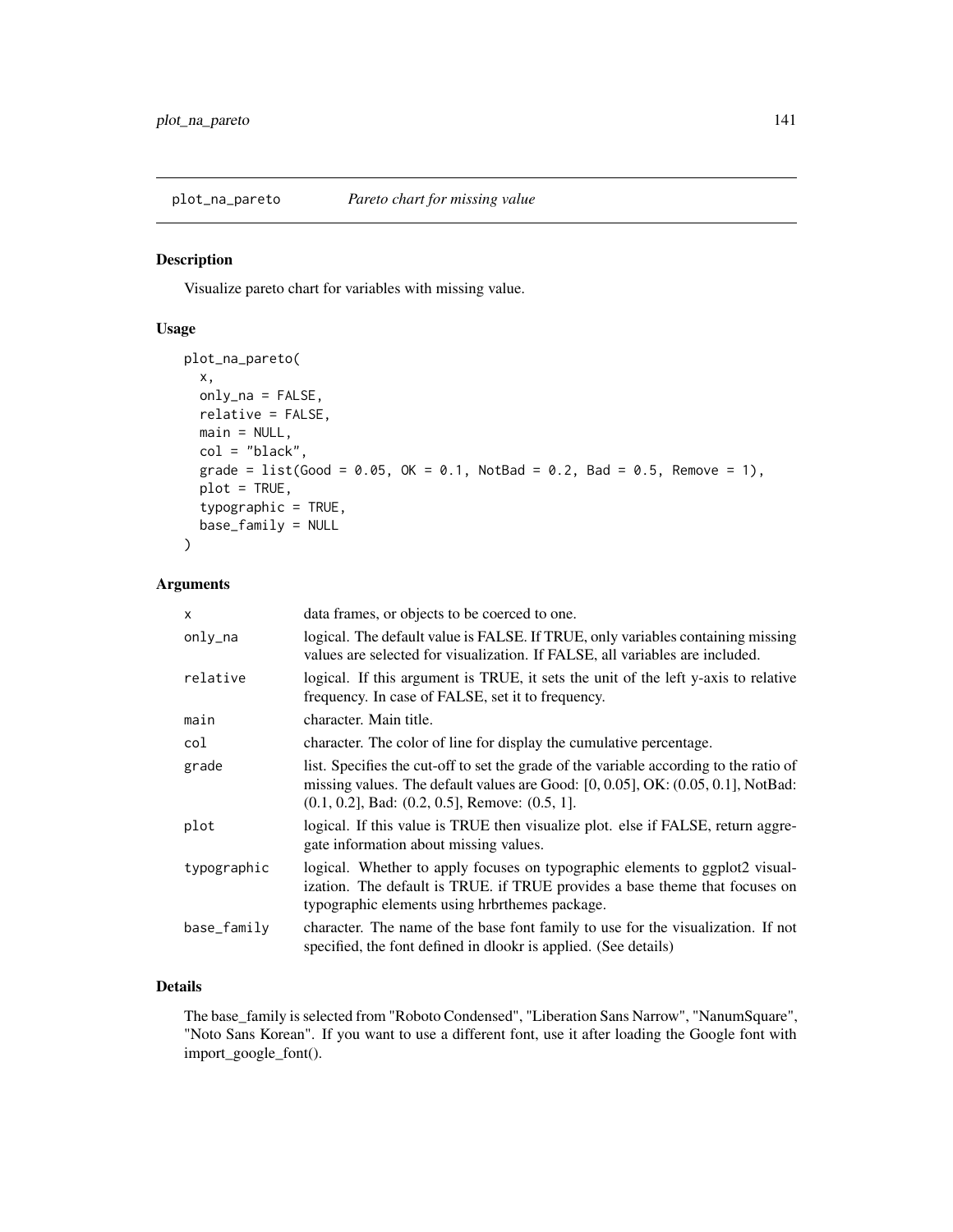## Examples

```
# Generate data for the example
set.seed(123L)
jobchange2 <- jobchange[sample(nrow(jobchange), size = 1000), ]
# Diagnose the data with missing_count using diagnose() function
library(dplyr)
jobchange2 %>%
 diagnose %>%
 arrange(desc(missing_count))
# Visualize pareto chart for variables with missing value.
plot_na_pareto(jobchange2)
# Visualize pareto chart for variables with missing value.
plot_na_pareto(jobchange2, col = "blue")
# Visualize only variables containing missing values
plot_na_pareto(jobchange2, only_na = TRUE)
# Display the relative frequency
plot_na_pareto(jobchange2, relative = TRUE)
# Change the grade
plot_na_pareto(jobchange2, grade = list(High = 0.1, Middle = 0.6, Low = 1))
# Change the main title.
plot_na_pareto(jobchange2, relative = TRUE, only_na = TRUE,
                 main = "Pareto Chart for jobchange")
# Return the aggregate information about missing values.
plot_na_pareto(jobchange2, only_na = TRUE, plot = FALSE)
# Non typographic elements
plot_na_pareto(jobchange2, typographic = FALSE)
```
plot\_normality *Plot distribution information of numerical data*

#### Description

The plot\_normality() visualize distribution information for normality test of the numerical data.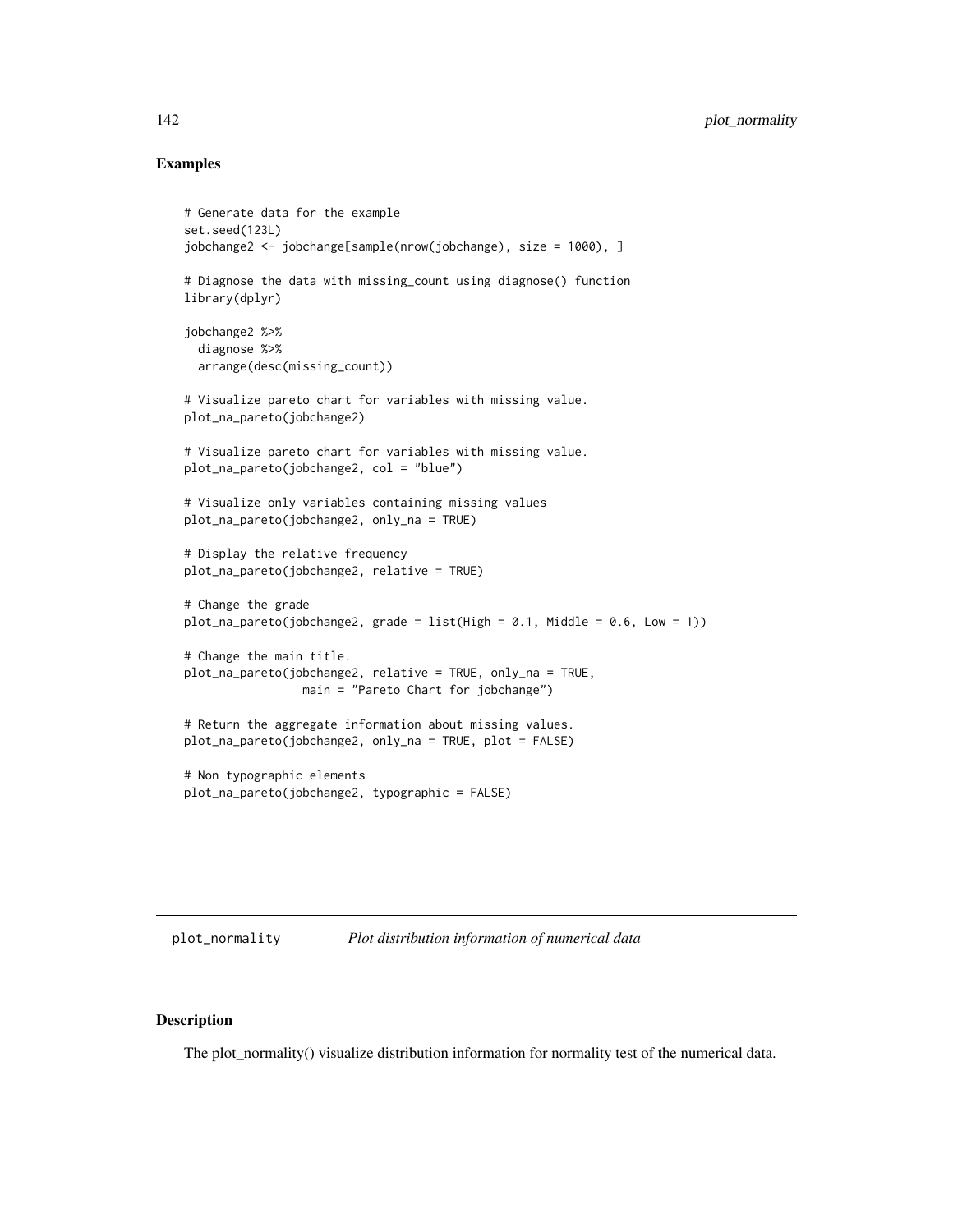# plot\_normality 143

# Usage

```
plot_normality(.data, ...)
## S3 method for class 'data.frame'
plot_normality(
  .data,
  ...,
 left = c("log", "sqrt", "log+1", "log+a", "1/x", "x^2", "x^3", "Box-Cox",
    "Yeo-Johnson"),
 right = c("sqrt", "log", "log+1", "log+a", "1/x", "x^2", "x^3", "Box-Cox",
   "Yeo-Johnson"),
 col = "steelblue",
  typographic = TRUE,
 base_family = NULL
\mathcal{L}## S3 method for class 'grouped_df'
plot_normality(
  .data,
  ...,
 left = c("log", "sqrt", "log+1", "log+a", "1/x", "x^2", "x^3", "Box-Cox",
    "Yeo-Johnson"),
  right = c("sqrt", "log", "log+1", "log+a", "1/x", "x^2", "x^3", "Box-Cox","Yeo-Johnson"),
 col = "steelblue",
  typographic = TRUE,
 base_family = NULL
```

```
\mathcal{L}
```
# Arguments

| .data       | a data.frame or a tbl_df.                                                                                                                                                                                                                                                                                                                                                                                                                                                                                                   |
|-------------|-----------------------------------------------------------------------------------------------------------------------------------------------------------------------------------------------------------------------------------------------------------------------------------------------------------------------------------------------------------------------------------------------------------------------------------------------------------------------------------------------------------------------------|
| .           | one or more unquoted expressions separated by commas. You can treat variable<br>names like they are positions. Positive values select variables; negative values<br>to drop variables. If the first expression is negative, plot_normality() will auto-<br>matically start with all variables. These arguments are automatically quoted and<br>evaluated in a context where column names represent column positions. They<br>support unquoting and splicing.<br>See vignette ("EDA") for an introduction to these concepts. |
| left        | character. Specifies the data transformation method to draw the histogram in the<br>lower left corner. The default is "log".                                                                                                                                                                                                                                                                                                                                                                                                |
| right       | character. Specifies the data transformation method to draw the histogram in the<br>lower right corner. The default is "sqrt".                                                                                                                                                                                                                                                                                                                                                                                              |
| col         | a color to be used to fill the bars. The default is "steelblue".                                                                                                                                                                                                                                                                                                                                                                                                                                                            |
| typographic | logical. Whether to apply focuses on typographic elements to ggplot2 visual-<br>ization. The default is TRUE. if TRUE provides a base theme that focuses on<br>typographic elements using hrbrthemes package.                                                                                                                                                                                                                                                                                                               |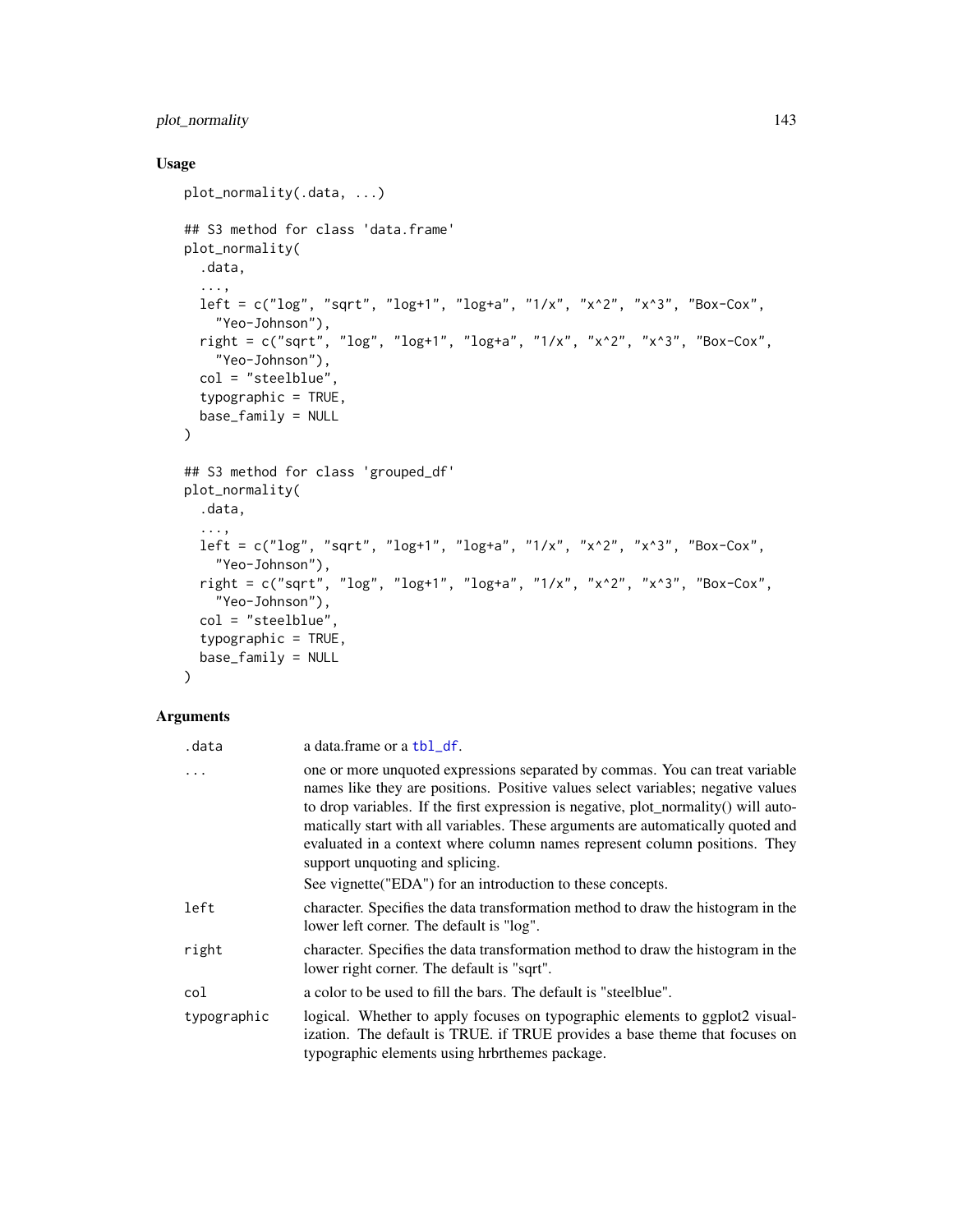base\_family character. The name of the base font family to use for the visualization. If not specified, the font defined in dlookr is applied. (See details)

## Details

The scope of the visualization is the provide a distribution information. Since the plot is drawn for each variable, if you specify more than one variable in the ... argument, the specified number of plots are drawn.

The argument values that left and right can have are as follows.:

- " $log$ ":  $log$  transformation.  $log(x)$
- " $log+1$ " : log transformation.  $log(x + 1)$ . Used for values that contain 0.
- " $log+ a$ " : log transformation.  $log(x + 1 min(x))$ . Used for values that contain 0.
- "sqrt" : square root transformation.
- $"1/x"$ : 1 / x transformation
- " $x^2$ " : x square transformation
- " $x^3$ " :  $x^3$  square transformation
- "Box-Cox" : Box-Box transformation
- "Yeo-Johnson" : Yeo-Johnson transformation

#### Distribution information

The plot derived from the numerical data visualization is as follows.

- histogram by original data
- q-q plot by original data
- histogram by log transfer data
- histogram by square root transfer data

The base\_family is selected from "Roboto Condensed", "Liberation Sans Narrow", "NanumSquare", "Noto Sans Korean". If you want to use a different font, use it after loading the Google font with import\_google\_font().

#### See Also

[plot\\_normality.tbl\\_dbi](#page-145-0), [plot\\_outlier.data.frame](#page-147-0).

```
# Visualization of all numerical variables
heartfailure2 <- heartfailure[, c("creatinine", "platelets", "sodium", "sex", "smoking")]
plot_normality(heartfailure2)
```

```
# Select the variable to plot
plot_normality(heartfailure2, platelets, sodium)
plot_normality(heartfailure2, -platelets, -sodium, col = "gray")
```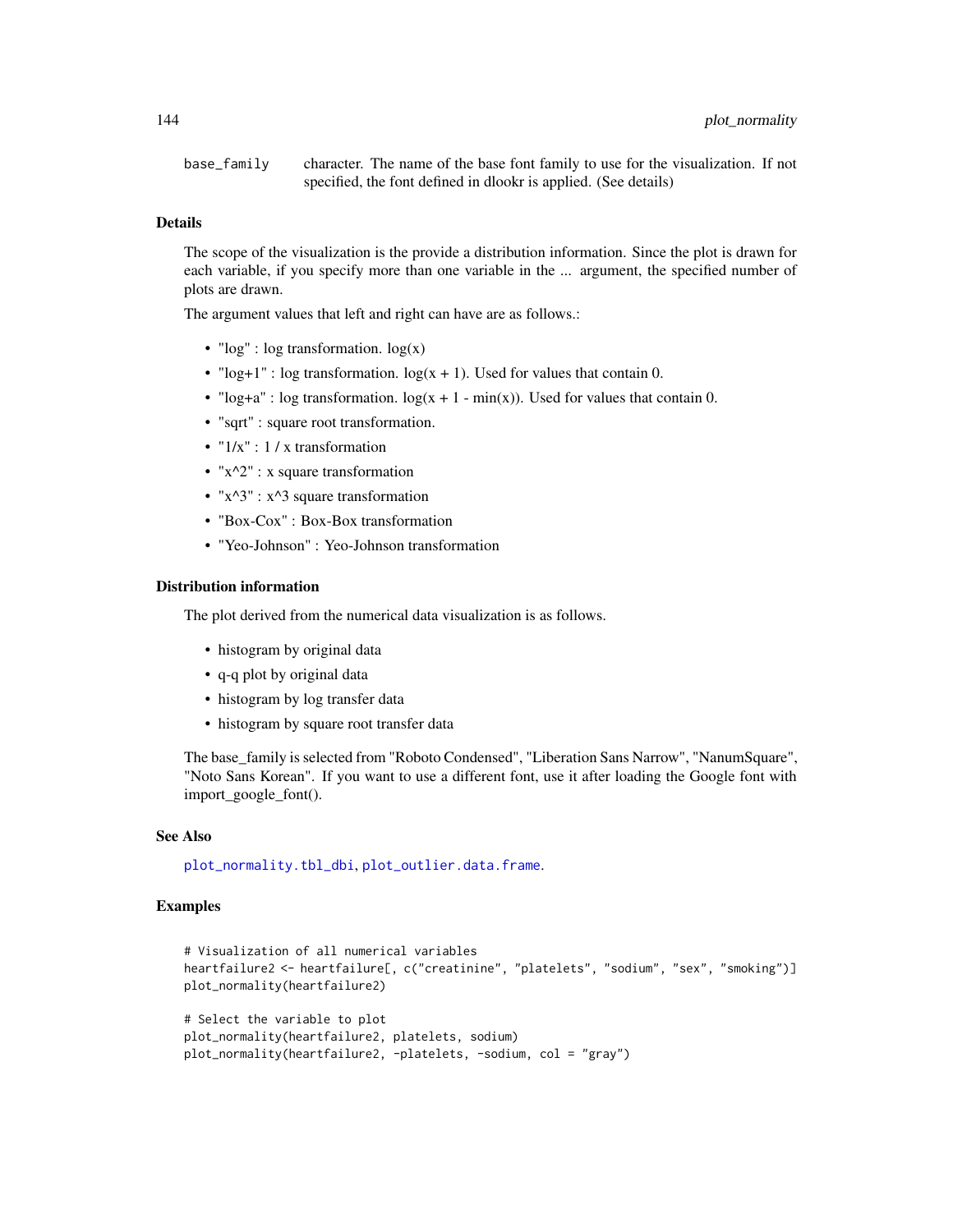```
plot_normality(heartfailure2, 1)
# Change the method of transformation
plot_normality(heartfailure2, platelets, right = "1/x")
if (requireNamespace("forecast", quietly = TRUE)) {
  plot_normality(heartfailure2, platelets, left = "Box-Cox", right = "Yeo-Johnson")
} else {
  cat("If you want to use this feature, you need to install the rpart package.\n")
}
# Non typographic elements
plot_normality(heartfailure2, platelets, typographic = FALSE)
# Using dplyr::grouped_df
library(dplyr)
gdata <- group_by(heartfailure2, sex, smoking)
plot_normality(gdata)
plot_normality(gdata, "creatinine")
# Using pipes ---------------------------------
# Visualization of all numerical variables
heartfailure2 %>%
 plot_normality()
# Positive values select variables
heartfailure2 %>%
  plot_normality(platelets, sodium)
# Positions values select variables
heartfailure2 %>%
  plot_normality(1)
# Using pipes & dplyr -------------------------
# Plot 'creatinine' variable by 'sex' and 'smoking'
heartfailure2 %>%
  group_by(sex, smoking) %>%
  plot_normality(creatinine)
# extract only those with 'sex' variable level is "Male",
# and plot 'platelets' by 'smoking'
if (requireNamespace("forecast", quietly = TRUE)) {
  heartfailure2 %>%
  filter(sex == "Male") %>%
  group_by(smoking) %>%
  plot_normality(platelets, right = "Box-Cox")
} else {
  cat("If you want to use this feature, you need to install the rpart package.\n")
}
```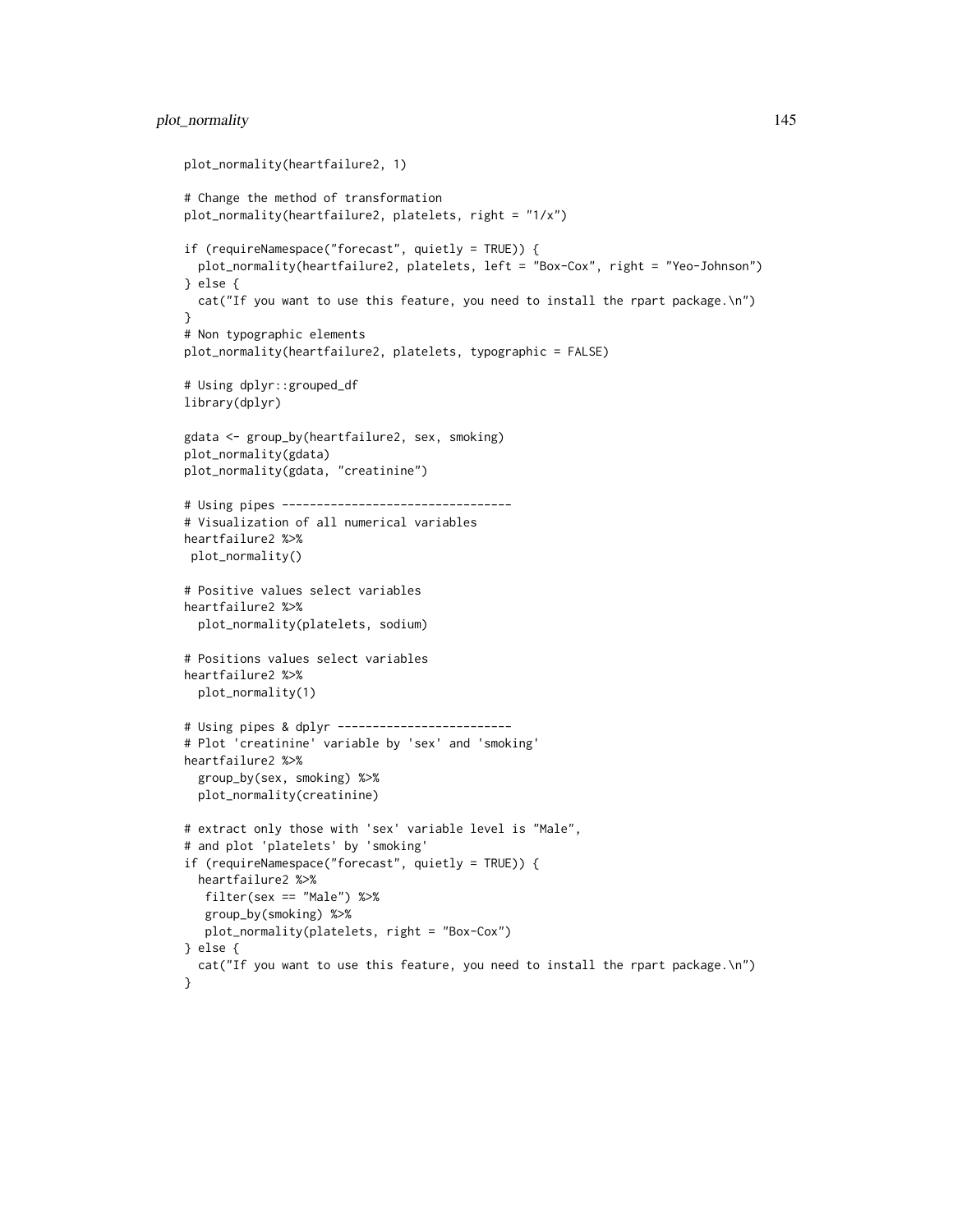plot\_normality.tbl\_dbi

*Plot distribution information of numerical data*

# Description

The plot\_normality() visualize distribution information for normality test of the numerical(INTEGER, NUMBER, etc.) column of the DBMS table through tbl\_dbi.

# Usage

```
## S3 method for class 'tbl_dbi'
plot_normality(
  .data,
  ...,
 in_database = FALSE,
 collect_size = Inf,
 left = c("log", "sqrt", "log+1", "1/x", "x^2", "x^3", "Box-Cox", "Yeo-Johnson"),
 right = c("sqrt", "log", "log+1", "1/x", "x^2", "x^3", "Box-Cox", "Yeo-Johnson"),
 col = "steelblue",
  typographic = TRUE,
 base_family = NULL
)
```
# Arguments

| .data        | a tbl_dbi.                                                                                                                                                                                                                                                                                                                                                                                                                                                   |
|--------------|--------------------------------------------------------------------------------------------------------------------------------------------------------------------------------------------------------------------------------------------------------------------------------------------------------------------------------------------------------------------------------------------------------------------------------------------------------------|
| $\ddots$     | one or more unquoted expressions separated by commas. You can treat variable<br>names like they are positions. Positive values select variables; negative values<br>to drop variables. If the first expression is negative, plot_normality() will auto-<br>matically start with all variables. These arguments are automatically quoted and<br>evaluated in a context where column names represent column positions. They<br>support unquoting and splicing. |
|              | See vignette ("EDA") for an introduction to these concepts.                                                                                                                                                                                                                                                                                                                                                                                                  |
| in_database  | Specifies whether to perform in-database operations. If TRUE, most operations<br>are performed in the DBMS. if FALSE, table data is taken in R and operated<br>in-memory. Not yet supported in_database = TRUE.                                                                                                                                                                                                                                              |
| collect_size | a integer. The number of data samples from the DBMS to R. Applies only if<br>in database = FALSE.                                                                                                                                                                                                                                                                                                                                                            |
| left         | character. Specifies the data transformation method to draw the histogram in the<br>lower left corner. The default is "log".                                                                                                                                                                                                                                                                                                                                 |
| right        | character. Specifies the data transformation method to draw the histogram in the<br>lower right corner. The default is "sqrt".                                                                                                                                                                                                                                                                                                                               |
| col          | a color to be used to fill the bars. The default is "steelblue".                                                                                                                                                                                                                                                                                                                                                                                             |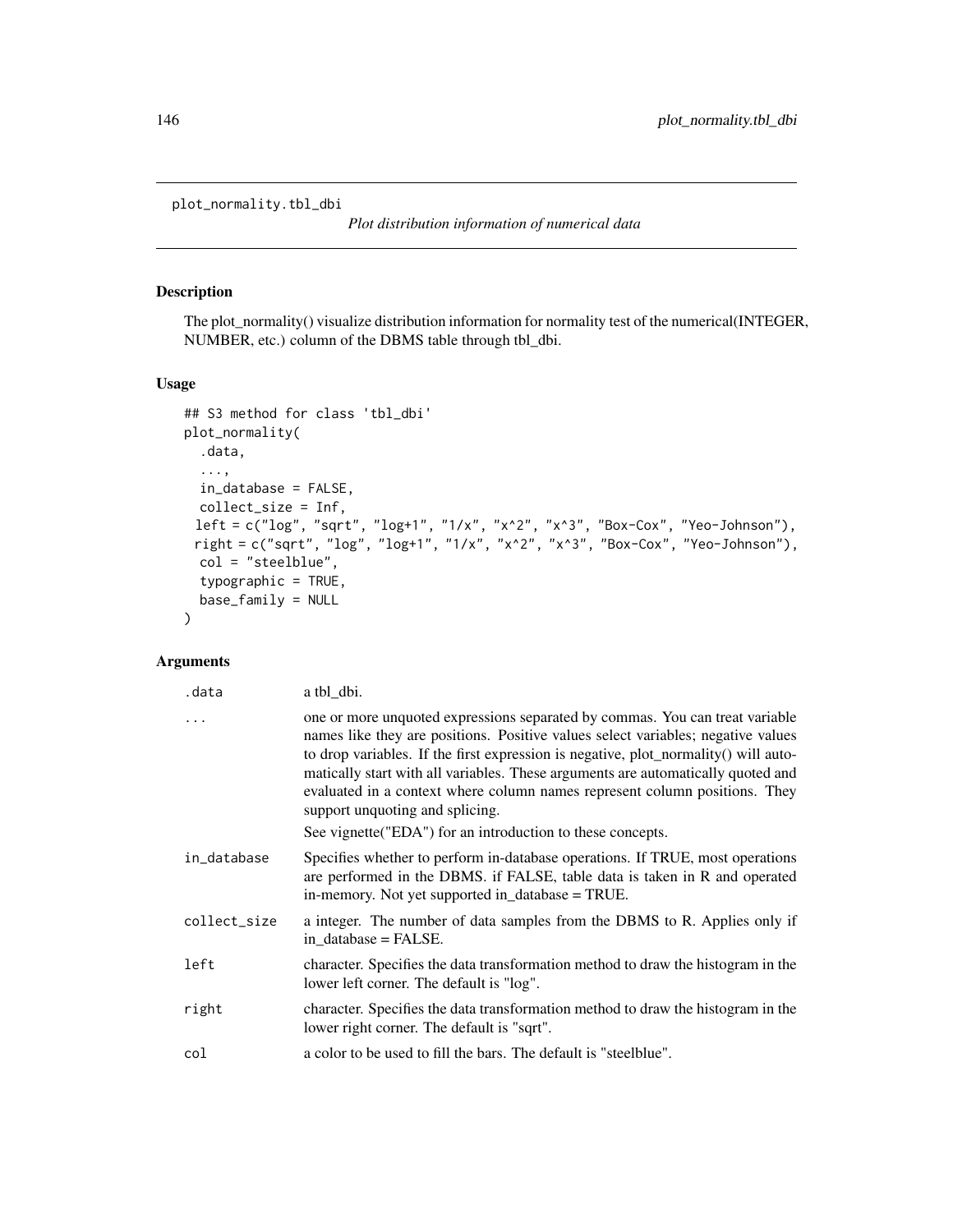| typographic | logical. Whether to apply focuses on typographic elements to ggplot2 visualiza-<br>tion.                                                            |
|-------------|-----------------------------------------------------------------------------------------------------------------------------------------------------|
| base_family | character. The name of the base font family to use for the visualization. If not<br>specified, the font defined in dlookr is applied. (See details) |

#### Details

The scope of the visualization is the provide a distribution information. Since the plot is drawn for each variable, if you specify more than one variable in the ... argument, the specified number of plots are drawn.

The argument values that left and right can have are as follows.:

- "log" : log transformation. log(x)
- "log+1" : log transformation.  $log(x + 1)$ . Used for values that contain 0.
- "sqrt" : square root transformation.
- $"1/x"$ : 1 / x transformation
- " $x^2$ " : x square transformation
- " $x^3$ " :  $x^3$  square transformation
- "Box-Cox" : Box-Box transformation
- "Yeo-Johnson" : Yeo-Johnson transformation

#### Distribution information

The plot derived from the numerical data visualization is as follows.

- histogram by original data
- q-q plot by original data
- histogram by log transfer data
- histogram by square root transfer data

The base\_family is selected from "Roboto Condensed", "Liberation Sans Narrow", "NanumSquare", "Noto Sans Korean". If you want to use a different font, use it after loading the Google font with import\_google\_font().

#### See Also

[plot\\_normality.data.frame](#page-141-0), [plot\\_outlier.tbl\\_dbi](#page-151-0).

## Examples

```
library(dplyr)
```

```
# connect DBMS
con_sqlite <- DBI::dbConnect(RSQLite::SQLite(), ":memory:")
```
# copy heartfailure to the DBMS with a table named TB\_HEARTFAILURE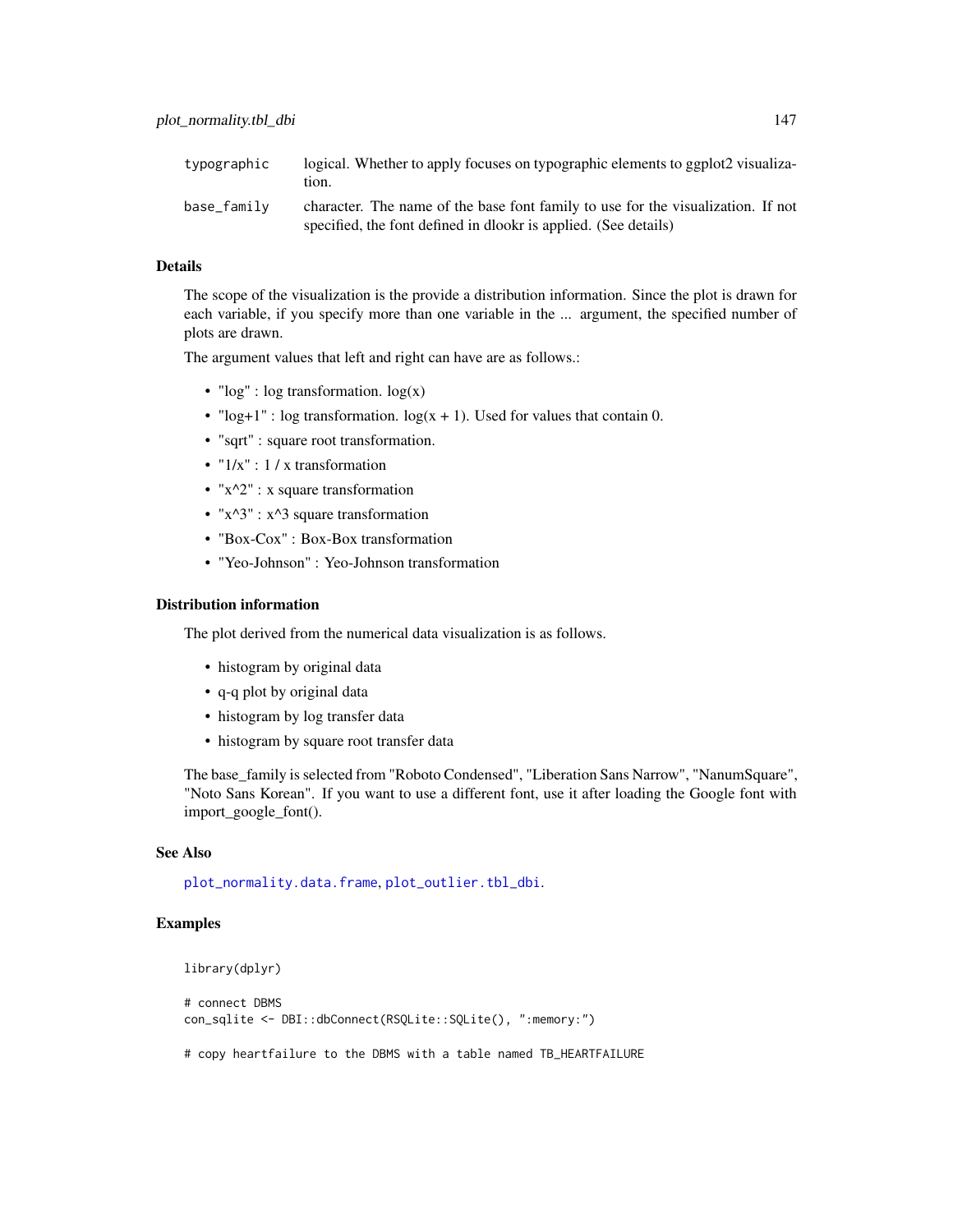```
copy_to(con_sqlite, heartfailure, name = "TB_HEARTFAILURE", overwrite = TRUE)
# Using pipes ---------------------------------
# Visualization of all numerical variables
con_sqlite %>%
 tbl("TB_HEARTFAILURE") %>%
 plot_normality()
# Positive values select variables, and In-memory mode and collect size is 200
con_sqlite %>%
 tbl("TB_HEARTFAILURE") %>%
 plot_normality(platelets, sodium, collect_size = 200)
# Positions values select variables
con_sqlite %>%
 tbl("TB_HEARTFAILURE") %>%
 plot_normality(1)
# Not allow the typographic elements
con_sqlite %>%
 tbl("TB_HEARTFAILURE") %>%
 plot_normality(1, typographic = FALSE)
# Using pipes & dplyr -------------------------
# Plot 'sodium' variable by 'smoking' and 'death_event'
con_sqlite %>%
 tbl("TB_HEARTFAILURE") %>%
 group_by(smoking, death_event) %>%
 plot_normality(sodium)
# Plot using left and right arguments
con_sqlite %>%
 tbl("TB_HEARTFAILURE") %>%
 group_by(smoking, death_event) %>%
 plot_normality(sodium, left = "Box-Cox", right = "log")
# extract only those with 'smoking' variable level is "Yes",
# and plot 'sodium' by 'death_event'
con_sqlite %>%
 tbl("TB_HEARTFAILURE") %>%
 filter(smoking == "Yes") %>%
 group_by(death_event) %>%
 plot_normality(sodium)
# Disconnect DBMS
DBI::dbDisconnect(con_sqlite)
```
<span id="page-147-0"></span>

plot\_outlier *Plot outlier information of numerical data diagnosis*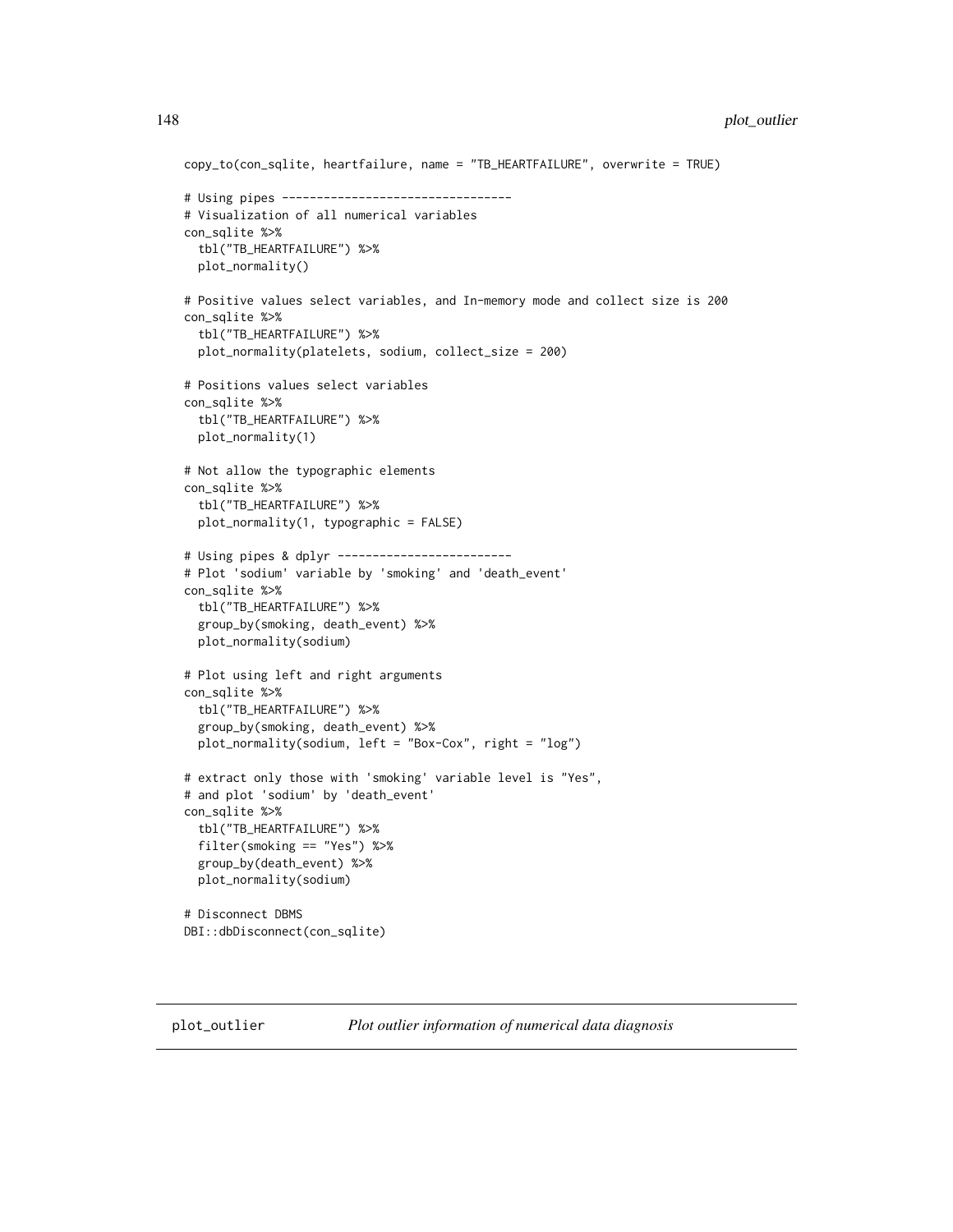# plot\_outlier 149

# Description

The plot\_outlier() visualize outlier information for diagnosing the quality of the numerical data.

#### Usage

```
plot_outlier(.data, ...)
## S3 method for class 'data.frame'
plot_outlier(
  .data,
  ...,
  col = "steelblue",
  typographic = TRUE,
 base_family = NULL
\lambda
```
#### Arguments

| .data       | a data.frame or a tbl_df.                                                                                                                                                                                                                                                                                                                                                                                                                                  |
|-------------|------------------------------------------------------------------------------------------------------------------------------------------------------------------------------------------------------------------------------------------------------------------------------------------------------------------------------------------------------------------------------------------------------------------------------------------------------------|
| $\ddots$    | one or more unquoted expressions separated by commas. You can treat variable<br>names like they are positions. Positive values select variables; negative values<br>to drop variables. If the first expression is negative, plot_outlier() will automat-<br>ically start with all variables. These arguments are automatically quoted and<br>evaluated in a context where column names represent column positions. They<br>support unquoting and splicing. |
| col         | a color to be used to fill the bars. The default is "steelblue".                                                                                                                                                                                                                                                                                                                                                                                           |
| typographic | logical. Whether to apply focuses on typographic elements to ggplot2 visualiza-<br>tion.                                                                                                                                                                                                                                                                                                                                                                   |
| base_family | character. The name of the base font family to use for the visualization. If<br>not specified, the font defined in dlookr is applied. (See details) The default is<br>TRUE. if TRUE provides a base theme that focuses on typographic elements<br>using hrbrthemes package.                                                                                                                                                                                |

#### Details

The scope of the diagnosis is the provide a outlier information. Since the plot is drawn for each variable, if you specify more than one variable in the ... argument, the specified number of plots are drawn.

The base\_family is selected from "Roboto Condensed", "Liberation Sans Narrow", "NanumSquare", "Noto Sans Korean". If you want to use a different font, use it after loading the Google font with import\_google\_font().

# Outlier diagnostic information

The plot derived from the numerical data diagnosis is as follows.

• With outliers box plot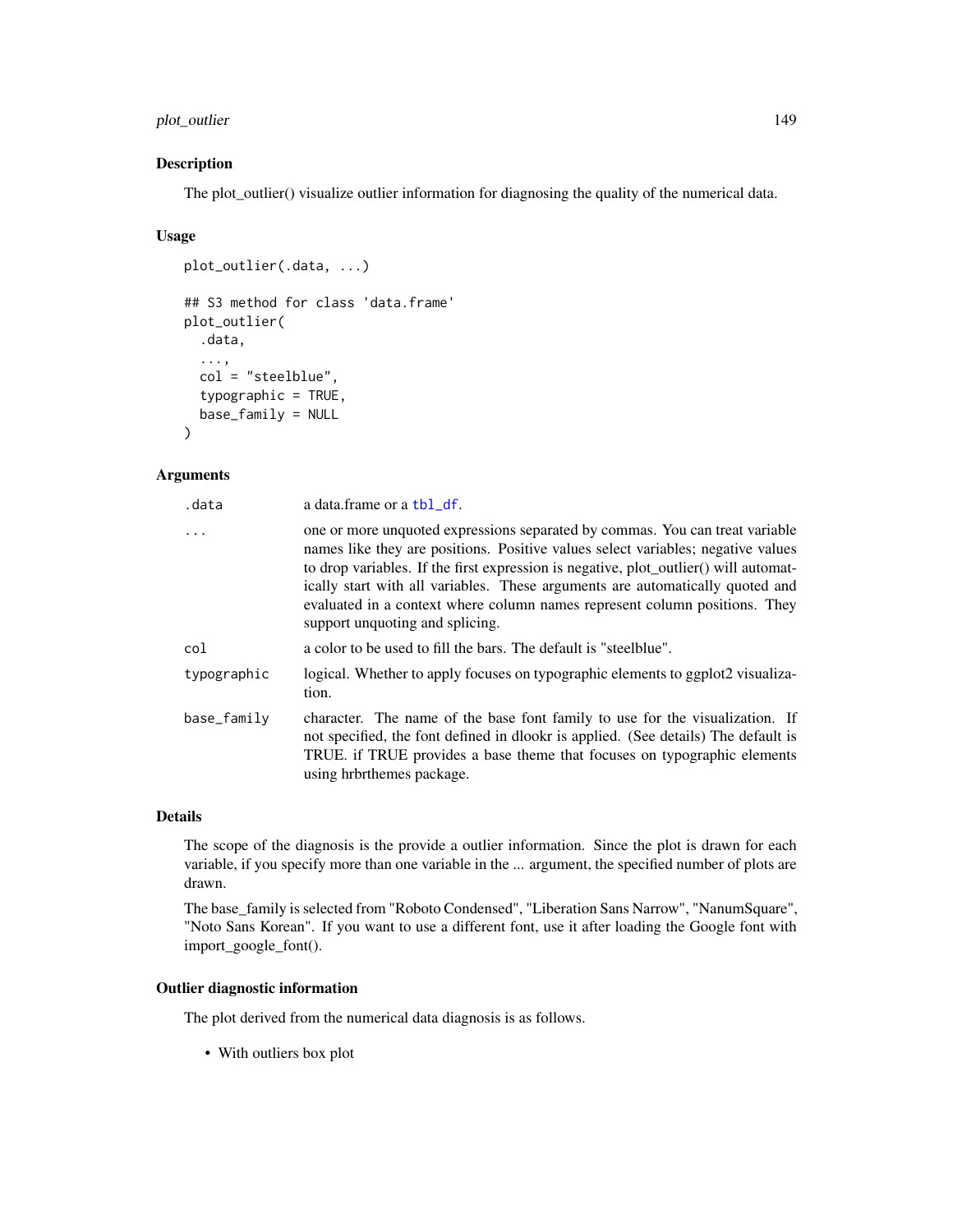- Without outliers box plot
- With outliers histogram
- Without outliers histogram

See vignette("diagonosis") for an introduction to these concepts.

## See Also

[plot\\_outlier.tbl\\_dbi](#page-151-0), [diagnose\\_outlier.data.frame](#page-40-0).

```
# Visualization of all numerical variables
plot_outlier(heartfailure)
# Select the variable to diagnose
plot_outlier(heartfailure, cpk_enzyme, sodium)
plot_outlier(heartfailure, -cpk_enzyme, -sodium)
plot_outlier(heartfailure, "cpk_enzyme", "sodium")
plot_outlier(heartfailure, 7)
# Using the col argument
plot_outlier(heartfailure, cpk_enzyme, col = "gray")
# Not allow typographic argument
plot_outlier(heartfailure, cpk_enzyme, typographic = FALSE)
# Using pipes ---------------------------------
library(dplyr)
# Visualization of all numerical variables
heartfailure %>%
  plot_outlier()
# Positive values select variables
heartfailure %>%
  plot_outlier(cpk_enzyme, sodium)
# Negative values to drop variables
heartfailure %>%
  plot_outlier(-cpk_enzyme, -sodium)
# Positions values select variables
heartfailure %>%
  plot_outlier(7)
# Negative values to drop variables
heartfailure %>%
  plot_outlier(-1, -5)
# Using pipes & dplyr -------------------------
```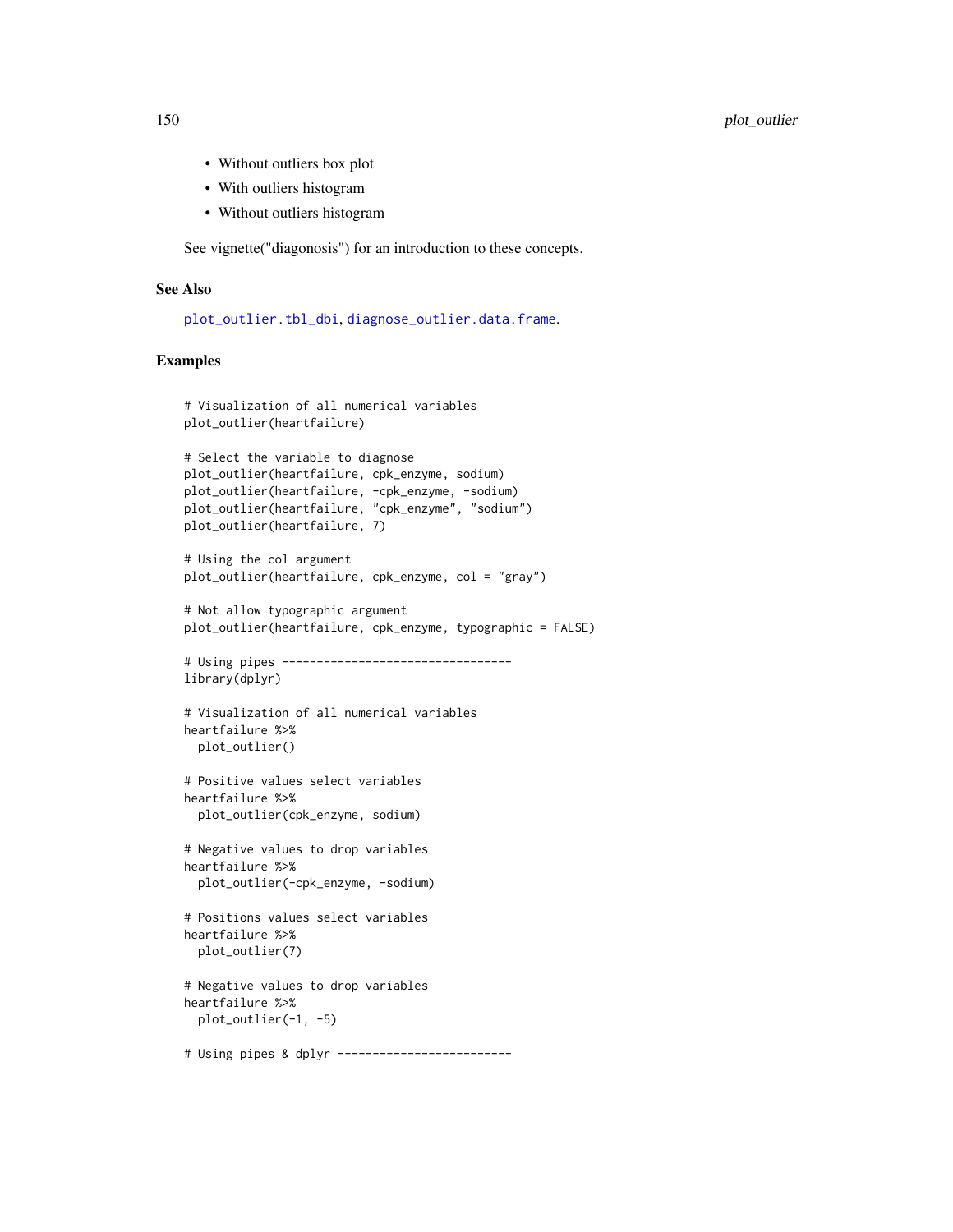# plot\_outlier.target\_df 151

```
# Visualization of numerical variables with a ratio of
# outliers greater than 5%
heartfailure %>%
  plot_outlier(heartfailure %>%
    diagnose_outlier() %>%
    filter(outliers_ratio > 5) %>%
    select(variables) %>%
   pull())
```
plot\_outlier.target\_df

*Plot outlier information of target\_df*

#### Description

The plot\_outlier() visualize outlier information for diagnosing the quality of the numerical data with target\_df class.

#### Usage

```
## S3 method for class 'target_df'
plot_outlier(.data, ..., typographic = TRUE, base_family = NULL)
```
# Arguments

| .data       | a target_df. reference target_by.                                                                                                                                                                                                                                                                                                                                                                                                                          |
|-------------|------------------------------------------------------------------------------------------------------------------------------------------------------------------------------------------------------------------------------------------------------------------------------------------------------------------------------------------------------------------------------------------------------------------------------------------------------------|
| $\cdot$     | one or more unquoted expressions separated by commas. You can treat variable<br>names like they are positions. Positive values select variables; negative values<br>to drop variables. If the first expression is negative, plot_outlier() will automat-<br>ically start with all variables. These arguments are automatically quoted and<br>evaluated in a context where column names represent column positions. They<br>support unquoting and splicing. |
| typographic | logical. Whether to apply focuses on typographic elements to ggplot2 visualiza-<br>tion.                                                                                                                                                                                                                                                                                                                                                                   |
| base_family | character. The name of the base font family to use for the visualization. If<br>not specified, the font defined in dlookr is applied. (See details) The default is<br>TRUE. if TRUE provides a base theme that focuses on typographic elements<br>using hrbrthemes package.                                                                                                                                                                                |

# Details

The scope of the diagnosis is the provide a outlier information. Since the plot is drawn for each variable, if you specify more than one variable in the ... argument, the specified number of plots are drawn.

The base\_family is selected from "Roboto Condensed", "Liberation Sans Narrow", "NanumSquare", "Noto Sans Korean". If you want to use a different font, use it after loading the Google font with import\_google\_font().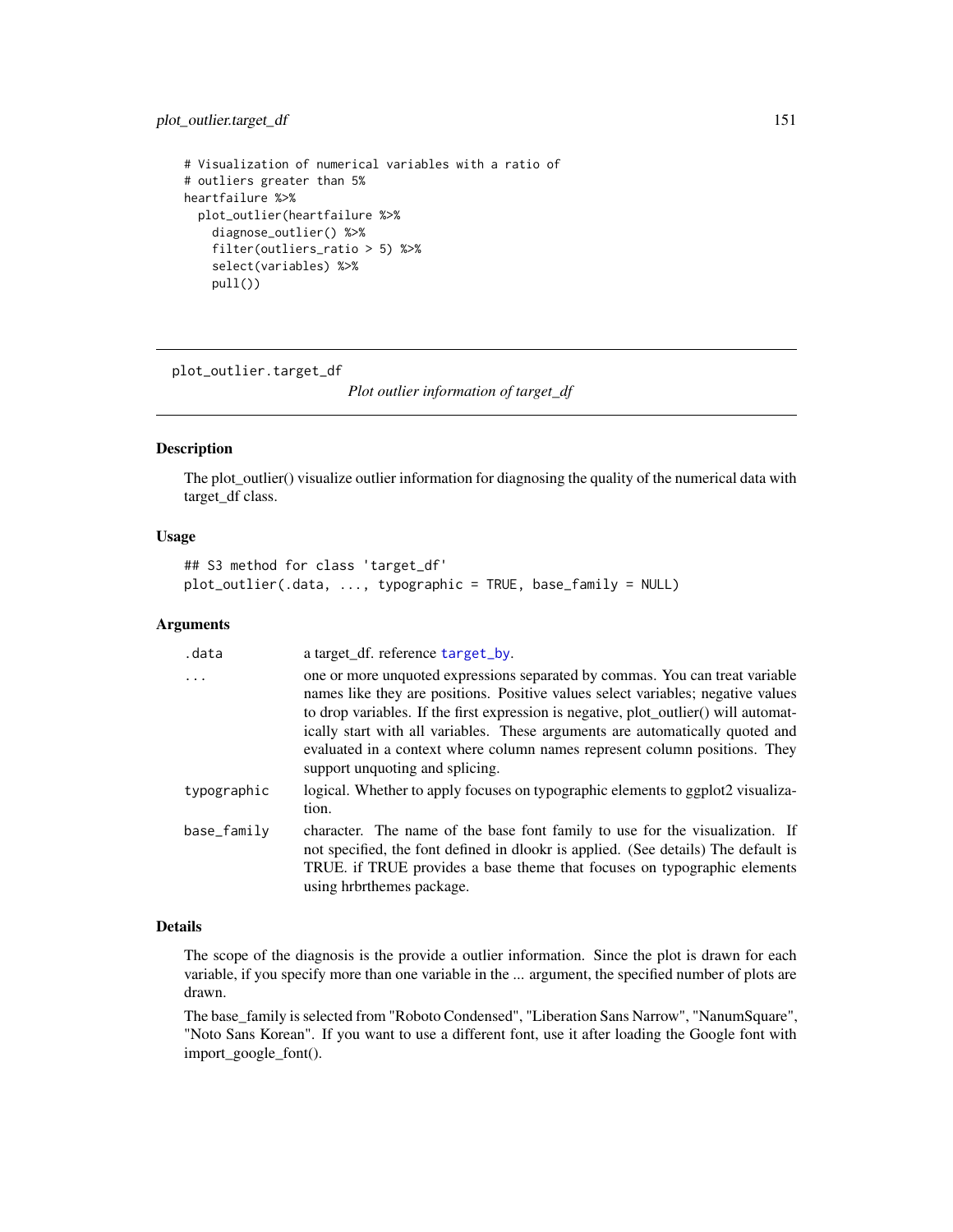#### Outlier diagnostic information

The plot derived from the numerical data diagnosis is as follows.

- With outliers box plot by target variable
- Without outliers box plot by target variable
- With outliers density plot by target variable
- Without outliers density plot by target variable

# See Also

[plot\\_outlier.data.frame](#page-147-0).

#### Examples

```
# the target variable is a categorical variable
categ <- target_by(heartfailure, death_event)
plot_outlier(categ, sodium)
# plot_outlier(categ, sodium, typographic = FALSE)
# death_eventing dplyr
library(dplyr)
heartfailure %>%
  target_by(death_event) %>%
  plot_outlier(sodium, cpk_enzyme)
# death_eventing DBMS tables -----------------------------------
# connect DBMS
con_sqlite <- DBI::dbConnect(RSQLite::SQLite(), ":memory:")
# copy heartfailure to the DBMS with a table named TB_HEARTFAILURE
copy_to(con_sqlite, heartfailure, name = "TB_HEARTFAILURE", overwrite = TRUE)
# If the target variable is a categorical variable
categ <- target_by(con_sqlite %>% tbl("TB_HEARTFAILURE") , death_event)
plot_outlier(categ, sodium)
```
<span id="page-151-0"></span>plot\_outlier.tbl\_dbi *Plot outlier information of numerical data diagnosis in the DBMS*

#### **Description**

The plot\_outlier() visualize outlier information for diagnosing the quality of the numerical(INTEGER, NUMBER, etc.) column of the DBMS table through tbl\_dbi.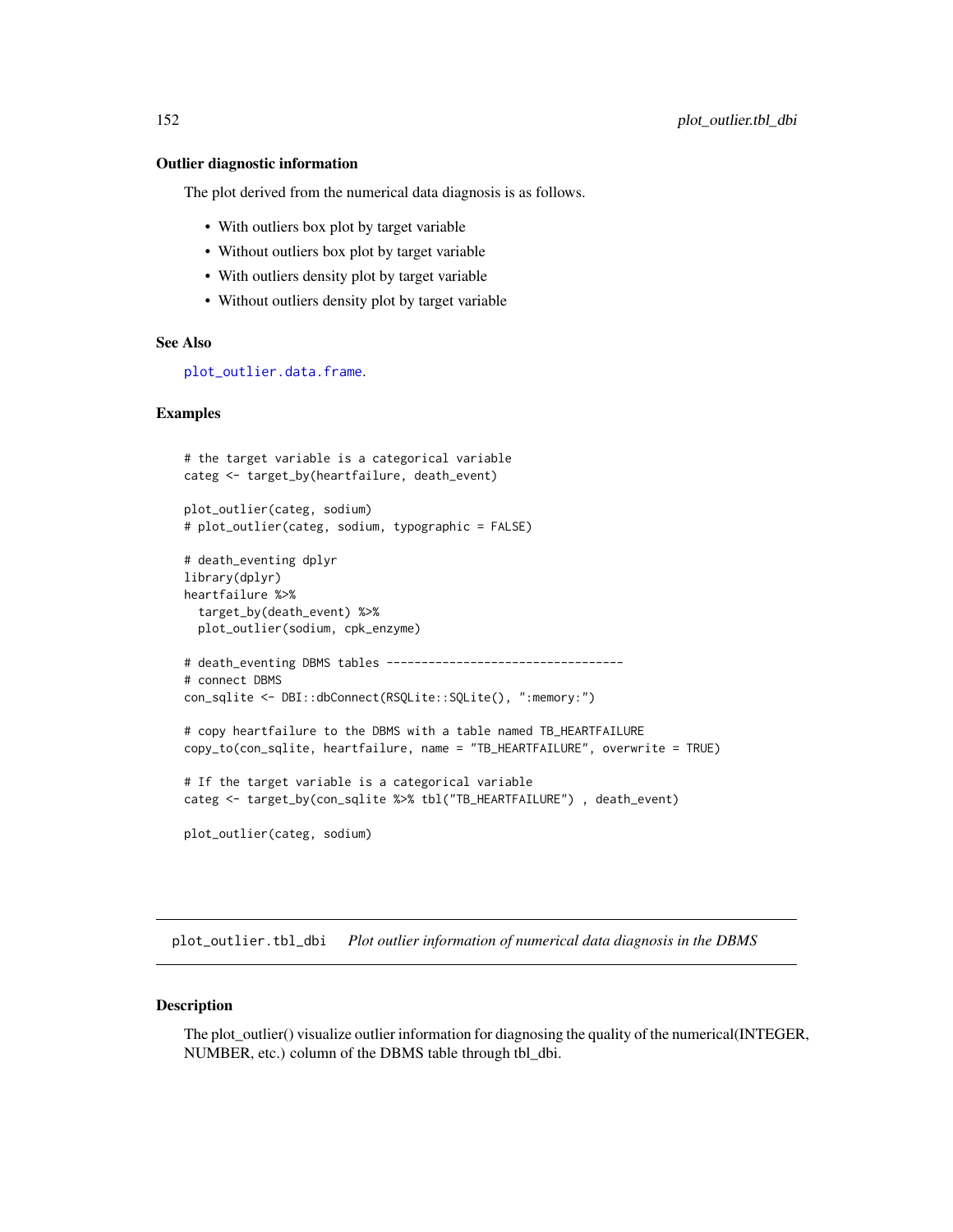# plot\_outlier.tbl\_dbi 153

# Usage

```
## S3 method for class 'tbl_dbi'
plot_outlier(
  .data,
  ...,
  col = "steelblue",
  in_database = FALSE,
  collect_size = Inf,
  typographic = TRUE,
 base_family = NULL
```

```
\mathcal{L}
```
# Arguments

| .data        | a tbl_dbi.                                                                                                                                                                                                                                                                                                                                                                                                                                                 |
|--------------|------------------------------------------------------------------------------------------------------------------------------------------------------------------------------------------------------------------------------------------------------------------------------------------------------------------------------------------------------------------------------------------------------------------------------------------------------------|
| $\ddots$     | one or more unquoted expressions separated by commas. You can treat variable<br>names like they are positions. Positive values select variables; negative values<br>to drop variables. If the first expression is negative, plot_outlier() will automat-<br>ically start with all variables. These arguments are automatically quoted and<br>evaluated in a context where column names represent column positions. They<br>support unquoting and splicing. |
| col          | a color to be used to fill the bars. The default is "lightblue".                                                                                                                                                                                                                                                                                                                                                                                           |
| in_database  | Specifies whether to perform in-database operations. If TRUE, most operations<br>are performed in the DBMS. if FALSE, table data is taken in R and operated<br>in-memory. Not yet supported in database = TRUE.                                                                                                                                                                                                                                            |
| collect_size | a integer. The number of data samples from the DBMS to R. Applies only if<br>in database = FALSE.                                                                                                                                                                                                                                                                                                                                                          |
| typographic  | logical. Whether to apply focuses on typographic elements to ggplot2 visual-<br>ization. The default is TRUE. if TRUE provides a base theme that focuses on<br>typographic elements using hrbrthemes package.                                                                                                                                                                                                                                              |
| base_family  | character. The name of the base font family to use for the visualization. If not<br>specified, the font defined in dlookr is applied. (See details)                                                                                                                                                                                                                                                                                                        |

# Details

The scope of the diagnosis is the provide a outlier information. Since the plot is drawn for each variable, if you specify more than one variable in the ... argument, the specified number of plots are drawn.

# Outlier diagnostic information

The plot derived from the numerical data diagnosis is as follows.

- With outliers box plot
- Without outliers box plot
- With outliers histogram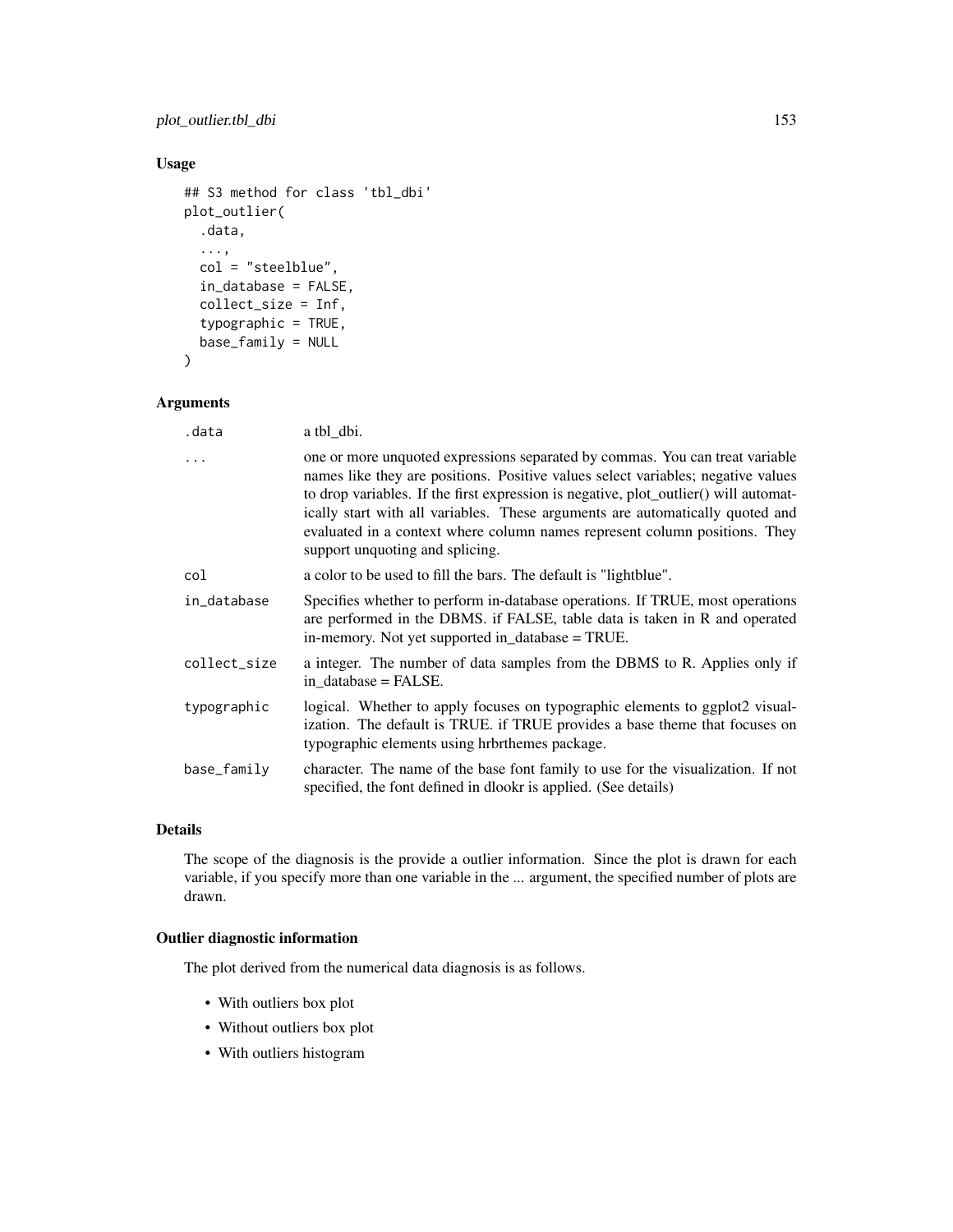• Without outliers histogram

See vignette("diagonosis") for an introduction to these concepts.

The base\_family is selected from "Roboto Condensed", "Liberation Sans Narrow", "NanumSquare", "Noto Sans Korean". If you want to use a different font, use it after loading the Google font with import\_google\_font().

#### See Also

[plot\\_outlier.data.frame](#page-147-0), [diagnose\\_outlier.tbl\\_dbi](#page-42-0).

```
library(dplyr)
# connect DBMS
con_sqlite <- DBI::dbConnect(RSQLite::SQLite(), ":memory:")
# copy heartfailure to the DBMS with a table named TB_HEARTFAILURE
copy_to(con_sqlite, heartfailure, name = "TB_HEARTFAILURE", overwrite = TRUE)
# Using pipes ---------------------------------
# Visualization of all numerical variables
con_sqlite %>%
 tbl("TB_HEARTFAILURE") %>%
 plot_outlier()
# Positive values select variables
con_sqlite %>%
  tbl("TB_HEARTFAILURE") %>%
  plot_outlier(platelets, sodium)
# Negative values to drop variables, and In-memory mode and collect size is 200
con_sqlite %>%
 tbl("TB_HEARTFAILURE") %>%
 plot_outlier(-platelets, -sodium, collect_size = 200)
# Positions values select variables
con_sqlite %>%
 tbl("TB_HEARTFAILURE") %>%
 plot_outlier(6)
# Negative values to drop variables
con_sqlite %>%
 tbl("TB_HEARTFAILURE") %>%
 plot_outlier(-1, -5)
# Not allow the typographic elements
con_sqlite %>%
 tbl("TB_HEARTFAILURE") %>%
 plot_outlier(-1, -5, typographic = FALSE)
```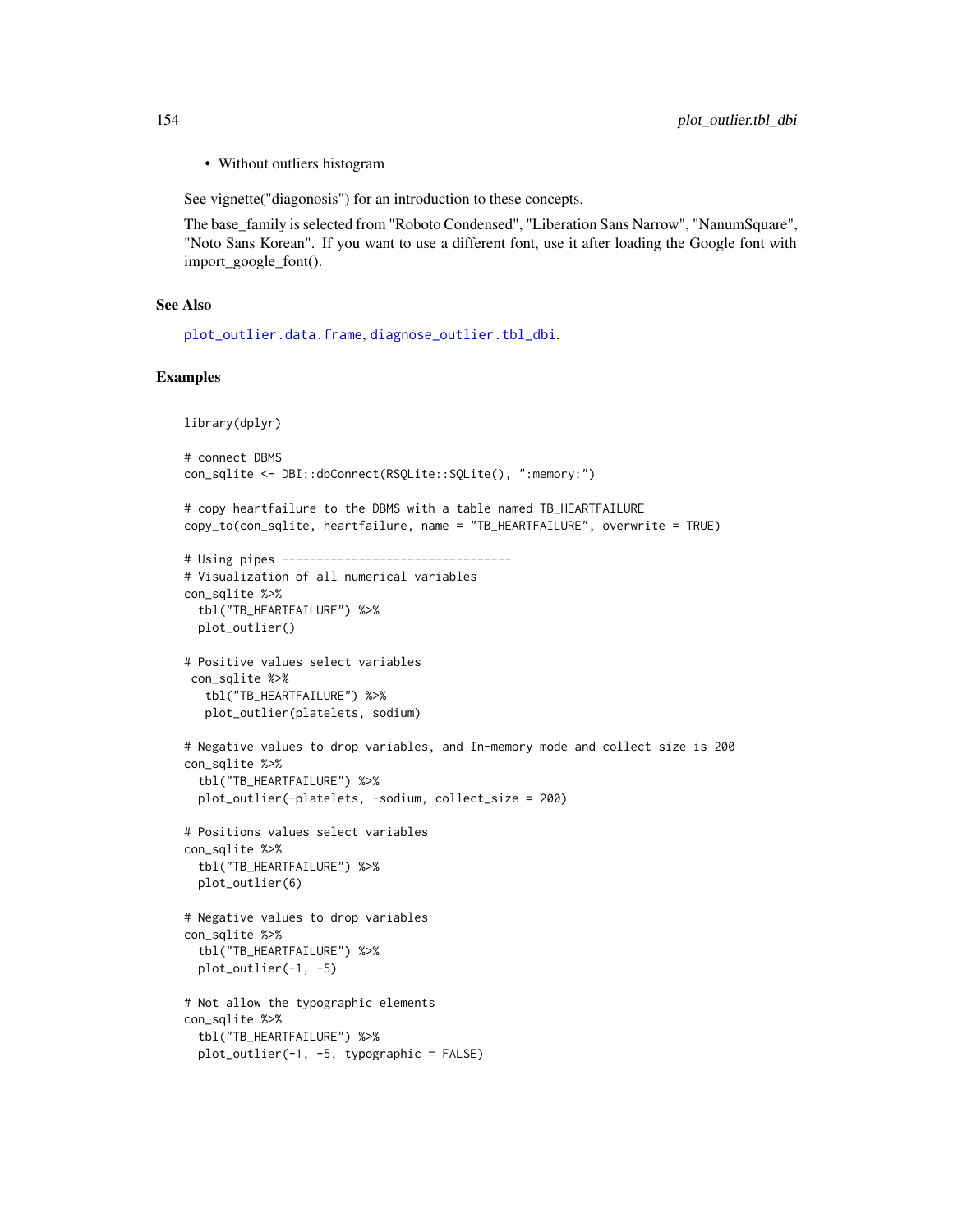```
# Using pipes & dplyr -------------------------
# Visualization of numerical variables with a ratio of
# outliers greater than 1%
con_sqlite %>%
  tbl("TB_HEARTFAILURE") %>%
  plot_outlier(con_sqlite %>%
                 tbl("TB_HEARTFAILURE") %>%
                 diagnose_outlier() %>%
                 filter(outliers_ratio > 1) %>%
                 select(variables) %>%
                 pull())
# Disconnect DBMS
DBI::dbDisconnect(con_sqlite)
```
plot\_qq\_numeric *Plot Q-Q plot of numerical variables*

#### Description

The plot\_qq\_numeric() to visualizes the Q-Q plot of numeric data or relationship to specific categorical data.

# Usage

```
plot_qq_numeric(.data, ...)
## S3 method for class 'data.frame'
plot_qq_numeric(
  .data,
  ...,
  col_point = "steelblue",
  col_line = "black",
  title = "Q-Q plot by numerical variables",
  each = FALSE,typographic = TRUE,
  base_family = NULL
)
## S3 method for class 'grouped_df'
plot_qq_numeric(
  .data,
  ...,
  col_point = "steelblue",
  col_line = "black",
```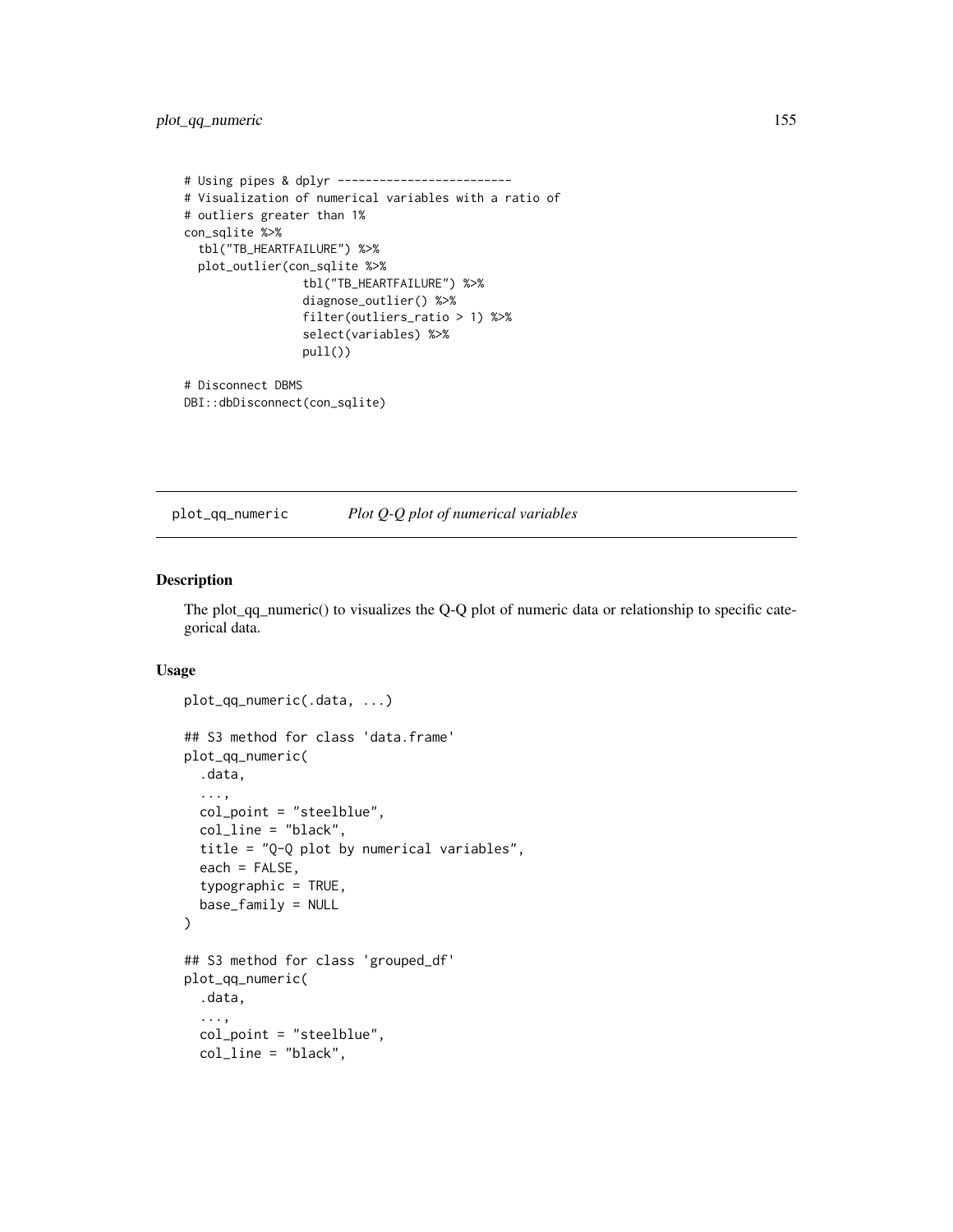```
title = "Q-Q plot by numerical variables",
each = FALSE,typographic = TRUE,
base_family = NULL
```
#### Arguments

 $\lambda$ 

| .data       | data.frame or a tbl_df or a grouped_df.                                                                                                                                                                                                                                                                                                                                                                                                                     |
|-------------|-------------------------------------------------------------------------------------------------------------------------------------------------------------------------------------------------------------------------------------------------------------------------------------------------------------------------------------------------------------------------------------------------------------------------------------------------------------|
| $\ddots$    | one or more unquoted expressions separated by commas. You can treat variable<br>names like they are positions. Positive values select variables; negative values<br>to drop variables. If the first expression is negative, plot_qq_numeric() will<br>automatically start with all variables. These arguments are automatically quoted<br>and evaluated in a context where column names represent column positions.<br>They support unquoting and splicing. |
| col_point   | character. a color of points in Q-Q plot.                                                                                                                                                                                                                                                                                                                                                                                                                   |
| col_line    | character. a color of line in Q-Q plot.                                                                                                                                                                                                                                                                                                                                                                                                                     |
| title       | character, a main title for the plot.                                                                                                                                                                                                                                                                                                                                                                                                                       |
| each        | logical. Specifies whether to draw multiple plots on one screen. The default is<br>FALSE, which draws multiple plots on one screen.                                                                                                                                                                                                                                                                                                                         |
| typographic | logical. Whether to apply focuses on typographic elements to ggplot2 visual-<br>ization. The default is TRUE. if TRUE provides a base theme that focuses on<br>typographic elements using hrbrthemes package.                                                                                                                                                                                                                                               |
| base_family | character. The name of the base font family to use for the visualization. If not<br>specified, the font defined in dlookr is applied. (See details)                                                                                                                                                                                                                                                                                                         |

# Details

The The Q-Q plot helps determine whether the distribution of a numeric variable is normally distributed. plot\_qq\_numeric() shows Q-Q plots of several numeric variables on one screen. This function can also display a Q-Q plot for each level of a specific categorical variable.

The base\_family is selected from "Roboto Condensed", "Liberation Sans Narrow", "NanumSquare", "Noto Sans Korean". If you want to use a different font, use it after loading the Google font with import\_google\_font().

```
# Visualization of all numerical variables
plot_qq_numeric(heartfailure)
# Select the variable to diagnose
plot_qq_numeric(heartfailure, "age", "time")
plot_qq_numeric(heartfailure, -age, -time)
# Not allow the typographic elements
plot_qq_numeric(heartfailure, "age", typographic = FALSE)
```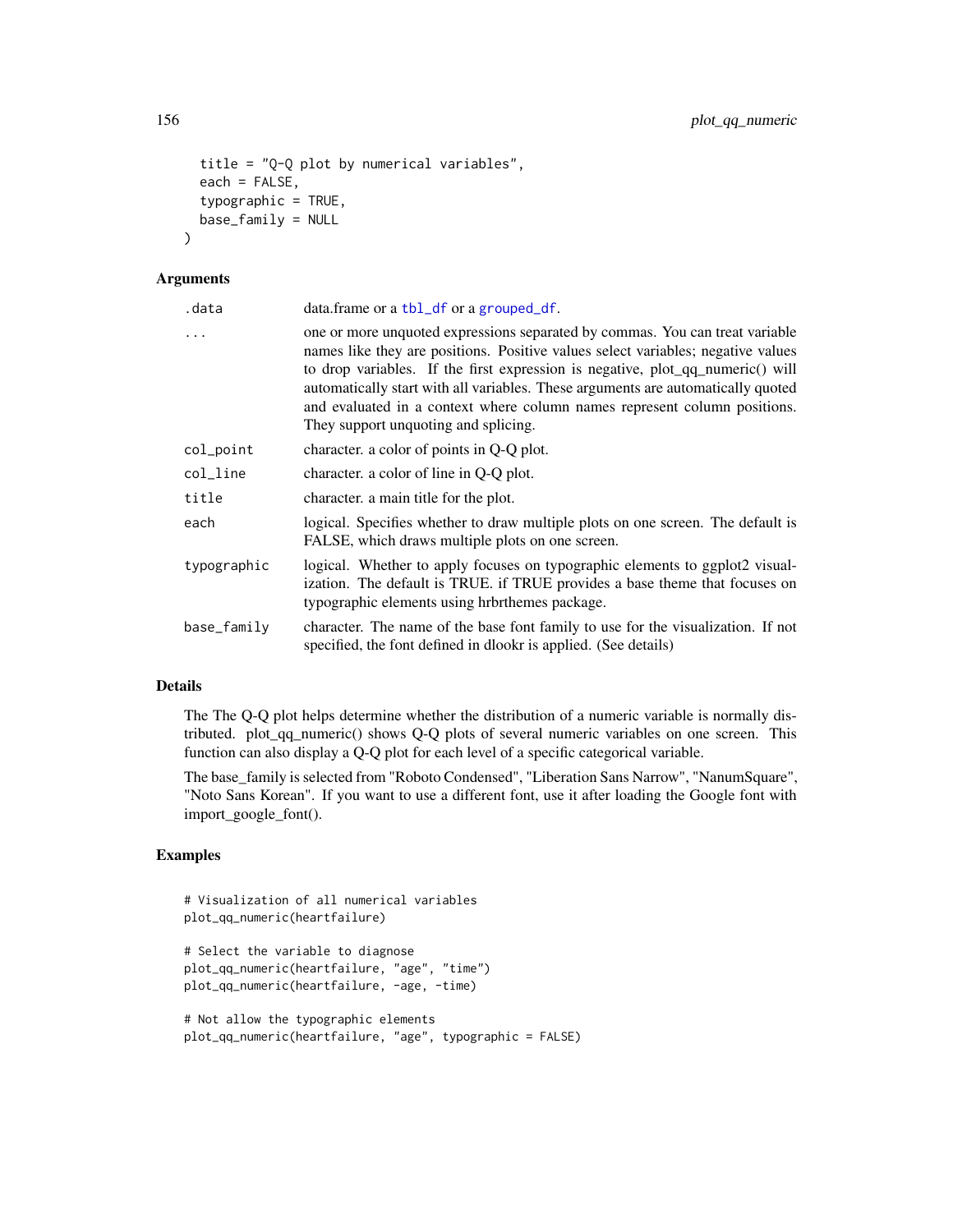```
# Using pipes ---------------------------------
library(dplyr)
# Plot of all numerical variables
heartfailure %>%
  plot_qq_numeric()
# Using groupd_df ------------------------------
heartfailure %>%
  group_by(smoking) %>%
  plot_qq_numeric()
heartfailure %>%
  group_by(smoking) %>%
  plot_qq_numeric(each = TRUE)
```
# <span id="page-156-0"></span>pps *Compute Predictive Power Score*

# Description

The pps() compute PPS(Predictive Power Score) for exploratory data analysis.

#### Usage

```
pps(.data, ...)
## S3 method for class 'data.frame'
pps(.data, ..., cv_folds = 5, do_parallel = FALSE, n_cores = -1)## S3 method for class 'target_df'
pps(.data, ..., cv_folds = 5, do\_parallel = FALSE, n_cores = -1)
```
# Arguments

| .data       | a target_df or data.frame.                                                                                                                                                                                                                                                                                                                                                                                                                           |
|-------------|------------------------------------------------------------------------------------------------------------------------------------------------------------------------------------------------------------------------------------------------------------------------------------------------------------------------------------------------------------------------------------------------------------------------------------------------------|
|             | one or more unquoted expressions separated by commas. You can treat variable<br>names like they are positions. Positive values select variables; negative values to<br>drop variables. If the first expression is negative, describe() will automatically<br>start with all variables. These arguments are automatically quoted and evaluated<br>in a context where column names represent column positions. They support<br>unquoting and splicing. |
| cv_folds    | integer, number of cross-validation folds.                                                                                                                                                                                                                                                                                                                                                                                                           |
| do_parallel | logical. whether to perform score calls in parallel.                                                                                                                                                                                                                                                                                                                                                                                                 |
| n_cores     | integer. number of cores to use, defaults to maximum cores - 1.                                                                                                                                                                                                                                                                                                                                                                                      |
|             |                                                                                                                                                                                                                                                                                                                                                                                                                                                      |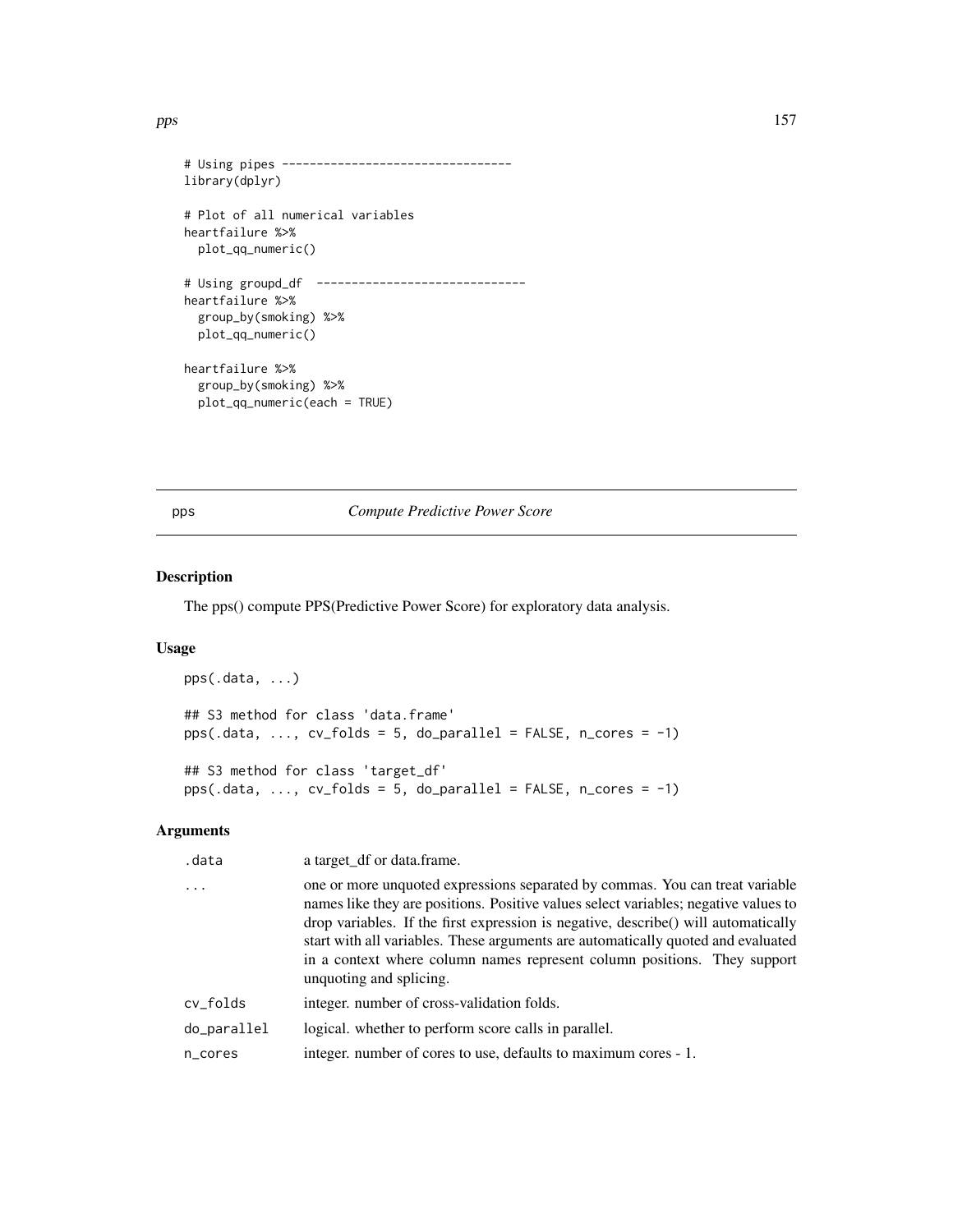# Details

The PPS is an asymmetric, data-type-agnostic score that can detect linear or non-linear relationships between two variables. The score ranges from 0 (no predictive power) to 1 (perfect predictive power).

#### Value

An object of the class as pps. Attributes of pps class is as follows.

- type : type of pps
- target : name of target variable
- predictor : name of predictor

# Information of Predictive Power Score

The information of PPS is as follows.

- x : the name of the predictor variable
- y : the name of the target variable
- result\_type : text showing how to interpret the resulting score
- pps : the predictive power score
- metric : the evaluation metric used to compute the PPS
- baseline\_score : the score of a naive model on the evaluation metric
- model\_score : the score of the predictive model on the evaluation metric
- cv\_folds : how many cross-validation folds were used
- seed : the seed that was set
- algorithm : text shwoing what algorithm was used
- model\_type : text showing whether classification or regression was used

#### References

- RIP correlation. Introducing the Predictive Power Score by Florian Wetschoreck
	- https://towardsdatascience.com/rip-correlation-introducing-the-predictive-power-score-3d90808b9598

# See Also

[print.relate](#page-159-0), [plot.relate](#page-124-0).

```
library(dplyr)
```

```
# pps type is generic =======================================
pps_generic <- pps(iris)
pps_generic
```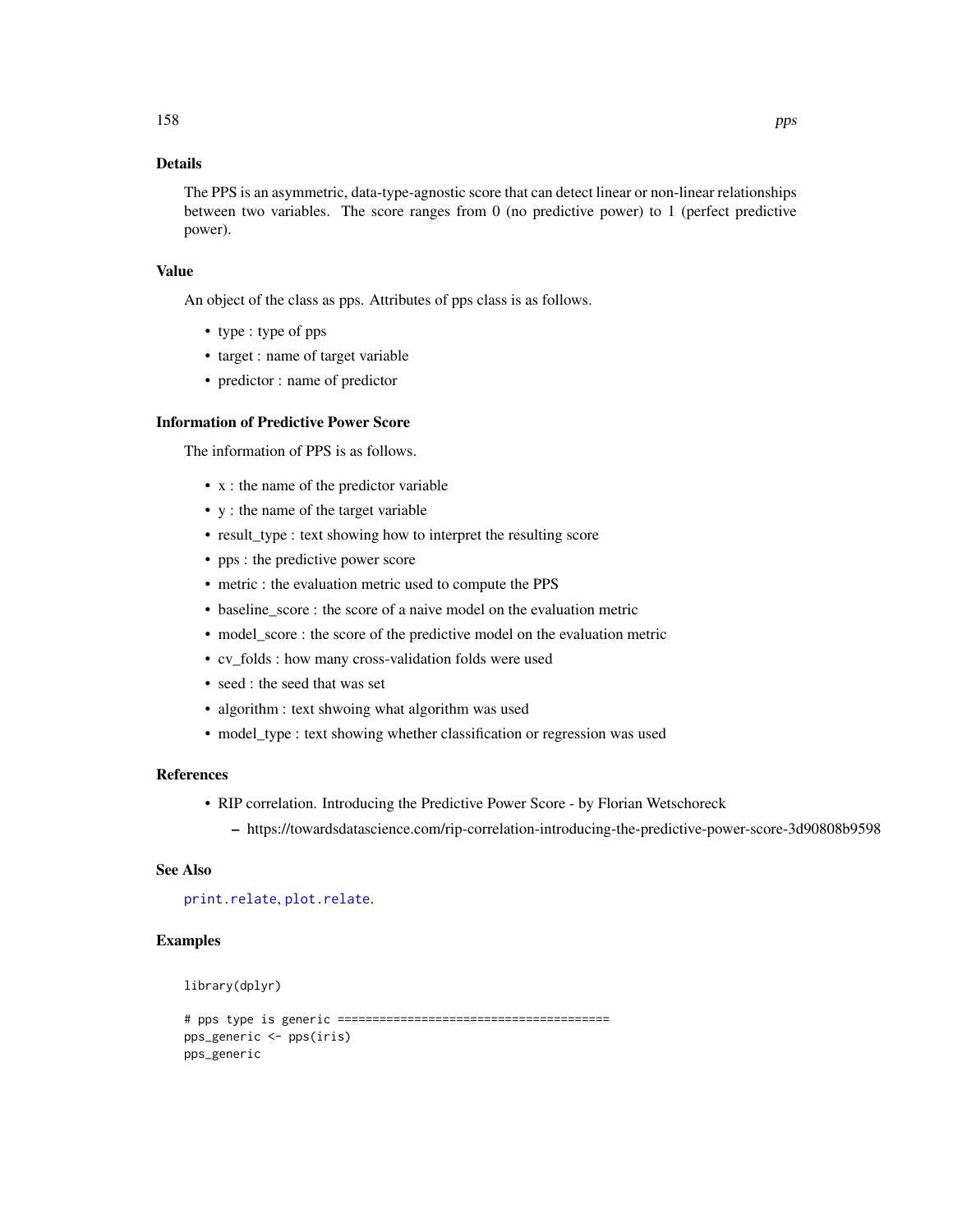```
# summary pps class
mat <- summary(pps_generic)
mat
# visualize pps class
plot(pps_generic)
# pps type is target_by =====================================
##-----------------------------------------------------------
# If the target variable is a categorical variable
categ <- target_by(iris, Species)
# compute all variables
pps_cat <- pps(categ)
pps_cat
# compute Petal.Length and Petal.Width variable
pps_cat <- pps(categ, Petal.Length, Petal.Width)
pps_cat
# Using dplyr
pps_cat <- iris %>%
  target_by(Species) %>%
  pps()
pps_cat
# Using parallel process
# pps_cat <- iris %>%
# target_by(Species) %>%
# pps(do_parallel = TRUE)
#
# pps_cat
# summary pps class
tab <- summary(pps_cat)
tab
# visualize pps class
plot(pps_cat)
##-----------------------------------------------------------
# If the target variable is a numerical variable
num <- target_by(iris, Petal.Length)
pps_num <- pps(num)
pps_num
# summary pps class
tab <- summary(pps_num)
tab
```
pps the contract of the contract of the contract of the contract of the contract of the contract of the contract of the contract of the contract of the contract of the contract of the contract of the contract of the contra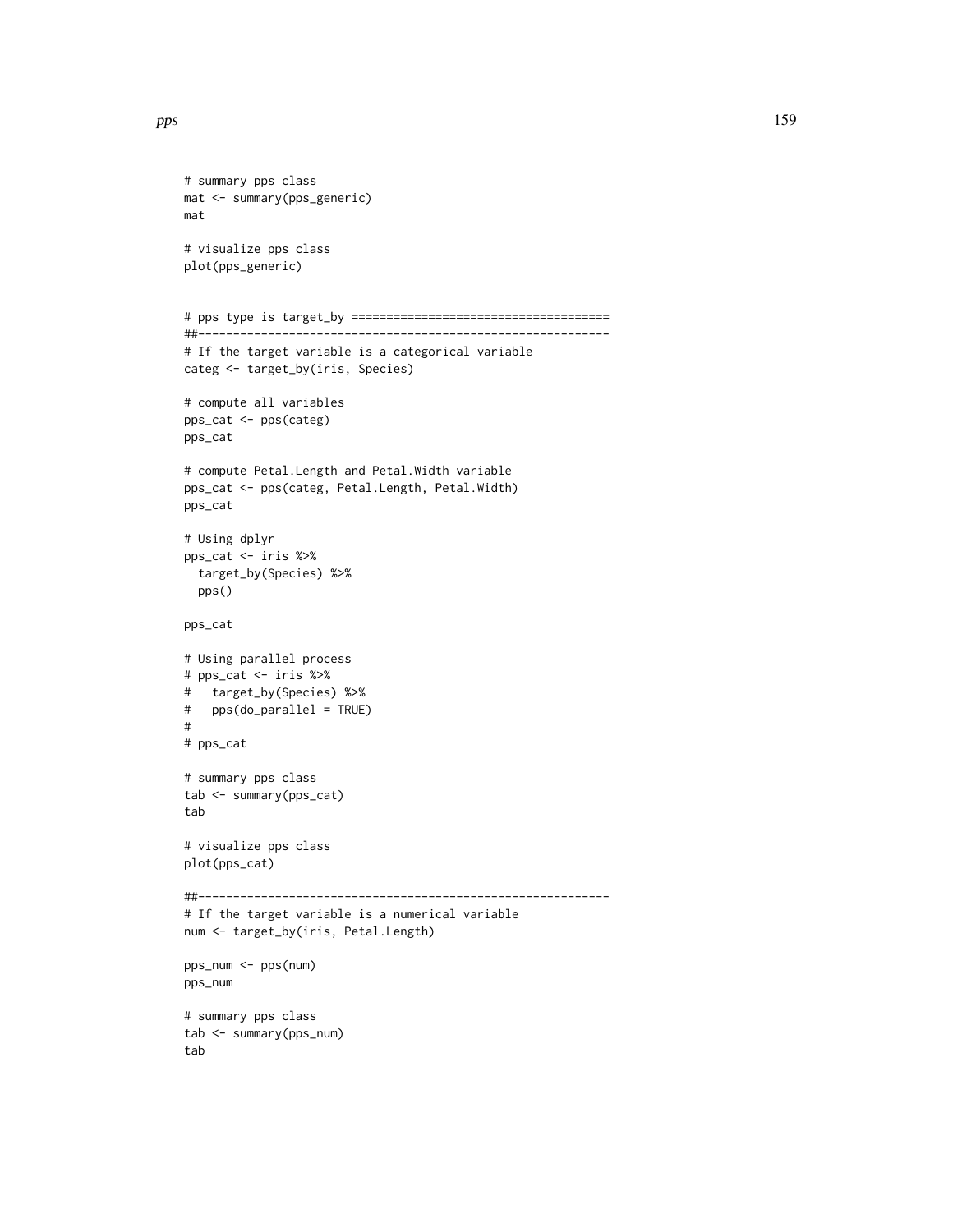```
# plot pps class
plot(pps_num)
```
<span id="page-159-0"></span>print.relate *Summarizing relate information*

# Description

print and summary method for "relate" class.

# Usage

```
## S3 method for class 'relate'
print(x, \ldots)
```
# Arguments

| X       | an object of class "relate", usually, a result of a call to relate(). |
|---------|-----------------------------------------------------------------------|
| $\cdot$ | further arguments passed to or from other methods.                    |

# Details

print.relate() tries to be smart about formatting four kinds of relate. summary.relate() tries to be smart about formatting four kinds of relate.

# See Also

[plot.relate](#page-124-0).

# Examples

```
## Not run:
# If the target variable is a categorical variable
categ <- target_by(heartfailure, death_event)
```
# If the variable of interest is a categorical variable cat\_cat <- relate(categ, hblood\_pressure)

```
# Print bins class object
cat_cat
```
summary(cat\_cat)

## End(Not run)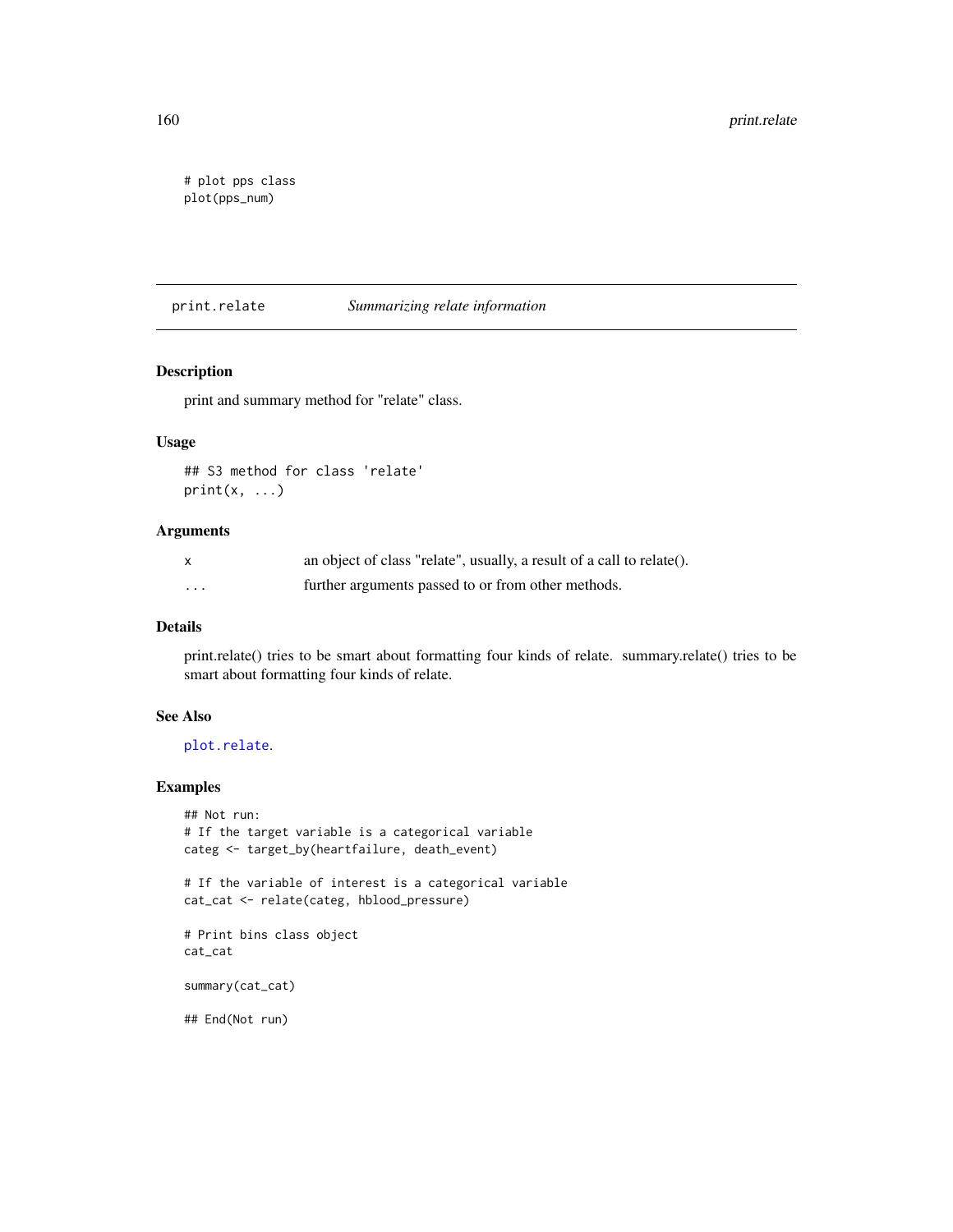#### relate the contract of the contract of the contract of the contract of the contract of the contract of the contract of the contract of the contract of the contract of the contract of the contract of the contract of the con

```
# If the target variable is a categorical variable
categ <- target_by(heartfailure, death_event)
# If the variable of interest is a numerical variable
cat_num <- relate(categ, sodium)
cat_num
summary(cat_num)
plot(cat_num)
# If the variable of interest is a categorical variable
cat_cat <- relate(categ, hblood_pressure)
cat_cat
summary(cat_cat)
plot(cat_cat)
##---------------------------------------------------
# If the target variable is a numerical variable
num <- target_by(heartfailure, creatinine)
# If the variable of interest is a numerical variable
num_num <- relate(num, sodium)
num_num
summary(num_num)
plot(num_num)
# If the variable of interest is a categorical variable
num_cat <- relate(num, smoking)
num_cat
summary(num_cat)
plot(num_cat)
# Not allow typographic
plot(num_cat, typographic = FALSE)
```
relate *Relationship between target variable and variable of interest*

# Description

The relationship between the target variable and the variable of interest (predictor) is briefly analyzed.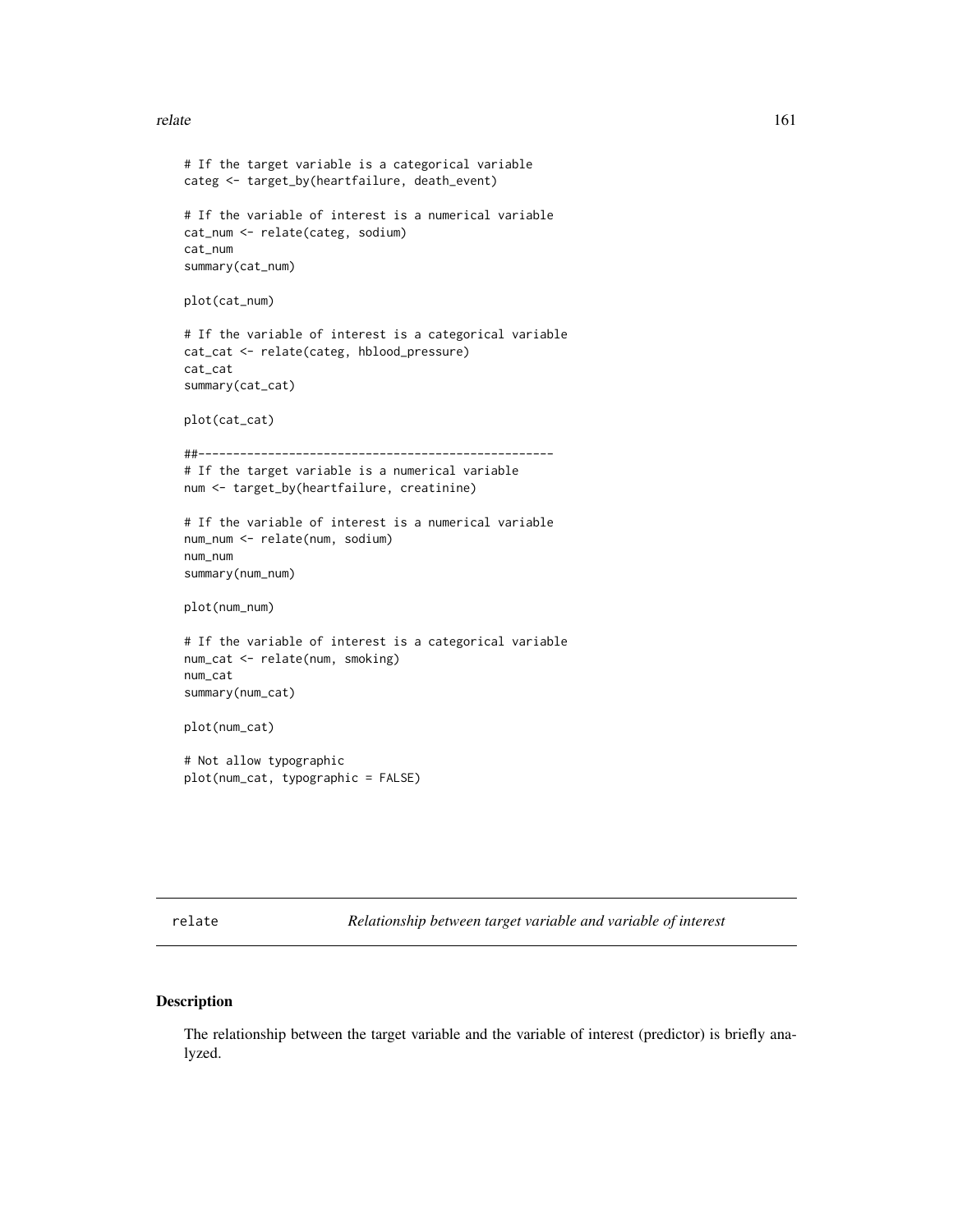# Usage

```
relate(.data, predictor)
```

```
## S3 method for class 'target_df'
relate(.data, predictor)
```
# Arguments

| .data     | a target df.                                                   |
|-----------|----------------------------------------------------------------|
| predictor | variable of interest, predictor.                               |
|           | See vignette ("relate") for an introduction to these concepts. |

# Details

Returns the four types of results that correspond to the combination of the target variable and the data type of the variable of interest.

- target variable: categorical variable
	- predictor: categorical variable
		- \* contingency table
		- \* c("xtabs", "table") class
	- predictor: numerical variable
		- \* descriptive statistic for each levels and total observation.
- target variable: numerical variable
	- predictor: categorical variable
		- \* ANOVA test. "lm" class.
	- predictor: numerical variable
		- \* simple linear model. "lm" class.

# Value

An object of the class as relate. Attributes of relate class is as follows.

- target : name of target variable
- predictor : name of predictor
- model : levels of binned value.
- raw : table\_df with two variables target and predictor.

#### Descriptive statistic information

The information derived from the numerical data describe is as follows.

- mean : arithmetic average
- sd : standard deviation
- se\_mean : standrd error mean. sd/sqrt(n)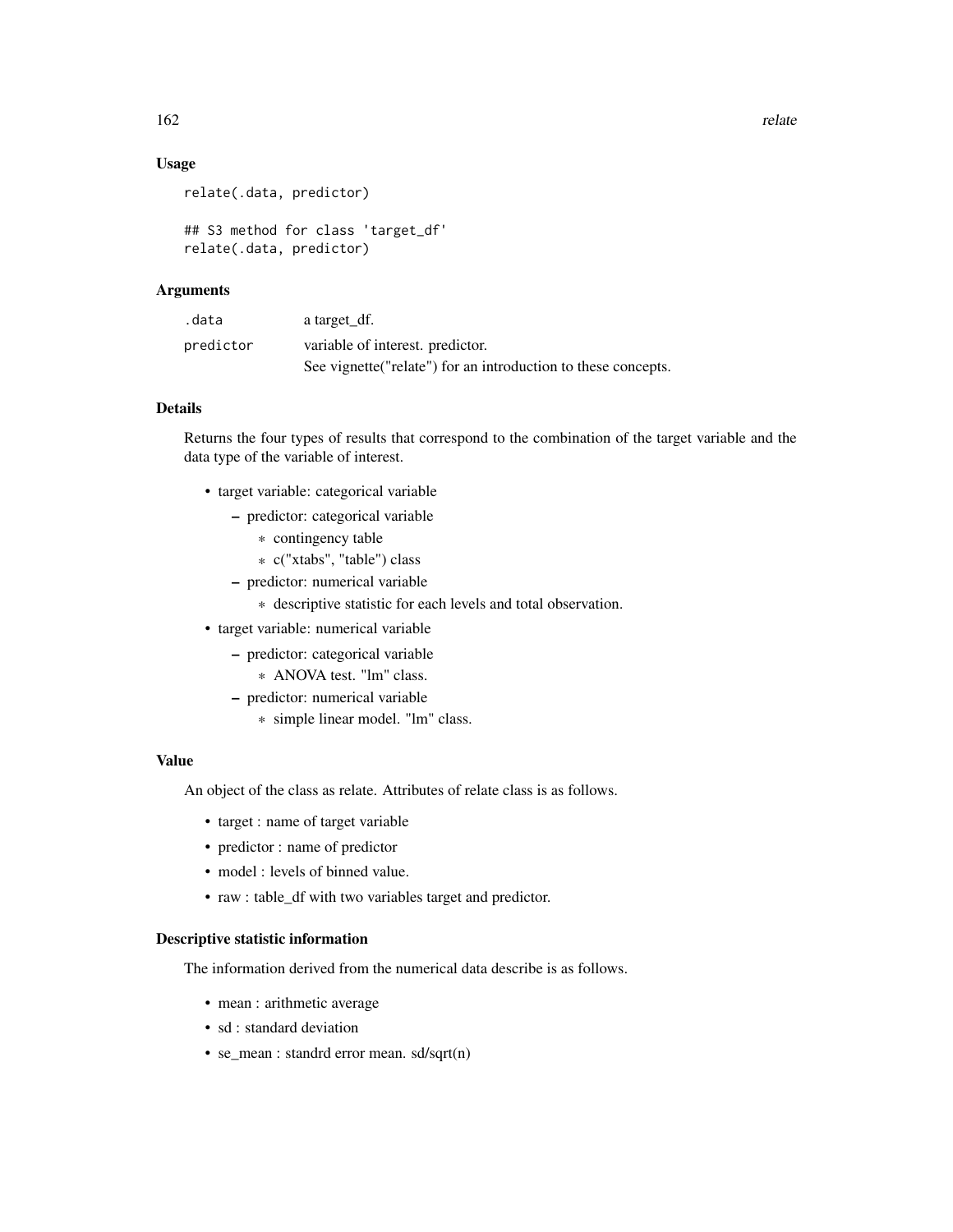- IQR : interqurtle range (Q3-Q1)
- skewness : skewness
- kurtosis : kurtosis
- p25 : Q1. 25% percentile
- p50 : median. 50% percentile
- p75 : Q3. 75% percentile
- p01, p05, p10, p20, p30 :  $1\%$ , 5%, 20%, 30% percentiles
- p40, p60, p70, p80 : 40%, 60%, 70%, 80% percentiles
- p90, p95, p99, p100 : 90%, 95%, 99%, 100% percentiles

# See Also

[print.relate](#page-159-0), [plot.relate](#page-124-0).

#### Examples

```
# If the target variable is a categorical variable
categ <- target_by(heartfailure, death_event)
```

```
# If the variable of interest is a numerical variable
cat_num <- relate(categ, sodium)
cat_num
summary(cat_num)
```
plot(cat\_num)

```
# If the variable of interest is a categorical variable
cat_cat <- relate(categ, hblood_pressure)
cat_cat
summary(cat_cat)
```

```
plot(cat_cat)
```
##---------------------------------------------------

# If the target variable is a numerical variable num <- target\_by(heartfailure, creatinine)

```
# If the variable of interest is a numerical variable
num_num <- relate(num, sodium)
num_num
summary(num_num)
```
plot(num\_num)

```
# If the variable of interest is a categorical variable
num_cat <- relate(num, smoking)
num_cat
summary(num_cat)
```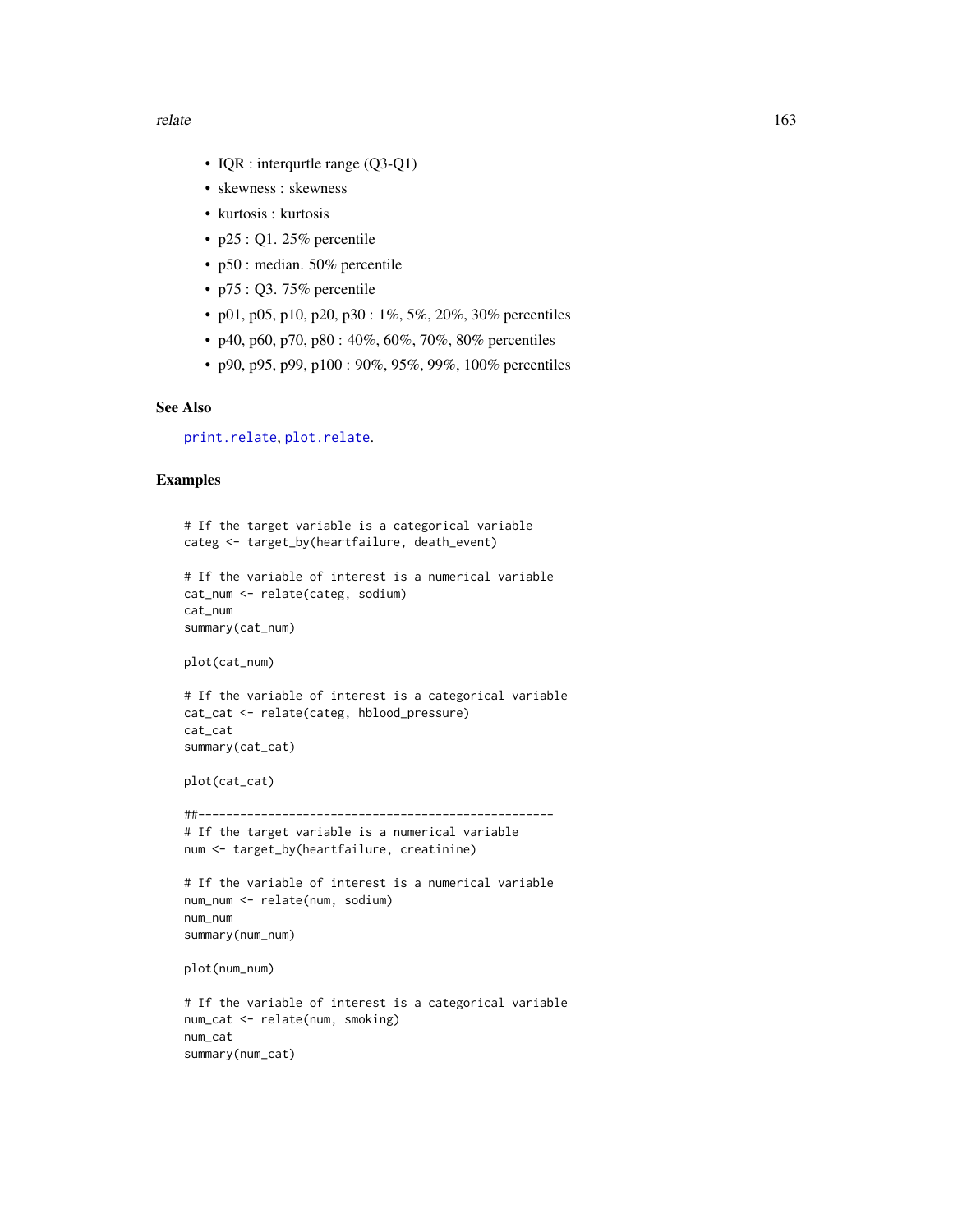#### 164 skewness and the set of the set of the set of the set of the set of the set of the set of the set of the set of the set of the set of the set of the set of the set of the set of the set of the set of the set of the set

plot(num\_cat)

# Not allow typographic plot(num\_cat, typographic = FALSE)

skewness *Skewness of the data*

# Description

This function calculated skewness of given data.

# Usage

skewness(x, na.rm = TRUE)

# Arguments

|       | a numeric vector.                                                                               |
|-------|-------------------------------------------------------------------------------------------------|
| na.rm | logical. Determine whether to remove missing values and calculate them. The<br>default is TRUE. |

# Value

numeric. calculated skewness.

# See Also

[kurtosis](#page-101-0), [find\\_skewness](#page-86-0).

```
set.seed(123)
skewness(rnorm(100))
```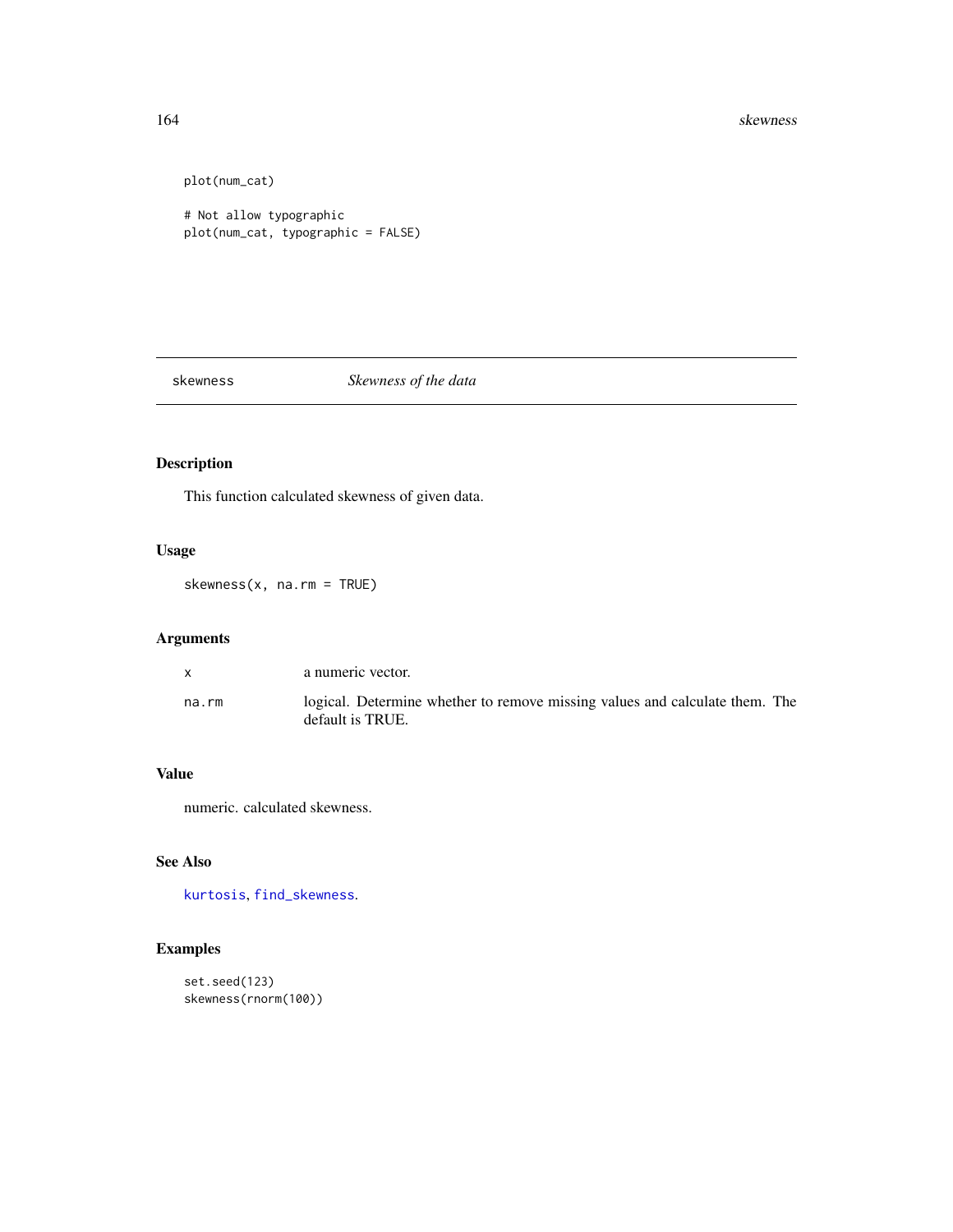#### Description

summary method for "bins" and "optimal\_bins".

# Usage

```
## S3 method for class 'bins'
summary(object, ...)
## S3 method for class 'bins'
print(x, \ldots)
```
# Arguments

| object       | an object of "bins" and "optimal_bins", usually, a result of a call to binning().               |
|--------------|-------------------------------------------------------------------------------------------------|
| $\cdot$      | further arguments passed to or from other methods.                                              |
| $\mathsf{x}$ | an object of class "bins" and "optimal_bins", usually, a result of a call to bin-<br>$ning()$ . |

# Details

print.bins() prints the information of "bins" and "optimal\_bins" objects nicely. This includes frequency of bins, binned type, and number of bins. summary.bins() returns data.frame including frequency and relative frequency for each levels(bins).

See vignette("transformation") for an introduction to these concepts.

# Value

The function summary.bins() computes and returns a data.frame of summary statistics of the binned given in object. Variables of data frame is as follows.

- levels : levels of factor.
- freq : frequency of levels.
- rate : relative frequency of levels. it is not percentage.

# See Also

#### [binning](#page-4-0)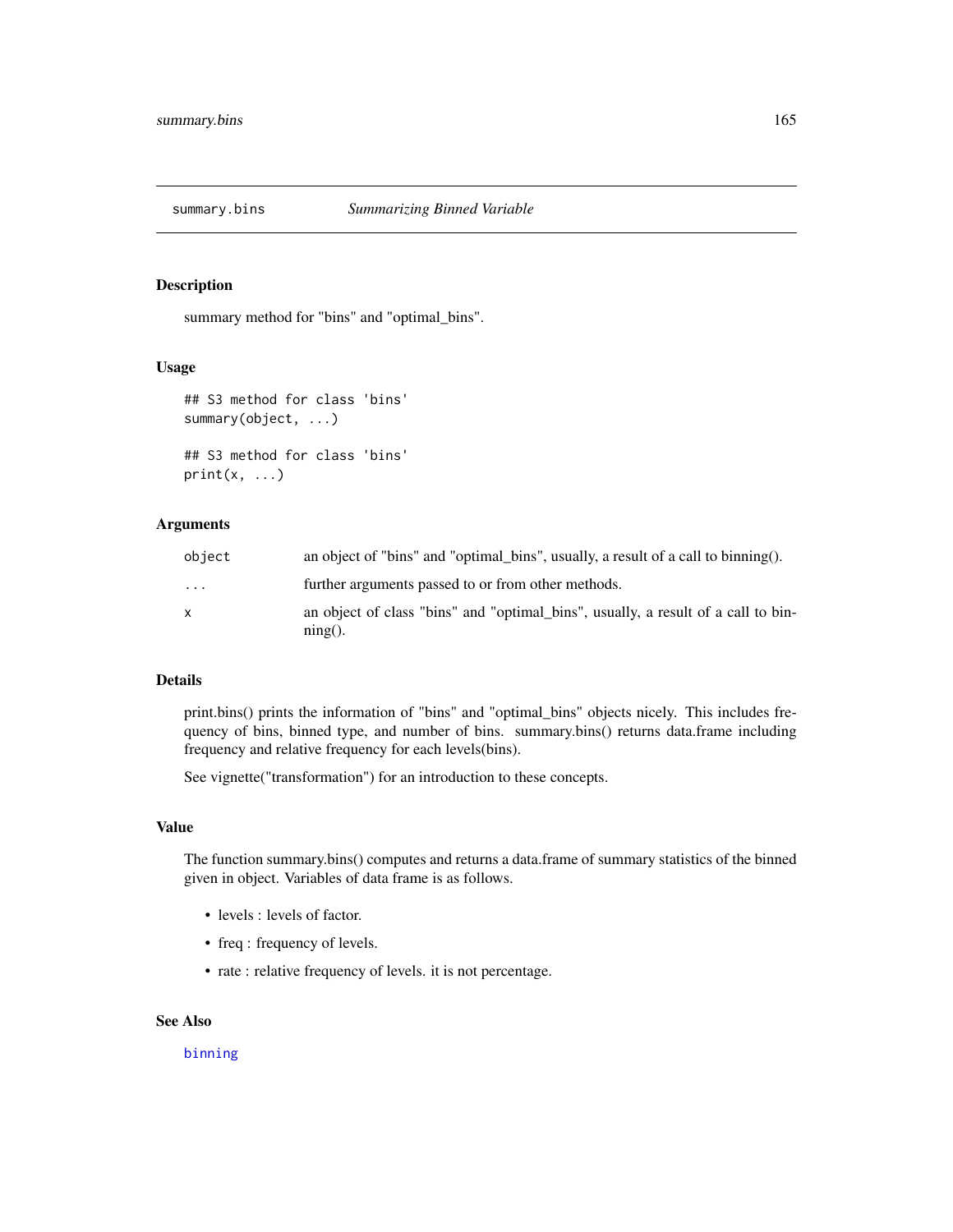# Examples

```
# Generate data for the example
heartfailure2 <- heartfailure
heartfailure2[sample(seq(NROW(heartfailure2)), 20), "platelets"] <- NA
# Binning the platelets variable. default type argument is "quantile"
bin <- binning(heartfailure2$platelets)
# Print bins class object
bin
# Summarize bins class object
summary(bin)
```
summary.compare\_category

*Summarizing compare\_category information*

# Description

print and summary method for "compare\_category" class.

# Usage

```
## S3 method for class 'compare_category'
summary(
 object,
 method = c("all", "table", "relative", "chisq"),
 pos = NULL,
 na.rm = TRUE,marginal = FALSE,verbose = TRUE,
  ...
\mathcal{L}## S3 method for class 'compare_category'
```
# $print(x, \ldots)$

# Arguments

| object | an object of class "compare_category", usually, a result of a call to compare_category().                                                                                                                                                                             |
|--------|-----------------------------------------------------------------------------------------------------------------------------------------------------------------------------------------------------------------------------------------------------------------------|
| method | character. Specifies the type of information to be aggregated. "table" create<br>contingency table, "relative" create relative contingency table, and "chisq" create<br>information of chi-square test. and "all" aggregates all information. The default<br>is "all" |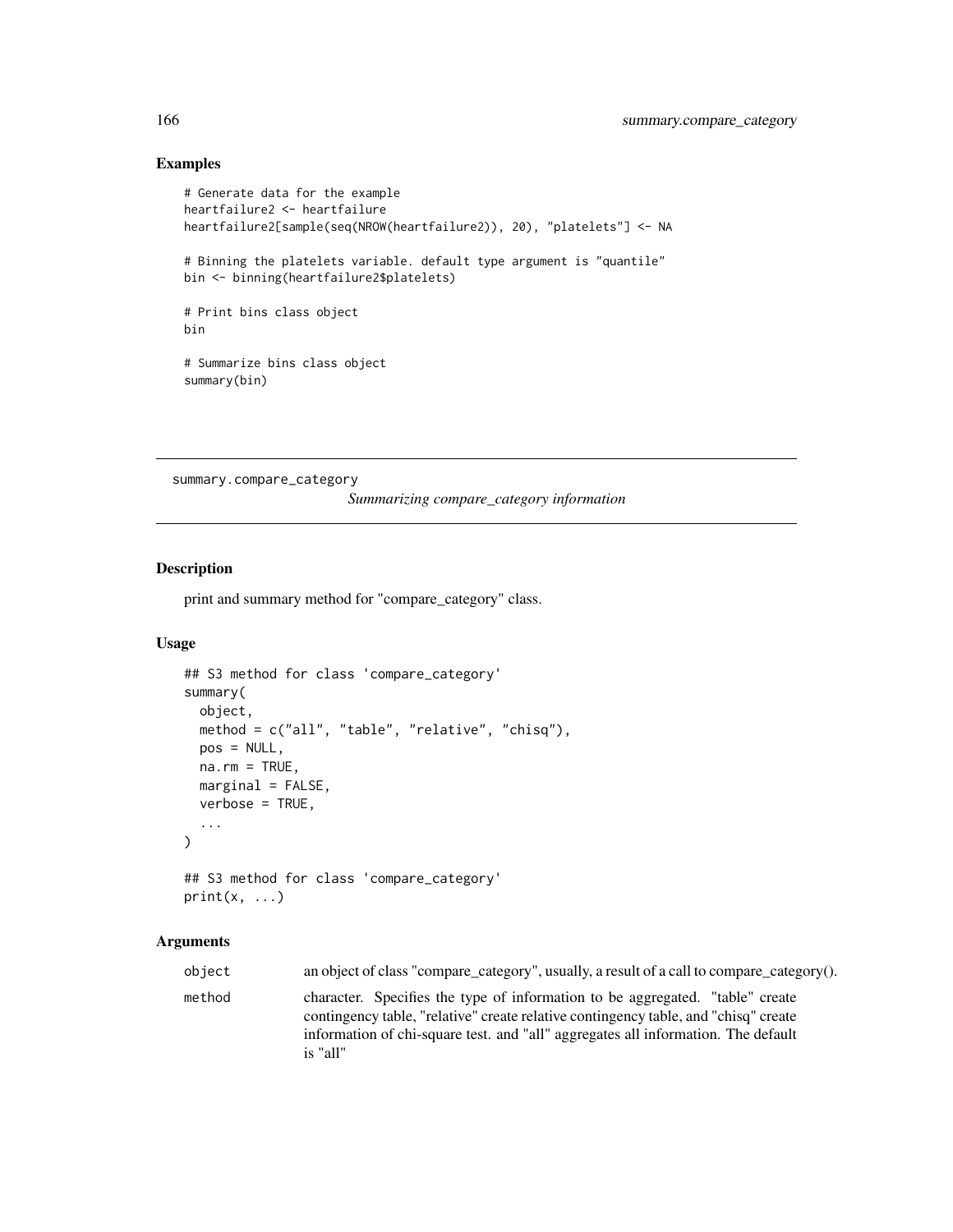| pos          | integer. Specifies the pair of variables to be summarized by index. The default<br>is NULL, which aggregates all variable pairs.                                                                                                                                    |
|--------------|---------------------------------------------------------------------------------------------------------------------------------------------------------------------------------------------------------------------------------------------------------------------|
| na.rm        | logical. Specifies whether to include NA when counting the contingency tables<br>or performing a chi-square test. The default is TRUE, where NA is removed and<br>aggregated.                                                                                       |
| marginal     | logical. Specifies whether to add marginal values to the contingency table. The<br>default value is FALSE, so no marginal value is added.                                                                                                                           |
| verbose      | logical. Specifies whether to output additional information during the calcula-<br>tion process. The default is to output information as TRUE. In this case, the<br>function returns the value with invisible(). If FALSE, the value is returned by<br>$return()$ . |
| .            | further arguments passed to or from other methods.                                                                                                                                                                                                                  |
| $\mathsf{x}$ | an object of class "compare_category", usually, a result of a call to compare_category().                                                                                                                                                                           |
|              |                                                                                                                                                                                                                                                                     |

#### Details

print.compare\_category() displays only the information compared between the variables included in compare\_category. The "type", "variables" and "combination" attributes are not displayed. When using summary.compare\_category(), it is advantageous to set the verbose argument to TRUE if the user is only viewing information from the console. It is also advantageous to specify FALSE if you want to manipulate the results.

#### See Also

[plot.compare\\_category](#page-111-0).

```
# Generate data for the example
heartfailure2 <- heartfailure
heartfailure2[sample(seq(NROW(heartfailure2)), 5), "smoking"] <- NA
library(dplyr)
# Compare the all categorical variables
all_var <- compare_category(heartfailure2)
# Print compare_category class objects
all_var
# Compare the two categorical variables
two_var <- compare_category(heartfailure2, smoking, death_event)
# Print compare_category class objects
two_var
# Summary the all case : Return a invisible copy of an object.
stat <- summary(all_var)
```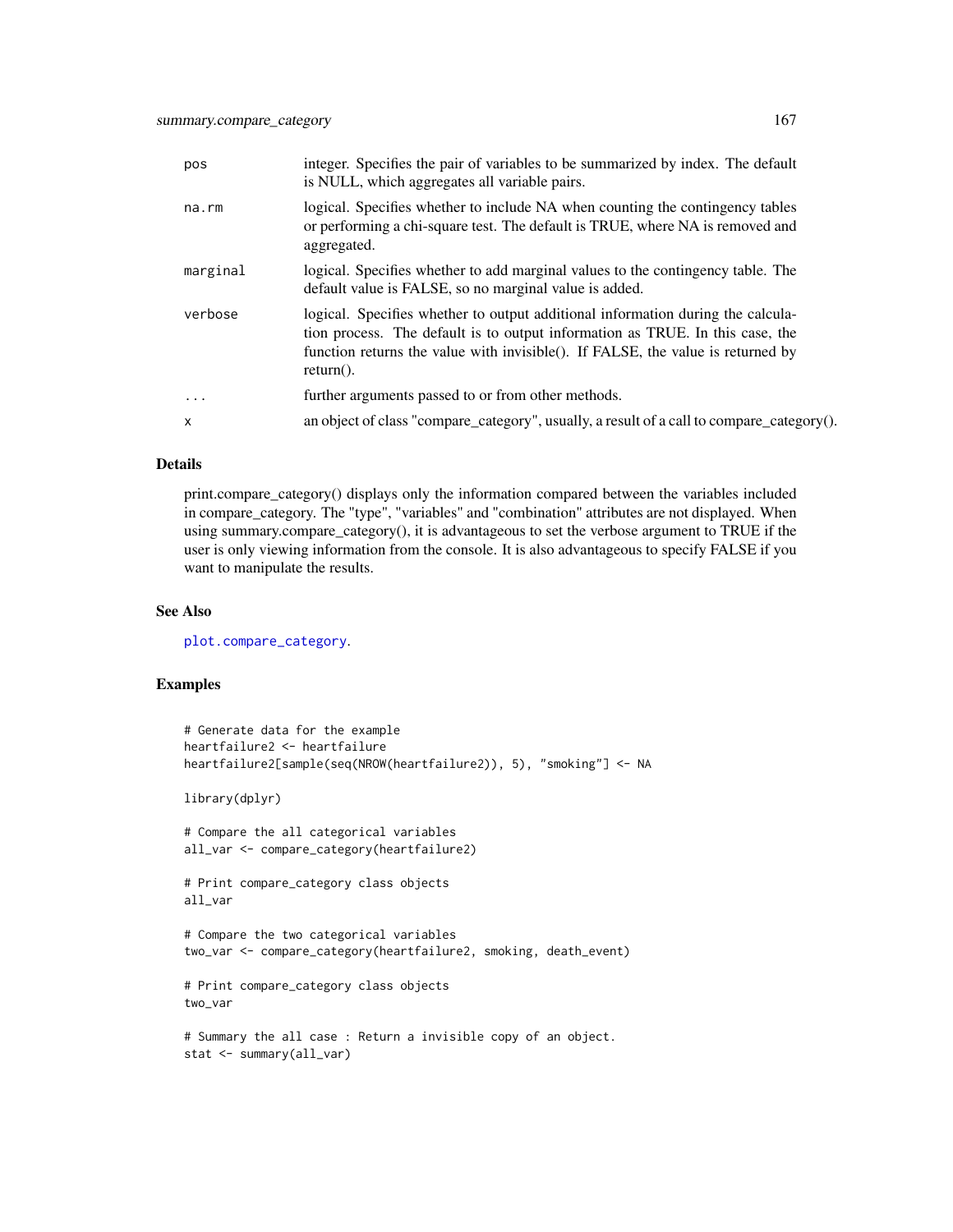```
# Summary by returned objects
stat
# component of table
stat$table
# component of chi-square test
stat$chisq
# component of chi-square test
summary(all_var, "chisq")
# component of chi-square test (first, third case)
summary(all_var, "chisq", pos = c(1, 3))
# component of relative frequency table
summary(all_var, "relative")
# component of table without missing values
summary(all_var, "table", na.rm = TRUE)
# component of table include marginal value
margin <- summary(all_var, "table", marginal = TRUE)
margin
# component of chi-square test
summary(two_var, method = "chisq")
# verbose is FALSE
summary(all_var, "chisq", verbose = FALSE)
#' # Using pipes & dplyr -------------------------
# If you want to use dplyr, set verbose to FALSE
summary(all_var, "chisq", verbose = FALSE) %>%
  filter(p.value < 0.26)
# Extract component from list by index
summary(all_var, "table", na.rm = TRUE, verbose = FALSE) %>%
  "[["(1)
# Extract component from list by name
summary(all_var, "table", na.rm = TRUE, verbose = FALSE) %>%
  "[["("smoking vs death_event")
```
summary.compare\_numeric

*Summarizing compare\_numeric information*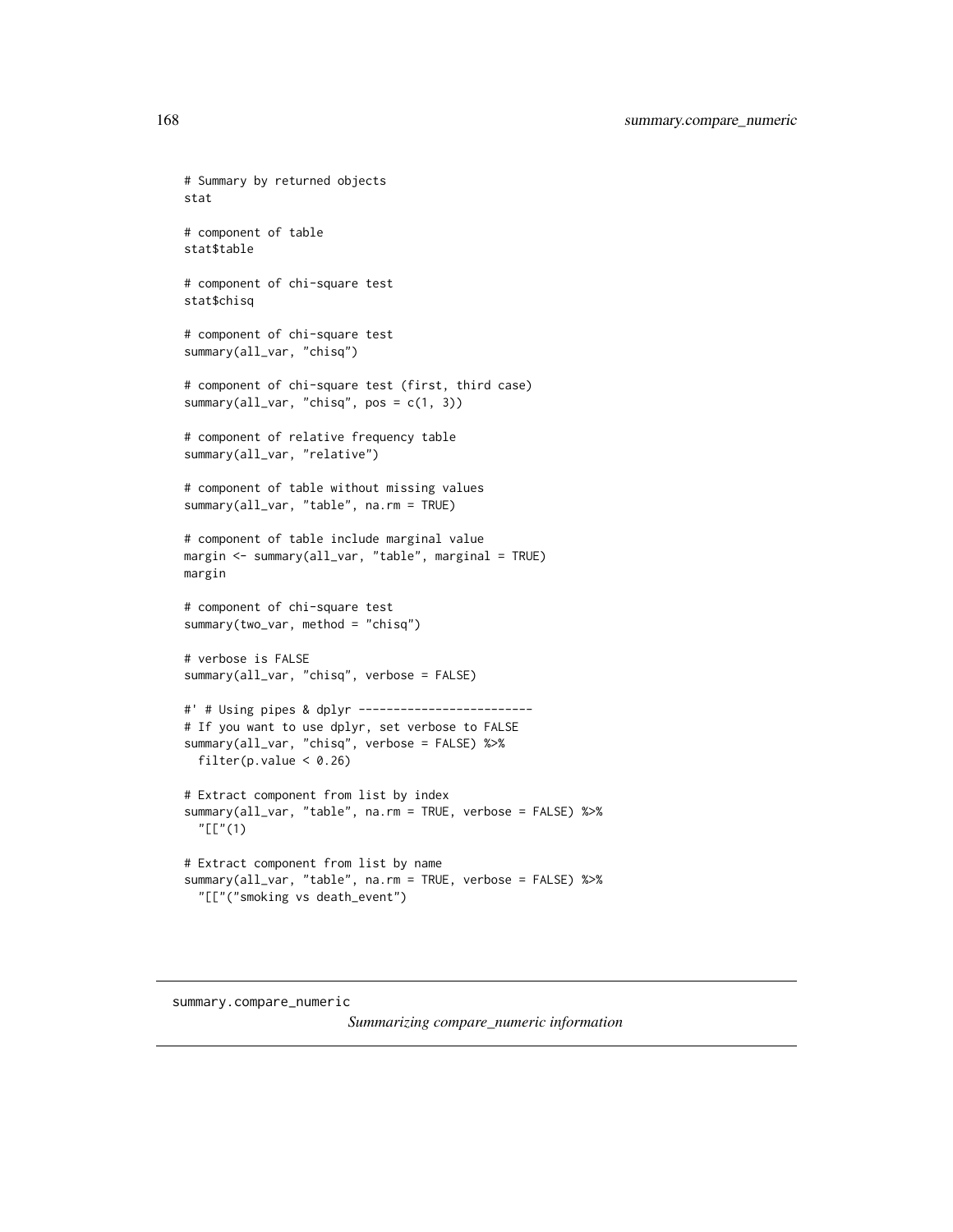# Description

print and summary method for "compare\_numeric" class.

# Usage

```
## S3 method for class 'compare_numeric'
summary(
 object,
 method = c("all", "correlation", "linear"),
  thres_corr = 0.3,
  thres_rs = 0.1,
  verbose = TRUE,
  ...
)
## S3 method for class 'compare_numeric'
```

```
print(x, \ldots)
```
# Arguments

| object     | an object of class "compare_numeric", usually, a result of a call to compare_numeric().                                                                                                                                                                                                                                                                                                                                                                                                                                                                                                |
|------------|----------------------------------------------------------------------------------------------------------------------------------------------------------------------------------------------------------------------------------------------------------------------------------------------------------------------------------------------------------------------------------------------------------------------------------------------------------------------------------------------------------------------------------------------------------------------------------------|
| method     | character. Select statistics to be aggregated. "correlation" calculates the Pear-<br>son's correlation coefficient, and "linear" returns the aggregation of the lin-<br>ear model. "all" returns both information. However, the difference between<br>summary.compare_numeric() and compare_numeric() is that only cases that are<br>greater than the specified threshold are returned. "correlation" returns only cases<br>with a correlation coefficient greater than the thres_corr argument value. "lin-<br>ear" returns only cases with $R^2$ greater than the thres_rs argument. |
| thres_corr | numeric. This is the correlation coefficient threshold of the correlation coeffi-<br>cient information to be returned. The default is 0.3.                                                                                                                                                                                                                                                                                                                                                                                                                                             |
| thres_rs   | numeric. R <sup><math>\wedge</math>2</sup> threshold of linear model summaries information to return. The<br>default is $0.1$ .                                                                                                                                                                                                                                                                                                                                                                                                                                                        |
| verbose    | logical. Specifies whether to output additional information during the calcula-<br>tion process. The default is to output information as TRUE. In this case, the<br>function returns the value with invisible(). If FALSE, the value is returned by<br>$return(.)$ .                                                                                                                                                                                                                                                                                                                   |
| .          | further arguments passed to or from other methods.                                                                                                                                                                                                                                                                                                                                                                                                                                                                                                                                     |
| x          | an object of class "compare_numeric", usually, a result of a call to compare_numeric().                                                                                                                                                                                                                                                                                                                                                                                                                                                                                                |
|            |                                                                                                                                                                                                                                                                                                                                                                                                                                                                                                                                                                                        |

# Details

print.compare\_numeric() displays only the information compared between the variables included in compare\_numeric. When using summary.compare\_numeric(), it is advantageous to set the verbose argument to TRUE if the user is only viewing information from the console. It is also advantageous to specify FALSE if you want to manipulate the results.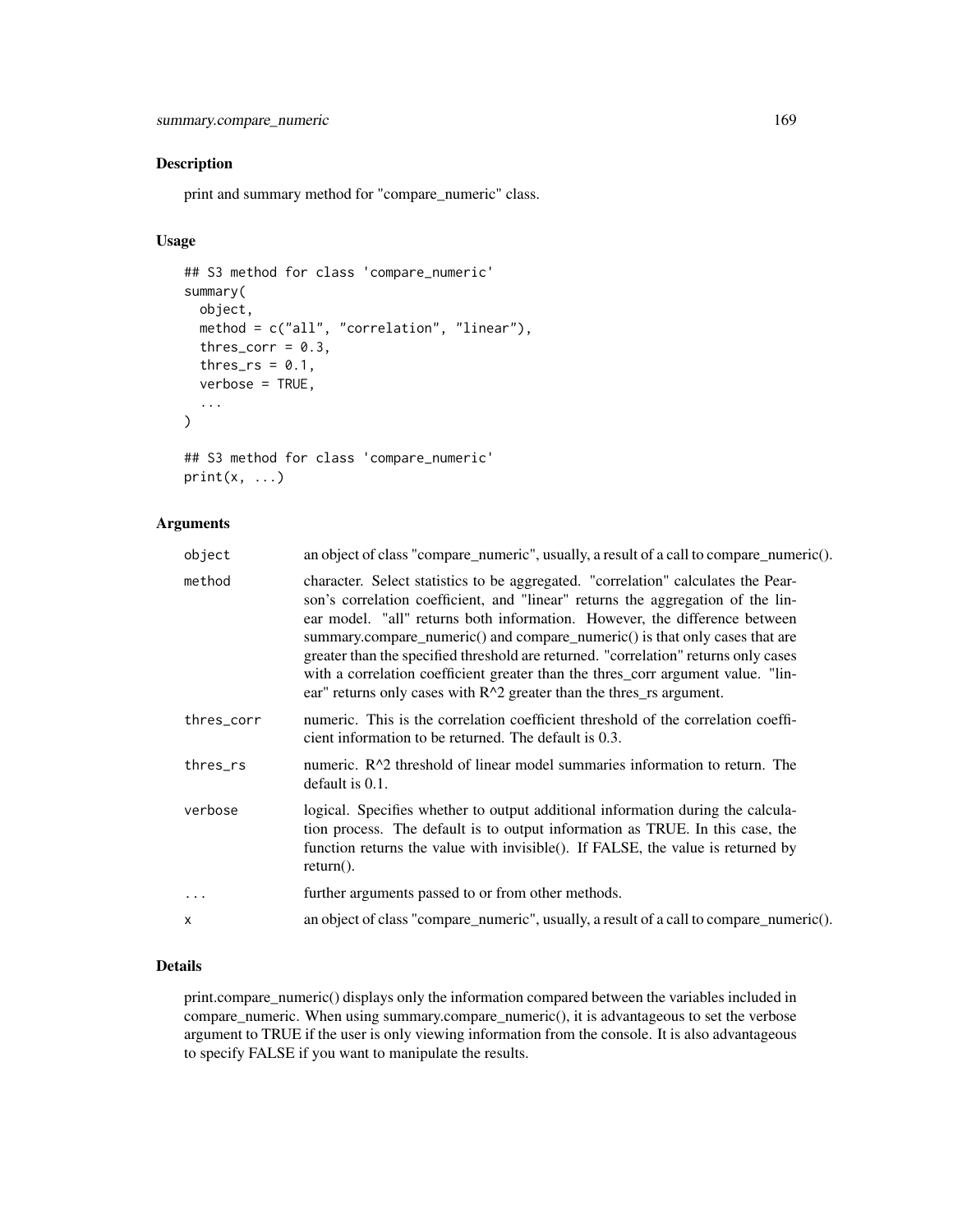#### Value

An object of the class as compare based list. The information to examine the relationship between numerical variables is as follows each components. - correlation component : Pearson's correlation coefficient.

- var1 : factor. The level of the first variable to compare. 'var1' is the name of the first variable to be compared.
- var2 : factor. The level of the second variable to compare. 'var2' is the name of the second variable to be compared.
- coef\_corr : double. Pearson's correlation coefficient.
- linear component : linear model summaries
	- var1 : factor. The level of the first variable to compare. 'var1' is the name of the first variable to be compared.
	- var2 : factor. The level of the second variable to compare. 'var2' is the name of the second variable to be compared.
	- r.squared : double. The percent of variance explained by the model.
	- adj.r.squared : double. r.squared adjusted based on the degrees of freedom.
	- sigma : double. The square root of the estimated residual variance.
	- statistic : double. F-statistic.
	- p.value : double. p-value from the F test, describing whether the full regression is significant.
	- df : integer degrees of freedom.
	- logLik : double. the log-likelihood of data under the model.
	- AIC : double. the Akaike Information Criterion.
	- BIC : double. the Bayesian Information Criterion.
	- deviance : double. deviance.
	- df.residual : integer residual degrees of freedom.

#### See Also

[plot.compare\\_numeric](#page-113-0).

```
# Generate data for the example
heartfailure2 <- heartfailure[, c("platelets", "creatinine", "sodium")]
library(dplyr)
# Compare the all numerical variables
all_var <- compare_numeric(heartfailure2)
# Print compare_numeric class object
all_var
```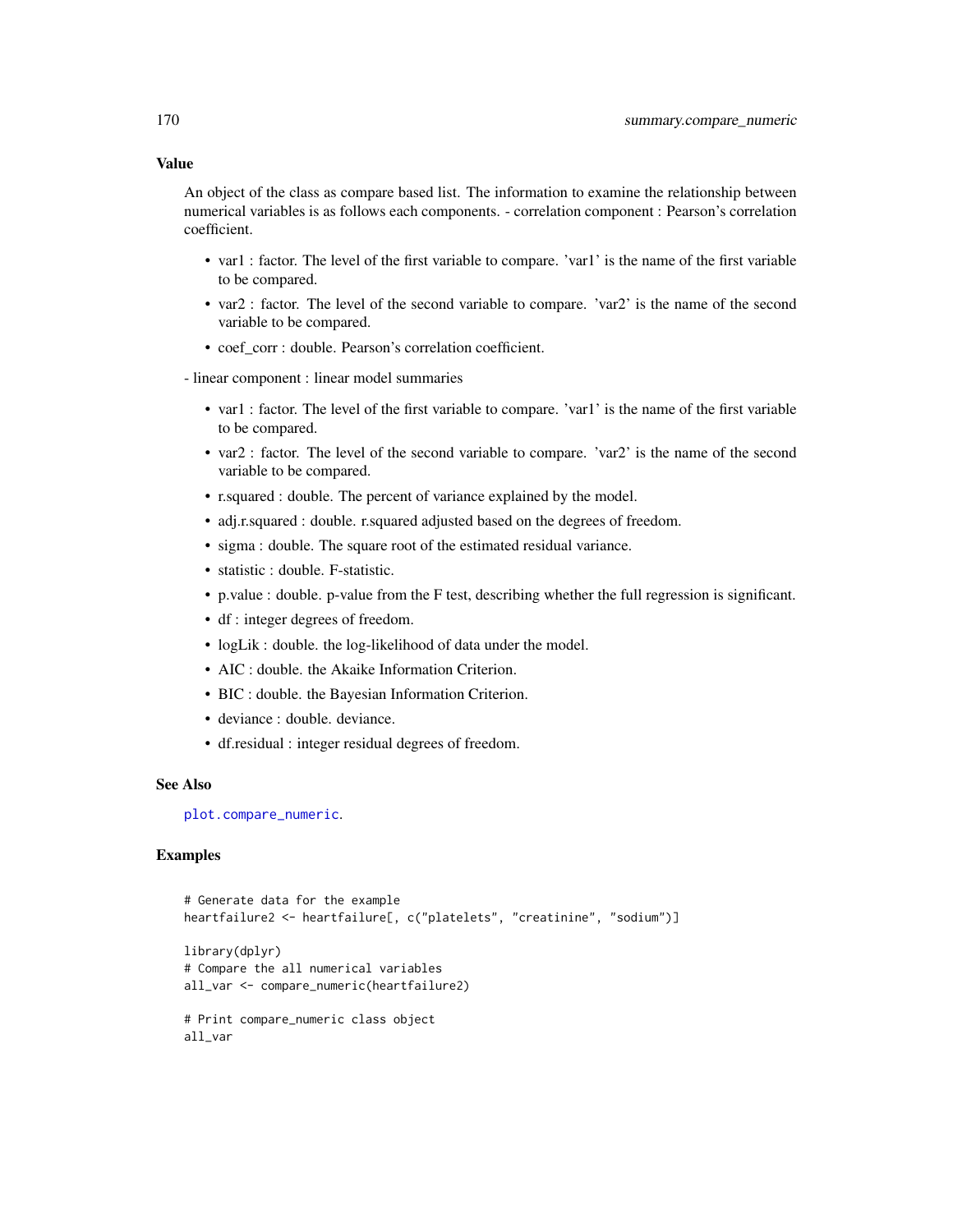# summary.correlate 171

```
# Compare the correlation that case of joint the sodium variable
all_var %>%
  "$"(correlation) %>%
 filter(var1 == "sodium" | var2 == "sodium") %arrange(desc(abs(coef_corr)))
# Compare the correlation that case of abs(coef_corr) > 0.1
all_var %>%
  "$"(correlation) %>%
 filter(abs(coef_corr) > 0.1)
# Compare the linear model that case of joint the sodium variable
all_var %>%
  "$"(linear) %>%
 filter(var1 == "sodium" | var2 == "sodium") %arrange(desc(r.squared))
# Compare the two numerical variables
two_var <- compare_numeric(heartfailure2, sodium, creatinine)
# Print compare_numeric class objects
two_var
# Summary the all case : Return a invisible copy of an object.
stat <- summary(all_var)
# Just correlation
summary(all_var, method = "correlation")
# Just correlation condition by r > 0.1
summary(all_var, method = "correlation", thres_corr = 0.1)
# linear model summaries condition by R^2 > 0.05
summary(all_var, thres_rs = 0.05)
# verbose is FALSE
summary(all_var, verbose = FALSE)
```
summary.correlate *Summarizing Correlation Coefficient*

#### Description

summary method for "correlate" class.

#### Usage

```
## S3 method for class 'correlate'
summary(object, ...)
```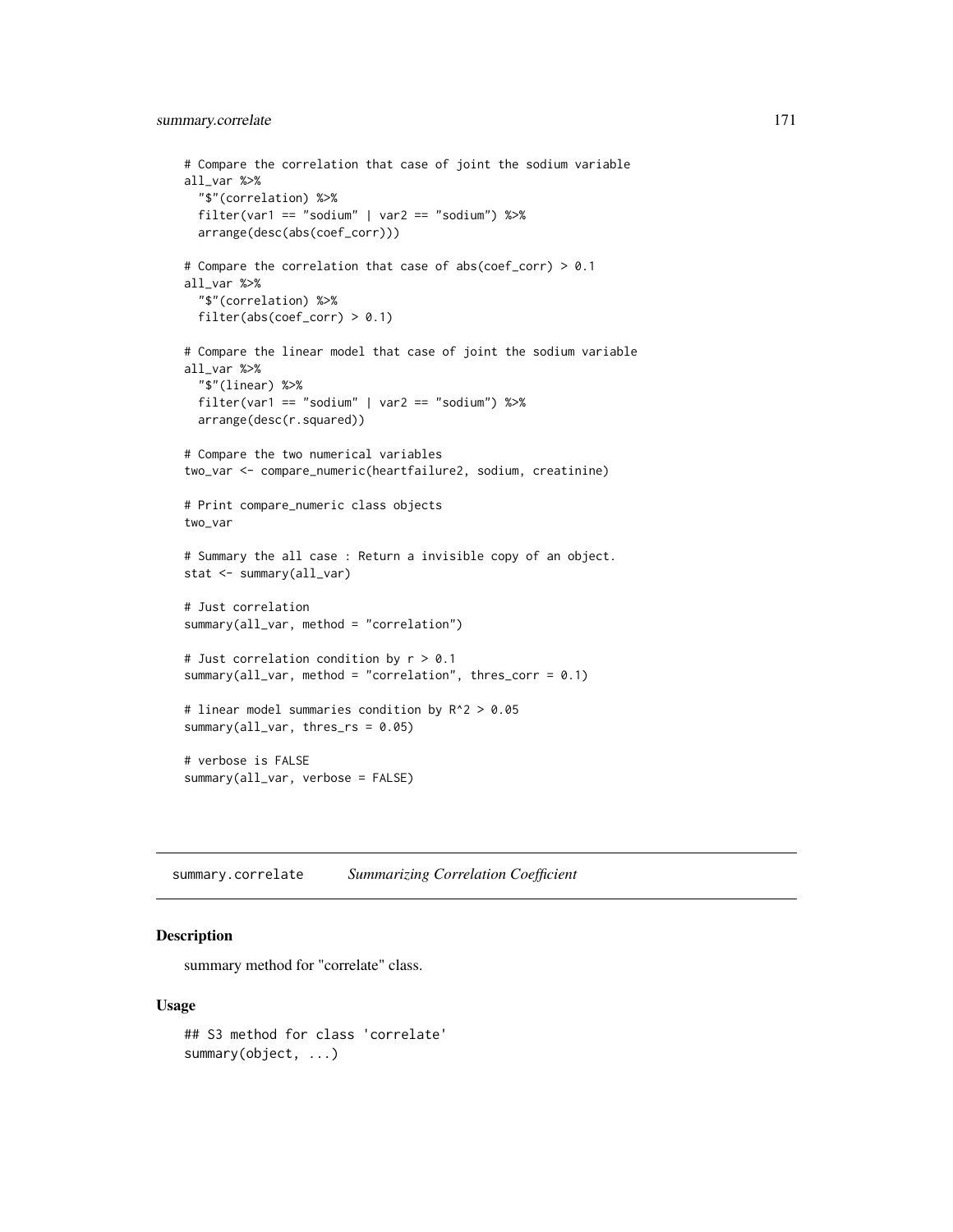#### Arguments

| object | an object of class "correlate", usually, a result of a call to correlate(). |
|--------|-----------------------------------------------------------------------------|
| .      | further arguments passed to or from other methods.                          |

## Details

summary.correlate compares the correlation coefficient by variables.

#### See Also

[correlate](#page-16-0), [plot.correlate](#page-114-0).

```
library(dplyr)
# Correlation type is "generic" ===============================
# Correlation coefficients of all numerical variables
corr_tab <- correlate(heartfailure)
corr_tab
# summary correlate class
mat <- summary(corr_tab)
mat
# Select the variable to compute
corr_tab <- correlate(heartfailure, creatinine, sodium)
corr_tab
# summary correlate class
mat <- summary(corr_tab)
mat
# Correlation type is "group" ===============================
##-----------------------------------------------------------
# If the target variable is a categorical variable
# Using dplyr
corr_tab <- heartfailure %>%
  group_by(smoking, death_event) %>%
 correlate()
corr_tab
# summary correlate class
mat <- summary(corr_tab)
mat
corr_tab <- heartfailure %>%
  group_by(smoking, death_event) %>%
  correlate(creatinine) %>%
```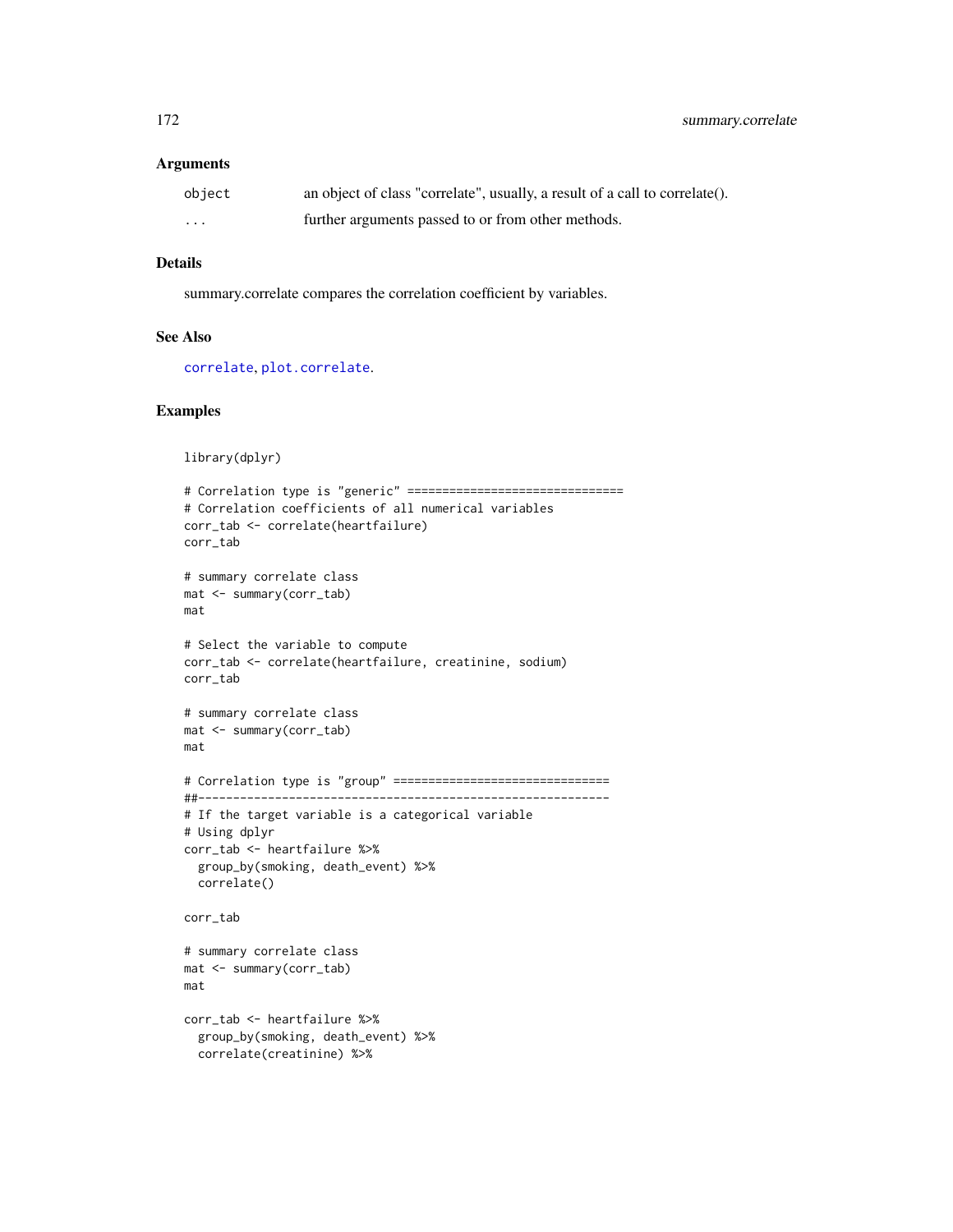```
filter(abs(coef\_corr) \ge 0.2)corr_tab
# summary correlate class
mat <- summary(corr_tab)
mat
# connect DBMS
con_sqlite <- DBI::dbConnect(RSQLite::SQLite(), ":memory:")
# copy heartfailure to the DBMS with a table named TB_HEARTFAILURE
copy_to(con_sqlite, heartfailure, name = "TB_HEARTFAILURE", overwrite = TRUE)
# Using pipes ---------------------------------
# Correlation coefficients of all numerical variables
corr_tab <- con_sqlite %>%
  tbl("TB_HEARTFAILURE") %>%
  correlate()
# summary correlate class
mat <- summary(corr_tab)
mat
# Disconnect DBMS
DBI::dbDisconnect(con_sqlite)
```
<span id="page-172-0"></span>summary.imputation *Summarizing imputation information*

# Description

print and summary method for "imputation" class.

#### Usage

```
## S3 method for class 'imputation'
summary(object, ...)
```
# Arguments

| object               | an object of class "imputation", usually, a result of a call to imputate na() or |
|----------------------|----------------------------------------------------------------------------------|
|                      | imputate outlier().                                                              |
| $\ddot{\phantom{0}}$ | further arguments passed to or from other methods.                               |

# Details

summary.imputation() tries to be smart about formatting two kinds of imputation.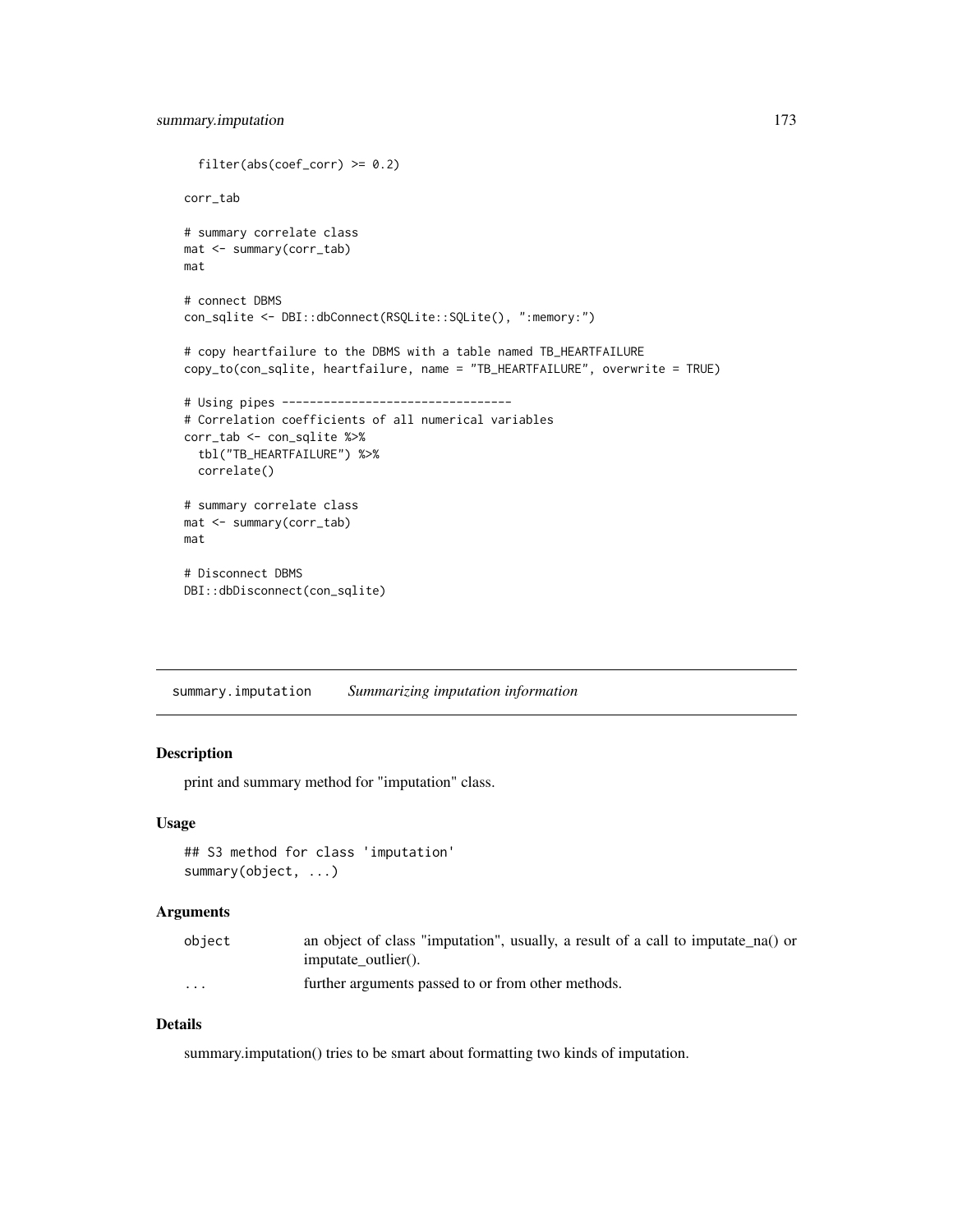# See Also

[imputate\\_na](#page-94-0), [imputate\\_outlier](#page-96-0), [summary.imputation](#page-172-0).

# Examples

```
# Generate data for the example
heartfailure2 <- heartfailure
heartfailure2[sample(seq(NROW(heartfailure2)), 20), "platelets"] <- NA
heartfailure2[sample(seq(NROW(heartfailure2)), 5), "smoking"] <- NA
# Impute missing values -----------------------------
# If the variable of interest is a numerical variables
platelets <- imputate_na(heartfailure2, platelets, death_event, method = "rpart")
platelets
summary(platelets)
plot(platelets)
# If the variable of interest is a categorical variables
smoking <- imputate_na(heartfailure2, smoking, death_event, method = "mice")
smoking
summary(smoking)
plot(smoking)
# Impute outliers ----------------------------------
# If the variable of interest is a numerical variable
platelets <- imputate_outlier(heartfailure2, platelets, method = "capping")
platelets
summary(platelets)
plot(platelets)
```
<span id="page-173-0"></span>summary.optimal\_bins *Summarizing Performance for Optimal Bins*

#### Description

summary method for "optimal\_bins". summary metrics to evaluate the performance of binomial classification model.

#### Usage

```
## S3 method for class 'optimal_bins'
summary(object, ...)
```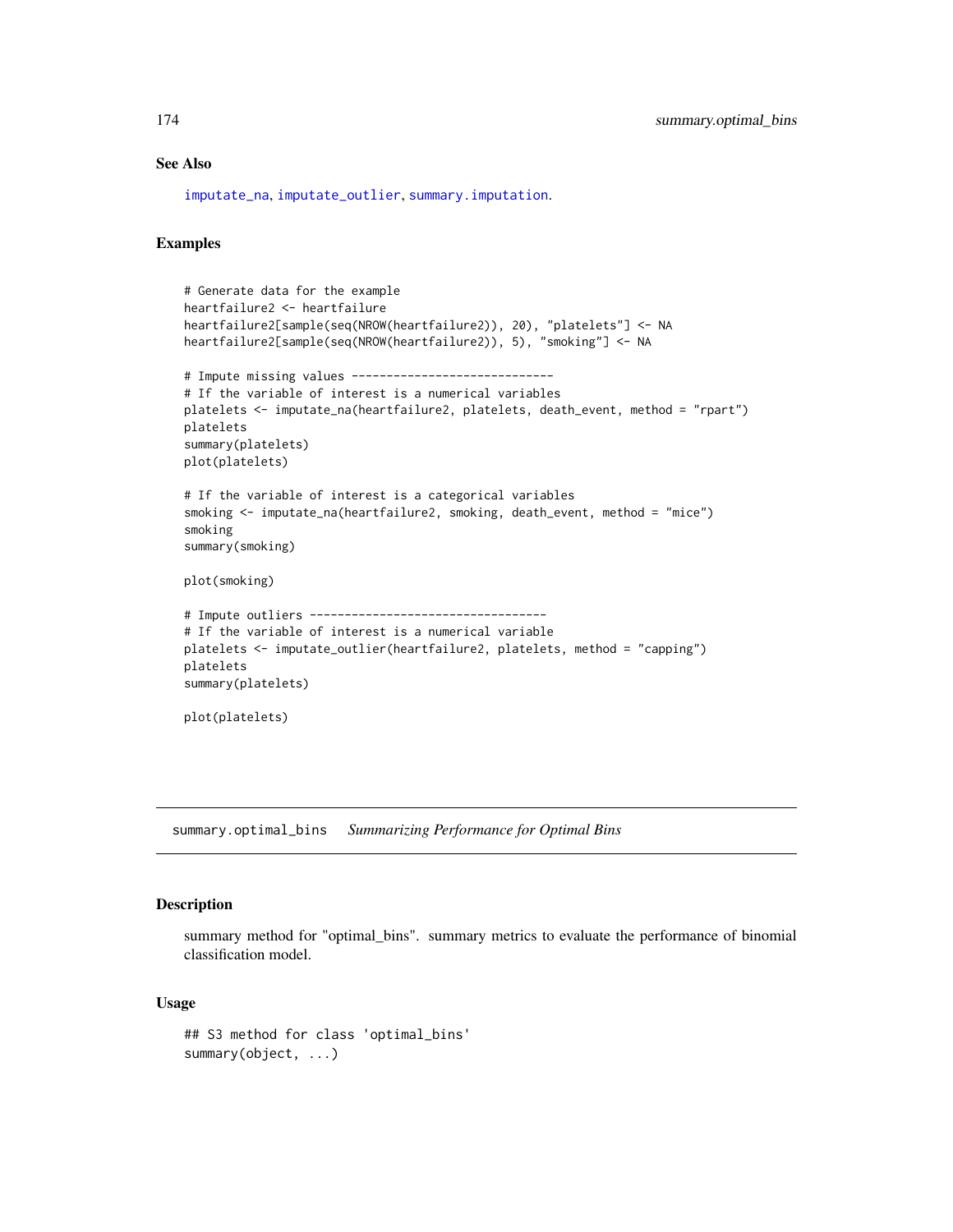# Arguments

| object   | an object of class "optimal_bins", usually, a result of a call to binning_by(). |
|----------|---------------------------------------------------------------------------------|
| $\cdots$ | further arguments to be passed from or to other methods.                        |

## Details

print() to print only binning table information of "optimal\_bins" objects. summary.performance\_bin() includes general metrics and result of significance tests life follows.:

- Binning Table : Metrics by bins.
	- CntRec, CntPos, CntNeg, RatePos, RateNeg, Odds, WoE, IV, JSD, AUC.
- General Metrics.
	- Gini index.
	- Jeffrey's Information Value.
	- Jensen-Shannon Divergence.
	- Kolmogorov-Smirnov Statistics.
	- Herfindahl-Hirschman Index.
	- normalized Herfindahl-Hirschman Index.
	- Cramer's V Statistics.
- Table of Significance Tests.

#### Value

NULL.

#### See Also

[binning\\_by](#page-6-0), [plot.optimal\\_bins](#page-118-0)

# Examples

library(dplyr)

```
# Generate data for the example
heartfailure2 <- heartfailure
heartfailure2[sample(seq(NROW(heartfailure2)), 5), "creatinine"] <- NA
```

```
# optimal binning
bin <- binning_by(heartfailure2, "death_event", "creatinine")
bin
```

```
# summary optimal_bins class
summary(bin)
```

```
# performance table
attr(bin, "performance")
```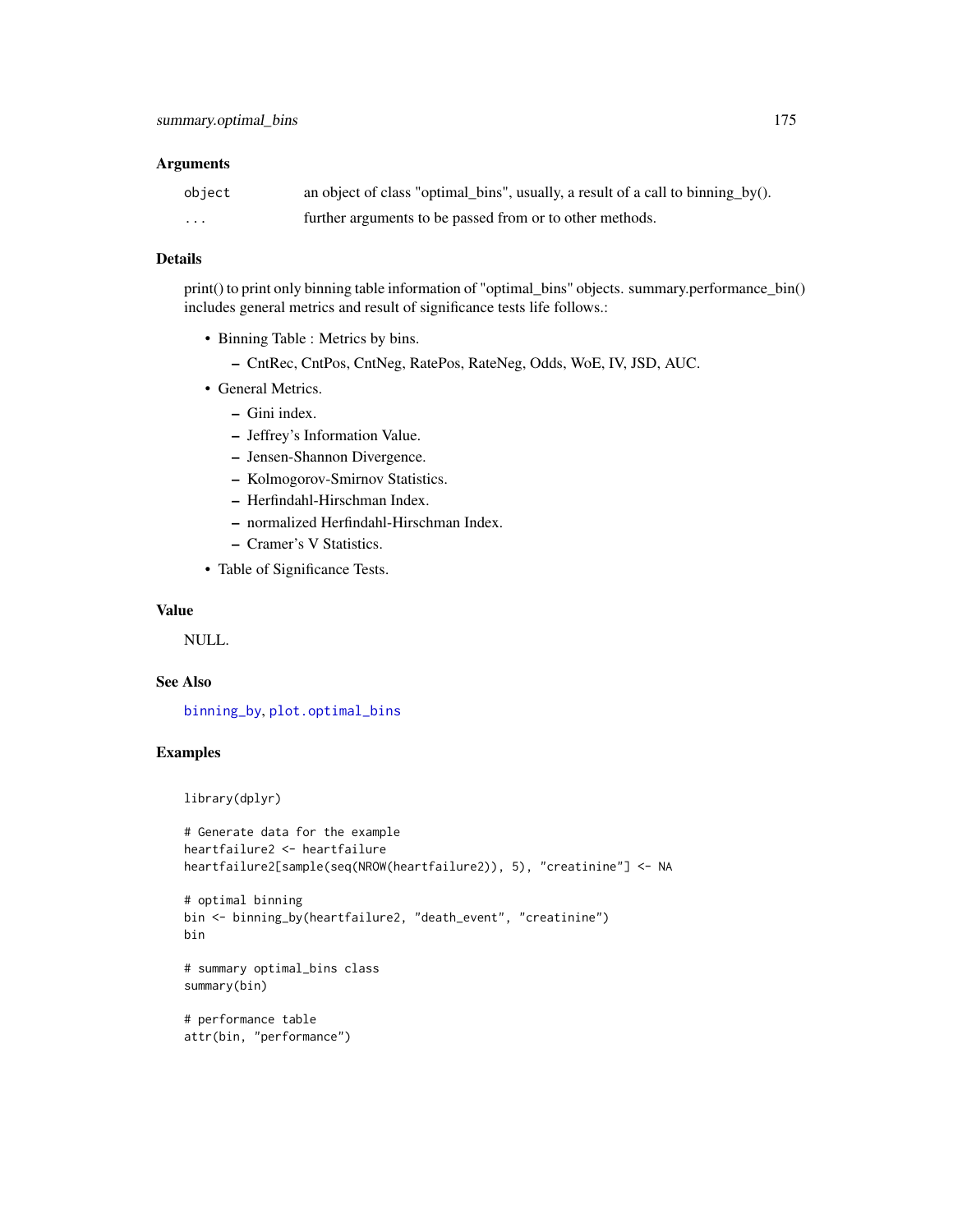```
# visualize all information for optimal_bins class
plot(bin)
# visualize WoE information for optimal_bins class
plot(bin, type = "WoE")
# visualize all information without typographic
plot(bin, typographic = FALSE)
# extract binned results
extract(bin) %>%
  head(20)
```
summary.overview *Summarizing overview information*

# Description

print and summary method for "overview" class.

# Usage

```
## S3 method for class 'overview'
summary(object, html = FALSE, ...)
```
# Arguments

| object   | an object of class "overview", usually, a result of a call to overview().                                 |
|----------|-----------------------------------------------------------------------------------------------------------|
| html     | logical, whether to send summary results to html. The default is FALSE, which<br>prints to the R console. |
| $\cdots$ | further arguments passed to or from other methods.                                                        |

# Details

summary.overview() tries to be smart about formatting 14 information of overview.

# See Also

[overview](#page-106-0), [plot.overview](#page-120-0).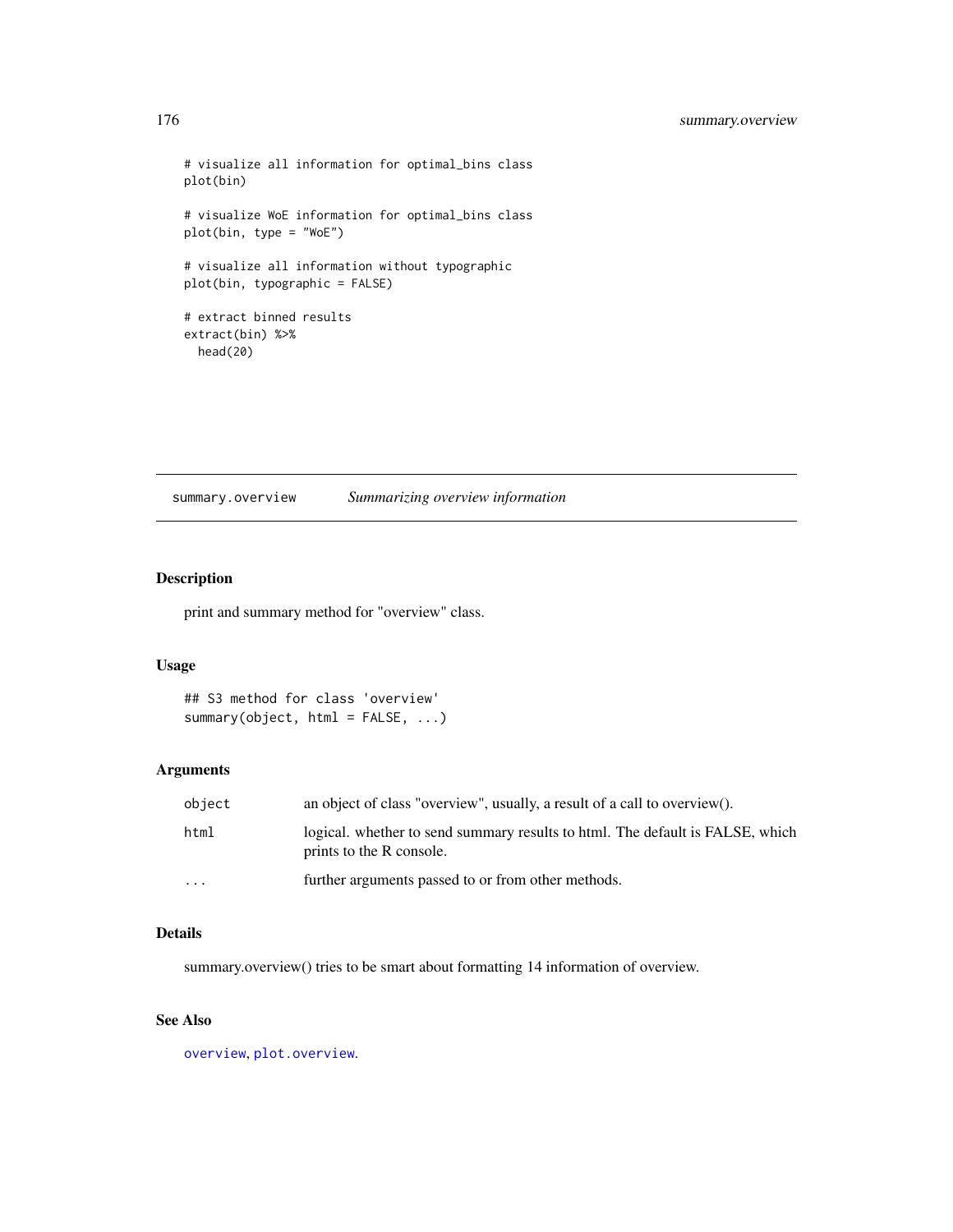# Examples

```
ov <- overview(jobchange)
ov
summary(ov)
```
summary.performance\_bin

*Summarizing Performance for Binned Variable*

#### Description

summary method for "performance\_bin". summary metrics to evaluate the performance of binomial classification model.

#### Usage

```
## S3 method for class 'performance_bin'
summary(object, ...)
```
# Arguments

| object   | an object of class "performance_bin", usually, a result of a call to performance_bin(). |
|----------|-----------------------------------------------------------------------------------------|
| $\cdots$ | further arguments to be passed from or to other methods.                                |

# Details

print() to print only binning table information of "performance\_bin" objects. summary.performance\_bin() includes general metrics and result of significance tests life follows.:

- Binning Table : Metrics by bins.
	- CntRec, CntPos, CntNeg, RatePos, RateNeg, Odds, WoE, IV, JSD, AUC.
- General Metrics.
	- Gini index.
	- Jeffrey's Information Value.
	- Jensen-Shannon Divergence.
	- Kolmogorov-Smirnov Statistics.
	- Herfindahl-Hirschman Index.
	- normalized Herfindahl-Hirschman Index.
	- Cramer's V Statistics.
- Table of Significance Tests.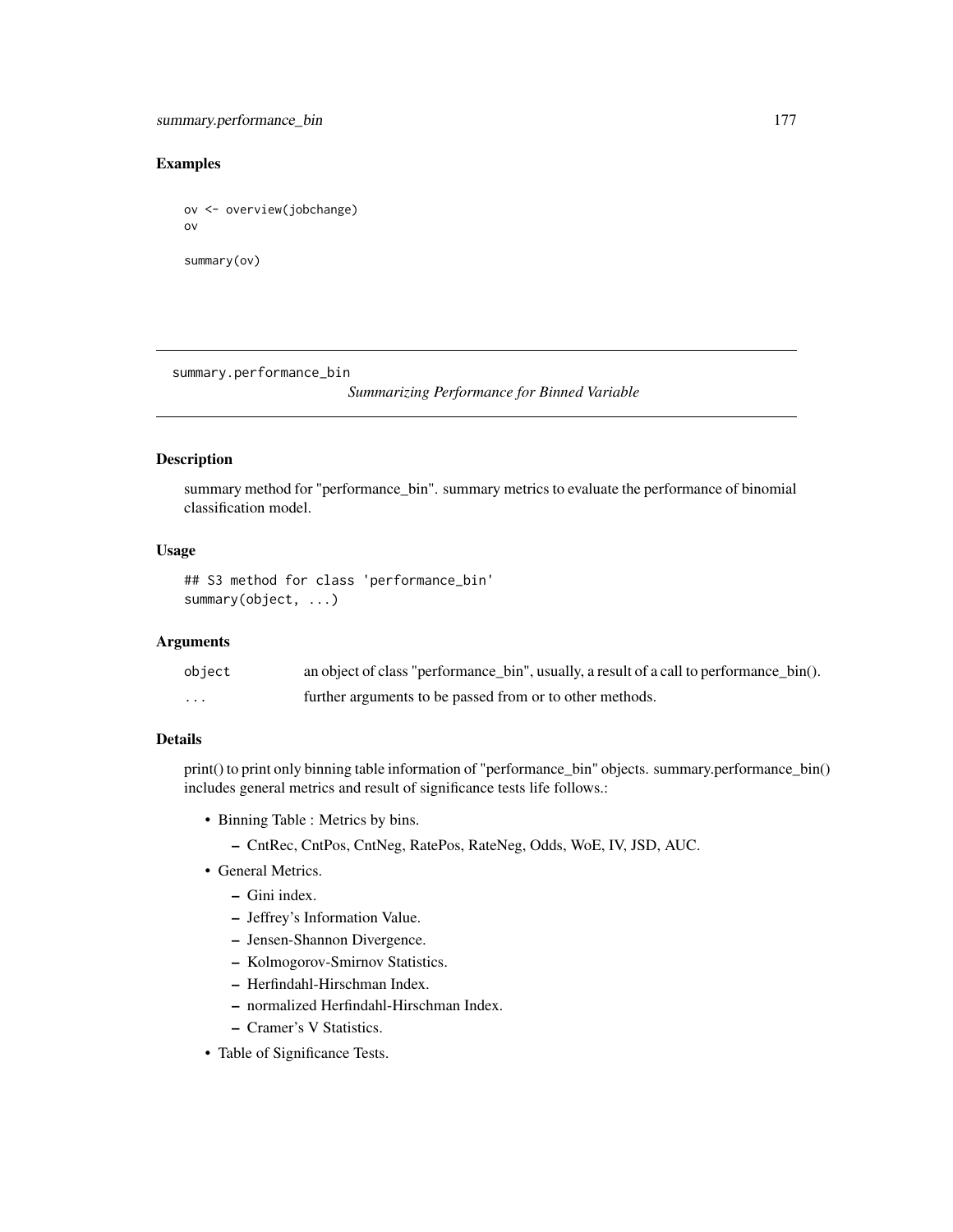#### Value

NULL.

#### See Also

[performance\\_bin](#page-107-0), [plot.performance\\_bin](#page-121-0), [binning\\_by](#page-6-0), [summary.optimal\\_bins](#page-173-0).

# Examples

```
# Generate data for the example
heartfailure2 <- heartfailure
set.seed(123)
heartfailure2[sample(seq(NROW(heartfailure2)), 5), "creatinine"] <- NA
# Change the target variable to 0(negative) and 1(positive).
heartfailure2$death_event_2 <- ifelse(heartfailure2$death_event %in% "Yes", 1, 0)
# Binnig from creatinine to platelets_bin.
breaks <-c(0, 1, 2, 10)heartfailure2$creatinine_bin <- cut(heartfailure2$creatinine, breaks)
# Diagnose performance binned variable
perf <- performance_bin(heartfailure2$death_event_2, heartfailure2$creatinine_bin)
perf
summary(perf)
# plot(perf)
# Diagnose performance binned variable without NA
perf <- performance_bin(heartfailure2$death_event_2, heartfailure2$creatinine_bin, na.rm = TRUE)
perf
summary(perf)
plot(perf)
```
summary.pps *Summarizing Predictive Power Score*

#### Description

print and summary method for "pps" class.

# Usage

## S3 method for class 'pps' summary(object, ...)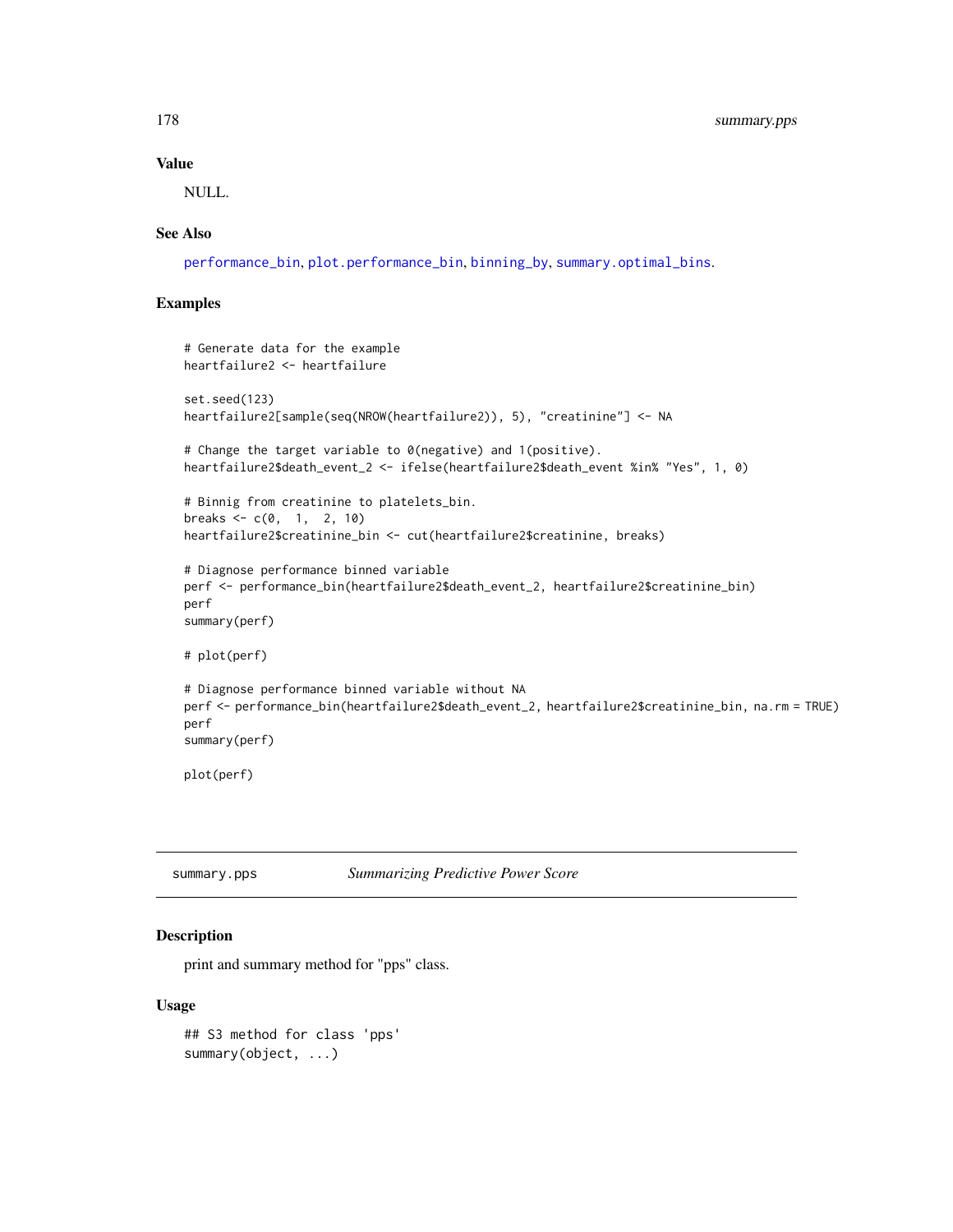# summary.pps 179

#### Arguments

| object   | an object of class "pps", usually, a result of a call to pps(). |
|----------|-----------------------------------------------------------------|
| $\cdots$ | further arguments passed to or from other methods.              |

# Details

summary.pps compares the PPS by variables.

#### See Also

[pps](#page-156-0), [plot.pps](#page-122-0).

```
library(dplyr)
# pps type is generic ======================================
pps_generic <- pps(iris)
pps_generic
# summary pps class
mat <- summary(pps_generic)
mat
# pps type is target_by =====================================
##-----------------------------------------------------------
# If the target variable is a categorical variable
# Using dplyr
pps_cat <- iris %>%
  target_by(Species) %>%
  pps()
pps_cat
# summary pps class
tab <- summary(pps_cat)
tab
##-----------------------------------------------------------
# If the target variable is a numerical variable
num <- target_by(iris, Petal.Length)
pps_num <- pps(num)
pps_num
# summary pps class
tab <- summary(pps_num)
tab
```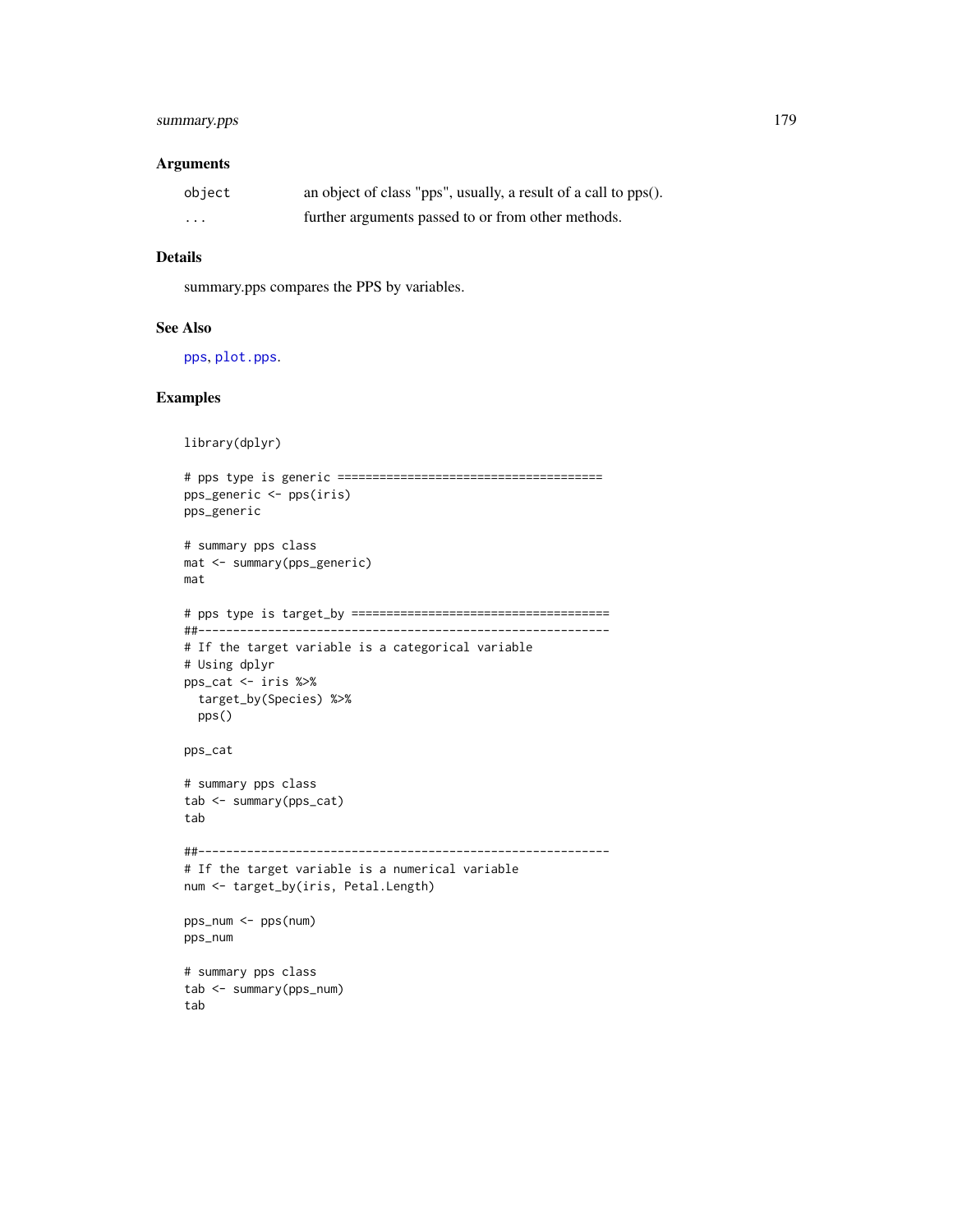summary.transform *Summarizing transformation information*

# Description

print and summary method for "transform" class.

#### Usage

```
## S3 method for class 'transform'
summary(object, ...)
```
# Arguments

| object | an object of class "transform", usually, a result of a call to transform(). |
|--------|-----------------------------------------------------------------------------|
| .      | further arguments passed to or from other methods.                          |

# Details

summary.transform compares the distribution of data before and after data transformation.

# See Also

[transform](#page-187-0), [plot.transform](#page-126-0).

```
# Standardization ------------------------------
creatinine_minmax <- transform(heartfailure$creatinine, method = "minmax")
creatinine_minmax
summary(creatinine_minmax)
plot(creatinine_minmax)
# Resolving Skewness --------------------------
creatinine_log <- transform(heartfailure$creatinine, method = "log")
creatinine_log
summary(creatinine_log)
plot(creatinine_log)
plot(creatinine_log, typographic = FALSE)
```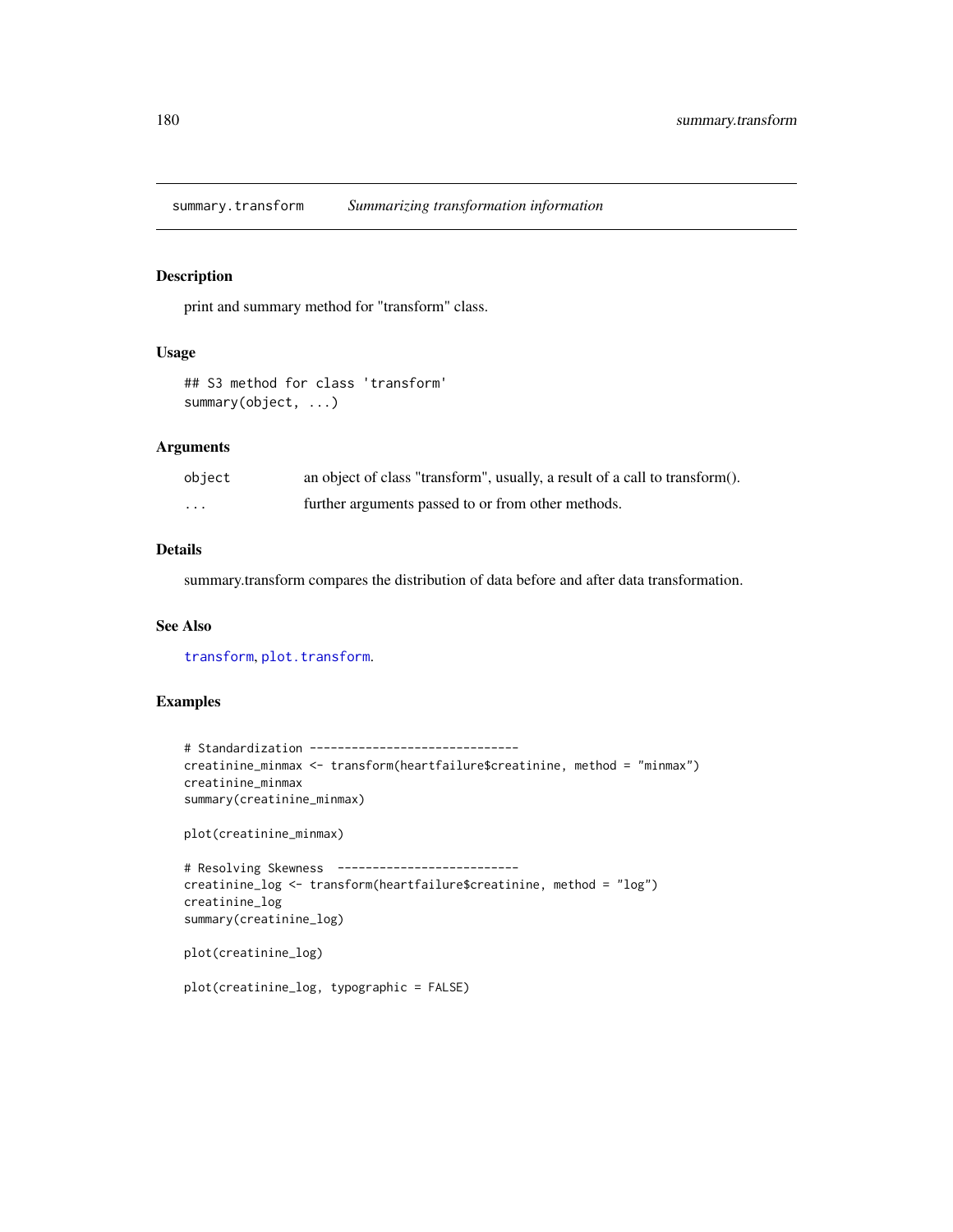<span id="page-180-2"></span><span id="page-180-0"></span>summary.univar\_category

*Summarizing univar\_category information*

## <span id="page-180-1"></span>Description

print and summary method for "univar\_category" class.

## Usage

```
## S3 method for class 'univar_category'
summary(object, na.rm = TRUE, ...)
## S3 method for class 'univar_category'
```

```
print(x, \ldots)
```
## Arguments

| logical. Specifies whether to include NA when performing a chi-square test.<br>na.rm<br>The default is TRUE, where NA is removed and aggregated. |  |
|--------------------------------------------------------------------------------------------------------------------------------------------------|--|
| further arguments passed to or from other methods.<br>$\cdot \cdot \cdot$                                                                        |  |
| an object of class "univar_category", usually, a result of a call to univar_category().<br>$\mathsf{x}$                                          |  |

## Details

print.univar\_category() displays only the information of variables included in univar\_category. The "variables" attribute is not displayed.

#### Value

An object of the class as individual variables based list. The information to examine the relationship between categorical variables is as follows each components.

- variable : factor. The level of the variable. 'variable' is the name of the variable.
- statistic : numeric. the value the chi-squared test statistic.
- p.value : numeric. the p-value for the test.
- df : integer. the degrees of freedom of the chi-squared test.

#### See Also

[plot.univar\\_category](#page-127-0).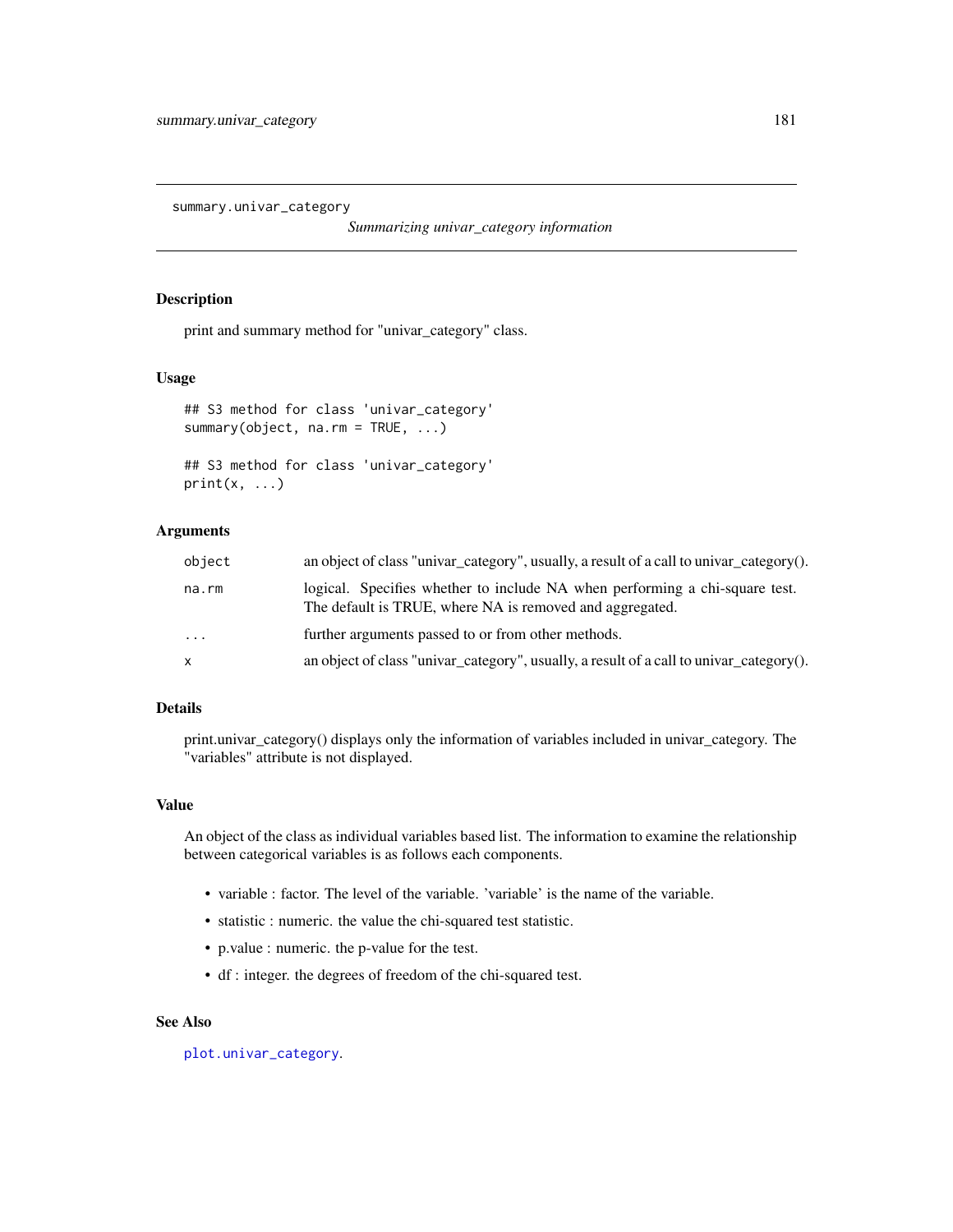## Examples

```
library(dplyr)
# Calculates the all categorical variables
all_var <- univar_category(heartfailure)
# Print univar_category class object
all_var
# Calculates the only smoking variable
all_var %>%
  "["(names(all_var) %in% "smoking")
smoking <- univar_category(heartfailure, smoking)
# Print univar_category class object
smoking
# Filtering the case of smoking included NA
smoking %>%
  "[["(1) %>%
  filter(!is.na(smoking))
# Summary the all case : Return a invisible copy of an object.
stat <- summary(all_var)
# Summary by returned object
stat
```
<span id="page-181-0"></span>summary.univar\_numeric

*Summarizing univar\_numeric information*

#### <span id="page-181-1"></span>Description

print and summary method for "univar\_numeric" class.

## Usage

```
## S3 method for class 'univar_numeric'
summary(object, stand = c("robust", "minmax", "zscore"), ...)
## S3 method for class 'univar_numeric'
print(x, \ldots)
```
<span id="page-181-2"></span>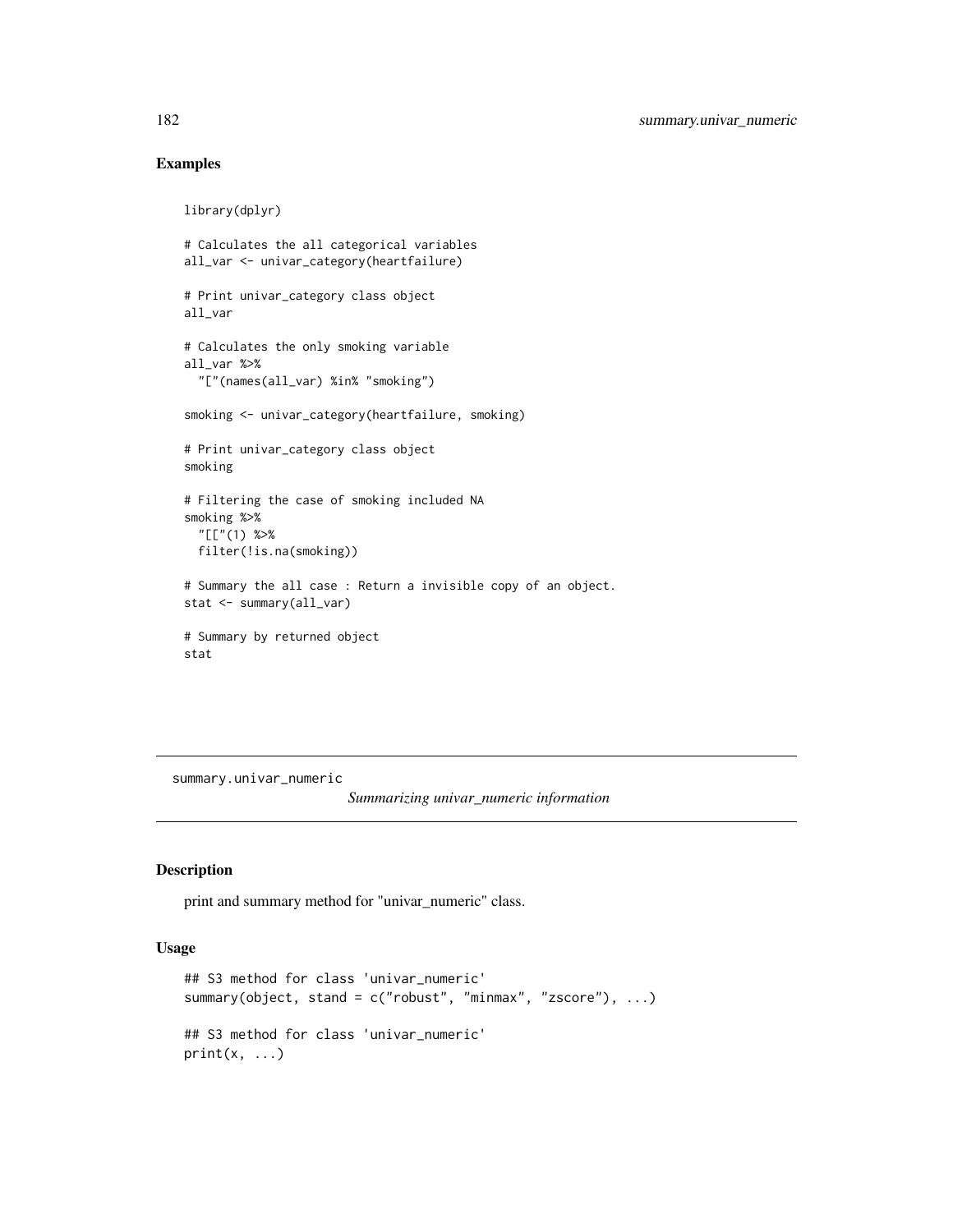#### <span id="page-182-0"></span>**Arguments**

| object       | an object of class "univar_numeric", usually, a result of a call to univar_numeric().                                                                                                                                                                                                                                       |
|--------------|-----------------------------------------------------------------------------------------------------------------------------------------------------------------------------------------------------------------------------------------------------------------------------------------------------------------------------|
| stand        | character Describe how to standardize the original data. "robust" normalizes the<br>raw data through transformation calculated by IQR and median. "minmax" nor-<br>malizes the original data using minmax transformation. "zscore" standardizes<br>the original data using z-Score transformation. The default is "robust". |
| $\cdots$     | further arguments passed to or from other methods.                                                                                                                                                                                                                                                                          |
| $\mathsf{x}$ | an object of class "univar_numeric", usually, a result of a call to univar_numeric().                                                                                                                                                                                                                                       |

#### Details

print.univar\_numeric() displays only the information of variables included in univar\_numeric The "variables" attribute is not displayed.

## Value

An object of the class as indivisual variabes based list. The statistics returned by summary.univar\_numeric() are different from the statistics returned by univar\_numeric(). univar\_numeric() is the statistics for the original data, but summary. univar\_numeric() is the statistics for the standardized data. A component named "statistics" is a tibble object with the following statistics.:

- variable : factor. The level of the variable. 'variable' is the name of the variable.
- n : number of observations excluding missing values
- na : number of missing values
- mean : arithmetic average
- sd : standard deviation
- se\_mean : standard error mean. sd/sqrt(n)
- IQR : interquartile range (Q3-Q1)
- skewness : skewness
- kurtosis : kurtosis
- median : median. 50% percentile

#### See Also

[plot.univar\\_numeric](#page-128-0).

#### Examples

```
# Calculates the all categorical variables
all_var <- univar_numeric(heartfailure)
# Print univar_numeric class object
```
all\_var

# Calculates the platelets, sodium variable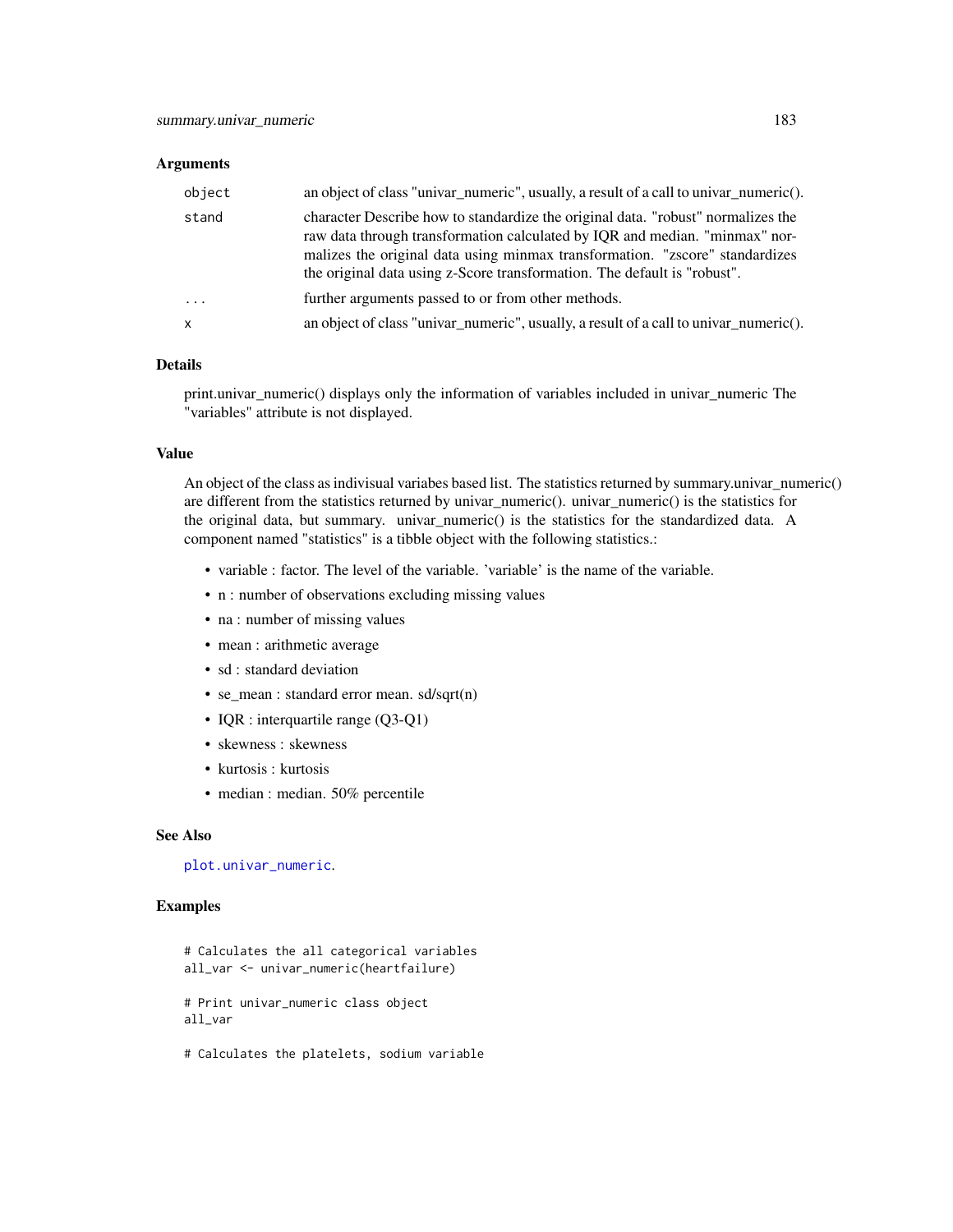```
univar_numeric(heartfailure, platelets, sodium)
# Summary the all case : Return a invisible copy of an object.
stat <- summary(all_var)
# Summary by returned object
stat
# Statistics of numerical variables normalized by Min-Max method
summary(all_var, stand = "minmax")
# Statistics of numerical variables standardized by Z-score method
summary(all_var, stand = "zscore")
```
#### target\_by *Target by one variables*

#### <span id="page-183-0"></span>Description

In the data analysis, a target\_df class is created to identify the relationship between the target variable and the other variable.

#### Usage

```
target_by(.data, target, ...)
## S3 method for class 'data.frame'
target_by(.data, target, ...)
```
#### Arguments

| .data   | a data.frame or a tbl df.          |
|---------|------------------------------------|
| target  | target variable.                   |
| $\cdot$ | arguments to be passed to methods. |

## Details

Data analysis proceeds with the purpose of predicting target variables that correspond to the facts of interest, or examining associations and relationships with other variables of interest. Therefore, it is a major challenge for EDA to examine the relationship between the target variable and its corresponding variable. Based on the derived relationships, analysts create scenarios for data analysis.

target\_by() inherits the [grouped\\_df](#page-0-0) class and returns a target\_df class containing information about the target variable and the variable.

See vignette("EDA") for an introduction to these concepts.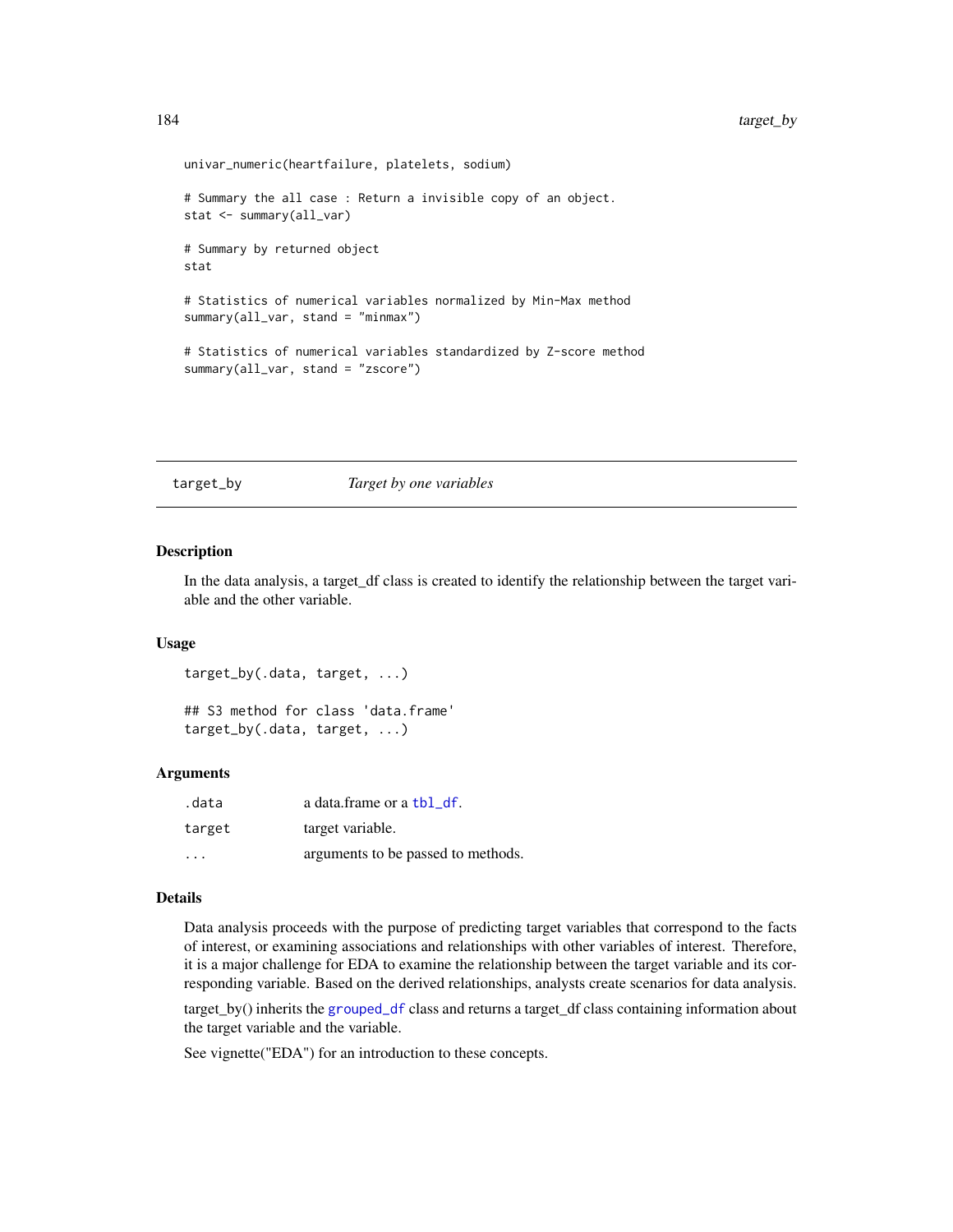<span id="page-184-0"></span>target\_by 185

#### Value

an object of target\_df class. Attributes of target\_df class is as follows.

• type\_y : the data type of target variable.

## See Also

#### [relate](#page-160-0).

#### Examples

```
# If the target variable is a categorical variable
categ <- target_by(heartfailure, death_event)
# If the variable of interest is a numerical variable
cat_num <- relate(categ, sodium)
cat_num
summary(cat_num)
plot(cat_num)
# If the variable of interest is a categorical variable
cat_cat <- relate(categ, hblood_pressure)
cat_cat
summary(cat_cat)
plot(cat_cat)
##---------------------------------------------------
# If the target variable is a numerical variable
num <- target_by(heartfailure, creatinine)
# If the variable of interest is a numerical variable
num_num <- relate(num, sodium)
num_num
summary(num_num)
plot(num_num)
# If the variable of interest is a categorical variable
num_cat <- relate(num, smoking)
num_cat
summary(num_cat)
plot(num_cat)
# Non typographic
```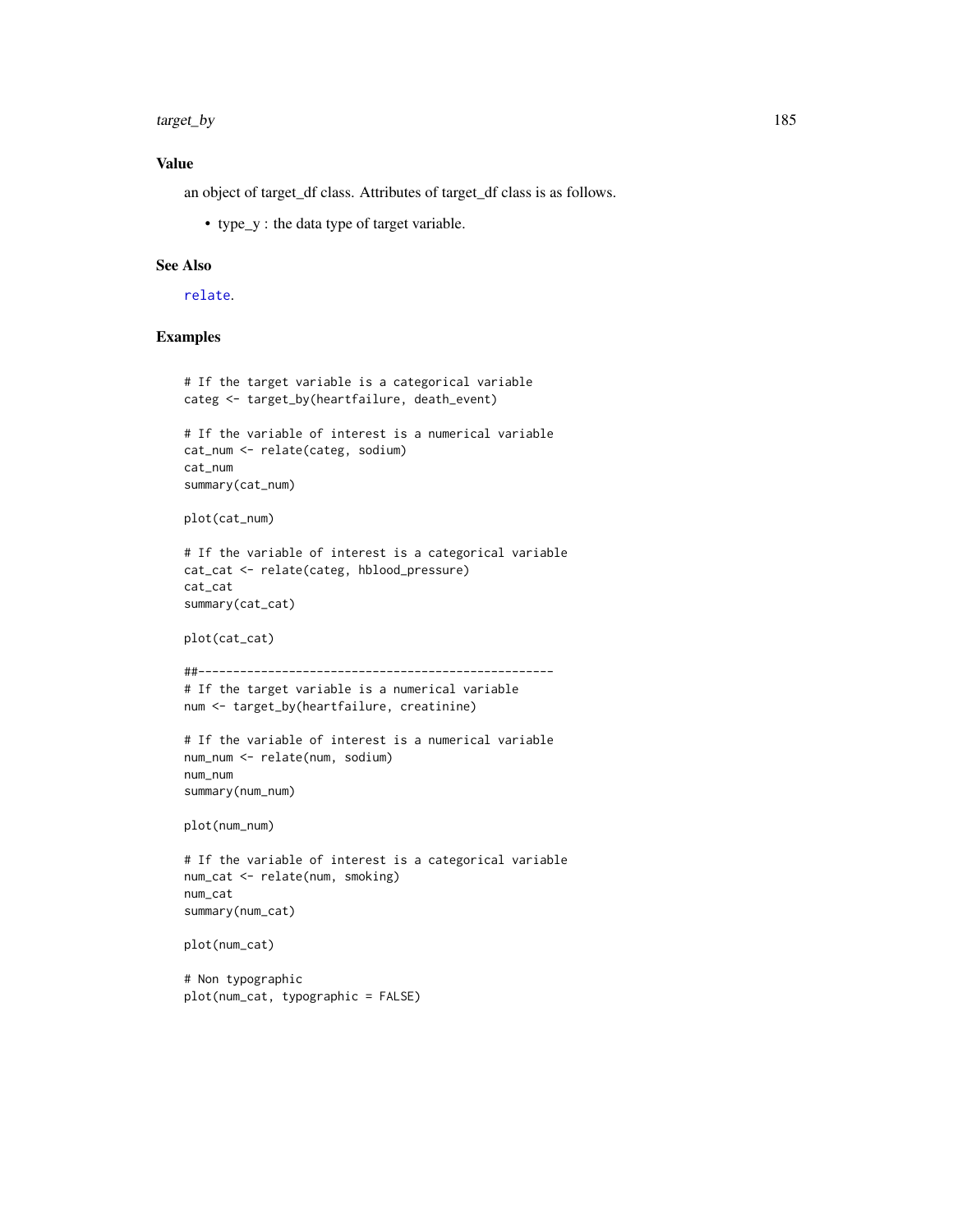<span id="page-185-0"></span>target\_by.tbl\_dbi *Target by one column in the DBMS*

#### Description

In the data analysis, a target\_df class is created to identify the relationship between the target column and the other column of the DBMS table through tbl\_dbi

## Usage

```
## S3 method for class 'tbl_dbi'
target_by(.data, target, in_database = FALSE, collect_size = Inf, ...)
```
#### Arguments

| .data        | a tbl dbi.                                                                                                                                                                                                      |
|--------------|-----------------------------------------------------------------------------------------------------------------------------------------------------------------------------------------------------------------|
| target       | target variable.                                                                                                                                                                                                |
| in_database  | Specifies whether to perform in-database operations. If TRUE, most operations<br>are performed in the DBMS. if FALSE, table data is taken in R and operated<br>in-memory. Not yet supported in_database = TRUE. |
| collect_size | a integer. The number of data samples from the DBMS to R. Applies only if<br>in database $=$ FALSE.                                                                                                             |
| $\cdots$     | arguments to be passed to methods.                                                                                                                                                                              |

#### Details

Data analysis proceeds with the purpose of predicting target variables that correspond to the facts of interest, or examining associations and relationships with other variables of interest. Therefore, it is a major challenge for EDA to examine the relationship between the target variable and its corresponding variable. Based on the derived relationships, analysts create scenarios for data analysis.

target\_by() inherits the [grouped\\_df](#page-0-0) class and returns a target\_df class containing information about the target variable and the variable.

See vignette("EDA") for an introduction to these concepts.

#### Value

an object of target\_df class. Attributes of target\_df class is as follows.

• type\_y : the data type of target variable.

#### See Also

[target\\_by.data.frame](#page-183-0), [relate](#page-160-0).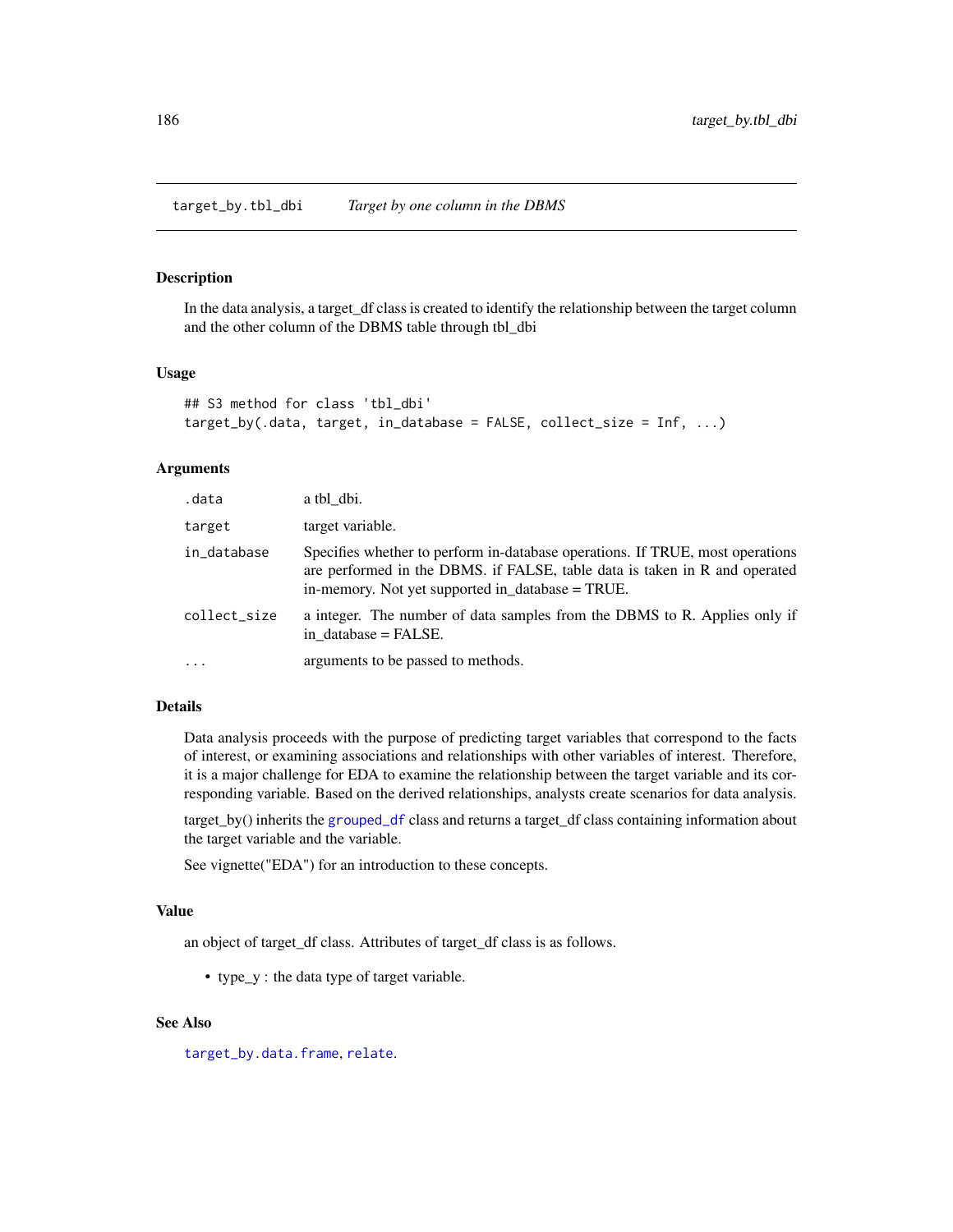## <span id="page-186-0"></span>theil and the set of the set of the set of the set of the set of the set of the set of the set of the set of the set of the set of the set of the set of the set of the set of the set of the set of the set of the set of the

## Examples

```
library(dplyr)
# connect DBMS
con_sqlite <- DBI::dbConnect(RSQLite::SQLite(), ":memory:")
# copy heartfailure to the DBMS with a table named TB_HEARTFAILURE
copy_to(con_sqlite, heartfailure, name = "TB_HEARTFAILURE", overwrite = TRUE)
# If the target variable is a categorical variable
categ <- target_by(con_sqlite %>% tbl("TB_HEARTFAILURE") , death_event)
# If the variable of interest is a numerical variable
cat_num <- relate(categ, sodium)
cat_num
summary(cat_num)
plot(cat_num)
# If the variable of interest is a categorical column
cat_cat <- relate(categ, hblood_pressure)
cat_cat
summary(cat_cat)
plot(cat_cat)
##---------------------------------------------------
# If the target variable is a categorical column,
# and In-memory mode and collect size is 200
num <- target_by(con_sqlite %>% tbl("TB_HEARTFAILURE"), death_event, collect_size = 250)
# If the variable of interest is a numerical column
num_num <- relate(num, creatinine)
num_num
summary(num_num)
plot(num_num)
plot(num_num, hex_thres = 200)
# If the variable of interest is a categorical column
num_cat <- relate(num, smoking)
num_cat
summary(num_cat)
plot(num_cat)
# Disconnect DBMS
DBI::dbDisconnect(con_sqlite)
```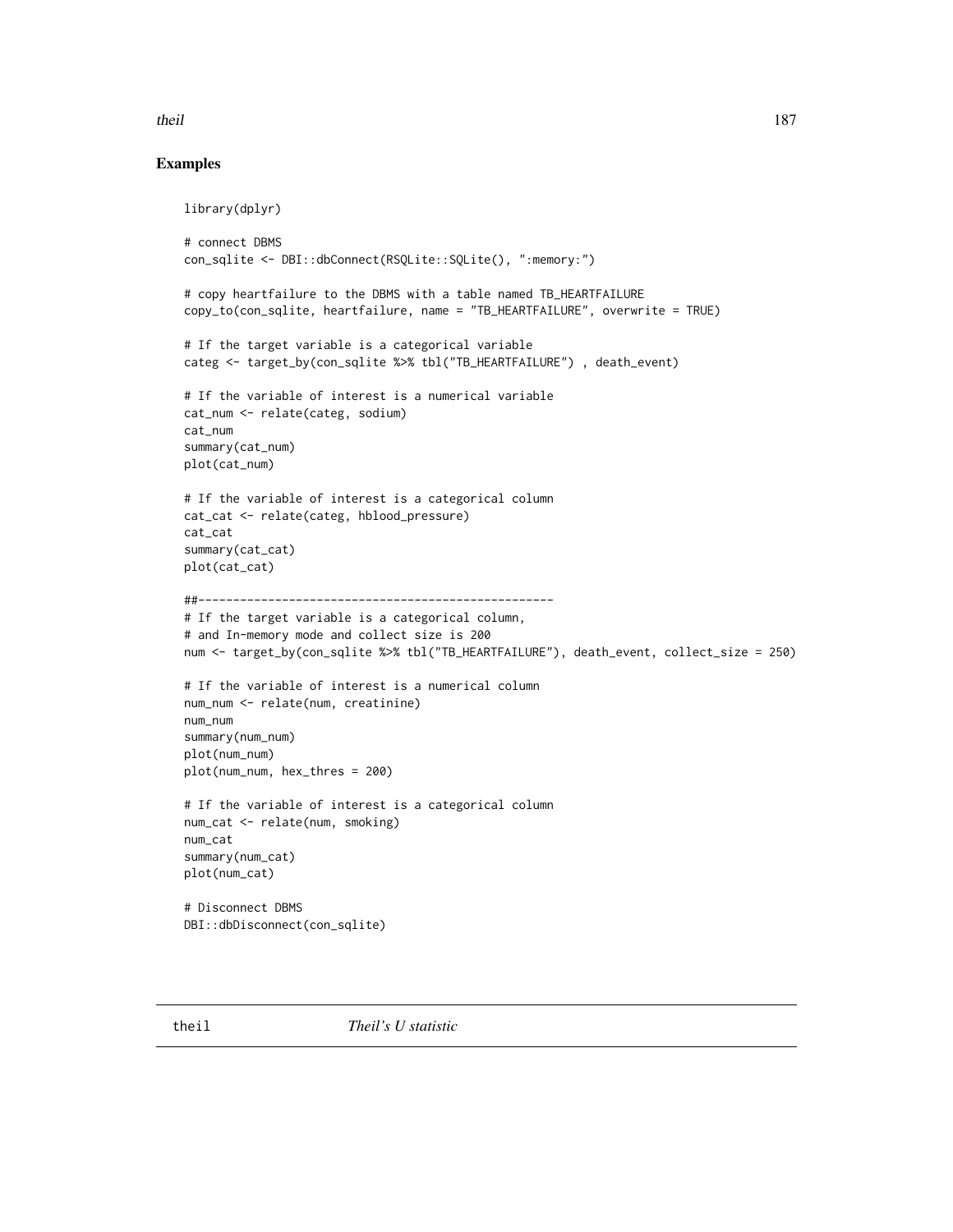## Description

Computes the Theil's U statistic between two categorical variables in data.frame.

## Usage

theil(dfm, x, y)

## Arguments

| dfm          | data.frame. probability distributions.                       |
|--------------|--------------------------------------------------------------|
| $\mathsf{x}$ | character, name of categorical or discrete variable.         |
| - V          | character, name of another categorical or discrete variable. |

## Value

data.frame. It has the following variables.:

- var1 : character. first variable name.
- var2 : character. second variable name.
- coef\_corr : numeric. Theil's U statistic.

## See Also

[cramer](#page-19-0).

## Examples

theil(mtcars, "gear", "carb")

transform *Data Transformations*

## Description

Performs variable transformation for standardization and resolving skewness of numerical variables.

## Usage

```
transform(
  x,
 method = c("zscore", "minmax", "log", "log+1", "sqrt", "1/x", "x^2", "x^3",
    "Box-Cox", "Yeo-Johnson")
\mathcal{E}
```
<span id="page-187-0"></span>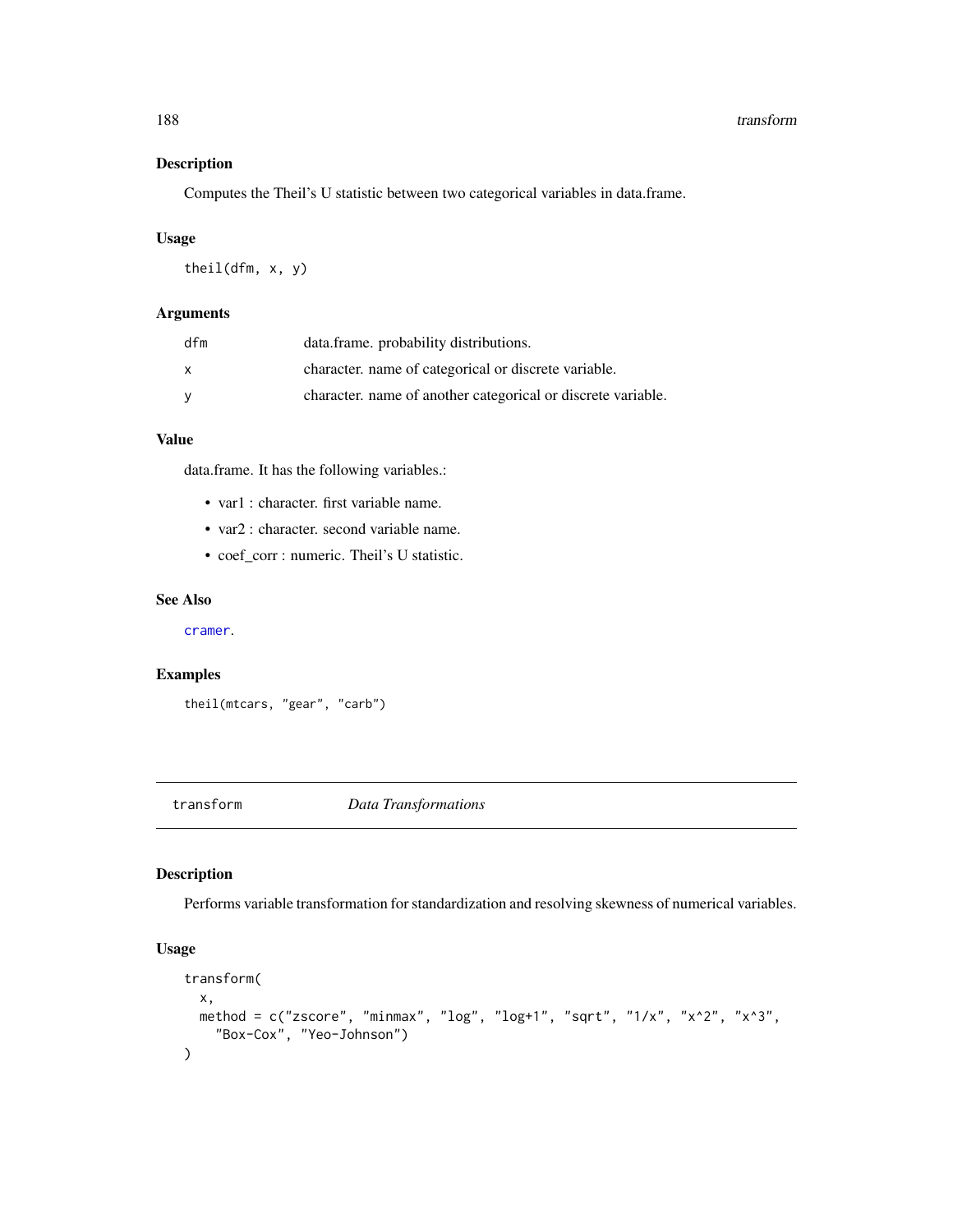#### <span id="page-188-0"></span>transform 189

#### **Arguments**

| <b>X</b> | numeric vector for transformation. |
|----------|------------------------------------|
| method   | method of transformations.         |

#### Details

transform() creates an transform class. The 'transform' class includes original data, transformed data, and method of transformation.

See vignette("transformation") for an introduction to these concepts.

## Value

An object of transform class. Attributes of transform class is as follows.

- method : method of transformation data.
	- Standardization
		- \* "zscore" : z-score transformation. (x mu) / sigma
		- \* "minmax" : minmax transformation. (x min) / (max min)
	- Resolving Skewness
		- $*$  "log" : log transformation. log(x)
		- $*$  "log+1" : log transformation. log(x + 1). Used for values that contain 0.
		- \* "sqrt" : square root transformation.
		- \* "1/x" : 1 / x transformation
		- $*$  "x^2" : x square transformation
		- $*$  "x^3" : x^3 square transformation
		- \* "Box-Cox" : Box-Box transformation
		- \* "Yeo-Johnson" : Yeo-Johnson transformation

## See Also

[summary.transform](#page-179-0), [plot.transform](#page-126-0).

#### Examples

```
# Standardization ------------------------------
creatinine_minmax <- transform(heartfailure$creatinine, method = "minmax")
creatinine_minmax
summary(creatinine_minmax)
plot(creatinine_minmax)
# Resolving Skewness --------------------------
```

```
creatinine_log <- transform(heartfailure$creatinine, method = "log")
creatinine_log
summary(creatinine_log)
```
plot(creatinine\_log)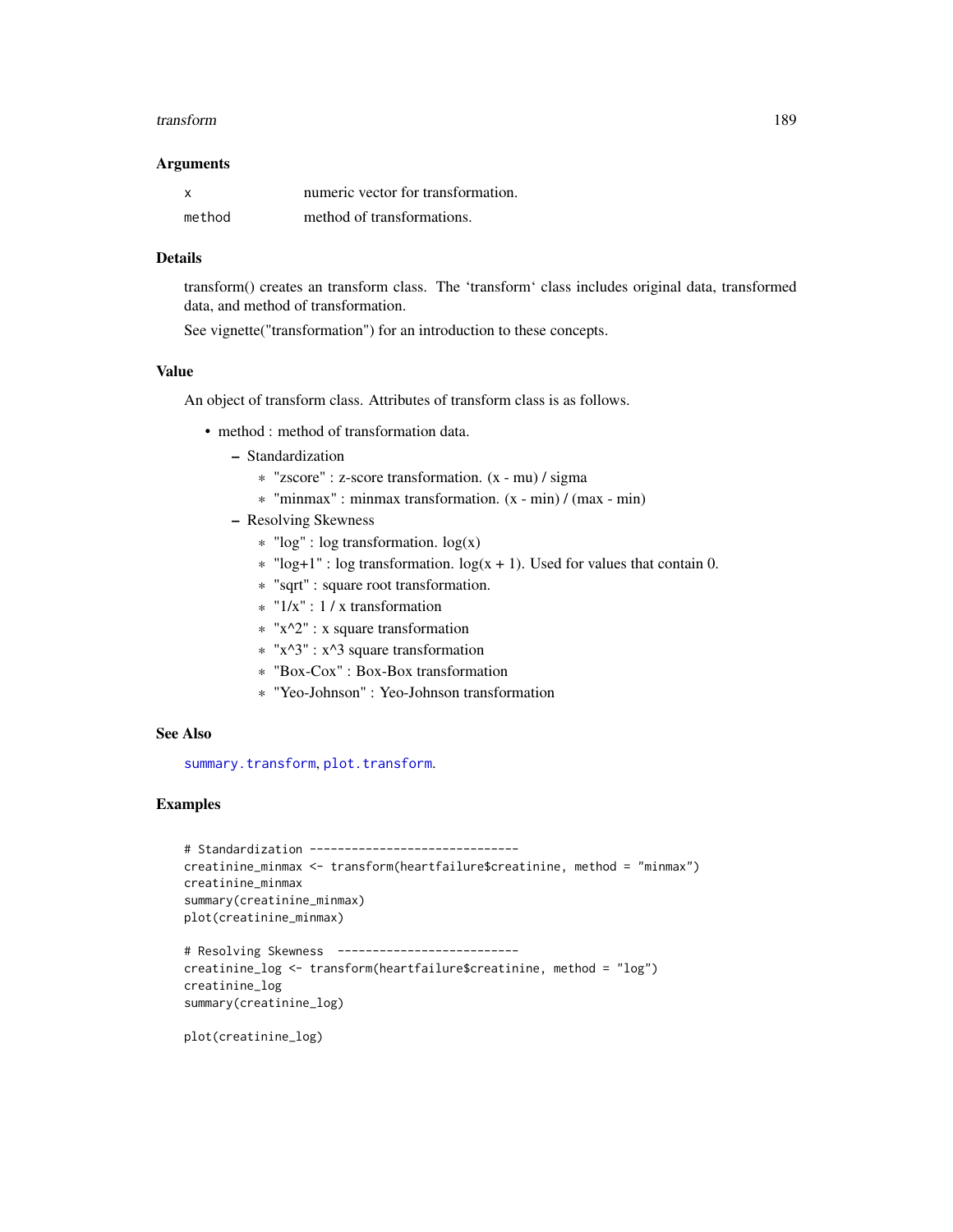```
plot(creatinine_log, typographic = FALSE)
# Using dplyr ----------------------------------
library(dplyr)
heartfailure %>%
  mutate(creatinine_log = transform(creatinine, method = "log+1")) %>%
  lm(sodium ~ creatinine_log, data = .)
```
transformation\_paged\_report

*Reporting the information of transformation*

## Description

The eda\_paged\_report() paged report the information for data transformatiom.

## Usage

```
transformation_paged_report(
  .data,
  target = NULL,output_format = c("pdf", "html"),
 output_file = NULL,
 output\_dir = tempdir(),browse = TRUE,title = "Transformation Report",
 subtitle = deparse(substitute(.data)),
 author = "dlookr",
 abstract_title = "Report Overview",
 abstract = NULL,title_color = "white",
 subtitle_color = "tomato1",
 cover_img = NULL,
 create_date = Sys.time(),
 logo\_img = NULL,theme = c("orange", "blue"),sample_percent = 100,
 base_family = NULL,
  ...
```
## $\mathcal{L}$

## Arguments

| .data  | a data frame or a tbl df.   |
|--------|-----------------------------|
| target | character. target variable. |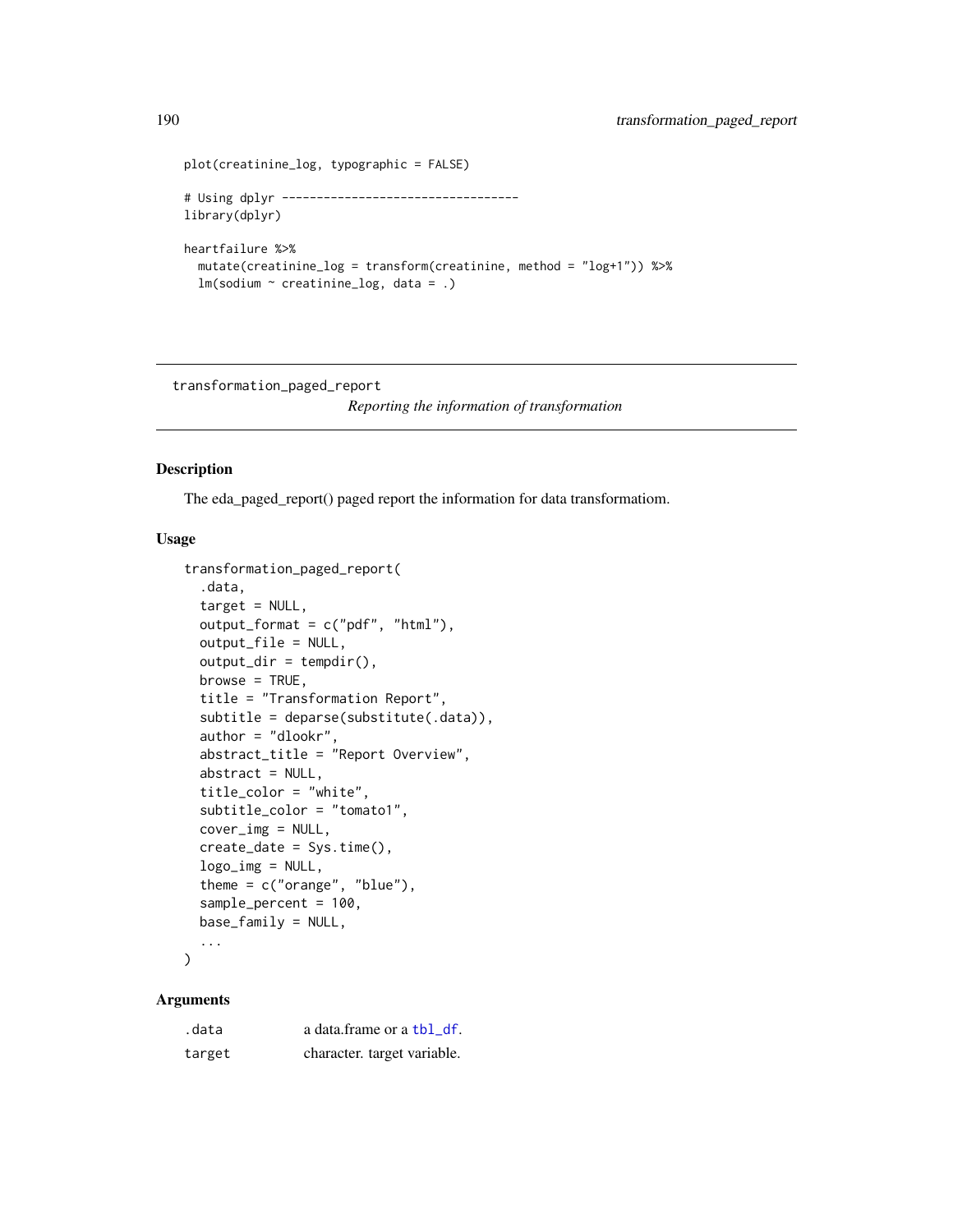| output_format | report output type. Choose either "pdf" and "html". "pdf" create pdf file by<br>rmarkdown::render() and pagedown::chrome_print(). so, you needed Chrome<br>web browser on computer. "html" create html file by rmarkdown::render().     |
|---------------|-----------------------------------------------------------------------------------------------------------------------------------------------------------------------------------------------------------------------------------------|
| output_file   | name of generated file. default is NULL.                                                                                                                                                                                                |
| output_dir    | name of directory to generate report file. default is tempdir().                                                                                                                                                                        |
| browse        | logical. choose whether to output the report results to the browser.                                                                                                                                                                    |
| title         | character. title of report. default is "Data Diagnosis Report".                                                                                                                                                                         |
| subtitle      | character. subtitle of report. default is name of data.                                                                                                                                                                                 |
| author        | character. author of report. default is "dlookr".                                                                                                                                                                                       |
|               | abstract_title character. abstract title of report. default is "Report Overview".                                                                                                                                                       |
| abstract      | character. abstract of report.                                                                                                                                                                                                          |
| title_color   | character, color of title, default is "white".                                                                                                                                                                                          |
|               | subtitle_color character. color of subtitle. default is "tomato1".                                                                                                                                                                      |
| cover_img     | character. name of cover image.                                                                                                                                                                                                         |
| create_date   | Date or POSIX ct, character. The date on which the report is generated. The<br>default value is the result of Sys.time().                                                                                                               |
| logo_img      | character. name of logo image file on top right.                                                                                                                                                                                        |
| theme         | character. name of theme for report. support "orange" and "blue". default is<br>"orange".                                                                                                                                               |
|               | sample_percent numeric. Sample percent of data for performing Diagnosis. It has a value be-<br>tween $(0, 100]$ . 100 means all data, and 5 means $5\%$ of sample data. This is<br>useful for data with a large number of observations. |
| base_family   | character. The name of the base font family to use for the visualization. If not<br>specified, the font defined in dlookr is applied. (See details)                                                                                     |
| $\cdots$      | arguments to be passed to methods.                                                                                                                                                                                                      |

## Details

Generate transformation reports automatically. You can choose to output to pdf and html files. This is useful for Binning a data frame with a large number of variables than data with a small number of variables.

Create an PDF through the Chrome DevTools Protocol. If you want to create PDF, Google Chrome or Microsoft Edge (or Chromium on Linux) must be installed prior to using this function. If not installed, you must use output\_format = "html".

#### Reported information

TThe transformation process will report the following information:

- Overview
	- Data Structures
	- Job Informations
- Imputation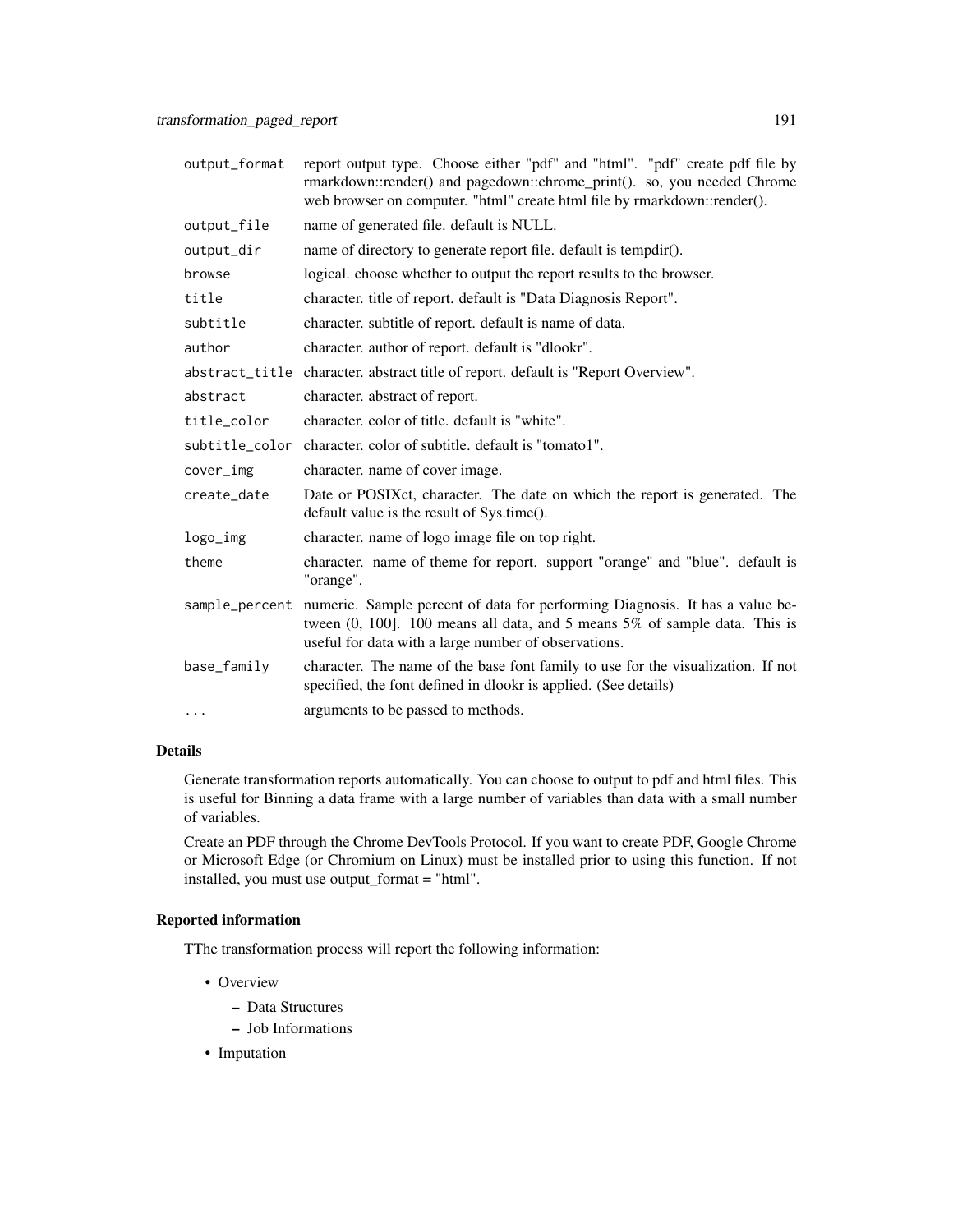- Missing Values
- Outliers
- Resolving Skewness
- Binning
- Optimal Binning

The base\_family is selected from "Roboto Condensed", "Liberation Sans Narrow", "NanumSquare", "Noto Sans Korean". If you want to use a different font, use it after loading the Google font with import\_google\_font().

#### Examples

```
if (FALSE) {
# create pdf file. file name is Transformation_Paged_Report.pdf
transformation_paged_report(heartfailure, sample_percent = 80)
# create pdf file. file name is Transformation_heartfailure. and change cover image
cover <- file.path(system.file(package = "dlookr"), "report", "cover2.jpg")
transformation_paged_report(heartfailure, cover_img = cover, title_color = "gray",
 output_file = "Transformation_heartfailure")
# create pdf file. file name is ./Transformation.pdf and not browse
cover <- file.path(system.file(package = "dlookr"), "report", "cover1.jpg")
transformation_paged_report(heartfailure, output_dir = ".", cover_img = cover,
 flag_content_missing = FALSE, output_file = "Transformation.pdf", browse = FALSE)
# create pdf file. file name is Transformation_Paged_Report.html
transformation_paged_report(heartfailure, target = "death_event", output_format = "html")
}
```
transformation\_report *Reporting the information of transformation*

#### **Description**

The transformation\_report() report the information of transform numerical variables for object inheriting from data.frame.

## Usage

```
transformation_report(
  .data,
  target = NULL,output_format = c("pdf", "html"),
  output_file = NULL,
```
<span id="page-191-0"></span>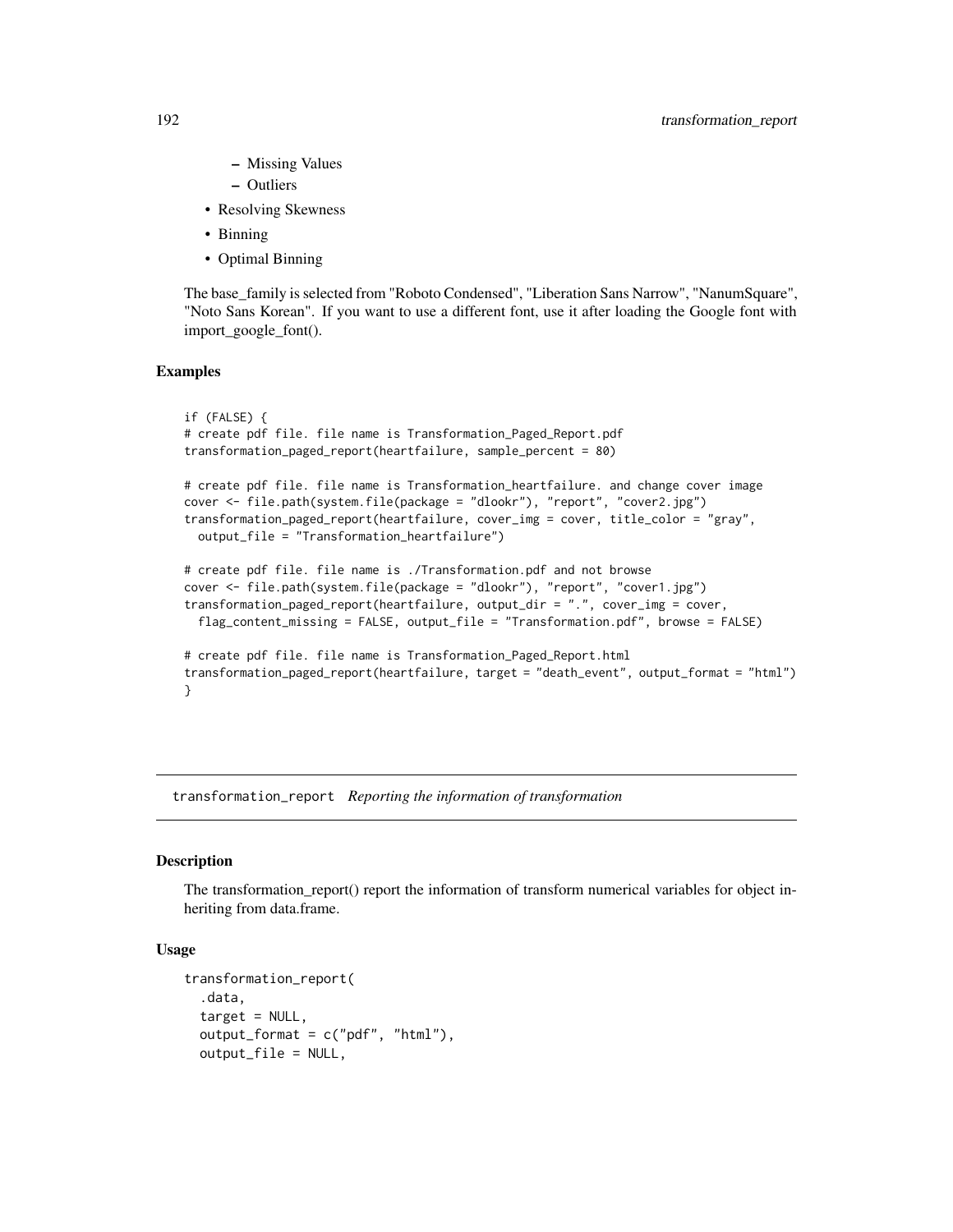```
output\_dir = template(),font_family = NULL,
  browse = TRUE
\lambda
```
## Arguments

| .data            | a data.frame or a tbl_df.                                                                                                                                                                                                                                  |  |
|------------------|------------------------------------------------------------------------------------------------------------------------------------------------------------------------------------------------------------------------------------------------------------|--|
| target           | target variable. If the target variable is not specified, the method of using the<br>target variable information is not performed when the missing value is imputed.<br>and Optimal binning is not performed if the target variable is not a binary class. |  |
| output_format    | report output type. Choose either "pdf" and "html". "pdf" create pdf file by<br>knitr::knit(). "html" create html file by rmarkdown::render().                                                                                                             |  |
| output_file      | name of generated file. default is NULL.                                                                                                                                                                                                                   |  |
| output_dir       | name of directory to generate report file. default is tempdir().                                                                                                                                                                                           |  |
| $font$ $f$ amily | character. font family name for figure in pdf.                                                                                                                                                                                                             |  |
| browse           | logical, choose whether to output the report results to the browser.                                                                                                                                                                                       |  |

## Details

Generate transformation reports automatically. You can choose to output to pdf and html files. This is useful for Binning a data frame with a large number of variables than data with a small number of variables. For pdf output, Korean Gothic font must be installed in Korean operating system.

## Reported information

The transformation process will report the following information:

- Imputation
	- Missing Values
		- \* \* Variable names including missing value
	- Outliers
		- \* \* Variable names including outliers
- Resolving Skewness
	- Skewed variables information
		- \* \* Variable names with an absolute value of skewness greater than or equal to 0.5
- Binning
	- Numerical Variables for Binning
	- Binning
		- \* Numeric variable names
	- Optimal Binning
		- \* Numeric variable names

See vignette("transformation") for an introduction to these concepts.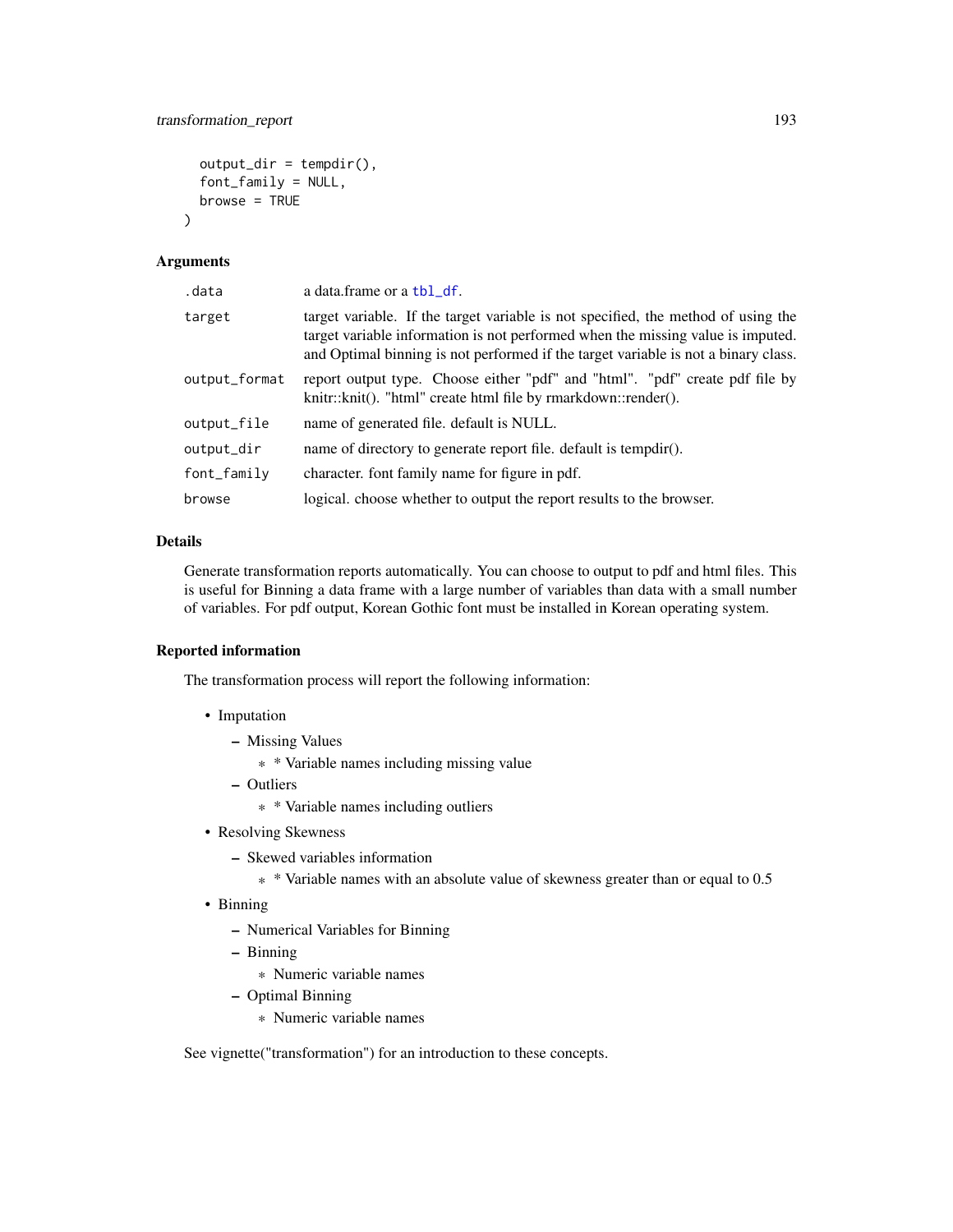## Examples

```
if (FALSE) {
# reporting the Binning information -------------------------
# create pdf file. file name is Transformation_Report.pdf & No target variable
transformation_report(heartfailure)
# create pdf file. file name is Transformation_Report.pdf
transformation_report(heartfailure, death_event)
# create pdf file. file name is Transformation_heartfailure.pdf
transformation_report(heartfailure, "death_event",
                     output_file = "Transformation_heartfailure.pdf")
# create html file. file name is Transformation_Report.html
transformation_report(heartfailure, "death_event", output_format = "html")
# create html file. file name is Transformation_heartfailure.html
transformation_report(heartfailure, death_event, output_format = "html",
                     output_file = "Transformation_heartfailure.html")
}
```
transformation\_web\_report

*Reporting the information of transformation with html*

## Description

The transformation\_web\_report() report the information of transform numerical variables for object inheriting from data.frame.

#### Usage

```
transformation_web_report(
  .data,
  target = NULL,output_file = NULL,
  output\_dir = template(),browse = TRUE,
  title = "Transformation",
  subtitle = deparse(substitute(.data)),
  author = "dlookr",
  title_color = "gray",
  logo\_img = NULL,create_date = Sys.time(),
  theme = c("orange", "blue"),
```
<span id="page-193-0"></span>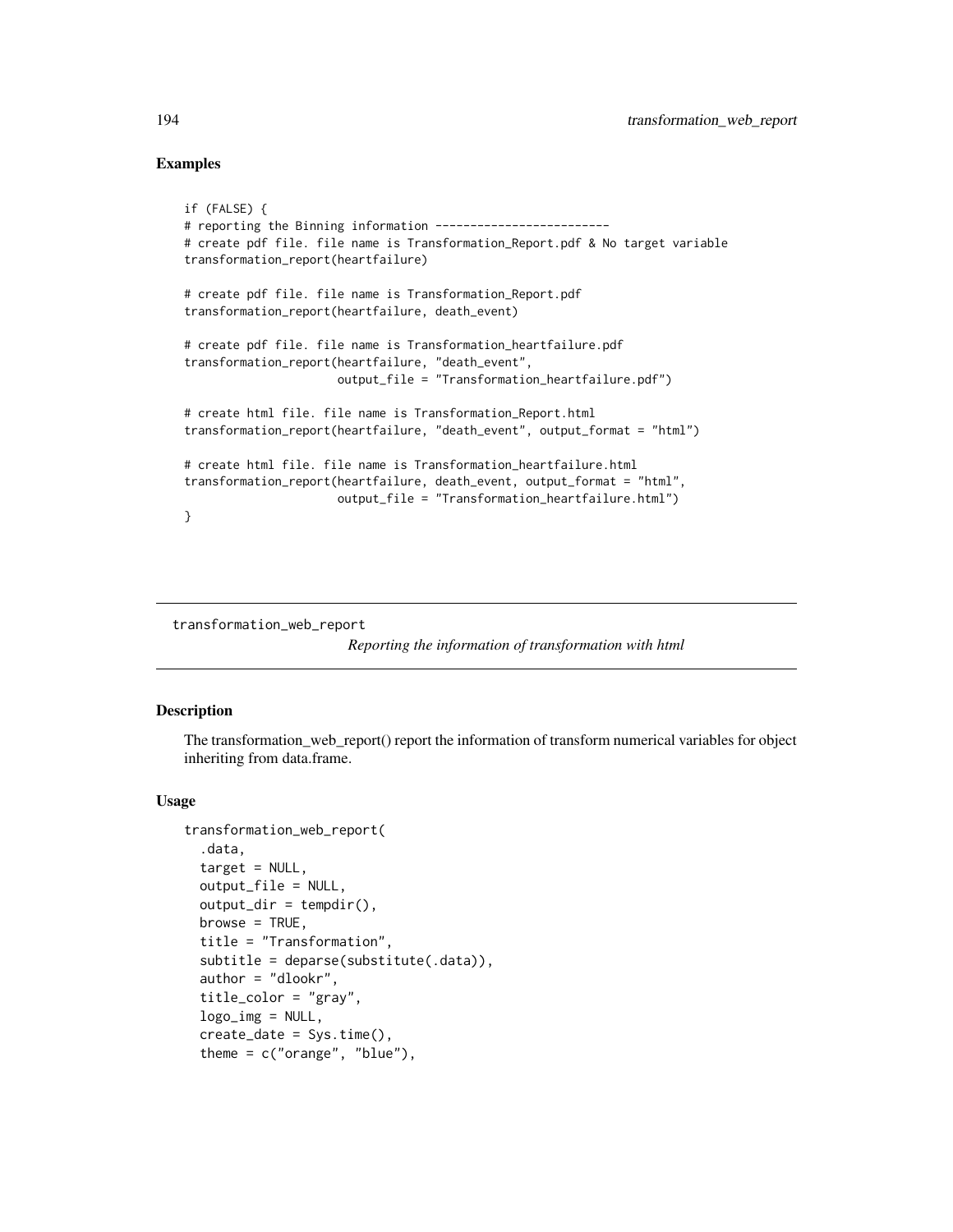```
sample_percent = 100,
base_family = NULL,
...
```
## Arguments

 $\mathcal{L}$ 

| .data       | a data.frame or a tbl_df.                                                                                                                                                                                                    |
|-------------|------------------------------------------------------------------------------------------------------------------------------------------------------------------------------------------------------------------------------|
| target      | character. target variable.                                                                                                                                                                                                  |
| output_file | name of generated file. default is NULL.                                                                                                                                                                                     |
| output_dir  | name of directory to generate report file. default is tempdir().                                                                                                                                                             |
| browse      | logical, choose whether to output the report results to the browser.                                                                                                                                                         |
| title       | character. title of report. default is "EDA Report".                                                                                                                                                                         |
| subtitle    | character. subtitle of report. default is name of data.                                                                                                                                                                      |
| author      | character. author of report. default is "dlookr".                                                                                                                                                                            |
| title_color | character. color of title. default is "gray".                                                                                                                                                                                |
| logo_img    | character. name of logo image file on top left.                                                                                                                                                                              |
| create_date | Date or POSIX ct, character. The date on which the report is generated. The<br>default value is the result of Sys.time().                                                                                                    |
| theme       | character. name of theme for report. support "orange" and "blue". default is<br>"orange".                                                                                                                                    |
|             | sample_percent numeric. Sample percent of data for performing EDA. It has a value between<br>$(0, 100]$ . 100 means all data, and 5 means 5% of sample data. This is useful for<br>data with a large number of observations. |
| base_family | character. The name of the base font family to use for the visualization. If not<br>specified, the font defined in dlookr is applied. (See details)                                                                          |
|             | arguments to be passed to methods.                                                                                                                                                                                           |
|             |                                                                                                                                                                                                                              |

## Details

Generate transformation reports automatically. This is useful for Binning a data frame with a large number of variables than data with a small number of variables.

## Reported information

The transformation process will report the following information:

- Overview
	- Data Structures
	- Data Types
	- Job Informations
- Imputation
	- Missing Values
	- Outliers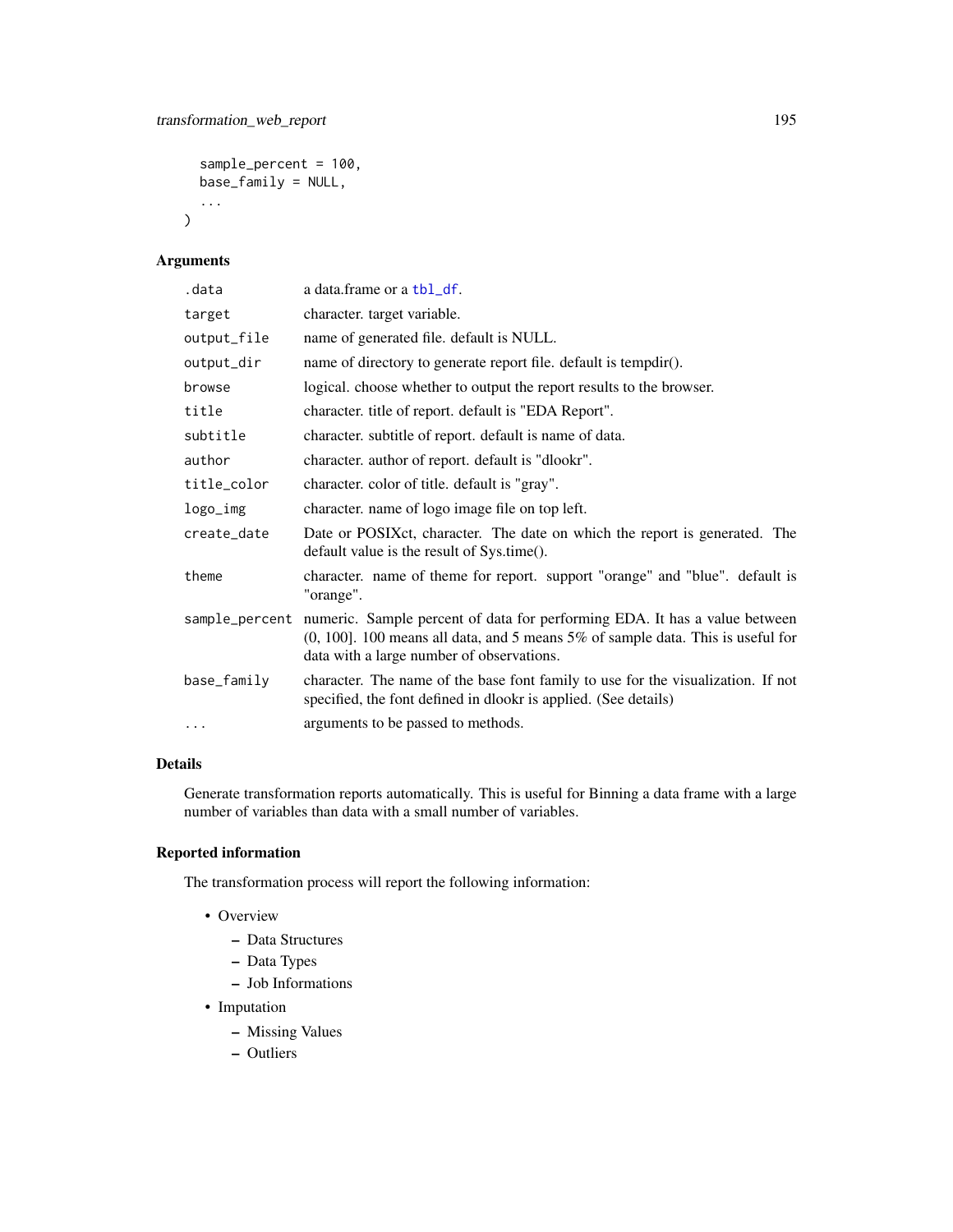- Resolving Skewness
- Binning
- Optimal Binning

The base\_family is selected from "Roboto Condensed", "Liberation Sans Narrow", "NanumSquare", "Noto Sans Korean". If you want to use a different font, use it after loading the Google font with import\_google\_font().

#### Examples

```
if (FALSE) {
# create html file. file name is Transformation_Report.html
transformation_web_report(heartfailure)
# file name is Transformation.html. and change logo image
logo <- file.path(system.file(package = "dlookr"), "report", "R_logo_html.svg")
transformation_web_report(heartfailure, logo_img = logo, title_color = "black",
 output_file = "Transformation.html")
# file name is ./Transformation.html, "blue" theme and not browse
transformation_web_report(heartfailure, output_dir = ".", target = "death_event",
 author = "Choonghyun Ryu", output_file = "Transformation.html",
  theme = "blue", browse = FALSE)
}
```
univar\_category *Statistic of univariate categorical variables*

#### Description

The univar\_category() calculates statistic of categorical variables that is frequency table

#### Usage

```
univar_category(.data, ...)
## S3 method for class 'data.frame'
univar_category(.data, ...)
```
#### Arguments

.data a data.frame or a [tbl\\_df](#page-0-0).

... one or more unquoted expressions separated by commas. You can treat variable names like they are positions. Positive values select variables; negative values to drop variables. These arguments are automatically quoted and evaluated in a context where column names represent column positions. They support unquoting and splicing.

<span id="page-195-0"></span>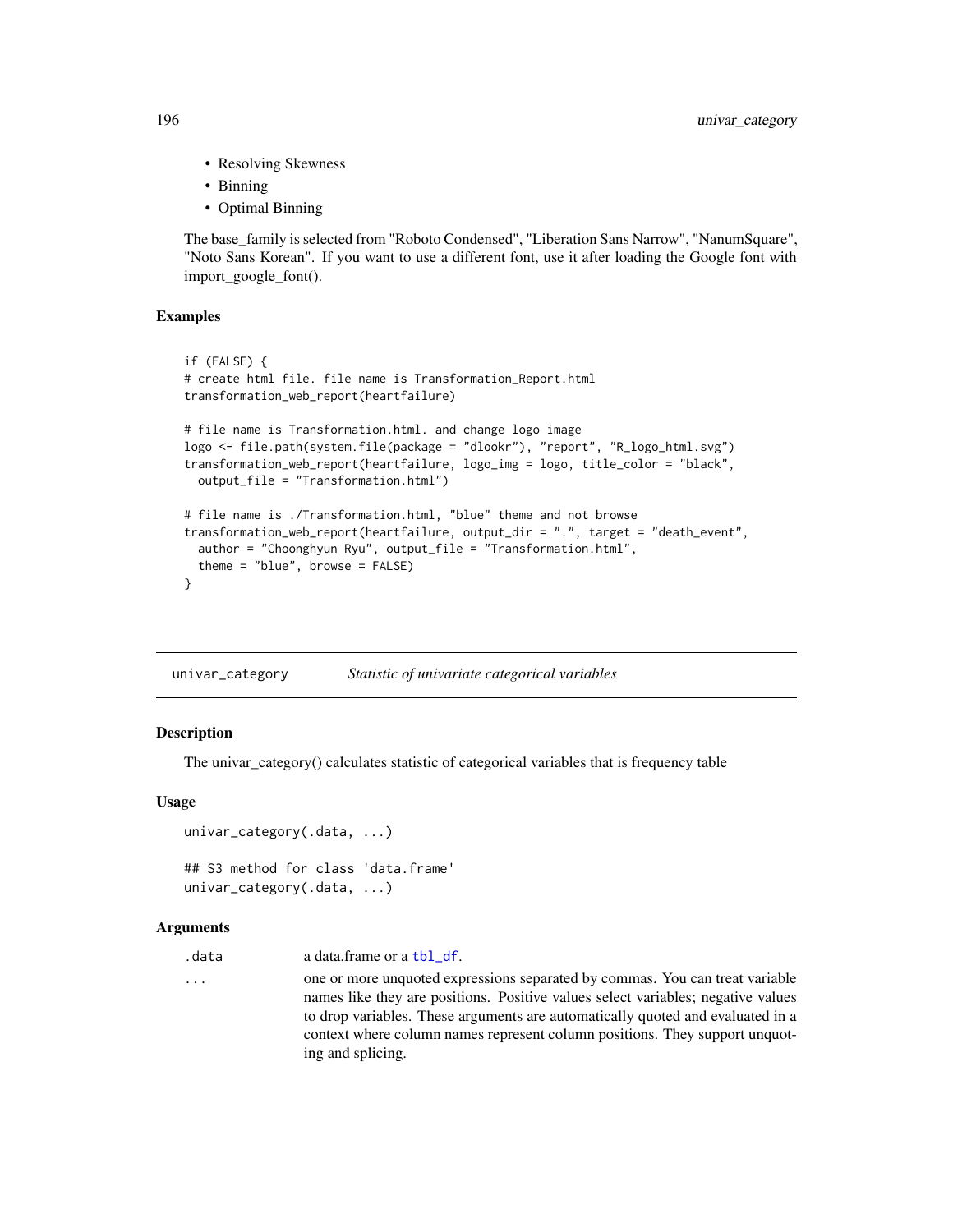#### <span id="page-196-0"></span>Details

univar category() calculates the frequency table of categorical variables. If a specific variable name is not specified, frequency tables for all categorical variables included in the data are calculated. The univar\_category class returned by univar\_category() is useful because it can draw chisqure tests and bar plots as well as frequency tables of individual variables. and return univar\_category class that based list object.

## Value

An object of the class as individual variables based list. The information to examine the relationship between categorical variables is as follows each components.

- variable : factor. The level of the variable. 'variable' is the name of the variable.
- n : integer. frequency by variable.
- rate : double. relative frequency.

## Attributes of return object

Attributes of compare\_category class is as follows.

• variables : character. List of variables selected for calculate frequency.

## See Also

[summary.univar\\_category](#page-180-0), [print.univar\\_category](#page-180-1), [plot.univar\\_category](#page-127-0).

#### Examples

library(dplyr)

```
# Calculates the all categorical variables
all_var <- univar_category(heartfailure)
# Print univar_category class object
all_var
# Calculates the only smoking variable
all_var %>%
  "["(names(all_var) %in% "smoking")
smoking <- univar_category(heartfailure, smoking)
# Print univar_category class object
smoking
# Filtering the case of smoking included NA
smoking %>%
  "[["(1) %>%
 filter(!is.na(smoking))
```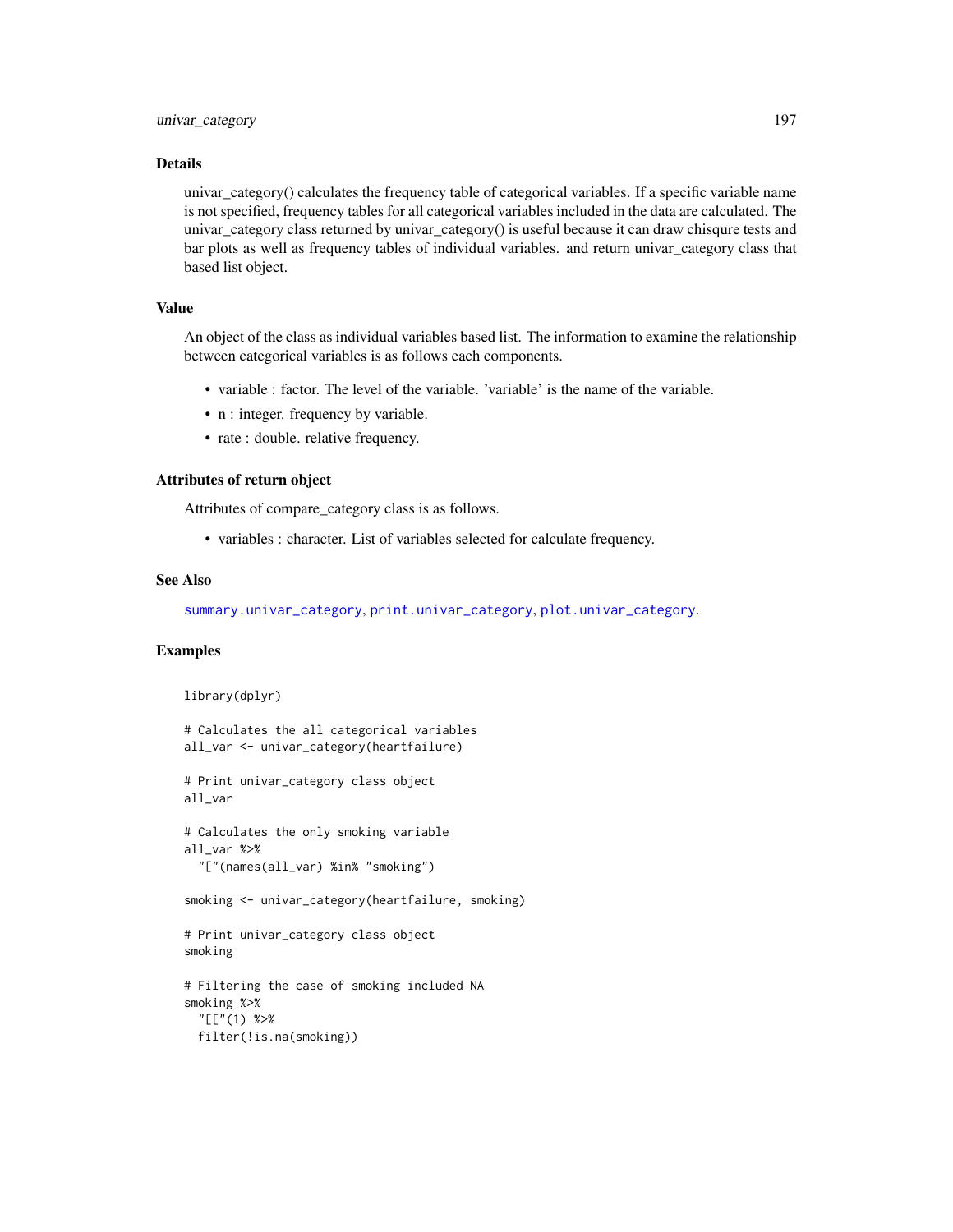```
# Summary the all case : Return a invisible copy of an object.
stat <- summary(all_var)
# Summary by returned object
stat
# plot all variables
plot(all_var)
# plot smoking
plot(smoking)
# plot all variables by prompt
plot(all_var, prompt = TRUE)
```
univar\_numeric *Statistic of univariate numerical variables*

#### Description

The univar\_numeric() calculates statistic of numerical variables that is frequency table

#### Usage

```
univar_numeric(.data, ...)
## S3 method for class 'data.frame'
univar_numeric(.data, ...)
```
#### Arguments

| .data | a data frame or a tbl df. |  |
|-------|---------------------------|--|
|       |                           |  |

... one or more unquoted expressions separated by commas. You can treat variable names like they are positions. Positive values select variables; negative values to drop variables. These arguments are automatically quoted and evaluated in a context where column names represent column positions. They support unquoting and splicing.

## Details

univar\_numeric() calculates the popular statistics of numerical variables. If a specific variable name is not specified, statistics for all categorical numerical included in the data are calculated. The statistics obtained by univar\_numeric() are part of those obtained by describe(). Therefore, it is recommended to use describe() to simply calculate statistics. However, if you want to visualize the distribution of individual variables, you should use univar\_numeric().

<span id="page-197-0"></span>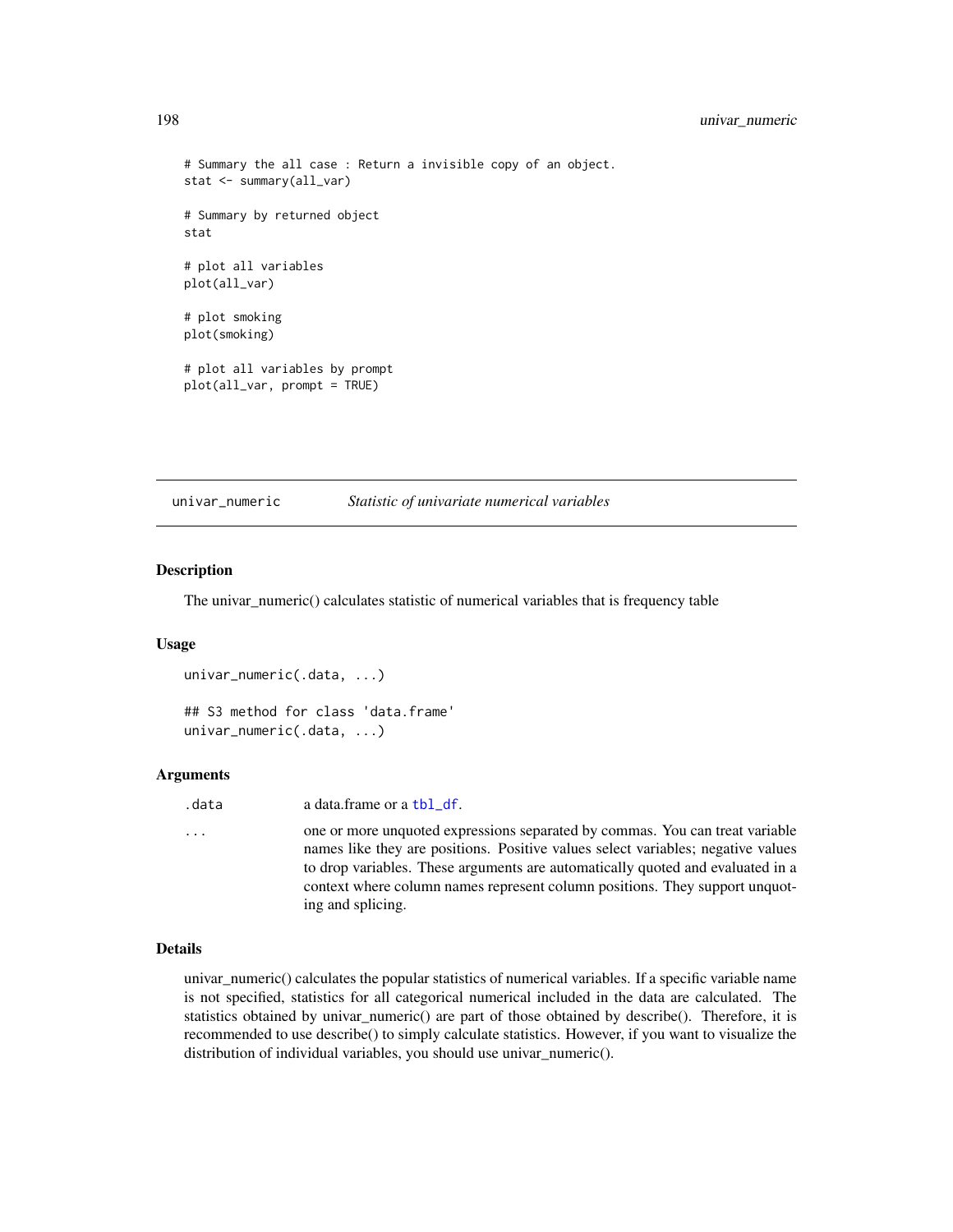## <span id="page-198-0"></span>univar\_numeric 199

#### Value

An object of the class as individual variables based list. A component named "statistics" is a tibble object with the following statistics.:

- variable : factor. The level of the variable. 'variable' is the name of the variable.
- n : number of observations excluding missing values
- na : number of missing values
- mean : arithmetic average
- sd : standard deviation
- se\_mean : standrd error mean. sd/sqrt(n)
- IQR : interquartile range (Q3-Q1)
- skewness : skewness
- kurtosis : kurtosis
- median : median. 50% percentile

## Attributes of return object

Attributes of compare\_category class is as follows.

- raw : a data.frame or a [tbl\\_df](#page-0-0). Data containing variables to be compared. Save it for visualization with plot.univar\_numeric().
- variables : character. List of variables selected for calculate statistics.

#### See Also

[summary.univar\\_numeric](#page-181-0), [print.univar\\_numeric](#page-181-1), [plot.univar\\_numeric](#page-128-0).

## Examples

```
# Calculates the all categorical variables
all_var <- univar_numeric(heartfailure)
# Print univar_numeric class object
all_var
```

```
# Calculates the platelets, sodium variable
```

```
univar_numeric(heartfailure, platelets, sodium)
```

```
# Summary the all case : Return a invisible copy of an object.
stat <- summary(all_var)
```

```
# Summary by returned object
stat
```

```
# Statistics of numerical variables normalized by Min-Max method
summary(all_var, stand = "minmax")
```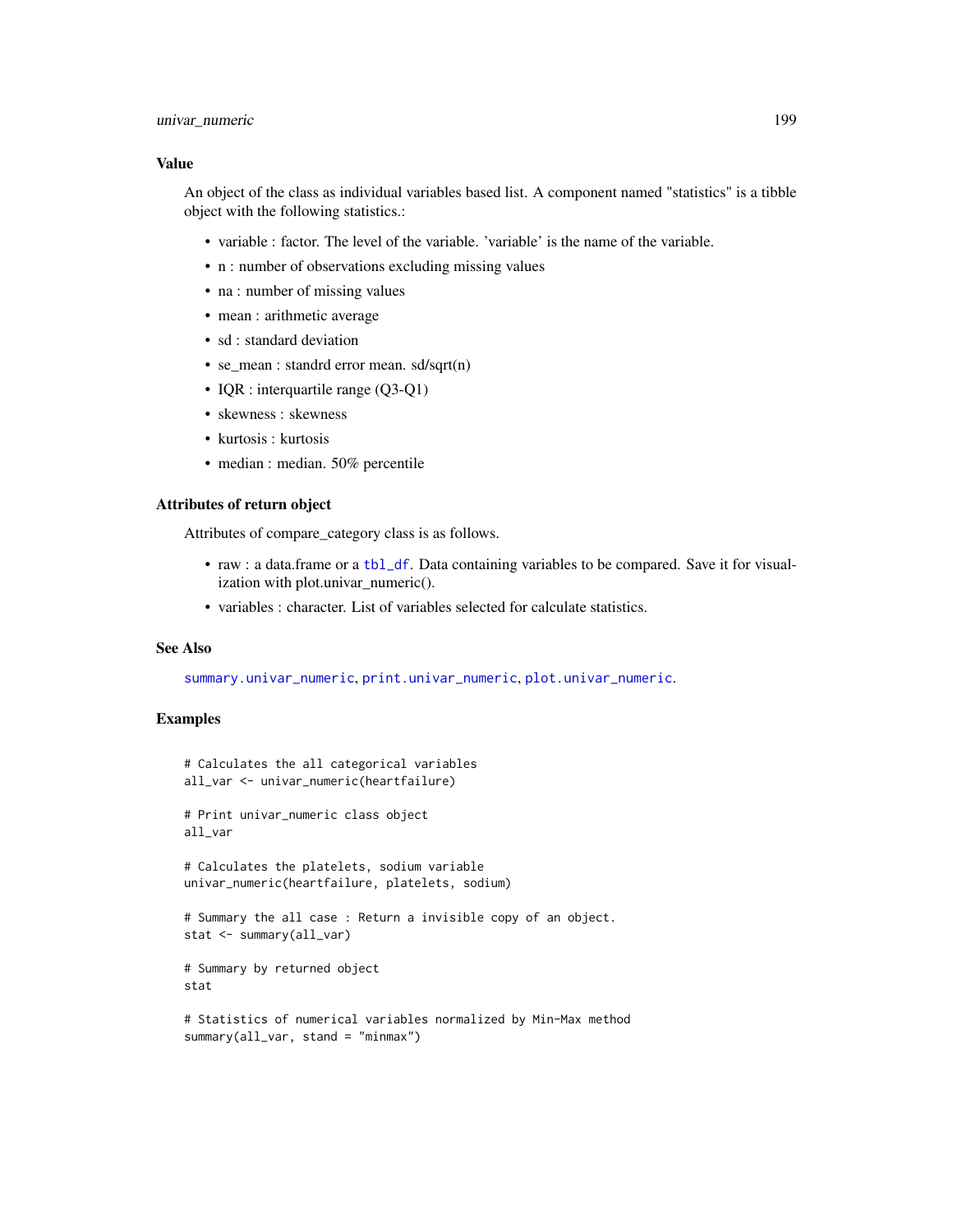```
# Statistics of numerical variables standardized by Z-score method
summary(all_var, stand = "zscore")
# one plot with all variables
plot(all_var)
# one plot with all normalized variables by Min-Max method
plot(all_var, stand = "minmax")
# one plot with all variables
plot(all_var, stand = "none")
# one plot with all robust standardized variables
plot(all_var, viz = "boxplot")
# one plot with all standardized variables by Z-score method
plot(all_var, viz = "boxplot", stand = "zscore")
# individual boxplot by variables
plot(all_var, indiv = TRUE, "boxplot")
# individual histogram by variables
plot(all_var, indiv = TRUE, "hist")
# individual histogram by robust standardized variable
plot(all_var, indiv = TRUE, "hist", stand = "robust")
# plot all variables by prompt
plot(all_var, indiv = TRUE, "hist", prompt = TRUE)
```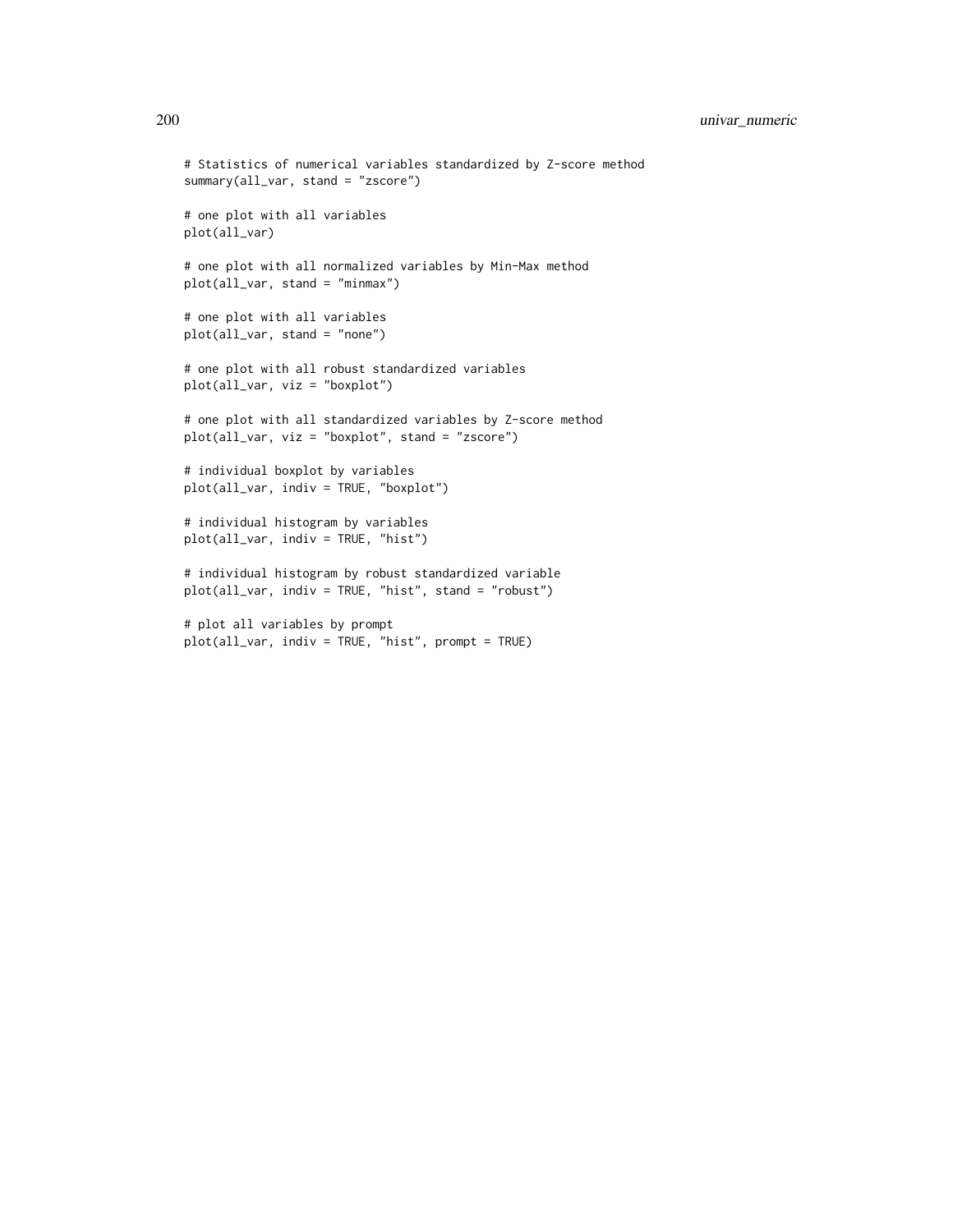# **Index**

∗ datasets heartfailure, [93](#page-92-0) jobchange, [99](#page-98-0) binning, [5,](#page-4-0) *[8](#page-7-0)*, *[10](#page-9-0)*, *[83](#page-82-0)*, *[111](#page-110-0)*, *[165](#page-164-0)* binning\_by, *[6](#page-5-0)*, [7,](#page-6-0) *[10](#page-9-0)*, *[83](#page-82-0)*, *[110](#page-109-0)*, *[120](#page-119-0)*, *[123](#page-122-0)*, *[175](#page-174-0)*, *[178](#page-177-0)* binning\_rgr, [9,](#page-8-0) *[119](#page-118-0)* compare\_category, [11,](#page-10-0) *[113](#page-112-0)* compare\_numeric, [14,](#page-13-0) *[114](#page-113-0)* cor, *[18](#page-17-0)* correlate, *[15](#page-14-0)*, [17,](#page-16-0) *[116](#page-115-0)*, *[172](#page-171-0)* cramer, [20,](#page-19-1) *[188](#page-187-0)* describe, [21](#page-20-0) describe.data.frame, *[26](#page-25-0)*, *[103](#page-102-0)* describe.tbl\_dbi, *[23](#page-22-0)*, [24,](#page-23-0) *[105](#page-104-0)* diagnose, [27](#page-26-0) diagnose.data.frame, *[30](#page-29-0)*, *[32](#page-31-0)*, *[38](#page-37-0)*, *[42](#page-41-0)* diagnose.tbl\_dbi, *[28](#page-27-0)*, [29,](#page-28-0) *[35](#page-34-0)*, *[40](#page-39-0)*, *[44](#page-43-0)* diagnose\_category, [31](#page-30-0) diagnose\_category.data.frame, *[28](#page-27-0)*, *[35](#page-34-0)*, *[38](#page-37-0)*, *[42](#page-41-0)* diagnose\_category.tbl\_dbi, *[30](#page-29-0)*, *[32](#page-31-0)*, [34,](#page-33-0) *[35](#page-34-0)*, *[40](#page-39-0)*, *[44](#page-43-0)* diagnose\_numeric, [37](#page-36-0) diagnose\_numeric.data.frame, *[23](#page-22-0)*, *[28](#page-27-0)*, *[32](#page-31-0)*, *[40](#page-39-0)*, *[42](#page-41-0)*, *[103](#page-102-0)* diagnose\_numeric.tbl\_dbi, *[26](#page-25-0)*, *[30](#page-29-0)*, *[35](#page-34-0)*, *[38](#page-37-0)*, [39,](#page-38-0) *[44](#page-43-0)*, *[105](#page-104-0)* diagnose\_outlier, [41](#page-40-0) diagnose\_outlier.data.frame, *[32](#page-31-0)*, *[38](#page-37-0)*, *[44](#page-43-0)*, *[150](#page-149-0)* diagnose\_outlier.tbl\_dbi, *[35](#page-34-0)*, *[40](#page-39-0)*, *[42](#page-41-0)*, [43,](#page-42-0) *[154](#page-153-0)* diagnose\_paged\_report, [45](#page-44-0) diagnose\_paged\_report.data.frame, *[51](#page-50-0)* diagnose\_paged\_report.tbl\_dbi, *[48](#page-47-0)*, [49](#page-48-0) diagnose\_report, [52](#page-51-0)

diagnose\_report.data.frame, *[56](#page-55-0)* diagnose\_report.tbl\_dbi, [54](#page-53-0) diagnose\_sparese, [56](#page-55-0) diagnose\_web\_report, [58](#page-57-0) diagnose\_web\_report.data.frame, *[63](#page-62-0)* diagnose\_web\_report.tbl\_dbi, *[60](#page-59-0)*, [61](#page-60-0) dlookr *(*dlookr-package*)*, [4](#page-3-0) dlookr-package, [4](#page-3-0) dlookr\_blue\_paged *(*dlookr\_orange\_paged*)*, [64](#page-63-0) dlookr\_orange\_paged, [64](#page-63-0) dlookr\_templ\_html, [64](#page-63-0) eda\_paged\_report, [65](#page-64-0) eda\_paged\_report.data.frame, *[70](#page-69-0)* eda\_paged\_report.tbl\_dbi, *[67](#page-66-0)*, [68](#page-67-0) eda\_report, [71](#page-70-0) eda\_report.data.frame, *[75](#page-74-0)* eda\_report.tbl\_dbi, [73](#page-72-0) eda\_web\_report, [77](#page-76-0) eda\_web\_report.data.frame, *[81](#page-80-0)* eda\_web\_report.tbl\_dbi, *[79](#page-78-0)*, [79](#page-78-0) entropy, [82](#page-81-0) extract, [83](#page-82-0) find\_class, [84,](#page-83-0) *[88](#page-87-0)* find\_na, [85,](#page-84-0) *[86,](#page-85-0) [87](#page-86-0)* find\_outliers, *[85](#page-84-0)*, [86,](#page-85-0) *[87](#page-86-0)* find\_skewness, [87,](#page-86-0) *[164](#page-163-0)* get\_class, *[84](#page-83-0)*, [88](#page-87-0) get\_column\_info, [89](#page-88-0) get\_os, [90](#page-89-0) get\_percentile, [91](#page-90-0) get\_transform, [92](#page-91-0) group\_by, *[22](#page-21-0)*, *[25](#page-24-0)*, *[103](#page-102-0)*, *[105](#page-104-0)* grouped\_df, *[17,](#page-16-0) [18](#page-17-0)*, *[22](#page-21-0)*, *[132](#page-131-0)*, *[134](#page-133-0)*, *[136](#page-135-0)*, *[156](#page-155-0)*, *[184](#page-183-1)*, *[186](#page-185-0)*

heartfailure, [93](#page-92-0)